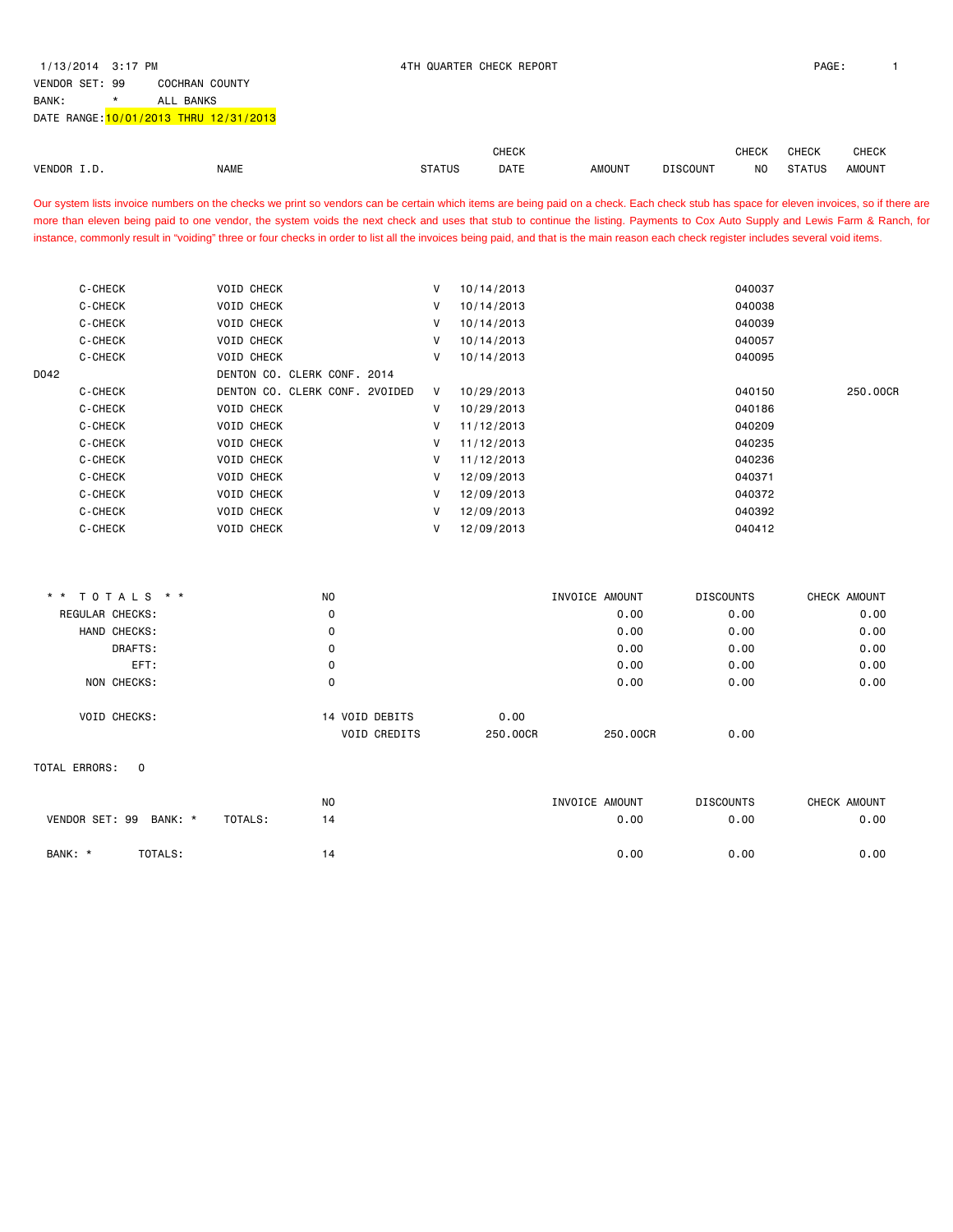1/13/2014 3:17 PM 4TH QUARTER CHECK REPORT PAGE: 2

|             |                                     |                          |                     | <b>CHECK</b>         |               |                 | <b>CHECK</b> | <b>CHECK</b>  | CHECK         |
|-------------|-------------------------------------|--------------------------|---------------------|----------------------|---------------|-----------------|--------------|---------------|---------------|
| VENDOR I.D. |                                     | <b>NAME</b>              | <b>STATUS</b>       | DATE                 | <b>AMOUNT</b> | <b>DISCOUNT</b> | NO           | <b>STATUS</b> | <b>AMOUNT</b> |
| A075        |                                     | BRENDA AKIN              |                     |                      |               |                 |              |               |               |
|             | I-PETIT JURY 10/8/13 DISTRICT COURT |                          |                     | R 10/10/2013         |               |                 | 039994       |               |               |
|             | 10 435-5492                         | PETIT JURY               | PETIT JURY SVC      |                      | 15.00         |                 |              |               | 15.00         |
|             |                                     |                          |                     |                      |               |                 |              |               |               |
| A206        |                                     | DAVID LYNN ALEXANDER     |                     |                      |               |                 |              |               |               |
|             | I-PETIT JURY 10/8/13 DISTRICT COURT |                          |                     | R 10/10/2013         |               |                 | 039995       |               |               |
|             | 10 435-5492                         | PETIT JURY               | PETIT JURY SVC      |                      | 15.00         |                 |              |               | 15.00         |
|             |                                     |                          |                     |                      |               |                 |              |               |               |
| B079        | I-PETIT JURY 10/8/13 DISTRICT COURT | GAYLA BEASLEY            |                     |                      |               |                 | 039996       |               |               |
|             |                                     |                          |                     | R 10/10/2013         |               |                 |              |               |               |
|             | 10 435-5492                         | PETIT JURY               | PETIT JURY SVC      |                      | 15.00         |                 |              |               | 15.00         |
| B142        |                                     | RICHARD BIHL             |                     |                      |               |                 |              |               |               |
|             | I-PETIT JURY 10/8/13 DISTRICT COURT |                          |                     | R 10/10/2013         |               |                 | 039997       |               |               |
|             | 10 435-5492                         | PETIT JURY               | PETIT JURY SVC      |                      | 15.00         |                 |              |               | 15.00         |
|             |                                     |                          |                     |                      |               |                 |              |               |               |
| <b>B234</b> |                                     | TONYA BRACKEN            |                     |                      |               |                 |              |               |               |
|             | I-PETIT JURY 10/8/13 DISTRICT COURT |                          |                     | R 10/10/2013         |               |                 | 039998       |               |               |
|             | 10 435-5492                         | PETIT JURY               | PETIT JURY SVC      |                      | 80.00         |                 |              |               | 80.00         |
| B239        |                                     | REVA HEFNER BALDWIN      |                     |                      |               |                 |              |               |               |
|             | I-PETIT JURY 10/8/13 DISTRICT COURT |                          |                     | R 10/10/2013         |               |                 | 039999       |               |               |
|             | 10 435-5492                         | PETIT JURY               | PETIT JURY SVC      |                      | 15.00         |                 |              |               | 15.00         |
|             |                                     |                          |                     |                      |               |                 |              |               |               |
| C051        |                                     | COCHRAN COUNTY CHILDRENS |                     |                      |               |                 |              |               |               |
|             | I-PETIT JURY 10/8/13 DISTRICT COURT |                          |                     | R 10/10/2013         |               |                 | 040000       |               |               |
|             | 10 435-5492                         | PETIT JURY               | DONATION/ELVA STONE |                      | 15.00         |                 |              |               |               |
|             | 10 435-5492                         | PETIT JURY               |                     | DONATION/CARRIE CASA | 15.00         |                 |              |               |               |
|             | 10 435-5492                         | PETIT JURY               |                     | DONATION/LESLIE DOWN | 15.00         |                 |              |               | 45.00         |
| C334        |                                     | <b>TOMMY CARTER</b>      |                     |                      |               |                 |              |               |               |
|             | I-PETIT JURY 10/8/13 DISTRICT COURT |                          |                     |                      |               |                 | 040001       |               |               |
|             | 10 435-5492                         | PETIT JURY               | PETIT JURY SVC      | R 10/10/2013         | 80.00         |                 |              |               | 80.00         |
|             |                                     |                          |                     |                      |               |                 |              |               |               |
| C350        |                                     | SYLVIA CERVERA-NAVA      |                     |                      |               |                 |              |               |               |
|             | I-PETIT JURY 10/8/13 DISTRICT COURT |                          | R                   | 10/10/2013           |               |                 | 040002       |               |               |
|             | 10 435-5492                         | PETIT JURY               | PETIT JURY SVC      |                      | 80.00         |                 |              |               | 80.00         |
|             |                                     |                          |                     |                      |               |                 |              |               |               |
| D041        | I-PETIT JURY 10/8/13 DISTRICT COURT | TAYLOR DORSEY            |                     |                      |               |                 |              |               |               |
|             |                                     |                          |                     | R 10/10/2013         |               |                 | 040003       |               |               |
|             | 10 435-5492                         | PETIT JURY               | PETIT JURY SVC      |                      | 15.00         |                 |              |               | 15.00         |
| G203        |                                     | RENA MICHELLE GARRETT    |                     |                      |               |                 |              |               |               |
|             | I-PETIT JURY 10/8/13 DISTRICT COURT |                          |                     | R 10/10/2013         |               |                 | 040004       |               |               |
|             | 10 435-5492                         | PETIT JURY               | PETIT JURY SVC      |                      | 15.00         |                 |              |               | 15.00         |
|             |                                     |                          |                     |                      |               |                 |              |               |               |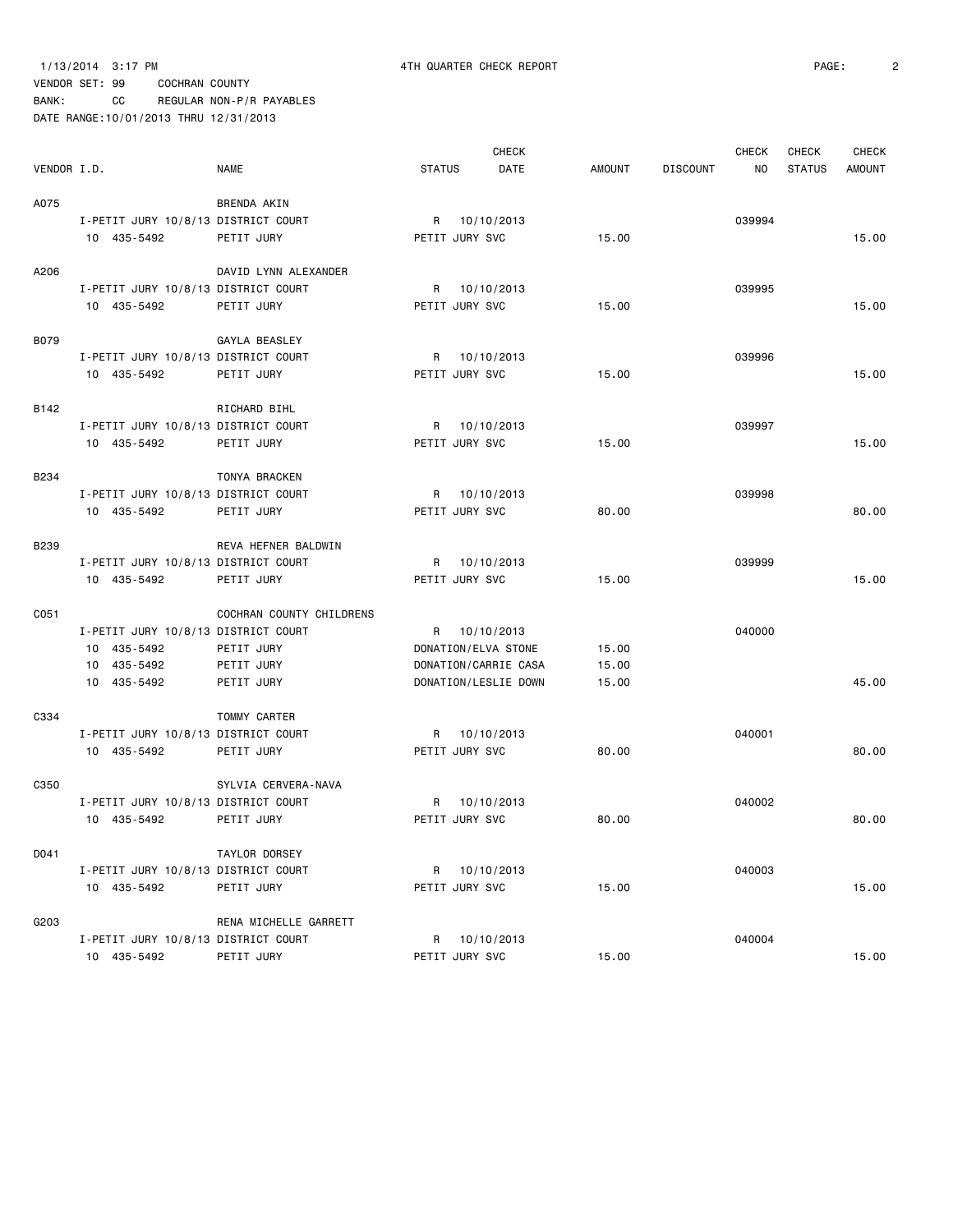1/13/2014 3:17 PM 4TH QUARTER CHECK REPORT PAGE: 3 VENDOR SET: 99 COCHRAN COUNTY

BANK: CC REGULAR NON-P/R PAYABLES DATE RANGE:10/01/2013 THRU 12/31/2013

|                  |                                     |                    |                | <b>CHECK</b> |               |                 | <b>CHECK</b>   | CHECK         | <b>CHECK</b>  |
|------------------|-------------------------------------|--------------------|----------------|--------------|---------------|-----------------|----------------|---------------|---------------|
| VENDOR I.D.      |                                     | <b>NAME</b>        | <b>STATUS</b>  | <b>DATE</b>  | <b>AMOUNT</b> | <b>DISCOUNT</b> | N <sub>0</sub> | <b>STATUS</b> | <b>AMOUNT</b> |
| H <sub>130</sub> |                                     | KIMBERLY HERLOCHER |                |              |               |                 |                |               |               |
|                  | I-PETIT JURY 10/8/13 DISTRICT COURT |                    | R 10/10/2013   |              |               |                 | 040005         |               |               |
|                  | 10 435-5492                         | PETIT JURY         | PETIT JURY SVC |              | 15.00         |                 |                |               | 15.00         |
| H146             |                                     | PATRICIA HERRERA   |                |              |               |                 |                |               |               |
|                  | I-PETIT JURY 10/8/13 DISTRICT COURT |                    | R 10/10/2013   |              |               |                 | 040006         |               |               |
|                  | 10 435-5492                         | PETIT JURY         | PETIT JURY SVC |              | 80.00         |                 |                |               | 80.00         |
| H147             |                                     | CYNTHIA HOWIE      |                |              |               |                 |                |               |               |
|                  | I-PETIT JURY 10/8/13 DISTRICT COURT |                    | R 10/10/2013   |              |               |                 | 040007         |               |               |
|                  | 10 435-5492                         | PETIT JURY         | PETIT JURY SVC |              | 80.00         |                 |                |               | 80.00         |
| H <sub>268</sub> |                                     | JOHN HODGES, JR    |                |              |               |                 |                |               |               |
|                  | I-PETIT JURY 10/8/13 DISTRICT COURT |                    | R 10/10/2013   |              |               |                 | 040008         |               |               |
|                  | 10 435-5492                         | PETIT JURY         | PETIT JURY SVC |              | 15.00         |                 |                |               | 15.00         |
| K018             |                                     | RAYMOND KERN       |                |              |               |                 |                |               |               |
|                  | I-PETIT JURY 10/8/13 DISTRICT COURT |                    | R 10/10/2013   |              |               |                 | 040009         |               |               |
|                  | 10 435-5492                         | PETIT JURY         | PETIT JURY SVC |              | 15.00         |                 |                |               | 15.00         |
| K059             |                                     | DELILAH KERN       |                |              |               |                 |                |               |               |
|                  | I-PETIT JURY 10/8/13 DISTRICT COURT |                    | R 10/10/2013   |              |               |                 | 040010         |               |               |
|                  | 10 435-5492                         | PETIT JURY         | PETIT JURY SVC |              | 15.00         |                 |                |               | 15.00         |
| M182             |                                     | BEVERLY MCCLELLAN  |                |              |               |                 |                |               |               |
|                  | I-PETIT JURY 10/8/13 DISTRICT COURT |                    | R 10/10/2013   |              |               |                 | 040011         |               |               |
|                  | 10 435-5492                         | PETIT JURY         | PETIT JURY SVC |              | 15.00         |                 |                |               | 15.00         |
| M203             |                                     | ADRIAN A. MENDOZA  |                |              |               |                 |                |               |               |
|                  | I-PETIT JURY 10/8/13 DISTRICT COURT |                    | R 10/10/2013   |              |               |                 | 040012         |               |               |
|                  | 10 435-5492                         | PETIT JURY         | PETIT JURY SVC |              | 80.00         |                 |                |               | 80,00         |
| M227             |                                     | CHRISTINE MENDEZ   |                |              |               |                 |                |               |               |
|                  | I-PETIT JURY 10/8/13 DISTRICT COURT |                    | R 10/10/2013   |              |               |                 | 040013         |               |               |
|                  | 10 435-5492                         | PETIT JURY         | PETIT JURY SVC |              | 80.00         |                 |                |               | 80.00         |
| M293             |                                     | KATHERINE MALLECK  |                |              |               |                 |                |               |               |
|                  | I-PETIT JURY 10/8/13 DISTRICT COURT |                    | R 10/10/2013   |              |               |                 | 040014         |               |               |
|                  | 10 435-5492                         | PETIT JURY         | PETIT JURY SVC |              | 80.00         |                 |                |               | 80.00         |
| M294             |                                     | ELIZABETH MCROREY  |                |              |               |                 |                |               |               |
|                  | I-PETIT JURY 10/8/13 DISTRICT COURT |                    | R 10/10/2013   |              |               |                 | 040015         |               |               |
|                  | 10 435-5492                         | PETIT JURY         | PETIT JURY SVC |              | 15.00         |                 |                |               | 15.00         |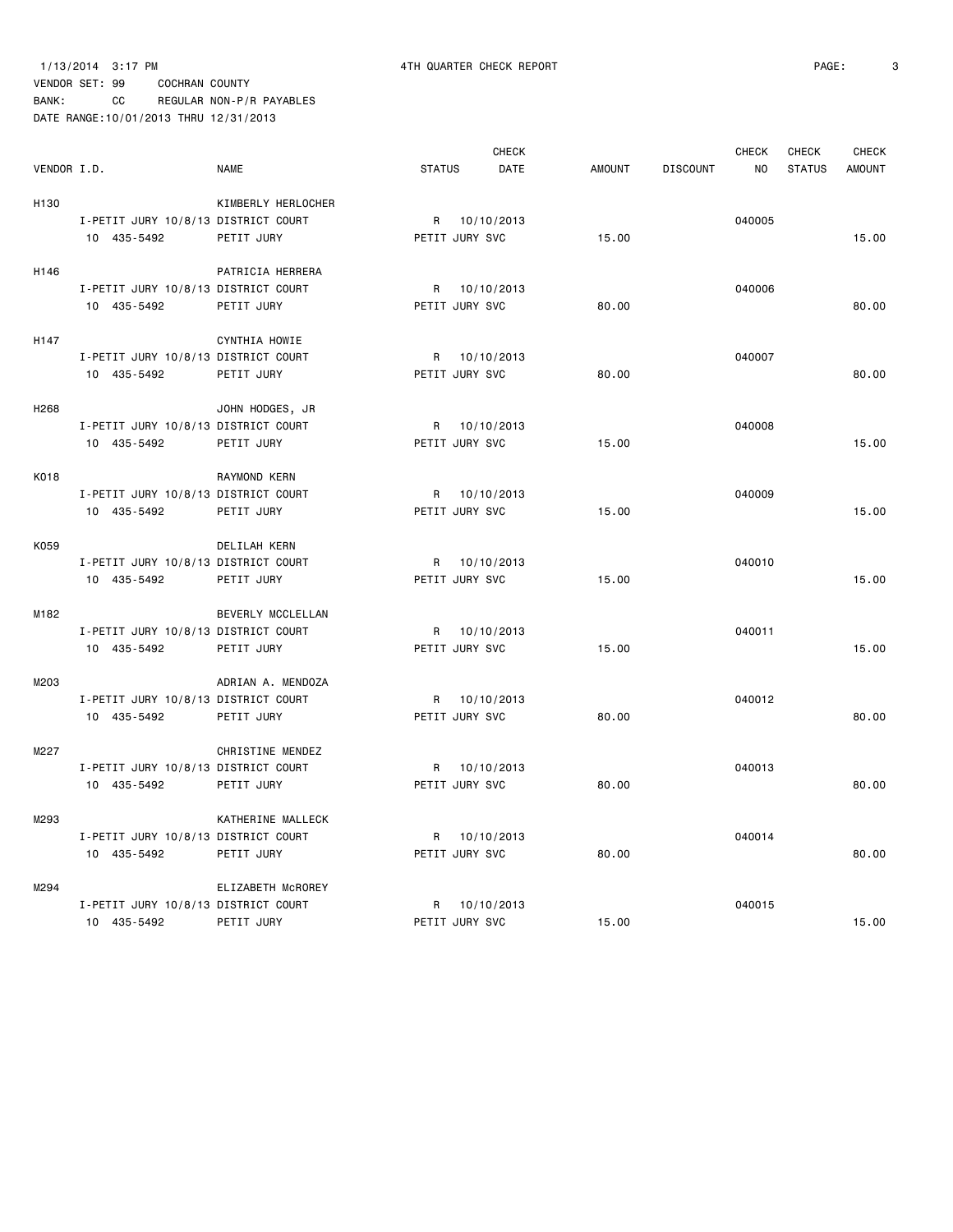1/13/2014 3:17 PM 4TH QUARTER CHECK REPORT PAGE: 4

|             |                                     |                      |                | <b>CHECK</b>          |               |                 | <b>CHECK</b> | <b>CHECK</b>  | CHECK         |
|-------------|-------------------------------------|----------------------|----------------|-----------------------|---------------|-----------------|--------------|---------------|---------------|
| VENDOR I.D. |                                     | <b>NAME</b>          | <b>STATUS</b>  | DATE                  | <b>AMOUNT</b> | <b>DISCOUNT</b> | NO           | <b>STATUS</b> | <b>AMOUNT</b> |
| 0005        |                                     | RAY O'BRIEN          |                |                       |               |                 |              |               |               |
|             | I-PETIT JURY 10/8/13 DISTRICT COURT |                      |                | R 10/10/2013          |               |                 | 040016       |               |               |
|             | 10 435-5492                         | PETIT JURY           | PETIT JURY SVC |                       | 15.00         |                 |              |               | 15.00         |
| 0017        |                                     | VERONICA OLGUIN      |                |                       |               |                 |              |               |               |
|             | I-PETIT JURY 10/8/13 DISTRICT COURT |                      |                | R 10/10/2013          |               |                 | 040017       |               |               |
|             | 10 435-5492                         | PETIT JURY           | PETIT JURY SVC |                       | 15.00         |                 |              |               | 15.00         |
| 0046        |                                     | LUCITO ORNELAS       |                |                       |               |                 |              |               |               |
|             | I-PETIT JURY 10/8/13 DISTRICT COURT |                      |                | R 10/10/2013          |               |                 | 040018       |               |               |
|             | 10 435-5492                         | PETIT JURY           | PETIT JURY SVC |                       | 15.00         |                 |              |               | 15.00         |
| R242        |                                     | DARLENE RISINGER     |                |                       |               |                 |              |               |               |
|             | I-PETIT JURY 10/8/13 DISTRICT COURT |                      |                | R 10/10/2013          |               |                 | 040019       |               |               |
|             | 10 435-5492                         | PETIT JURY           | PETIT JURY SVC |                       | 80.00         |                 |              |               | 80.00         |
| S317        |                                     | TERESA SMITH         |                |                       |               |                 |              |               |               |
|             | I-PETIT JURY 10/8/13 DISTRICT COURT |                      |                | R 10/10/2013          |               |                 | 040020       |               |               |
|             | 10 435-5492                         | PETIT JURY           | PETIT JURY SVC |                       | 15.00         |                 |              |               | 15.00         |
| S404        |                                     | DANNY SEPULBEDA      |                |                       |               |                 |              |               |               |
|             | I-PETIT JURY 10/8/13 DISTRICT COURT |                      |                | R 10/10/2013          |               |                 | 040021       |               |               |
|             | 10 435-5492                         | PETIT JURY           | PETIT JURY SVC |                       | 80.00         |                 |              |               | 80.00         |
| T171        |                                     | DEBORAH THOMAS       |                |                       |               |                 |              |               |               |
|             | I-PETIT JURY 10/8/13 DISTRICT COURT |                      |                | R 10/10/2013          |               |                 | 040022       |               |               |
|             | 10 435-5492                         | PETIT JURY           | PETIT JURY SVC |                       | 80.00         |                 |              |               | 80.00         |
| T186        |                                     | JOHNNY TIMMONS       |                |                       |               |                 |              |               |               |
|             | I-PETIT JURY 10/8/13 DISTRICT COURT |                      |                | R 10/10/2013          |               |                 | 040023       |               |               |
|             | 10 435-5492                         | PETIT JURY           | PETIT JURY SVC |                       | 80.00         |                 |              |               | 80.00         |
| <b>WO50</b> |                                     | EDWIN WUTHRICH       |                |                       |               |                 |              |               |               |
|             | I-PETIT JURY 10/8/13 DISTRICT COURT |                      |                | R 10/10/2013          |               |                 | 040024       |               |               |
|             | 10 435-5492                         | PETIT JURY           | PETIT JURY SVC |                       | 15.00         |                 |              |               | 15.00         |
| <b>WO80</b> |                                     | TODD WILLINGHAM      |                |                       |               |                 |              |               |               |
|             | I-PETIT JURY 10/8/13 DISTRICT COURT |                      |                | R 10/10/2013          |               |                 | 040025       |               |               |
|             | 10 435-5492                         | PETIT JURY           | PETIT JURY SVC |                       | 15.00         |                 |              |               | 15.00         |
| A049        |                                     | <b>KAY ARMES</b>     |                |                       |               |                 |              |               |               |
|             | $I - 108$                           | PUBLIC SAFETY*OTHER* |                | R 10/14/2013          |               |                 | 040026       |               |               |
|             | 10 580-5499                         | MISCELLANEOUS        |                | 11 CPR & AED @ \$25-T | 275.00        |                 |              |               | 275.00        |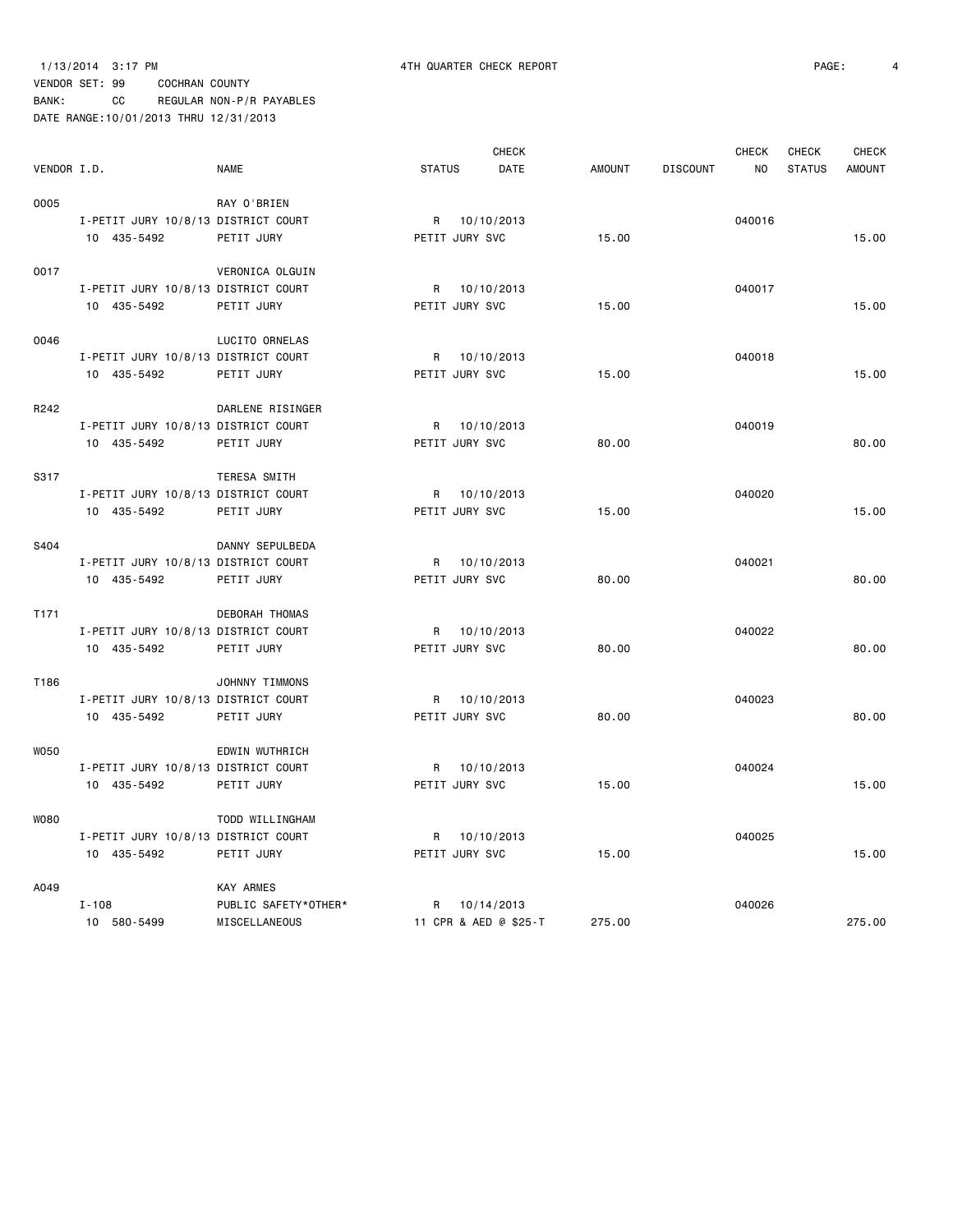### VENDOR SET: 99 COCHRAN COUNTY BANK: CC REGULAR NON-P/R PAYABLES

|             |                     |                                             |                      | <b>CHECK</b>         |               |                 | <b>CHECK</b> | CHECK         | <b>CHECK</b>  |
|-------------|---------------------|---------------------------------------------|----------------------|----------------------|---------------|-----------------|--------------|---------------|---------------|
| VENDOR I.D. |                     | <b>NAME</b>                                 | <b>STATUS</b>        | DATE                 | <b>AMOUNT</b> | <b>DISCOUNT</b> | NO.          | <b>STATUS</b> | <b>AMOUNT</b> |
| A109        |                     | ALBUS FARM EQUIPMENT                        |                      |                      |               |                 |              |               |               |
|             | I-46920             | CEMETERY                                    | R 10/14/2013         |                      |               |                 | 040027       |               |               |
|             | 10 516-5451         | REPAIR                                      | WELDING/MOWER SPINDL |                      | 15.00         |                 |              |               |               |
|             | I-50126             | COURTHOUSE/LITTLE HOUSE                     | R 10/14/2013         |                      |               |                 | 040027       |               |               |
|             | 10 510-5571         | CAPITAL OUTLAY                              | 1FT 3/8"x2-1/2 FLAT  |                      | 3.50          |                 |              |               |               |
|             | 10 510-5571         | CAPITAL OUTLAY                              | 20FT 3/16"x1-1/2x1-1 |                      | 51.00         |                 |              |               |               |
|             | 10 510-5571         | CAPITAL OUTLAY                              | 2FT 1" PIPE #80      |                      | 7.00          |                 |              |               |               |
|             | 10 510-5571         | CAPITAL OUTLAY                              | 4FT 3/16"x1-1/2x1-1/ |                      | 10.00         |                 |              |               | 86.50         |
| A133        |                     | ALLIED COMPLIANCE SERVICE                   |                      |                      |               |                 |              |               |               |
|             | I-28104             | COMMISSIONERS COURT                         | R 10/14/2013         |                      |               |                 | 040028       |               |               |
|             | 15 610-5499         | MISCELLANEOUS                               | RANDOM TEST PRE-PD   |                      |               |                 |              |               |               |
|             | 15 610-5499         | MISCELLANEOUS                               | ON-SITE FEE          |                      | 55.00         |                 |              |               | 55.00         |
| A226        |                     | LARRY ADCOCK                                |                      |                      |               |                 |              |               |               |
|             | I-484713            | PUBLIC SAFETY*OTHER                         | R                    | 10/14/2013           |               |                 | 040029       |               |               |
|             | 10 580-5571         | CAPITAL OUTLAY                              | INSTL ELEC/GENERATOR |                      | 440.00        |                 |              |               | 440.00        |
| <b>B001</b> |                     | BAILEY CO. ELECTRIC COOP                    |                      |                      |               |                 |              |               |               |
|             | I-293231            | PREC 4                                      | R 10/14/2013         |                      |               |                 | 040030       |               |               |
|             | 15 624-5440         | UTILITIES                                   |                      | 260 KWH 8/27-9/25/13 | 31.31         |                 |              |               |               |
|             | 15 624-5440         | UTILITIES                                   | AREA LIGHT           |                      | 7.08          |                 |              |               |               |
|             | I-293232            | PREC 3                                      | R 10/14/2013         |                      |               |                 | 040030       |               |               |
|             | 15 623-5440         | UTILITIES                                   | 118 KWH 8/22-9/20/13 |                      | 20.87         |                 |              |               |               |
|             | 15 623-5440         | UTILITIES                                   | 2 AREA LIGHTS        |                      | 16.90         |                 |              |               |               |
|             | I-293233            | NON-DEPT'L/SHERIFF POSSE                    | R 10/14/2013         |                      |               |                 | 040030       |               |               |
|             | 10 409-5440         | UTILITIES                                   | ELEC SVC 8/12-9/11/1 |                      | 20.93         |                 |              |               | 97.09         |
| B026        |                     | BLEDSOE WATER SUPPLY CORP                   |                      |                      |               |                 |              |               |               |
|             | I-3004 1013         | PREC 3                                      | R                    | 10/14/2013           |               |                 | 040031       |               |               |
|             | 15 623-5440         | UTILITIES                                   | WATER BILL DATED 9/3 |                      | 20.10         |                 |              |               | 20.10         |
| B102        |                     | BEAR GRAPHICS INC.                          |                      |                      |               |                 |              |               |               |
|             | I-0666642           | COUNTY/DIST CLERK                           | R 10/14/2013         |                      |               |                 | 040032       |               |               |
|             | 10 403-5310         | OFFICE SUPPLIES                             | N-18 "FILED DISTRICT |                      | 104.50        |                 |              |               |               |
|             | 10 403-5310         | OFFICE SUPPLIES                             | FREIGHT              |                      | 3.75          |                 |              |               | 108.25        |
| C004        |                     | BILLY D CARTER                              |                      |                      |               |                 |              |               |               |
|             | $I-R/B$ OUTLK 10/13 | CO JUDGE/COMM'R CT                          | R 10/14/2013         |                      |               |                 | 040033       |               |               |
|             | 15 610-5310         | OFFICE SUPPLIES                             |                      | R/B MS HOME & BUS 20 | 219.99        |                 |              |               |               |
|             | 15 610-5310         | OFFICE SUPPLIES                             | R/B SALES TAX        |                      | 17.05         |                 |              |               | 237.04        |
| C007        |                     | CITY OF MORTON                              |                      |                      |               |                 |              |               |               |
|             | I-093013            | LIB/MUS/ACT BLDG/CRTHSE/PREC 1 R 10/14/2013 |                      |                      |               |                 | 040034       |               |               |
|             | 10 650-5440         | UTILITIES                                   | LIBRARY GAS          |                      | 19.00         |                 |              |               |               |
|             | 10 650-5440         | UTILITIES                                   | LIBRARY WATER        |                      | 13.50         |                 |              |               |               |
|             | 10 650-5440         | UTILITIES                                   | LIBRARY GARBAGE      |                      | 45.00         |                 |              |               |               |
|             | 10 650-5440         | UTILITIES                                   | LIBRARY SEWER        |                      | 15.50         |                 |              |               |               |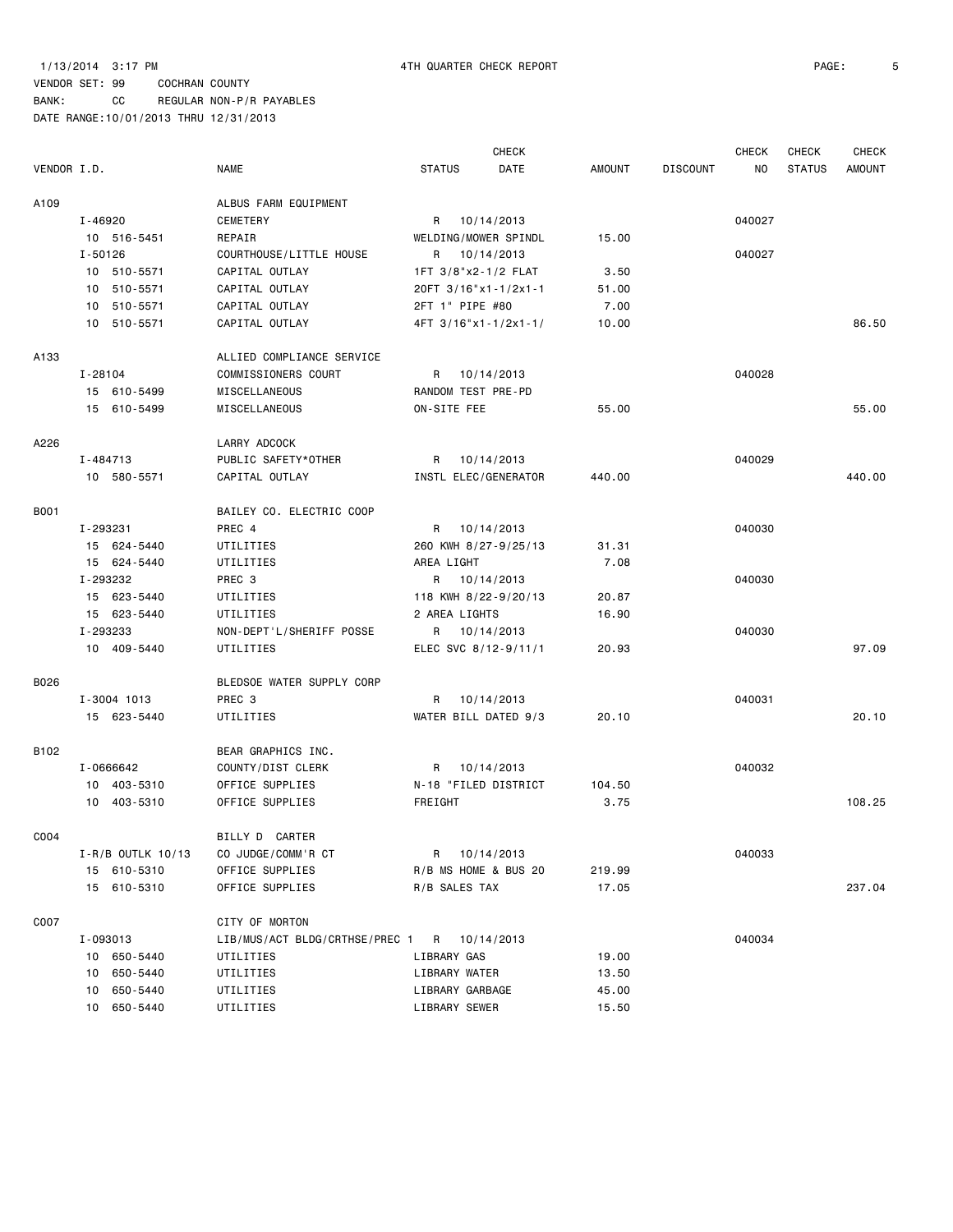BANK: CC REGULAR NON-P/R PAYABLES

|                  |          |                 |                                |                         | <b>CHECK</b> |               |                 | <b>CHECK</b>   | <b>CHECK</b>  | <b>CHECK</b>  |
|------------------|----------|-----------------|--------------------------------|-------------------------|--------------|---------------|-----------------|----------------|---------------|---------------|
| VENDOR I.D.      |          |                 | <b>NAME</b>                    | <b>STATUS</b>           | DATE         | <b>AMOUNT</b> | <b>DISCOUNT</b> | N <sub>O</sub> | <b>STATUS</b> | <b>AMOUNT</b> |
| C007             |          |                 | CITY OF MORTON<br>CONT         |                         |              |               |                 |                |               |               |
|                  | I-093013 |                 | LIB/MUS/ACT BLDG/CRTHSE/PREC 1 | R 10/14/2013            |              |               |                 | 040034         |               |               |
|                  |          | 10 652-5440     | UTILITIES                      | <b>MUSEUM GAS</b>       |              | 19.00         |                 |                |               |               |
|                  | 10       | 652-5440        | UTILITIES                      | MUSEUM WATER            |              | 13.50         |                 |                |               |               |
|                  | 10       | 652-5440        | UTILITIES                      | MUSEUM GARBAGE          |              | 21.50         |                 |                |               |               |
|                  | 10       | 652-5440        | UTILITIES                      | MUSEUM SEWER            |              | 13.50         |                 |                |               |               |
|                  | 10       | 662-5440        | UTILITIES                      | ACTIVITY BLDG GAS       |              | 40.48         |                 |                |               |               |
|                  | 10       | 662-5440        | UTILITIES                      | ACT. BLDG WATER         |              | 16.50         |                 |                |               |               |
|                  | 10       | 662-5440        | UTILITIES                      | ACT. BLDG GARBAGE       |              | 70.50         |                 |                |               |               |
|                  | 10       | 662-5440        | UTILITIES                      | ACT. BLDG SEWER         |              | 40.50         |                 |                |               |               |
|                  | 10       | 510-5440        | UTILITIES                      | COURTHOUSE GAS          |              | 40.48         |                 |                |               |               |
|                  | 10       | 510-5440        | UTILITIES                      | <b>COURTHOUSE WATER</b> |              | 166.50        |                 |                |               |               |
|                  | 10       | 510-5440        | UTILITIES                      | CRTHSE GARBAGE          |              | 250.50        |                 |                |               |               |
|                  | 10       | 510-5440        | UTILITIES                      | <b>COURTHOUSE SEWER</b> |              | 46.50         |                 |                |               |               |
|                  | 15       | 621-5440        | UTILITIES                      | PREC 1 GAS              |              | 19.00         |                 |                |               |               |
|                  | 15       | 621-5440        | UTILITIES                      | PREC 1 WATER            |              | 13.50         |                 |                |               |               |
|                  |          | 15 621-5440     | UTILITIES                      | PREC 1 GARBAGE          |              | 45.00         |                 |                |               | 909.96        |
| C <sub>008</sub> |          |                 | CITY OF WHITEFACE              |                         |              |               |                 |                |               |               |
|                  |          | $I - 409$ 10/13 | PREC <sub>2</sub>              | R 10/14/2013            |              |               |                 | 040035         |               |               |
|                  |          | 15 622-5440     | UTILITIES                      | GAS SVC 8/16-9/16/13    |              | 16.25         |                 |                |               |               |
|                  |          | 15 622-5440     | UTILITIES                      | WATER SVC               |              | 14.00         |                 |                |               |               |
|                  |          | 15 622-5440     | UTILITIES                      | GARBAGE SVC             |              | 50.10         |                 |                |               |               |
|                  |          | 15 622-5440     | UTILITIES                      | SEWER SVC               |              | 22.50         |                 |                |               | 102.85        |
| C035             |          |                 | COX AUTO SUPPLY CO             |                         |              |               |                 |                |               |               |
|                  | I-246497 |                 | PREC <sub>2</sub>              | R 10/14/2013            |              |               |                 | 040036         |               |               |
|                  |          | 15 622-5356     | ROAD MATERIALS & SUPPLIES      | EZ-SLIDE                |              | 8.59          |                 |                |               |               |
|                  |          | 15 622-5356     | ROAD MATERIALS & SUPPLIES      | RUBBER STRAP 15"        |              | 2.38          |                 |                |               |               |
|                  | I-246848 |                 | PREC 3                         | R 10/14/2013            |              |               |                 | 040036         |               |               |
|                  |          | 15 623-5356     | ROAD MATERIALS & SUPPLIES      | 2 DEEP-CREEP            |              | 17.70         |                 |                |               |               |
|                  | I-246864 |                 | <b>COURTHOUSE</b>              | R                       | 10/14/2013   |               |                 | 040036         |               |               |
|                  |          | 10 510-5451     | REPAIR                         | $1/4$ "x5" NIPPLE       |              | 1.69          |                 |                |               |               |
|                  |          | 10 510-5451     | REPAIR                         | <b>PASTE</b>            |              | 2.39          |                 |                |               |               |
|                  |          | 10 510-5451     | REPAIR                         | <b>BRASS ELBOW</b>      |              | 3.05          |                 |                |               |               |
|                  | I-247087 |                 | <b>COURTHOUSE</b>              | R                       | 10/14/2013   |               |                 | 040036         |               |               |
|                  |          | 10 510-5332     | CUSTODIAL SUPPLIES             | MOUNT TAPE              |              | 6.29          |                 |                |               |               |
|                  | I-247192 |                 | CEMETERY                       | R 10/14/2013            |              |               |                 | 040036         |               |               |
|                  |          | 10 516-5332     | CUSTODIAL SUPPLIES             | 2 SNAP-RING             |              | 1.50          |                 |                |               |               |
|                  | I-247488 |                 | SHERIFF                        | R 10/14/2013            |              |               |                 | 040036         |               |               |
|                  |          | 10 560-5334     | OTHER SUPPLIES                 | SPRINKLER               |              | 2.59          |                 |                |               |               |
|                  |          | 10 560-5334     | OTHER SUPPLIES                 | <b>GARDEN HOSE</b>      |              | 32.49         |                 |                |               |               |
|                  | I-247635 |                 | COURTHOUSE                     | R 10/14/2013            |              |               |                 | 040036         |               |               |
|                  |          | 10 510-5332     | CUSTODIAL SUPPLIES             | MASONRY BIT             |              | 21.15         |                 |                |               |               |
|                  |          | I-2476413       | COURTHOUSE                     | R 10/14/2013            |              |               |                 | 040036         |               |               |
|                  |          | 10 510-5332     | CUSTODIAL SUPPLIES             | DEWALT DRILL DW505K     |              | 177.85        |                 |                |               |               |
|                  | I-247658 |                 | COURTHOUSE                     | R 10/14/2013            |              |               |                 | 040036         |               |               |
|                  |          | 10 510-5332     | CUSTODIAL SUPPLIES             | 3/4" DRILL BIT          |              | 21.15         |                 |                |               |               |
|                  | I-247714 |                 | SHERIFF                        | R 10/14/2013            |              |               |                 | 040036         |               |               |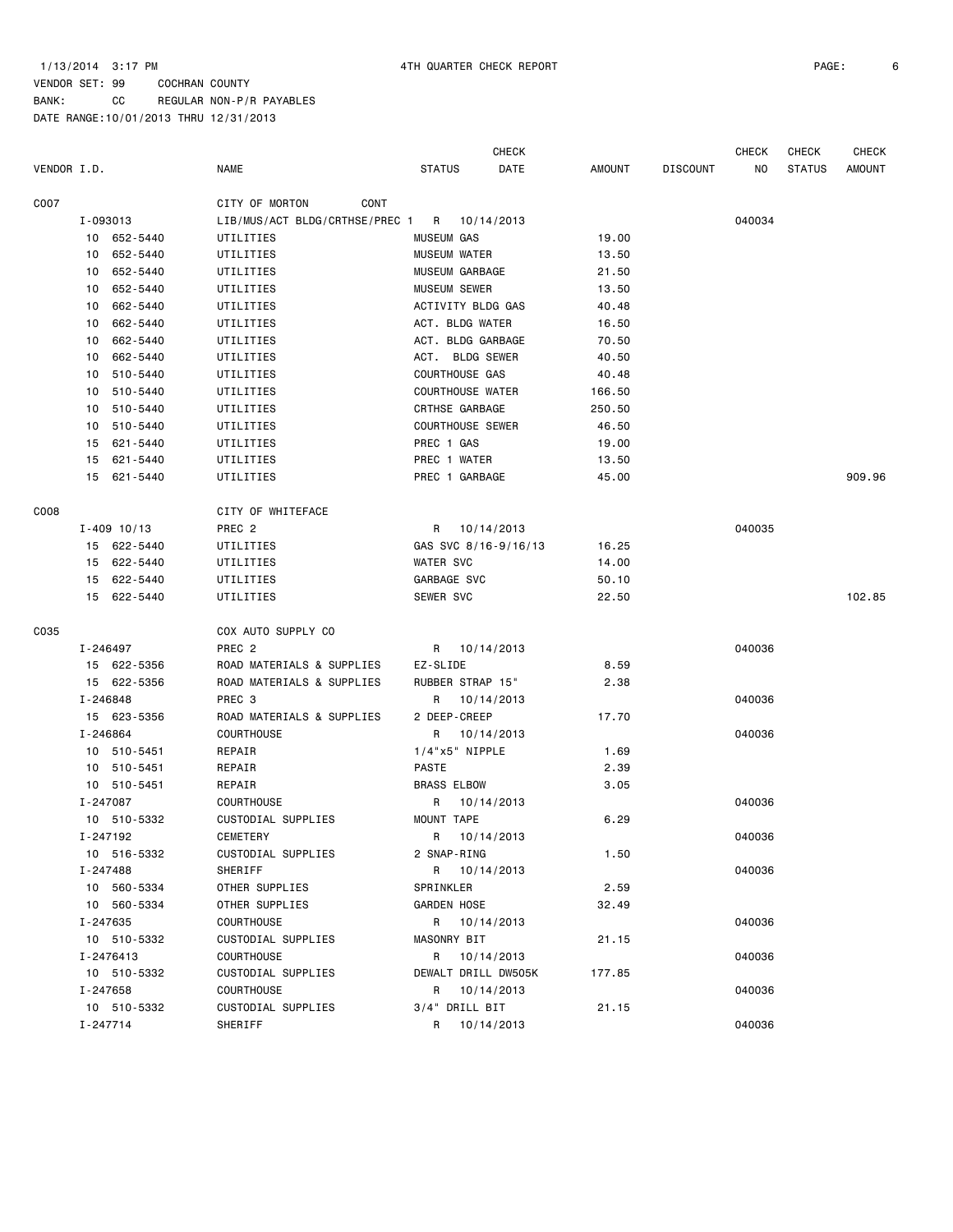CHECK CHECK CHECK CHECK

| VENDOR I.D. |             | <b>NAME</b>                  | STATUS                   | DATE | AMOUNT | DISCOUNT | NO .   | <b>STATUS</b> | <b>AMOUNT</b> |
|-------------|-------------|------------------------------|--------------------------|------|--------|----------|--------|---------------|---------------|
| C035        |             | COX AUTO SUPPLY CO<br>CONT   |                          |      |        |          |        |               |               |
|             | I-247714    | SHERIFF                      | R 10/14/2013             |      |        |          | 040036 |               |               |
|             | 10 560-5334 | OTHER SUPPLIES               | SLEDGE HAMMER            |      | 50.99  |          |        |               |               |
|             | 10 560-5334 | OTHER SUPPLIES               | VACUUM FILTER            |      | 14.99  |          |        |               |               |
|             | I-247831    | PREC 2                       | R 10/14/2013             |      |        |          | 040036 |               |               |
|             | 15 622-5356 | ROAD MATERIALS & SUPPLIES    | WATER NOZZLE             |      | 4.19   |          |        |               |               |
|             | 15 622-5356 | ROAD MATERIALS & SUPPLIES    | 2 DEGREASER              |      | 7.98   |          |        |               |               |
|             | I-247857    | COURTHOUSE/LITTLE HOUSE      | R 10/14/2013             |      |        |          | 040036 |               |               |
|             | 10 510-5571 | CAPITAL OUTLAY               | FISHTAPE                 |      | 36.49  |          |        |               |               |
|             | 10 510-5571 | CAPITAL OUTLAY               | 6 SCREWS                 |      | 0.38   |          |        |               |               |
|             | 10 510-5571 | CAPITAL OUTLAY               | 2 ANCHORS                |      | 0.58   |          |        |               |               |
|             | I-247920    | PREC <sub>2</sub>            | R 10/14/2013             |      |        |          | 040036 |               |               |
|             | 15 622-5356 | ROAD MATERIALS & SUPPLIES    | 2 FILL-IT                |      | 7.18   |          |        |               |               |
|             | I-247996    | SHERIFF/CRTHSE--LITTLE HOUSE | R 10/14/2013             |      |        |          | 040036 |               |               |
|             | 10 510-5571 | CAPITAL OUTLAY               | 3 CONDUIT                |      | 14.85  |          |        |               |               |
|             | 10 510-5571 | CAPITAL OUTLAY               | 2 SEAL-TITE FITTING      |      | 5.98   |          |        |               |               |
|             | 10 510-5571 | CAPITAL OUTLAY               | 2 NUTS                   |      | 0.46   |          |        |               |               |
|             | 10 510-5571 | CAPITAL OUTLAY               | CONDUIT                  |      | 1.29   |          |        |               |               |
|             | 10 510-5571 | CAPITAL OUTLAY               | ADAPTER                  |      | 0.75   |          |        |               |               |
|             | 10 510-5571 | CAPITAL OUTLAY               | 1"x3/4" THRED BUSHIN     |      | 0.59   |          |        |               |               |
|             | 10 510-5571 | CAPITAL OUTLAY               | 96 3-WIRE                |      | 11.52  |          |        |               |               |
|             | 10 510-5571 | CAPITAL OUTLAY               | 4 WIRE NUT               |      | 1.56   |          |        |               |               |
|             | 10 560-5334 | OTHER SUPPLIES               | <b>HACK SAW</b>          |      | 6.49   |          |        |               |               |
|             | I-248007    | SHERIFF                      | R 10/14/2013             |      |        |          | 040036 |               |               |
|             | 10 560-5334 | OTHER SUPPLIES               | 0FF                      |      | 6.59   |          |        |               |               |
|             | I-248298    | PREC <sub>2</sub>            | R 10/14/2013             |      |        |          | 040036 |               |               |
|             | 15 622-5451 | REPAIRS                      | 2 UPPER CYL LUB          |      | 21.78  |          |        |               |               |
|             | 15 622-5451 | REPAIRS                      | 2 OIL STABILIZER         |      | 25.78  |          |        |               |               |
|             | I-248357    | PREC 4                       | R 10/14/2013             |      |        |          | 040036 |               |               |
|             | 15 624-5451 | REPAIRS                      | 1 QT GEAR OIL 85/140     |      | 9.55   |          |        |               |               |
|             | I-248512    | PREC 3                       | R 10/14/2013             |      |        |          | 040036 |               |               |
|             | 15 623-5451 | REPAIRS                      | <b>B &amp; S MUFFLER</b> |      | 156.99 |          |        |               |               |
|             | 15 623-5451 | REPAIRS                      | FREIGHT                  |      | 12.13  |          |        |               |               |
|             | I-248513    | COURTHOUSE/LITTLE HOUSE      | R 10/14/2013             |      |        |          | 040036 |               |               |
|             | 10 510-5571 | CAPITAL OUTLAY               | 6" WHEEL                 |      | 7.49   |          |        |               |               |
|             | 10 510-5571 | CAPITAL OUTLAY               | $1/2$ "x3" BOLT          |      | 0.72   |          |        |               |               |
|             | 10 510-5571 | CAPITAL OUTLAY               | 8) 1/2" FLAT WASHER      |      | 1.20   |          |        |               |               |
|             | 10 510-5571 | CAPITAL OUTLAY               | $2)$ 1/2" NUT            |      | 0.26   |          |        |               |               |
|             | 10 510-5571 | CAPITAL OUTLAY               | 1/2" LOCK WASHER         |      | 0.09   |          |        |               |               |
|             | I-248523    | PREC 4                       | R 10/14/2013             |      |        |          | 040036 |               |               |
|             | 15 624-5356 | ROAD MATERIALS & SUPPLIES    | MILD STEEL               |      | 13.79  |          |        |               |               |
|             | I-248564    | COURTHOUSE/LITTLE HOUSE      | R 10/14/2013             |      |        |          | 040036 |               |               |
|             | 10 510-5571 | CAPITAL OUTLAY               | 3 GRIND                  |      | 6.57   |          |        |               |               |
|             | 10 510-5571 | CAPITAL OUTLAY               | 6 CUTOFF WHL             |      | 10.74  |          |        |               |               |
|             | 10 510-5571 | CAPITAL OUTLAY               | MILD STEEL               |      | 20.59  |          |        |               |               |
|             | 10 510-5571 | CAPITAL OUTLAY               | ANTI-SPTTR               |      | 8.49   |          |        |               |               |
|             | I-248641    | PREC 4                       |                          |      |        |          |        |               |               |
|             | 15 624-5454 |                              | R 10/14/2013             |      |        |          | 040036 |               |               |
|             |             | TIRES                        | TIRE KIT                 |      | 10.49  |          |        |               |               |
|             |             |                              |                          |      |        |          |        |               |               |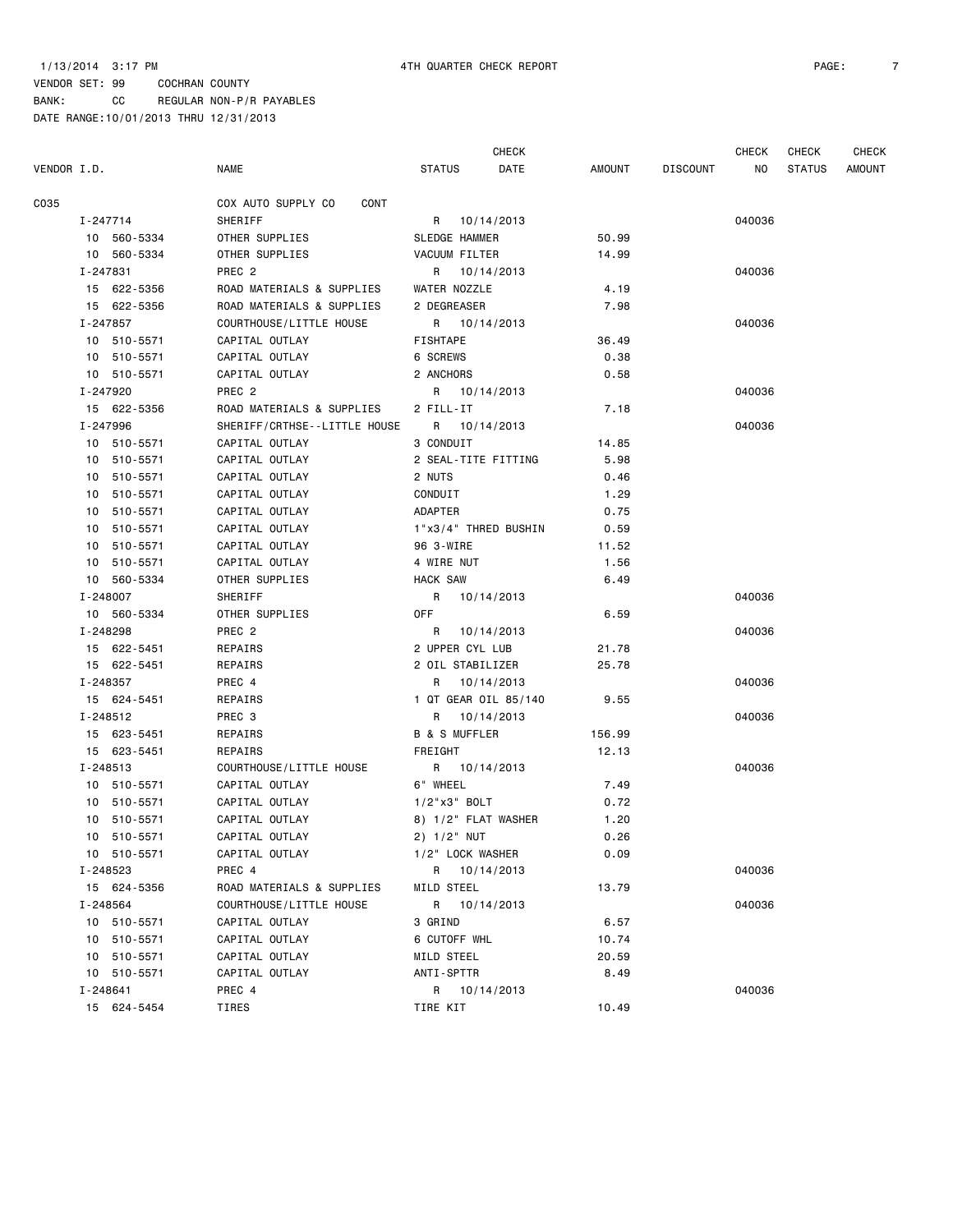### 1/13/2014 3:17 PM 4TH QUARTER CHECK REPORT PAGE: 8

|             |                  |                            |                         | <b>CHECK</b>         |               |                 | <b>CHECK</b> | <b>CHECK</b>  | <b>CHECK</b>  |
|-------------|------------------|----------------------------|-------------------------|----------------------|---------------|-----------------|--------------|---------------|---------------|
| VENDOR I.D. |                  | <b>NAME</b>                | <b>STATUS</b>           | DATE                 | <b>AMOUNT</b> | <b>DISCOUNT</b> | NO.          | <b>STATUS</b> | <b>AMOUNT</b> |
| C035        |                  | COX AUTO SUPPLY CO<br>CONT |                         |                      |               |                 |              |               |               |
|             | I-248641         | PREC 4                     | R 10/14/2013            |                      |               |                 | 040036       |               |               |
|             | 15 624-5454      | TIRES                      | TIRE PLUG               |                      | 9.99          |                 |              |               |               |
|             | 15 624-5454      | TIRES                      | TIRE SEALER             |                      | 8.99          |                 |              |               |               |
|             | I-248682         | <b>COURTHOUSE</b>          | R 10/14/2013            |                      |               |                 | 040036       |               |               |
|             | 10 510-5332      | CUSTODIAL SUPPLIES         | S-HOOK                  |                      | 0.79          |                 |              |               |               |
|             | I-248948         | <b>PARK</b>                | R                       | 10/14/2013           |               |                 | 040036       |               |               |
|             | 10 660-5332      | CUSTODIAL SUPPLIES         | HITACHI COMPRESSOR      |                      | 799.99        |                 |              |               |               |
|             | 10 660-5332      | CUSTODIAL SUPPLIES         | 2) 3/8"x1/4" BUSHING    |                      | 1.38          |                 |              |               |               |
|             | I-248952         | PREC <sub>2</sub>          | R                       | 10/14/2013           |               |                 | 040036       |               |               |
|             | 15 622-5356      | ROAD MATERIALS & SUPPLIES  | 4 DUST MASK             |                      | 6.36          |                 |              |               |               |
|             | 15 622-5356      | ROAD MATERIALS & SUPPLIES  | <b>BRUSH</b>            |                      | 3.69          |                 |              |               |               |
|             | 15 622-5356      | ROAD MATERIALS & SUPPLIES  | 2 PR GLOVES             |                      | 13.98         |                 |              |               |               |
|             | I-248967         | SHERIFF                    | R                       | 10/14/2013           |               |                 | 040036       |               |               |
|             | 10 560-5334      | OTHER SUPPLIES             | <b>WASHER FLUID</b>     |                      | 2.89          |                 |              |               |               |
|             | I-249076         | PREC 4                     | R                       | 10/14/2013           |               |                 | 040036       |               |               |
|             | 15 624-5356      | ROAD MATERIALS & SUPPLIES  | 2 ANTI-FREEZE           |                      | 29.98         |                 |              |               |               |
|             | I-249165         | PREC <sub>2</sub>          | R                       | 10/14/2013           |               |                 | 040036       |               |               |
|             | 15 622-5356      | ROAD MATERIALS & SUPPLIES  | GORILLA TAPE            |                      | 9.99          |                 |              |               |               |
|             | 15 622-5356      | ROAD MATERIALS & SUPPLIES  | MASKING TAPE            |                      | 3.05          |                 |              |               |               |
|             | I-249197         | PUBLIC SAFETY*OTHER        | R                       | 10/14/2013           |               |                 | 040036       |               |               |
|             | 10 580-5571      | CAPITAL OUTLAY             | HARDWARE, CONNECTORS    |                      | 224.57        |                 |              |               |               |
|             | 10 580-5571      | CAPITAL OUTLAY             | BATTERY - - GENERATOR@T |                      | 72.99         |                 |              |               |               |
|             | 10 580-5571      | CAPITAL OUTLAY             | STATE BATT FEE          |                      | 3,00          |                 |              |               |               |
|             | I-249206         | <b>CEMETERY</b>            | R 10/14/2013            |                      |               |                 | 040036       |               |               |
|             | 10 516-5332      | CUSTODIAL SUPPLIES         | 2 WEEDEATER SPOOL       |                      | 37.98         |                 |              |               |               |
|             | 10 516-5332      | CUSTODIAL SUPPLIES         | SHIPPING                |                      | 10.81         |                 |              |               |               |
|             | I-249285         | PREC <sub>3</sub>          | R                       | 10/14/2013           |               |                 | 040036       |               |               |
|             | 15 623-5451      | REPAIRS                    | 1CS QS 5/30 OIL         |                      | 59.99         |                 |              |               |               |
|             | I-249289         | PREC 3                     | R                       | 10/14/2013           |               |                 | 040036       |               |               |
|             | 15 623-5451      | REPAIRS                    | 4 BATTERY W/EXCH        |                      | 299.96        |                 |              |               |               |
|             | 15 623-5451      | REPAIRS                    | 4 STATE BATT FEE        |                      | 12.00         |                 |              |               |               |
|             | I-249292         | PREC 4                     | R.                      | 10/14/2013           |               |                 | 040036       |               |               |
|             | 15 624-5356      | ROAD MATERIALS & SUPPLIES  | TIRE SEALER             |                      | 10.99         |                 |              |               |               |
|             | I-249399 9/27/13 | PREC <sub>2</sub>          | R                       | 10/14/2013           |               |                 | 040036       |               |               |
|             | 15 622-5356      | ROAD MATERIALS & SUPPLIES  | <b>PLUG</b>             |                      | 3.41          |                 |              |               |               |
|             | 15 622-5356      | ROAD MATERIALS & SUPPLIES  | <b>COUPLER</b>          |                      | 13.20         |                 |              |               |               |
|             | 15 622-5356      | ROAD MATERIALS & SUPPLIES  | <b>GRIP CHUCK</b>       |                      | 7.66          |                 |              |               |               |
|             | I-249410         | PREC 4                     | R                       | 10/14/2013           |               |                 | 040036       |               |               |
|             | 15 624-5356      | ROAD MATERIALS & SUPPLIES  | 2 50/50 ANTI-FREEZE     |                      | 25.98         |                 |              |               | 2,451.96      |
| C057        |                  | CITY BANK AS DEPOSITORY    |                         |                      |               |                 |              |               |               |
|             | I-4TH QTR 2013   | NON-DEPT'L--APPR DIST      | R                       | 10/14/2013           |               |                 | 040040       |               |               |
|             | 10 409-5406      | APPRAISAL DISTRICT         |                         | 4TH QTR ASSESSMENT-- | 15,801.39     |                 |              |               | 15,801.39     |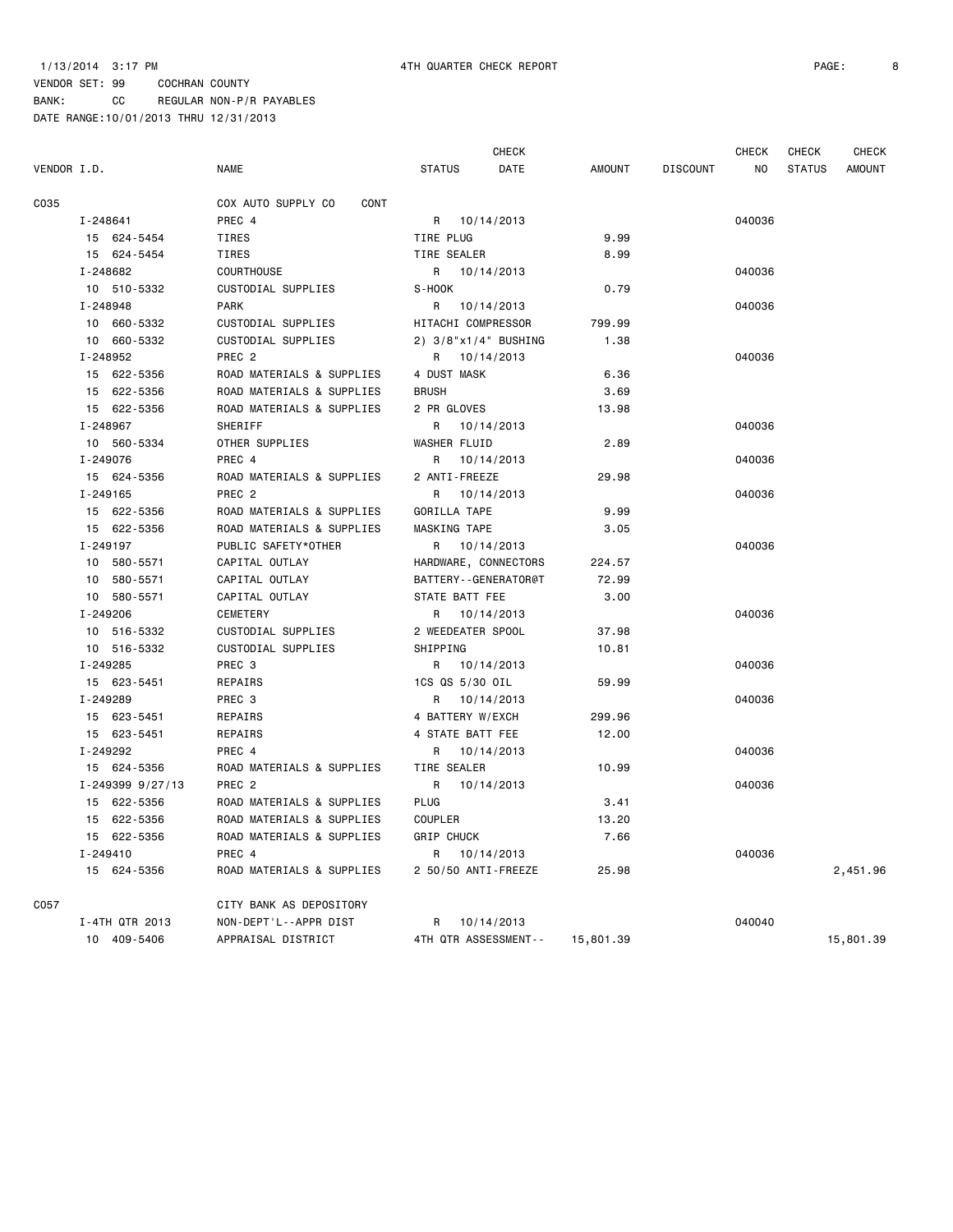BANK: CC REGULAR NON-P/R PAYABLES

|                  |           |                    |                             |                             | <b>CHECK</b> |        |                 | <b>CHECK</b> | <b>CHECK</b>  | <b>CHECK</b> |
|------------------|-----------|--------------------|-----------------------------|-----------------------------|--------------|--------|-----------------|--------------|---------------|--------------|
| VENDOR I.D.      |           |                    | NAME                        | <b>STATUS</b>               | DATE         | AMOUNT | <b>DISCOUNT</b> | NO.          | <b>STATUS</b> | AMOUNT       |
| D023             |           |                    | PHILIP J. DAVIS, PH.D.      |                             |              |        |                 |              |               |              |
|                  |           | I-ANZALDUA 092613  | SHERIFF                     | R                           | 10/14/2013   |        |                 | 040041       |               |              |
|                  |           | 10 560-5499        | MISCELLANEOUS               | TCOLE EXAM/ALFREDO A        |              | 195.00 |                 |              |               | 195.00       |
| D027             |           |                    | <b>DEMCO</b>                |                             |              |        |                 |              |               |              |
|                  | I-5098946 |                    | LIBRARY                     | R 10/14/2013                |              |        |                 | 040042       |               |              |
|                  |           | 10 650-5310        | OFFICE SUPPLIES             | 1BX 1/4" GRN DOT LAB        |              | 4.39   |                 |              |               |              |
|                  |           | 10 650-5310        | OFFICE SUPPLIES             | 1BX 3/4" GRN DOT LAB        |              | 4.55   |                 |              |               |              |
|                  | 10        | 650-5310           | OFFICE SUPPLIES             | 1PKG BKMRK:READ RETR        |              | 3.75   |                 |              |               |              |
|                  |           | 10 650-5310        | OFFICE SUPPLIES             | 1PKG BKMRK:ST PATRIC        |              | 3.75   |                 |              |               |              |
|                  | 10        | 650-5310           | OFFICE SUPPLIES             | <b>2PKG BKMRK:MRS MOUSE</b> |              | 7.50   |                 |              |               |              |
|                  | 10        | 650-5310           | OFFICE SUPPLIES             | JUST DEWEY IT POSTER        |              | 5.00   |                 |              |               |              |
|                  | 10        | 650-5310           | OFFICE SUPPLIES             | 2EA GLASS MNT SIGN H        |              | 37.38  |                 |              |               |              |
|                  |           | 10 650-5310        | OFFICE SUPPLIES             | FREIGHT                     |              | 13.49  |                 |              |               | 79.81        |
| D039             |           |                    | DUVALL TECHNOLOGY           |                             |              |        |                 |              |               |              |
|                  | I - 81    |                    | <b>CLERK</b>                | R                           | 10/14/2013   |        |                 | 040043       |               |              |
|                  |           | 10 403-5310        | OFFICE SUPPLIES             | EPSON LQ590 PRINTER/        |              | 408.99 |                 |              |               |              |
|                  |           | 10 403-5451        | REPAIRS                     | INSTL PRTR; ADD TER; T      |              | 270.00 |                 |              |               | 678.99       |
| D048             |           |                    | DATA-LINE OFFICE SYSTEMS    |                             |              |        |                 |              |               |              |
|                  | I-079296  |                    | LIBRARY                     | R                           | 10/14/2013   |        |                 | 040044       |               |              |
|                  |           | 10 650-5411        | MAINTENANCE CONTRACTS       | COPIER MAINT 10/8-11        |              | 37.50  |                 |              |               |              |
|                  |           | 10 650-5411        | MAINTENANCE CONTRACTS       | FUEL SURCHG                 |              | 1.50   |                 |              |               |              |
|                  | I-079837  |                    | LIBRARY                     | R                           | 10/14/2013   |        |                 | 040044       |               |              |
|                  |           | 10 650-5411        | MAINTENANCE CONTRACTS       | 632 COLOR COPIES/MAI        |              | 63.20  |                 |              |               | 102.20       |
| D <sub>153</sub> |           |                    | SHANNA DEWBRE               |                             |              |        |                 |              |               |              |
|                  |           | I-ANS MACH 10/8/13 | <b>CLERK</b>                | R                           | 10/14/2013   |        |                 | 040045       |               |              |
|                  |           | 10 403-5310        | OFFICE SUPPLIES             | R/B ANSWER MACHINE/F        |              | 11.25  |                 |              |               |              |
|                  |           | 10 403-5310        | OFFICE SUPPLIES             | R/B SALES TAX               |              | 0.87   |                 |              |               |              |
|                  |           | I-TDCA SCH 10/13   | <b>CLERK</b>                | R 10/14/2013                |              |        |                 | 040045       |               |              |
|                  |           | 10 403-5427        | CONTINUING EDUCATION        | MEALS 9/30-10/3/13          |              | 80.39  |                 |              |               |              |
|                  |           | 10 403-5427        | CONTINUING EDUCATION        | 3 NITES/HRSHOE BAY          |              | 627.00 |                 |              |               |              |
|                  | 10        | 403-5427           | CONTINUING EDUCATION        | RESORT CHG/3                |              | 78.00  |                 |              |               |              |
|                  |           | 10 403-5427        | CONTINUING EDUCATION        | LODGING TAX                 |              | 42.30  |                 |              |               | 839.81       |
| E057             |           |                    | ELECTION SYSTEMS & SOFTWARE |                             |              |        |                 |              |               |              |
|                  | I-836486  |                    | <b>ELECTIONS</b>            | R 10/14/2013                |              |        |                 | 040046       |               |              |
|                  | 10        | 490-5335           | ELECTION SUPPLIES           | PREC TABULATOR              |              | 371.88 |                 |              |               |              |
|                  | 10        | 490-5335           | ELECTION SUPPLIES           | BALLOT TYPE                 |              | 53.13  |                 |              |               |              |
|                  | 10        | 490-5335           | ELECTION SUPPLIES           | 5 PREC                      |              | 26.55  |                 |              |               |              |
|                  | 10        | 490-5335           | ELECTION SUPPLIES           | 5 BALLOT FACES              |              | 53.15  |                 |              |               |              |
|                  | 10        | 490-5335           | ELECTION SUPPLIES           | 9 ISSUES                    |              | 114.75 |                 |              |               |              |
|                  | 10        | 490-5335           | ELECTION SUPPLIES           | 18 RESPONSES                |              | 95.58  |                 |              |               |              |
|                  | 10        | 490-5335           | ELECTION SUPPLIES           | 2 POLLING PLACES            |              |        |                 |              |               |              |
|                  | 10        | 490-5335           | ELECTION SUPPLIES           | 3 PCMCIA/THUMB DR           |              | 30.00  |                 |              |               |              |
|                  | 10        | 490-5335           | ELECTION SUPPLIES           | 5 AUTOMRK FLASHCARDS        |              | 50.00  |                 |              |               |              |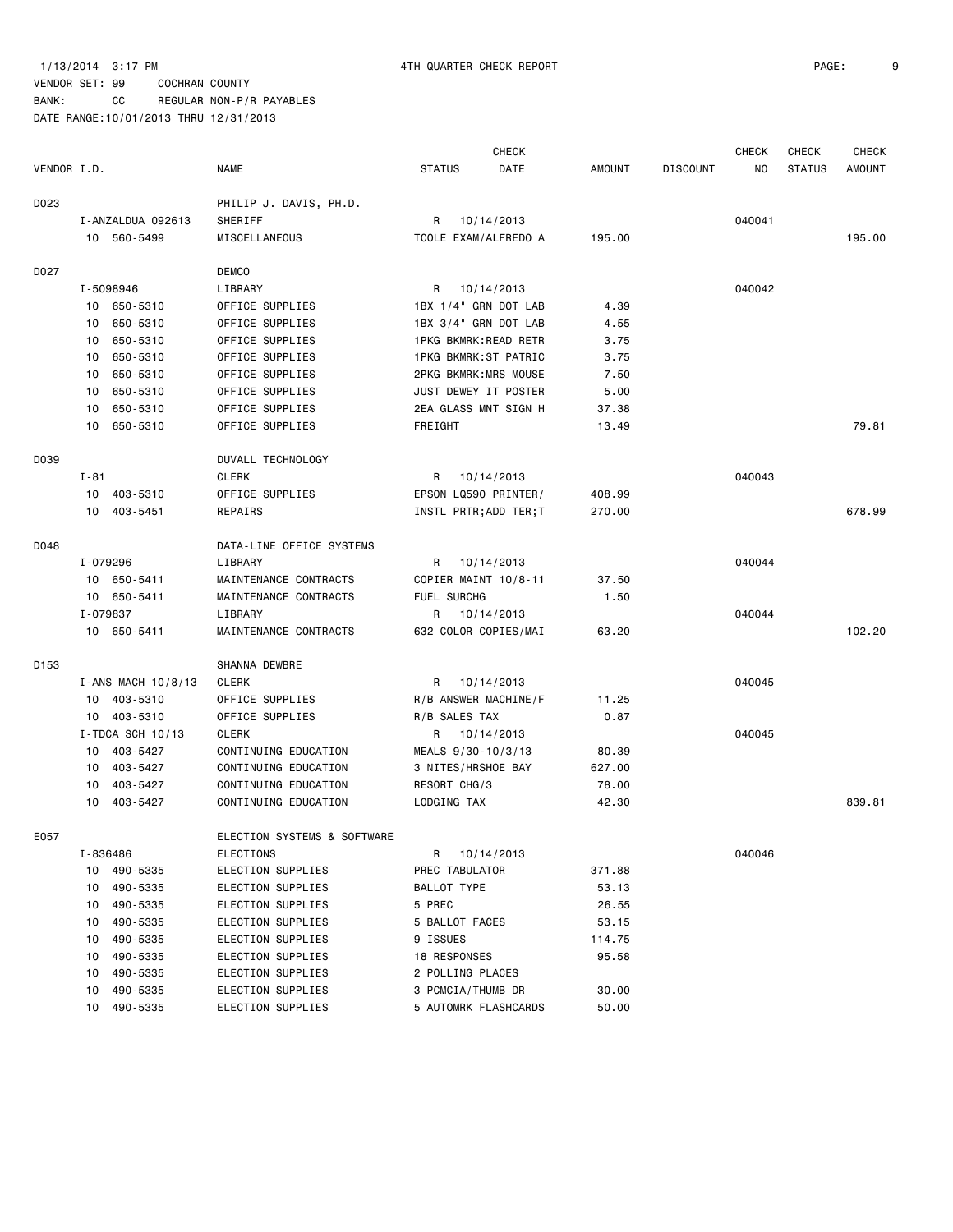|             |        |                     |                                                    |                  | <b>CHECK</b>          |               |                 | <b>CHECK</b> | <b>CHECK</b>  | <b>CHECK</b>  |
|-------------|--------|---------------------|----------------------------------------------------|------------------|-----------------------|---------------|-----------------|--------------|---------------|---------------|
| VENDOR I.D. |        |                     | <b>NAME</b>                                        | <b>STATUS</b>    | DATE                  | <b>AMOUNT</b> | <b>DISCOUNT</b> | NO           | <b>STATUS</b> | <b>AMOUNT</b> |
| E057        |        |                     | ELECTION SYSTEMS & SOFCONT                         |                  |                       |               |                 |              |               |               |
|             |        | I-836486            | <b>ELECTIONS</b>                                   | R                | 10/14/2013            |               |                 | 040046       |               |               |
|             |        | 10 490-5335         | ELECTION SUPPLIES                                  |                  | AUTOMRK: LANG SET-UP  | 256.50        |                 |              |               |               |
|             | 10     | 490-5335            | ELECTION SUPPLIES                                  |                  | AUTOMRK: 18 YES-NO    | 131.22        |                 |              |               |               |
|             | 10     | 490-5335            | ELECTION SUPPLIES                                  |                  | AUTOMRK: 9 PROP/AMEN  | 139.32        |                 |              |               |               |
|             | 10     | 490-5335            | ELECTION SUPPLIES                                  |                  | AUTOMRK: 5 BALLOT FA  | 52.65         |                 |              |               |               |
|             | 10     | 490-5335            | ELECTION SUPPLIES                                  |                  | AUTOMRK: LANGUAGE SE  | 256.50        |                 |              |               |               |
|             | 10     | 490-5335            | ELECTION SUPPLIES                                  |                  | AUTOMRK: 18 YES-NO    | 131.22        |                 |              |               |               |
|             | 10     | 490-5335            | ELECTION SUPPLIES                                  |                  | AUTOMRK: 9 PROP/AMEN  | 139.32        |                 |              |               |               |
|             | 10     | 490-5335            | ELECTION SUPPLIES                                  |                  | AUTOMRK: 5 BALLOT FA  | 52.65         |                 |              |               |               |
|             | 10     | 490-5335            | ELECTION SUPPLIES                                  |                  | ELECTION SVCS LEV 4   |               |                 |              |               |               |
|             | 10     | 490-5335            | ELECTION SUPPLIES                                  |                  | 3 M-100 MEM CARD BAT  | 6.75          |                 |              |               |               |
|             | 10     | 490-5335            | ELECTION SUPPLIES                                  | SHIPPING         |                       | 41.87         |                 |              |               |               |
|             |        | I-861077            | <b>ELECTIONS</b>                                   |                  | R 10/14/2013          |               |                 | 040046       |               |               |
|             |        | 10 490-5335         | ELECTION SUPPLIES                                  |                  | 5 LAYOUT CHG/SPEC EL  | 75.00         |                 |              |               |               |
|             |        | 10 490-5335         | ELECTION SUPPLIES                                  |                  | ADMIN COLL SURCHG     | 6.00          |                 |              |               | 2,084.04      |
| E072        |        |                     | ELECTION ADMINISTRATORS, LLC                       |                  |                       |               |                 |              |               |               |
|             | I-2295 |                     | <b>ELECTIONS</b>                                   | R                | 10/14/2013            |               |                 | 040047       |               |               |
|             |        | 10 490-5335         | ELECTION SUPPLIES                                  |                  | 8 SFTWR SUBSCRIPT; Y  | 792.00        |                 |              |               | 792.00        |
| E075        |        |                     | <b>WEX BANK</b>                                    |                  |                       |               |                 |              |               |               |
|             |        | I-34349342          | EXT SVC/SHERIFF                                    | R                | 10/14/2013            |               |                 | 040048       |               |               |
|             |        | 10 665-5330         | FUEL AND OIL                                       |                  | 18.334GL UNL; MRTN 9/ | 65.25         |                 |              |               |               |
|             | 10     | 665-5330            | FUEL AND OIL                                       |                  | 22.279GL UNL;AMARILL  | 73.28         |                 |              |               |               |
|             | 10     | 665-5330            | FUEL AND OIL                                       |                  | 21.499GL UNL; PAMPA 9 | 68.78         |                 |              |               |               |
|             | 10     | 665-5330            | FUEL AND OIL                                       |                  | 23.362GL UNL; OLTON 9 | 80.81         |                 |              |               |               |
|             | 10     | 665-5330            | FUEL AND OIL                                       |                  | 22.427GL UNL; SEAGRAV | 82.06         |                 |              |               |               |
|             | 10     | 665-5330            | FUEL AND OIL                                       |                  | 19.632GL UNL;LBK 9/2  | 60.45         |                 |              |               |               |
|             | 10     | 665-5330            | FUEL AND OIL                                       |                  | 22.802GL UNL;LBK 9/2  | 69.52         |                 |              |               |               |
|             | 10     | 665-5330            | FUEL AND OIL                                       |                  | 21.347GL UNL;EDEN 9/  | 70.42         |                 |              |               |               |
|             | 10     | 665-5330            | FUEL AND OIL                                       |                  | 24.852GL UNL;EDEN 9/  | 81.99         |                 |              |               |               |
|             | 10     | 560-5330            | FUEL AND OIL                                       |                  | 20.525GL UNL;MRTN/EL  | 73.05         |                 |              |               |               |
|             | 10     | 665-5330            | FUEL AND OIL                                       | LATE FEE SEP '13 |                       | 19.85         |                 |              |               | 745.46        |
| F010        |        |                     | FIVE-AREA TELEPHONE CO-OP                          |                  |                       |               |                 |              |               |               |
|             |        | I-927-5510 OCT13    | PREC 4                                             | R                | 10/14/2013            |               |                 | 040049       |               |               |
|             |        | 15 624-5420         | TELECOMMUNICATIONS                                 | BASIC LOCAL SVC  |                       | 32.25         |                 |              |               |               |
|             |        | 15 624-5420         | TELECOMMUNICATIONS                                 | <b>FEES</b>      |                       | 9.23          |                 |              |               | 41.48         |
| G005        |        |                     | <b>GENERAL FUND</b>                                |                  |                       |               |                 |              |               |               |
|             |        | I-3RD QTR CIVIL '13 | STATE CIVIL FEES                                   | R                | 10/14/2013            |               |                 | 040050       |               |               |
|             | 90     | 000-2363.004        | Co Filing Fee Ind Lgl Serv.                        |                  | 3RD QTR CIVIL FEES    | 1.50          |                 |              |               |               |
|             | 90     | 000-2363.001        | Divorce & Family Gov't 133.1513RD QTR CIVIL FEES   |                  |                       | 1.00          |                 |              |               |               |
|             | 90     | 000-2363.002        | Other Than Divorce/Family 10B 3RD QTR CIVIL FEES   |                  |                       | 5.00          |                 |              |               |               |
|             | 90     | 000-2363.004        | Co Filing Fee Ind Lgl Serv.                        |                  | 3RD QTR CIVIL FEES    | 5.00          |                 |              |               |               |
|             |        | I-3RD QTR CRIM '13  | STATE CRIMINAL FEES                                | R                | 10/14/2013            |               |                 | 040050       |               |               |
|             |        | 90 000-2358.001     | State CCC Date 010104 Forward 3RD QTR CRIMINAL FEE |                  |                       | 375.31        |                 |              |               |               |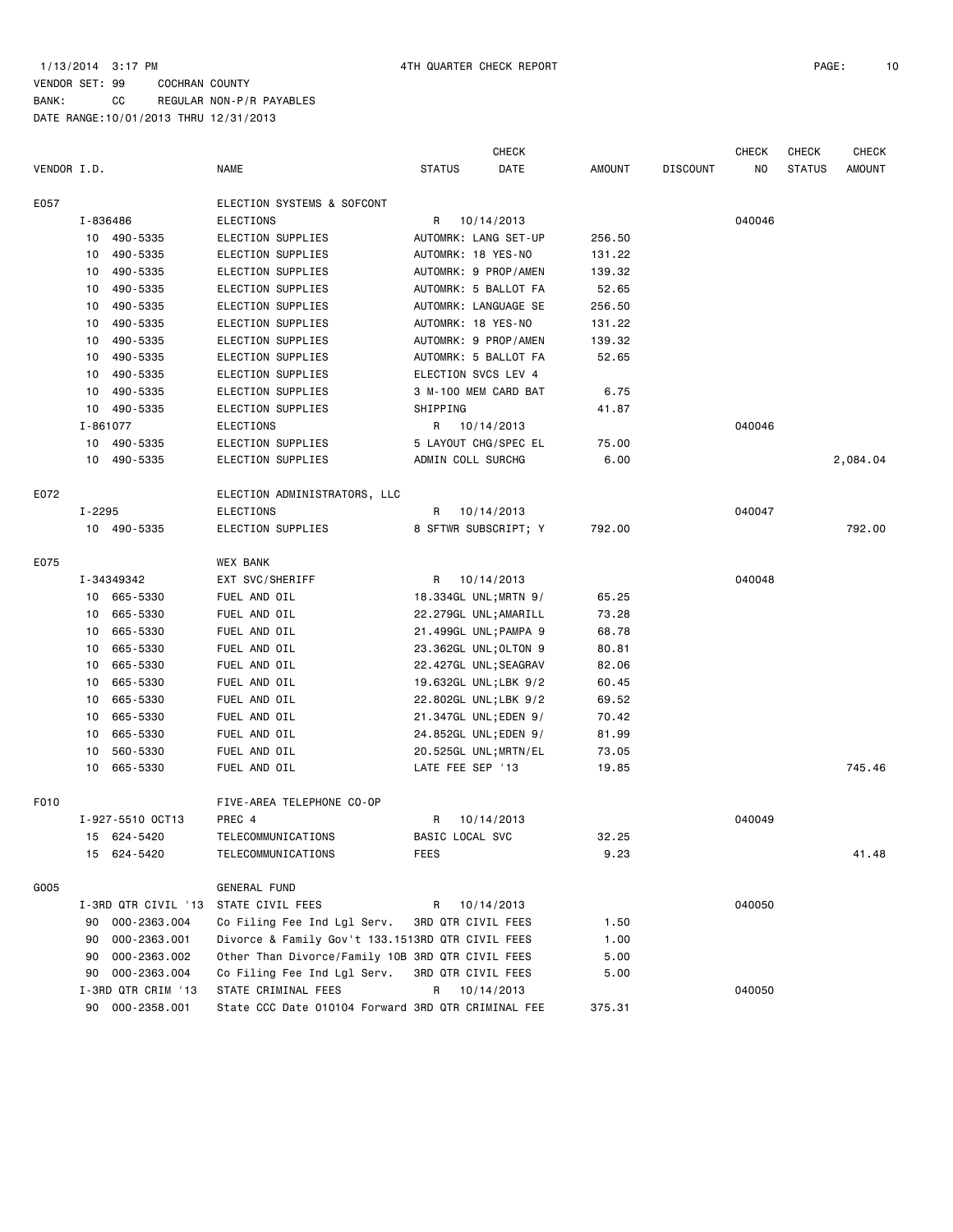|             |                                   |                                                    |                       | <b>CHECK</b> |               |                 | <b>CHECK</b> | <b>CHECK</b>  | <b>CHECK</b>  |
|-------------|-----------------------------------|----------------------------------------------------|-----------------------|--------------|---------------|-----------------|--------------|---------------|---------------|
| VENDOR I.D. |                                   | <b>NAME</b>                                        | <b>STATUS</b>         | DATE         | <b>AMOUNT</b> | <b>DISCOUNT</b> | NO           | <b>STATUS</b> | <b>AMOUNT</b> |
| G005        |                                   | GENERAL FUND<br>CONT                               |                       |              |               |                 |              |               |               |
|             | I-3RD QTR CRIM '13                | STATE CRIMINAL FEES                                | R 10/14/2013          |              |               |                 | 040050       |               |               |
|             | 000-2368<br>90                    | BB Bond Fee (Gov CD 41.258)                        | 3RD QTR CRIMINAL FEE  |              | 30.00         |                 |              |               |               |
|             | 000-2370<br>90                    | DNA Test Gov CD 411.147                            | 3RD QTR CRIMINAL FEE  |              | 0.42          |                 |              |               |               |
|             | 000-2369<br>90                    | EMS Trauma Sec49.02 SB1131                         | 3RD QTR CRIMINAL FEE  |              | 1.65          |                 |              |               |               |
|             | 000-2378<br>90                    | JRF Jury Reimb Fee CCP102.00453RD QTR CRIMINAL FEE |                       |              | 37.68         |                 |              |               |               |
|             | 90<br>000-2363.003                | Indigent Defense Fee                               | 3RD QTR CRIMINAL FEE  |              | 22.04         |                 |              |               |               |
|             | $000 - 2355$<br>90                | MVF CCP 102.002                                    | 3RD QTR CRIMINAL FEE  |              | 0.43          |                 |              |               |               |
|             | 000-2367<br>90                    | STF-Sub 95% C(Trans CD542.40                       | 3RD QTR CRIMINAL FEE  |              | 65.05         |                 |              |               |               |
|             | I-3RD QTR DRUG '13                | DRUG COURT COSTS                                   | R                     | 10/14/2013   |               |                 | 040050       |               |               |
|             | 000-2379.001<br>90                | Drug Court Fee CCP102.0178                         | 3RD QTR SPECIALTY CT  |              | 1.07          |                 |              |               |               |
|             | I-CORR ERR/DW#1554                | DISTRICT COURT                                     | R                     | 10/14/2013   |               |                 | 040050       |               |               |
|             | 19 000-4340.400                   | A.D.R. SYSTEM FEES                                 | CORR POST ERR/TO 435  |              | 3.28          |                 |              |               |               |
|             | I-VEH LEASE #6                    | JUVENILE PROBATION                                 | R                     | 10/14/2013   |               |                 | 040050       |               |               |
|             | 10 571-5464                       | VEHICLE LEASE                                      | LEASE 9/25-10/25/13;  |              | 400.00        |                 |              |               | 949.43        |
| G031        |                                   | GRAINGER                                           |                       |              |               |                 |              |               |               |
|             | I-9262180319                      | PUBLIC SAFETY*OTHER                                | R 10/14/2013          |              |               |                 | 040051       |               |               |
|             | 10 580-5499                       | MISCELLANEOUS                                      | 5PK BATT, 123 LI, 3V  |              | 208.30        |                 |              |               | 208.30        |
|             |                                   |                                                    |                       |              |               |                 |              |               |               |
| H144        |                                   | HIGH PLAINS CONTRACTORS &                          |                       |              |               |                 |              |               |               |
|             | I-DRAW#2/D TARANGO                | WELFARE                                            | R                     | 10/14/2013   |               |                 | 040052       |               |               |
|             | 10 640-5499                       | MISCELLANEOUS                                      | COSTS \$15,073; RETN  |              | 13,565.69     |                 |              |               |               |
|             | I-DRAW#2/K SMITH                  | WELFARE                                            | R                     | 10/14/2013   |               |                 | 040052       |               |               |
|             | 10 640-5499                       | MISCELLANEOUS                                      | COSTS \$15,073.00;RET |              | 13,565.70     |                 |              |               | 27, 131.39    |
| J040        |                                   | JONES MCCLURE PUBLISHING                           |                       |              |               |                 |              |               |               |
|             | I-PRE EST CODE 13-14 COUNTY COURT |                                                    | R                     | 10/14/2013   |               |                 | 040053       |               |               |
|             | 10 426-5310                       | OFFICE SUPPLIES                                    | PREPAY ESTATES CODE+  |              | 83.00         |                 |              |               | 83.00         |
| J082        |                                   | JOHN DEERE FINANCIAL                               |                       |              |               |                 |              |               |               |
|             | I-116958                          | <b>CEMETERY</b>                                    | R                     | 10/14/2013   |               |                 | 040054       |               |               |
|             | 10 516-5451                       | REPAIR                                             | SPACER #AM117829      |              | 93.54         |                 |              |               |               |
|             | 10 516-5451                       | REPAIR                                             | FREIGHT               |              | 15.00         |                 |              |               |               |
|             | I-118522                          | <b>CEMETERY</b>                                    | R 10/14/2013          |              |               |                 | 040054       |               |               |
|             | 10 516-5451                       | REPAIR                                             | FUEL FILTER #RE62419  |              | 22.58         |                 |              |               |               |
|             | 10 516-5451                       | REPAIR                                             | FUEL FILTER #RE62424  |              | 21.72         |                 |              |               |               |
|             | I-121464                          | PREC 1                                             | R 10/14/2013          |              |               |                 | 040054       |               |               |
|             | 15 621-5451                       | REPAIRS                                            | 6 HY-GARD TM          |              | 240.42        |                 |              |               |               |
|             | I-122986                          | PREC 4                                             | R 10/14/2013          |              |               |                 | 040054       |               |               |
|             | 15 624-5451                       | REPAIRS                                            | AIR FILTER #KV16429   |              | 38.64         |                 |              |               |               |
|             | 15 624-5451                       | REPAIRS                                            | AIR FILTER #AT171854  |              | 23.89         |                 |              |               |               |
|             | I-123438                          | PREC 1                                             | R 10/14/2013          |              |               |                 | 040054       |               |               |
|             | 15 621-5451                       | REPAIRS                                            | OIL FILTER            |              | 42.16         |                 |              |               |               |
|             | I - 123491                        | PREC 3                                             | R 10/14/2013          |              |               |                 | 040054       |               |               |
|             | 15 623-5451                       | REPAIRS                                            | CANOPY CARGO          |              | 105.93        |                 |              |               |               |
|             | 15 623-5451                       | REPAIRS                                            | 2 ROPEL               |              | 40.06         |                 |              |               | 643.94        |
|             |                                   |                                                    |                       |              |               |                 |              |               |               |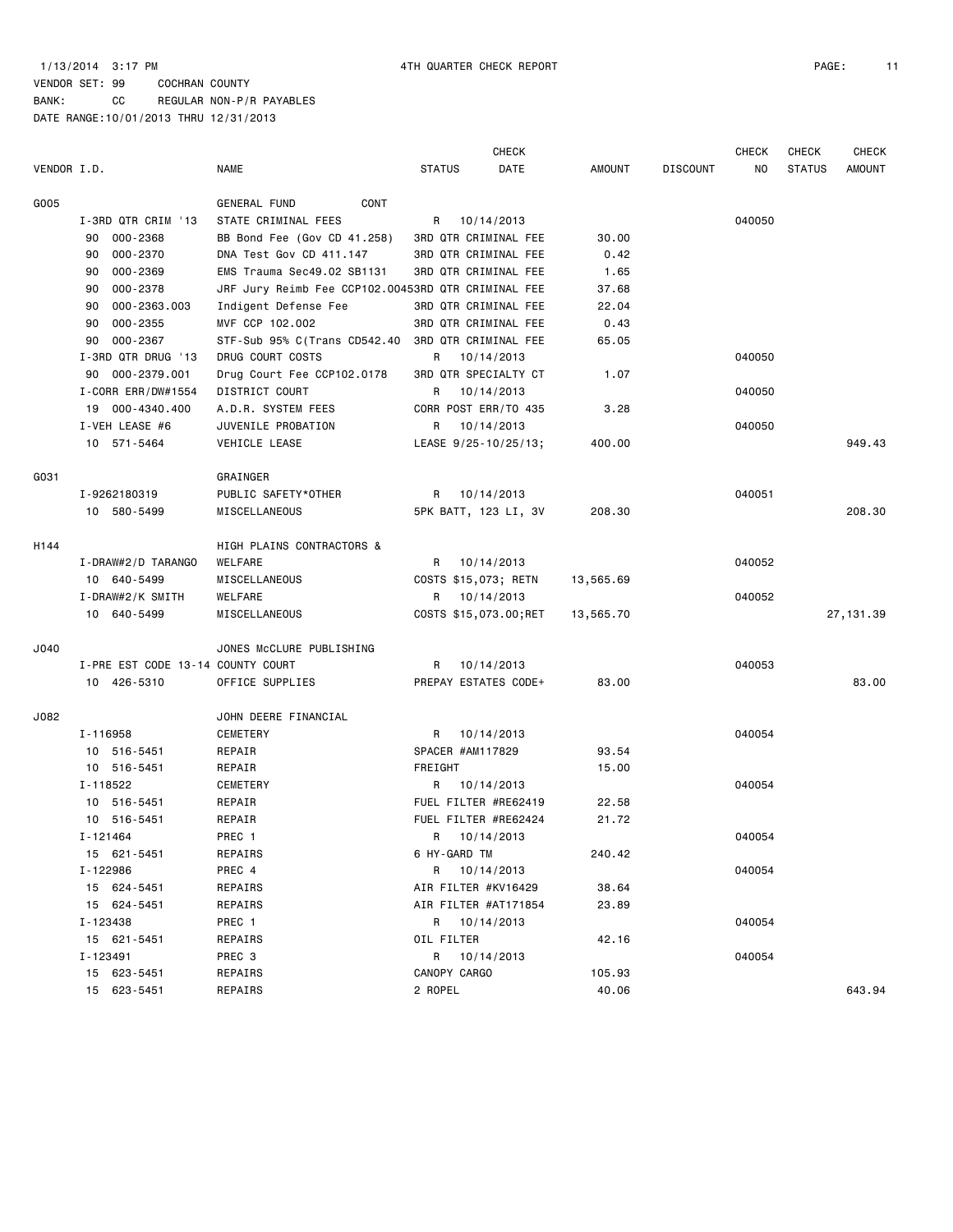BANK: CC REGULAR NON-P/R PAYABLES

|             |                |                              |                 | <b>CHECK</b>          |               |                 | CHECK  | <b>CHECK</b>  | <b>CHECK</b>  |
|-------------|----------------|------------------------------|-----------------|-----------------------|---------------|-----------------|--------|---------------|---------------|
| VENDOR I.D. |                | <b>NAME</b>                  | <b>STATUS</b>   | DATE                  | <b>AMOUNT</b> | <b>DISCOUNT</b> | NO     | <b>STATUS</b> | <b>AMOUNT</b> |
| L001        |                | L & B SUPPLY, INC            |                 |                       |               |                 |        |               |               |
|             | I-86855        | CEMETERY                     | R               | 10/14/2013            |               |                 | 040055 |               |               |
|             | 10 516-5451    | REPAIR                       |                 | 4) 4" VALVE DISC      | 24.00         |                 |        |               |               |
|             | 10 516-5451    | REPAIR                       |                 | 4) SHORT VALVE STEM   | 22.88         |                 |        |               |               |
|             | 10 516-5451    | REPAIR                       | 2) RAINBIRD 35  |                       | 104.00        |                 |        |               |               |
|             | 10 516-5451    | REPAIR                       | 4) RAINBIRD 30  |                       | 101.40        |                 |        |               |               |
|             | 10 516-5451    | REPAIR                       |                 | 6) 1" RISER VALVE W/  | 551.88        |                 |        |               |               |
|             | I-86897        | COURTHOUSE/LITTLE HOUSE      |                 | R 10/14/2013          |               |                 | 040055 |               |               |
|             | 10 510-5571    | CAPITAL OUTLAY               |                 | 5HRS/DRILL HOLES;LIT  | 425.00        |                 |        |               |               |
|             | $I - 86945$    | PUBLIC SAFETY*OTHER          | R               | 10/14/2013            |               |                 | 040055 |               |               |
|             | 10 580-5571    | CAPITAL OUTLAY               |                 | 12x12 CONCR PAD, WALL | 2,325.00      |                 |        |               |               |
|             | 10 580-5571    | CAPITAL OUTLAY               |                 | CONCRETE TRK TO POUR  | 1,781.00      |                 |        |               |               |
|             | 580-5571<br>10 | CAPITAL OUTLAY               |                 | REBAR (4-11FT, 4-12FT | 73.11         |                 |        |               |               |
|             | 580-5571<br>10 | CAPITAL OUTLAY               | PORTLAND CEMENT |                       | 323.34        |                 |        |               |               |
|             | 580-5571<br>10 | CAPITAL OUTLAY               | MASONRY SAND    |                       | 189.15        |                 |        |               |               |
|             | 580-5571<br>10 | CAPITAL OUTLAY               | MOTOR MIX       |                       | 41.34         |                 |        |               |               |
|             | 580-5571<br>10 | CAPITAL OUTLAY               |                 | 136 CINDER BLOCKS     | 447.30        |                 |        |               |               |
|             | 580-5571<br>10 | CAPITAL OUTLAY               |                 | 9-PIN ICE CUBE RELAY  | 52.55         |                 |        |               |               |
|             | 10 580-5571    | CAPITAL OUTLAY               | RELAY BASE      |                       | 7.09          |                 |        |               | 6,469.04      |
| L010        |                | LEWIS FARM & RANCH STORE INC |                 |                       |               |                 |        |               |               |
|             | I-75328        | PREC <sub>3</sub>            | R               | 10/14/2013            |               |                 | 040056 |               |               |
|             | 15 623-5356    | ROAD MATERIALS & SUPPLIES    | AIR HOSE REEL   |                       | 259.99        |                 |        |               |               |
|             | 15 623-5356    | ROAD MATERIALS & SUPPLIES    | 2 WD-40         |                       | 10.58         |                 |        |               |               |
|             | 15 623-5356    | ROAD MATERIALS & SUPPLIES    | DISC            |                       | 27.06CR       |                 |        |               |               |
|             | I-75373        | PREC 3                       | R               | 10/14/2013            |               |                 | 040056 |               |               |
|             | 15 623-5356    | ROAD MATERIALS & SUPPLIES    |                 | 5/8" MASONRY BIT      | 11.99         |                 |        |               |               |
|             | 15 623-5451    | REPAIRS                      |                 | 4 3/8"x3" LAG BOLTS   | 1.12          |                 |        |               |               |
|             | 15 623-5451    | REPAIRS                      |                 | 4 3/8" SLEEVE ANCHOR  | 2.60          |                 |        |               |               |
|             | $I - 75661$    | PREC 3                       | R               | 10/14/2013            |               |                 | 040056 |               |               |
|             | 15 623-5356    | ROAD MATERIALS & SUPPLIES    | 12 CAULK        |                       | 29.88         |                 |        |               |               |
|             | 15 623-5356    | ROAD MATERIALS & SUPPLIES    | DISC            |                       | 2.99CR        |                 |        |               |               |
|             | I-75690        | <b>PARK</b>                  | R               | 10/14/2013            |               |                 | 040056 |               |               |
|             | 10 660-5332    | CUSTODIAL SUPPLIES           |                 | 2 INSECT REPELLANT    | 11.48         |                 |        |               |               |
|             | 10 660-5332    | CUSTODIAL SUPPLIES           | VALVE           |                       | 12.99         |                 |        |               |               |
|             | 10 660-5332    | CUSTODIAL SUPPLIES           | DISC            |                       | 2.45CR        |                 |        |               |               |
|             | I-76060        | <b>PARK</b>                  | R               | 10/14/2013            |               |                 | 040056 |               |               |
|             | 10 660-5451    | REPAIR                       | <b>FAUCET</b>   |                       | 9.49          |                 |        |               |               |
|             | 10 660-5451    | REPAIR                       | DISC            |                       | 0.95CR        |                 |        |               |               |
|             | I-76204        | ACTIVITY BLDG                | R               | 10/14/2013            |               |                 | 040056 |               |               |
|             | 10 662-5332    | CUSTODIAL SUPPLIES           | <b>BULBS</b>    |                       | 17.99         |                 |        |               |               |
|             | 10 662-5332    | CUSTODIAL SUPPLIES           | DISC            |                       | 1.80CR        |                 |        |               |               |
|             | I-76352        | PREC <sub>2</sub>            | R               | 10/14/2013            |               |                 | 040056 |               |               |
|             | 15 622-5356    | ROAD MATERIALS & SUPPLIES    | PLASTIC LINER   |                       | 16.49         |                 |        |               |               |
|             | 15 622-5356    | ROAD MATERIALS & SUPPLIES    | WATER HOSE      |                       | 49.99         |                 |        |               |               |
|             | 15 622-5356    | ROAD MATERIALS & SUPPLIES    | DISC            |                       | 6.65CR        |                 |        |               |               |
|             | I-76403        | PREC 1                       | R               | 10/14/2013            |               |                 | 040056 |               |               |
|             | 15 621-5356    | ROAD MATERIALS & SUPPLIES    | <b>AMDRO</b>    |                       | 7.49          |                 |        |               |               |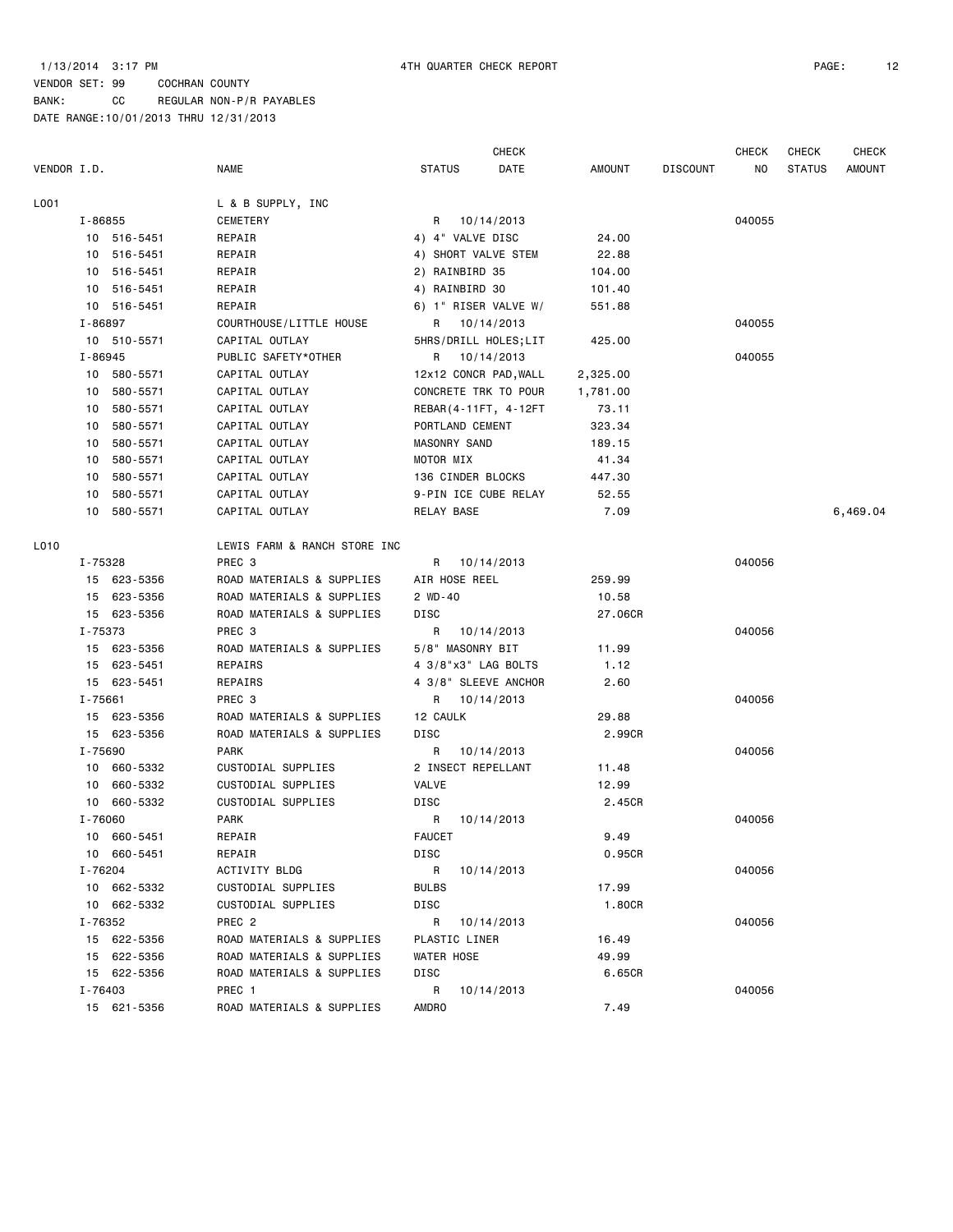### VENDOR SET: 99 COCHRAN COUNTY BANK: CC REGULAR NON-P/R PAYABLES

|                  |                |                                |                      | CHECK      |               |                 | CHECK  | CHECK         | CHECK         |
|------------------|----------------|--------------------------------|----------------------|------------|---------------|-----------------|--------|---------------|---------------|
| VENDOR I.D.      |                | <b>NAME</b>                    | <b>STATUS</b>        | DATE       | <b>AMOUNT</b> | <b>DISCOUNT</b> | ΝO     | <b>STATUS</b> | <b>AMOUNT</b> |
| L010             |                | LEWIS FARM & RANCH STOCONT     |                      |            |               |                 |        |               |               |
|                  | I-76403        | PREC 1                         | R                    | 10/14/2013 |               |                 | 040056 |               |               |
|                  | 15 621-5356    | ROAD MATERIALS & SUPPLIES      | <b>DISC</b>          |            | 0.75CR        |                 |        |               |               |
|                  | I-76430        | PREC 1                         | R                    | 10/14/2013 |               |                 | 040056 |               |               |
|                  | 15 621-5356    | ROAD MATERIALS & SUPPLIES      | 2 CS GENERIC ROUND-U |            | 180.00        |                 |        |               |               |
|                  | 15 621-5356    | ROAD MATERIALS & SUPPLIES      | DRIFT CONTROL        |            | 26.95         |                 |        |               |               |
|                  | $I - 76741$    | PREC 4                         | R                    | 10/14/2013 |               |                 | 040056 |               |               |
|                  | 15 624-5356    | ROAD MATERIALS & SUPPLIES      | <b>TISSUE PAPER</b>  |            | 8.99          |                 |        |               |               |
|                  | 15 624-5356    | ROAD MATERIALS & SUPPLIES      | <b>TOWELS</b>        |            | 4.79          |                 |        |               |               |
|                  | I-76879        | COURTHOUSE/LITTLE HOUSE        | $\mathsf{R}$         | 10/14/2013 |               |                 | 040056 |               |               |
|                  | 10 510-5571    | CAPITAL OUTLAY                 | 8 1/4"x2" CARRIAGE   |            | 1.60          |                 |        |               |               |
|                  | 10 510-5571    | CAPITAL OUTLAY                 | 8 1/4" FLATS         |            | 0.24          |                 |        |               |               |
|                  | 10 510-5571    | CAPITAL OUTLAY                 | 3 1/4" LOCKS         |            | 0.16          |                 |        |               |               |
|                  | 10 510-5571    | CAPITAL OUTLAY                 | 8 1/4" NUTS          |            | 0.28          |                 |        |               |               |
|                  | I-76900        | CEMETERY                       | R                    | 10/14/2013 |               |                 | 040056 |               |               |
|                  | 10 516-5332    | CUSTODIAL SUPPLIES             | PHILLIPS BITS        |            | 4.99          |                 |        |               |               |
|                  | 10 516-5332    | CUSTODIAL SUPPLIES             | <b>DISC</b>          |            | 0.50CR        |                 |        |               | 626.93        |
| L018             |                | LUBBOCK GRADER BLADE, INC      |                      |            |               |                 |        |               |               |
|                  | I-48537        | PREC <sub>2</sub>              | R                    | 10/14/2013 |               |                 | 040058 |               |               |
|                  | 15 622-5356    | ROAD MATERIALS & SUPPLIES      | 3) 62" DELINEATOR    |            | 49.50         |                 |        |               | 49.50         |
| L057             |                | L KENLEY, dba                  |                      |            |               |                 |        |               |               |
|                  | $I - 6051$     | PREC 3                         | R                    | 10/14/2013 |               |                 | 040059 |               |               |
|                  | 15 623-5356    | ROAD MATERIALS & SUPPLIES      | TRLR SIGNS/COCHRAN C |            | 30.00         |                 |        |               |               |
|                  | $I - 6054$     | PUBLIC SAFETY*OTHER            | R                    | 10/14/2013 |               |                 | 040059 |               |               |
|                  | 10 580-5499    | MISCELLANEOUS                  | 9-1-1 BANNER         |            | 30.00         |                 |        |               | 60.00         |
| L <sub>189</sub> |                | HOCKLEY COUNTY PUBLISHING CO.I |                      |            |               |                 |        |               |               |
|                  | $I - 10/02/13$ | COMMISSIONERS COURT            | R                    | 10/14/2013 |               |                 | 040060 |               |               |
|                  | 15 610-5430    | LEGAL NOTICES                  | NOTICE/TAX REV INCRE |            | 207.90        |                 |        |               |               |
|                  | 15 610-5430    | LEGAL NOTICES                  | NOTICE/TAX REV INCRE |            | 207.90        |                 |        |               |               |
|                  | 15 610-5430    | LEGAL NOTICES                  | <b>DISC</b>          |            | 53.55CR       |                 |        |               | 362.25        |
| M002             |                | <b>MANTEK</b>                  |                      |            |               |                 |        |               |               |
|                  | I-1246591      | COURTHOUSE                     | R                    | 10/14/2013 |               |                 | 040061 |               |               |
|                  | 10 510-5332    | CUSTODIAL SUPPLIES             | 5 GL CITRI-CON       |            | 338.75        |                 |        |               |               |
|                  | 10 510-5332    | CUSTODIAL SUPPLIES             | 1 DZ BERRY BLAST     |            | 238.00        |                 |        |               |               |
|                  | 10 510-5332    | CUSTODIAL SUPPLIES             | 1 DZ SUMMER SCENT    |            | 238.00        |                 |        |               | 814.75        |
| MO11             |                | MCWHORTERS INC.                |                      |            |               |                 |        |               |               |
|                  | I-484378       | PREC <sub>2</sub>              | R                    | 10/14/2013 |               |                 | 040062 |               |               |
|                  | 15 622-5454    | TIRES                          | SVC CALL/PUT SLIME 1 |            | 45.00         |                 |        |               |               |
|                  | 15 622-5454    | <b>TIRES</b>                   | 5GL TIRE SEALER      |            | 25.00         |                 |        |               | 70.00         |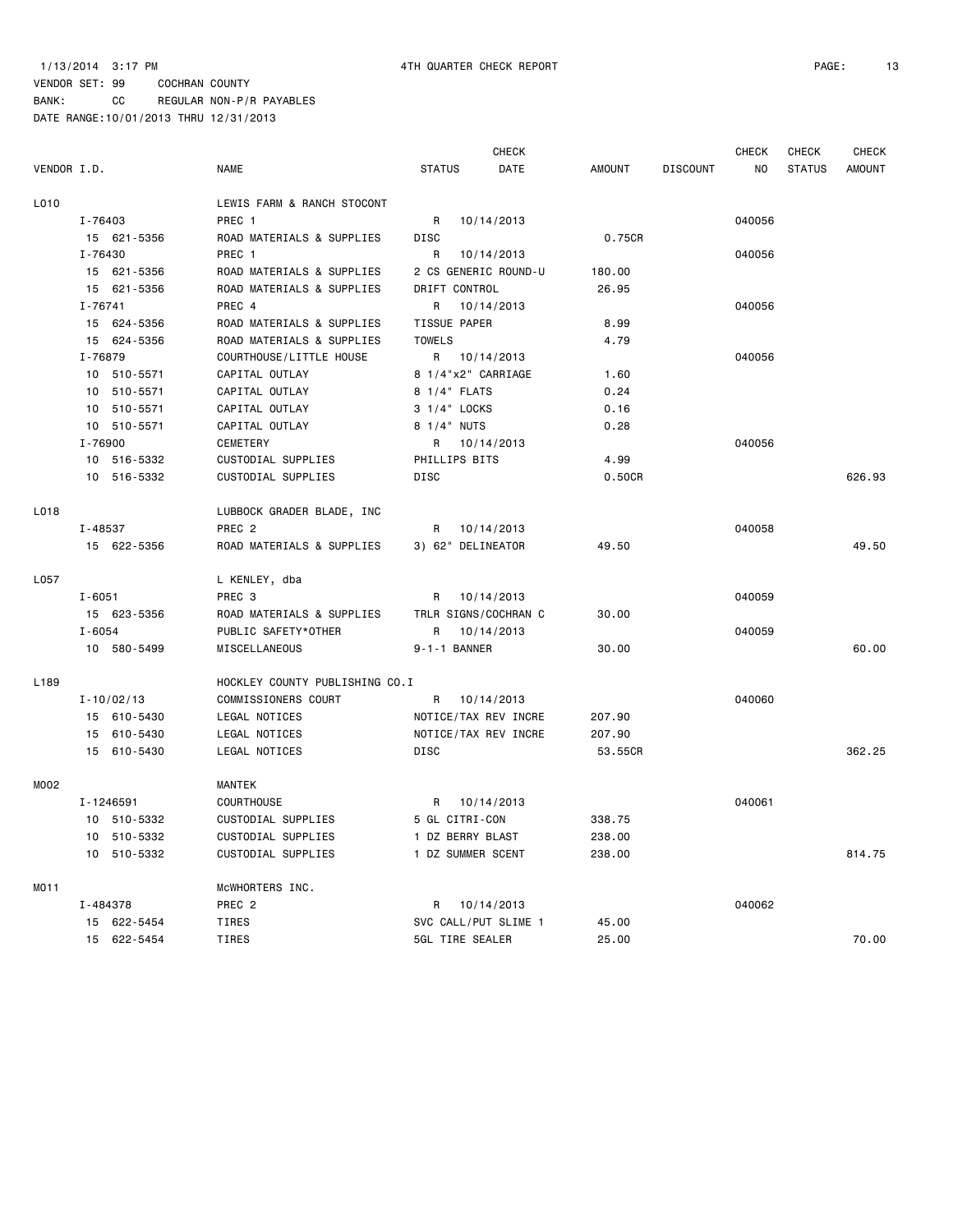BANK: CC REGULAR NON-P/R PAYABLES

|             |         |                                     |                                                    |               | <b>CHECK</b>          |               |                 | <b>CHECK</b> | <b>CHECK</b>  | <b>CHECK</b>  |
|-------------|---------|-------------------------------------|----------------------------------------------------|---------------|-----------------------|---------------|-----------------|--------------|---------------|---------------|
| VENDOR I.D. |         |                                     | NAME                                               | <b>STATUS</b> | DATE                  | <b>AMOUNT</b> | <b>DISCOUNT</b> | NO           | <b>STATUS</b> | <b>AMOUNT</b> |
| M031        |         |                                     | MILLER PAPER & PACKAGING CO                        |               |                       |               |                 |              |               |               |
|             |         | I-S2613080.001                      | ACTIVITY BLDG                                      | R             | 10/14/2013            |               |                 | 040063       |               |               |
|             |         | 10 662-5332                         | CUSTODIAL SUPPLIES                                 |               | 2 CHOC FLOOR MATS 3x  | 126.00        |                 |              |               |               |
|             |         | 10 662-5332                         | CUSTODIAL SUPPLIES                                 | FREIGHT       |                       | 33.86         |                 |              |               | 159.86        |
| M252        |         |                                     | JEFF MOLLOY                                        |               |                       |               |                 |              |               |               |
|             |         | I-LOMETA $9/27/13$                  | <b>EXTENSION SVC</b>                               | R             | 10/14/2013            |               |                 | 040064       |               |               |
|             |         | 10 665-5427                         | CO AGENT-TRAVEL-OUT OF COUNTY 1 NITE/BRADY--LOOK @ |               |                       | 99.00         |                 |              |               |               |
|             |         | I-STATE FAIR 10/13                  | <b>EXTENSION SVC</b>                               | R             | 10/14/2013            |               |                 | 040064       |               |               |
|             |         | 10 665-5427                         | CO AGENT-TRAVEL-OUT OF COUNTY MEALS 10/1-10/3      |               |                       | 102.73        |                 |              |               |               |
|             | 10      | 665-5427                            | CO AGENT-TRAVEL-OUT OF COUNTY LODGING/3 NITES      |               |                       | 237.00        |                 |              |               |               |
|             |         | 10 665-5427                         | CO AGENT-TRAVEL-OUT OF COUNTY PARKING/2            |               |                       | 17.00         |                 |              |               | 455.73        |
| <b>NO01</b> |         |                                     | NATIONAL ASSN. OF COUNTIES                         |               |                       |               |                 |              |               |               |
|             | I-93035 |                                     | COMMISSIONERS COURT                                | R             | 10/14/2013            |               |                 | 040065       |               |               |
|             |         | 15 610-5481                         | DUES AND REGISTRATION                              |               | 2014 COUNTY MEMBERSH  | 450.00        |                 |              |               | 450.00        |
| N066        |         |                                     | NTS COMMUNICATIONS                                 |               |                       |               |                 |              |               |               |
|             |         | I-8062660032 10/13                  | COMM'R CT/CO JUDGE                                 | R             | 10/14/2013            |               |                 | 040066       |               |               |
|             |         | 15 610-5420                         | TELECOMMUNICATIONS                                 | WATS LINE     |                       | 1.00          |                 |              |               |               |
|             |         | 15 610-5420                         | TELECOMMUNICATIONS                                 | FEES          |                       | 6.65          |                 |              |               | 7.65          |
| 0041        |         |                                     | OMNIBASE SERVICES OF TEXAS, LP                     |               |                       |               |                 |              |               |               |
|             |         | I-3RD QTR 2013                      | FTA FEES                                           | R             | 10/14/2013            |               |                 | 040067       |               |               |
|             |         | 10 000-2206.003                     | Omni Collection Fee                                |               | 3RD QTR FEES 2013     | 48.00         |                 |              |               | 48.00         |
| Q001        |         |                                     | QUILL CORPORATION                                  |               |                       |               |                 |              |               |               |
|             |         | I-6024119                           | LIBRARY                                            | R             | 10/14/2013            |               |                 | 040068       |               |               |
|             |         | 10 650-5499                         | MISCELLANEOUS                                      |               | 2 PKG DUM DUM POPS    | 11.98         |                 |              |               |               |
|             |         | 10 650-5499                         | MISCELLANEOUS                                      |               | 5LB CANDY JAR ASST    |               |                 |              |               |               |
|             |         | 10 650-5499                         | MISCELLANEOUS                                      |               | 2 PKG LAFFY TAFFY     | 17.98         |                 |              |               | 29.96         |
| R144        |         |                                     | ANNA J RICKER dba                                  |               |                       |               |                 |              |               |               |
|             |         | I-13-05-1439 10/9/13 DISTRICT COURT |                                                    | R             | 10/14/2013            |               |                 | 040069       |               |               |
|             |         | 10 435-5400                         | ATTORNEY AD LITEM                                  |               | PLEA HRNG(F)/NANCY T  | 350.00        |                 |              |               | 350.00        |
| R205        |         |                                     | RELIABLE OFFICE SUPPLIES                           |               |                       |               |                 |              |               |               |
|             |         | I-DXP90500                          | LIBRARY                                            | R.            | 10/14/2013            |               |                 | 040070       |               |               |
|             | 10      | 650-5310                            | OFFICE SUPPLIES                                    |               | 1 BG RUBBERBAND #33   | 5.36          |                 |              |               |               |
|             | 10      | 650-5310                            | OFFICE SUPPLIES                                    |               | 1 BG RUBBERBAND #117  | 5.36          |                 |              |               |               |
|             | 10      | 650-5310                            | OFFICE SUPPLIES                                    |               | 2 RM XEROGRAPH PAPER  | 17.18         |                 |              |               |               |
|             | 10      | 650-5310                            | OFFICE SUPPLIES                                    |               | 5 CT OMX COPY PAPER   | 164.95        |                 |              |               |               |
|             | 10      | 650-5310                            | OFFICE SUPPLIES                                    |               | 1 EA OMX DPD MN BLK   | 3.99          |                 |              |               |               |
|             | 10      | 650-5310                            | OFFICE SUPPLIES                                    | SHIPPING      |                       | 1.48          |                 |              |               |               |
|             |         | I-DXP90501                          | LIBRARY                                            |               | R 10/14/2013          |               |                 | 040070       |               |               |
|             |         | 10 650-5310                         | OFFICE SUPPLIES                                    |               | 5 PR WAGE HDPHONES, P | 42.45         |                 |              |               | 240.77        |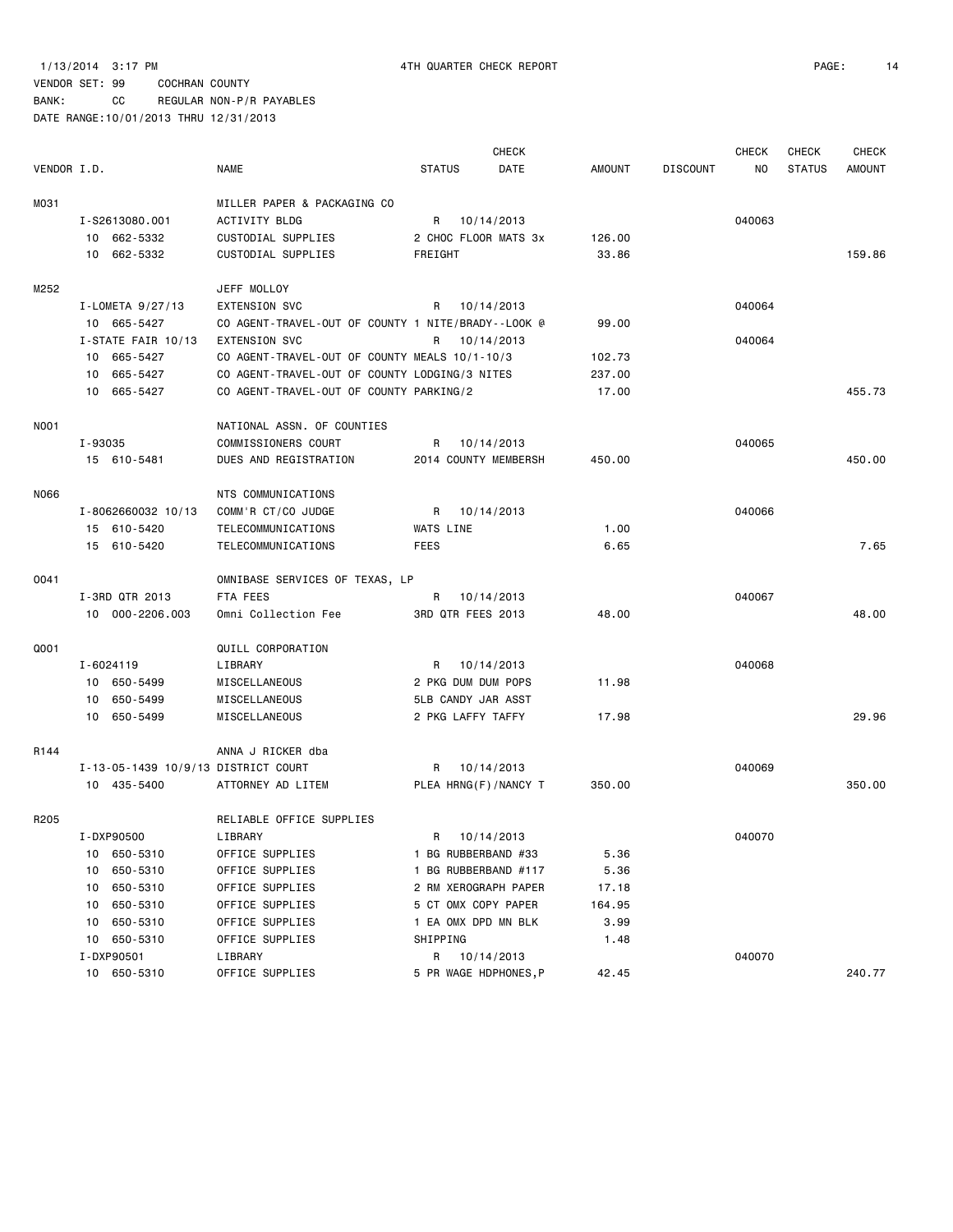### 1/13/2014 3:17 PM 4TH QUARTER CHECK REPORT PAGE: 15

CHECK CHECK CHECK CHECK

| VENDOR I.D. |                       | <b>NAME</b>                 | STATUS<br>DATE       | AMOUNT   | DISCOUNT | NO .   | <b>STATUS</b> | <b>AMOUNT</b> |
|-------------|-----------------------|-----------------------------|----------------------|----------|----------|--------|---------------|---------------|
| S010        |                       | SILVERS COMPANY             |                      |          |          |        |               |               |
|             | I-CEMETERY 10/13      | CEMETERY                    | R 10/14/2013         |          |          | 040071 |               |               |
|             | 10 516-5330           | FUEL & OIL                  | 298.6GL HS DIESEL    | 1,015.24 |          |        |               |               |
|             | I-CONSTABLE 10/13     | CONSTABLE                   | R 10/14/2013         |          |          | 040071 |               |               |
|             | 10 550-5330           | FUEL & OIL                  | 19.97GL PREM UNL     | 73.07    |          |        |               |               |
|             | 10 550-5330           | FUEL & OIL                  | CR FED TAX ON 19.97G | 3.67CR   |          |        |               |               |
|             | I-EXT SVC 10/13       | <b>EXTENSION SVC</b>        | R 10/14/2013         |          |          | 040071 |               |               |
|             | 10 665-5330           | FUEL AND OIL                | 95.21GL UNL          | 338.85   |          |        |               |               |
|             | 10 665-5330           | FUEL AND OIL                | CR FED TAX ON 95.21G | 17.52CR  |          |        |               |               |
|             | I-JUV PROB 10/13      | JUVENILE PROBATION          | R 10/14/2013         |          |          | 040071 |               |               |
|             | 10 571-5330           | <b>FUEL</b>                 | 51.63GL UNL          | 182.72   |          |        |               |               |
|             | 10 571-5330           | <b>FUEL</b>                 | CR FED TAX ON 51.63G | 9.50CR   |          |        |               |               |
|             | $I - NON - DEP 10/13$ | CLERK, TAX A/C              | R 10/14/2013         |          |          | 040071 |               |               |
|             | 10 403-5427           | CONTINUING EDUCATION        | 13.99GL UNL 9/9      | 49.79    |          |        |               |               |
|             | 10 403-5427           | CONTINUING EDUCATION        | CR FED TAX ON 13.99G | 2.57CR   |          |        |               |               |
|             | 10 499-5427           | CONTINUING EDUCATION        | 5.43GL UNL 9/13      | 19.33    |          |        |               |               |
|             | 10 499-5427           | CONTINUING EDUCATION        | CR FED TAX ON 5.43GL | 1.00CR   |          |        |               |               |
|             | $I-PREC$ 1 10/13      | PREC 1                      | R 10/14/2013         |          |          | 040071 |               |               |
|             | 15 621-5330           | FUEL & OIL                  | CR FED TAX ON 29.1GL | 5.35CR   |          |        |               |               |
|             | 15 621-5330           | FUEL & OIL                  | 105.1GL HS DIESEL    | 357.34   |          |        |               |               |
|             | 15 621-5330           | FUEL & OIL                  | 72GL HS DIESEL       | 244.80   |          |        |               |               |
|             | 15 621-5330           | FUEL & OIL                  | 58GL HS DIESEL       | 197.20   |          |        |               |               |
|             | 15 621-5330           | FUEL & OIL                  | 29.1GL UNL           | 103.57   |          |        |               |               |
|             | 15 621-5330           | FUEL & OIL                  | 120GL HS DIESEL      | 408.00   |          |        |               |               |
|             | 15 621-5330           | FUEL & OIL                  | 67GL HS DIESEL       | 227.80   |          |        |               |               |
|             | 15 621-5330           | FUEL & OIL                  | 85GL HS DIESEL       | 289.00   |          |        |               |               |
|             | 15 621-5330           | FUEL & OIL                  | 20GL HS DIESEL       | 69.00    |          |        |               |               |
|             | 15 621-5330           | FUEL & OIL                  | 52.3GL HS DIESEL     | 173.64   |          |        |               |               |
|             | I-PREC 2 10/13        | PREC 2                      | R 10/14/2013         |          |          | 040071 |               |               |
|             | 15 622-5330           | FUEL AND OIL                | CR FED TAX ON 29.71G | 5.47CR   |          |        |               |               |
|             | 15 622-5330           | FUEL AND OIL                | 29.71GL UNL 9/23     | 102.77   |          |        |               |               |
|             | 15 622-5330           | FUEL AND OIL                | 720.7GL HS DIESEL    | 2,486.42 |          |        |               |               |
|             | 15 622-5451           | REPAIRS                     | 3/4" HOSE            | 45.00    |          |        |               |               |
|             | 15 622-5451           | REPAIRS                     | NOZZLE               | 29.00    |          |        |               |               |
|             | I-PREC 4 10/13        | PREC 4                      | R 10/14/2013         |          |          | 040071 |               |               |
|             | 15 624-5330           | FUEL AND OIL                | 891.1GL HS DIESEL    | 3,074.30 |          |        |               |               |
|             | 15 624-5330           | FUEL AND OIL                | DIESEL TRTMT         | 21.98    |          |        |               |               |
|             | I-SHERIFF 10/13       | SHERIFF/PUBLIC SAFETY*OTHER | R 10/14/2013         |          |          | 040071 |               |               |
|             | 10 560-5330           | FUEL AND OIL                | 21.98GL UNL/#107     | 76.03    |          |        |               |               |
|             | 560-5330<br>10        | FUEL AND OIL                | 75.57GL UNL/#134     | 267.04   |          |        |               |               |
|             | 560-5330<br>10        | FUEL AND OIL                | 38.52GL UNL/#121     | 135.09   |          |        |               |               |
|             | 560-5330<br>10        | FUEL AND OIL                | 85.03GL UNL/#135     | 300.98   |          |        |               |               |
|             | 560-5330<br>10        | FUEL AND OIL                | 115.98GL UNL/#136    | 409.83   |          |        |               |               |
|             | 560-5330<br>10        | FUEL AND OIL                | 122GL UNL/#122       | 427.45   |          |        |               |               |
|             | 560-5330<br>10        | FUEL AND OIL                | 13.01GL UNL/#123     | 46.30    |          |        |               |               |
|             | 10<br>560-5330        | FUEL AND OIL                | CR FED TAX ON 472.9G | 87.01CR  |          |        |               |               |
|             | 580-5571<br>10        | CAPITAL OUTLAY              | 6FT LPG HOSE/TOWER   | 30.00    |          |        |               |               |
|             | 580-5571<br>10        | CAPITAL OUTLAY              | 2 HOSE ENDS/TOWER    | 7.80     |          |        |               |               |
|             |                       |                             |                      |          |          |        |               |               |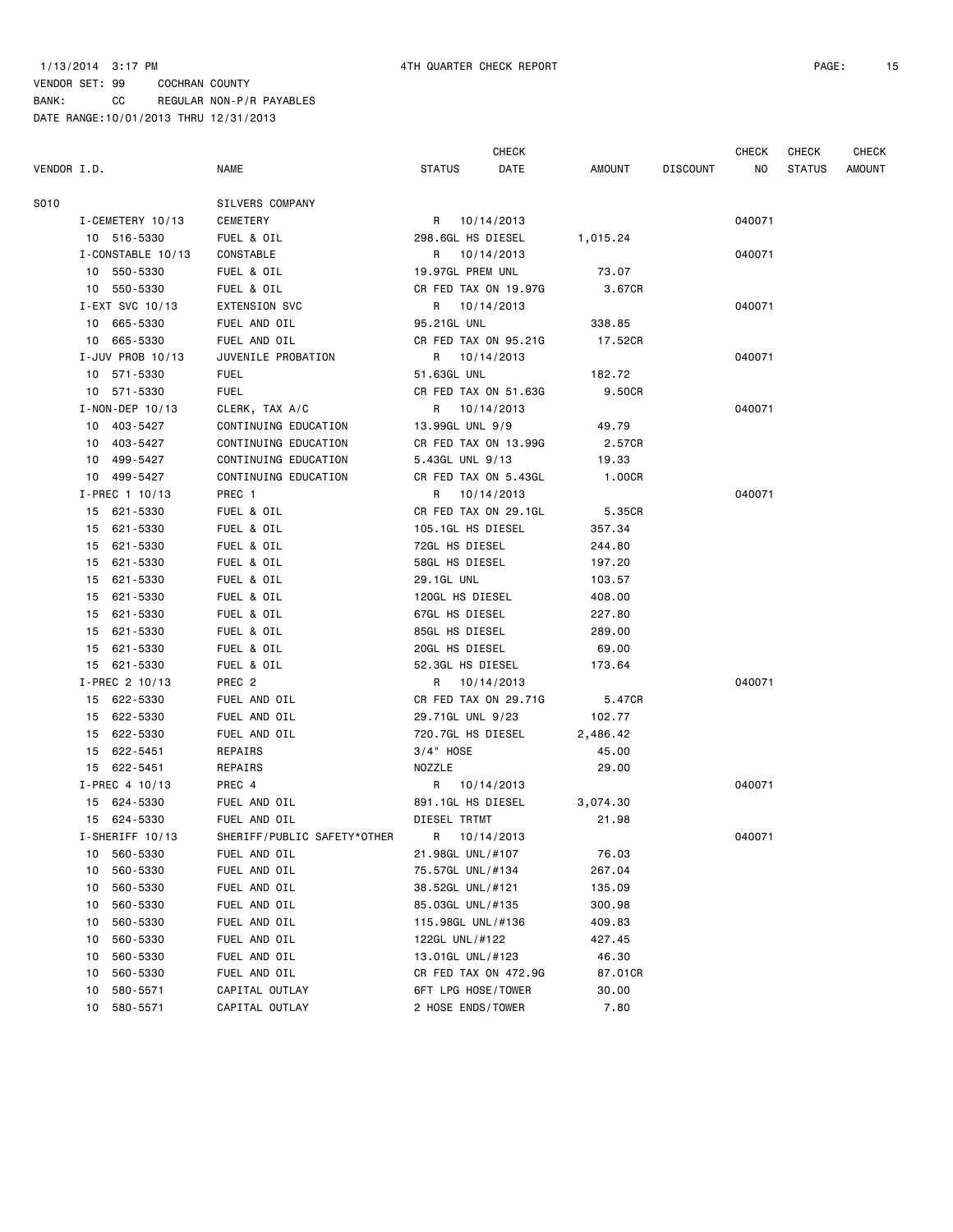### VENDOR SET: 99 COCHRAN COUNTY BANK: CC REGULAR NON-P/R PAYABLES

|             |                  |                              |                         | <b>CHECK</b> |               |                 | <b>CHECK</b> | <b>CHECK</b>  | <b>CHECK</b>  |
|-------------|------------------|------------------------------|-------------------------|--------------|---------------|-----------------|--------------|---------------|---------------|
| VENDOR I.D. |                  | <b>NAME</b>                  | <b>STATUS</b>           | <b>DATE</b>  | <b>AMOUNT</b> | <b>DISCOUNT</b> | <b>NO</b>    | <b>STATUS</b> | <b>AMOUNT</b> |
| S010        |                  | SILVERS COMPANY<br>CONT      |                         |              |               |                 |              |               |               |
|             | I-SHERIFF 10/13  | SHERIFF/PUBLIC SAFETY*OTHER  | R 10/14/2013            |              |               |                 | 040071       |               |               |
|             | 10 580-5499      | MISCELLANEOUS                | 1.2GL LP GAS/TOWER      |              | 14.00         |                 |              |               | 11,091.25     |
| S016        |                  | SOUTH PLAINS ASSN. OF GOV    |                         |              |               |                 |              |               |               |
|             | $I - 2014 - 007$ | COMMISSIONERS COURT          | R                       | 10/14/2013   |               |                 | 040072       |               |               |
|             | 15 610-5481      | DUES AND REGISTRATION        | MEMBER SVC FEE 10/1/    |              | 234.53        |                 |              |               | 234.53        |
| S047        |                  | SHELL FLEET PLUS             |                         |              |               |                 |              |               |               |
|             | I-065177891309   | <b>EXTENSION SVC</b>         | R                       | 10/14/2013   |               |                 | 040073       |               |               |
|             | 10 665-5330      | FUEL AND OIL                 | 21.165GL UNL;STRLNG     |              | 71.94         |                 |              |               |               |
|             | 10 665-5330      | FUEL AND OIL                 | CR FED TAX ON 21.1GL    |              | 3.87CR        |                 |              |               | 68.07         |
| S071        |                  | SCRIPT OFFICE PRODUCTS, INC. |                         |              |               |                 |              |               |               |
|             | $I - 43541$      | <b>ELECTIONS</b>             | R.                      | 10/14/2013   |               |                 | 040074       |               |               |
|             | 10 490-5310      | OFFICE SUPPLIES              | 8BX #SJPS59722 FLDR,    |              | 1,007.60      |                 |              |               |               |
|             | I-43576          | AUDITOR                      | R 10/14/2013            |              |               |                 | 040074       |               |               |
|             | 10 495-5310      | OFFICE SUPPLIES              | 2PK REFILL, PROFILE,    |              | 3.70          |                 |              |               |               |
|             | 10 495-5310      | OFFICE SUPPLIES              | 1DZ JR/LGL PAD, WH      |              | 7.95          |                 |              |               |               |
|             | $I - 43667$      | TREASURER                    | R                       | 10/14/2013   |               |                 | 040074       |               |               |
|             | 10 497-5310      | OFFICE SUPPLIES              | 2 EA 192BRBN RIBBON     |              | 17.90         |                 |              |               |               |
|             | I-43668          | <b>CLERK</b>                 | R                       | 10/14/2013   |               |                 | 040074       |               |               |
|             | 10 403-5310      | OFFICE SUPPLIES              | 1EA HP CRTG #CB400A     |              | 183.95        |                 |              |               |               |
|             | 10 403-5310      | OFFICE SUPPLIES              | 2PK LABELS, AVE #054    |              | 11.90         |                 |              |               |               |
|             | 10 403-5310      | OFFICE SUPPLIES              | 5CT COPY PAPER, 8.5x    |              | 197.50        |                 |              |               |               |
|             | I-43796          | <b>CLERK</b>                 | R 10/14/2013            |              |               |                 | 040074       |               |               |
|             | 10 403-5310      | OFFICE SUPPLIES              | 1BX 9x12 ENVELOPES      |              | 9.95          |                 |              |               |               |
|             | 10 403-5310      | OFFICE SUPPLIES              | 500 PRINTED LABELS      |              | 125.95        |                 |              |               |               |
|             | I-43797          | <b>ELECTIONS</b>             | R                       | 10/14/2013   |               |                 | 040074       |               |               |
|             | 10 490-5310      | OFFICE SUPPLIES              | HP CRTG #932XL, BK      |              | 36.95         |                 |              |               |               |
|             | 10 490-5310      | OFFICE SUPPLIES              | HP CRTG #933XL, CY      |              | 19.99         |                 |              |               |               |
|             | 10 490-5310      | OFFICE SUPPLIES              | HP CRTG #933XL, MG      |              | 19.99         |                 |              |               |               |
|             | 10 490-5310      | OFFICE SUPPLIES              | HP CRTG #933XL, YW      |              | 19.99         |                 |              |               |               |
|             | I-43798          | TREASURER                    | R                       | 10/14/2013   |               |                 | 040074       |               |               |
|             | 10 497-5310      | OFFICE SUPPLIES              | 2CT COPY PAPER 8.5x1    |              | 79.00         |                 |              |               |               |
|             | I-43799          | JUSTICE OF PEACE             | R                       | 10/14/2013   |               |                 | 040074       |               |               |
|             | 10 455-5310      | OFFICE SUPPLIES              | 1CT COPY PAPER 8.5x1    |              | 39.50         |                 |              |               |               |
|             | $I - 43811$      | CO JUDGE/COMM'R CT           | R                       | 10/14/2013   |               |                 | 040074       |               |               |
|             | 15 610-5310      | OFFICE SUPPLIES              | CHAIR MAT 46x60         |              | 132.95        |                 |              |               |               |
|             | 15 610-5310      | OFFICE SUPPLIES              | 250 BUS CARDS/BILLY     |              | 38.95         |                 |              |               |               |
|             | 15 610-5310      | OFFICE SUPPLIES              | <b>2BX HANG FOLDERS</b> |              | 63.90         |                 |              |               |               |
|             | I-43847          | JUVENILE PROBATION           | R                       | 10/14/2013   |               |                 | 040074       |               |               |
|             | 10 571-5310      | OFFICE SUPPLIES              | <b>PLANNER</b>          |              | 18.95         |                 |              |               | 2,036.57      |
|             |                  |                              |                         |              |               |                 |              |               |               |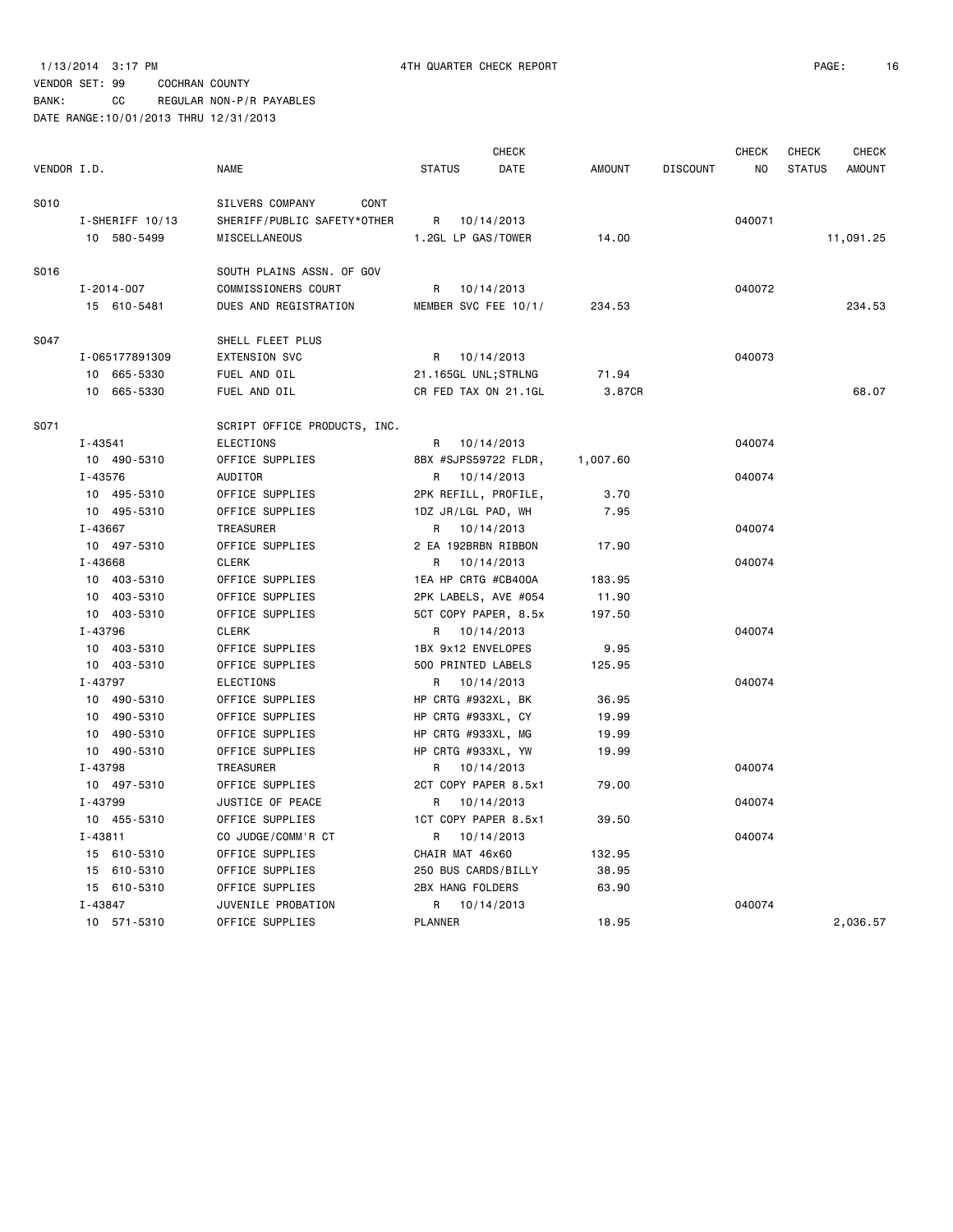BANK: CC REGULAR NON-P/R PAYABLES

|             |                                          |                                                    |               | <b>CHECK</b>                |          |                 | <b>CHECK</b> | <b>CHECK</b>  | <b>CHECK</b>  |
|-------------|------------------------------------------|----------------------------------------------------|---------------|-----------------------------|----------|-----------------|--------------|---------------|---------------|
| VENDOR I.D. |                                          | NAME                                               | <b>STATUS</b> | DATE                        | AMOUNT   | <b>DISCOUNT</b> | NO           | <b>STATUS</b> | <b>AMOUNT</b> |
| S083        |                                          | SOUTH PLAINS COMMUNITY ACTION                      |               |                             |          |                 |              |               |               |
|             | I-37260.2/K SMITH                        | WELFARE                                            | R             | 10/14/2013                  |          |                 | 040075       |               |               |
|             | 10 640-5499                              | MISCELLANEOUS                                      |               | PER INV/KATHY SMITH         | 750.00   |                 |              |               |               |
|             | I-37275.2/D TARANGO                      | WELFARE                                            |               |                             |          |                 | 040075       |               |               |
|             |                                          |                                                    |               | R 10/14/2013                |          |                 |              |               |               |
|             | 10 640-5499                              | MISCELLANEOUS                                      |               | PER INV/DIONISIO TAR        | 750.00   |                 |              |               | 1,500.00      |
| S217        |                                          | STATE COMPTROLLER                                  |               |                             |          |                 |              |               |               |
|             | I-3RD QTR CIVIL '13                      | STATE CIVIL COSTS                                  | R             | 10/14/2013                  |          |                 | 040076       |               |               |
|             | 000-2372<br>90                           | Birth Cert. Gov118.015                             |               | 3RD QTR REMITTANCE F        | 46.80    |                 |              |               |               |
|             | 000-2373<br>90                           | Marriage License Gov 118.011                       |               | <b>3RD QTR REMITTANCE F</b> | 180.00   |                 |              |               |               |
|             | 000-2363.004<br>90                       | Co Filing Fee Ind Lgl Serv.                        |               | 3RD QTR REMITTANCE F        | 28.50    |                 |              |               |               |
|             | 000-2363.001<br>90                       | Divorce & Family Gov't 133.1513RD QTR REMITTANCE F |               |                             | 179.00   |                 |              |               |               |
|             | 000-2363.002<br>90                       | Other Than Divorce/Family 10B 3RD QTR REMITTANCE F |               |                             | 431.00   |                 |              |               |               |
|             | 90<br>000-2363.004                       | Co Filing Fee Ind Lgl Serv.                        |               | 3RD QTR REMITTANCE F        | 95.00    |                 |              |               |               |
|             | 90<br>000-2379                           | Judicial Support Fee/L133.105 3RD QTR REMITTANCE F |               |                             | 660.64   |                 |              |               | 1,620.94      |
|             |                                          |                                                    |               |                             |          |                 |              |               |               |
| S217        |                                          | STATE COMPTROLLER                                  |               |                             |          |                 |              |               |               |
|             | I-3RD QTR CRIM '13                       | STATE CRIMINAL COSTS                               | R             | 10/14/2013                  |          |                 | 040077       |               |               |
|             | 000-2358.001<br>90                       | State CCC Date 010104 Forward 3RD QTR REMITTANCE F |               |                             | 3,377.82 |                 |              |               |               |
|             | 000-2368<br>90                           | BB Bond Fee (Gov CD 41.258)                        |               | 3RD QTR REMITTANCE F        | 270.00   |                 |              |               |               |
|             | 000-2370<br>90                           | DNA Test Gov CD 411.147                            |               | 3RD QTR REMITTANCE F        | 3.73     |                 |              |               |               |
|             | 000-2369<br>90                           | EMS Trauma Sec49.02 SB1131                         |               | 3RD QTR REMITTANCE F        | 14.84    |                 |              |               |               |
|             | 000-2378<br>90                           | JRF Jury Reimb Fee CCP102.00453RD QTR REMITTANCE F |               |                             | 339.12   |                 |              |               |               |
|             | 000-2363.003<br>90                       | Indigent Defense Fee                               |               | 3RD QTR REMITTANCE F        | 198.34   |                 |              |               |               |
|             | $000 - 2355$<br>90                       | MVF CCP 102.002                                    |               | 3RD QTR REMITTANCE F        | 3.88     |                 |              |               |               |
|             | $000 - 2367$<br>90                       | STF-Sub 95% C(Trans CD542.40                       |               | <b>3RD QTR REMITTANCE F</b> | 1,235.89 |                 |              |               |               |
|             | $000 - 2342$<br>90                       | Arrest Fees - State Officers                       |               | <b>3RD QTR REMITTANCE F</b> | 45.55    |                 |              |               |               |
|             | 000-2342.001<br>90                       | Omni FTA                                           |               | 3RD QTR REMITTANCE F        | 100.00   |                 |              |               |               |
|             | 000-2376<br>90                           | Co. CrtCriminal Judicial Fund 3RD QTR REMITTANCE F |               |                             | 120.00   |                 |              |               |               |
|             | 000-2357<br>90                           | 50% Overweight Fine                                |               | 3RD QTR REMITTANCE F        | 365.00   |                 |              |               |               |
|             | 000-2361<br>90                           | 50% of Time Payment to State 3RD QTR REMITTANCE F  |               |                             | 223.17   |                 |              |               |               |
|             | 000-2379<br>90                           | Judicial Support Fee/L133.105 3RD QTR REMITTANCE F |               |                             | 511.03   |                 |              |               | 6,808.37      |
| S217        |                                          | STATE COMPTROLLER                                  |               |                             |          |                 |              |               |               |
|             | I-3RD QTR DRUG '13                       | STATE CIVIL COSTS                                  | R             | 10/14/2013                  |          |                 | 040078       |               |               |
|             | 000-2379.001<br>90                       | Drug Court Fee CCP102.0178                         |               | <b>3RD QTR SPEC CT REMI</b> | 9.59     |                 |              |               | 9.59          |
|             |                                          |                                                    |               |                             |          |                 |              |               |               |
| S242        |                                          | SAM'S CLUB                                         |               |                             |          |                 |              |               |               |
|             | I-'14 DUES/WEBER, EA JAIL/SHERIFF MBRSHP |                                                    |               | R 10/14/2013                |          |                 | 040079       |               |               |
|             | 10 560-5481                              | DUES AND REGISTRATION                              |               | '14 MEMBERSHIP/PRIMA        | 45.00    |                 |              |               |               |
|             | 10 560-5481                              | DUES AND REGISTRATION                              |               | '14 MEMBERSHIP/ALVAR        |          |                 |              |               | 45.00         |
| S242        |                                          | SAM'S CLUB                                         |               |                             |          |                 |              |               |               |
|             | $I - 50443$ 09/27/13                     | JAIL                                               |               | R 10/14/2013                |          |                 | 040080       |               |               |
|             | 10 512-5392                              | MISCELLANEOUS SUPPLIES                             | 20 OZ CUPS/2  |                             | 41.14    |                 |              |               |               |
|             | 10 512-5333                              | FOOD-PRISONERS                                     | VARIETY PACK  |                             | 11.98    |                 |              |               |               |
|             | 10 512-5392                              | MISCELLANEOUS SUPPLIES                             | BATH TISSUE   |                             | 16.48    |                 |              |               |               |
|             | 10 512-5392                              | MISCELLANEOUS SUPPLIES                             | MM TOWEL      |                             | 14.98    |                 |              |               |               |
|             |                                          |                                                    |               |                             |          |                 |              |               |               |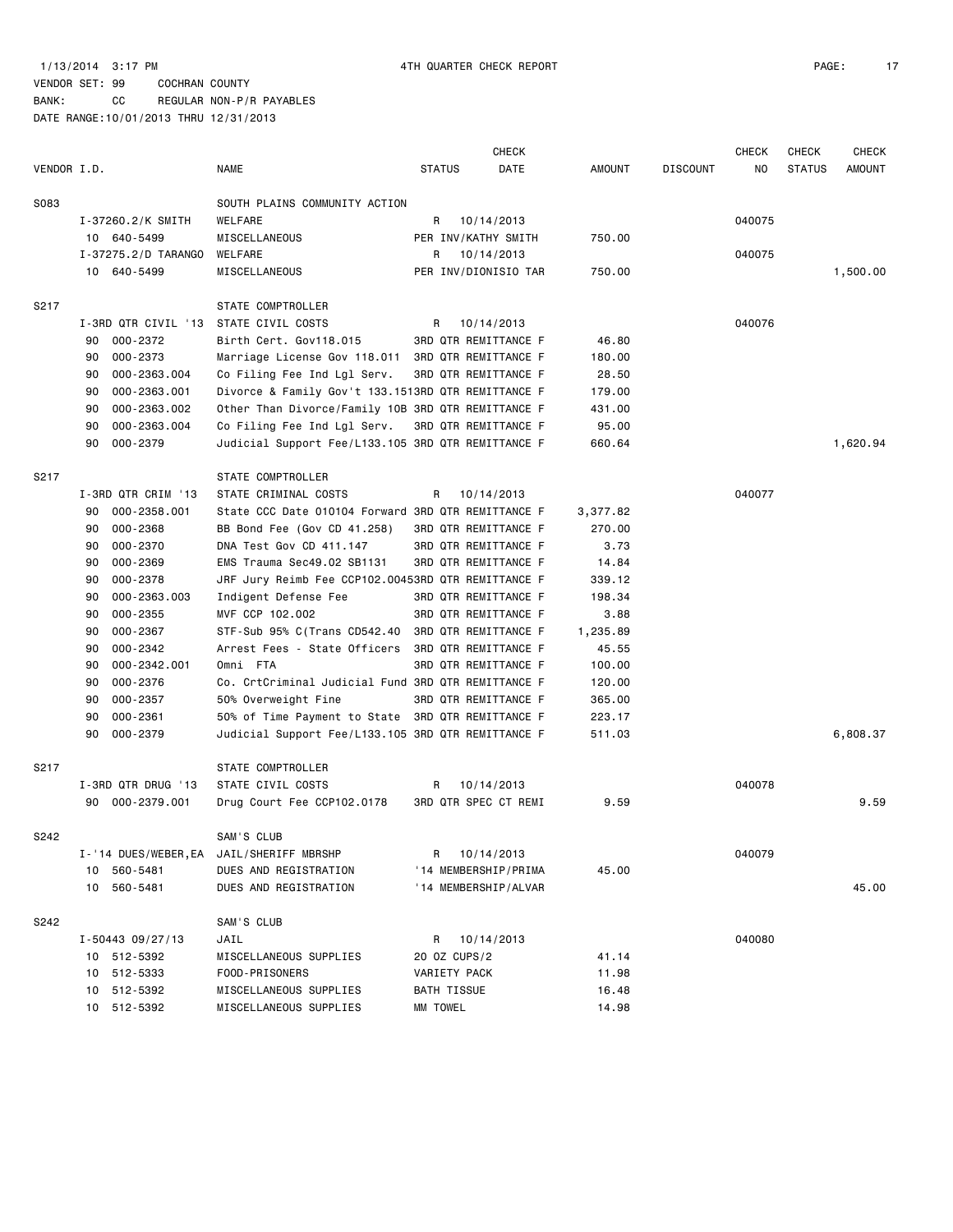BANK: CC REGULAR NON-P/R PAYABLES

|             |                      |                              |                       | CHECK      |               |                 | <b>CHECK</b> | CHECK         | <b>CHECK</b>  |
|-------------|----------------------|------------------------------|-----------------------|------------|---------------|-----------------|--------------|---------------|---------------|
| VENDOR I.D. |                      | <b>NAME</b>                  | <b>STATUS</b>         | DATE       | <b>AMOUNT</b> | <b>DISCOUNT</b> | NO           | <b>STATUS</b> | <b>AMOUNT</b> |
| S242        |                      | SAM'S CLUB<br>CONT           |                       |            |               |                 |              |               |               |
|             | $I - 50443$ 09/27/13 | JAIL                         | R                     | 10/14/2013 |               |                 | 040080       |               |               |
|             | 10 512-5310          | OFFICE SUPPLIES              | <b>BANKERSBOX</b>     |            | 18.44         |                 |              |               |               |
|             | 10 512-5333          | FOOD-PRISONERS               | TROP 100% OJ          |            | 8.98          |                 |              |               |               |
|             | 10 512-5333          | FOOD-PRISONERS               | WELCH'S 2/6           |            | 6.48          |                 |              |               |               |
|             | 10 512-5333          | FOOD-PRISONERS               | MM APPLE              |            | 4.18          |                 |              |               |               |
|             | 10 512-5392          | MISCELLANEOUS SUPPLIES       | HAND SANI/2           |            | 13.96         |                 |              |               |               |
|             | 10 512-5392          | MISCELLANEOUS SUPPLIES       | LYSOL 3PK             |            | 13.28         |                 |              |               |               |
|             | 10 512-5392          | MISCELLANEOUS SUPPLIES       | PINE-SOL/2            |            | 18.96         |                 |              |               |               |
|             | 10 512-5333          | FOOD-PRISONERS               | <b>FROSTED FLAKES</b> |            | 6.58          |                 |              |               |               |
|             | 10 512-5333          | FOOD-PRISONERS               | HONEY NUT CRNCH 2PK   |            | 7.48          |                 |              |               |               |
|             | 512-5333<br>10       | FOOD-PRISONERS               | RAISIN BRAN FL        |            | 7.48          |                 |              |               |               |
|             | 10 512-5333          | FOOD-PRISONERS               | QUAKER QK OATS        |            | 7.98          |                 |              |               | 198.38        |
| S331        |                      | STANDARD COFFEE SERVICE      |                       |            |               |                 |              |               |               |
|             | I-132676579022       | NON-DEPT'L                   | R                     | 10/14/2013 |               |                 | 040081       |               |               |
|             | 409-5300<br>10       | COUNTY-WIDE SUPPLIES         | 6 AAA REG             |            | 206.40        |                 |              |               |               |
|             | 10 409-5300          | COUNTY-WIDE SUPPLIES         | 6 FR VAN CREAMER      |            | 45.60         |                 |              |               |               |
|             | 10 409-5300          | COUNTY-WIDE SUPPLIES         | NESTLE COCOA W/MM     |            | 18.91         |                 |              |               |               |
|             | 409-5300<br>10       | COUNTY-WIDE SUPPLIES         | STIR STICKS           |            | 2.99          |                 |              |               |               |
|             | 10 409-5300          | COUNTY-WIDE SUPPLIES         | <b>ENERGY SURCHG</b>  |            | 3.08          |                 |              |               | 276.98        |
| S347        |                      | SOUTHERN TIRE MART, LLC      |                       |            |               |                 |              |               |               |
|             | I-70162713           | PREC <sub>2</sub>            | R                     | 10/14/2013 |               |                 | 040082       |               |               |
|             | 15 622-5454          | TIRES                        | 14.00R24 V-STL G2     |            | 1,081.71      |                 |              |               |               |
|             | I-70163145           | PREC 3                       | R                     | 10/14/2013 |               |                 | 040082       |               |               |
|             | 15 623-5454          | TIRES                        | CR 8 FETF             |            | 276.72CR      |                 |              |               |               |
|             | 15 623-5454          | <b>TIRES</b>                 | 8 11R24.5 FS820 16P   |            | 3,741.84      |                 |              |               | 4,546.83      |
| S400        |                      | STUEART'S PIT STOP KWIK LUBE |                       |            |               |                 |              |               |               |
|             | I-30129A             | <b>SHERIFF</b>               | R                     | 10/14/2013 |               |                 | 040083       |               |               |
|             | 10 560-5451          | MACHINERY-NON-OFFICE REPAIR  | ULTIMATE CAR WASH/VE  |            | 10.00         |                 |              |               |               |
|             | $I - 30535$          | JUVENILE PROBATION           | R                     | 10/14/2013 |               |                 | 040083       |               |               |
|             | 10 571-5451          | REPAIR                       | FULL SVC OIL CHG/SYN  |            | 99.58         |                 |              |               | 109.58        |
| T058        |                      | RITA TYSON, CO & DIST CLERK  |                       |            |               |                 |              |               |               |
|             | $I - 10/07/13$       | <b>CLERK</b>                 | R                     | 10/14/2013 |               |                 | 040084       |               |               |
|             | 10 403-5427          | CONTINUING EDUCATION         | 192 MI TO/FR POST--R  |            | 108.48        |                 |              |               |               |
|             | 10 403-5427          | CONTINUING EDUCATION         | REGISTRATION/FALL MT  |            | 20.00         |                 |              |               |               |
|             | 10 435-5499          | MISCELLANEOUS                | SNACKS/PETIT JURY     |            | 21.14         |                 |              |               | 149.62        |
| T067        |                      | TREE LOVING CARE             |                       |            |               |                 |              |               |               |
|             | I-'13 CHRISTMAS LTS  | COURTHOUSE / NON-DEPT 'L     | R                     | 10/14/2013 |               |                 | 040085       |               |               |
|             | 10 409-5499          | MISCELLANEOUS                | CHRISTMAS LIGHTS/REI  |            | 2,350.80      |                 |              |               | 2,350.80      |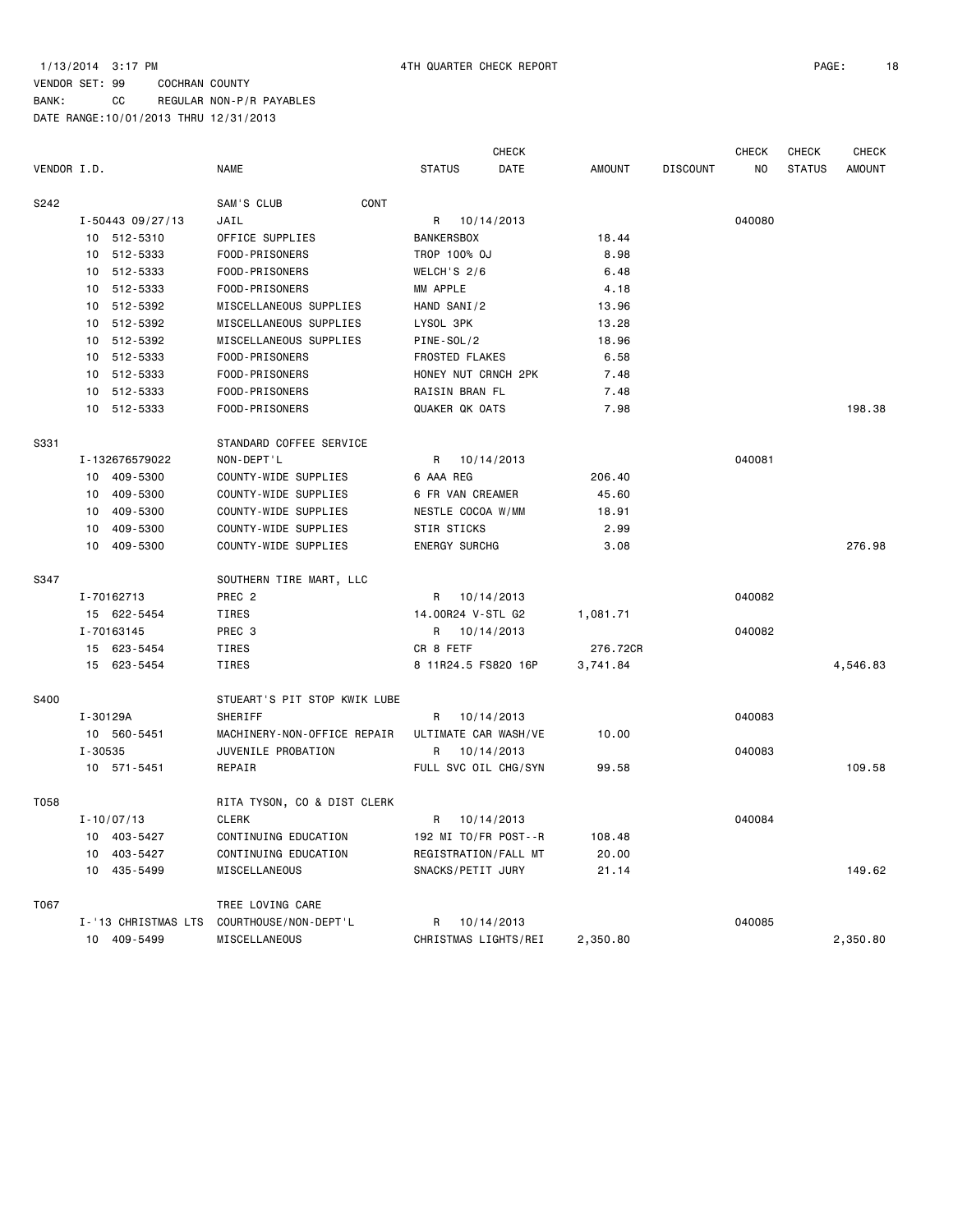|             |                   |                             |                     | <b>CHECK</b>         |          |                 | <b>CHECK</b>   | <b>CHECK</b>  | <b>CHECK</b>  |
|-------------|-------------------|-----------------------------|---------------------|----------------------|----------|-----------------|----------------|---------------|---------------|
| VENDOR I.D. |                   | <b>NAME</b>                 | <b>STATUS</b>       | DATE                 | AMOUNT   | <b>DISCOUNT</b> | N <sub>O</sub> | <b>STATUS</b> | <b>AMOUNT</b> |
| T083        |                   | TYLER TECHNOLOGIES, INC     |                     |                      |          |                 |                |               |               |
|             | I-025-78759       | NON-DEPT'L                  | R                   | 10/14/2013           |          |                 | 040086         |               |               |
|             | 10 409-5411       | MAINTENANCE CONTRACTS       |                     | MONTHLY NETWORK FEE  | 210.00   |                 |                |               | 210.00        |
| T148        |                   | TASCOSA OFFICE MACHINES INC |                     |                      |          |                 |                |               |               |
|             | I-9CP944          | SHERIFF                     |                     | R 10/14/2013         |          |                 | 040087         |               |               |
|             | 10 560-5411       | MAINTENANCE CONTRACTS       |                     | COPIER MAINT 9/1-10/ | 75.90    |                 |                |               |               |
|             | I-9CQ708          | <b>CLERK</b>                | R                   | 10/14/2013           |          |                 | 040087         |               |               |
|             | 10 403-5411       | MAINTENANCE CONTRACTS       |                     | 4766 COPIES/MAINT AG | 57.19    |                 |                |               | 133.09        |
| T184        |                   | THYSSENKRUPP ELEVATOR COR   |                     |                      |          |                 |                |               |               |
|             | I-3000749396      | <b>COURTHOUSE</b>           | R                   | 10/14/2013           |          |                 | 040088         |               |               |
|             | 10 510-5411       | MAINTENANCE CONTRACTS       |                     | ELEVATOR MAINT/4TH Q | 1,764.24 |                 |                |               | 1,764.24      |
| T231        |                   | TEXAS PLAINS TRAIL REGION   |                     |                      |          |                 |                |               |               |
|             | I-2014-008        | HISTORICAL COMM/MUSEUM      | R                   | 10/14/2013           |          |                 | 040089         |               |               |
|             | 31 652-5481       | DUES AND REGISTRATION       |                     | ANNUAL MARKETING PKG | 500.00   |                 |                |               | 500.00        |
| T276        |                   | WARREN W MERRELL            |                     |                      |          |                 |                |               |               |
|             | $I - 1136$        | PREC <sub>2</sub>           | R                   | 10/14/2013           |          |                 | 040090         |               |               |
|             | 15 622-5571       | CAPITAL OUTLAY              |                     | INSUL/SEAL BLDG 2# F | 7,000.00 |                 |                |               |               |
|             | 15 622-5571       | CAPITAL OUTLAY              |                     | PAINT FOAM/SHRWN WIL | 1,600.00 |                 |                |               | 8,600.00      |
| U008        |                   | UNITED STATES POSTAL SERV   |                     |                      |          |                 |                |               |               |
|             | I-18272104 1013   | CLERK/ELECTIONS             | R                   | 10/14/2013           |          |                 | 040091         |               |               |
|             | 10 403-5311       | POSTAL EXPENSES             | POSTAGE BY PHONE    |                      | 2,000.00 |                 |                |               |               |
|             | 10 490-5311       | POSTAL EXPENSES             | POSTAGE BY PHONE    |                      | 1,000.00 |                 |                |               | 3,000.00      |
| U019        |                   | UNITED SUPERMARKETS, INC    |                     |                      |          |                 |                |               |               |
|             | I-MEDS NANCY 10/4 | JAIL/MEDS                   | R                   | 10/14/2013           |          |                 | 040092         |               |               |
|             | 10 512-5391       | MEDICAL CARE-PRISONERS      |                     | RX/NANCY ENRIQUEZ 10 | 21.44    |                 |                |               | 21.44         |
| <b>V039</b> |                   | HIGINIO VASQUEZ JR. dba     |                     |                      |          |                 |                |               |               |
|             | I-06100 091013    | JAIL                        | R                   | 10/14/2013           |          |                 | 040093         |               |               |
|             | 10 512-5333       | FOOD-PRISONERS              | 2 C&H GRAN SUGAR    |                      | 14.78    |                 |                |               |               |
|             | I-100100 090913   | JAIL                        | R                   | 10/14/2013           |          |                 | 040093         |               |               |
|             | 10 512-5333       | FOOD-PRISONERS              | 2 GAL MILK          |                      | 8.78     |                 |                |               |               |
|             | I-10100 092713    | JAIL                        | R                   | 10/14/2013           |          |                 | 040093         |               |               |
|             | 10 512-5333       | FOOD-PRISONERS              | 3 HUNT'S SNCK PDNG  |                      | 4.17     |                 |                |               |               |
|             | 10 512-5333       | FOOD-PRISONERS              |                     | SF HAMB DILL SLICES  | 2.49     |                 |                |               |               |
|             | 10 512-5333       | FOOD-PRISONERS              |                     | MURRAY S/F CHOC CREA | 3.29     |                 |                |               |               |
|             | 512-5333<br>10    | FOOD-PRISONERS              | MURRAY S/F LEM CREA |                      | 3.29     |                 |                |               |               |
|             | 10 512-5333       | FOOD-PRISONERS              |                     | MURRAY S/F SHORTBREA | 3.29     |                 |                |               |               |
|             | 10 512-5333       | FOOD-PRISONERS              | MOTTS APPLE SC      |                      | 2.99     |                 |                |               |               |
|             | I-11100 092313    | JAIL                        |                     | R 10/14/2013         |          |                 | 040093         |               |               |
|             | 10 512-5333       | FOOD-PRISONERS              |                     | 2 PIERRE JBO BACON C | 5.58     |                 |                |               |               |
|             | 10 512-5333       | FOOD-PRISONERS              |                     | 2 PIERRE JBO JALP CH | 5.58     |                 |                |               |               |
|             | I-35100 090513    | JAIL                        | R                   | 10/14/2013           |          |                 | 040093         |               |               |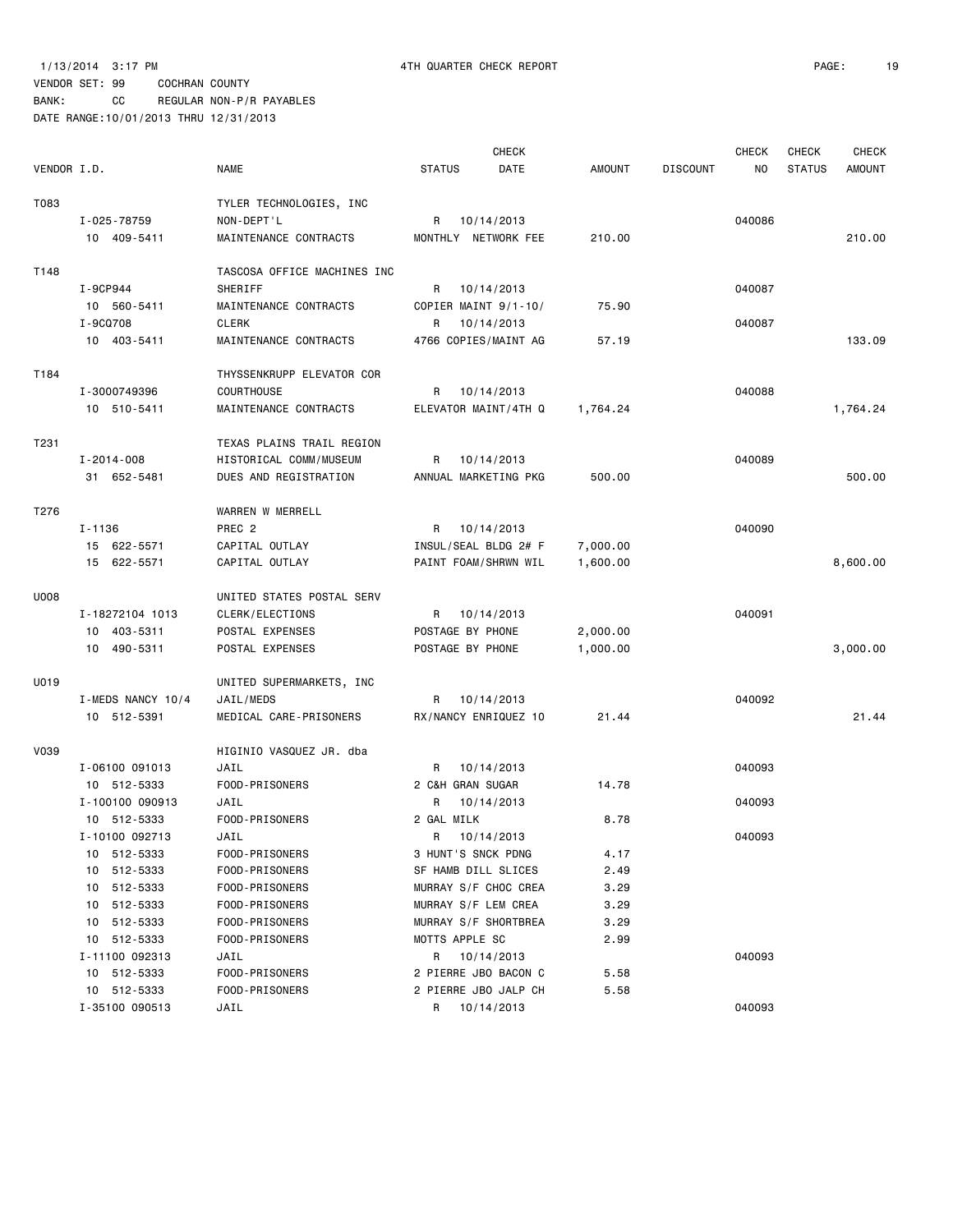CHECK CHECK CHECK CHECK

| VENDOR I.D. |                  | NAME                         | STATUS               | DATE       | AMOUNT | <b>DISCOUNT</b> | NO.    | <b>STATUS</b> | AMOUNT |
|-------------|------------------|------------------------------|----------------------|------------|--------|-----------------|--------|---------------|--------|
| V039        |                  | HIGINIO VASQUEZ JR. dbCONT   |                      |            |        |                 |        |               |        |
|             | I-35100 090513   | JAIL                         | R 10/14/2013         |            |        |                 | 040093 |               |        |
|             | 10 512-5333      | FOOD-PRISONERS               | LETTUCE CELLO        |            | 1.29   |                 |        |               |        |
|             | 10 512-5333      | FOOD-PRISONERS               | CLASSIC MIX          |            | 7.29   |                 |        |               |        |
|             | I-42100 091713   | JAIL                         | R 10/14/2013         |            |        |                 | 040093 |               |        |
|             | 10 512-5333      | FOOD-PRISONERS               | YELLOW ONIONS        |            | 1.90   |                 |        |               |        |
|             | 10 512-5333      | FOOD-PRISONERS               | RED DEL APPLES       |            | 0.50   |                 |        |               |        |
|             | 10 512-5333      | FOOD-PRISONERS               | RED DEL APPLES       |            | 2.00   |                 |        |               |        |
|             | 10 512-5333      | FOOD-PRISONERS               | 4 TENDER CRUST LG    |            | 5.56   |                 |        |               |        |
|             | 10 512-5333      | FOOD-PRISONERS               | CLASSIC MIX          |            | 7.29   |                 |        |               |        |
|             | I-57100 091913   | JAIL                         | R 10/14/2013         |            |        |                 | 040093 |               |        |
|             | 10 512-5333      | FOOD-PRISONERS               | GAL MILK             |            | 4.39   |                 |        |               |        |
|             | I-78100 090513   | JAIL                         | R                    | 10/14/2013 |        |                 | 040093 |               |        |
|             | 10 512-5333      | FOOD-PRISONERS               | 8 J DEAN BRK BOWL SA |            | 26.32  |                 |        |               |        |
|             | 10 512-5333      | FOOD-PRISONERS               | 8 J DEAN BRKFST BOWL |            | 19.74  |                 |        |               |        |
|             | 10 512-5333      | FOOD-PRISONERS               | 5 J DEAN BRKFST BOWL |            | 16.45  |                 |        |               |        |
|             | 512-5333<br>10   | FOOD-PRISONERS               | 7 J DEAN BRKFST BOWL |            | 23.03  |                 |        |               |        |
|             | 10 512-5333      | FOOD-PRISONERS               | J DEAN BRKFST BOWL   |            | 3.29   |                 |        |               |        |
|             | 10 512-5333      | FOOD-PRISONERS               | 4 J DEAN BRK BOWLS P |            | 13.16  |                 |        |               |        |
|             | 10 512-5333      | FOOD-PRISONERS               | 14 AJ SCR EGG/SAUS/H |            | 33.46  |                 |        |               |        |
|             | 10 512-5333      | FOOD-PRISONERS               | 3 PIERRE JBO CHZBRGR |            | 7.47   |                 |        |               |        |
|             | 10 512-5333      | FOOD-PRISONERS               | 3 PIERRE JBO JALP CH |            | 8.37   |                 |        |               |        |
|             | 512-5333<br>10   | FOOD-PRISONERS               | 3 PIERRE BIG AZ FRIE |            | 9.27   |                 |        |               |        |
|             | 10 512-5333      | FOOD-PRISONERS               | 3 BIG AZ RACKORIB BB |            | 9.27   |                 |        |               |        |
|             | 10 512-5333      | FOOD-PRISONERS               | 3 TENDER CRUST LG    |            | 4.17   |                 |        |               |        |
|             | 10 512-5333      | FOOD-PRISONERS               | 3 TENDER CRUST WHITE |            | 4.17   |                 |        |               | 262.63 |
|             |                  | WINDSTREAM COMMUNICATIONS SW |                      |            |        |                 |        |               |        |
| WO55        |                  |                              |                      |            |        |                 |        |               |        |
|             | I-266-0638 OCT13 | <b>MUSEUM</b>                | R 10/14/2013         |            |        |                 | 040094 |               |        |
|             | 10 652-5420      | TELECOMMUNICATIONS           | BASIC LOCAL SVC      |            | 51.43  |                 |        |               |        |
|             | 10 652-5420      | TELECOMMUNICATIONS           | HI-SPEED INTERNET    |            | 52.48  |                 |        |               |        |
|             | 10 652-5420      | TELECOMMUNICATIONS           | OPTIONAL SVC         |            | 7.79   |                 |        |               |        |
|             | 10 652-5420      | TELECOMMUNICATIONS           | LONG DISTANCE SVC    |            | 6.13   |                 |        |               |        |
|             | I-266-5051 OCT13 | LIBRARY                      | R 10/14/2013         |            |        |                 | 040094 |               |        |
|             | 10 650-5420      | TELECOMMUNICATIONS           | BASIC LOCAL SVC      |            | 104.66 |                 |        |               |        |
|             | 10 650-5420      | TELECOMMUNICATIONS           | HI-SPEED INTERNET    |            | 49.99  |                 |        |               |        |
|             | 10 650-5420      | TELECOMMUNICATIONS           | LONG DISTANCE SVC    |            | 1.16   |                 |        |               |        |
|             | I-266-5074 OCT13 | ADULT PROBATION              | R                    | 10/14/2013 |        |                 | 040094 |               |        |
|             | 10 570-5420      | TELECOMMUNICATIONS           | BASIC LOCAL SVC      |            | 47.44  |                 |        |               |        |
|             | 10 570-5420      | TELECOMMUNICATIONS           | OPTIONAL SVC         |            | 11.97  |                 |        |               |        |
|             | 10 570-5420      | TELECOMMUNICATIONS           | LONG DISTANCE SVC    |            | 0.06   |                 |        |               |        |
|             | I-266-5161 OCT13 | TREASURER                    | R.                   | 10/14/2013 |        |                 | 040094 |               |        |
|             | 10 497-5420      | TELECOMMUNICATIONS           | BASIC LOCAL SVC      |            | 47.44  |                 |        |               |        |
|             | 10 497-5420      | TELECOMMUNICATIONS           | LONG DISTANCE SVC    |            | 0.19   |                 |        |               |        |
|             | I-266-5171 OCT13 | TAX A/C                      | R                    | 10/14/2013 |        |                 | 040094 |               |        |
|             | 10 499-5420      | TELECOMMUNICATIONS           | BASIC LOCAL SVC/3 LI |            | 146.86 |                 |        |               |        |
|             | 499-5420<br>10   | TELECOMMUNICATIONS           | HI-SPEED INTERNET    |            | 59.99  |                 |        |               |        |
|             | 10 499-5420      | TELECOMMUNICATIONS           | OPTIONAL SVC         |            | 27.45  |                 |        |               |        |
|             |                  |                              |                      |            |        |                 |        |               |        |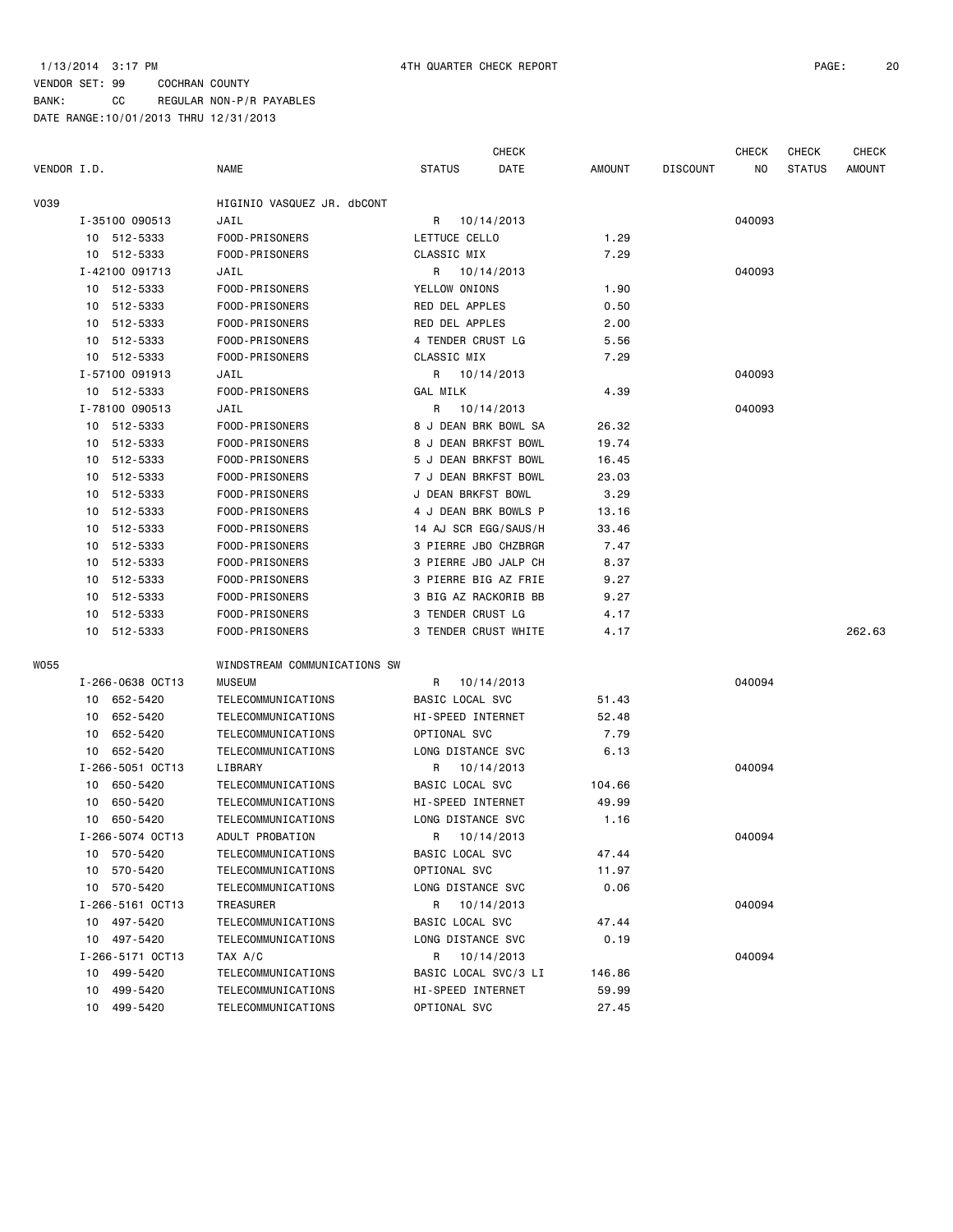CHECK CHECK CHECK CHECK

| VENDOR I.D. |                  | <b>NAME</b>                | <b>STATUS</b>          | DATE       | AMOUNT | <b>DISCOUNT</b> | NO.    | <b>STATUS</b> | <b>AMOUNT</b> |
|-------------|------------------|----------------------------|------------------------|------------|--------|-----------------|--------|---------------|---------------|
| WO55        |                  | WINDSTREAM COMMUNICATICONT |                        |            |        |                 |        |               |               |
|             | I-266-5171 OCT13 | TAX A/C                    | R 10/14/2013           |            |        |                 | 040094 |               |               |
|             | 10 499-5420      | TELECOMMUNICATIONS         | LONG DISTANCE SVC      |            | 8.27   |                 |        |               |               |
|             | I-266-5181 OCT13 | ELECTIONS                  | R                      | 10/14/2013 |        |                 | 040094 |               |               |
|             | 10 490-5420      | TELECOMMUNICATIONS         | <b>BASIC LOCAL SVC</b> |            | 47.91  |                 |        |               |               |
|             | 10 490-5420      | TELECOMMUNICATIONS         | OPTIONAL SVC           |            | 3.00   |                 |        |               |               |
|             | 10 490-5420      | TELECOMMUNICATIONS         | LONG DISTANCE SVC      |            | 5.87   |                 |        |               |               |
|             | I-266-5211 OCT13 | SHERIFF                    | R                      | 10/14/2013 |        |                 | 040094 |               |               |
|             | 10 560-5420      | TELECOMMUNICATIONS         | BASIC LOCAL SVC/3 LI   |            | 161.83 |                 |        |               |               |
|             | 10 560-5420      | TELECOMMUNICATIONS         | LONG DISTANCE SVC      |            | 1.23   |                 |        |               |               |
|             | I-266-5215 OCT13 | <b>EXTENSION SVC</b>       | R                      | 10/14/2013 |        |                 | 040094 |               |               |
|             | 10 665-5420      | TELECOMMUNICATIONS         | BASIC LOCAL SVC/3 LI   |            | 167.20 |                 |        |               |               |
|             | 10 665-5420      | TELECOMMUNICATIONS         | HI-SPEED INTERNET      |            | 39.99  |                 |        |               |               |
|             | 10 665-5420      | TELECOMMUNICATIONS         | LONG DISTANCE SVC      |            | 1.72   |                 |        |               |               |
|             | I-266-5302 OCT13 | JUSTICE OF PEACE           | R 10/14/2013           |            |        |                 | 040094 |               |               |
|             | 10 455-5420      | TELECOMMUNICATIONS         | BASIC LOCAL SVC        |            | 47.44  |                 |        |               |               |
|             | 10 455-5420      | TELECOMMUNICATIONS         | LONG DISTANCE SVC      |            | 3.93   |                 |        |               |               |
|             | I-266-5411 0CT13 | JUVENILE PROBATION         | R 10/14/2013           |            |        |                 | 040094 |               |               |
|             | 10 571-5420      | TELECOMMUNICATIONS         | BASIC LOCAL SVC        |            | 47.44  |                 |        |               |               |
|             | 10 571-5420      | TELECOMMUNICATIONS         | LONG DISTANCE SVC      |            | 1.28   |                 |        |               |               |
|             | I-266-5412 OCT13 | DISTRICT COURT             | R 10/14/2013           |            |        |                 | 040094 |               |               |
|             | 10 435-5420      | TELECOMMUNICATIONS         | BASIC LOCAL SVC        |            | 109.61 |                 |        |               |               |
|             | 10 435-5420      | TELECOMMUNICATIONS         | HI-SPEED INTERNET      |            | 109.98 |                 |        |               |               |
|             | 10 435-5420      | TELECOMMUNICATIONS         | LONG DISTANCE SVC      |            | 0.12   |                 |        |               |               |
|             | I-266-5450 OCT13 | <b>CLERK</b>               | R 10/14/2013           |            |        |                 | 040094 |               |               |
|             | 10 403-5420      | TELECOMMUNICATIONS         | BASIC LOCAL SVC/3 LI   |            | 163.32 |                 |        |               |               |
|             | 10 403-5420      | TELECOMMUNICATIONS         | OPTIONAL SVC           |            | 3.00   |                 |        |               |               |
|             | 10 403-5420      | TELECOMMUNICATIONS         | LONG DISTANCE SVC      |            | 18.35  |                 |        |               |               |
|             | I-266-5508 OCT13 | CO JUDGE/COMM'R CT         | R                      | 10/14/2013 |        |                 | 040094 |               |               |
|             | 15 610-5420      | TELECOMMUNICATIONS         | BASIC LOCAL SVC/2 LI   |            | 113.23 |                 |        |               |               |
|             | 15 610-5420      | TELECOMMUNICATIONS         | LONG DISTANCE SVC      |            | 0.62   |                 |        |               |               |
|             | I-266-5700 OCT13 | SHERIFF                    | R 10/14/2013           |            |        |                 | 040094 |               |               |
|             | 10 560-5420      | TELECOMMUNICATIONS         | BASIC LOCAL SVC        |            | 55.82  |                 |        |               |               |
|             | 10 560-5420      | TELECOMMUNICATIONS         | LONG DISTANCE SVC      |            | 7.71   |                 |        |               |               |
|             | I-266-5822 OCT13 | AUDITOR/NON-DEPT'L         | R 10/14/2013           |            |        |                 | 040094 |               |               |
|             | 10 495-5420      | TELECOMMUNICATIONS         | BASIC LOCAL SVC/1 LI   |            | 48.58  |                 |        |               |               |
|             | 495-5420<br>10   | TELECOMMUNICATIONS         | <b>BUS BROADBAND</b>   |            | 24.99  |                 |        |               |               |
|             | 409-5420<br>10   | TELECOMMUNICATIONS         | FAX LINE/266-5629      |            | 48.59  |                 |        |               |               |
|             | 10 409-5420      | TELECOMMUNICATIONS         | HI-SPEED INTERNET      |            | 144.99 |                 |        |               |               |
|             | 10 409-5420      | TELECOMMUNICATIONS         | FAX LONG DISTANCE      |            | 0.77   |                 |        |               |               |
|             | I-266-8661 OCT13 | ATTORNEY                   | R                      | 10/14/2013 |        |                 | 040094 |               |               |
|             | 10 475-5420      | TELECOMMUNICATIONS         | BASIC LOCAL SVC/2 LI   |            | 108.74 |                 |        |               |               |
|             | 475-5420<br>10   | TELECOMMUNICATIONS         | HI-SPEED INTERNET      |            | 59.99  |                 |        |               |               |
|             | 10 475-5420      | TELECOMMUNICATIONS         | LONG DISTANCE SVC      |            | 0.12   |                 |        |               |               |
|             | I-266-8888 OCT13 | SHERIFF                    | R 10/14/2013           |            |        |                 | 040094 |               |               |
|             | 560-5420<br>10   | TELECOMMUNICATIONS         | FAX LINE & CRIME CON   |            | 44.80  |                 |        |               |               |
|             | 560-5420<br>10   | TELECOMMUNICATIONS         | LONG DISTANCE SVC      |            | 1.28   |                 |        |               | 2,216.76      |
|             |                  |                            |                        |            |        |                 |        |               |               |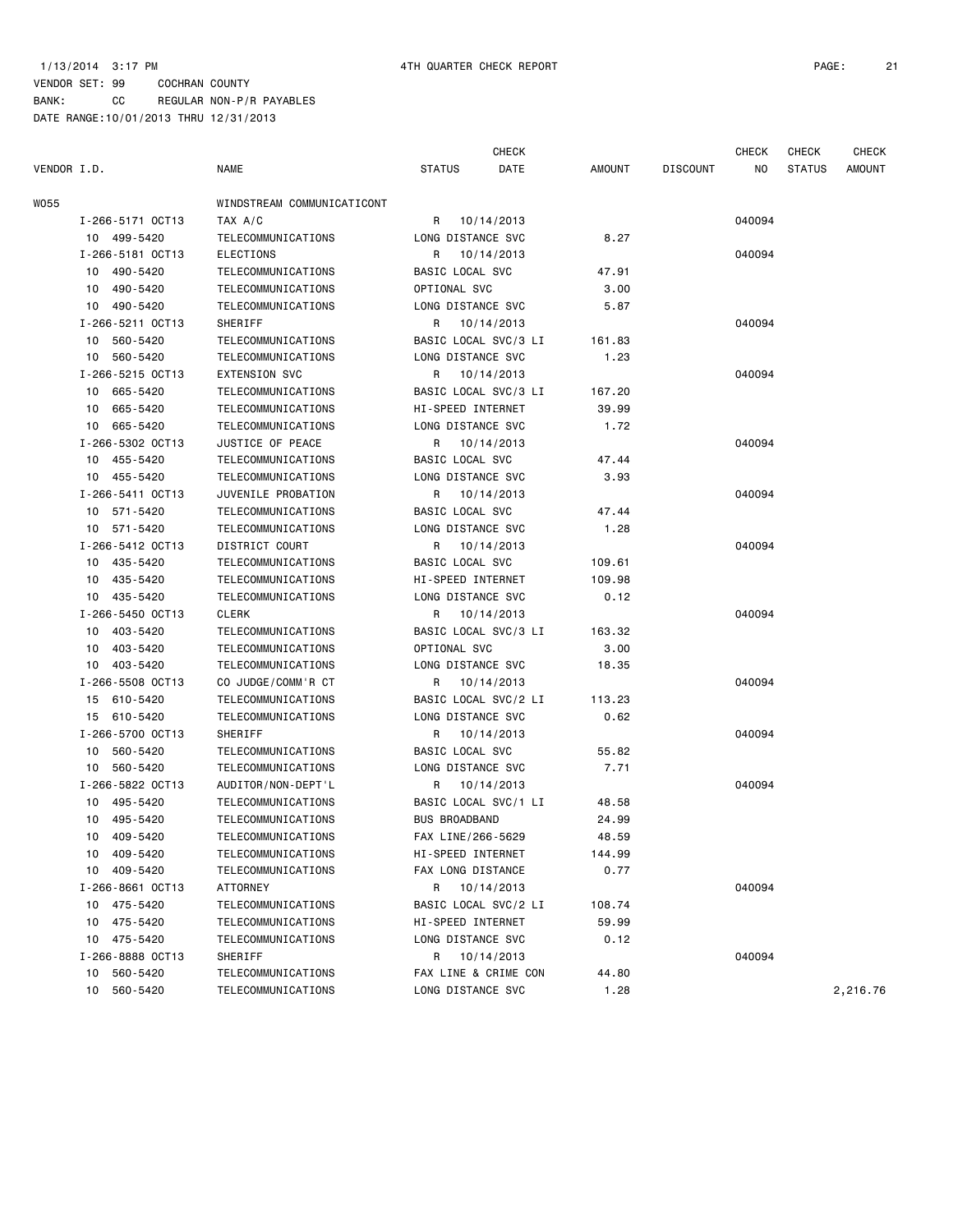|             |                 |                     |                                |                      | <b>CHECK</b> |               |                 | <b>CHECK</b>   | <b>CHECK</b>  | <b>CHECK</b>  |
|-------------|-----------------|---------------------|--------------------------------|----------------------|--------------|---------------|-----------------|----------------|---------------|---------------|
| VENDOR I.D. |                 |                     | <b>NAME</b>                    | <b>STATUS</b>        | DATE         | <b>AMOUNT</b> | <b>DISCOUNT</b> | N <sub>O</sub> | <b>STATUS</b> | <b>AMOUNT</b> |
| <b>WO70</b> |                 |                     | R D WALLACE OIL CO INC         |                      |              |               |                 |                |               |               |
|             |                 | $I - 1400$ 10/13    | PREC 4                         | R 10/14/2013         |              |               |                 | 040096         |               |               |
|             |                 | 15 624-5330         | FUEL AND OIL                   | 26GL UNL 9/19        |              | 83.59         |                 |                |               |               |
|             | 15              | 624-5330            | FUEL AND OIL                   | 15GL UNL 9/26        |              | 46.73         |                 |                |               |               |
|             |                 | 15 624-5330         | FUEL AND OIL                   | 19GL DYED DIESEL 9/1 |              | 65.93         |                 |                |               |               |
|             |                 | $I - 3440$ 10/13    | PREC 1                         | R 10/14/2013         |              |               |                 | 040096         |               |               |
|             |                 | 15 621-5330         | FUEL & OIL                     | 18GL UNL 9/27        |              | 56.07         |                 |                |               |               |
|             |                 | $I - 3600$ 10/13    | <b>PARK</b>                    | R                    | 10/14/2013   |               |                 | 040096         |               |               |
|             |                 | 10 660-5330         | FUEL AND OIL                   | 26.8GL UNL 9/6       |              | 89.65         |                 |                |               |               |
|             |                 | $I - 3620$ 10/13    | <b>CEMETERY</b>                | R                    | 10/14/2013   |               |                 | 040096         |               |               |
|             |                 | 10 516-5330         | FUEL & OIL                     | 26.5GL UNL 9/19      |              | 85.20         |                 |                |               |               |
|             |                 | 10 516-5330         | FUEL & OIL                     | 2GL UNL 9/26         |              | 6.23          |                 |                |               |               |
|             |                 | $I - 3700$ 10/13    | SHERIFF                        | R 10/14/2013         |              |               |                 | 040096         |               |               |
|             | 10              | 560-5330            | FUEL AND OIL                   | 100.4GL UNL/#107     |              | 331.28        |                 |                |               |               |
|             | 10              | 560-5330            | FUEL AND OIL                   | 40GL UNL/#133        |              | 130.69        |                 |                |               |               |
|             | 10              | 560-5330            | FUEL AND OIL                   | 61GL UNL/#137        |              | 204.05        |                 |                |               | 1,099.42      |
| W092        |                 |                     | WTG FUELS, INC                 |                      |              |               |                 |                |               |               |
|             |                 | I-15006-03496 OCT13 | SHERIFF                        | R                    | 10/14/2013   |               |                 | 040097         |               |               |
|             | 10              | 560-5330            | FUEL AND OIL                   | 18.5GL UNL/#107      |              | 63.26         |                 |                |               |               |
|             | 10              | 560-5330            | FUEL AND OIL                   | 12GL UNL/#133        |              | 39.31         |                 |                |               |               |
|             | 10              | 560-5330            | FUEL AND OIL                   | 37GL UNL/#137        |              | 128.49        |                 |                |               |               |
|             | 10              | 560-5330            | FUEL AND OIL                   | 59.6GL UNL/#121      |              | 189.88        |                 |                |               |               |
|             | 10              | 560-5330            | FUEL AND OIL                   | 17.07GL UNL+ 9/9--#1 |              | 62.58         |                 |                |               |               |
|             | 10              | 560-5330            | FUEL AND OIL                   | 13GL UNL 9/23--#135  |              | 43.89         |                 |                |               | 527.41        |
| W097        |                 |                     | WILDRED L. MATHENY dba         |                      |              |               |                 |                |               |               |
|             | $I - 27431$     |                     | CRTHSE/ACT BLDG/LIBRARY        | R                    | 10/14/2013   |               |                 | 040098         |               |               |
|             | 10              | 510-5332            | CUSTODIAL SUPPLIES             | <b>SPRAY BUGS</b>    |              | 70.00         |                 |                |               |               |
|             | 10              | 662-5332            | CUSTODIAL SUPPLIES             | <b>SPRAY BUGS</b>    |              | 45.00         |                 |                |               |               |
|             | 10 <sup>1</sup> | 650-5332            | CUSTODIAL SUPPLIES             | SPRAY BUGS           |              | 35.00         |                 |                |               | 150.00        |
| W115        |                 |                     | RAYMOND D WEBER, SHERIFF       |                      |              |               |                 |                |               |               |
|             |                 | $I - 10/8/13$       | SHERIFF                        | R                    | 10/14/2013   |               |                 | 040099         |               |               |
|             |                 | 10 560-5427         | CONTINUING EDUCATION           | MEALS/SCHOOL         |              | 28.79         |                 |                |               |               |
|             |                 | 10 512-5333         | FOOD-PRISONERS                 | 2 GAL MILK/ALLSUP'S  |              | 7.98          |                 |                |               |               |
|             | 10              | 512-5333            | FOOD-PRISONERS                 | 6 BREAD/ALLSUP'S     |              | 4.77          |                 |                |               |               |
|             | 10              | 512-5333            | FOOD-PRISONERS                 | GAL MILK/ALLSUP'S    |              | 3.99          |                 |                |               |               |
|             | 10              | 435-5499            | MISCELLANEOUS                  | DONUTS/JURY          |              | 13.98         |                 |                |               | 59.51         |
| W193        |                 |                     | WESTWARD AUTOMOTIVE REPAIR LLC |                      |              |               |                 |                |               |               |
|             | I-2903          |                     | SHERIFF                        | R                    | 10/14/2013   |               |                 | 040100         |               |               |
|             | 10              | 560-5451            | MACHINERY-NON-OFFICE REPAIR    | RPL DOOR HANDLE/#137 |              | 60.00         |                 |                |               |               |
|             |                 | 10 560-5451         | MACHINERY-NON-OFFICE REPAIR    | DOOR HANDLE          |              | 39.87         |                 |                |               | 99.87         |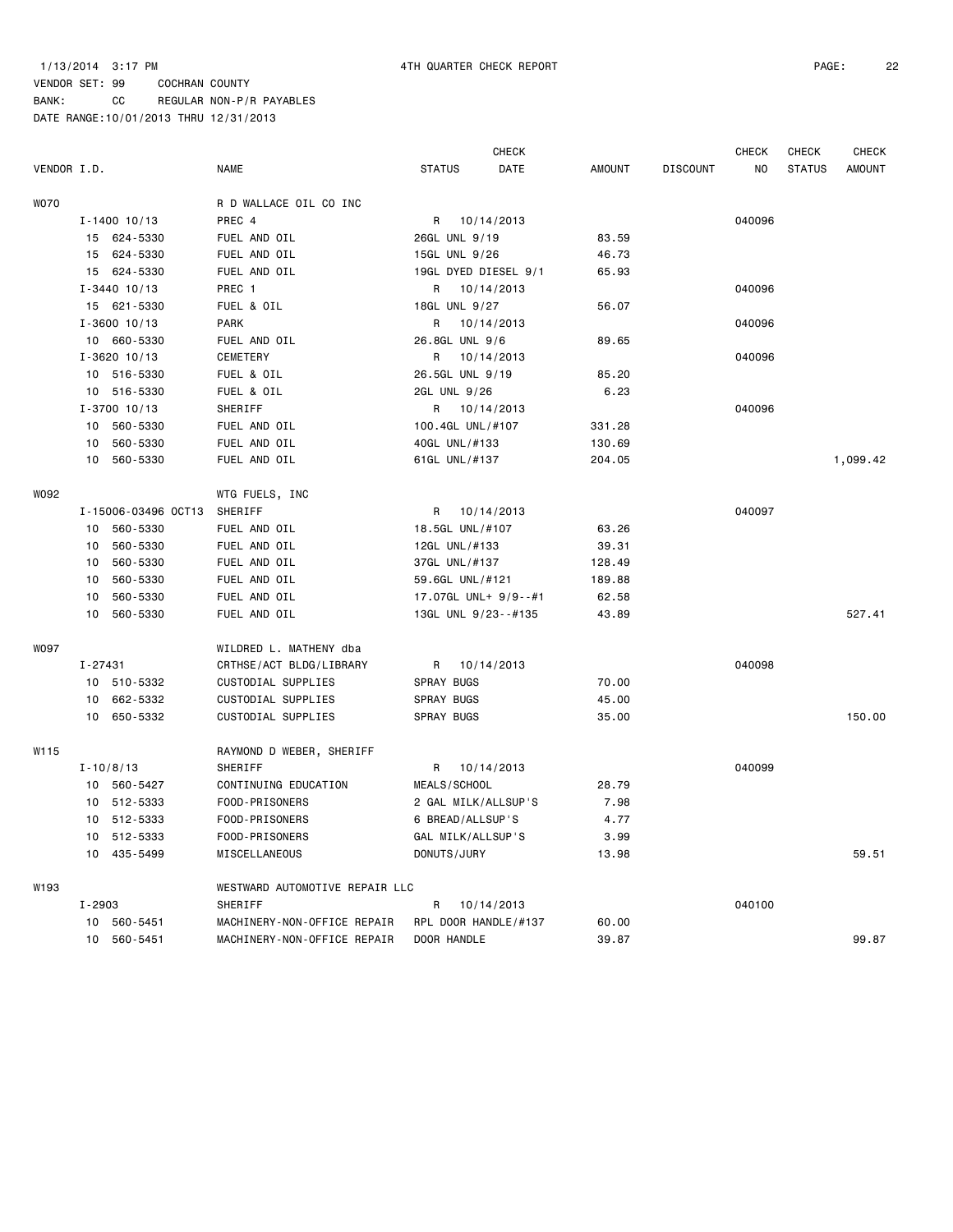### 1/13/2014 3:17 PM 4TH QUARTER CHECK REPORT PAGE: 23

| DATE<br>VENDOR I.D.<br><b>NAME</b><br><b>STATUS</b><br><b>AMOUNT</b><br><b>DISCOUNT</b><br>NO<br><b>STATUS</b><br><b>AMOUNT</b><br><b>XCEL ENERGY</b><br>040101<br>I-54-1324315-7 OCT13 ALMOST ALL DEPTS<br>R 10/14/2013<br>30 518-5440<br>UTILITIES<br>300210167 RUNWAY LIG<br>80.41<br>510-5440<br>300240736 COURTHOUSE<br>1,735.78<br>10<br>UTILITIES<br>660-5440<br>UTILITIES & IRRIGATION<br>300265059 SOFTBALL P<br>24.29<br>10<br>10<br>580-5440<br>UTILITIES [TOWER]<br>300282806 TOWER<br>102.25<br>300294119 PREC 1 SHO<br>621-5440<br>UTILITIES<br>54.83<br>15<br>10 650-5440<br>UTILITIES<br>300338546 LIBRARY<br>359.88<br>300342232 MUSEUM<br>10<br>652-5440<br>UTILITIES<br>17.04<br>662-5440<br>300390484 ACTIVITY B<br>10<br>UTILITIES<br>657.54<br>660-5440<br>300410370 PARK<br>UTILITIES & IRRIGATION<br>573.02<br>10<br>10<br>660-5440<br>UTILITIES & IRRIGATION<br>300457515 PARK/SHOP<br>11.68<br>UTILITIES & IRRIGATION<br>660-5440<br>10<br>300505444 HOFMAN BAS<br>516-5440<br>UTILITIES<br>300555198 CEMETERY<br>269.91<br>10<br>10<br>409-5440<br>UTILITIES<br>300577364 102 N MAIN<br>11.95<br>660-5440<br>UTILITIES & IRRIGATION<br>300587052 SHOWBARN<br>141.53<br>10<br>660-5440<br>UTILITIES & IRRIGATION<br>300587753 RODEO GROU<br>478.24<br>10<br>10<br>516-5440<br>UTILITIES<br>300603417 CEMETERY<br>178.57<br>516-5440<br>300637038 CEMETERY S<br>10<br>UTILITIES<br>361.75<br>AREA LIGHT LIBRARY<br>10 650-5440<br>UTILITIES<br>15.69<br>2 AREA LIGHTS ACT BL<br>10<br>662-5440<br>UTILITIES<br>47.03<br>10 660-5440<br>UTILITIES & IRRIGATION<br>AREA LIGHT PARK SHOP<br>5,136.50<br>15.11<br>ZOLL MEDICAL CORPORATION<br>040102<br>I-2055643<br>PUBLIC SAFETY*OTHER<br>R 10/14/2013<br>10 580-5499<br>12PR HVP ELECTRODES<br>MISCELLANEOUS<br>499.00<br>10 580-5499<br>MISCELLANEOUS<br>FREIGHT<br>12.31<br>040102<br>I-2055825<br>SHERIFF<br>R 10/14/2013<br>10 560-5334<br>OTHER SUPPLIES<br>TYPE 123 LITHIUM BAT<br>75.00<br>10 560-5334<br>616.04<br>OTHER SUPPLIES<br>FREIGHT<br>29.73<br>J C ADAMS TRUST ACCOUNT<br>040103<br>I-STORG BLDG/DEWBRE<br>NON-DEPARTMENTAL<br>R 10/14/2013<br>10 510-5571<br>CAPITAL OUTLAY<br>BLDG @ 105 NW 1ST, M<br>35,000.00<br>409.77<br>35,409.77<br>10 510-5571<br>CAPITAL OUTLAY<br>CLOSING COSTS<br>AFFILIATED COMPUTER SERVICES<br>I-960764<br>COUNTY/DIST CLERK<br>R 10/29/2013<br>040133<br>20/20 LAND REC #1609<br>10 403-5416<br>FILMING & INDEXING<br>1,250.00<br>10 403-5416<br>FILMING & INDEXING<br>36 CO ARCHIVAL PRINT<br>32.04<br>10 403-5416<br>36.84<br>1,318.88<br>FILMING & INDEXING<br>FREIGHT<br>AMAZON<br>C-132786419403<br>LIBRARY<br>R<br>10/29/2013<br>040134<br>DISC/THE LONGEST RID<br>0.24CR<br>10 650-5590<br><b>BOOKS</b><br>C-132786683424<br>LIBRARY<br>R 10/29/2013<br>040134<br>10 650-5590<br><b>BOOKS</b><br>DISC/KILLING JESUS<br>0.34CR<br>C-132788877972<br>LIBRARY<br>040134<br>R.<br>10/29/2013 |      |  |  | <b>CHECK</b> |  | <b>CHECK</b> | <b>CHECK</b> | <b>CHECK</b> |
|---------------------------------------------------------------------------------------------------------------------------------------------------------------------------------------------------------------------------------------------------------------------------------------------------------------------------------------------------------------------------------------------------------------------------------------------------------------------------------------------------------------------------------------------------------------------------------------------------------------------------------------------------------------------------------------------------------------------------------------------------------------------------------------------------------------------------------------------------------------------------------------------------------------------------------------------------------------------------------------------------------------------------------------------------------------------------------------------------------------------------------------------------------------------------------------------------------------------------------------------------------------------------------------------------------------------------------------------------------------------------------------------------------------------------------------------------------------------------------------------------------------------------------------------------------------------------------------------------------------------------------------------------------------------------------------------------------------------------------------------------------------------------------------------------------------------------------------------------------------------------------------------------------------------------------------------------------------------------------------------------------------------------------------------------------------------------------------------------------------------------------------------------------------------------------------------------------------------------------------------------------------------------------------------------------------------------------------------------------------------------------------------------------------------------------------------------------------------------------------------------------------------------------------------------------------------------------------------------------------------------------------------------------------------------------------------------------------------------------------------------------------------------------------------------------------------------------------------------------------------------------------------------------------------------|------|--|--|--------------|--|--------------|--------------|--------------|
|                                                                                                                                                                                                                                                                                                                                                                                                                                                                                                                                                                                                                                                                                                                                                                                                                                                                                                                                                                                                                                                                                                                                                                                                                                                                                                                                                                                                                                                                                                                                                                                                                                                                                                                                                                                                                                                                                                                                                                                                                                                                                                                                                                                                                                                                                                                                                                                                                                                                                                                                                                                                                                                                                                                                                                                                                                                                                                                           |      |  |  |              |  |              |              |              |
|                                                                                                                                                                                                                                                                                                                                                                                                                                                                                                                                                                                                                                                                                                                                                                                                                                                                                                                                                                                                                                                                                                                                                                                                                                                                                                                                                                                                                                                                                                                                                                                                                                                                                                                                                                                                                                                                                                                                                                                                                                                                                                                                                                                                                                                                                                                                                                                                                                                                                                                                                                                                                                                                                                                                                                                                                                                                                                                           | X001 |  |  |              |  |              |              |              |
|                                                                                                                                                                                                                                                                                                                                                                                                                                                                                                                                                                                                                                                                                                                                                                                                                                                                                                                                                                                                                                                                                                                                                                                                                                                                                                                                                                                                                                                                                                                                                                                                                                                                                                                                                                                                                                                                                                                                                                                                                                                                                                                                                                                                                                                                                                                                                                                                                                                                                                                                                                                                                                                                                                                                                                                                                                                                                                                           |      |  |  |              |  |              |              |              |
|                                                                                                                                                                                                                                                                                                                                                                                                                                                                                                                                                                                                                                                                                                                                                                                                                                                                                                                                                                                                                                                                                                                                                                                                                                                                                                                                                                                                                                                                                                                                                                                                                                                                                                                                                                                                                                                                                                                                                                                                                                                                                                                                                                                                                                                                                                                                                                                                                                                                                                                                                                                                                                                                                                                                                                                                                                                                                                                           |      |  |  |              |  |              |              |              |
|                                                                                                                                                                                                                                                                                                                                                                                                                                                                                                                                                                                                                                                                                                                                                                                                                                                                                                                                                                                                                                                                                                                                                                                                                                                                                                                                                                                                                                                                                                                                                                                                                                                                                                                                                                                                                                                                                                                                                                                                                                                                                                                                                                                                                                                                                                                                                                                                                                                                                                                                                                                                                                                                                                                                                                                                                                                                                                                           |      |  |  |              |  |              |              |              |
|                                                                                                                                                                                                                                                                                                                                                                                                                                                                                                                                                                                                                                                                                                                                                                                                                                                                                                                                                                                                                                                                                                                                                                                                                                                                                                                                                                                                                                                                                                                                                                                                                                                                                                                                                                                                                                                                                                                                                                                                                                                                                                                                                                                                                                                                                                                                                                                                                                                                                                                                                                                                                                                                                                                                                                                                                                                                                                                           |      |  |  |              |  |              |              |              |
|                                                                                                                                                                                                                                                                                                                                                                                                                                                                                                                                                                                                                                                                                                                                                                                                                                                                                                                                                                                                                                                                                                                                                                                                                                                                                                                                                                                                                                                                                                                                                                                                                                                                                                                                                                                                                                                                                                                                                                                                                                                                                                                                                                                                                                                                                                                                                                                                                                                                                                                                                                                                                                                                                                                                                                                                                                                                                                                           |      |  |  |              |  |              |              |              |
|                                                                                                                                                                                                                                                                                                                                                                                                                                                                                                                                                                                                                                                                                                                                                                                                                                                                                                                                                                                                                                                                                                                                                                                                                                                                                                                                                                                                                                                                                                                                                                                                                                                                                                                                                                                                                                                                                                                                                                                                                                                                                                                                                                                                                                                                                                                                                                                                                                                                                                                                                                                                                                                                                                                                                                                                                                                                                                                           |      |  |  |              |  |              |              |              |
|                                                                                                                                                                                                                                                                                                                                                                                                                                                                                                                                                                                                                                                                                                                                                                                                                                                                                                                                                                                                                                                                                                                                                                                                                                                                                                                                                                                                                                                                                                                                                                                                                                                                                                                                                                                                                                                                                                                                                                                                                                                                                                                                                                                                                                                                                                                                                                                                                                                                                                                                                                                                                                                                                                                                                                                                                                                                                                                           |      |  |  |              |  |              |              |              |
|                                                                                                                                                                                                                                                                                                                                                                                                                                                                                                                                                                                                                                                                                                                                                                                                                                                                                                                                                                                                                                                                                                                                                                                                                                                                                                                                                                                                                                                                                                                                                                                                                                                                                                                                                                                                                                                                                                                                                                                                                                                                                                                                                                                                                                                                                                                                                                                                                                                                                                                                                                                                                                                                                                                                                                                                                                                                                                                           |      |  |  |              |  |              |              |              |
|                                                                                                                                                                                                                                                                                                                                                                                                                                                                                                                                                                                                                                                                                                                                                                                                                                                                                                                                                                                                                                                                                                                                                                                                                                                                                                                                                                                                                                                                                                                                                                                                                                                                                                                                                                                                                                                                                                                                                                                                                                                                                                                                                                                                                                                                                                                                                                                                                                                                                                                                                                                                                                                                                                                                                                                                                                                                                                                           |      |  |  |              |  |              |              |              |
|                                                                                                                                                                                                                                                                                                                                                                                                                                                                                                                                                                                                                                                                                                                                                                                                                                                                                                                                                                                                                                                                                                                                                                                                                                                                                                                                                                                                                                                                                                                                                                                                                                                                                                                                                                                                                                                                                                                                                                                                                                                                                                                                                                                                                                                                                                                                                                                                                                                                                                                                                                                                                                                                                                                                                                                                                                                                                                                           |      |  |  |              |  |              |              |              |
|                                                                                                                                                                                                                                                                                                                                                                                                                                                                                                                                                                                                                                                                                                                                                                                                                                                                                                                                                                                                                                                                                                                                                                                                                                                                                                                                                                                                                                                                                                                                                                                                                                                                                                                                                                                                                                                                                                                                                                                                                                                                                                                                                                                                                                                                                                                                                                                                                                                                                                                                                                                                                                                                                                                                                                                                                                                                                                                           |      |  |  |              |  |              |              |              |
|                                                                                                                                                                                                                                                                                                                                                                                                                                                                                                                                                                                                                                                                                                                                                                                                                                                                                                                                                                                                                                                                                                                                                                                                                                                                                                                                                                                                                                                                                                                                                                                                                                                                                                                                                                                                                                                                                                                                                                                                                                                                                                                                                                                                                                                                                                                                                                                                                                                                                                                                                                                                                                                                                                                                                                                                                                                                                                                           |      |  |  |              |  |              |              |              |
|                                                                                                                                                                                                                                                                                                                                                                                                                                                                                                                                                                                                                                                                                                                                                                                                                                                                                                                                                                                                                                                                                                                                                                                                                                                                                                                                                                                                                                                                                                                                                                                                                                                                                                                                                                                                                                                                                                                                                                                                                                                                                                                                                                                                                                                                                                                                                                                                                                                                                                                                                                                                                                                                                                                                                                                                                                                                                                                           |      |  |  |              |  |              |              |              |
|                                                                                                                                                                                                                                                                                                                                                                                                                                                                                                                                                                                                                                                                                                                                                                                                                                                                                                                                                                                                                                                                                                                                                                                                                                                                                                                                                                                                                                                                                                                                                                                                                                                                                                                                                                                                                                                                                                                                                                                                                                                                                                                                                                                                                                                                                                                                                                                                                                                                                                                                                                                                                                                                                                                                                                                                                                                                                                                           |      |  |  |              |  |              |              |              |
|                                                                                                                                                                                                                                                                                                                                                                                                                                                                                                                                                                                                                                                                                                                                                                                                                                                                                                                                                                                                                                                                                                                                                                                                                                                                                                                                                                                                                                                                                                                                                                                                                                                                                                                                                                                                                                                                                                                                                                                                                                                                                                                                                                                                                                                                                                                                                                                                                                                                                                                                                                                                                                                                                                                                                                                                                                                                                                                           |      |  |  |              |  |              |              |              |
|                                                                                                                                                                                                                                                                                                                                                                                                                                                                                                                                                                                                                                                                                                                                                                                                                                                                                                                                                                                                                                                                                                                                                                                                                                                                                                                                                                                                                                                                                                                                                                                                                                                                                                                                                                                                                                                                                                                                                                                                                                                                                                                                                                                                                                                                                                                                                                                                                                                                                                                                                                                                                                                                                                                                                                                                                                                                                                                           |      |  |  |              |  |              |              |              |
|                                                                                                                                                                                                                                                                                                                                                                                                                                                                                                                                                                                                                                                                                                                                                                                                                                                                                                                                                                                                                                                                                                                                                                                                                                                                                                                                                                                                                                                                                                                                                                                                                                                                                                                                                                                                                                                                                                                                                                                                                                                                                                                                                                                                                                                                                                                                                                                                                                                                                                                                                                                                                                                                                                                                                                                                                                                                                                                           |      |  |  |              |  |              |              |              |
|                                                                                                                                                                                                                                                                                                                                                                                                                                                                                                                                                                                                                                                                                                                                                                                                                                                                                                                                                                                                                                                                                                                                                                                                                                                                                                                                                                                                                                                                                                                                                                                                                                                                                                                                                                                                                                                                                                                                                                                                                                                                                                                                                                                                                                                                                                                                                                                                                                                                                                                                                                                                                                                                                                                                                                                                                                                                                                                           |      |  |  |              |  |              |              |              |
|                                                                                                                                                                                                                                                                                                                                                                                                                                                                                                                                                                                                                                                                                                                                                                                                                                                                                                                                                                                                                                                                                                                                                                                                                                                                                                                                                                                                                                                                                                                                                                                                                                                                                                                                                                                                                                                                                                                                                                                                                                                                                                                                                                                                                                                                                                                                                                                                                                                                                                                                                                                                                                                                                                                                                                                                                                                                                                                           |      |  |  |              |  |              |              |              |
|                                                                                                                                                                                                                                                                                                                                                                                                                                                                                                                                                                                                                                                                                                                                                                                                                                                                                                                                                                                                                                                                                                                                                                                                                                                                                                                                                                                                                                                                                                                                                                                                                                                                                                                                                                                                                                                                                                                                                                                                                                                                                                                                                                                                                                                                                                                                                                                                                                                                                                                                                                                                                                                                                                                                                                                                                                                                                                                           |      |  |  |              |  |              |              |              |
|                                                                                                                                                                                                                                                                                                                                                                                                                                                                                                                                                                                                                                                                                                                                                                                                                                                                                                                                                                                                                                                                                                                                                                                                                                                                                                                                                                                                                                                                                                                                                                                                                                                                                                                                                                                                                                                                                                                                                                                                                                                                                                                                                                                                                                                                                                                                                                                                                                                                                                                                                                                                                                                                                                                                                                                                                                                                                                                           |      |  |  |              |  |              |              |              |
|                                                                                                                                                                                                                                                                                                                                                                                                                                                                                                                                                                                                                                                                                                                                                                                                                                                                                                                                                                                                                                                                                                                                                                                                                                                                                                                                                                                                                                                                                                                                                                                                                                                                                                                                                                                                                                                                                                                                                                                                                                                                                                                                                                                                                                                                                                                                                                                                                                                                                                                                                                                                                                                                                                                                                                                                                                                                                                                           | Z021 |  |  |              |  |              |              |              |
|                                                                                                                                                                                                                                                                                                                                                                                                                                                                                                                                                                                                                                                                                                                                                                                                                                                                                                                                                                                                                                                                                                                                                                                                                                                                                                                                                                                                                                                                                                                                                                                                                                                                                                                                                                                                                                                                                                                                                                                                                                                                                                                                                                                                                                                                                                                                                                                                                                                                                                                                                                                                                                                                                                                                                                                                                                                                                                                           |      |  |  |              |  |              |              |              |
|                                                                                                                                                                                                                                                                                                                                                                                                                                                                                                                                                                                                                                                                                                                                                                                                                                                                                                                                                                                                                                                                                                                                                                                                                                                                                                                                                                                                                                                                                                                                                                                                                                                                                                                                                                                                                                                                                                                                                                                                                                                                                                                                                                                                                                                                                                                                                                                                                                                                                                                                                                                                                                                                                                                                                                                                                                                                                                                           |      |  |  |              |  |              |              |              |
|                                                                                                                                                                                                                                                                                                                                                                                                                                                                                                                                                                                                                                                                                                                                                                                                                                                                                                                                                                                                                                                                                                                                                                                                                                                                                                                                                                                                                                                                                                                                                                                                                                                                                                                                                                                                                                                                                                                                                                                                                                                                                                                                                                                                                                                                                                                                                                                                                                                                                                                                                                                                                                                                                                                                                                                                                                                                                                                           |      |  |  |              |  |              |              |              |
|                                                                                                                                                                                                                                                                                                                                                                                                                                                                                                                                                                                                                                                                                                                                                                                                                                                                                                                                                                                                                                                                                                                                                                                                                                                                                                                                                                                                                                                                                                                                                                                                                                                                                                                                                                                                                                                                                                                                                                                                                                                                                                                                                                                                                                                                                                                                                                                                                                                                                                                                                                                                                                                                                                                                                                                                                                                                                                                           |      |  |  |              |  |              |              |              |
|                                                                                                                                                                                                                                                                                                                                                                                                                                                                                                                                                                                                                                                                                                                                                                                                                                                                                                                                                                                                                                                                                                                                                                                                                                                                                                                                                                                                                                                                                                                                                                                                                                                                                                                                                                                                                                                                                                                                                                                                                                                                                                                                                                                                                                                                                                                                                                                                                                                                                                                                                                                                                                                                                                                                                                                                                                                                                                                           |      |  |  |              |  |              |              |              |
|                                                                                                                                                                                                                                                                                                                                                                                                                                                                                                                                                                                                                                                                                                                                                                                                                                                                                                                                                                                                                                                                                                                                                                                                                                                                                                                                                                                                                                                                                                                                                                                                                                                                                                                                                                                                                                                                                                                                                                                                                                                                                                                                                                                                                                                                                                                                                                                                                                                                                                                                                                                                                                                                                                                                                                                                                                                                                                                           |      |  |  |              |  |              |              |              |
|                                                                                                                                                                                                                                                                                                                                                                                                                                                                                                                                                                                                                                                                                                                                                                                                                                                                                                                                                                                                                                                                                                                                                                                                                                                                                                                                                                                                                                                                                                                                                                                                                                                                                                                                                                                                                                                                                                                                                                                                                                                                                                                                                                                                                                                                                                                                                                                                                                                                                                                                                                                                                                                                                                                                                                                                                                                                                                                           | J087 |  |  |              |  |              |              |              |
|                                                                                                                                                                                                                                                                                                                                                                                                                                                                                                                                                                                                                                                                                                                                                                                                                                                                                                                                                                                                                                                                                                                                                                                                                                                                                                                                                                                                                                                                                                                                                                                                                                                                                                                                                                                                                                                                                                                                                                                                                                                                                                                                                                                                                                                                                                                                                                                                                                                                                                                                                                                                                                                                                                                                                                                                                                                                                                                           |      |  |  |              |  |              |              |              |
|                                                                                                                                                                                                                                                                                                                                                                                                                                                                                                                                                                                                                                                                                                                                                                                                                                                                                                                                                                                                                                                                                                                                                                                                                                                                                                                                                                                                                                                                                                                                                                                                                                                                                                                                                                                                                                                                                                                                                                                                                                                                                                                                                                                                                                                                                                                                                                                                                                                                                                                                                                                                                                                                                                                                                                                                                                                                                                                           |      |  |  |              |  |              |              |              |
|                                                                                                                                                                                                                                                                                                                                                                                                                                                                                                                                                                                                                                                                                                                                                                                                                                                                                                                                                                                                                                                                                                                                                                                                                                                                                                                                                                                                                                                                                                                                                                                                                                                                                                                                                                                                                                                                                                                                                                                                                                                                                                                                                                                                                                                                                                                                                                                                                                                                                                                                                                                                                                                                                                                                                                                                                                                                                                                           |      |  |  |              |  |              |              |              |
|                                                                                                                                                                                                                                                                                                                                                                                                                                                                                                                                                                                                                                                                                                                                                                                                                                                                                                                                                                                                                                                                                                                                                                                                                                                                                                                                                                                                                                                                                                                                                                                                                                                                                                                                                                                                                                                                                                                                                                                                                                                                                                                                                                                                                                                                                                                                                                                                                                                                                                                                                                                                                                                                                                                                                                                                                                                                                                                           | A165 |  |  |              |  |              |              |              |
|                                                                                                                                                                                                                                                                                                                                                                                                                                                                                                                                                                                                                                                                                                                                                                                                                                                                                                                                                                                                                                                                                                                                                                                                                                                                                                                                                                                                                                                                                                                                                                                                                                                                                                                                                                                                                                                                                                                                                                                                                                                                                                                                                                                                                                                                                                                                                                                                                                                                                                                                                                                                                                                                                                                                                                                                                                                                                                                           |      |  |  |              |  |              |              |              |
|                                                                                                                                                                                                                                                                                                                                                                                                                                                                                                                                                                                                                                                                                                                                                                                                                                                                                                                                                                                                                                                                                                                                                                                                                                                                                                                                                                                                                                                                                                                                                                                                                                                                                                                                                                                                                                                                                                                                                                                                                                                                                                                                                                                                                                                                                                                                                                                                                                                                                                                                                                                                                                                                                                                                                                                                                                                                                                                           |      |  |  |              |  |              |              |              |
|                                                                                                                                                                                                                                                                                                                                                                                                                                                                                                                                                                                                                                                                                                                                                                                                                                                                                                                                                                                                                                                                                                                                                                                                                                                                                                                                                                                                                                                                                                                                                                                                                                                                                                                                                                                                                                                                                                                                                                                                                                                                                                                                                                                                                                                                                                                                                                                                                                                                                                                                                                                                                                                                                                                                                                                                                                                                                                                           |      |  |  |              |  |              |              |              |
|                                                                                                                                                                                                                                                                                                                                                                                                                                                                                                                                                                                                                                                                                                                                                                                                                                                                                                                                                                                                                                                                                                                                                                                                                                                                                                                                                                                                                                                                                                                                                                                                                                                                                                                                                                                                                                                                                                                                                                                                                                                                                                                                                                                                                                                                                                                                                                                                                                                                                                                                                                                                                                                                                                                                                                                                                                                                                                                           |      |  |  |              |  |              |              |              |
|                                                                                                                                                                                                                                                                                                                                                                                                                                                                                                                                                                                                                                                                                                                                                                                                                                                                                                                                                                                                                                                                                                                                                                                                                                                                                                                                                                                                                                                                                                                                                                                                                                                                                                                                                                                                                                                                                                                                                                                                                                                                                                                                                                                                                                                                                                                                                                                                                                                                                                                                                                                                                                                                                                                                                                                                                                                                                                                           | A178 |  |  |              |  |              |              |              |
|                                                                                                                                                                                                                                                                                                                                                                                                                                                                                                                                                                                                                                                                                                                                                                                                                                                                                                                                                                                                                                                                                                                                                                                                                                                                                                                                                                                                                                                                                                                                                                                                                                                                                                                                                                                                                                                                                                                                                                                                                                                                                                                                                                                                                                                                                                                                                                                                                                                                                                                                                                                                                                                                                                                                                                                                                                                                                                                           |      |  |  |              |  |              |              |              |
|                                                                                                                                                                                                                                                                                                                                                                                                                                                                                                                                                                                                                                                                                                                                                                                                                                                                                                                                                                                                                                                                                                                                                                                                                                                                                                                                                                                                                                                                                                                                                                                                                                                                                                                                                                                                                                                                                                                                                                                                                                                                                                                                                                                                                                                                                                                                                                                                                                                                                                                                                                                                                                                                                                                                                                                                                                                                                                                           |      |  |  |              |  |              |              |              |
|                                                                                                                                                                                                                                                                                                                                                                                                                                                                                                                                                                                                                                                                                                                                                                                                                                                                                                                                                                                                                                                                                                                                                                                                                                                                                                                                                                                                                                                                                                                                                                                                                                                                                                                                                                                                                                                                                                                                                                                                                                                                                                                                                                                                                                                                                                                                                                                                                                                                                                                                                                                                                                                                                                                                                                                                                                                                                                                           |      |  |  |              |  |              |              |              |
|                                                                                                                                                                                                                                                                                                                                                                                                                                                                                                                                                                                                                                                                                                                                                                                                                                                                                                                                                                                                                                                                                                                                                                                                                                                                                                                                                                                                                                                                                                                                                                                                                                                                                                                                                                                                                                                                                                                                                                                                                                                                                                                                                                                                                                                                                                                                                                                                                                                                                                                                                                                                                                                                                                                                                                                                                                                                                                                           |      |  |  |              |  |              |              |              |
|                                                                                                                                                                                                                                                                                                                                                                                                                                                                                                                                                                                                                                                                                                                                                                                                                                                                                                                                                                                                                                                                                                                                                                                                                                                                                                                                                                                                                                                                                                                                                                                                                                                                                                                                                                                                                                                                                                                                                                                                                                                                                                                                                                                                                                                                                                                                                                                                                                                                                                                                                                                                                                                                                                                                                                                                                                                                                                                           |      |  |  |              |  |              |              |              |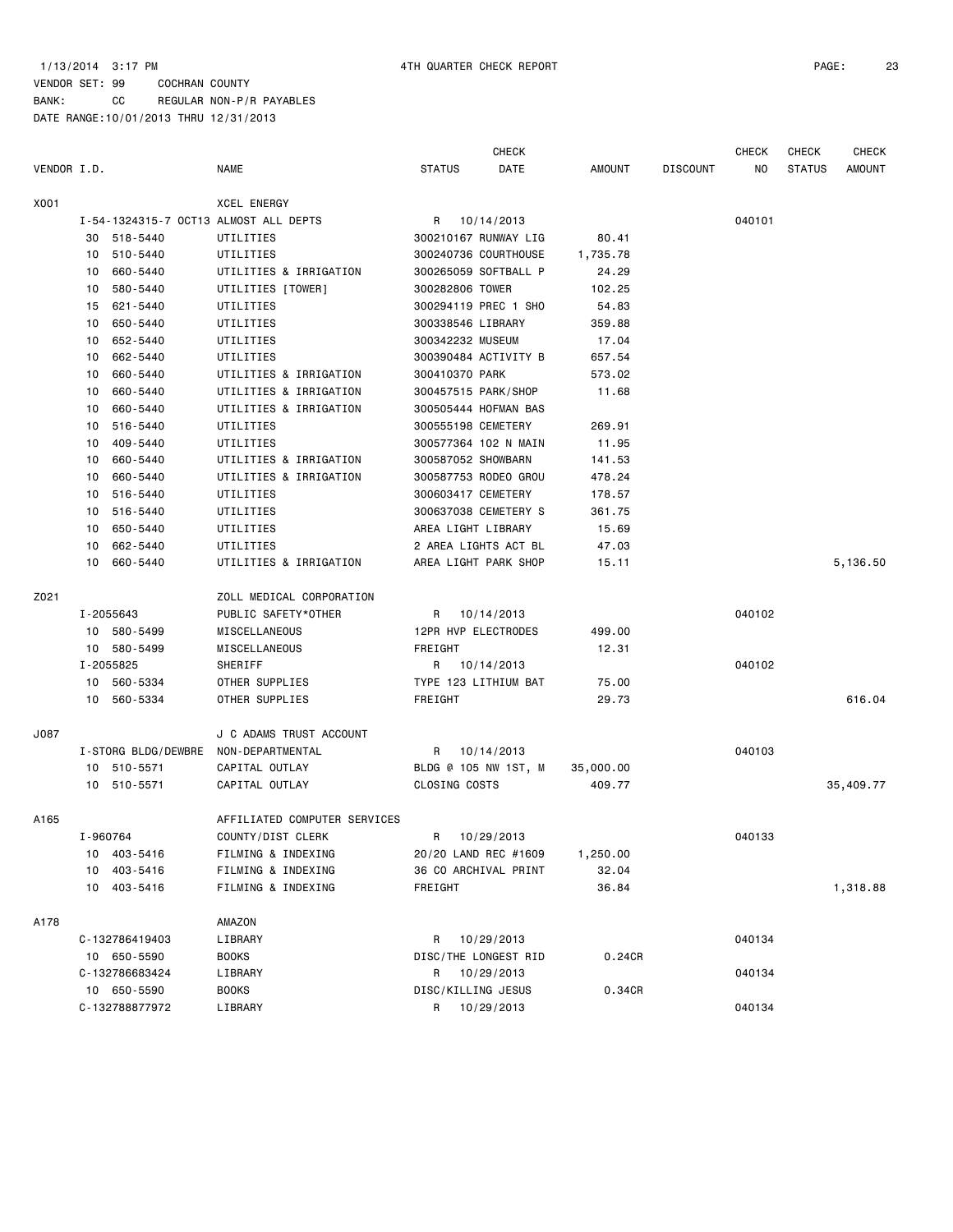|             |    |                |                 |      |                       | <b>CHECK</b>          |        |                 | <b>CHECK</b> | <b>CHECK</b>  | <b>CHECK</b> |
|-------------|----|----------------|-----------------|------|-----------------------|-----------------------|--------|-----------------|--------------|---------------|--------------|
| VENDOR I.D. |    |                | <b>NAME</b>     |      | <b>STATUS</b>         | DATE                  | AMOUNT | <b>DISCOUNT</b> | NO.          | <b>STATUS</b> | AMOUNT       |
| A178        |    |                | AMAZON          | CONT |                       |                       |        |                 |              |               |              |
|             |    | C-132788877972 | LIBRARY         |      | R                     | 10/29/2013            |        |                 | 040134       |               |              |
|             |    | 10 650-5590    | <b>BOOKS</b>    |      | DISC/MICHAEL VEY 3:   |                       | 0.58CR |                 |              |               |              |
|             |    | I-132780922159 | LIBRARY         |      | R 10/29/2013          |                       |        |                 | 040134       |               |              |
|             |    | 10 650-5590    | <b>BOOKS</b>    |      | THE BERENSTAIN BEARS  |                       | 8.99   |                 |              |               |              |
|             | 10 | 650-5590       | <b>BOOKS</b>    |      | FIVE LITTLE MONKEYS   |                       | 12.18  |                 |              |               |              |
|             | 10 | 650-5590       | <b>BOOKS</b>    |      |                       | ALIENS IN UNDERPANTS  | 12.08  |                 |              |               |              |
|             | 10 | 650-5590       | <b>BOOKS</b>    |      |                       | CLICK, CLACK, BOO!:A  | 12.68  |                 |              |               |              |
|             | 10 | 650-5590       | <b>BOOKS</b>    |      | MICHAEL VEY 3: BATTLE |                       | 10.57  |                 |              |               |              |
|             | 10 | 650-5590       | <b>BOOKS</b>    |      | THE LONGEST RIDE      |                       | 15.24  |                 |              |               |              |
|             | 10 | 650-5590       | <b>BOOKS</b>    |      | I DECLARE: 31 PROMIS  |                       | 9.00   |                 |              |               |              |
|             |    | 10 650-5590    | <b>BOOKS</b>    |      | SCAREDY SQUIRREL PRE  |                       | 14.27  |                 |              |               |              |
|             |    | I-132782953482 | LIBRARY         |      | R 10/29/2013          |                       |        |                 | 040134       |               |              |
|             |    | 10 650-5590    | <b>BOOKS</b>    |      |                       | THE CUCKOO'S CALLING  | 15.19  |                 |              |               |              |
|             | 10 | 650-5590       | <b>BOOKS</b>    |      |                       | THE OFFICIAL SAT STU  | 11.29  |                 |              |               |              |
|             | 10 | 650-5590       | <b>BOOKS</b>    |      |                       | CODE NAME VERILY (ED  | 12.68  |                 |              |               |              |
|             | 10 | 650-5590       | <b>BOOKS</b>    |      | MICHAEL VEY: RISE OF  |                       | 13.28  |                 |              |               |              |
|             |    | 10 650-5310    | OFFICE SUPPLIES |      |                       | RAPIDDOMINANCE CLASS  | 26.87  |                 |              |               |              |
|             |    | I-132783890698 | LIBRARY         |      | R                     | 10/29/2013            |        |                 | 040134       |               |              |
|             |    | 10 650-5590    | <b>BOOKS</b>    |      |                       | DEVIL IN THE GROVE: T | 9.59   |                 |              |               |              |
|             |    | 10 650-5590    | <b>BOOKS</b>    |      | SKELETON FOR DINNER   |                       | 13.06  |                 |              |               |              |
|             |    | I-132784780140 | LIBRARY         |      | R 10/29/2013          |                       |        |                 | 040134       |               |              |
|             |    | 10 650-5590    | <b>BOOKS</b>    |      | KILLING JESUS         |                       | 16.80  |                 |              |               |              |
|             |    | I-132788021201 | LIBRARY         |      | R                     | 10/29/2013            |        |                 | 040134       |               |              |
|             |    | 10 650-5590    | <b>BOOKS</b>    |      | A LONG WAY FROM CHIC  |                       | 12.22  |                 |              |               |              |
|             |    | I-247591153997 | LIBRARY         |      | R 10/29/2013          |                       |        |                 | 040134       |               |              |
|             |    | 10 650-5590    | <b>BOOKS</b>    |      | <b>DEADLINE</b>       |                       | 15.60  |                 |              |               |              |
|             |    | 10 650-5590    | <b>BOOKS</b>    |      | THE LONGEST RIDE      |                       | 15.24  |                 |              |               |              |
|             | 10 | 650-5590       | <b>BOOKS</b>    |      | DOCTOR SLEEP: A NOVE  |                       | 17.55  |                 |              |               |              |
|             | 10 | 650-5590       | <b>BOOKS</b>    |      | MODEL POLICIES FOR S  |                       | 7.02   |                 |              |               |              |
|             | 10 | 650-5590       | <b>BOOKS</b>    |      |                       | HALLOWEEN SPIDER WEB  | 11.94  |                 |              |               |              |
|             |    | I-247592876903 | LIBRARY         |      | R 10/29/2013          |                       |        |                 | 040134       |               |              |
|             |    | 10 650-5590    | <b>BOOKS</b>    |      | NOT A DROP TO DRINK   |                       | 12.22  |                 |              |               |              |
|             | 10 | 650-5590       | <b>BOOKS</b>    |      |                       | FORTUNATELY, THE MIL  | 8.99   |                 |              |               |              |
|             | 10 | 650-5590       | <b>BOOKS</b>    |      |                       | PETE THE CAT & HIS M  | 10.79  |                 |              |               |              |
|             | 10 | 650-5590       | <b>BOOKS</b>    |      | THE LOST YEARS: BK 1  |                       | 6.78   |                 |              |               |              |
|             | 10 | 650-5590       | <b>BOOKS</b>    |      | THE SEVEN SONGS: BK   |                       | 6.98   |                 |              |               |              |
|             | 10 | 650-5590       | <b>BOOKS</b>    |      | THE LOWLAND           |                       | 16.76  |                 |              |               |              |
|             |    | 10 650-5590    | <b>BOOKS</b>    |      |                       | GONE (MICHAEL BENNET  | 16.46  |                 |              |               |              |
|             | 10 | 650-5590       | <b>BOOKS</b>    |      | ZOM-B-BABY            |                       | 9.00   |                 |              |               |              |
|             |    | 10 650-5590    | <b>BOOKS</b>    |      | THE FINAL CUT         |                       | 18.16  |                 |              |               |              |
|             | 10 | 650-5590       | <b>BOOKS</b>    |      |                       | FROZEN: HEART OF DRE  | 12.78  |                 |              |               |              |
|             | 10 | 650-5590       | <b>BOOKS</b>    |      | THE DREAM THIEVES     |                       | 11.94  |                 |              |               |              |
|             | 10 | 650-5590       | <b>BOOKS</b>    |      | ALL OUR YESTERDAYS    |                       | 12.78  |                 |              |               |              |
|             |    | 10 650-5590    | <b>BOOKS</b>    |      | THE OCTOBER LIST      |                       | 15.60  |                 |              |               |              |
|             |    | 10 650-5590    | <b>BOOKS</b>    |      | LOSS OF INNOCENCE     |                       | 16.17  |                 |              |               |              |
|             |    | I-293029558064 | LIBRARY         |      |                       | R 10/29/2013          |        |                 | 040134       |               |              |
|             |    | 10 650-5590    | <b>BOOKS</b>    |      |                       | LET IT GO:FORGIVE SO  | 3.91   |                 |              |               |              |
|             |    |                |                 |      |                       |                       |        |                 |              |               |              |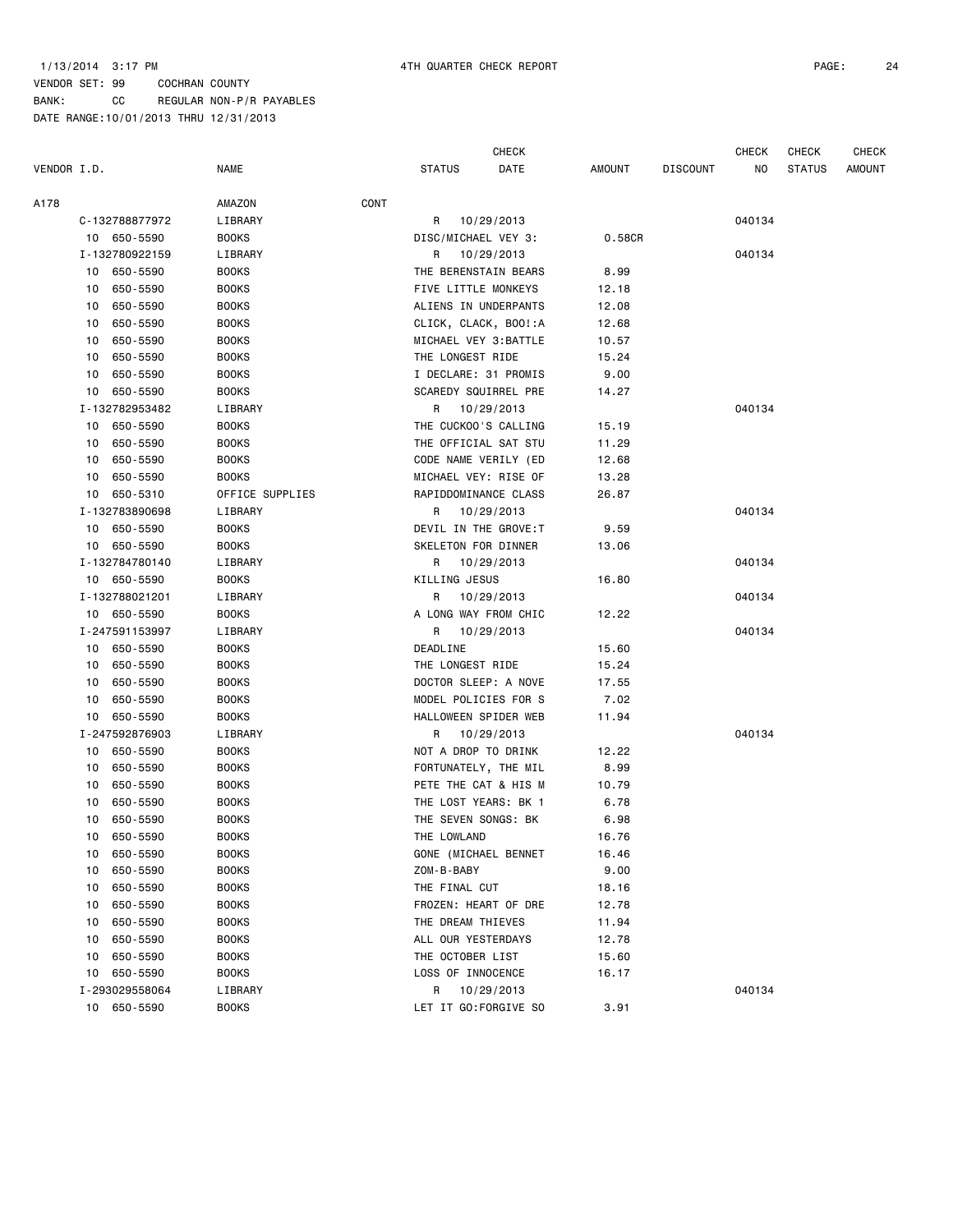BANK: CC REGULAR NON-P/R PAYABLES

|             |                                |                             | <b>CHECK</b>          |          |                 | <b>CHECK</b> | CHECK         | <b>CHECK</b>  |
|-------------|--------------------------------|-----------------------------|-----------------------|----------|-----------------|--------------|---------------|---------------|
| VENDOR I.D. |                                | <b>NAME</b>                 | <b>STATUS</b><br>DATE | AMOUNT   | <b>DISCOUNT</b> | NO           | <b>STATUS</b> | <b>AMOUNT</b> |
| A178        |                                | CONT<br>AMAZON              |                       |          |                 |              |               |               |
|             | I-293029558064                 | LIBRARY                     | R 10/29/2013          |          |                 | 040134       |               |               |
|             | 10 650-5590                    | <b>BOOKS</b>                | SHIPPING              | 3.99     |                 |              |               | 475.49        |
| A206        |                                | DAVID LYNN ALEXANDER        |                       |          |                 |              |               |               |
|             | I-PREC 3 10/13                 | PREC 3                      | R 10/29/2013          |          |                 | 040135       |               |               |
|             | 15 623-5356                    | ROAD MATERIALS & SUPPLIES   | 45 BELLY DUMP LOADS@  | 2,250.00 |                 |              |               |               |
|             | 15 623-5356                    | ROAD MATERIALS & SUPPLIES   | 17 12cy LOADS CALICH  | 510.00   |                 |              |               | 2,760.00      |
| B029        |                                | BRUCKNER'S TRUCK SALES, INC |                       |          |                 |              |               |               |
|             | C-CM334048L                    | PREC 4                      | 10/29/2013<br>R       |          |                 | 040136       |               |               |
|             | 15 624-5451                    | REPAIRS                     | CORE RET/COMPRSR      | 585.00CR |                 |              |               |               |
|             | I-333952L                      | PREC <sub>2</sub>           | R 10/29/2013          |          |                 | 040136       |               |               |
|             | 15 622-5451                    | REPAIRS                     | LED TAI               | 9.24     |                 |              |               |               |
|             | 15 622-5451                    | REPAIRS                     | OIL SEAL              | 43.68    |                 |              |               |               |
|             | 15 622-5451                    | REPAIRS                     | BEARINGS              | 41.54    |                 |              |               |               |
|             | 15 622-5451                    | REPAIRS                     | PLATINUM SET          | 47.80    |                 |              |               |               |
|             | I-333953L                      | PREC 4                      | R 10/29/2013          |          |                 | 040136       |               |               |
|             | 15 624-5451                    | REPAIRS                     | TURN SIGNAL           | 80.96    |                 |              |               |               |
|             | I-334048L                      | PREC 4                      | R 10/29/2013          |          |                 | 040136       |               |               |
|             | 15 624-5451                    | REPAIRS                     | AIR DRYER CRTG        | 30.84    |                 |              |               |               |
|             | 15 624-5451                    | REPAIRS                     | CORE DEP              | 39.00    |                 |              |               |               |
|             | 15 624-5451                    | REPAIRS                     | REMAN COMPRESSOR      | 445.98   |                 |              |               |               |
|             | 15 624-5451                    | REPAIRS                     | CORE DEP              | 585.00   |                 |              |               |               |
|             | 15 624-5451                    | REPAIRS                     | CK VALVE              | 29.82    |                 |              |               |               |
|             | 15 624-5451                    | REPAIRS                     | AIR SPRING            | 292.44   |                 |              |               |               |
|             | I-334226L                      | PREC 4                      | R 10/29/2013          |          |                 | 040136       |               |               |
|             | 15 624-5451                    | REPAIRS                     | PURGE VALVE           | 186.19   |                 |              |               | 1,247.49      |
| B074        |                                | NEAL A MORGAN dba           |                       |          |                 |              |               |               |
|             | I-19876                        | TAX A/C                     | R 10/29/2013          |          |                 | 040137       |               |               |
|             | 10 499-5310                    | OFFICE SUPPLIES             | 7500 #10 ENVELOPES    | 291.75   |                 |              |               |               |
|             | 10 499-5310                    | OFFICE SUPPLIES             | FREIGHT               | 39.60    |                 |              |               | 331.35        |
| B102        |                                | BEAR GRAPHICS INC.          |                       |          |                 |              |               |               |
|             | I-0667847                      | CLERK                       | 10/29/2013<br>R       |          |                 | 040138       |               |               |
|             | 10 403-5310                    | OFFICE SUPPLIES             | N-14 STAMP/ORIG SIGN  | 104.00   |                 |              |               |               |
|             | 10 403-5310                    | OFFICE SUPPLIES             | FREIGHT               | 3.75     |                 |              |               | 107.75        |
| B119        |                                | CHERYL BUTLER               |                       |          |                 |              |               |               |
|             | I-MILEAGE 10/23/13             | ELECTIONS                   | 10/29/2013<br>R       |          |                 | 040139       |               |               |
|             | 10 490-5427                    | CONTINUING EDUCATION        | ID CARD TRNG 10/21,   | 61.47    |                 |              |               |               |
|             | 10 490-5427                    | CONTINUING EDUCATION        | STDNT WRKR RECR 10/1  | 17.12    |                 |              |               |               |
|             | I-PHOTO ID TRNG                | ELECTIONS                   | R<br>10/29/2013       |          |                 | 040139       |               |               |
|             | 10 490-5427                    | CONTINUING EDUCATION        | PHOTO ID TRNG 10/11,  | 63.73    |                 |              |               |               |
|             | I-R/B SALES TAX 8/13 ELECTIONS |                             | R 10/29/2013          |          |                 | 040139       |               |               |
|             | 10 490-5427                    | CONTINUING EDUCATION        | R/B SALES TAX; ELEC   | 1.99     |                 |              |               | 144.31        |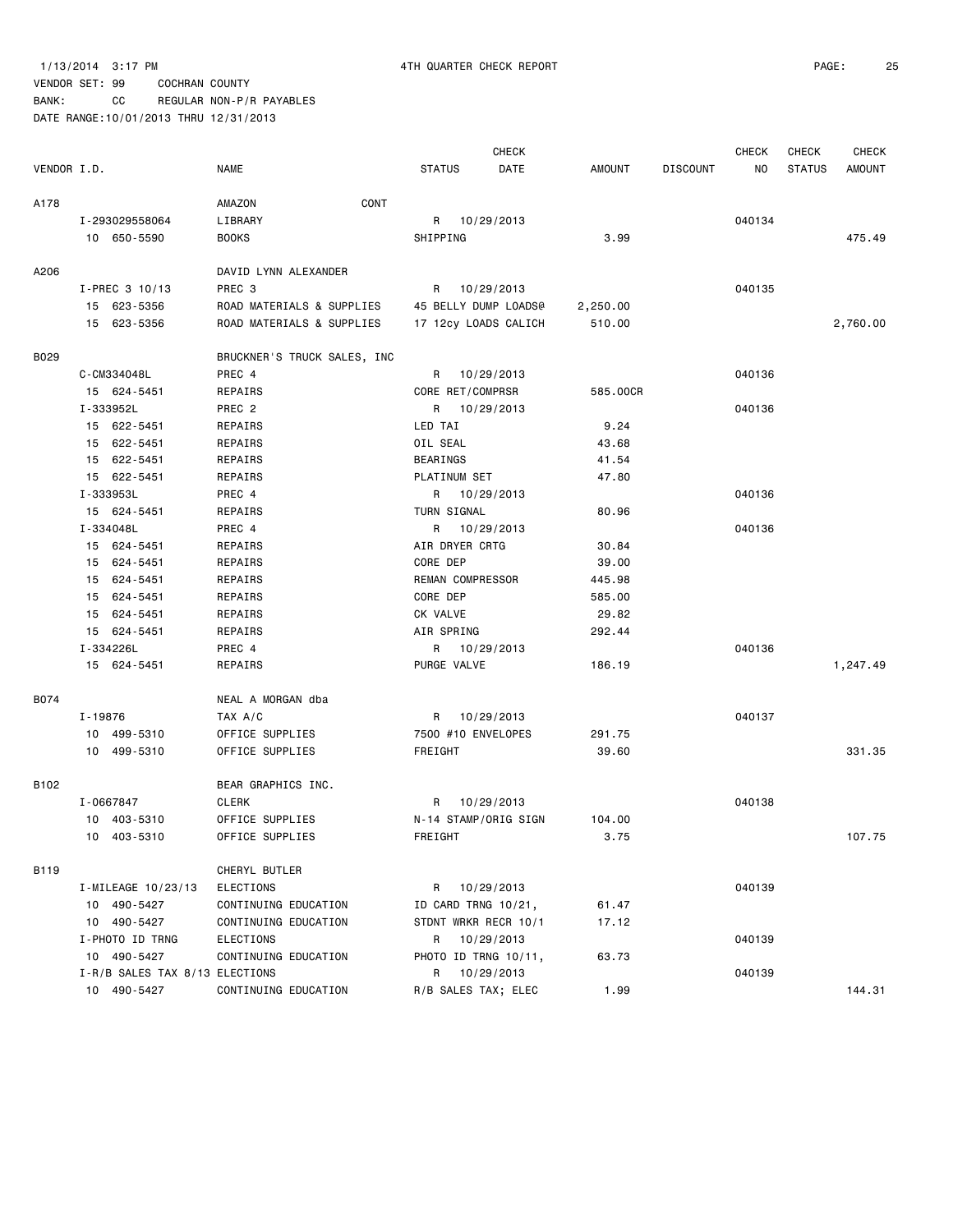BANK: CC REGULAR NON-P/R PAYABLES DATE RANGE:10/01/2013 THRU 12/31/2013

|                  |                                   |                                |               | <b>CHECK</b>         |               |                 | <b>CHECK</b>   | <b>CHECK</b>  | <b>CHECK</b>  |
|------------------|-----------------------------------|--------------------------------|---------------|----------------------|---------------|-----------------|----------------|---------------|---------------|
| VENDOR I.D.      |                                   | <b>NAME</b>                    | <b>STATUS</b> | DATE                 | <b>AMOUNT</b> | <b>DISCOUNT</b> | N <sub>O</sub> | <b>STATUS</b> | <b>AMOUNT</b> |
| C015             |                                   | COCHRAN COUNTY SENIOR          |               |                      |               |                 |                |               |               |
|                  | I-OCT '13 INSTLMT                 | SENIOR CITIZENS                |               | R 10/29/2013         |               |                 | 040140         |               |               |
|                  | 10 663-5418                       | SENIOR CITIZENS CONTRACT       | OCT 2013      |                      | 6,250.00      |                 |                |               | 6,250.00      |
| C018             |                                   | COCHRAN FARM BUREAU            |               |                      |               |                 |                |               |               |
|                  | I-DW#15502                        | ACTIVITY BLDG                  | R             | 10/29/2013           |               |                 | 040141         |               |               |
|                  | 10 000-4370.101                   | RENT-ACTIVITY BUILDING         |               | REF DEP FOR 9/17/13  | 150.00        |                 |                |               | 150.00        |
| C019             |                                   | COCHRAN MEMORIAL HOSPITAL      |               |                      |               |                 |                |               |               |
|                  | I-318287, 318288                  | SHERIFF                        | R             | 10/29/2013           |               |                 | 040142         |               |               |
|                  | 10 560-5499                       | MISCELLANEOUS                  |               | NEW EMPL PHYS/A ANZA | 60.00         |                 |                |               |               |
|                  | 10 560-5499                       | MISCELLANEOUS                  |               | NEW DRUG SCR/A ANZAL | 50.00         |                 |                |               | 110.00        |
| C138             |                                   | COUNTY JUDGES EDUCATION F      |               |                      |               |                 |                |               |               |
|                  | I-'13-'14 MEM/CARTER COUNTY COURT |                                | R             | 10/29/2013           |               |                 | 040143         |               |               |
|                  | 10 426-5481                       | DUES AND REGISTRATION          |               | TX JUDICIAL ACADEMY/ | 200.00        |                 |                |               | 200.00        |
| C <sub>165</sub> |                                   | CITY OF MORTON                 |               |                      |               |                 |                |               |               |
|                  | $I - 10/21/13$                    | <b>CEMETERY</b>                | R             | 10/29/2013           |               |                 | 040144         |               |               |
|                  | 10 516-5486                       | CONTRACT LABOR-OPEN CLOSE      |               | WAYNE GILLIAM 9/7/13 | 300.00        |                 |                |               |               |
|                  | 10 516-5486                       | CONTRACT LABOR-OPEN CLOSE      |               | LOTTIE WILLIAMS 10/5 | 300.00        |                 |                |               | 600.00        |
| C <sub>260</sub> |                                   | CITY BANK                      |               |                      |               |                 |                |               |               |
|                  | I-DEP SL/HWY $10/13$              | TAX A/C                        | R             | 10/29/2013           |               |                 | 040145         |               |               |
|                  | 10 499-5310                       | OFFICE SUPPLIES                |               | DEP SLIPS/#7176      | 48.78         |                 |                |               | 48.78         |
| C340             |                                   | COUNTY INFORMATION RESOURCE AG |               |                      |               |                 |                |               |               |
|                  | I-S0001282                        | NON-DEPT'L                     | R             | 10/29/2013           |               |                 | 040146         |               |               |
|                  | 10 409-5420                       | TELECOMMUNICATIONS             |               | 18 EMAIL ACCTS/SEP ' | 36.00         |                 |                |               | 36.00         |
| C347             |                                   | CLINT WILLIAMS PEANUT CO.      |               |                      |               |                 |                |               |               |
|                  | I-DW#15512                        | <b>ACTIVITY BLDG</b>           |               | R 10/29/2013         |               |                 | 040147         |               |               |
|                  | 10 000-4370.101                   | RENT-ACTIVITY BUILDING         |               | REF DEP FOR 9/16/13  | 150.00        |                 |                |               | 150.00        |
| C351             |                                   | CLARK & BARNES ENT.            |               |                      |               |                 |                |               |               |
|                  | I-DW#15562                        | <b>ACTIVITY BLDG</b>           | R             | 10/29/2013           |               |                 | 040148         |               |               |
|                  | 10 000-4370.101                   | RENT-ACTIVITY BUILDING         |               | REF DEP FOR 10/14/13 | 150.00        |                 |                |               | 150.00        |
| D027             |                                   | <b>DEMCO</b>                   |               |                      |               |                 |                |               |               |
|                  | I-5111668                         | LIBRARY                        | R             | 10/29/2013           |               |                 | 040149         |               |               |
|                  | 10 650-5310                       | OFFICE SUPPLIES                |               | 3 BX 1/4" GRN DOT LA | 13.17         |                 |                |               |               |
|                  | 10 650-5310                       | OFFICE SUPPLIES                | SHIPPING      |                      | 5.00          |                 |                |               | 18.17         |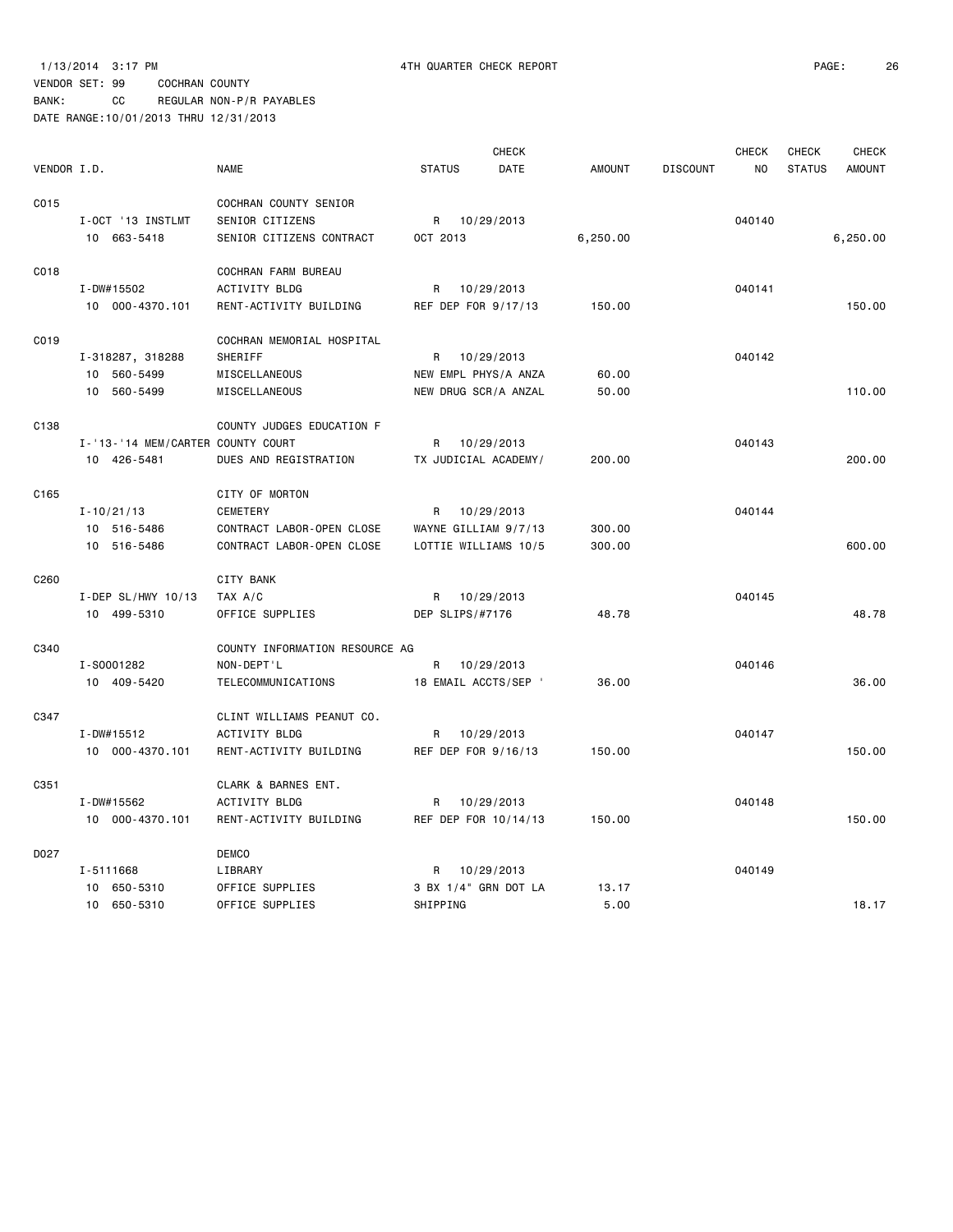BANK: CC REGULAR NON-P/R PAYABLES

|             |                |                                    |                                |               |                | CHECK                |               |                 | <b>CHECK</b>   | <b>CHECK</b>  | <b>CHECK</b>  |
|-------------|----------------|------------------------------------|--------------------------------|---------------|----------------|----------------------|---------------|-----------------|----------------|---------------|---------------|
| VENDOR I.D. |                |                                    | NAME                           | <b>STATUS</b> |                | DATE                 | <b>AMOUNT</b> | <b>DISCOUNT</b> | N <sub>0</sub> | <b>STATUS</b> | <b>AMOUNT</b> |
| D042        |                |                                    | DENTON CO. CLERK CONF. 2014    |               |                |                      |               |                 |                |               |               |
|             |                | I-119TH CLERK CONF                 | <b>CLERK</b>                   | V             |                | 10/29/2013           |               |                 | 040150         |               | 250.00        |
| D042        |                |                                    | DENTON CO. CLERK CONF. 2014    |               |                |                      |               |                 |                |               |               |
|             | <b>M-CHECK</b> |                                    | DENTON CO. CLERK CONF. 2VOIDED | V             |                | 10/29/2013           |               |                 | 040150         |               | 250.00        |
| E011        |                |                                    | EXXONMOBIL                     |               |                |                      |               |                 |                |               |               |
|             |                | I-187328265306626310 EXTENSION SVC |                                | R             | 10/29/2013     |                      |               |                 | 040151         |               |               |
|             |                | 10 665-5330                        | FUEL AND OIL                   |               |                | 23.407GL UNL/BIG SPR | 79.35         |                 |                |               |               |
|             |                | 10 665-5330                        | FUEL AND OIL                   |               |                | CR FED TAX ON 23.4GL | 4.28CR        |                 |                |               | 75.07         |
| E057        |                |                                    | ELECTION SYSTEMS & SOFTWARE    |               |                |                      |               |                 |                |               |               |
|             | I-864599       |                                    | <b>ELECTIONS</b>               | R             |                | 10/29/2013           |               |                 | 040152         |               |               |
|             |                | 10 490-5411                        | MAINTENANCE CONTRACTS          |               |                | 4 FRMWR USAGE AGRMT- | 149.96        |                 |                |               |               |
|             |                | 10 490-5411                        | MAINTENANCE CONTRACTS          |               |                | 8 FRMWR USAGE AGRMT- | 299.92        |                 |                |               |               |
|             |                | 10 490-5411                        | MAINTENANCE CONTRACTS          |               |                | 8 GOLD HDW MAINT-AUT | 2,917.20      |                 |                |               |               |
|             |                | 10 490-5411                        | MAINTENANCE CONTRACTS          |               |                | 4 GOLD HDW MAINT-M10 | 1,014.08      |                 |                |               | 4,381.16      |
| F092        |                |                                    | MARGARET FEHR                  |               |                |                      |               |                 |                |               |               |
|             |                | I-DW#15565/PEARSON                 | ACTIVITY BLDG                  | R             |                | 10/29/2013           |               |                 | 040153         |               |               |
|             |                | 10 000-4370.101                    | RENT-ACTIVITY BUILDING         |               |                | REF DEP FOR 10/25/13 | 150.00        |                 |                |               | 150.00        |
| G145        |                |                                    | GT DISTRIBUTORS, INC.          |               |                |                      |               |                 |                |               |               |
|             |                | I-INV0468147                       | SHERIFF                        | R             | 10/29/2013     |                      |               |                 | 040154         |               |               |
|             |                | 10 560-5334                        | OTHER SUPPLIES                 |               |                | BUSHMSTR M4 BFIT0177 | 949.95        |                 |                |               |               |
|             |                | 10 560-5334                        | OTHER SUPPLIES                 |               |                | BUSHMSTR M4 BFIT0171 | 949.95        |                 |                |               |               |
|             |                | 10 560-5334                        | OTHER SUPPLIES                 |               |                | BUSHMSTR M4 BFIT0174 | 949.95        |                 |                |               |               |
|             |                | I-INV0468163                       | SHERIFF                        | R             | 10/29/2013     |                      |               |                 | 040154         |               |               |
|             |                | 10 560-5334                        | OTHER SUPPLIES                 |               |                | 1CT FED IND 5.56MM 5 | 363.05        |                 |                |               |               |
|             |                | 10 560-5334                        | OTHER SUPPLIES                 | FREIGHT       |                |                      | 20.00         |                 |                |               | 3,232.90      |
| H029        |                |                                    | TAYLOR CORPORATION dba         |               |                |                      |               |                 |                |               |               |
|             |                | I-INV 1631393                      | TREASURER                      | R             |                | 10/29/2013           |               |                 | 040155         |               |               |
|             |                | 10 497-5310                        | OFFICE SUPPLIES                |               |                | 2 PK ATTENDANCE CAL  | 78.38         |                 |                |               |               |
|             |                | 10 497-5310                        | OFFICE SUPPLIES                | SHIPPING      |                |                      | 24.27         |                 |                |               | 102.65        |
| H126        |                |                                    | HOLLAND'S OFFICE TECHNOLOGIES  |               |                |                      |               |                 |                |               |               |
|             | I-103228       |                                    | TAX A/C                        |               | R 10/29/2013   |                      |               |                 | 040156         |               |               |
|             |                | 10 499-5310                        | OFFICE SUPPLIES                |               | 1BX ENV, 10x13 |                      | 42.49         |                 |                |               |               |
|             | 10             | 499-5310                           | OFFICE SUPPLIES                |               | 1BX ENV 9x12   |                      | 47.49         |                 |                |               |               |
|             | 10             | 499-5408                           | TAX ROLL                       |               |                | 3EA BNDR, SPRLFE 5"  | 125.97        |                 |                |               |               |
|             |                | 10 499-5310                        | OFFICE SUPPLIES                |               |                | 2 PK CORR TAPE 2/PK  | 7.34          |                 |                |               | 223.29        |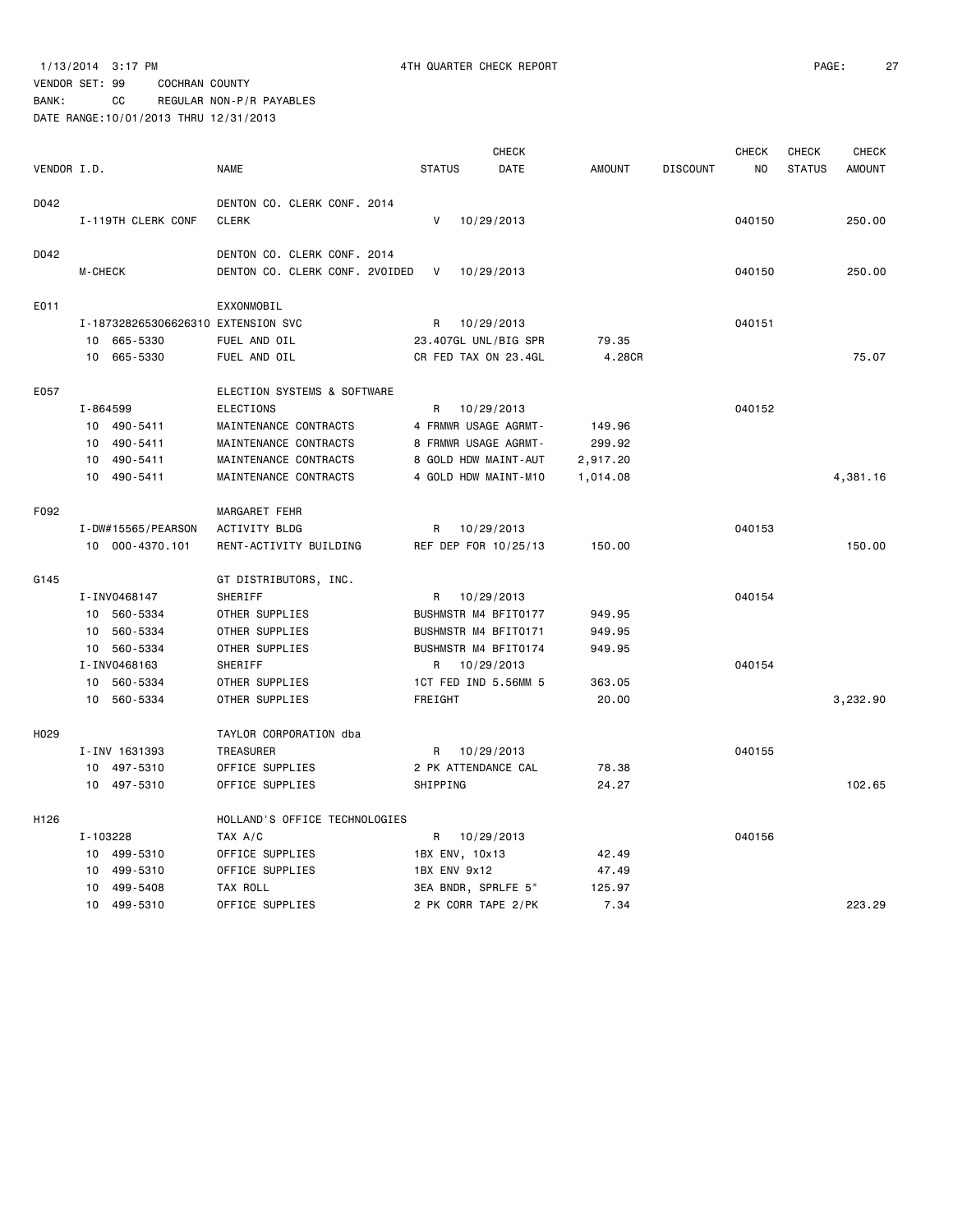### 1/13/2014 3:17 PM 4TH QUARTER CHECK REPORT PAGE: 28

## VENDOR SET: 99 COCHRAN COUNTY

BANK: CC REGULAR NON-P/R PAYABLES

|             |                   |                             |                       | CHECK      |               |                 | CHECK          | <b>CHECK</b>  | <b>CHECK</b>  |
|-------------|-------------------|-----------------------------|-----------------------|------------|---------------|-----------------|----------------|---------------|---------------|
| VENDOR I.D. |                   | <b>NAME</b>                 | <b>STATUS</b>         | DATE       | <b>AMOUNT</b> | <b>DISCOUNT</b> | N <sub>O</sub> | <b>STATUS</b> | <b>AMOUNT</b> |
| I019        |                   | LARRY IVINS                 |                       |            |               |                 |                |               |               |
|             | I-PREC 4 10/25/13 | PREC 4                      | R                     | 10/29/2013 |               |                 | 040157         |               |               |
|             | 15 624-5356       | ROAD MATERIALS & SUPPLIES   | 46 LOADS CALICHE @ \$ |            | 1,840.00      |                 |                |               |               |
|             | 15 624-5356       | ROAD MATERIALS & SUPPLIES   | 13 LOADS CALICHE @ \$ |            | 325.00        |                 |                |               | 2,165.00      |
| L057        |                   | L KENLEY, dba               |                       |            |               |                 |                |               |               |
|             | $I - 6089$        | PREC 1                      | R                     | 10/29/2013 |               |                 | 040158         |               |               |
|             | 15 621-5356       | ROAD MATERIALS & SUPPLIES   | 2 SIGNS/WATER TANK    |            | 35.00         |                 |                |               | 35.00         |
| MO11        |                   | MCWHORTERS INC.             |                       |            |               |                 |                |               |               |
|             | I-484773          | PREC 4                      | R                     | 10/29/2013 |               |                 | 040159         |               |               |
|             | 15 624-5454       | TIRES                       | TPMS SENSOR/ '11 F150 |            | 89.00         |                 |                |               |               |
|             | 15 624-5454       | <b>TIRES</b>                | INSTALL/LABOR         |            | 13.50         |                 |                |               | 102.50        |
| MO31        |                   | MILLER PAPER & PACKAGING CO |                       |            |               |                 |                |               |               |
|             | I-S2604525.001    | ACTIVITY BLDG               | R                     | 10/29/2013 |               |                 | 040160         |               |               |
|             | 10 662-5332       | CUSTODIAL SUPPLIES          | 1EA 24GL ROUND TOP C  |            | 174.89        |                 |                |               |               |
|             | 10 662-5332       | CUSTODIAL SUPPLIES          | TO BE RETURNED LATER  |            |               |                 |                |               |               |
|             | I-S2651121.001    | PARK/COURTHOUSE             | R                     | 10/29/2013 |               |                 | 040160         |               |               |
|             | 10<br>660-5332    | CUSTODIAL SUPPLIES          | 1CS ANGEL SOFT TISSU  |            | 79.41         |                 |                |               |               |
|             | 510-5332<br>10    | CUSTODIAL SUPPLIES          | 1CS ANGEL SOFT TISSU  |            | 79.40         |                 |                |               |               |
|             | 10 510-5332       | CUSTODIAL SUPPLIES          | 1CS HI DEN LINER, 12  |            | 29.03         |                 |                |               |               |
|             | 510-5332<br>10    | CUSTODIAL SUPPLIES          | 1CS SINGLEFOLD TOWEL  |            | 43.07         |                 |                |               |               |
|             | 510-5332<br>10    | CUSTODIAL SUPPLIES          | 1CS MED NITRILE GLVS  |            | 84.34         |                 |                |               |               |
|             | 510-5332<br>10    | CUSTODIAL SUPPLIES          | 1CS LYSOL FOAM CLNR   |            | 50.26         |                 |                |               |               |
|             | 510-5332<br>10    | CUSTODIAL SUPPLIES          | 2DZ RIM HANGER CHR    |            | 35.25         |                 |                |               |               |
|             | 660-5332<br>10    | CUSTODIAL SUPPLIES          | 1DZ RIM HANGER CHR    |            | 17.63         |                 |                |               |               |
|             | 660-5332<br>10    | CUSTODIAL SUPPLIES          | 1DZ URINAL SCR, PLEA  |            | 23.92         |                 |                |               |               |
|             | 10 510-5332       | CUSTODIAL SUPPLIES          | 1DZ URINAL SCR, PLEA  |            | 23.92         |                 |                |               |               |
|             | I-S2651184.001    | COURTHOUSE                  | R                     | 10/29/2013 |               |                 | 040160         |               |               |
|             | 10 510-5332       | CUSTODIAL SUPPLIES          | 1EA LID, WSTBSKT, BG  |            | 46.24         |                 |                |               |               |
|             | I-S2656235.001    | JAIL                        | R                     | 10/29/2013 |               |                 | 040160         |               |               |
|             | 512-5392<br>10    | MISCELLANEOUS SUPPLIES      | 1CS BK NITRILE GLOVE  |            | 100.13        |                 |                |               |               |
|             | 10 512-5392       | MISCELLANEOUS SUPPLIES      | 1CS BK NITRILE GLOVE  |            | 100.44        |                 |                |               | 887.93        |
| M289        |                   | MARCELO RODRIGUEZ dba       |                       |            |               |                 |                |               |               |
|             | I-1927            | PREC 4                      | R                     | 10/29/2013 |               |                 | 040161         |               |               |
|             | 15 624-5451       | REPAIRS                     | RPL AIR CMPRSR/MACK   |            | 300.00        |                 |                |               |               |
|             | 15<br>624 - 5451  | REPAIRS                     | REBUILD AIR DRYER     |            | 150.00        |                 |                |               |               |
|             | 15 624-5451       | REPAIRS                     | RPL DIMMER SW         |            | 75.00         |                 |                |               |               |
|             | $I - 1928$        | PREC 2/WATER TRK            | R                     | 10/29/2013 |               |                 | 040161         |               |               |
|             | 15 622-5451       | REPAIRS                     | RMV/RPL WH SEAL, BRNG |            | 225.00        |                 |                |               |               |
|             | 15 622-5451       | REPAIRS                     | RPR SHORT @ STRTR     |            | 75.00         |                 |                |               | 825,00        |
|             |                   |                             |                       |            |               |                 |                |               |               |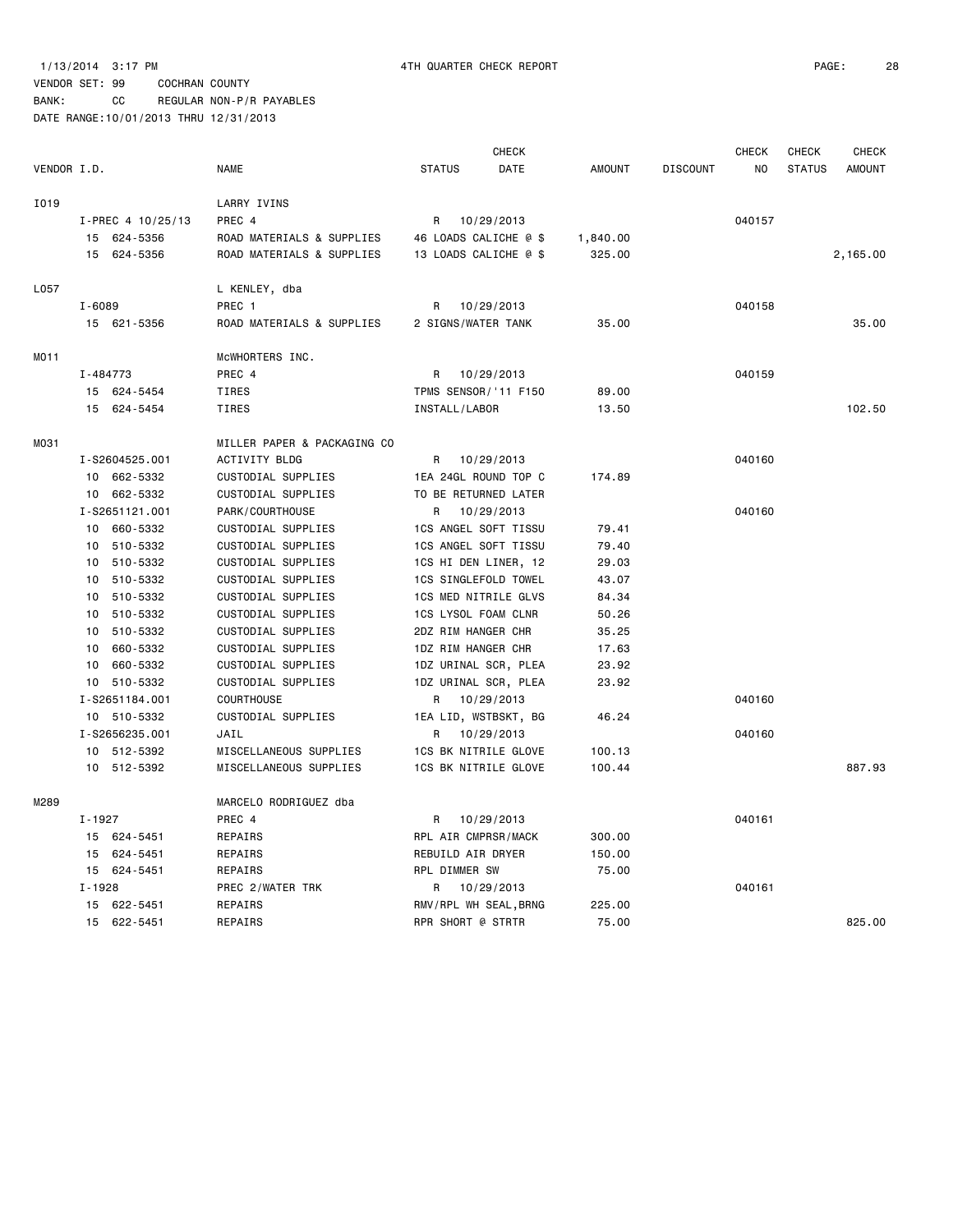|             |                     |                           | <b>CHECK</b>          |               |                 | <b>CHECK</b>   | <b>CHECK</b>  | <b>CHECK</b>  |
|-------------|---------------------|---------------------------|-----------------------|---------------|-----------------|----------------|---------------|---------------|
| VENDOR I.D. |                     | <b>NAME</b>               | <b>STATUS</b><br>DATE | <b>AMOUNT</b> | <b>DISCOUNT</b> | N <sub>O</sub> | <b>STATUS</b> | <b>AMOUNT</b> |
| M295        |                     | MANNING SQUARED LLC       |                       |               |                 |                |               |               |
|             | $I - DW#15525$      | <b>ACTIVITY BLDG</b>      | R 10/29/2013          |               |                 | 040162         |               |               |
|             | 10 000-4370.101     | RENT-ACTIVITY BUILDING    | REF DEP FOR 9/11/13   | 150.00        |                 |                |               | 150.00        |
| <b>NO70</b> |                     | NUNLEY BROTHERS           |                       |               |                 |                |               |               |
|             | I-PREC 3 10/13      | PREC <sub>3</sub>         | 10/29/2013<br>R       |               |                 | 040163         |               |               |
|             | 15 623-5356         | ROAD MATERIALS & SUPPLIES | 75 BELLY DUMPS CALIC  | 6,000.00      |                 |                |               | 6,000.00      |
| N082        |                     | NETDATA                   |                       |               |                 |                |               |               |
|             | $I - 15024$         | JUSTICE OF PEACE          | 10/29/2013<br>R       |               |                 | 040164         |               |               |
|             | 10 455-5499         | MISCELLANEOUS             | ITICKET SEP 13        | 36.00         |                 |                |               | 36.00         |
| P017        |                     | <b>POSTMASTER</b>         |                       |               |                 |                |               |               |
|             | $I-JP$ 7/30/13      | JUSTICE OF PEACE          | 10/29/2013<br>R       |               |                 | 040165         |               |               |
|             | 10 455-5311         | POSTAL EXPENSES           | 1 RL FOREVER @ \$45 7 | 45.00         |                 |                |               |               |
|             | I-LIBRARY 9/18/13   | LIBRARY                   | 10/29/2013<br>R       |               |                 | 040165         |               |               |
|             | 10 650-5311         | POSTAL EXPENSES           | 4 \$2 STAMPS          | 8.00          |                 |                |               |               |
|             | 10 650-5311         | POSTAL EXPENSES           | 24 33c STAMPS         | 7.92          |                 |                |               |               |
|             | I-SHERIFF 10/14/13  | SHERIFF                   | 10/29/2013<br>R       |               |                 | 040165         |               |               |
|             | 10 560-5311         | POSTAL EXPENSES           | 2 RLS @ \$46          | 92.00         |                 |                |               |               |
|             | $I$ -SHERIFF 8/8/13 | SHERIFF                   | R<br>10/29/2013       |               |                 | 040165         |               |               |
|             | 10 560-5311         | POSTAL EXPENSES           | 2 RLS FOREVER @ \$45  | 90.00         |                 |                |               | 242.92        |
| P073        |                     | THE PENWORTHY COMPANY     |                       |               |                 |                |               |               |
|             | I-554716            | LIBRARY                   | 10/29/2013<br>R       |               |                 | 040166         |               |               |
|             | 10 650-5590         | <b>BOOKS</b>              | FRANKENSTEIN'S DOG #  | 17.49         |                 |                |               |               |
|             | 10 650-5590         | <b>BOOKS</b>              | HOW I MET MY MONSTER  | 17.49         |                 |                |               |               |
|             | 10<br>650-5590      | <b>BOOKS</b>              | LULU GOES TO WITCH S  | 13.96         |                 |                |               |               |
|             | 650-5590<br>10      | <b>BOOKS</b>              | PUPTASTIC!            | 13.96         |                 |                |               |               |
|             | 650-5590<br>10      | <b>BOOKS</b>              | LOOK AND FINDREIN     | 21.96         |                 |                |               |               |
|             | 650-5590<br>10      | <b>BOOKS</b>              | LOOK AND FIND: MERRY  | 21.96         |                 |                |               |               |
|             | 650-5499<br>10      | MISCELLANEOUS             | ANNIETHANKFUL FRI     | 13.96         |                 |                |               |               |
|             | 650-5499<br>10      | MISCELLANEOUS             | INCH AND ROLY AND     | 13.96         |                 |                |               |               |
|             | 650-5590<br>10      | <b>BOOKS</b>              | TOO MANY TUTUS        |               |                 |                |               | 134.74        |
| Q001        |                     | QUILL CORPORATION         |                       |               |                 |                |               |               |
|             | I-6451306           | LIBRARY                   | R<br>10/29/2013       |               |                 | 040167         |               |               |
|             | 10 650-5499         | MISCELLANEOUS             | CANDY JAR ASST 5#     | 12.22         |                 |                |               | 12.22         |
| R033        |                     | <b>GERALD RAMSEY</b>      |                       |               |                 |                |               |               |
|             | I-NOV '13 RENT      | NON-DEPT'L/STORAGE BLDG   | R<br>10/29/2013       |               |                 | 040168         |               |               |
|             | 10 409-5499         | MISCELLANEOUS             | STORAGE BLDG RENT NO  | 300.00        |                 |                |               | 300.00        |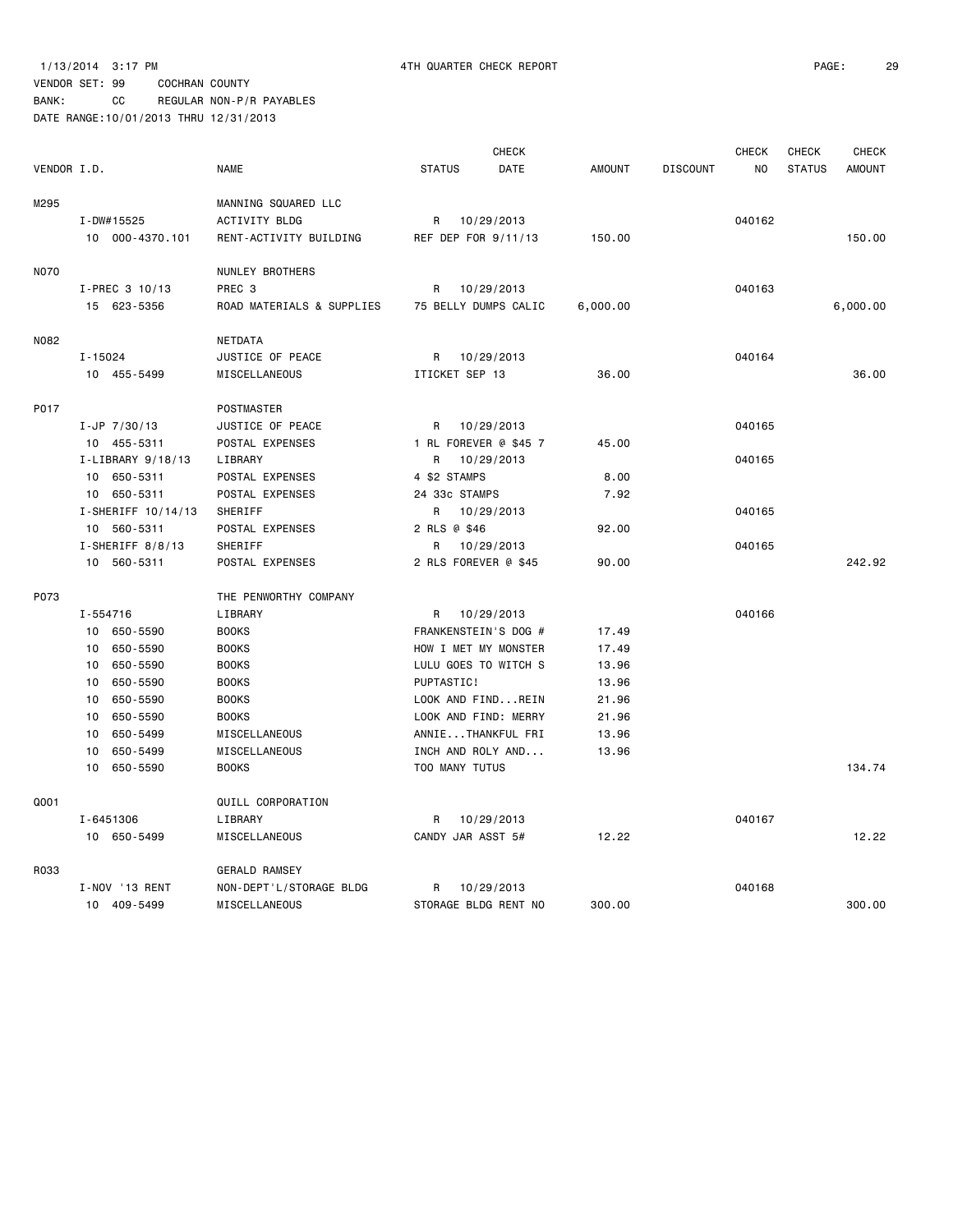BANK: CC REGULAR NON-P/R PAYABLES

|                  |                    |                              |                       | <b>CHECK</b> |        |                 | <b>CHECK</b> | <b>CHECK</b>  | <b>CHECK</b>  |
|------------------|--------------------|------------------------------|-----------------------|--------------|--------|-----------------|--------------|---------------|---------------|
| VENDOR I.D.      |                    | <b>NAME</b>                  | <b>STATUS</b>         | DATE         | AMOUNT | <b>DISCOUNT</b> | ΝO           | <b>STATUS</b> | <b>AMOUNT</b> |
| R099             |                    | CYNDIA LEA GUAJARDO dba      |                       |              |        |                 |              |               |               |
|                  | I-106492           | PREC 3                       | R                     | 10/29/2013   |        |                 | 040169       |               |               |
|                  | 15 623-5454        | TIRES                        | 11.245 FLAT L/R       |              | 30.00  |                 |              |               |               |
|                  | I-106498           | PREC 1                       | R 10/29/2013          |              |        |                 | 040169       |               |               |
|                  | 15 621-5454        | TIRES                        | 11R22.5 FLAT, SP      |              | 30.00  |                 |              |               |               |
|                  | I-106558           | PREC <sub>2</sub>            | R 10/29/2013          |              |        |                 | 040169       |               |               |
|                  | 15 622-5454        | TIRES                        | FLAT L/R, TRLR        |              | 30.00  |                 |              |               | 90.00         |
| R272             |                    | RICKER LAW FIRM, PC          |                       |              |        |                 |              |               |               |
|                  | I-JUV#613 10/28/13 | COUNTY COURT                 | R                     | 10/29/2013   |        |                 | 040170       |               |               |
|                  | 10 426-5400        | ATTORNEY AD LITEM            | HRNG 10/25/13 JUV #6  |              | 300.00 |                 |              |               | 300.00        |
| S005             |                    | DORIS SEALY, COUNTY TREAS    |                       |              |        |                 |              |               |               |
|                  | $I - 10/21/13$     | TREASURER                    | R                     | 10/29/2013   |        |                 | 040171       |               |               |
|                  | 10 497-5311        | POSTAL EXPENSES              | CERT MAIL/941 TO IRS  |              | 5.65   |                 |              |               |               |
|                  | 10 497-5311        | POSTAL EXPENSES              | CERT MAIL/941 TO IRS  |              | 6.11   |                 |              |               | 11.76         |
| S047             |                    | SHELL FLEET PLUS             |                       |              |        |                 |              |               |               |
|                  | I-065174922310     | JUVENILE PROBATION           | R                     | 10/29/2013   |        |                 | 040172       |               |               |
|                  | 10 571-5330        | <b>FUEL</b>                  | 12.032GL UNL, JNCTN   |              | 44.52  |                 |              |               |               |
|                  | 10 571-5330        | <b>FUEL</b>                  | 11.212GL UNL, EDEN 9/ |              | 37.00  |                 |              |               |               |
|                  | 10 571-5330        | <b>FUEL</b>                  | 11.32GL UNL, LLANO 10 |              | 38.50  |                 |              |               |               |
|                  | 10 571-5330        | <b>FUEL</b>                  | CR FED TAX ON 34.5GL  |              | 6.32CR |                 |              |               | 113.70        |
| S071             |                    | SCRIPT OFFICE PRODUCTS, INC. |                       |              |        |                 |              |               |               |
|                  | I-43858            | CO JUDGE/COMM'R CT           | R                     | 10/29/2013   |        |                 | 040173       |               |               |
|                  | 15 610-5310        | OFFICE SUPPLIES              | 2EA BUS CARD HOLDERS  |              | 2.52   |                 |              |               |               |
|                  | 15 610-5310        | OFFICE SUPPLIES              | 1,000 LTRHD PRINTED   |              | 119.95 |                 |              |               |               |
|                  | 15 610-5310        | OFFICE SUPPLIES              | 1,000 ENV PRINTED     |              | 152.95 |                 |              |               |               |
|                  | 15 610-5310        | OFFICE SUPPLIES              | 1TB ERASER REFILL 5C  |              | 1.65   |                 |              |               |               |
|                  | I-43859            | JUSTICE OF PEACE             | R 10/29/2013          |              |        |                 | 040173       |               |               |
|                  | 10 455-5310        | OFFICE SUPPLIES              | 1BX ENV #10, PLN      |              | 12.95  |                 |              |               | 290.02        |
| S <sub>149</sub> |                    | SHERIFFS' ASSOCIATION OF     |                       |              |        |                 |              |               |               |
|                  | I-'14 DUES/VEJAR   | SHERIFF                      | R                     | 10/29/2013   |        |                 | 040174       |               |               |
|                  | 10 560-5481        | DUES AND REGISTRATION        | 2014 MEMBERSHIP DUES  |              | 25.00  |                 |              |               | 25.00         |
| S149             |                    | SHERIFFS' ASSOCIATION OF     |                       |              |        |                 |              |               |               |
|                  | I-2014/BRISTOW     | SHERIFF                      | R 10/29/2013          |              |        |                 | 040175       |               |               |
|                  | 10 560-5481        | DUES AND REGISTRATION        | MEMBERSHIP 9/26/13-1  |              | 25.00  |                 |              |               | 25.00         |
| S242             |                    | SAM'S CLUB                   |                       |              |        |                 |              |               |               |
|                  | $I - 897$ 10/17/13 | JAIL                         | R                     | 10/29/2013   |        |                 | 040176       |               |               |
|                  | 10 512-5392        | MISCELLANEOUS SUPPLIES       | MM TOWEL              |              | 14.98  |                 |              |               |               |
|                  | 10 512-5392        | MISCELLANEOUS SUPPLIES       | 20 OZ CUPS            |              | 20.57  |                 |              |               |               |
|                  | 10 512-5333        | FOOD-PRISONERS               | GRAPE JUICE           |              | 6.48   |                 |              |               |               |
|                  | 10 512-5333        | FOOD-PRISONERS               | WELCH'S               |              | 6.48   |                 |              |               |               |
|                  | 10 512-5333        | FOOD-PRISONERS               | TROP 100% OJ          |              | 8.98   |                 |              |               |               |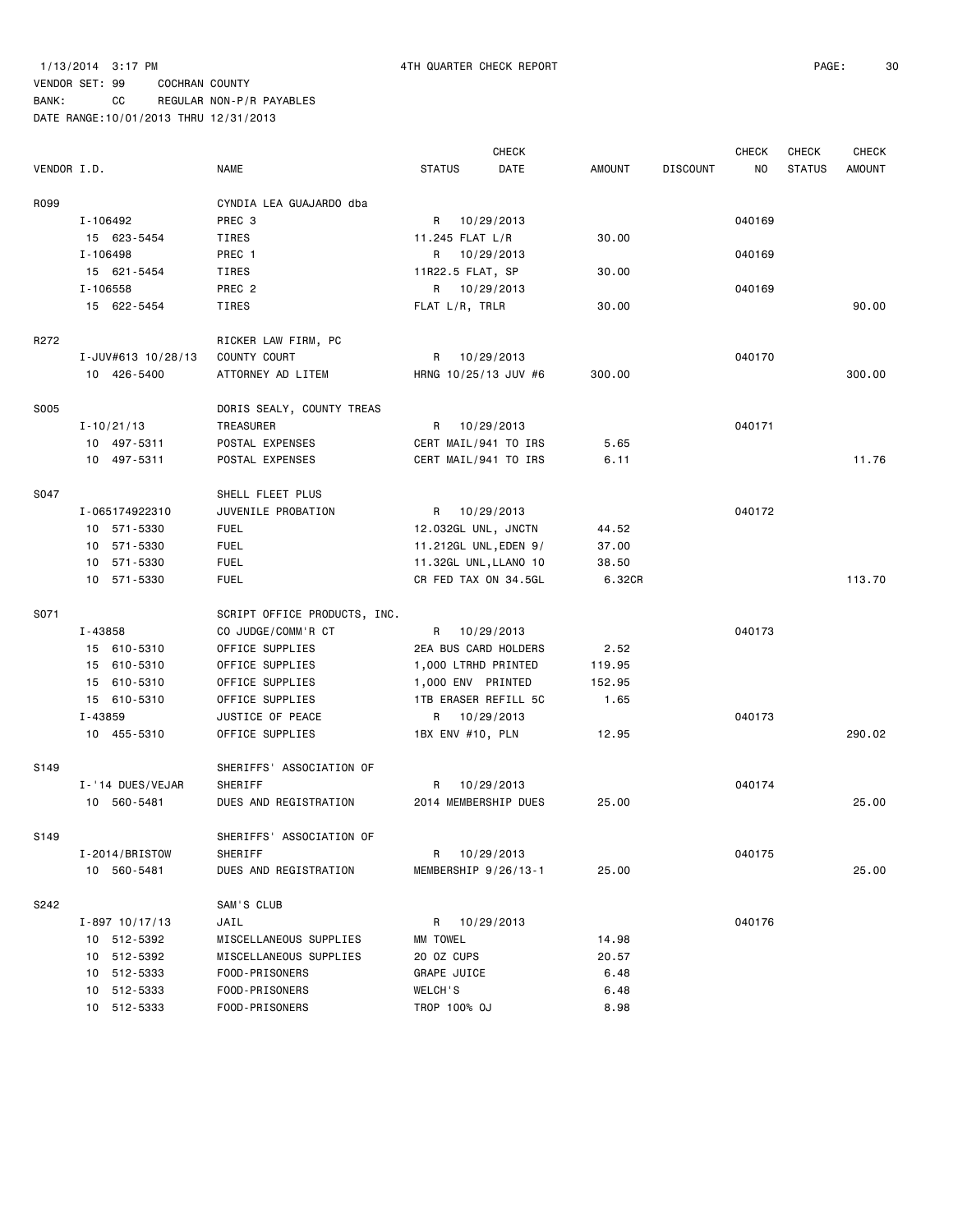BANK: CC REGULAR NON-P/R PAYABLES

|             |                    |                                |                      | <b>CHECK</b>         |               |                 | <b>CHECK</b> | <b>CHECK</b>  | <b>CHECK</b>  |
|-------------|--------------------|--------------------------------|----------------------|----------------------|---------------|-----------------|--------------|---------------|---------------|
| VENDOR I.D. |                    | <b>NAME</b>                    | <b>STATUS</b>        | DATE                 | <b>AMOUNT</b> | <b>DISCOUNT</b> | NO.          | <b>STATUS</b> | <b>AMOUNT</b> |
| S242        |                    | CONT<br>SAM'S CLUB             |                      |                      |               |                 |              |               |               |
|             | $I - 897$ 10/17/13 | JAIL                           | R 10/29/2013         |                      |               |                 | 040176       |               |               |
|             | 10 512-5333        | FOOD-PRISONERS                 | MM APPLE             |                      | 4.18          |                 |              |               |               |
|             | 10 512-5392        | MISCELLANEOUS SUPPLIES         | SWIFFER DUST         |                      | 14.98         |                 |              |               |               |
|             | 10 512-5392        | MISCELLANEOUS SUPPLIES         | 4 LYSOL 3PK          |                      | 53.12         |                 |              |               | 129.77        |
| S281        |                    | <b>STAPLES</b>                 |                      |                      |               |                 |              |               |               |
|             | I-883701861        | SHERIFF/JAIL                   | R                    | 10/29/2013           |               |                 | 040177       |               |               |
|             | 10 580-5499        | MISCELLANEOUS                  | SEAGATE BKUP+ 1TB/CO |                      | 89.99         |                 |              |               |               |
|             | 10 512-5310        | OFFICE SUPPLIES                | 2 SHARPIE FN PERM    |                      | 16.58         |                 |              |               |               |
|             | 10 512-5310        | OFFICE SUPPLIES                | 1/2PK SIMPLY VIEW BI |                      | 20.00         |                 |              |               |               |
|             | 10<br>560-5310     | OFFICE SUPPLIES                | 1/2PK SIMPLY VIEW BI |                      | 19.99         |                 |              |               |               |
|             | 512-5310<br>10     | OFFICE SUPPLIES                | 1/2BX EXPAND HANG FL |                      | 5.99          |                 |              |               |               |
|             | 560-5310<br>10     | OFFICE SUPPLIES                | 1/2BX EXPAND HANG FL |                      | 6.00          |                 |              |               |               |
|             | 580-5499<br>10     | MISCELLANEOUS                  | SAFCO STEEL WL FILES |                      | 23.99         |                 |              |               |               |
|             | 10 512-5310        | OFFICE SUPPLIES                | 1/2BX ENV 6x9        |                      | 5.24          |                 |              |               |               |
|             | 10<br>560-5310     | OFFICE SUPPLIES                | $1/2BX$ ENV $6x9$    |                      | 5.25          |                 |              |               |               |
|             | 512-5392<br>10     | MISCELLANEOUS SUPPLIES         | PIZZA SERVING SET    |                      | 29.99         |                 |              |               |               |
|             | 10 512-5392        | MISCELLANEOUS SUPPLIES         | CPN/PIZZA SET        |                      | 29.99CR       |                 |              |               |               |
|             | I-9701205589 PRTR  | <b>SHERIFF</b>                 | R 10/29/2013         |                      |               |                 | 040177       |               |               |
|             | 560-5310<br>10     | OFFICE SUPPLIES                | HP LASER M601n PRINT |                      | 699.99        |                 |              |               |               |
|             | 10 560-5310        | OFFICE SUPPLIES                | HP 90A TONER CRTG, B |                      | 157.49        |                 |              |               | 1,050.51      |
| S316        |                    | <b>BRYANT SEARS</b>            |                      |                      |               |                 |              |               |               |
|             | I-TOXTEST 10/25/13 | JUVENILE PROBATION             | R                    | 10/29/2013           |               |                 | 040178       |               |               |
|             | 10 571-5310        | OFFICE SUPPLIES                | 25 6-PANEL T-CUP TES |                      | 80.00         |                 |              |               | 80.00         |
| S379        |                    | SOUTH PLAINS FORENSIC PATHOLOG |                      |                      |               |                 |              |               |               |
|             | $I - 1559$         | JUSTICE OF PEACE               | R                    | 10/29/2013           |               |                 | 040179       |               |               |
|             | 10 455-5405        | <b>AUTOPSY</b>                 |                      | LEV1 AUTOPSY/E COURT | 2,000.00      |                 |              |               | 2,000.00      |
| S405        |                    | DELIA SOLIS                    |                      |                      |               |                 |              |               |               |
|             | I-DW#15580         | ACTIVITY BLDG                  | R                    | 10/29/2013           |               |                 | 040180       |               |               |
|             | 10 000-4370.101    | RENT-ACTIVITY BUILDING         | REF DEP FOR 10/26/13 |                      | 150.00        |                 |              |               | 150.00        |
| T083        |                    | TYLER TECHNOLOGIES, INC        |                      |                      |               |                 |              |               |               |
|             | I-025-80848        | NON-DEPT'L                     | R                    | 10/29/2013           |               |                 | 040181       |               |               |
|             | 10 409-5411        | MAINTENANCE CONTRACTS          | MONTHLY NETWORK FEE  |                      | 210.00        |                 |              |               | 210.00        |
| T087        |                    | TEXAS DEPARTMENT OF HEALTH     |                      |                      |               |                 |              |               |               |
|             | $I - 19480$        | <b>CLERK</b>                   | R                    | 10/29/2013           |               |                 | 040182       |               |               |
|             | 10 403-5310        | OFFICE SUPPLIES                |                      | 14 REMOTE BIRTH ACCE | 25.62         |                 |              |               | 25.62         |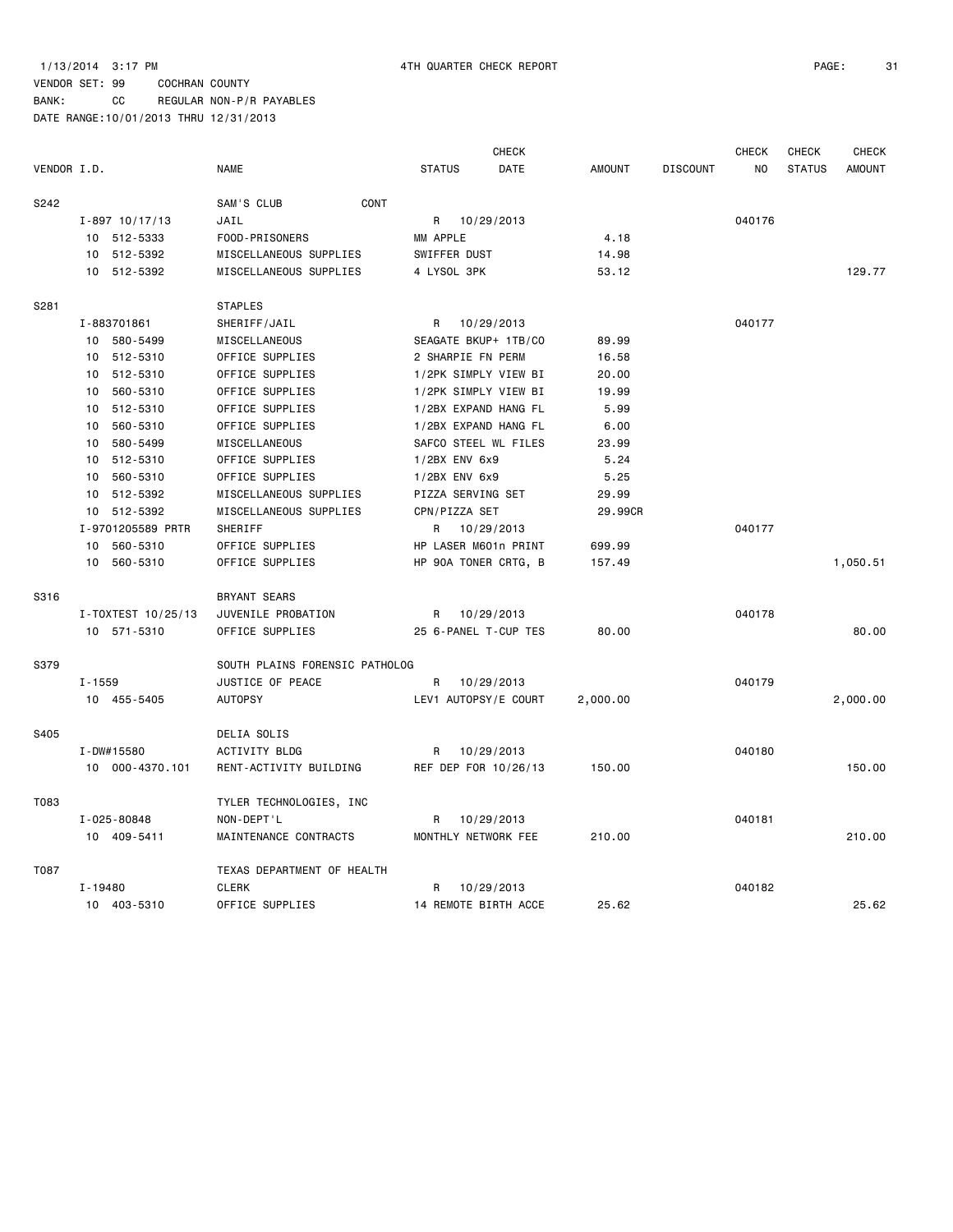# VENDOR SET: 99 COCHRAN COUNTY BANK: CC REGULAR NON-P/R PAYABLES

|             |                                    |                                |                      | <b>CHECK</b> |               |                 | <b>CHECK</b> | <b>CHECK</b>  | <b>CHECK</b>  |
|-------------|------------------------------------|--------------------------------|----------------------|--------------|---------------|-----------------|--------------|---------------|---------------|
| VENDOR I.D. |                                    | <b>NAME</b>                    | <b>STATUS</b>        | DATE         | <b>AMOUNT</b> | <b>DISCOUNT</b> | NO.          | <b>STATUS</b> | <b>AMOUNT</b> |
| WOO7        |                                    | WEST, A THOMSON REUTERS BUSINE |                      |              |               |                 |              |               |               |
|             | I-828220335                        | CO ATTY/LAW LIBRARY            | R                    | 10/29/2013   |               |                 | 040183       |               |               |
|             | 10 475-5590                        | LAW LIBRARY MTRLS/UPDATES      | TX PENAL CODE '14 PA |              | 454.50        |                 |              |               |               |
|             | 10 475-5590                        | LAW LIBRARY MTRLS/UPDATES      | SUP COURT REP INTER  |              | 80.00         |                 |              |               |               |
|             | 475-5590<br>10                     | LAW LIBRARY MTRLS/UPDATES      | SUP CT REP V133A     |              | 80.00         |                 |              |               |               |
|             | 10 475-5590                        | LAW LIBRARY MTRLS/UPDATES      | SUP CT REP V133B     |              | 80.00         |                 |              |               | 694.50        |
| WO10        |                                    | WEST TEXAS GAS INC             |                      |              |               |                 |              |               |               |
|             | I-004036001501 11/13 PARK/SHOP     |                                | R                    | 10/29/2013   |               |                 | 040184       |               |               |
|             | 10 660-5440                        | UTILITIES & IRRIGATION         | GAS SVC 9/11-10/3/13 |              | 10.00         |                 |              |               |               |
|             | I-004036002501 11/13 PARK/SHOWBARN |                                | R                    | 10/29/2013   |               |                 | 040184       |               |               |
|             | 10 660-5440                        | UTILITIES & IRRIGATION         | GAS SVC 9/11-10/3/13 |              | 10.00         |                 |              |               |               |
|             | I-004049022001 11/13 PREC 3        |                                | R                    | 10/29/2013   |               |                 | 040184       |               |               |
|             | 15 623-5440                        | UTILITIES                      | GAS SVC 9/12-10/2/13 |              | 10.00         |                 |              |               | 30.00         |
| W055        |                                    | WINDSTREAM COMMUNICATIONS SW   |                      |              |               |                 |              |               |               |
|             | I-266-0638 NOV13                   | <b>MUSEUM</b>                  | R                    | 10/29/2013   |               |                 | 040185       |               |               |
|             | 10 652-5420                        | TELECOMMUNICATIONS             | BASIC LOCAL SVC      |              | 51.74         |                 |              |               |               |
|             | 652-5420<br>10                     | TELECOMMUNICATIONS             | HI-SPEED INTERNET    |              | 52.61         |                 |              |               |               |
|             | 652-5420<br>10                     | TELECOMMUNICATIONS             | OPTIONAL SVC         |              | 7.79          |                 |              |               |               |
|             | 10 652-5420                        | TELECOMMUNICATIONS             | LONG DISTANCE SVC    |              | 6.16          |                 |              |               |               |
|             | I-266-5051 NOV13                   | LIBRARY                        | R                    | 10/29/2013   |               |                 | 040185       |               |               |
|             | 650-5420<br>10                     | TELECOMMUNICATIONS             | BASIC LOCAL SVC      |              | 104.78        |                 |              |               |               |
|             | 650-5420<br>10                     | TELECOMMUNICATIONS             | HI-SPEED INTERNET    |              | 49.99         |                 |              |               |               |
|             | 10 650-5420                        | TELECOMMUNICATIONS             | LONG DISTANCE SVC    |              | 1.30          |                 |              |               |               |
|             | I-266-5074 NOV13                   | ADULT PROBATION                | R                    | 10/29/2013   |               |                 | 040185       |               |               |
|             | 10 570-5420                        | TELECOMMUNICATIONS             | BASIC LOCAL SVC      |              | 47.50         |                 |              |               |               |
|             | 570-5420<br>10                     | TELECOMMUNICATIONS             | OPTIONAL SVC         |              | 11.97         |                 |              |               |               |
|             | 10 570-5420                        | TELECOMMUNICATIONS             | LONG DISTANCE SVC    |              | 0.06          |                 |              |               |               |
|             | I-266-5161 NOV13                   | TREASURER                      | R                    | 10/29/2013   |               |                 | 040185       |               |               |
|             | 10 497-5420                        | TELECOMMUNICATIONS             | BASIC LOCAL SVC      |              | 47.50         |                 |              |               |               |
|             | 10 497-5420                        | TELECOMMUNICATIONS             | LONG DISTANCE SVC    |              | 0.28          |                 |              |               |               |
|             | I-266-5171 NOV13                   | TAX A/C                        | R                    | 10/29/2013   |               |                 | 040185       |               |               |
|             | 10 499-5420                        | TELECOMMUNICATIONS             | BASIC LOCAL SVC/3 LI |              | 147.04        |                 |              |               |               |
|             | 499-5420<br>10                     | TELECOMMUNICATIONS             | HI-SPEED INTERNET    |              | 59.99         |                 |              |               |               |
|             | 499-5420<br>10                     | TELECOMMUNICATIONS             | OPTIONAL SVC         |              | 27.45         |                 |              |               |               |
|             | 10 499-5420                        | TELECOMMUNICATIONS             | LONG DISTANCE SVC    |              | 16.34         |                 |              |               |               |
|             | $I - 266 - 5181$ 11/13             | ELECTIONS                      | R 10/29/2013         |              |               |                 | 040185       |               |               |
|             | 10 490-5420                        | TELECOMMUNICATIONS             | BASIC LOCAL SVC      |              | 50.36         |                 |              |               |               |
|             | 10 490-5420                        | TELECOMMUNICATIONS             | OPTIONAL SVC         |              | 3.15          |                 |              |               |               |
|             | 10 490-5420                        | TELECOMMUNICATIONS             | LONG DISTANCE SVC    |              | 6.29          |                 |              |               |               |
|             | I-266-5211 NOV13                   | SHERIFF                        | R 10/29/2013         |              |               |                 | 040185       |               |               |
|             | 10 560-5420                        | TELECOMMUNICATIONS             | BASIC LOCAL SVC      |              | 162.01        |                 |              |               |               |
|             | 10 560-5420                        | TELECOMMUNICATIONS             | LONG DISTANCE SVC    |              | 5.10          |                 |              |               |               |
|             | I-266-5215 NOV13                   | <b>EXTENSION SVC</b>           | R 10/29/2013         |              |               |                 | 040185       |               |               |
|             | 10 665-5420                        | TELECOMMUNICATIONS             | BASIC LOCAL SVC/3 LI |              | 168.88        |                 |              |               |               |
|             | 10 665-5420                        | TELECOMMUNICATIONS             | HI-SPEED INTERNET    |              | 39.99         |                 |              |               |               |
|             | 10 665-5420                        | TELECOMMUNICATIONS             | LONG DISTANCE SVC    |              | 1.16          |                 |              |               |               |
|             | I-266-5302 NOV13                   | JUSTICE OF PEACE               | R                    | 10/29/2013   |               |                 | 040185       |               |               |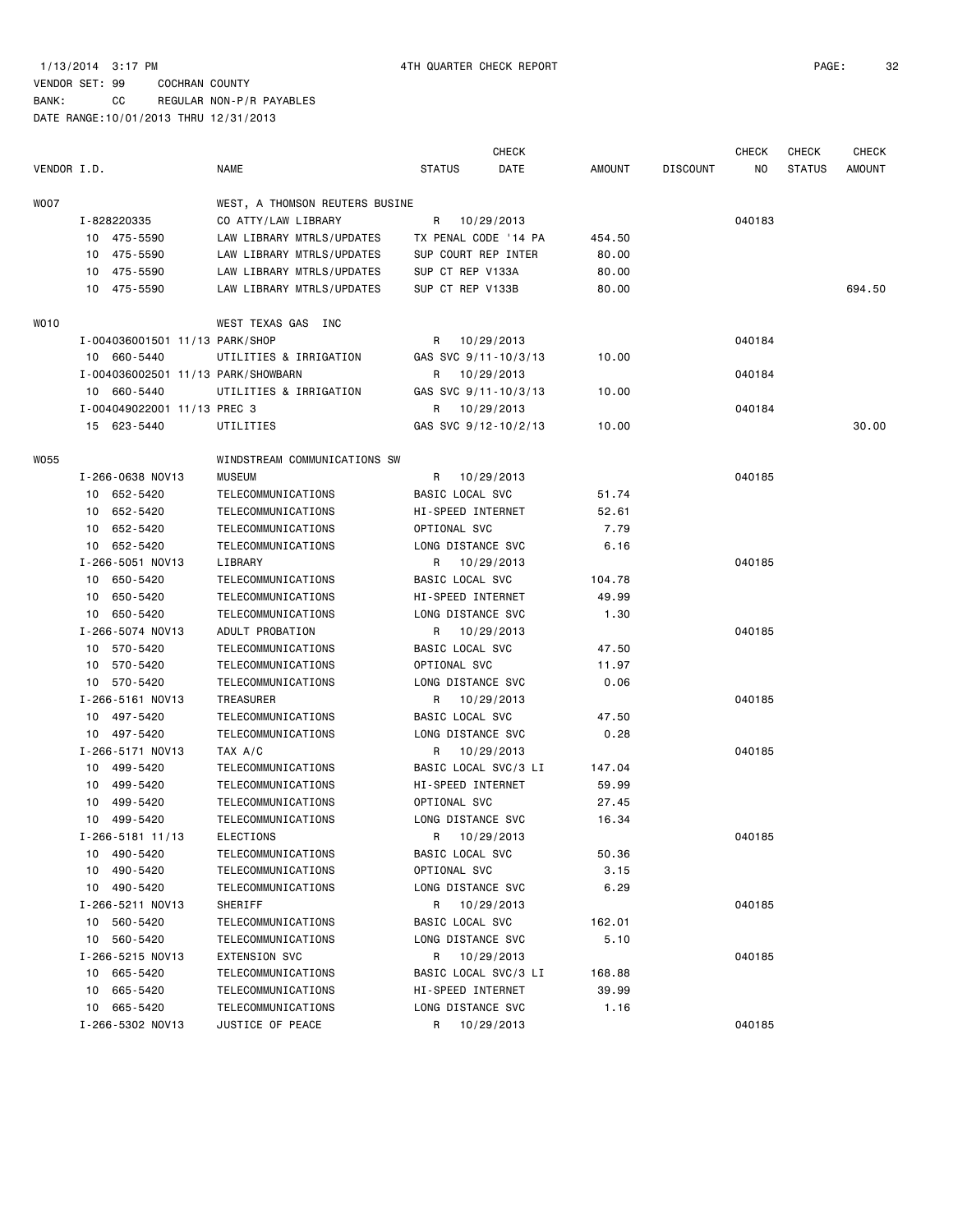|             |                             |                            |                          | <b>CHECK</b>         |               |                 | <b>CHECK</b> | <b>CHECK</b>  | <b>CHECK</b>  |
|-------------|-----------------------------|----------------------------|--------------------------|----------------------|---------------|-----------------|--------------|---------------|---------------|
| VENDOR I.D. |                             | <b>NAME</b>                | <b>STATUS</b>            | DATE                 | <b>AMOUNT</b> | <b>DISCOUNT</b> | NO           | <b>STATUS</b> | <b>AMOUNT</b> |
| W055        |                             | WINDSTREAM COMMUNICATICONT |                          |                      |               |                 |              |               |               |
|             | I-266-5302 NOV13            | JUSTICE OF PEACE           | R                        | 10/29/2013           |               |                 | 040185       |               |               |
|             | 10<br>455-5420              | TELECOMMUNICATIONS         | BASIC LOCAL SVC          |                      | 47.50         |                 |              |               |               |
|             | 10 455-5420                 | TELECOMMUNICATIONS         | LONG DISTANCE SVC        |                      | 3.01          |                 |              |               |               |
|             | I-266-5411 NOV13            | JUVENILE PROBATION         | R                        | 10/29/2013           |               |                 | 040185       |               |               |
|             | 571-5420<br>10              | TELECOMMUNICATIONS         | BASIC LOCAL SVC          |                      | 47.50         |                 |              |               |               |
|             | 10 571-5420                 | TELECOMMUNICATIONS         | LONG DISTANCE SVC        |                      | 1.16          |                 |              |               |               |
|             | I-266-5412 NOV13            | DISTRICT COURT             | R                        | 10/29/2013           |               |                 | 040185       |               |               |
|             | 10 435-5420                 | TELECOMMUNICATIONS         | BASIC LOCAL SVC          |                      | 109.73        |                 |              |               |               |
|             | 10 435-5420                 | TELECOMMUNICATIONS         | HI-SPEED INTERNET        |                      | 109.98        |                 |              |               |               |
|             | 435-5420<br>10              | TELECOMMUNICATIONS         | LONG DISTANCE SVC        |                      | 0.53          |                 |              |               |               |
|             | I-266-5450 NOV13            | <b>CLERK</b>               | R                        | 10/29/2013           |               |                 | 040185       |               |               |
|             | 10<br>403-5420              | TELECOMMUNICATIONS         |                          | BASIC LOCAL SVC/3 LI | 162.06        |                 |              |               |               |
|             | 403-5420<br>10              | TELECOMMUNICATIONS         | OPTIONAL SVC             |                      | 3.00          |                 |              |               |               |
|             | 10<br>403-5420              | TELECOMMUNICATIONS         | LONG DISTANCE SVC        |                      | 9.77          |                 |              |               |               |
|             | I-266-5508 NOV13            | CO JUDGE/COMM'R CT         | R                        | 10/29/2013           |               |                 | 040185       |               |               |
|             | 15 610-5420                 | TELECOMMUNICATIONS         |                          | BASIC LOCAL SVC/2 LI | 113.41        |                 |              |               |               |
|             | 15 610-5420                 | TELECOMMUNICATIONS         | LONG DISTANCE SVC        |                      | 1.08          |                 |              |               |               |
|             | I-266-5700 NOV13            | SHERIFF                    | R                        | 10/29/2013           |               |                 | 040185       |               |               |
|             | 560-5420<br>10              | TELECOMMUNICATIONS         | BASIC LOCAL SVC          |                      | 55.86         |                 |              |               |               |
|             | 560-5420<br>10              | TELECOMMUNICATIONS         | LONG DISTANCE SVC        |                      | 7.31          |                 |              |               |               |
|             | I-266-5822 NOV13            | AUDITOR/NON-DEPT'L         | R                        | 10/29/2013           |               |                 | 040185       |               |               |
|             | 495-5420<br>10 <sub>1</sub> | TELECOMMUNICATIONS         |                          | BASIC LOCAL SVC/1 LI | 48.65         |                 |              |               |               |
|             | 10<br>495-5420              | TELECOMMUNICATIONS         | <b>BUS BROADBAND</b>     |                      | 24.99         |                 |              |               |               |
|             | 495-5420<br>10              | TELECOMMUNICATIONS         | LONG DISTANCE SVC        |                      | 0.34          |                 |              |               |               |
|             | 409-5420<br>10              | TELECOMMUNICATIONS         | FAX LINE/266-5629        |                      | 48.64         |                 |              |               |               |
|             | 409-5420<br>10              | TELECOMMUNICATIONS         | HI-SPEED INTERNET        |                      | 144.99        |                 |              |               |               |
|             | 409-5420<br>10              | TELECOMMUNICATIONS         | FAX LONG DISTANCE        |                      | 1.95          |                 |              |               |               |
|             | I-266-8661 NOV13            | <b>ATTORNEY</b>            | R                        | 10/29/2013           |               |                 | 040185       |               |               |
|             | 10 475-5420                 | TELECOMMUNICATIONS         |                          | BASIC LOCAL SVC/2 LI | 108.86        |                 |              |               |               |
|             | 10<br>475-5420              | TELECOMMUNICATIONS         | HI-SPEED INTERNET        |                      | 59.99         |                 |              |               |               |
|             | 475-5420<br>10              | TELECOMMUNICATIONS         | LONG DISTANCE SVC        |                      | 0.12          |                 |              |               |               |
|             | I-266-8888 NOV13            | SHERIFF                    | R                        | 10/29/2013           |               |                 | 040185       |               |               |
|             | 10<br>560-5420              | TELECOMMUNICATIONS         |                          | FAX LINE & CRIME CON | 44.84         |                 |              |               |               |
|             | 10<br>560-5420              | TELECOMMUNICATIONS         | <b>FAX LONG DISTANCE</b> |                      | 1.45          |                 |              |               | 2,226.16      |
| WO70        |                             | R D WALLACE OIL CO INC     |                          |                      |               |                 |              |               |               |
|             | $I - 3540$ 10/13            | PREC 3                     | R                        | 10/29/2013           |               |                 | 040187       |               |               |
|             | 623-5330<br>15              | FUEL AND OIL               | 96.5GL CLEAR DIESEL      |                      | 366.60        |                 |              |               |               |
|             | 623-5330<br>15              | FUEL AND OIL               | 856.1GL DYED DIESEL      |                      | 2,850.81      |                 |              |               |               |
|             | 623-5330<br>15              | FUEL AND OIL               | 3 80-0Z PWR SVC          |                      | 35.58         |                 |              |               |               |
|             | 623-5330<br>15              | FUEL AND OIL               | 2 32-0Z PWR SVC          |                      | 11.90         |                 |              |               |               |
|             | 15<br>623-5330              | FUEL AND OIL               | 128.2GL UNL 9/27/13      |                      | 432.68        |                 |              |               | 3,697.57      |
|             |                             |                            |                          |                      |               |                 |              |               |               |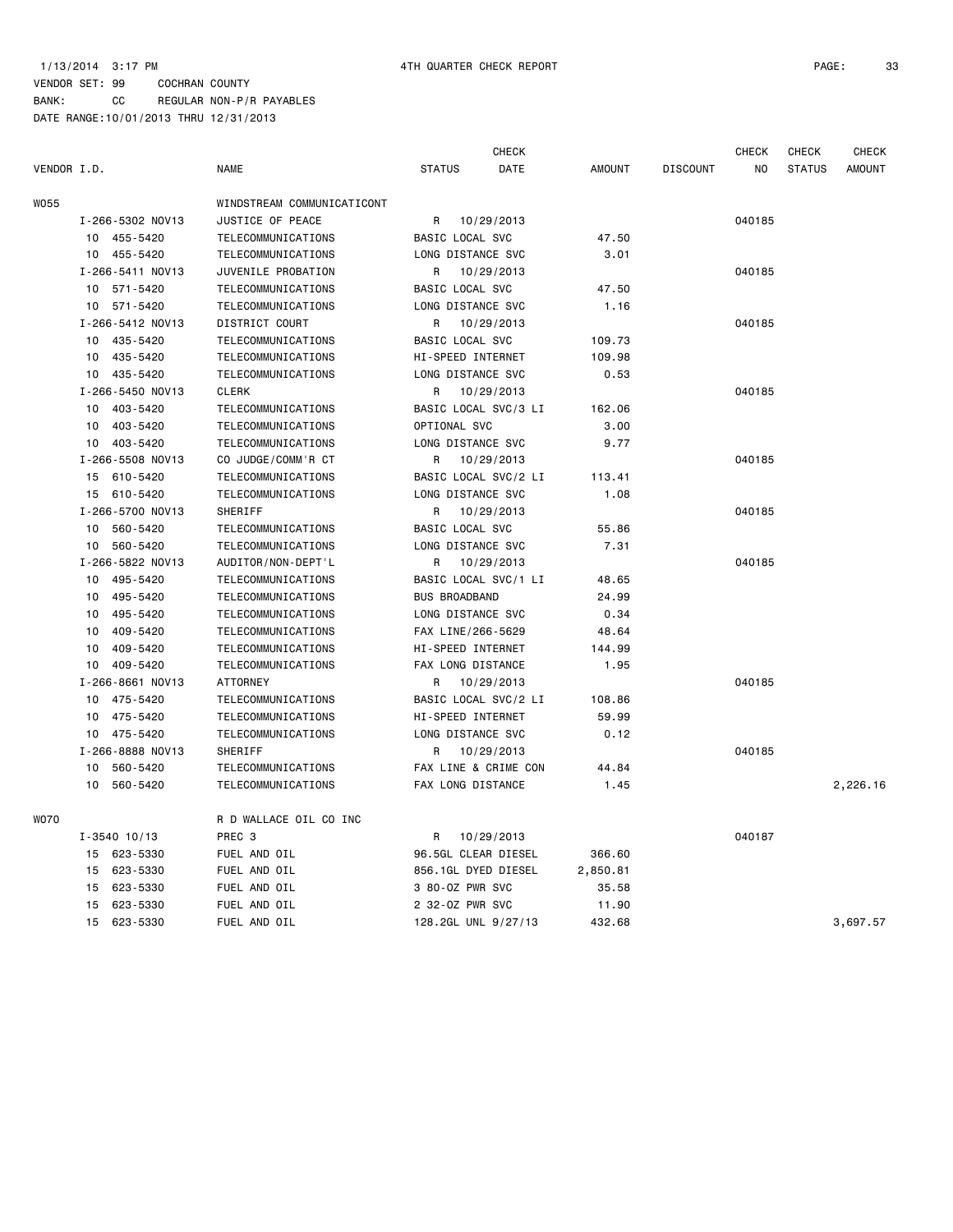### VENDOR SET: 99 COCHRAN COUNTY BANK: CC REGULAR NON-P/R PAYABLES

|             |    |                             |                                       |                      | <b>CHECK</b> |          |                 | <b>CHECK</b> | <b>CHECK</b>  | <b>CHECK</b>  |
|-------------|----|-----------------------------|---------------------------------------|----------------------|--------------|----------|-----------------|--------------|---------------|---------------|
| VENDOR I.D. |    |                             | <b>NAME</b>                           | <b>STATUS</b>        | <b>DATE</b>  | AMOUNT   | <b>DISCOUNT</b> | NO.          | <b>STATUS</b> | <b>AMOUNT</b> |
| W115        |    |                             | RAYMOND D WEBER, SHERIFF              |                      |              |          |                 |              |               |               |
|             |    | $I - 10/15/13$              | SHERIFF/JAIL                          | R 10/29/2013         |              |          |                 | 040188       |               |               |
|             |    | 10 512-5333                 | FOOD-PRISONERS                        | MILK/FAMILY DOLLAR   |              | 3.95     |                 |              |               |               |
|             |    | 10 560-5427                 | CONTINUING EDUCATION                  | MEALS/SCHOOL: ELIDA, |              | 24.74    |                 |              |               | 28.69         |
| W115        |    |                             | RAYMOND D WEBER, SHERIFF              |                      |              |          |                 |              |               |               |
|             |    | $I - 10/16/13$              | SHERIFF/JAIL                          | R                    | 10/29/2013   |          |                 | 040189       |               |               |
|             |    | 10 560-5427                 | CONTINUING EDUCATION                  | MEALS/SCHOOL: BRISTO |              | 16.33    |                 |              |               |               |
|             |    | 10 512-5333                 | FOOD-PRISONERS                        | MILK/ALLSUP'S        |              | 3.99     |                 |              |               | 20.32         |
| W115        |    |                             | RAYMOND D WEBER, SHERIFF              |                      |              |          |                 |              |               |               |
|             |    | I-NOTARY/J MOORE            | SHERIFF                               | R                    | 10/29/2013   |          |                 | 040190       |               |               |
|             |    | 10 560-5480                 | <b>BONDS &amp; NOTARY FEES</b>        | NOTARY BOND/JONATHAN |              | 71.00    |                 |              |               | 71.00         |
| W164        |    |                             | <b>WARREN CAT</b>                     |                      |              |          |                 |              |               |               |
|             |    | I-W0020083776               | PREC 3                                | R                    | 10/29/2013   |          |                 | 040191       |               |               |
|             |    | 15 623-5451                 | REPAIRS                               | TRVL TO FIX EXHAUST& |              | 330.00   |                 |              |               |               |
|             |    | 15 623-5451                 | REPAIRS                               | MILEAGE TO/FR BLEDSO |              | 750.00   |                 |              |               |               |
|             |    | 15 623-5451                 | REPAIRS                               | SUPPLY CHG           |              | 9.00     |                 |              |               | 1,089.00      |
|             |    |                             |                                       |                      |              |          |                 |              |               |               |
| X001        |    |                             | <b>XCEL ENERGY</b>                    |                      |              |          |                 |              |               |               |
|             |    |                             | I-54-1324315-7 11/13 ALMOST ALL DEPTS | R                    | 10/29/2013   |          |                 | 040192       |               |               |
|             |    | 30 518-5440                 | UTILITIES                             | 300210167 RUNWAY LIG |              | 76.38    |                 |              |               |               |
|             | 10 | 510-5440                    | UTILITIES                             | 300240736 COURTHOUSE |              | 1,298.08 |                 |              |               |               |
|             | 10 | 660-5440                    | UTILITIES & IRRIGATION                | 300265059 SOFTBALL P |              | 24.62    |                 |              |               |               |
|             | 10 | 580-5440                    | UTILITIES [TOWER]                     | 300282806 TOWER      |              | 78.90    |                 |              |               |               |
|             | 15 | 621-5440                    | UTILITIES                             | 300294119 PREC 1 SHO |              | 51.12    |                 |              |               |               |
|             | 10 | 650-5440                    | UTILITIES                             | 300338546 LIBRARY    |              | 272.53   |                 |              |               |               |
|             | 10 | 652-5440                    | UTILITIES                             | 300342232 MUSEUM     |              | 13.08    |                 |              |               |               |
|             | 10 | 662-5440                    | UTILITIES                             | 300390484 ACTIVITY B |              | 544.29   |                 |              |               |               |
|             | 10 | 660-5440                    | UTILITIES & IRRIGATION                | 300410370 PARK       |              | 510.33   |                 |              |               |               |
|             | 10 | 660-5440                    | UTILITIES & IRRIGATION                | 300457515 PARK/SHOP  |              | 26.60    |                 |              |               |               |
|             | 10 | 516-5440                    | UTILITIES                             | 300555198 CEMETERY   |              | 187.95   |                 |              |               |               |
|             | 10 | 409-5440                    | UTILITIES                             | 300577364 102 N MAIN |              | 11.95    |                 |              |               |               |
|             | 10 | 660-5440                    | UTILITIES & IRRIGATION                | 300587052 SHOWBARN   |              | 71.25    |                 |              |               |               |
|             | 10 | 660-5440                    | UTILITIES & IRRIGATION                | 300587753 RODEO GROU |              | 39.99    |                 |              |               |               |
|             | 10 | 516-5440                    | UTILITIES                             | 300603417 CEMETERY   |              | 112.88   |                 |              |               |               |
|             |    | 10 516-5440                 | UTILITIES                             | 300637038 CEMETERY S |              | 240.02   |                 |              |               | 3,559.97      |
| X001        |    |                             | <b>XCEL ENERGY</b>                    |                      |              |          |                 |              |               |               |
|             |    | I-54-1829977-7 NOV13 PREC 2 |                                       | R                    | 10/29/2013   |          |                 | 040193       |               |               |
|             |    | 15 622-5440                 | UTILITIES                             | 9 KWH 9/11-10/10/13  |              | 29.03    |                 |              |               | 29.03         |
|             |    |                             |                                       |                      |              |          |                 |              |               |               |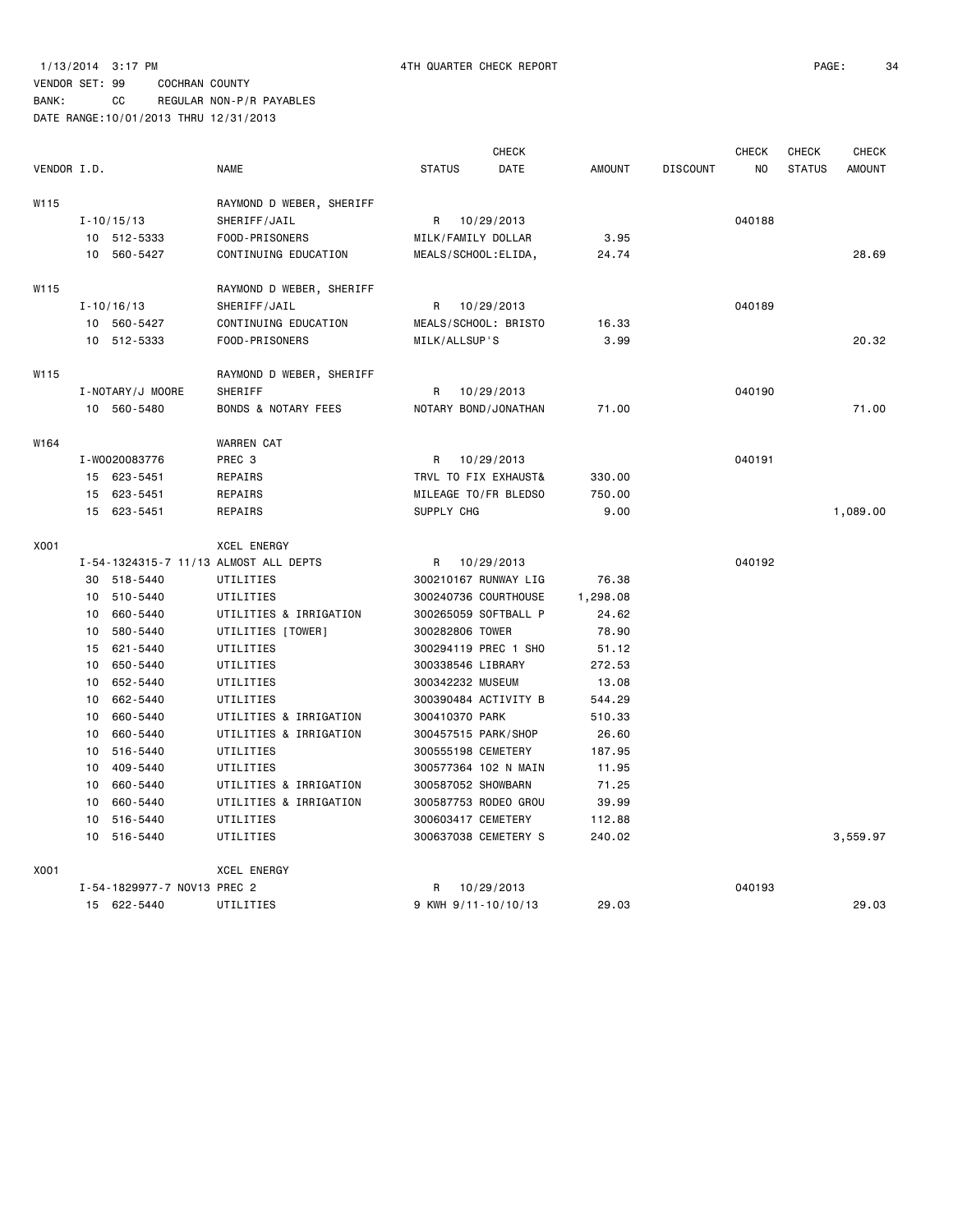### 1/13/2014 3:17 PM 4TH QUARTER CHECK REPORT PAGE: 35

### VENDOR SET: 99 COCHRAN COUNTY BANK: CC REGULAR NON-P/R PAYABLES

|             |                               |                             |                        | <b>CHECK</b> |               |                 | <b>CHECK</b>   | <b>CHECK</b>  | CHECK         |
|-------------|-------------------------------|-----------------------------|------------------------|--------------|---------------|-----------------|----------------|---------------|---------------|
| VENDOR I.D. |                               | <b>NAME</b>                 | <b>STATUS</b>          | DATE         | <b>AMOUNT</b> | <b>DISCOUNT</b> | N <sub>O</sub> | <b>STATUS</b> | <b>AMOUNT</b> |
| Y001        |                               | YELLOWHOUSE MACHINERY CO.   |                        |              |               |                 |                |               |               |
|             | I-01 221250                   | PREC <sub>2</sub>           | R                      | 10/29/2013   |               |                 | 040194         |               |               |
|             | 15 622-5451                   | REPAIRS                     | OIL FILTER #AT168989   |              | 35.56         |                 |                |               |               |
|             | 15 622-5451                   | REPAIRS                     | OIL FILTER #AT144879   |              | 56.23         |                 |                |               |               |
|             | 15 622-5356                   | ROAD MATERIALS & SUPPLIES   | SUPER GLUE             |              | 2.34          |                 |                |               | 94.13         |
| D042        |                               | DENTON CO. CLERK CONF. 2014 |                        |              |               |                 |                |               |               |
|             | I-'14 CLERK CONF              | <b>CLERK</b>                | R.                     | 10/29/2013   |               |                 | 040195         |               |               |
|             | 10 403-5427                   | CONTINUING EDUCATION        | 119TH CO/DIST CONF/S   |              | 200.00        |                 |                |               | 200.00        |
| A044        |                               | MARGARET ALLEN              |                        |              |               |                 |                |               |               |
|             | I-WTRCA 10/13                 | COMMISSIONERS COURT         | R 11/12/2013           |              |               |                 | 040196         |               |               |
|             | 15 610-5427                   | COMM-CONTINUING EDUCATION   | 432 MI TO/FR ABILENE   |              | 244.08        |                 |                |               |               |
|             | 15 610-5427                   | COMM-CONTINUING EDUCATION   | REGISTRATION '13 PRO   |              | 170.00        |                 |                |               |               |
|             | 15 610-5427                   | COMM-CONTINUING EDUCATION   | MEAL                   |              | 18.66         |                 |                |               |               |
|             | 15 610-5427                   | COMM-CONTINUING EDUCATION   | 2 NITES/ABILENE        |              | 170.00        |                 |                |               |               |
|             | 15 610-5427                   | COMM-CONTINUING EDUCATION   | LODGING TAX            |              | 25.50         |                 |                |               | 628.24        |
| A053        |                               | AMERICAN TIRE DISTRIBUTORS  |                        |              |               |                 |                |               |               |
|             | I-123552                      | <b>EXENSION SVC</b>         | R 11/12/2013           |              |               |                 | 040197         |               |               |
|             | 10 665-5454                   | TIRES                       | 4 LT265/75R16          |              | 716.64        |                 |                |               | 716.64        |
| A065        |                               | <b>MARY ANN ASHMORE</b>     |                        |              |               |                 |                |               |               |
|             | I-CONST ELEC 11/13            | ELECTIONS                   | R 11/12/2013           |              |               |                 | 040198         |               |               |
|             | 10 490-5102                   | ELECTION SALARIES           | 13.5HRS ELECTION DAY   |              | 135.00        |                 |                |               |               |
|             | I-ELEC SCH 10/29/13 ELECTIONS |                             | R 11/12/2013           |              |               |                 | 040198         |               |               |
|             | 10 490-5102                   | ELECTION SALARIES           | ELECTION SCH 10/29/1   |              | 20.00         |                 |                |               | 155.00        |
| A176        |                               | MACK ASHMORE                |                        |              |               |                 |                |               |               |
|             | I-CONST ELEC 11/13            | <b>ELECTIONS</b>            | R 11/12/2013           |              |               |                 | 040199         |               |               |
|             | 10 490-5102                   | ELECTION SALARIES           | 13.5HRS ELECTION DAY   |              | 135.00        |                 |                |               |               |
|             | 10 490-5102                   | ELECTION SALARIES           | DELIVERY FEE           |              | 25.00         |                 |                |               |               |
|             | I-ELEC SCH 10/29/13 ELECTIONS |                             | R 11/12/2013           |              |               |                 | 040199         |               |               |
|             | 10 490-5102                   | ELECTION SALARIES           | ELECTION SCH 10/29;2   |              | 20.00         |                 |                |               | 180.00        |
| A235        |                               | R&D DANIEL, INC dba         |                        |              |               |                 |                |               |               |
|             | I-3232                        | COURTHOUSE                  | R                      | 11/12/2013   |               |                 | 040200         |               |               |
|             | 10 510-5451                   | REPAIR                      | 2 SENSORS/CHILLER      |              | 266.88        |                 |                |               |               |
|             | 10 510-5451                   | REPAIR                      | 4 PRSR SWITCHES        |              | 266.36        |                 |                |               |               |
|             | 510-5451<br>10                | REPAIR                      | LABOR                  |              | 675.00        |                 |                |               |               |
|             | 10 510-5451                   | REPAIR                      | TRAVEL                 |              | 240.00        |                 |                |               |               |
|             | I-4304                        | COURTHOUSE                  | R 11/12/2013           |              |               |                 | 040200         |               |               |
|             | 10 510-5451                   | REPAIR                      | AIR HANDLER/RM B-9     |              | 1,270.50      |                 |                |               |               |
|             | 510-5451<br>10                | REPAIR                      | PIPING, SH/OFF VLVS, 3 |              | 614.35        |                 |                |               |               |
|             | 510-5451<br>10                | REPAIR                      | LABOR                  |              | 1,500.00      |                 |                |               |               |
|             | 510-5451<br>10                | REPAIR                      | TRAVEL/INCL ON #3232   |              |               |                 |                |               | 4,833.09      |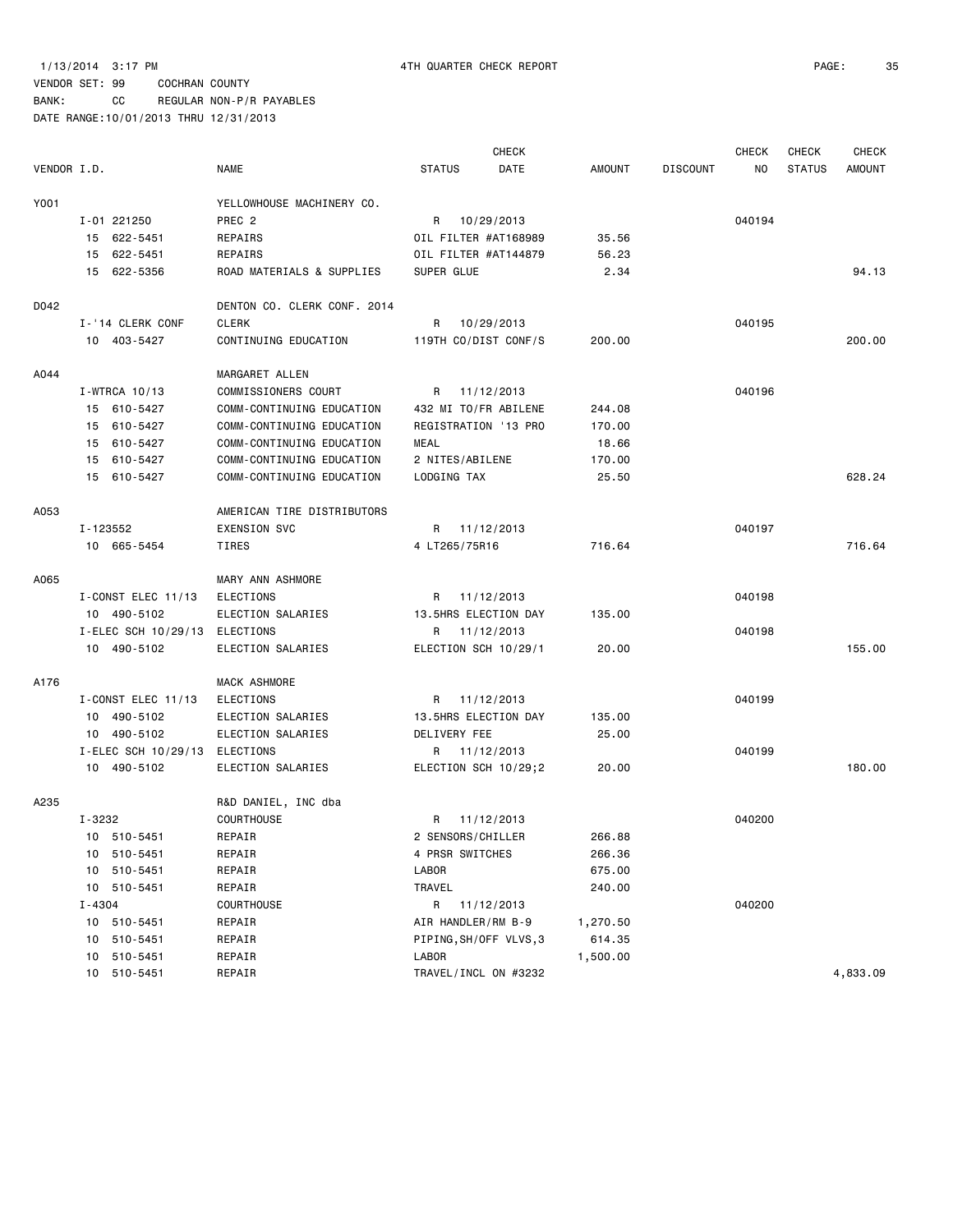BANK: CC REGULAR NON-P/R PAYABLES

|             |                  |                               |                                             |                         | <b>CHECK</b>      |        |                 | <b>CHECK</b> | CHECK         | <b>CHECK</b>  |
|-------------|------------------|-------------------------------|---------------------------------------------|-------------------------|-------------------|--------|-----------------|--------------|---------------|---------------|
| VENDOR I.D. |                  |                               | <b>NAME</b>                                 | <b>STATUS</b>           | DATE              | AMOUNT | <b>DISCOUNT</b> | NO.          | <b>STATUS</b> | <b>AMOUNT</b> |
| A245        |                  |                               | CARISSA ALMAGER                             |                         |                   |        |                 |              |               |               |
|             |                  | I-CONST ELEC 11/13            | <b>ELECTIONS</b>                            | R 11/12/2013            |                   |        |                 | 040201       |               |               |
|             | 10 490-5102      |                               | ELECTION SALARIES                           | 13HRS ELECTION DAY 1    |                   | 130.00 |                 |              |               | 130.00        |
| <b>B001</b> |                  |                               | BAILEY CO. ELECTRIC COOP                    |                         |                   |        |                 |              |               |               |
|             | I-295231         |                               | PREC 4                                      | R 11/12/2013            |                   |        |                 | 040202       |               |               |
|             | 15 624-5440      |                               | UTILITIES                                   | 240 KWH 9/25-10/18/1    |                   | 27.44  |                 |              |               |               |
|             | 15 624-5440      |                               | UTILITIES                                   | AREA LIGHT              |                   | 7.08   |                 |              |               |               |
|             | I-295232         |                               | PREC 3                                      | R 11/12/2013            |                   |        |                 | 040202       |               |               |
|             | 15 623-5440      |                               | UTILITIES                                   | 60 KWH 9/20-10/15/13    |                   | 16.01  |                 |              |               |               |
|             | 15 623-5440      |                               | UTILITIES                                   | 2 AREA LIGHTS           |                   | 16.90  |                 |              |               |               |
|             | I-295233         |                               | NON-DEPT'L/SHERIFF POSSE                    | R 11/12/2013            |                   |        |                 | 040202       |               |               |
|             | 10 409-5440      |                               | UTILITIES                                   | ELEC SVC 9/11-10/7/1    |                   | 20.93  |                 |              |               | 88.36         |
| B026        |                  |                               | BLEDSOE WATER SUPPLY CORP                   |                         |                   |        |                 |              |               |               |
|             | $I - 3004$ 11/13 |                               | PREC 3                                      | R 11/12/2013            |                   |        |                 | 040203       |               |               |
|             | 15 623-5440      |                               | UTILITIES                                   | WATER BILL DATED 11/    |                   | 20.10  |                 |              |               | 20.10         |
| B119        |                  |                               | CHERYL BUTLER                               |                         |                   |        |                 |              |               |               |
|             | $I - 11/6/13$    |                               | <b>ELECTIONS</b>                            | R 11/12/2013            |                   |        |                 | 040204       |               |               |
|             | 10 490-5427      |                               | CONTINUING EDUCATION                        | 185.2MI 11/4-5;CONST    |                   | 104.64 |                 |              |               |               |
|             | 10 490-5310      |                               | OFFICE SUPPLIES                             | BADGES, HNDBK FOLDER    |                   | 16.32  |                 |              |               |               |
|             | 10 490-5310      |                               | OFFICE SUPPLIES                             | R/B SALES TAX           |                   | 1.35   |                 |              |               | 122.31        |
| B184        |                  |                               | MELINDA BLACKSTOCK                          |                         |                   |        |                 |              |               |               |
|             |                  | I-CONST/EARLY 11/13 ELECTIONS |                                             | R 11/12/2013            |                   |        |                 | 040205       |               |               |
|             | 10 490-5102      |                               | ELECTION SALARIES                           | 2.5HRS EARLY VOTING     |                   | 25.00  |                 |              |               |               |
|             | 10 490-5102      |                               | ELECTION SALARIES                           | DELIVERY FEE            |                   | 25.00  |                 |              |               |               |
|             |                  | I-ELEC SCH 10/29/13 ELECTIONS |                                             | R 11/12/2013            |                   |        |                 | 040205       |               |               |
|             | 10 490-5102      |                               | ELECTION SALARIES                           | ELECTION SCH 10/29/1    |                   | 20.00  |                 |              |               | 70.00         |
| C007        |                  |                               | CITY OF MORTON                              |                         |                   |        |                 |              |               |               |
|             | I-10/31/2013     |                               | LIB/MUS/ACT BLDG/CRTHSE/PREC 1 R 11/12/2013 |                         |                   |        |                 | 040206       |               |               |
|             | 10 650-5440      |                               | UTILITIES                                   | LIBRARY GAS             |                   | 19.00  |                 |              |               |               |
|             | 10 650-5440      |                               | UTILITIES                                   | LIBRARY WATER           |                   | 28.00  |                 |              |               |               |
|             | 10 650-5440      |                               | UTILITIES                                   | LIBRARY GARBAGE         |                   | 46.50  |                 |              |               |               |
|             | 10 650-5440      |                               | UTILITIES                                   | LIBRARY SEWER           |                   | 17.00  |                 |              |               |               |
|             | 10 652-5440      |                               | UTILITIES                                   | <b>MUSEUM GAS</b>       |                   | 19.00  |                 |              |               |               |
|             | 10               | 652-5440                      | UTILITIES                                   | MUSEUM WATER            |                   | 28.00  |                 |              |               |               |
|             | 10               | 652-5440                      | UTILITIES                                   | MUSEUM GARBAGE          |                   | 23.00  |                 |              |               |               |
|             | 10               | 652-5440                      | UTILITIES                                   | MUSEUM SEWER            |                   | 15.00  |                 |              |               |               |
|             | 10               | 662-5440                      | UTILITIES                                   | ACTIVITY BLDG GAS       |                   | 92.30  |                 |              |               |               |
|             | 10               | 662-5440                      | UTILITIES                                   | ACT. BLDG WATER         |                   | 28.00  |                 |              |               |               |
|             | 10               | 662-5440                      | UTILITIES                                   | ACT. BLDG GARBAGE       |                   | 72.00  |                 |              |               |               |
|             | 10               | 662-5440                      | UTILITIES                                   | ACT.                    | <b>BLDG SEWER</b> | 45.00  |                 |              |               |               |
|             | 10               | 510-5440                      | UTILITIES                                   | COURTHOUSE GAS          |                   | 77.54  |                 |              |               |               |
|             | 10               | 510-5440                      | UTILITIES                                   | <b>COURTHOUSE WATER</b> |                   | 630.50 |                 |              |               |               |
|             | 10 510-5440      |                               | UTILITIES                                   | CRTHSE GARBAGE          |                   | 304.50 |                 |              |               |               |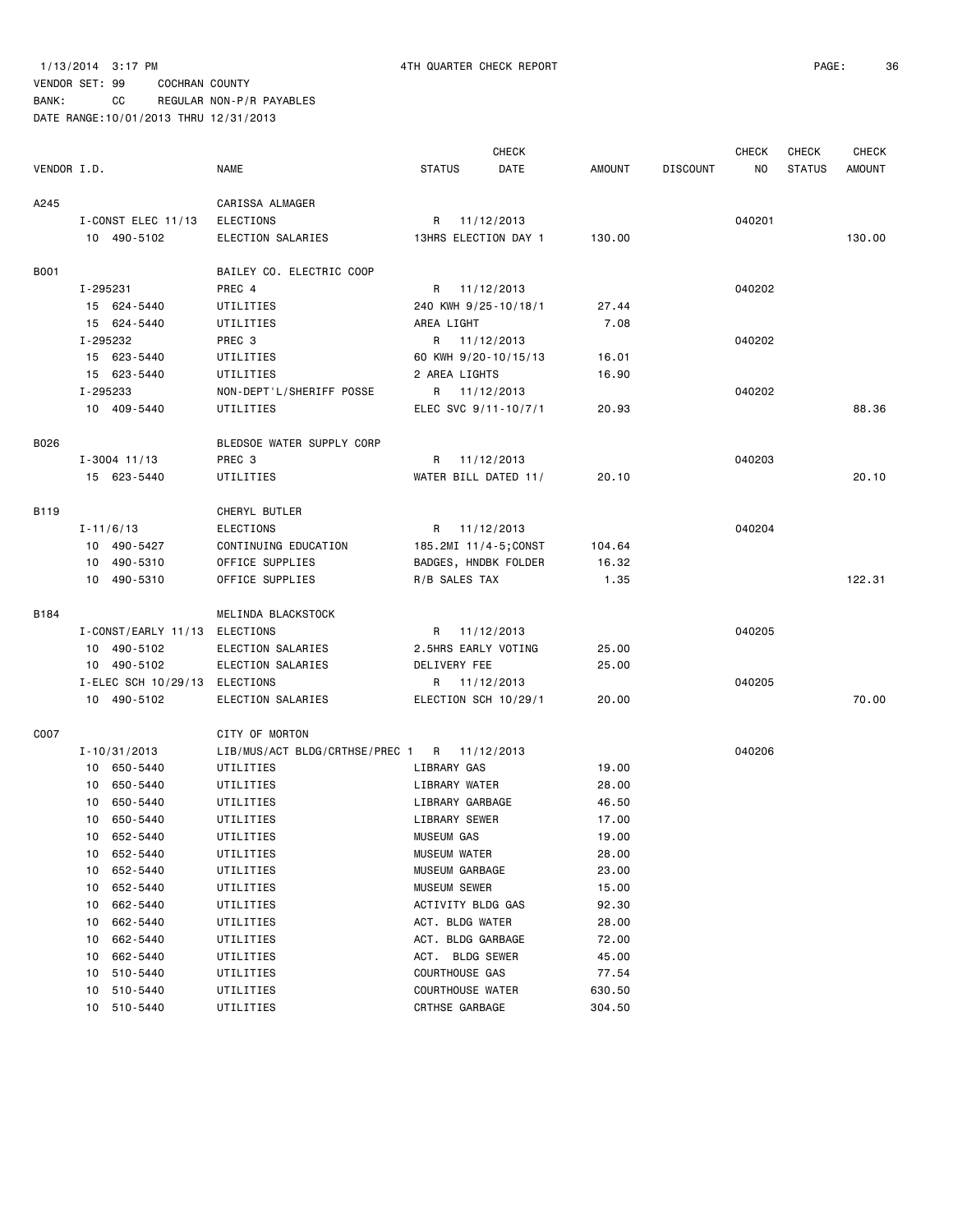BANK: CC REGULAR NON-P/R PAYABLES DATE RANGE:10/01/2013 THRU 12/31/2013

|             |          |                  |                                             |                         | <b>CHECK</b> |        |                 | <b>CHECK</b> | <b>CHECK</b>  | <b>CHECK</b>  |
|-------------|----------|------------------|---------------------------------------------|-------------------------|--------------|--------|-----------------|--------------|---------------|---------------|
| VENDOR I.D. |          |                  | <b>NAME</b>                                 | <b>STATUS</b>           | DATE         | AMOUNT | <b>DISCOUNT</b> | NO           | <b>STATUS</b> | <b>AMOUNT</b> |
| C007        |          |                  | CITY OF MORTON<br><b>CONT</b>               |                         |              |        |                 |              |               |               |
|             |          | $I - 10/31/2013$ | LIB/MUS/ACT BLDG/CRTHSE/PREC 1 R 11/12/2013 |                         |              |        |                 | 040206       |               |               |
|             |          | 10 510-5440      | UTILITIES                                   | <b>COURTHOUSE SEWER</b> |              | 51.00  |                 |              |               |               |
|             |          | 15 621-5440      | UTILITIES                                   | PREC 1 GAS              |              | 19.00  |                 |              |               |               |
|             |          | 15 621-5440      | UTILITIES                                   | PREC 1 WATER            |              | 28.00  |                 |              |               |               |
|             |          | 15 621-5440      | UTILITIES                                   | PREC 1 GARBAGE          |              | 46.50  |                 |              |               | 1,589.84      |
| C008        |          |                  | CITY OF WHITEFACE                           |                         |              |        |                 |              |               |               |
|             |          | $I - 409$ 11/13  | PREC <sub>2</sub>                           | R 11/12/2013            |              |        |                 | 040207       |               |               |
|             |          | 15 622-5440      | UTILITIES                                   | 1.5 MCF GAS             |              | 16.25  |                 |              |               |               |
|             |          | 15 622-5440      | UTILITIES                                   | <b>WATER SVC</b>        |              | 14.00  |                 |              |               |               |
|             |          | 15 622-5440      | UTILITIES                                   | GARBAGE SVC             |              | 50.10  |                 |              |               |               |
|             |          | 15 622-5440      | UTILITIES                                   | SEWER SVC               |              | 22.50  |                 |              |               | 102.85        |
| C035        |          |                  | COX AUTO SUPPLY CO                          |                         |              |        |                 |              |               |               |
|             |          | I-249587         | COURTHOUSE/LITTLE HOUSE                     | R 11/12/2013            |              |        |                 | 040208       |               |               |
|             |          | 10 510-5571      | CAPITAL OUTLAY                              | GROUNDING ROD           |              | 19.39  |                 |              |               |               |
|             |          | 10 510-5571      | CAPITAL OUTLAY                              | CABLE-LUG               |              | 4.99   |                 |              |               |               |
|             | I-249742 |                  | PREC <sub>2</sub>                           | R 11/12/2013            |              |        |                 | 040208       |               |               |
|             |          | 15 622-5451      | REPAIRS                                     | 2 STT LAMP              |              | 12.80  |                 |              |               |               |
|             |          | 15 622-5451      | REPAIRS                                     | 2 PIGTAIL               |              | 4.30   |                 |              |               |               |
|             |          | 15 622-5451      | REPAIRS                                     | <b>HEAT-SHRINK</b>      |              | 3.29   |                 |              |               |               |
|             |          | 15 622-5451      | REPAIRS                                     | 2 ROLLERS               |              | 4.98   |                 |              |               |               |
|             |          | 15 622-5451      | REPAIRS                                     | <b>PAINT BRUSH</b>      |              | 4.29   |                 |              |               |               |
|             |          | 15 622-5451      | REPAIRS                                     | PAINT PAN SET           |              | 9.85   |                 |              |               |               |
|             |          | 15 622-5451      | REPAIRS                                     | 2 GROMMETS              |              | 3.82   |                 |              |               |               |
|             | I-249808 |                  | <b>COURTHOUSE</b>                           | R 11/12/2013            |              |        |                 | 040208       |               |               |
|             |          | 10 510-5332      | CUSTODIAL SUPPLIES                          | <b>KEY MADE</b>         |              | 1.00   |                 |              |               |               |
|             |          | 10 510-5332      | CUSTODIAL SUPPLIES                          | GRAPHITE                |              | 2.09   |                 |              |               |               |
|             | I-249809 |                  | SHERIFF                                     | R 11/12/2013            |              |        |                 | 040208       |               |               |
|             |          | 10 560-5334      | OTHER SUPPLIES                              | 1 4-FT BULB             |              | 2.29   |                 |              |               |               |
|             | I-249894 |                  | SHERIFF                                     | R                       | 11/12/2013   |        |                 | 040208       |               |               |
|             |          | 10 560-5334      | OTHER SUPPLIES                              | GLUE                    |              | 7.19   |                 |              |               |               |
|             |          | 10 560-5451      | MACHINERY-NON-OFFICE REPAIR                 | <b>BULB</b>             |              | 9.45   |                 |              |               |               |
|             | I-250298 |                  | PREC <sub>2</sub>                           | R                       | 11/12/2013   |        |                 | 040208       |               |               |
|             |          | 15 622-5451      | REPAIRS                                     | WIX OIL FILTER          |              | 7.51   |                 |              |               |               |
|             |          | 15 622-5451      | REPAIRS                                     | AIR FILTER              |              | 21.69  |                 |              |               |               |
|             |          | 15 622-5356      | ROAD MATERIALS & SUPPLIES                   | LUCAS P/S               |              | 10.69  |                 |              |               |               |
|             |          | I-250536         | PREC 4                                      | R 11/12/2013            |              |        |                 | 040208       |               |               |
|             |          | 15 624-5451      | REPAIRS                                     | 2 SHOCKS/96 MACK        |              | 145.18 |                 |              |               |               |
|             |          | I-250878         | PREC 3                                      | R 11/12/2013            |              |        |                 | 040208       |               |               |
|             |          | 15 623-5356      | ROAD MATERIALS & SUPPLIES                   | VALVE CAP               |              | 9.35   |                 |              |               |               |
|             |          | 15 623-5356      | ROAD MATERIALS & SUPPLIES                   | 2 PLUGS                 |              | 4.38   |                 |              |               |               |
|             |          | 15 623-5356      | ROAD MATERIALS & SUPPLIES                   | <b>GRIP CHUCK</b>       |              | 7.66   |                 |              |               |               |
|             |          | 15 623-5356      | ROAD MATERIALS & SUPPLIES                   | 2 AIR CHUCKS            |              | 19.84  |                 |              |               |               |
|             |          | 15 623-5356      | ROAD MATERIALS & SUPPLIES                   | GAUGE                   |              | 22.53  |                 |              |               |               |
|             |          | I-251294         | <b>COURTHOUSE</b>                           | R 11/12/2013            |              |        |                 | 040208       |               |               |
|             |          | 10 510-5332      | CUSTODIAL SUPPLIES                          | 6 KEYS MADE             |              | 6.00   |                 |              |               |               |
|             |          | I-251383         | SHERIFF                                     | R 11/12/2013            |              |        |                 | 040208       |               |               |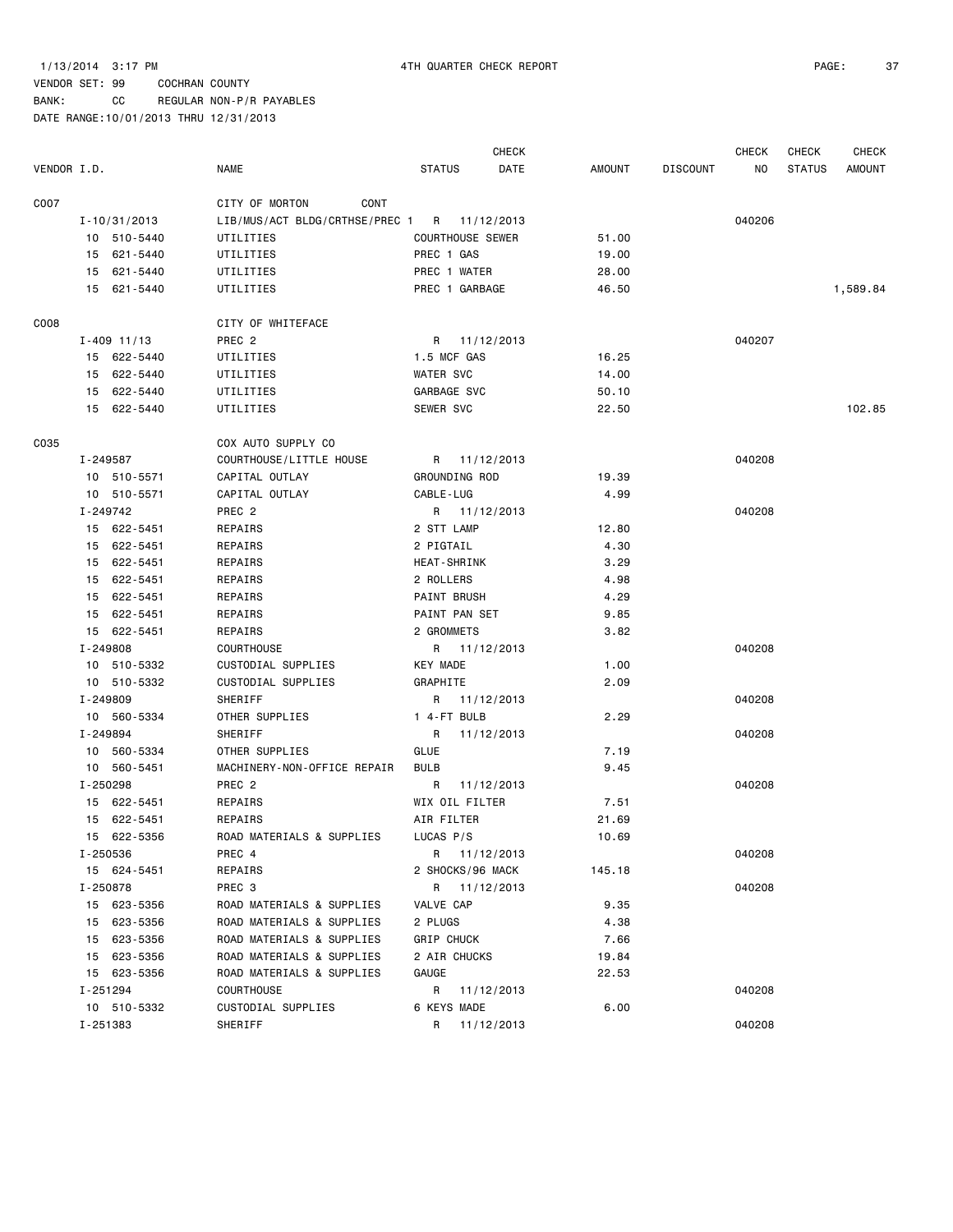CHECK CHECK CHECK CHECK

# VENDOR SET: 99 COCHRAN COUNTY BANK: CC REGULAR NON-P/R PAYABLES

| VENDOR I.D. |                               | <b>NAME</b>                                  | <b>STATUS</b>        | DATE       | <b>AMOUNT</b> | <b>DISCOUNT</b> | NO     | <b>STATUS</b> | AMOUNT |
|-------------|-------------------------------|----------------------------------------------|----------------------|------------|---------------|-----------------|--------|---------------|--------|
| C035        |                               | COX AUTO SUPPLY CO<br>CONT                   |                      |            |               |                 |        |               |        |
|             | I-251383                      | SHERIFF                                      | R 11/12/2013         |            |               |                 | 040208 |               |        |
|             | 10 560-5334                   | OTHER SUPPLIES                               | <b>BATTERY</b>       |            | 2.49          |                 |        |               |        |
|             | I-251588                      | PREC <sub>2</sub>                            | R 11/12/2013         |            |               |                 | 040208 |               |        |
|             | 15 622-5451                   | REPAIRS                                      | 4 3-1GL 15/40 OIL    |            | 207.96        |                 |        |               |        |
|             | I-251946                      | CEMETERY                                     | R 11/12/2013         |            |               |                 | 040208 |               |        |
|             | 10 516-5451                   | REPAIR                                       | 1CS FORD 5/20 OIL    |            | 56.95         |                 |        |               |        |
|             | 10 516-5451                   | REPAIR                                       | WIX OIL FILTER       |            | 7.51          |                 |        |               |        |
|             | I-252121                      | PREC <sub>2</sub>                            | R 11/12/2013         |            |               |                 | 040208 |               |        |
|             | 15 622-5356                   | ROAD MATERIALS & SUPPLIES                    | 4 BLUE SHOP TOWEL    |            | 12.76         |                 |        |               |        |
|             | 15 622-5356                   | ROAD MATERIALS & SUPPLIES                    | <b>GUN GREASE</b>    |            | 27.39         |                 |        |               |        |
|             | 15 622-5356                   | ROAD MATERIALS & SUPPLIES                    | <b>BOWL TICKETS</b>  |            | 2.19          |                 |        |               |        |
|             | 15 622-5356                   | ROAD MATERIALS & SUPPLIES                    | GRAPHITE             |            | 8.59          |                 |        |               |        |
|             | 15 622-5356                   | ROAD MATERIALS & SUPPLIES                    | <b>GLASS CLNR</b>    |            | 3.15          |                 |        |               |        |
|             | I-252128                      | PREC 1                                       | R 11/12/2013         |            |               |                 | 040208 |               |        |
|             | 15 621-5356                   | ROAD MATERIALS & SUPPLIES                    | <b>BROOM BRACE</b>   |            | 4.99          |                 |        |               |        |
|             | 15 621-5356                   | ROAD MATERIALS & SUPPLIES                    | SMELL-GOOD           |            | 5.99          |                 |        |               |        |
|             | I-252173                      | PREC 1                                       | R 11/12/2013         |            |               |                 | 040208 |               |        |
|             | 15 621-5356                   | ROAD MATERIALS & SUPPLIES                    | GLADE                |            | 5.99          |                 |        |               |        |
|             | 15 621-5356                   | ROAD MATERIALS & SUPPLIES                    | 2 SOFT-SCRUB         |            | 5.98          |                 |        |               |        |
|             | I-252240                      | PREC <sub>2</sub>                            | R 11/12/2013         |            |               |                 | 040208 |               |        |
|             | 15 622-5356                   | ROAD MATERIALS & SUPPLIES                    | PAINT PAN            |            | 3.69          |                 |        |               |        |
|             | 15 622-5356                   | ROAD MATERIALS & SUPPLIES                    | 2 BLUE SHOP TOWELS   |            | 6.38          |                 |        |               |        |
|             | 15 622-5356                   | ROAD MATERIALS & SUPPLIES                    | 2 BULBS              |            | 11.90         |                 |        |               |        |
|             | 15 622-5356                   | ROAD MATERIALS & SUPPLIES                    | PLASTIC              |            | 7.49          |                 |        |               |        |
|             | I-252249                      | PREC 4                                       | R 11/12/2013         |            |               |                 | 040208 |               |        |
|             | 15 624-5451                   | REPAIRS                                      | 3 3-1GL 15/40 ROTELL |            | 168.42        |                 |        |               |        |
|             | 15 624-5356                   | ROAD MATERIALS & SUPPLIES                    | 2 BLUE SHOP TOWELS   |            | 6.38          |                 |        |               |        |
|             | 15 624-5356                   | ROAD MATERIALS & SUPPLIES                    | <b>BUG WASH</b>      |            | 3.49          |                 |        |               |        |
|             | I-252272                      | PREC <sub>2</sub>                            | R                    | 11/12/2013 |               |                 | 040208 |               |        |
|             | 15 622-5356                   | ROAD MATERIALS & SUPPLIES                    | 4 BLUE SHOP TOWELS   |            | 12.76         |                 |        |               |        |
|             | 15 622-5356                   | ROAD MATERIALS & SUPPLIES                    | GAUGE                |            | 8.56          |                 |        |               | 925.57 |
| C066        |                               | ISABELL CAVEZUELA                            |                      |            |               |                 |        |               |        |
|             | I-CONST ELEC 11/13            | ELECTIONS                                    | R 11/12/2013         |            |               |                 | 040210 |               |        |
|             | 10 490-5102                   | ELECTION SALARIES                            | 13HRS ELECTION DAY 1 |            | 130.00        |                 |        |               |        |
|             | 10 490-5102                   | ELECTION SALARIES                            | DELIVERY FEE         |            | 25.00         |                 |        |               |        |
|             | I-ELEC SCH 10/29/13 ELECTIONS |                                              | R 11/12/2013         |            |               |                 | 040210 |               |        |
|             | 10 490-5102                   | ELECTION SALARIES                            | ELECTION SCH 10/29/1 |            | 20.00         |                 |        |               | 175.00 |
| C084        |                               | CLERK, SEVENTH COURT OF APPEAL               |                      |            |               |                 |        |               |        |
|             | I-SEP 2013                    | STATE FEES                                   | R                    | 11/12/2013 |               |                 | 040211 |               |        |
|             | 90 000-2379.002               | 7th Crt of Appeal Gov't22.2081COUNTY COURT   |                      |            | 15.00         |                 |        |               |        |
|             | 90 000-2379.002               | 7th Crt of Appeal Gov't22.2081DISTRICT COURT |                      |            | 15.00         |                 |        |               | 30.00  |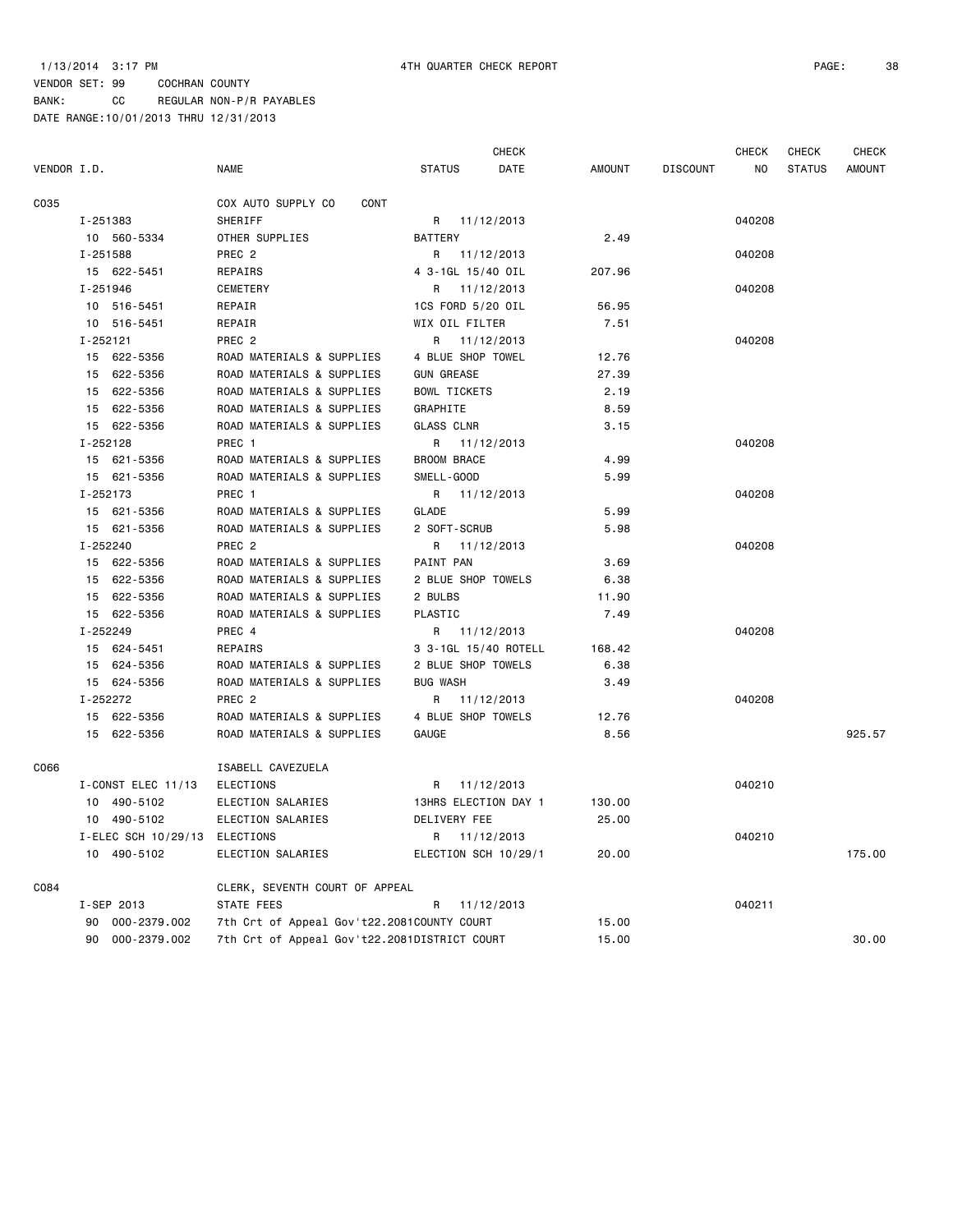|             |                               |                           |                   | <b>CHECK</b>         |               |                 | <b>CHECK</b> | <b>CHECK</b>  | <b>CHECK</b>  |
|-------------|-------------------------------|---------------------------|-------------------|----------------------|---------------|-----------------|--------------|---------------|---------------|
| VENDOR I.D. |                               | <b>NAME</b>               | <b>STATUS</b>     | DATE                 | <b>AMOUNT</b> | <b>DISCOUNT</b> | NO.          | <b>STATUS</b> | <b>AMOUNT</b> |
| C284        |                               | CORNERSTONE PROGRAMS CORP |                   |                      |               |                 |              |               |               |
|             | I-SLS-06326                   | JUVENILE PROBATION        |                   | R 11/12/2013         |               |                 | 040212       |               |               |
|             | 10 571-5413                   | RESIDENTIAL SERVICES      | 2 DAYS/PRE/#803   |                      | 236.00        |                 |              |               |               |
|             | 10 571-5413                   | RESIDENTIAL SERVICES      | 12 DAYS/PRE/#814  |                      | 1,416.00      |                 |              |               | 1,652.00      |
| C319        |                               | MONA KAY CROW             |                   |                      |               |                 |              |               |               |
|             | I-CONST ELEC 11/13            | <b>ELECTIONS</b>          |                   | R 11/12/2013         |               |                 | 040213       |               |               |
|             | 10 490-5102                   | ELECTION SALARIES         |                   | 13.25HRS ELECTION DA | 132.50        |                 |              |               | 132.50        |
| C352        |                               | GABRIELA CERROS           |                   |                      |               |                 |              |               |               |
|             | I-CONST ELEC 11/13            | <b>ELECTIONS</b>          |                   | R 11/12/2013         |               |                 | 040214       |               |               |
|             | 10 490-5102                   | ELECTION SALARIES         |                   | 12.75HRS ELECTION DA | 127.50        |                 |              |               |               |
|             | I-ELEC SCH 10/29/13 ELECTIONS |                           |                   | R 11/12/2013         |               |                 | 040214       |               |               |
|             | 10 490-5102                   | ELECTION SALARIES         |                   | ELECTION SCH 10/29/1 | 20.00         |                 |              |               | 147.50        |
| D016        |                               | DELL MARKETING LP         |                   |                      |               |                 |              |               |               |
|             | I-XJ856TFM8                   | <b>AUDITOR</b>            |                   | R 11/12/2013         |               |                 | 040215       |               |               |
|             | 10 495-5310                   | OFFICE SUPPLIES           |                   | 18K PG TONER CRTG, B | 132.20        |                 |              |               |               |
|             | 10 495-5310                   | OFFICE SUPPLIES           |                   | 12K PG TONER CRTG, Y | 236.42        |                 |              |               |               |
|             | 10 495-5310                   | OFFICE SUPPLIES           |                   | 12K PG TONER CRTG, M | 236.42        |                 |              |               |               |
|             | I-XJ8581C28                   | <b>AUDITOR</b>            |                   | R 11/12/2013         |               |                 | 040215       |               |               |
|             | 10 495-5310                   | OFFICE SUPPLIES           |                   | DRUM CRTG, BK #330-5 | 86.84         |                 |              |               | 691.88        |
| D027        |                               | <b>DEMCO</b>              |                   |                      |               |                 |              |               |               |
|             | I-5125560                     | LIBRARY                   |                   | R 11/12/2013         |               |                 | 040216       |               |               |
|             | 10 650-5590                   | <b>BOOKS</b>              |                   | 2 PKG 5/8x1-1/4" LAB | 26.66         |                 |              |               |               |
|             | 10 650-5590                   | <b>BOOKS</b>              | 1 RL HINGE REPAIR |                      | 16.84         |                 |              |               |               |
|             | 10 650-5590                   | <b>BOOKS</b>              |                   | 4 BX 1-1/4x3" LABEL  | 46.16         |                 |              |               |               |
|             | 10 650-5590                   | <b>BOOKS</b>              | SHIPPING          |                      | 5.00          |                 |              |               | 94.66         |
| D048        |                               | DATA-LINE OFFICE SYSTEMS  |                   |                      |               |                 |              |               |               |
|             | $I - IN1451$                  | LIBRARY                   |                   | R 11/12/2013         |               |                 | 040217       |               |               |
|             | 10 650-5411                   | MAINTENANCE CONTRACTS     |                   | COPIER MAINTENANCE 1 | 37.50         |                 |              |               |               |
|             | 10 650-5411                   | MAINTENANCE CONTRACTS     | 898 COLOR COPIES  |                      | 89.80         |                 |              |               | 127.30        |
| D187        |                               | DAVID'S FARM SERVICE      |                   |                      |               |                 |              |               |               |
|             | I-12792                       | <b>EXTENSION SVC</b>      | R                 | 11/12/2013           |               |                 | 040218       |               |               |
|             | 10 665-5334                   | OTHER SUPPLIES            | 4 BAGS WOOD CHIPS |                      | 34.00         |                 |              |               | 34,00         |
| D188        |                               | JAMES DEMEL               |                   |                      |               |                 |              |               |               |
|             | I-CONST ELEC 11/13            | <b>ELECTIONS</b>          | R                 | 11/12/2013           |               |                 | 040219       |               |               |
|             | 10 490-5102                   | ELECTION SALARIES         |                   | 12HRS ELECTION DAY 1 | 120.00        |                 |              |               |               |
|             | I-ELEC SCH 10/29/13           | <b>ELECTIONS</b>          |                   | R 11/12/2013         |               |                 | 040219       |               |               |
|             | 10 490-5102                   | ELECTION SALARIES         |                   | ELECTION SCH 10/29/1 | 20.00         |                 |              |               | 140.00        |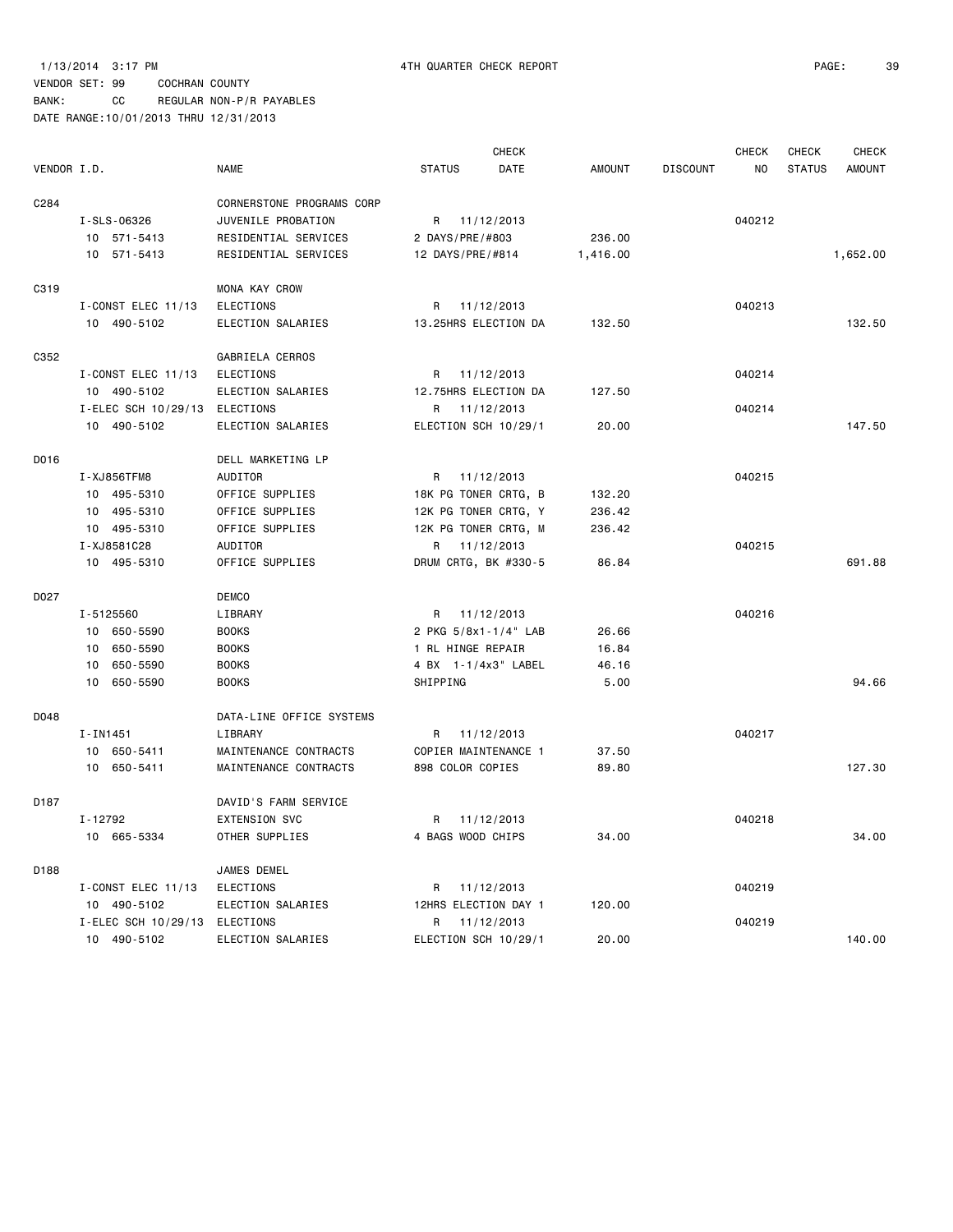BANK: CC REGULAR NON-P/R PAYABLES

|             |          |                  |                             |                      | <b>CHECK</b>          |               |                 | <b>CHECK</b> | <b>CHECK</b>  | <b>CHECK</b>  |
|-------------|----------|------------------|-----------------------------|----------------------|-----------------------|---------------|-----------------|--------------|---------------|---------------|
| VENDOR I.D. |          |                  | <b>NAME</b>                 | <b>STATUS</b>        | DATE                  | <b>AMOUNT</b> | <b>DISCOUNT</b> | NO           | <b>STATUS</b> | <b>AMOUNT</b> |
| E002        |          |                  | EASTERN EQUIPMENT SUPPLY    |                      |                       |               |                 |              |               |               |
|             | I-E69481 |                  | PREC <sub>2</sub>           | R                    | 11/12/2013            |               |                 | 040220       |               |               |
|             |          | 15 622-5356      | ROAD MATERIALS & SUPPLIES   |                      | ANNUAL OXY CYL LEASE  | 50.00         |                 |              |               |               |
|             |          | I-E69482         | PREC <sub>2</sub>           | R                    | 11/12/2013            |               |                 | 040220       |               |               |
|             |          | 15 622-5356      | ROAD MATERIALS & SUPPLIES   |                      | ANNUAL ACET CYL LEAS  | 50.00         |                 |              |               | 100.00        |
| E057        |          |                  | ELECTION SYSTEMS & SOFTWARE |                      |                       |               |                 |              |               |               |
|             | I-865744 |                  | <b>ELECTIONS</b>            | R                    | 11/12/2013            |               |                 | 040221       |               |               |
|             |          | 10 490-5335      | ELECTION SUPPLIES           |                      | 1072 ABSENTEE BALLOT  | 321.60        |                 |              |               |               |
|             | 10       | 490-5335         | ELECTION SUPPLIES           |                      | 1515 ELEC DAY BALLOT  | 454.50        |                 |              |               |               |
|             | 10       | 490-5335         | ELECTION SUPPLIES           |                      | 39 ELEC BALLOTS - CO  | 11.70         |                 |              |               |               |
|             | 10       | 490-5335         | ELECTION SUPPLIES           |                      | 25 ELEC BALLOTS - SA  | 7.50          |                 |              |               |               |
|             | 10       | 490-5335         | ELECTION SUPPLIES           |                      | 25 ELEC BALLOTS - TE  | 7.50          |                 |              |               |               |
|             | 10       | 490-5335         | ELECTION SUPPLIES           |                      | ADMIN COLLECTION SUR  | 48.00         |                 |              |               |               |
|             | 10       | 490-5335         | ELECTION SUPPLIES           | FREIGHT              |                       | 32.58         |                 |              |               | 883.38        |
| E075        |          |                  | WEX BANK                    |                      |                       |               |                 |              |               |               |
|             |          | I-34682273       | SHERIFF/EXTENSION SVC       |                      | R 11/12/2013          |               |                 | 040222       |               |               |
|             |          | 10 665-5330      | FUEL AND OIL                |                      | 29.931GL UNL, LVND 10 | 71.29         |                 |              |               |               |
|             | 10       | 665-5330         | FUEL AND OIL                |                      | 20.027GL UNL, FLOYDA  | 64.67         |                 |              |               |               |
|             | 10       | 665-5330         | FUEL AND OIL                | 23.676GL UNL SLVRTN  |                       | 78.11         |                 |              |               |               |
|             | 10       | 665-5330         | FUEL AND OIL                |                      | 20.32GL UNL, MRTN 10/ | 69.07         |                 |              |               |               |
|             | 10       | 665-5330         | FUEL AND OIL                |                      | 21.964GL UNL, LVND 10 | 68.07         |                 |              |               |               |
|             | 10       | 665-5330         | FUEL AND OIL                |                      | 21.175GL UNL, SEAGRVS | 71.97         |                 |              |               |               |
|             | 10       | 665-5330         | FUEL AND OIL                |                      | 25.395GL UNL, SAN ANG | 78.70         |                 |              |               |               |
|             | 10       | 665-5330         | FUEL AND OIL                | 17.613GL UNL, SNYDER |                       | 55.64         |                 |              |               |               |
|             | 10       | 560-5330         | FUEL AND OIL                |                      | 25.517GL UNL, LVND 10 | 79.08         |                 |              |               |               |
|             | 10       | 560-5330         | FUEL AND OIL                |                      | 3.127GL UNL, MRTN 10/ | 10.00         |                 |              |               | 646.60        |
| F010        |          |                  | FIVE-AREA TELEPHONE CO-OP   |                      |                       |               |                 |              |               |               |
|             |          | I-927-5510 NOV13 | PREC 4                      | R                    | 11/12/2013            |               |                 | 040223       |               |               |
|             |          | 15 624-5420      | TELECOMMUNICATIONS          | BASIC LOCAL SVC      |                       | 32.25         |                 |              |               |               |
|             |          | 15 624-5420      | TELECOMMUNICATIONS          | FEES                 |                       | 9.23          |                 |              |               | 41.48         |
| F073        |          |                  | FRONTIER VALLEY INC.        |                      |                       |               |                 |              |               |               |
|             |          | I-364227         | CEMETERY                    |                      | R 11/12/2013          |               |                 | 040224       |               |               |
|             |          | 10 516-5451      | REPAIR                      | 3x8 NIPPLE           |                       | 16.49         |                 |              |               |               |
|             |          | 10 516-5451      | REPAIR                      |                      | 3 7" CLRVIEW BOLT/NU  | 3.21          |                 |              |               |               |
|             |          | 10 516-5451      | REPAIR                      |                      | 3 5/8x6" HEX CAP SCR  | 3.54          |                 |              |               |               |
|             |          | 10 516-5451      | REPAIR                      | 3 5/8" REV LKNUT     |                       | 1.26          |                 |              |               |               |
|             |          | 10 516-5451      | REPAIR                      |                      | 1 3" BRASS SWNGCK VA  | 134.35        |                 |              |               | 158.85        |
| G005        |          |                  | GENERAL FUND                |                      |                       |               |                 |              |               |               |
|             |          | I-VEH LEASE #7   | JUVENILE PROBATION          | R 11/12/2013         |                       |               |                 | 040225       |               |               |
|             |          | 10 571-5464      | VEHICLE LEASE               |                      | VEHICLE LEASE 10/25-  | 400.00        |                 |              |               | 400.00        |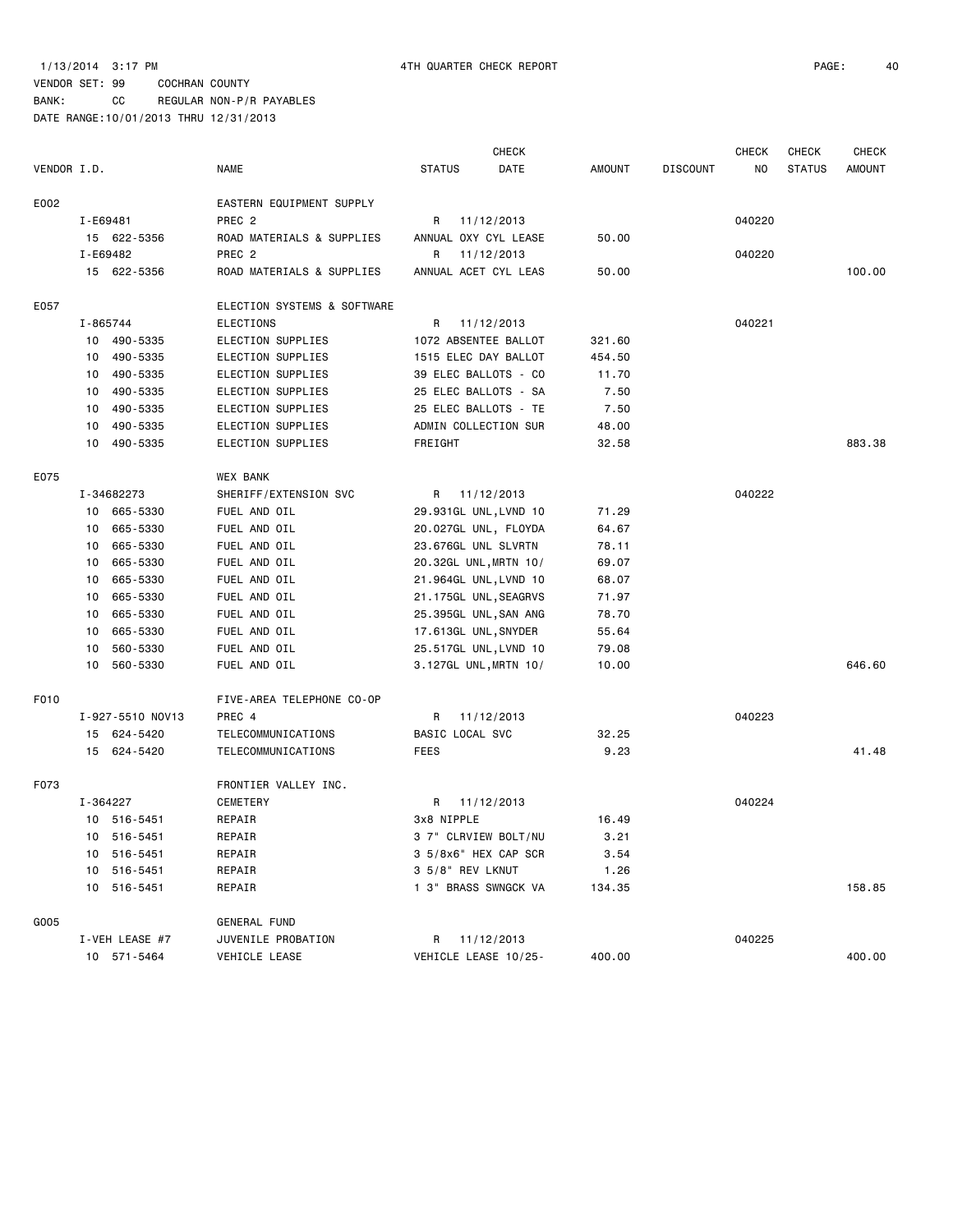BANK: CC REGULAR NON-P/R PAYABLES

|             |          |                               |                                            |                             | <b>CHECK</b> |               |                 | <b>CHECK</b> | <b>CHECK</b>  | <b>CHECK</b>  |
|-------------|----------|-------------------------------|--------------------------------------------|-----------------------------|--------------|---------------|-----------------|--------------|---------------|---------------|
| VENDOR I.D. |          |                               | <b>NAME</b>                                | <b>STATUS</b>               | DATE         | <b>AMOUNT</b> | <b>DISCOUNT</b> | NO           | <b>STATUS</b> | <b>AMOUNT</b> |
| G145        |          |                               | GT DISTRIBUTORS, INC.                      |                             |              |               |                 |              |               |               |
|             |          | I-INV0470531                  | SHERIFF                                    | R 11/12/2013                |              |               |                 | 040226       |               |               |
|             |          | 10 560-5205                   | UNIFORMS                                   | 3 SS SILVER TAN SHRT        |              | 158.85        |                 |              |               |               |
|             |          | 10 560-5205                   | UNIFORMS                                   | 3 LS SILVER TAN SHRT        |              | 98.85         |                 |              |               |               |
|             |          | 10 560-5205                   | UNIFORMS                                   | 3PR BROWN TROUSER/JO        |              | 116.85        |                 |              |               |               |
|             |          | 10 560-5205                   | UNIFORMS                                   | <b>3PR BROWN TROUSER/AL</b> |              | 128.85        |                 |              |               |               |
|             |          | 10 560-5205                   | UNIFORMS                                   | FREIGHT                     |              | 24.95         |                 |              |               | 528.35        |
| G161        |          |                               | GEBO'S CREDIT CORPORATION                  |                             |              |               |                 |              |               |               |
|             |          | I-8666732                     | PREC <sub>2</sub>                          | R 11/12/2013                |              |               |                 | 040227       |               |               |
|             |          | 15 622-5451                   | REPAIRS                                    | NOZZLE                      |              | 43.99         |                 |              |               |               |
|             |          | 15 622-5451                   | REPAIRS                                    | 18" GREASE HOSE, 1/8        |              | 4.99          |                 |              |               |               |
|             |          | 15 622-5451                   | REPAIRS                                    | GREASE COUPLER              |              | 2.29          |                 |              |               | 51.27         |
| G205        |          |                               | JANICE GILLESPIE                           |                             |              |               |                 |              |               |               |
|             |          |                               | I-10/24/13 ELM TREES HISTORICAL COMMISSION | R 11/12/2013                |              |               |                 | 040228       |               |               |
|             |          | 31 652-5451                   | REPAIRS                                    | R/B RMV ELM TREES FR        |              | 50.00         |                 |              |               | 50.00         |
| H126        |          |                               | HOLLAND'S OFFICE TECHNOLOGIES              |                             |              |               |                 |              |               |               |
|             | I-103281 |                               | TAX A/C                                    | R 11/12/2013                |              |               |                 | 040229       |               |               |
|             |          | 10 499-5408                   | TAX ROLL                                   | 1EA 9K TONER #HEWC85        |              | 305.99        |                 |              |               |               |
|             |          | 10 499-5408                   | TAX ROLL                                   | 1EA 5" BNDR, SPRLFE,        |              | 41.99         |                 |              |               |               |
|             | I-103502 |                               | TAX A/C                                    | R 11/12/2013                |              |               |                 | 040229       |               |               |
|             |          | 10 499-5408                   | TAX ROLL                                   | 1EA TONER HP55A, BK         |              | 101.99        |                 |              |               |               |
|             |          | 10 499-5408                   | TAX ROLL                                   | 1EA TONER HP78A, BK         |              | 67.99         |                 |              |               | 517.96        |
| H138        |          |                               | JAY HANLEY                                 |                             |              |               |                 |              |               |               |
|             |          | $I$ -CONST ELEC 11/13         | <b>ELECTIONS</b>                           | R 11/12/2013                |              |               |                 | 040230       |               |               |
|             |          | 10 490-5102                   | ELECTION SALARIES                          | 13.25HRS ELECTION DA        |              | 132.50        |                 |              |               |               |
|             |          | 10 490-5102                   | ELECTION SALARIES                          | DELIVERY FEE                |              | 25.00         |                 |              |               |               |
|             |          | I-ELEC SCH 10/29/13 ELECTIONS |                                            | R 11/12/2013                |              |               |                 | 040230       |               |               |
|             |          | 10 490-5102                   | ELECTION SALARIES                          | ELECTION SCH 10/29/1        |              | 20.00         |                 |              |               | 177.50        |
| I005        |          |                               | TINA KAY IVINS                             |                             |              |               |                 |              |               |               |
|             |          | I-CONST ELEC 11/13            | ELECTIONS                                  | R.                          | 11/12/2013   |               |                 | 040231       |               |               |
|             |          | 10 490-5102                   | ELECTION SALARIES                          | 12HRS ELECTION DAY 1        |              | 120.00        |                 |              |               | 120.00        |
| J082        |          |                               | JOHN DEERE FINANCIAL                       |                             |              |               |                 |              |               |               |
|             | I-126014 |                               | CEMETERY                                   | R 11/12/2013                |              |               |                 | 040232       |               |               |
|             |          | 10 516-5451                   | REPAIR                                     | NUT                         |              | 1.04          |                 |              |               |               |
|             |          | 10 516-5451                   | REPAIR                                     | 5 NUTS                      |              | 13.05         |                 |              |               |               |
|             |          | 10 516-5451                   | REPAIR                                     | 8 NEEDLE BEARINGS           |              | 100.56        |                 |              |               |               |
|             |          | 10 516-5451                   | REPAIR                                     | 5 LOCK NUTS                 |              | 10.45         |                 |              |               |               |
|             |          | 10 516-5451                   | REPAIR                                     | ROD                         |              | 33.13         |                 |              |               |               |
|             |          | 10 516-5451                   | REPAIR                                     | 3 BEARINGS                  |              | 37.38         |                 |              |               |               |
|             |          | 10 516-5451                   | REPAIR                                     | 4 SNAP RINGS                |              | 13.84         |                 |              |               |               |
|             |          | 10 516-5332                   | CUSTODIAL SUPPLIES                         | STRINGTRIM                  |              | 41.39         |                 |              |               |               |
|             |          | 10 516-5451                   | REPAIR                                     | SPINDLE                     |              | 373.03        |                 |              |               |               |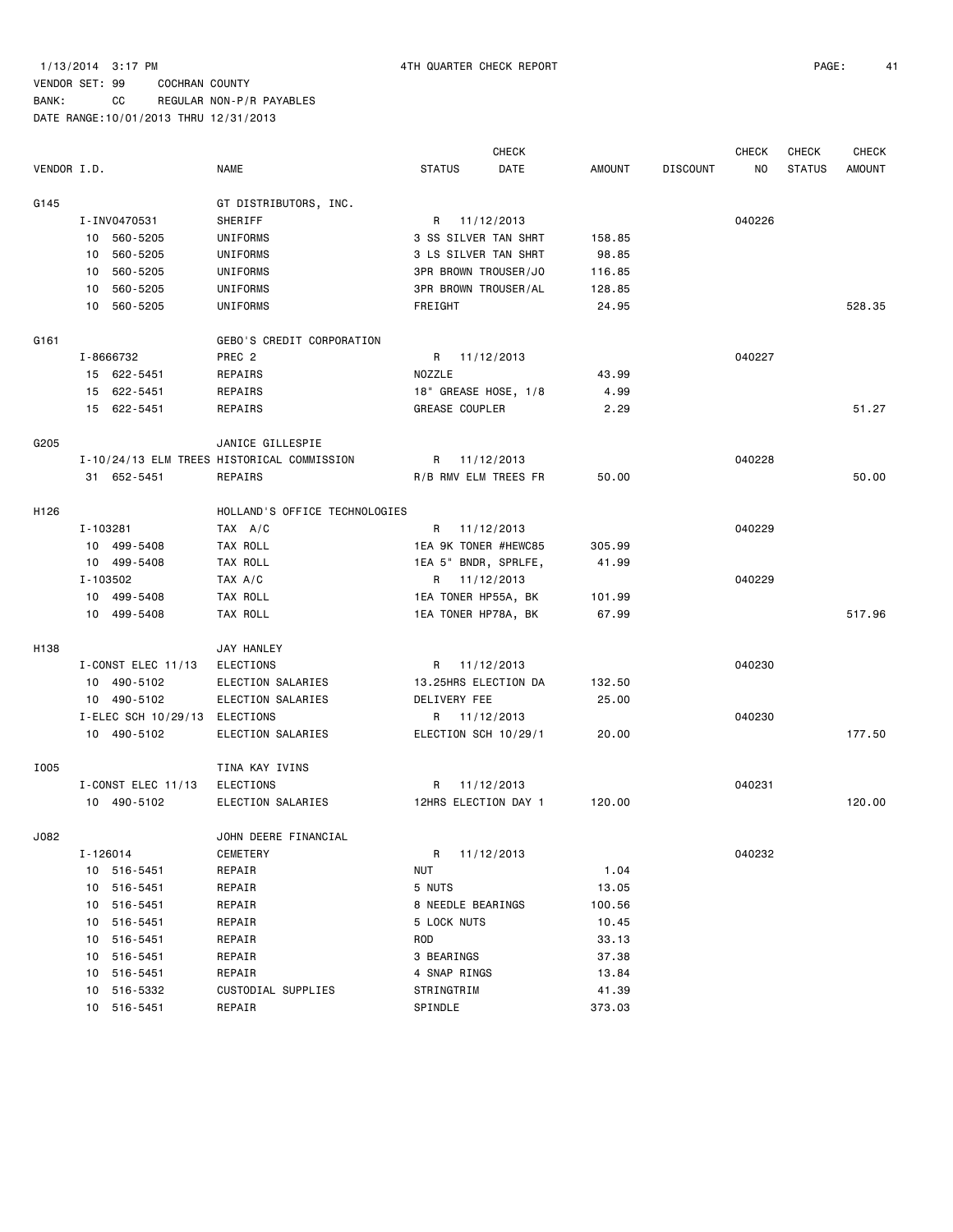BANK: CC REGULAR NON-P/R PAYABLES

|             |                |                   |                              |                  |              | <b>CHECK</b>         |               |                 | CHECK  | CHECK         | <b>CHECK</b> |
|-------------|----------------|-------------------|------------------------------|------------------|--------------|----------------------|---------------|-----------------|--------|---------------|--------------|
| VENDOR I.D. |                | <b>NAME</b>       |                              | <b>STATUS</b>    |              | DATE                 | <b>AMOUNT</b> | <b>DISCOUNT</b> | NO     | <b>STATUS</b> | AMOUNT       |
| J082        |                |                   | JOHN DEERE FINANCIAL CONT    |                  |              |                      |               |                 |        |               |              |
|             | I-126014       | CEMETERY          |                              |                  | R 11/12/2013 |                      |               |                 | 040232 |               |              |
|             | 10 516-5451    | REPAIR            |                              | BALL JOINT       |              |                      | 29.43         |                 |        |               |              |
|             | 10 516-5451    | REPAIR            |                              | BALL JOINT       |              |                      | 1.00          |                 |        |               |              |
|             | I-128660       | PREC <sub>2</sub> |                              |                  | R 11/12/2013 |                      |               |                 | 040232 |               |              |
|             | 15 622-5451    | REPAIRS           |                              | FUEL FILTER      |              |                      | 13.60         |                 |        |               |              |
|             | 15 622-5451    | REPAIRS           |                              | FILTER ELEM      |              |                      | 44.26         |                 |        |               | 712.16       |
| L004        |                |                   | LEGAL DIRECTORIES PUB. CO    |                  |              |                      |               |                 |        |               |              |
|             | I-0263986      | COUNTY ATTORNEY   |                              |                  | R 11/12/2013 |                      |               |                 | 040233 |               |              |
|             | 10 475-5310    | OFFICE SUPPLIES   |                              |                  |              | '14 TX LEGAL DIRECTO | 68.00         |                 |        |               |              |
|             | 10 475-5310    | OFFICE SUPPLIES   |                              | SHIPPING         |              |                      | 14.50         |                 |        |               | 82.50        |
| L010        |                |                   | LEWIS FARM & RANCH STORE INC |                  |              |                      |               |                 |        |               |              |
|             | C-79273        | JAIL              |                              |                  | R 11/12/2013 |                      |               |                 | 040234 |               |              |
|             | 10 512-5392    |                   | MISCELLANEOUS SUPPLIES       |                  |              | RET OIL/SEE INV#7901 | 2.49CR        |                 |        |               |              |
|             | 10 512-5392    |                   | MISCELLANEOUS SUPPLIES       | RMV DISC         |              |                      | 0.25          |                 |        |               |              |
|             | I-77388        | <b>CLERK</b>      |                              |                  | R 11/12/2013 |                      |               |                 | 040234 |               |              |
|             | 10 403-5451    | REPAIRS           |                              | DRAWER LOCK      |              |                      | 7.49          |                 |        |               |              |
|             | 10 403-5451    | REPAIRS           |                              | DISC             |              |                      | 0.75CR        |                 |        |               |              |
|             | I-77404        | SHERIFF           |                              |                  | R 11/12/2013 |                      |               |                 | 040234 |               |              |
|             | 10 560-5451    |                   | MACHINERY-NON-OFFICE REPAIR  | SAND PAPER       |              |                      | 3.79          |                 |        |               |              |
|             | I-77571        |                   | COURTHOUSE/LITTLE HOUSE      |                  | R 11/12/2013 |                      |               |                 | 040234 |               |              |
|             | 10 510-5571    | CAPITAL OUTLAY    |                              | GROUND WIRE      |              |                      | 6.23          |                 |        |               |              |
|             | 10 510-5571    | CAPITAL OUTLAY    |                              | <b>CLAMP</b>     |              |                      | 2.00          |                 |        |               |              |
|             | I-77581        | PREC 4            |                              |                  | R 11/12/2013 |                      |               |                 | 040234 |               |              |
|             | 15 624-5356    |                   | ROAD MATERIALS & SUPPLIES    | COFFEE           |              |                      | 14.95         |                 |        |               |              |
|             | 15 624-5356    |                   | ROAD MATERIALS & SUPPLIES    | SOAP             |              |                      | 2.49          |                 |        |               |              |
|             | 15 624-5356    |                   | ROAD MATERIALS & SUPPLIES    | PEROXIDE         |              |                      | 1.99          |                 |        |               |              |
|             | 15 624-5356    |                   | ROAD MATERIALS & SUPPLIES    | ALCOHOL          |              |                      | 2.99          |                 |        |               |              |
|             | 15 624-5356    |                   | ROAD MATERIALS & SUPPLIES    | 3 SUGAR          |              |                      | 5.85          |                 |        |               |              |
|             | I-77585        | SHERIFF           |                              |                  | R 11/12/2013 |                      |               |                 | 040234 |               |              |
|             | 10 560-5451    |                   | MACHINERY-NON-OFFICE REPAIR  | <b>CLAMP</b>     |              |                      | 2.00          |                 |        |               |              |
|             | 10 560-5451    |                   | MACHINERY-NON-OFFICE REPAIR  | <b>CLAMP</b>     |              |                      | 2.33          |                 |        |               |              |
|             | I-77589        | PREC <sub>2</sub> |                              |                  | R 11/12/2013 |                      |               |                 | 040234 |               |              |
|             | 15 622-5356    |                   | ROAD MATERIALS & SUPPLIES    | PIPE DOPE        |              |                      | 4.99          |                 |        |               |              |
|             | I-77590        | JAIL              |                              |                  | R 11/12/2013 |                      |               |                 | 040234 |               |              |
|             | 10 512-5392    |                   | MISCELLANEOUS SUPPLIES       | 4 DAWN           |              |                      | 15.96         |                 |        |               |              |
|             | 10 512-5392    |                   | MISCELLANEOUS SUPPLIES       | FEBREZE          |              |                      | 5.99          |                 |        |               |              |
|             | 10 512-5392    |                   | MISCELLANEOUS SUPPLIES       | DISC             |              |                      | 2.20CR        |                 |        |               |              |
|             | I-77592        |                   | COURTHOUSE/DIST COURT        | R                | 11/12/2013   |                      |               |                 | 040234 |               |              |
|             | 10 435-5499    | MISCELLANEOUS     |                              | 7 KLEENEX        |              |                      | 17.43         |                 |        |               |              |
|             | 10 510-5332    |                   | CUSTODIAL SUPPLIES           | 2 SCOURING BRICK |              |                      | 6.58          |                 |        |               |              |
|             | 10 510-5332    |                   | CUSTODIAL SUPPLIES           | 2 HAND SOAP      |              |                      | 7.98          |                 |        |               |              |
|             | 10 510-5332    |                   | CUSTODIAL SUPPLIES           | AIR DUSTER       |              |                      | 7.99          |                 |        |               |              |
|             | 10 510-5332    |                   | CUSTODIAL SUPPLIES           | 24 PAPER TOWELS  |              |                      | 30.96         |                 |        |               |              |
|             | 510-5332<br>10 |                   | CUSTODIAL SUPPLIES           | 8 BLEACH         |              |                      | 22.32         |                 |        |               |              |
|             | 435-5499<br>10 | MISCELLANEOUS     |                              | 4 CS COKES       |              |                      | 38.00         |                 |        |               |              |
|             |                |                   |                              |                  |              |                      |               |                 |        |               |              |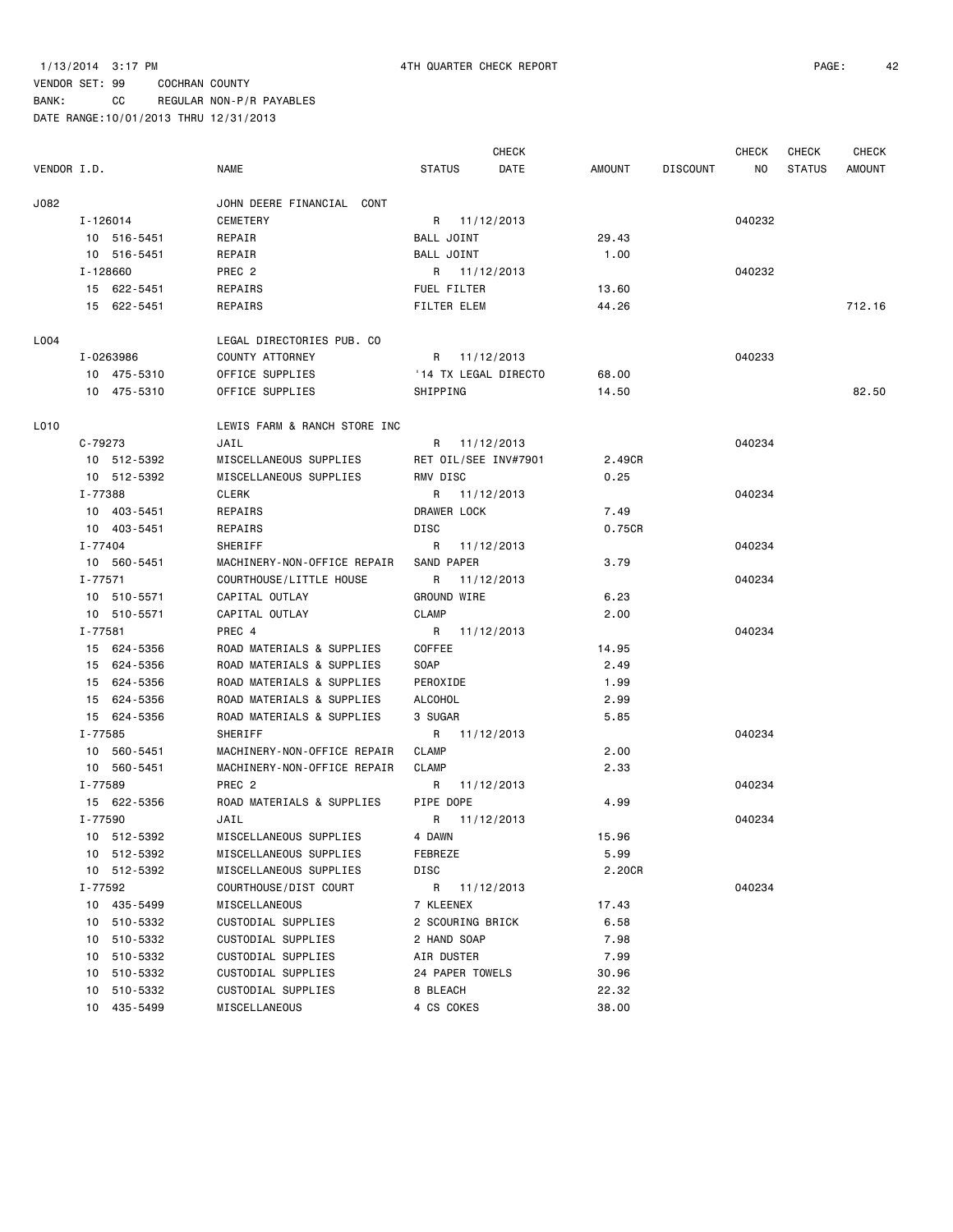CHECK CHECK CHECK CHECK

| VENDOR I.D. |                | <b>NAME</b>                | STATUS<br>DATE    | AMOUNT  | DISCOUNT<br>NO L | STATUS | AMOUNT |
|-------------|----------------|----------------------------|-------------------|---------|------------------|--------|--------|
| L010        |                | LEWIS FARM & RANCH STOCONT |                   |         |                  |        |        |
|             | I-77592        | COURTHOUSE/DIST COURT      | R 11/12/2013      |         | 040234           |        |        |
|             | 10 510-5332    | CUSTODIAL SUPPLIES         | DISC              | 7.58CR  |                  |        |        |
|             | 10 435-5499    | MISCELLANEOUS              | 2CS WATER         | 10.71   |                  |        |        |
|             | 10 435-5499    | MISCELLANEOUS              | DISC              | 5.55CR  |                  |        |        |
|             | I-77643        | COURTHOUSE/LITTLE HOUSE    | R 11/12/2013      |         | 040234           |        |        |
|             | 10 510-5571    | CAPITAL OUTLAY             | 24 BRACKETS       | 21.36   |                  |        |        |
|             | 10 510-5571    | CAPITAL OUTLAY             | DISC              | 2.14CR  |                  |        |        |
|             | I-77688        | PREC <sub>2</sub>          | R 11/12/2013      |         | 040234           |        |        |
|             | 15 622-5356    | ROAD MATERIALS & SUPPLIES  | 1 GAL PAINT       | 27.99   |                  |        |        |
|             | 15 622-5356    | ROAD MATERIALS & SUPPLIES  | DISC              | 2.80CR  |                  |        |        |
|             | I-77906        | <b>COURTHOUSE</b>          | R 11/12/2013      |         | 040234           |        |        |
|             | 10 510-5332    | CUSTODIAL SUPPLIES         | STAIN KILLER      | 5.49    |                  |        |        |
|             | 10 510-5332    | CUSTODIAL SUPPLIES         | DISC              | 0.55CR  |                  |        |        |
|             | I-77912        | COURTHOUSE/SERVER RM       | R 11/12/2013      |         | 040234           |        |        |
|             | 10 510-5332    | CUSTODIAL SUPPLIES         | 20x20x1" FILTER   | 4.49    |                  |        |        |
|             | 10 510-5332    | CUSTODIAL SUPPLIES         | DISC              | 0.45CR  |                  |        |        |
|             | I-77914        | <b>COURTHOUSE</b>          | R 11/12/2013      |         | 040234           |        |        |
|             | 10 510-5332    | CUSTODIAL SUPPLIES         | RAGS              | 1.49    |                  |        |        |
|             | 10 510-5332    | CUSTODIAL SUPPLIES         | PLEDGE            | 4.49    |                  |        |        |
|             | 10 510-5332    | CUSTODIAL SUPPLIES         | DISC              | 0.60CR  |                  |        |        |
|             | I-78089        | <b>COURTHOUSE</b>          | R 11/12/2013      |         | 040234           |        |        |
|             | 10 510-5332    | CUSTODIAL SUPPLIES         | 7 BAGS WATER SALT | 48.65   |                  |        |        |
|             | 10 510-5332    | CUSTODIAL SUPPLIES         | 2 CLR             | 11.98   |                  |        |        |
|             | I-78332        | PREC 3                     | R 11/12/2013      |         | 040234           |        |        |
|             | 15 623-5356    | ROAD MATERIALS & SUPPLIES  | 4 GLASS CLNR      | 11.96   |                  |        |        |
|             | I-78633        | PREC 1                     | R 11/12/2013      |         | 040234           |        |        |
|             | 15 621-5356    | ROAD MATERIALS & SUPPLIES  | 2 BATTERIES       | 6.98    |                  |        |        |
|             | I-78786        | PREC 1                     | R 11/12/2013      |         | 040234           |        |        |
|             | 15 621-5356    | ROAD MATERIALS & SUPPLIES  | BROOM HANDLE      | 8.99    |                  |        |        |
|             | 15 621-5356    | ROAD MATERIALS & SUPPLIES  | BIC LIGHTER       | 7.49    |                  |        |        |
|             | 15 621-5356    | ROAD MATERIALS & SUPPLIES  | DISC              | 1.65CR  |                  |        |        |
|             | I-78807        | DISTRICT COURT             | R 11/12/2013      |         | 040234           |        |        |
|             | 10 435-5499    | MISCELLANEOUS              | 2 CS WATER        | 11.90   |                  |        |        |
|             | I-78960        | CEMETERY                   | R 11/12/2013      |         | 040234           |        |        |
|             | 10 516-5451    | REPAIR                     | 2 BLADES          | 12.98   |                  |        |        |
|             | 10 516-5332    | CUSTODIAL SUPPLIES         | HANDLE            | 16.99   |                  |        |        |
|             | 10 516-5332    | CUSTODIAL SUPPLIES         | DISC              | 3.00CR  |                  |        |        |
|             | I-79014        | SHERIFF/JAIL               | R 11/12/2013      |         | 040234           |        |        |
|             | 10 560-5334    | OTHER SUPPLIES             | <b>GUN WASH</b>   | 7.95    |                  |        |        |
|             | 560-5334<br>10 | OTHER SUPPLIES             | OIL               | 2.49    |                  |        |        |
|             | 10 512-5392    | MISCELLANEOUS SUPPLIES     | 24 KLEENEX        | 29.88   |                  |        |        |
|             | 10 512-5392    | MISCELLANEOUS SUPPLIES     | 8 BLEACH          | 22.32   |                  |        |        |
|             | I-79223        | CEMETERY                   | R 11/12/2013      |         | 040234           |        |        |
|             | 10 516-5451    | REPAIR                     | 2 3" GATE VALVE   | 149.98  |                  |        |        |
|             | 10 516-5451    | REPAIR                     | PRESSURE GAUGE    | 12.95   |                  |        |        |
|             | 10 516-5332    | CUSTODIAL SUPPLIES         | WD-40             | 6.99    |                  |        |        |
|             | 10 516-5451    | REPAIR                     | DISC              | 16.99CR |                  |        |        |
|             | I-79249        | PREC 1                     | R<br>11/12/2013   |         | 040234           |        |        |
|             |                |                            |                   |         |                  |        |        |
|             |                |                            |                   |         |                  |        |        |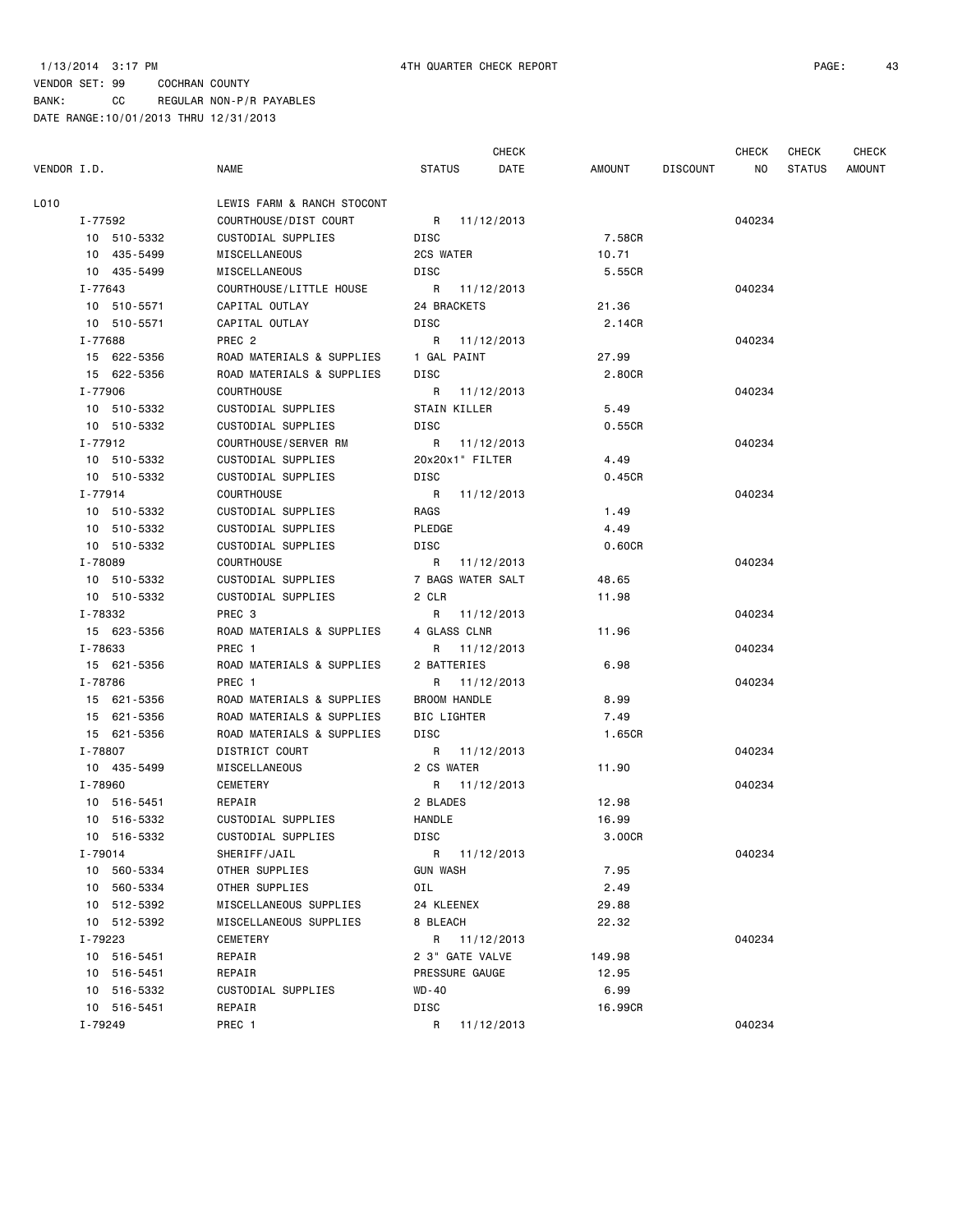CHECK CHECK CHECK CHECK

| VENDOR I.D.      |                     | NAME    |                                | <b>STATUS</b>  | DATE                 | AMOUNT  | <b>DISCOUNT</b> | NO     | <b>STATUS</b> | <b>AMOUNT</b> |
|------------------|---------------------|---------|--------------------------------|----------------|----------------------|---------|-----------------|--------|---------------|---------------|
| L010             |                     |         | LEWIS FARM & RANCH STOCONT     |                |                      |         |                 |        |               |               |
|                  | I-79249             | PREC 1  |                                |                | R 11/12/2013         |         |                 | 040234 |               |               |
|                  | 15 621-5356         |         | ROAD MATERIALS & SUPPLIES      | <b>MOP</b>     |                      | 14.99   |                 |        |               |               |
|                  | 15 621-5356         |         | ROAD MATERIALS & SUPPLIES      |                | 3 TRASH BAGS         | 10.47   |                 |        |               |               |
|                  | 15 621-5356         |         | ROAD MATERIALS & SUPPLIES      | FEBREZE        |                      | 3.79    |                 |        |               |               |
|                  | 15 621-5356         |         | ROAD MATERIALS & SUPPLIES      | 2 TOWELS       |                      | 3.98    |                 |        |               |               |
|                  | 15 621-5356         |         | ROAD MATERIALS & SUPPLIES      | 3 SCRUBBERS    |                      | 5.37    |                 |        |               |               |
|                  | I-79268             | PREC 1  |                                |                | R 11/12/2013         |         |                 | 040234 |               |               |
|                  | 15 621-5356         |         | ROAD MATERIALS & SUPPLIES      |                | SPIDER SPRAY         | 4.99    |                 |        |               |               |
|                  | I-79294             |         | JUVENILE PROBATION             |                | R 11/12/2013         |         |                 | 040234 |               |               |
|                  | 10 571-5310         |         | OFFICE SUPPLIES                | GLOVES         |                      | 7.49    |                 |        |               |               |
|                  | 10 571-5310         |         | OFFICE SUPPLIES                | RAKE           |                      | 23.99   |                 |        |               |               |
|                  | 10 571-5310         |         | OFFICE SUPPLIES                | <b>DISC</b>    |                      | 2.44CR  |                 |        |               |               |
|                  | I-79337             | PREC 1  |                                |                | R 11/12/2013         |         |                 | 040234 |               |               |
|                  | 15 621-5451         | REPAIRS |                                |                | 2 3" ROLLERS         | 10.98   |                 |        |               |               |
|                  | 15 621-5451         | REPAIRS |                                |                | PAINT TRAY/PLASTIC   | 1.79    |                 |        |               |               |
|                  | 15 621-5451         | REPAIRS |                                | 2x12x16        |                      | 35.20   |                 |        |               |               |
|                  | I-79348             | PREC 1  |                                | R              | 11/12/2013           |         |                 | 040234 |               |               |
|                  | 15 621-5451         | REPAIRS |                                | <b>BLADE</b>   |                      | 19.99   |                 |        |               |               |
|                  | 15 621-5451         | REPAIRS |                                | <b>DISC</b>    |                      | 2.00CR  |                 |        |               |               |
|                  | I-79360             | PREC 1  |                                |                | R 11/12/2013         |         |                 | 040234 |               |               |
|                  | 15 621-5451         | REPAIRS |                                | 40FT 2x12      |                      | 88.00   |                 |        |               |               |
|                  | 15 621-5451         | REPAIRS |                                | DISC           |                      | 8.80CR  |                 |        |               |               |
|                  | I-79391             |         | ACTIVITY BLDG                  |                | R 11/12/2013         |         |                 | 040234 |               |               |
|                  | 10 662-5332         |         | CUSTODIAL SUPPLIES             | TRASH BAGS     |                      | 19.99   |                 |        |               |               |
|                  | 10 662-5332         |         | CUSTODIAL SUPPLIES             | <b>BATTERY</b> |                      | 13.99   |                 |        |               |               |
|                  | 10 662-5332         |         | CUSTODIAL SUPPLIES             | DISC           |                      | 3.40CR  |                 |        |               |               |
|                  | I-79403             | PREC 1  |                                | R              | 11/12/2013           |         |                 | 040234 |               |               |
|                  | 15 621-5356         |         | ROAD MATERIALS & SUPPLIES      | 4FT LADDER     |                      | 84.99   |                 |        |               |               |
|                  | 15 621-5356         |         | ROAD MATERIALS & SUPPLIES      | DISC           |                      | 8.50CR  |                 |        |               | 935.17        |
| L015             |                     |         | LUBBOCK COUNTY, TEXAS          |                |                      |         |                 |        |               |               |
|                  | I-OCT ADR FEES 2013 |         | DISTRICT COURT                 |                | R 11/12/2013         |         |                 | 040237 |               |               |
|                  | 19 435-5409         |         | A.D.R. CONTRACT                |                | DISTRICT COURT       | 30.00   |                 |        |               |               |
|                  | 19 435-5409         |         | A.D.R. CONTRACT                |                | COUNTY COURT         | 30.00   |                 |        |               | 60.00         |
| L <sub>189</sub> |                     |         | HOCKLEY COUNTY PUBLISHING CO.I |                |                      |         |                 |        |               |               |
|                  | $I - 10/31/13$      |         | COMMISSIONERS COURT            |                | R 11/12/2013         |         |                 | 040238 |               |               |
|                  | 15 610-5430         |         | LEGAL NOTICES                  |                | TREAS QTRLY REPORT 1 | 189.00  |                 |        |               |               |
|                  | $I - 10/31/2013$    |         | COMMISSIONERS COURT            | R              | 11/12/2013           |         |                 | 040238 |               |               |
|                  | 15 610-5430         |         | LEGAL NOTICES                  |                | VOTER PHOTO ID NOTIC | 133.65  |                 |        |               |               |
|                  | 15 610-5430         |         | LEGAL NOTICES                  |                | VOTER PHOTO ID NOT/S | 133.65  |                 |        |               |               |
|                  | 15 610-5430         |         | LEGAL NOTICES                  | <b>DISC</b>    |                      | 24.30CR |                 |        |               | 432.00        |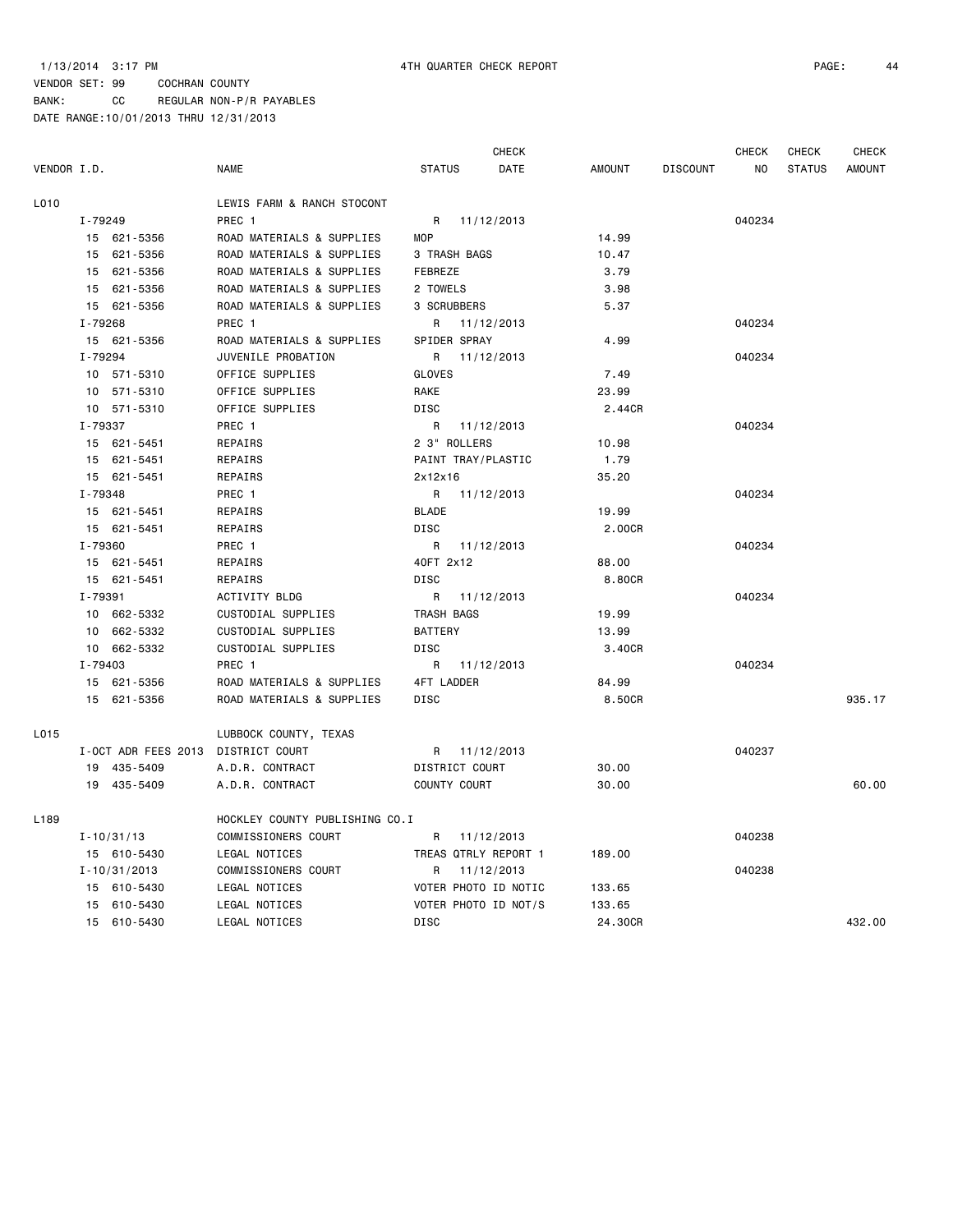|             |                     |                                |                           | <b>CHECK</b> |               |                 | <b>CHECK</b> | <b>CHECK</b>  | <b>CHECK</b>  |
|-------------|---------------------|--------------------------------|---------------------------|--------------|---------------|-----------------|--------------|---------------|---------------|
| VENDOR I.D. |                     | <b>NAME</b>                    | <b>STATUS</b>             | <b>DATE</b>  | <b>AMOUNT</b> | <b>DISCOUNT</b> | NO           | <b>STATUS</b> | <b>AMOUNT</b> |
| M031        |                     | MILLER PAPER & PACKAGING CO    |                           |              |               |                 |              |               |               |
|             | I-S2656236.001      | ACTIVITY BLDG                  | R                         | 11/12/2013   |               |                 | 040239       |               |               |
|             | 10 662-5332         | CUSTODIAL SUPPLIES             | 6EA MANGO 70Z MTRD        |              | 32.47         |                 |              |               |               |
|             | 662-5332<br>10      | CUSTODIAL SUPPLIES             | 6EA CINNA-MIST 70Z M      |              | 28.81         |                 |              |               |               |
|             | 662-5332<br>10      | CUSTODIAL SUPPLIES             | 1CS CORELESS TISSUE       |              | 79.67         |                 |              |               |               |
|             | 662-5332<br>10      | CUSTODIAL SUPPLIES             | 3EA BLUE MOP HEADS/T      |              | 44.51         |                 |              |               |               |
|             | 662-5332<br>10      | CUSTODIAL SUPPLIES             | <b>3EA MTRD DISPENSER</b> |              | 93.99         |                 |              |               | 279.45        |
| M236        |                     | JOEL MARTINEZ                  |                           |              |               |                 |              |               |               |
|             | $I - 40$            | COMMISSIONERS CT               | R                         | 11/12/2013   |               |                 | 040240       |               |               |
|             | 15 610-5499         | MISCELLANEOUS                  | RMV VIRUS, MAINT-JUDG     |              | 55.00         |                 |              |               |               |
|             | 15 610-5499         | MISCELLANEOUS                  | RMV VIRUS, MAINT-SEC      |              | 55.00         |                 |              |               | 110.00        |
| M287        |                     | JACOB McLENDON                 |                           |              |               |                 |              |               |               |
|             | I-CONST ELEC 11/13  | <b>ELECTIONS</b>               | R                         | 11/12/2013   |               |                 | 040241       |               |               |
|             | 10 490-5102         | ELECTION SALARIES              | 2.5HRS EARLY VOTING       |              | 25,00         |                 |              |               |               |
|             | I-ELEC SCH 10/29/13 | ELECTIONS                      | R                         | 11/12/2013   |               |                 | 040241       |               |               |
|             | 10 490-5102         | ELECTION SALARIES              | ELECTION SCH 10/29/1      |              | 20.00         |                 |              |               | 45.00         |
| M296        |                     | JUSTIN MARQUEZ                 |                           |              |               |                 |              |               |               |
|             | I-CONST ELEC 11/13  | <b>ELECTIONS</b>               | R                         | 11/12/2013   |               |                 | 040242       |               |               |
|             | 10 490-5102         | ELECTION SALARIES              | 12.5HRS ELECTION DAY      |              | 125.00        |                 |              |               |               |
|             | I-ELEC SCH 10/29/13 | ELECTIONS                      | R                         | 11/12/2013   |               |                 | 040242       |               |               |
|             | 10 490-5102         | ELECTION SALARIES              | ELECTION SCH 10/29/1      |              | 20.00         |                 |              |               | 145.00        |
| <b>N070</b> |                     | NUNLEY BROTHERS                |                           |              |               |                 |              |               |               |
|             | I-PREC 2 10/13      | PREC <sub>2</sub>              | R                         | 11/12/2013   |               |                 | 040243       |               |               |
|             | 15 622-5356         | ROAD MATERIALS & SUPPLIES      | 6 BELLY DUMPS CALICH      |              | 480.00        |                 |              |               | 480.00        |
| 0013        |                     | OLD REPUBLIC SURETY COMPA      |                           |              |               |                 |              |               |               |
|             | I-LP01036980 2014   | AUDITOR                        | R                         | 11/12/2013   |               |                 | 040244       |               |               |
|             | 10 495-5480         | <b>BONDS &amp; NOTARY FEES</b> | PUBLIC OFF'L BOND R       |              | 50.00         |                 |              |               | 50.00         |
| 0111        |                     | BENNIE O'BRIEN                 |                           |              |               |                 |              |               |               |
|             | I-CONST ELEC 11/13  | <b>ELECTIONS</b>               | $R_{\parallel}$           | 11/12/2013   |               |                 | 040245       |               |               |
|             | 10 490-5102         | ELECTION SALARIES              | 12.5HRS ELECTION DAY      |              | 125.00        |                 |              |               |               |
|             | 10 490-5102         | ELECTION SALARIES              | DELIVERY FEE              |              | 25.00         |                 |              |               |               |
|             | I-ELEC SCH 10/29/13 | ELECTIONS                      | R                         | 11/12/2013   |               |                 | 040245       |               |               |
|             | 10 490-5102         | ELECTION SALARIES              | ELECTION SCH 10/29/1      |              | 20,00         |                 |              |               | 170.00        |
| P202        |                     | THE PRODUCTIVITY CENTER        |                           |              |               |                 |              |               |               |
|             | I-CCSD311113        | SHERIFF                        | R                         | 11/12/2013   |               |                 | 040246       |               |               |
|             | 10 560-5481         | DUES AND REGISTRATION          | JAN '14-'15 TCLEDDS       |              | 295.00        |                 |              |               | 295.00        |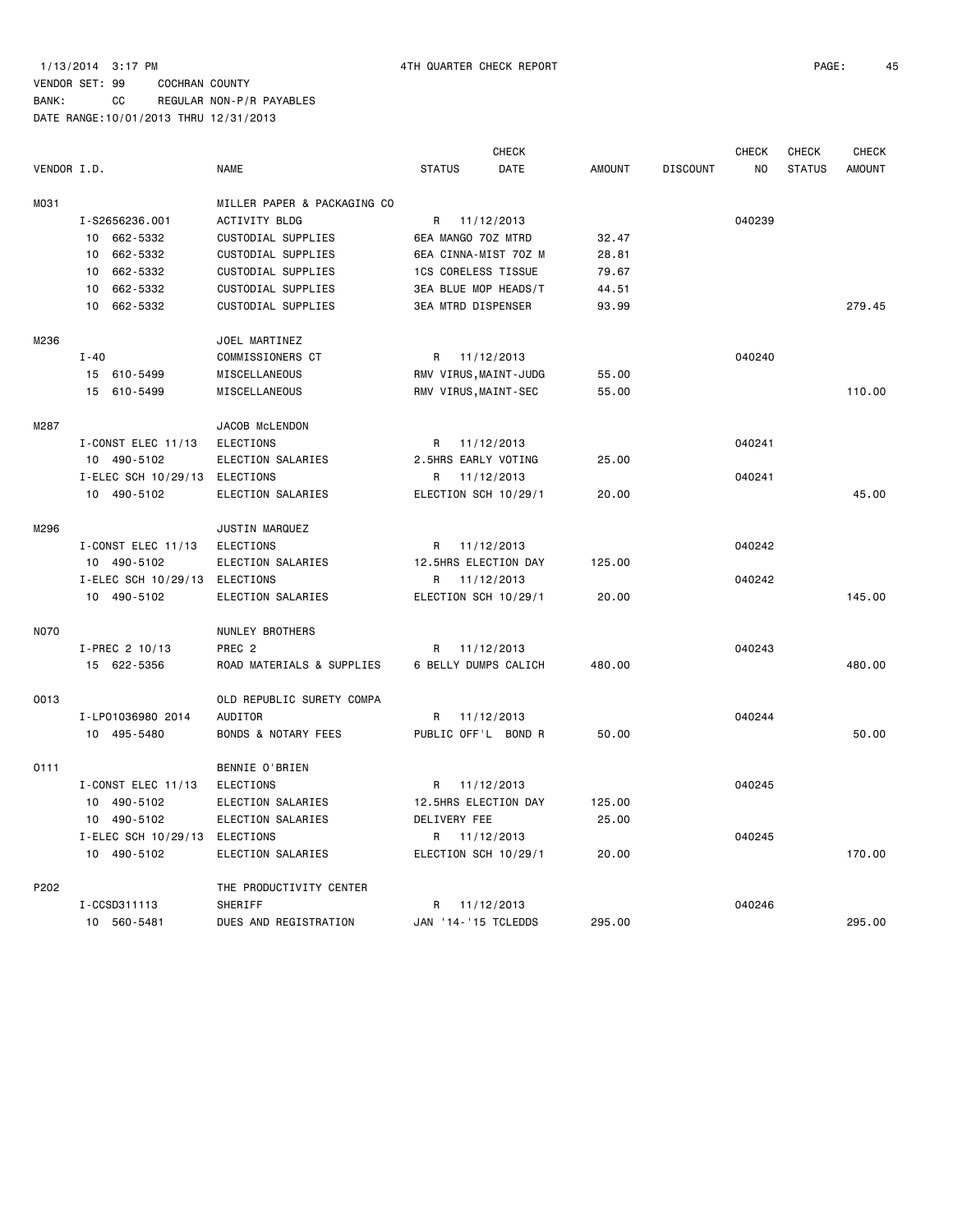BANK: CC REGULAR NON-P/R PAYABLES

|             |                        |                           |                      | <b>CHECK</b> |               |                 | <b>CHECK</b> | <b>CHECK</b>  | <b>CHECK</b> |
|-------------|------------------------|---------------------------|----------------------|--------------|---------------|-----------------|--------------|---------------|--------------|
| VENDOR I.D. |                        | <b>NAME</b>               | <b>STATUS</b>        | DATE         | <b>AMOUNT</b> | <b>DISCOUNT</b> | NO.          | <b>STATUS</b> | AMOUNT       |
| P216        |                        | PLAINS MOTOR SUPPLY       |                      |              |               |                 |              |               |              |
|             | I-284603               | PREC 4                    | R 11/12/2013         |              |               |                 | 040247       |               |              |
|             | 15 624-5451            | REPAIRS                   | HOSE REEL            |              | 175.95        |                 |              |               |              |
|             | I-284604               | PREC 4                    | R 11/12/2013         |              |               |                 | 040247       |               |              |
|             | 15 624-5356            | ROAD MATERIALS & SUPPLIES | 2 CATALYST PREVENT   |              | 12.88         |                 |              |               | 188.83       |
| R096        |                        | MALISA RODRIQUEZ          |                      |              |               |                 |              |               |              |
|             | I-ELEC SCH 10/29/13    | <b>ELECTIONS</b>          | R 11/12/2013         |              |               |                 | 040248       |               |              |
|             | 10 490-5102            | ELECTION SALARIES         | ELECTION SCH 10/29/1 |              | 20.00         |                 |              |               | 20.00        |
| R273        |                        | <b>FAITH ROBERTS</b>      |                      |              |               |                 |              |               |              |
|             | $I$ -CONST ELEC 11/13  | ELECTIONS                 | R 11/12/2013         |              |               |                 | 040249       |               |              |
|             | 10 490-5102            | ELECTION SALARIES         | 13.5HRS ELECTION DAY |              | 135.00        |                 |              |               |              |
|             | I-ELEC SCH 10/29/13    | ELECTIONS                 | R 11/12/2013         |              |               |                 | 040249       |               |              |
|             | 10 490-5102            | ELECTION SALARIES         | ELECTION SCH 10/29/1 |              | 20.00         |                 |              |               | 155.00       |
| R274        |                        | JULIANNA RICE             |                      |              |               |                 |              |               |              |
|             | I-CONST ELEC 11/13     | ELECTIONS                 | R 11/12/2013         |              |               |                 | 040250       |               |              |
|             | 10 490-5102            | ELECTION SALARIES         | 13.25HRS ELECTION DA |              | 132.50        |                 |              |               |              |
|             | I-ELEC SCH 10/29/13    | ELECTIONS                 | R 11/12/2013         |              |               |                 | 040250       |               |              |
|             | 10 490-5102            | ELECTION SALARIES         | ELECTION SCH 10/29/1 |              | 20.00         |                 |              |               | 152.50       |
| S010        |                        | SILVERS COMPANY           |                      |              |               |                 |              |               |              |
|             | I-CONSTABLE 11/13      | CONSTABLE                 | R 11/12/2013         |              |               |                 | 040251       |               |              |
|             | 10 550-5330            | FUEL & OIL                | 13.25GL PREM UNL 10/ |              | 47.69         |                 |              |               |              |
|             | 10 550-5330            | FUEL & OIL                | CR FED TAX ON 13.25G |              | 2.44CR        |                 |              |               |              |
|             | I-EXT SVC 11/13        | <b>EXTENSION SVC</b>      | R 11/12/2013         |              |               |                 | 040251       |               |              |
|             | 10 665-5330            | FUEL AND OIL              | 9.3GL UNL 10/1       |              | 32.17         |                 |              |               |              |
|             | 665-5330<br>10         | FUEL AND OIL              | 24.07GL UNL 10/1     |              | 83.26         |                 |              |               |              |
|             | 665-5330<br>10         | FUEL AND OIL              | 22.18GL UNL 10/8     |              | 75.39         |                 |              |               |              |
|             | 665-5330<br>10         | FUEL AND OIL              | 25.06GL UNL 10/16    |              | 85.18         |                 |              |               |              |
|             | 665-5330<br>10         | FUEL AND OIL              | 23.99GL UNL 10/24    |              | 81.54         |                 |              |               |              |
|             | 665-5330<br>10         | FUEL AND OIL              | 25.88GL UNL 10/31    |              | 82.79         |                 |              |               |              |
|             | 665-5330<br>10         | FUEL AND OIL              | CR FED TAX ON 130.48 |              | 24.01CR       |                 |              |               |              |
|             | 10 665-5330            | FUEL AND OIL              | 24.8GL UNL 10/21 (NO |              | 79.73         |                 |              |               |              |
|             | I-JUV PROB 11/13       | JUVENILE PROBATION        | R 11/12/2013         |              |               |                 | 040251       |               |              |
|             | 10 571-5330            | <b>FUEL</b>               | 67.98GL UNL          |              | 227.86        |                 |              |               |              |
|             | 10 571-5330            | <b>FUEL</b>               | CR FED TAX ON 67.98G |              | 12.51CR       |                 |              |               |              |
|             | $I - NON - DEPT 11/13$ | CLERK                     | R 11/12/2013         |              |               |                 | 040251       |               |              |
|             | 10 403-5427            | CONTINUING EDUCATION      | 15GL UNL 10/4        |              | 50.99         |                 |              |               |              |
|             | 10 403-5427            | CONTINUING EDUCATION      | CR FED TAX ON 15GL U |              | 2.76CR        |                 |              |               |              |
|             | $I-PREC$ 1 11/13       | PREC 1                    | R 11/12/2013         |              |               |                 | 040251       |               |              |
|             | 15 621-5330            | FUEL & OIL                | 28GL UNL 10/31       |              | 89.57         |                 |              |               |              |
|             | 15 621-5330            | FUEL & OIL                | CR FED TAX ON 28GL U |              | 5.15CR        |                 |              |               |              |
|             | 15 621-5330            | FUEL & OIL                | 20GL HS DIESEL       |              | 66.40         |                 |              |               |              |
|             | $I-PREC$ 2 11/13       | PREC 2                    | R 11/12/2013         |              |               |                 | 040251       |               |              |
|             | 15 622-5330            | FUEL AND OIL              | 384.6GL HS DIESEL    |              | 1,288.41      |                 |              |               |              |
|             | 15 622-5330            | FUEL AND OIL              | 88.4GL LS DIESEL     |              | 318.15        |                 |              |               |              |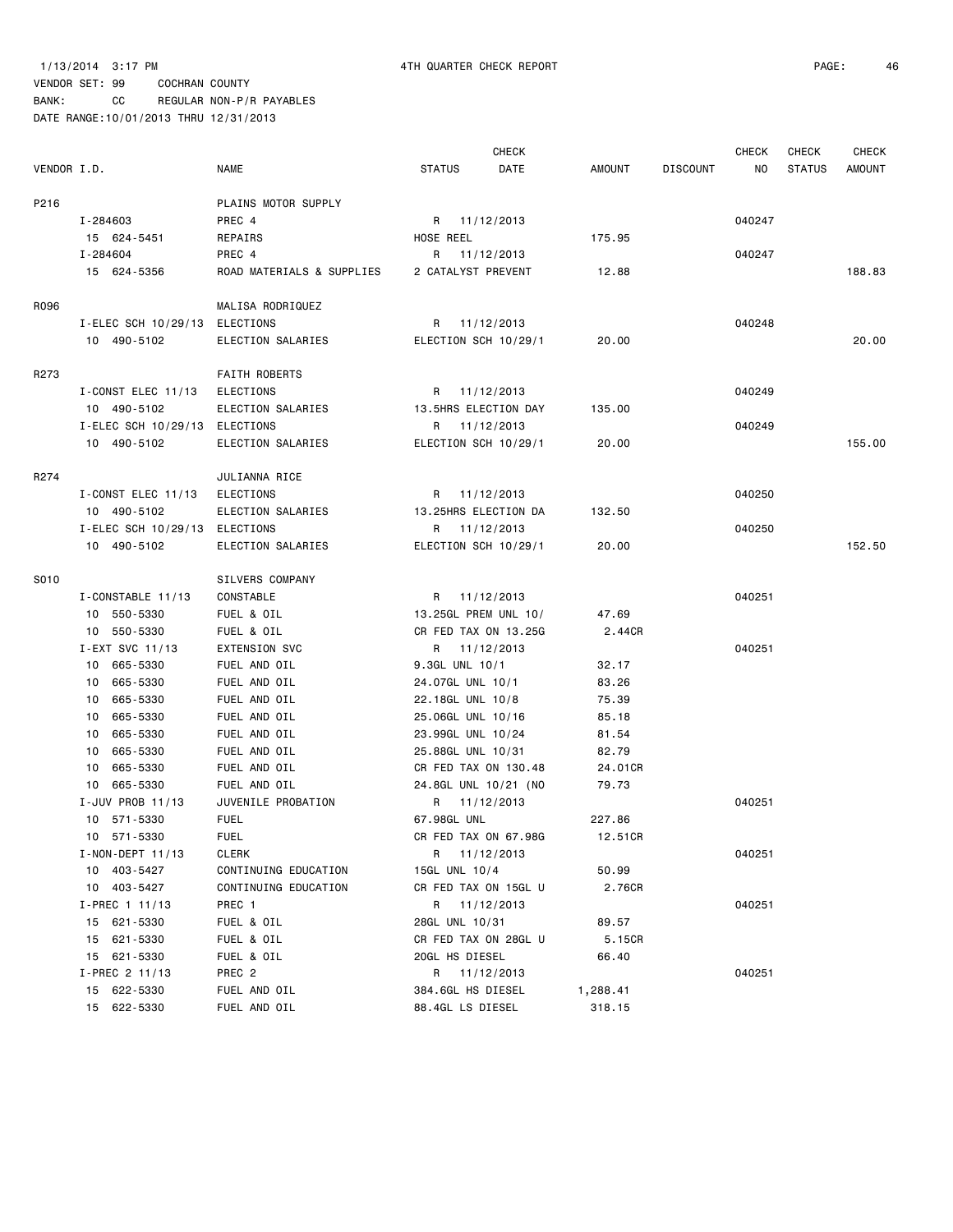### 1/13/2014 3:17 PM 4TH QUARTER CHECK REPORT PAGE: 47

|             |          |                   |                      |      |                       | <b>CHECK</b> |               |                 | CHECK  | <b>CHECK</b>  | CHECK         |
|-------------|----------|-------------------|----------------------|------|-----------------------|--------------|---------------|-----------------|--------|---------------|---------------|
| VENDOR I.D. |          |                   | <b>NAME</b>          |      | <b>STATUS</b>         | DATE         | <b>AMOUNT</b> | <b>DISCOUNT</b> | NO     | <b>STATUS</b> | <b>AMOUNT</b> |
| S010        |          |                   | SILVERS COMPANY      | CONT |                       |              |               |                 |        |               |               |
|             |          | I-PREC 2 11/13    | PREC <sub>2</sub>    |      | R                     | 11/12/2013   |               |                 | 040251 |               |               |
|             | 15       | 622-5330          | FUEL AND OIL         |      | STATE TAX ON 88.4GL   |              | 17.68         |                 |        |               |               |
|             | 15       | 622-5330          | FUEL AND OIL         |      | 508.7GL UNL           |              | 1,660.91      |                 |        |               |               |
|             | 15       | 622-5330          | FUEL AND OIL         |      | 31.01GL UNL 10/9      |              | 105.40        |                 |        |               |               |
|             | 15       | 622-5330          | FUEL AND OIL         |      | CR FED TAX ON 31.01G  |              | 5.71CR        |                 |        |               |               |
|             |          | I-PREC 4 11/13    | PREC 4               |      | R                     | 11/12/2013   |               |                 | 040251 |               |               |
|             | 15       | 624-5330          | FUEL AND OIL         |      | 150GL LP GAS 10/30    |              | 325.50        |                 |        |               |               |
|             | 15       | 624-5330          | FUEL AND OIL         |      | 130GL LS DIESEL 10/2  |              | 429.65        |                 |        |               |               |
|             | 15       | 624-5330          | FUEL AND OIL         |      | STATE TAX ON 130GL L  |              | 26.00         |                 |        |               |               |
|             | 15       | 624-5330          | FUEL AND OIL         |      | 128GL LS DIESEL       |              | 423.04        |                 |        |               |               |
|             | 15       | 624-5330          | FUEL AND OIL         |      | STATE TAX ON 128GL L  |              | 25.60         |                 |        |               |               |
|             | 15       | 624-5330          | FUEL AND OIL         |      | 50GL LS DIESEL 10/3   |              | 165.25        |                 |        |               |               |
|             | 15       | 624-5330          | FUEL AND OIL         |      | STATE TAX ON 50GL LS  |              | 10.00         |                 |        |               |               |
|             | 15       | 624-5330          | FUEL AND OIL         |      | 748.2GL HS DIESEL     |              | 2,521.43      |                 |        |               |               |
|             |          | 15 624-5330       | FUEL AND OIL         |      | DIESEL TREATMENT      |              | 16.74         |                 |        |               |               |
|             |          | $I-SHERIFF 11/13$ | SHERIFF              |      | R                     | 11/12/2013   |               |                 | 040251 |               |               |
|             | 10       | 560-5330          | FUEL AND OIL         |      | 33.97GL UNL/#107      |              | 115.46        |                 |        |               |               |
|             | 10       | 560-5330          | FUEL AND OIL         |      | 112.95GL UNL/#134     |              | 381.47        |                 |        |               |               |
|             | 10       | 560-5330          | FUEL AND OIL         |      | 87.55GL UNL/#121      |              | 295.32        |                 |        |               |               |
|             | 10       | 560-5330          | FUEL AND OIL         |      | 101.11GL UNL/#135     |              | 342.67        |                 |        |               |               |
|             | 10       | 560-5330          | FUEL AND OIL         |      | 198.12GL UNL/#136     |              | 665.94        |                 |        |               |               |
|             | 10       | 560-5330          | FUEL AND OIL         |      | 47.01GL UNL/#122      |              | 161.13        |                 |        |               |               |
|             | 10       | 560-5330          | FUEL AND OIL         |      | 14.5GL UNL/#137       |              | 46.39         |                 |        |               |               |
|             | 10       | 560-5330          | FUEL AND OIL         |      | 12.21GL UNL/#111      |              | 41.50         |                 |        |               |               |
|             | 10       | 560-5330          | FUEL AND OIL         |      | 19.51GL UNL/#133      |              | 66.32         |                 |        |               |               |
|             | 10       | 560-5330          | FUEL AND OIL         |      | CR FED TAX ON 626.93  |              | 115.36CR      |                 |        |               | 10,284.59     |
| S047        |          |                   | SHELL FLEET PLUS     |      |                       |              |               |                 |        |               |               |
|             |          | I-65177891310     | EXTENSION SVC        |      | R                     | 11/12/2013   |               |                 | 040252 |               |               |
|             |          | 10 665-5330       | FUEL AND OIL         |      | 18.932GL UNL, BIG SPR |              | 62.08         |                 |        |               |               |
|             | 10       | 665-5330          | FUEL AND OIL         |      | 20.07GL UNL, SEYMOUR  |              | 68.22         |                 |        |               |               |
|             | 10       | 665-5330          | FUEL AND OIL         |      | 13.131GL UNL, POOLVIL |              | 41.77         |                 |        |               |               |
|             | 10       | 665-5330          | FUEL AND OIL         |      | 15.643GL UNL, DALLAS  |              | 50.06         |                 |        |               |               |
|             | 10       | 665-5330          | FUEL AND OIL         |      | 20.084GL UNL, SEYMOUR |              | 66.26         |                 |        |               |               |
|             | 10       | 665-5330          | FUEL AND OIL         |      | CR FED TAX ON 87.8GL  |              | 16.07CR       |                 |        |               | 272.32        |
| S058        |          |                   | SCOTT-MERRIMAN, INC. |      |                       |              |               |                 |        |               |               |
|             | I-051574 |                   | <b>CLERK</b>         |      | R                     | 11/12/2013   |               |                 | 040253 |               |               |
|             |          | 10 403-5310       | OFFICE SUPPLIES      |      | 500 BANKNOTE PAPER,   |              | 865.95        |                 |        |               |               |
|             |          | 10 403-5310       | OFFICE SUPPLIES      |      | SHIPPING              |              | 27.50         |                 |        |               |               |
|             |          | $I - 051575$      | <b>CLERK</b>         |      | R                     | 11/12/2013   |               |                 | 040253 |               |               |
|             | 10       | 403-5310          | OFFICE SUPPLIES      |      | 500 BANKNOTE PAPER, R |              | 690.00        |                 |        |               |               |
|             | 10       | 403-5310          | OFFICE SUPPLIES      |      | SHIPPING              |              | 25.55         |                 |        |               | 1,609.00      |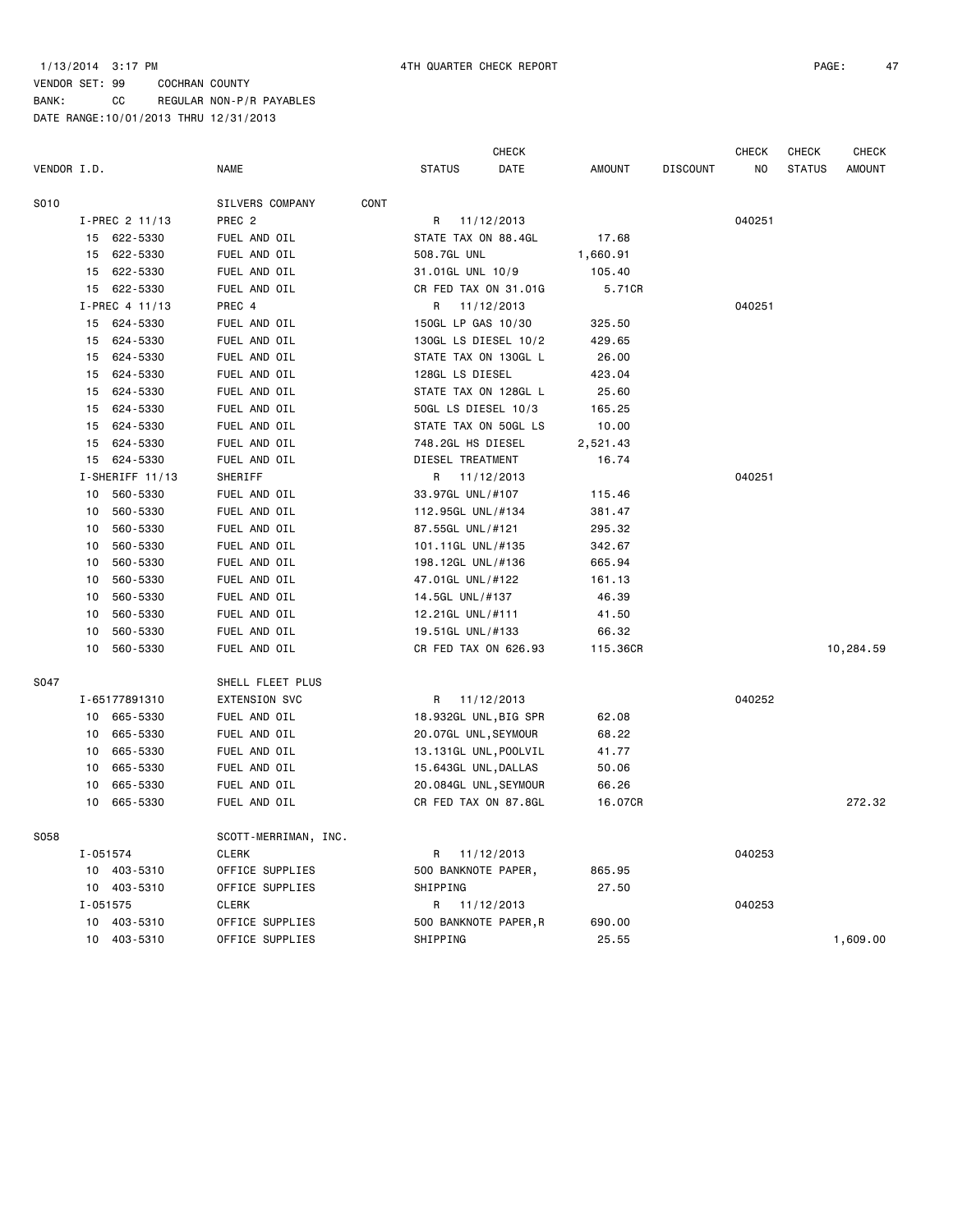|             |               |                                          |                       | <b>CHECK</b>         |        |                 | <b>CHECK</b> | <b>CHECK</b>  | <b>CHECK</b> |
|-------------|---------------|------------------------------------------|-----------------------|----------------------|--------|-----------------|--------------|---------------|--------------|
| VENDOR I.D. |               | <b>NAME</b>                              | <b>STATUS</b>         | DATE                 | AMOUNT | <b>DISCOUNT</b> | NO           | <b>STATUS</b> | AMOUNT       |
| S063        |               | ANGEL RAMIREZ, dba                       |                       |                      |        |                 |              |               |              |
|             | I-9923        | PREC <sub>2</sub>                        | R 11/12/2013          |                      |        |                 | 040254       |               |              |
|             | 15 622-5454   | TIRES                                    | SVC CALL/140mi 9/23/  |                      | 35.00  |                 |              |               |              |
|             | 15 622-5454   | TIRES                                    | DSMT/MT NEW TIRE      |                      | 70.00  |                 |              |               | 105.00       |
| S071        |               | SCRIPT OFFICE PRODUCTS, INC.             |                       |                      |        |                 |              |               |              |
|             | I-43962       | AUDITOR/COMM'R CT                        | R 11/12/2013          |                      |        |                 | 040255       |               |              |
|             | 10 495-5310   | OFFICE SUPPLIES                          | 1EA FRAME, HANG, LGL  |                      | 3.95   |                 |              |               |              |
|             | 10 495-5310   | OFFICE SUPPLIES                          | 1BX HANG FOLDER, RED  |                      | 36.95  |                 |              |               |              |
|             | 10 495-5310   | OFFICE SUPPLIES                          | 2 2014 WALL CALENDAR  |                      | 33.90  |                 |              |               |              |
|             | 15 610-5310   | OFFICE SUPPLIES                          | 1 2014 WALL CALENDAR  |                      | 16.95  |                 |              |               |              |
|             | I-43963       | JUSTICE OF PEACE                         | R 11/12/2013          |                      |        |                 | 040255       |               |              |
|             | 10 455-5310   | OFFICE SUPPLIES                          | 1CT FILE STORAGE BOX  |                      | 35.95  |                 |              |               |              |
|             | 10 455-5310   | OFFICE SUPPLIES                          | 1 DESK CALENDAR PAD   |                      | 15.95  |                 |              |               |              |
|             | I-43971       | CLERK                                    | R 11/12/2013          |                      |        |                 | 040255       |               |              |
|             | 10 403-5310   | OFFICE SUPPLIES                          | 1000 3x5 CARDS, 2-CL  |                      | 202.85 |                 |              |               |              |
|             | 10 403-5310   | OFFICE SUPPLIES                          | 1BX ENV, CD, WINDOW   |                      | 24.95  |                 |              |               |              |
|             | 10 403-5310   | OFFICE SUPPLIES                          | 1BX MAILER, 3.5 DISK  |                      | 48.81  |                 |              |               |              |
|             | 10 403-5310   | OFFICE SUPPLIES                          | 1000 LTRHEAD, PRT     |                      | 106.95 |                 |              |               |              |
|             | $I - 44016$   | SHERIFF                                  | R 11/12/2013          |                      |        |                 | 040255       |               |              |
|             | 10 560-5310   | OFFICE SUPPLIES                          | NOTARY STAMP/R DAVIS  |                      | 21.64  |                 |              |               |              |
|             | I-44019       | AUDITOR                                  | R 11/12/2013          |                      |        |                 | 040255       |               |              |
|             | 10 495-5310   | OFFICE SUPPLIES                          | 2EA BL77-C PEN, ENER  |                      | 6.98   |                 |              |               |              |
|             | $I - 44020$   | CO JUDGE/COMM'R CT                       | R 11/12/2013          |                      |        |                 | 040255       |               |              |
|             | 15 610-5310   | OFFICE SUPPLIES                          | 1EA 920XL CRTG, BK    |                      | 37.95  |                 |              |               |              |
|             | 15 610-5310   | OFFICE SUPPLIES                          | 3EA 932XL CRTG, BK    |                      | 110.85 |                 |              |               |              |
|             | 15 610-5310   | OFFICE SUPPLIES                          | 1EA 933XL CRTG, CY    |                      | 19.99  |                 |              |               |              |
|             | 15 610-5310   | OFFICE SUPPLIES                          | 1EA 933XL CRTG, MG    |                      | 19.99  |                 |              |               |              |
|             | 15 610-5310   | OFFICE SUPPLIES                          | 1EA 933XL CRTG, YW    |                      | 19.99  |                 |              |               | 764.60       |
| S210        |               | SHAMBURGER AUTO & FARM SUPPLY            |                       |                      |        |                 |              |               |              |
|             | I-312629      | PREC <sub>2</sub>                        | R 11/12/2013          |                      |        |                 | 040256       |               |              |
|             | 15 622-5451   | REPAIRS                                  | HUBCAP VENT PLUG      |                      | 7.98   |                 |              |               | 7.98         |
| S222        |               | SOUTH PLAINS COMMUNICATIONS              |                       |                      |        |                 |              |               |              |
|             | I-0102959-IN  | SHERIFF                                  | R 11/12/2013          |                      |        |                 | 040257       |               |              |
|             | 10 560-5451   | MACHINERY-NON-OFFICE REPAIR              | RPL BROKEN ANT WHIP/  |                      | 37.50  |                 |              |               |              |
|             | 10 560-5451   | MACHINERY-NON-OFFICE REPAIR              |                       | #34946 QT WAVE ANTEN | 11.50  |                 |              |               |              |
|             | I-0102994-IN  | SHERIFF                                  | R 11/12/2013          |                      |        |                 | 040257       |               |              |
|             | 10 560-5451   | MACHINERY-NON-OFFICE REPAIR              | TRBLSHT, RPL BATT/BOD |                      | 90.00  |                 |              |               |              |
|             | 10 560-5451   | MACHINERY-NON-OFFICE REPAIR              | 3.7V BATT             |                      | 40.00  |                 |              |               | 179.00       |
| S279        |               | DONNIE SIMPSON                           |                       |                      |        |                 |              |               |              |
|             | I-WTRCA 10/13 | COMMISSIONERS COURT                      | R 11/12/2013          |                      |        |                 | 040258       |               |              |
|             | 15 610-5427   | COMM-CONTINUING EDUCATION                | 2 NITES/ABILENE       |                      | 170.00 |                 |              |               |              |
|             | 15 610-5427   | COMM-CONTINUING EDUCATION                | LODGING TAX           |                      | 25.50  |                 |              |               |              |
|             | 15 610-5427   | COMM-CONTINUING EDUCATION                | 440 MI TO/FR ABILENE  |                      | 248.60 |                 |              |               |              |
|             |               | I-WTRCA CONF '13 REG COMMISSIONERS COURT | R 11/12/2013          |                      |        |                 | 040258       |               |              |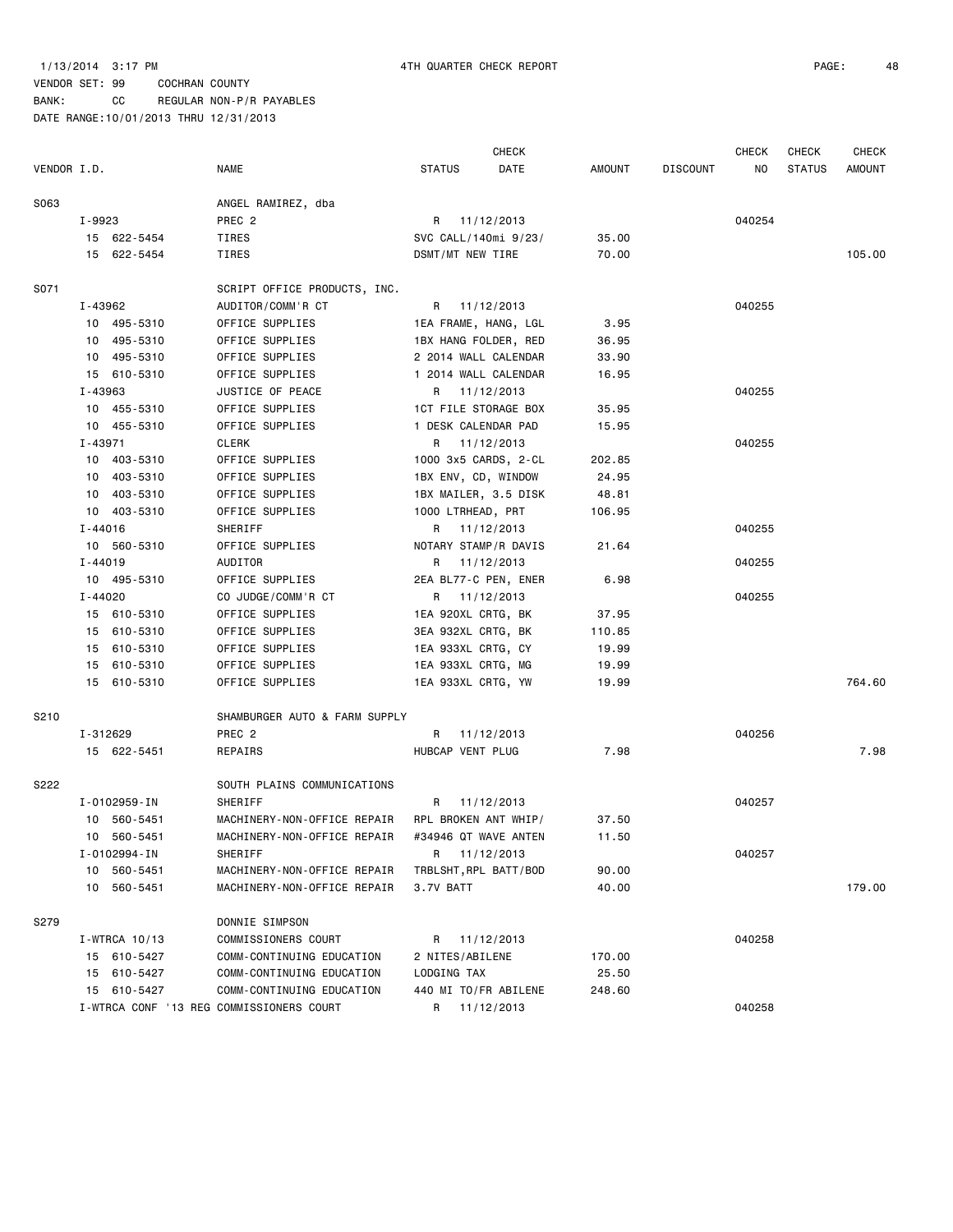BANK: CC REGULAR NON-P/R PAYABLES

|             |                                          |                             |                      | <b>CHECK</b> |               |                 | <b>CHECK</b> | <b>CHECK</b>  | <b>CHECK</b>  |
|-------------|------------------------------------------|-----------------------------|----------------------|--------------|---------------|-----------------|--------------|---------------|---------------|
| VENDOR I.D. |                                          | <b>NAME</b>                 | <b>STATUS</b>        | DATE         | <b>AMOUNT</b> | <b>DISCOUNT</b> | NO.          | <b>STATUS</b> | <b>AMOUNT</b> |
| S279        |                                          | DONNIE SIMPSON<br>CONT      |                      |              |               |                 |              |               |               |
|             | I-WIRCA CONF '13 REG COMMISSIONERS COURT |                             | R                    | 11/12/2013   |               |                 | 040258       |               |               |
|             | 15 610-5427                              | COMM-CONTINUING EDUCATION   | CONF REGIS/ABILENE 1 |              | 170.00        |                 |              |               | 614.10        |
| S317        |                                          | TERESA SMITH                |                      |              |               |                 |              |               |               |
|             | I-CONST ELEC 11/13                       | <b>ELECTIONS</b>            | R                    | 11/12/2013   |               |                 | 040259       |               |               |
|             | 10 490-5102                              | ELECTION SALARIES           | 2.5HRS EARLY VOTING  |              | 25.00         |                 |              |               |               |
|             | I-ELEC SCH 10/29/13 ELECTIONS            |                             | R 11/12/2013         |              |               |                 | 040259       |               |               |
|             | 10 490-5102                              | ELECTION SALARIES           | ELECTION SCH 10/29/1 |              | 20.00         |                 |              |               | 45.00         |
| S331        |                                          | STANDARD COFFEE SERVICE     |                      |              |               |                 |              |               |               |
|             | I-11915281 110113                        | NON-DEPT'L                  | R                    | 11/12/2013   |               |                 | 040260       |               |               |
|             | 10 409-5300                              | COUNTY-WIDE SUPPLIES        | 10 FR VAN CRMR       |              | 76.00         |                 |              |               |               |
|             | 409-5300<br>10                           | COUNTY-WIDE SUPPLIES        | 1BX AAA REG          |              | 34.40         |                 |              |               |               |
|             | 409-5300<br>10                           | COUNTY-WIDE SUPPLIES        | <b>1BX TEA BAGS</b>  |              | 27.71         |                 |              |               |               |
|             | 409-5300<br>10                           | COUNTY-WIDE SUPPLIES        | <b>ENERGY SURCHG</b> |              | 3.11          |                 |              |               | 141.22        |
| S406        |                                          | <b>ASHLYN STEVENS</b>       |                      |              |               |                 |              |               |               |
|             | I-CONST ELEC 11/13                       | ELECTIONS                   | R                    | 11/12/2013   |               |                 | 040261       |               |               |
|             | 10 490-5102                              | ELECTION SALARIES           | 13.25HRS ELECTION DA |              | 132.50        |                 |              |               |               |
|             | I-ELEC SCH 10/29/13                      | ELECTIONS                   | R                    | 11/12/2013   |               |                 | 040261       |               |               |
|             | 10 490-5102                              | ELECTION SALARIES           | ELECTION SCH 10/29/1 |              | 20.00         |                 |              |               | 152.50        |
| T087        |                                          | TEXAS DEPARTMENT OF HEALTH  |                      |              |               |                 |              |               |               |
|             | $I - 19680$                              | CLERK                       | R.                   | 11/12/2013   |               |                 | 040262       |               |               |
|             | 10 403-5310                              | OFFICE SUPPLIES             | 7 REMOTE BIRTH ACCES |              | 12.81         |                 |              |               | 12.81         |
| T148        |                                          | TASCOSA OFFICE MACHINES INC |                      |              |               |                 |              |               |               |
|             | I-9CS435                                 | SHERIFF                     | R                    | 11/12/2013   |               |                 | 040263       |               |               |
|             | 10 560-5411                              | MAINTENANCE CONTRACTS       | COPIER MAINTENANCE 1 |              | 75.90         |                 |              |               |               |
|             | I-9CT078                                 | <b>CLERK</b>                | R                    | 11/12/2013   |               |                 | 040263       |               |               |
|             | 10 403-5411                              | MAINTENANCE CONTRACTS       | 3396 COPIES 9/16-10/ |              | 40.75         |                 |              |               | 116.65        |
| T186        |                                          | JOHNNY TIMMONS              |                      |              |               |                 |              |               |               |
|             | I-WTRCA 10/13                            | COMMISSIONERS COURT         | R                    | 11/12/2013   |               |                 | 040264       |               |               |
|             | 15 610-5427                              | COMM-CONTINUING EDUCATION   | REGIS FEE 2013 PROF  |              | 170.00        |                 |              |               |               |
|             | 15 610-5427                              | COMM-CONTINUING EDUCATION   | 2 NITES/ABILENE      |              | 170.00        |                 |              |               |               |
|             | 15 610-5427                              | COMM-CONTINUING EDUCATION   | LODGING TAX          |              | 25.50         |                 |              |               |               |
|             | 15 610-5427                              | COMM-CONTINUING EDUCATION   | 467 MI @ \$.565      |              | 263.86        |                 |              |               |               |
|             | 15 610-5427                              | COMM-CONTINUING EDUCATION   | <b>MEALS</b>         |              | 22.16         |                 |              |               | 651.52        |
| T243        |                                          | TEXAS COMPTROLLER OF        |                      |              |               |                 |              |               |               |
|             | I-PROP CODE, LAWS 13                     | TAX A/C                     | R                    | 11/12/2013   |               |                 | 040265       |               |               |
|             | 10 499-5310                              | OFFICE SUPPLIES             | COMB PKG: TAX CODE,  |              | 25,00         |                 |              |               | 25,00         |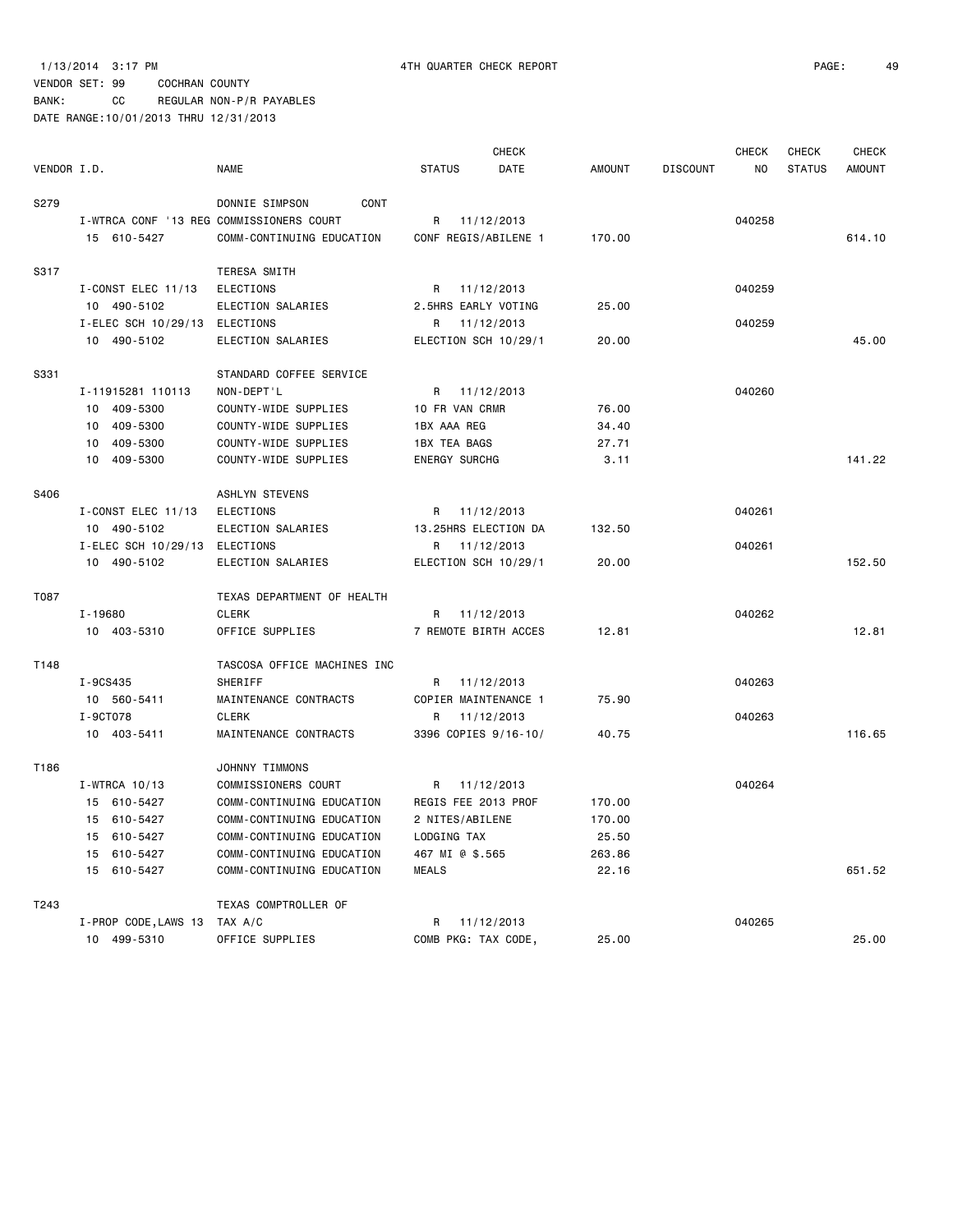BANK: CC REGULAR NON-P/R PAYABLES DATE RANGE:10/01/2013 THRU 12/31/2013

CHECK CHECK CHECK CHECK

| VENDOR I.D. |                | <b>NAME</b>             | <b>STATUS</b><br>DATE | AMOUNT   | <b>DISCOUNT</b> | NO.    | <b>STATUS</b> | <b>AMOUNT</b> |
|-------------|----------------|-------------------------|-----------------------|----------|-----------------|--------|---------------|---------------|
| V035        |                | VARIVERGE, LLC          |                       |          |                 |        |               |               |
|             | I-6837         | TAX A/C                 | R 11/12/2013          |          |                 | 040266 |               |               |
|             | 10 499-5408    | TAX ROLL                | 16750 LASER PRINT @   | 670.00   |                 |        |               |               |
|             | 10 499-5408    | TAX ROLL                | 2861 RENDERING        | 171.66   |                 |        |               |               |
|             | 10 499-5408    | TAX ROLL                | 2861 DPV/LACS UPDATE  | 14.31    |                 |        |               |               |
|             | 10 499-5408    | TAX ROLL                | 256 FLATS             | 128.00   |                 |        |               |               |
|             | 10 499-5408    | TAX ROLL                | 2797 PRE-SORT         | 69.93    |                 |        |               |               |
|             | 10 499-5408    | TAX ROLL                | 2854 POSTAGE @ \$.535 | 1,527.20 |                 |        |               |               |
|             | I-6838         | TAX A/C                 | R 11/12/2013          |          |                 | 040266 |               |               |
|             | 10 499-5408    | TAX ROLL                | 14112 LASER PRINTING  | 564.48   |                 |        |               |               |
|             | 10 499-5408    | TAX ROLL                | 3832 RENDERING        | 229.92   |                 |        |               |               |
|             | 10 499-5408    | TAX ROLL                | 3832 DPV/LACS UPDATE  | 19.16    |                 |        |               |               |
|             | 10 499-5408    | TAX ROLL                | 12 FLATS              | 6.00     |                 |        |               |               |
|             | 499-5408<br>10 | TAX ROLL                | 3768 PRE-SORTS        | 94.20    |                 |        |               |               |
|             | 10 499-5408    | TAX ROLL                | 3768 POSTAGE @ \$.409 | 1,544.52 |                 |        |               | 5,039.38      |
| V039        |                | HIGINIO VASQUEZ JR. dba |                       |          |                 |        |               |               |
|             | I-05100 100813 | JAIL                    | R 11/12/2013          |          |                 | 040267 |               |               |
|             | 10 512-5333    | FOOD-PRISONERS          | 2 SF SUGAR            | 11.58    |                 |        |               |               |
|             | I-19103 101513 | JAIL                    | R 11/12/2013          |          |                 | 040267 |               |               |
|             | 10 512-5333    | FOOD-PRISONERS          | 8 TNDR CRST, LG       | 11.12    |                 |        |               |               |
|             | 10 512-5333    | FOOD-PRISONERS          | SS SUGAR              | 2.09     |                 |        |               |               |
|             | 10 512-5333    | FOOD-PRISONERS          | 5 BAR S HAM CHOP      | 9.95     |                 |        |               |               |
|             | 10 512-5333    | FOOD-PRISONERS          | RED DEL APPLES        | 6.58     |                 |        |               |               |
|             | 10 512-5333    | FOOD-PRISONERS          | NAVEL ORANGES         | 8.23     |                 |        |               |               |
|             | I-31100 100813 | JAIL                    | R 11/12/2013          |          |                 | 040267 |               |               |
|             | 10 512-5333    | FOOD-PRISONERS          | 6 TNDR CRST, LG       | 8.34     |                 |        |               |               |
|             | 10 512-5333    | FOOD-PRISONERS          | CLASSIC MIX           | 7.29     |                 |        |               |               |
|             | 10 512-5333    | FOOD-PRISONERS          | SALAD BLEND           | 3.39     |                 |        |               |               |
|             | 10 512-5333    | FOOD-PRISONERS          | 2 SF SHRD TACO CHZ    | 4.58     |                 |        |               |               |
|             | 10 512-5333    | FOOD-PRISONERS          | SF DRNK MX GR         | 3.09     |                 |        |               |               |
|             | 10 512-5333    | FOOD-PRISONERS          | 2 SF DRNK MX LEM      | 6.18     |                 |        |               |               |
|             | 10 512-5333    | FOOD-PRISONERS          | 2 SF DRNK MX CHR      | 6.18     |                 |        |               |               |
|             | 10 512-5333    | FOOD-PRISONERS          | SF DRNK MX GR         | 3.09     |                 |        |               |               |
|             | 10 512-5333    | FOOD-PRISONERS          | NAVEL ORANGES         | 6.09     |                 |        |               |               |
|             | 10 512-5333    | FOOD-PRISONERS          | RED DEL APPLES        | 3.29     |                 |        |               |               |
|             | 10 512-5333    | FOOD-PRISONERS          | LETTUCE CELLO         | 1.69     |                 |        |               |               |
|             | 10 512-5333    | FOOD-PRISONERS          | 2 BUENO GR TORTILLAS  | 4.18     |                 |        |               |               |
|             | 10 512-5333    | FOOD-PRISONERS          | 18CT LG EGGS          | 2.89     |                 |        |               |               |
|             | I-39100 102213 | JAIL                    | R 11/12/2013          |          |                 | 040267 |               |               |
|             | 10 512-5333    | FOOD-PRISONERS          | TNDR CRUST LG/4       | 5.56     |                 |        |               |               |
|             | 10 512-5333    | FOOD-PRISONERS          | BUENO GR TORTILLAS    | 2.09     |                 |        |               |               |
|             | I-48100 101713 | JAIL                    | R<br>11/12/2013       |          |                 | 040267 |               |               |
|             | 10 512-5333    | FOOD-PRISONERS          | J DEAN BRK BOWL SAUS  | 19.74    |                 |        |               |               |
|             | 10 512-5333    | FOOD-PRISONERS          | J DEAN BRKFST BOWLS/  | 13.16    |                 |        |               |               |
|             | 10 512-5333    | FOOD-PRISONERS          | J DEAN BRK BOWLS PAN  | 9.87     |                 |        |               |               |
|             | 10 512-5333    | FOOD-PRISONERS          | J DEAN BRKFST BOWLS   | 3.29     |                 |        |               |               |
|             | 10 512-5333    | FOOD-PRISONERS          | J DEAN BRK BOWLS PAN  | 3.29     |                 |        |               |               |
|             |                |                         |                       |          |                 |        |               |               |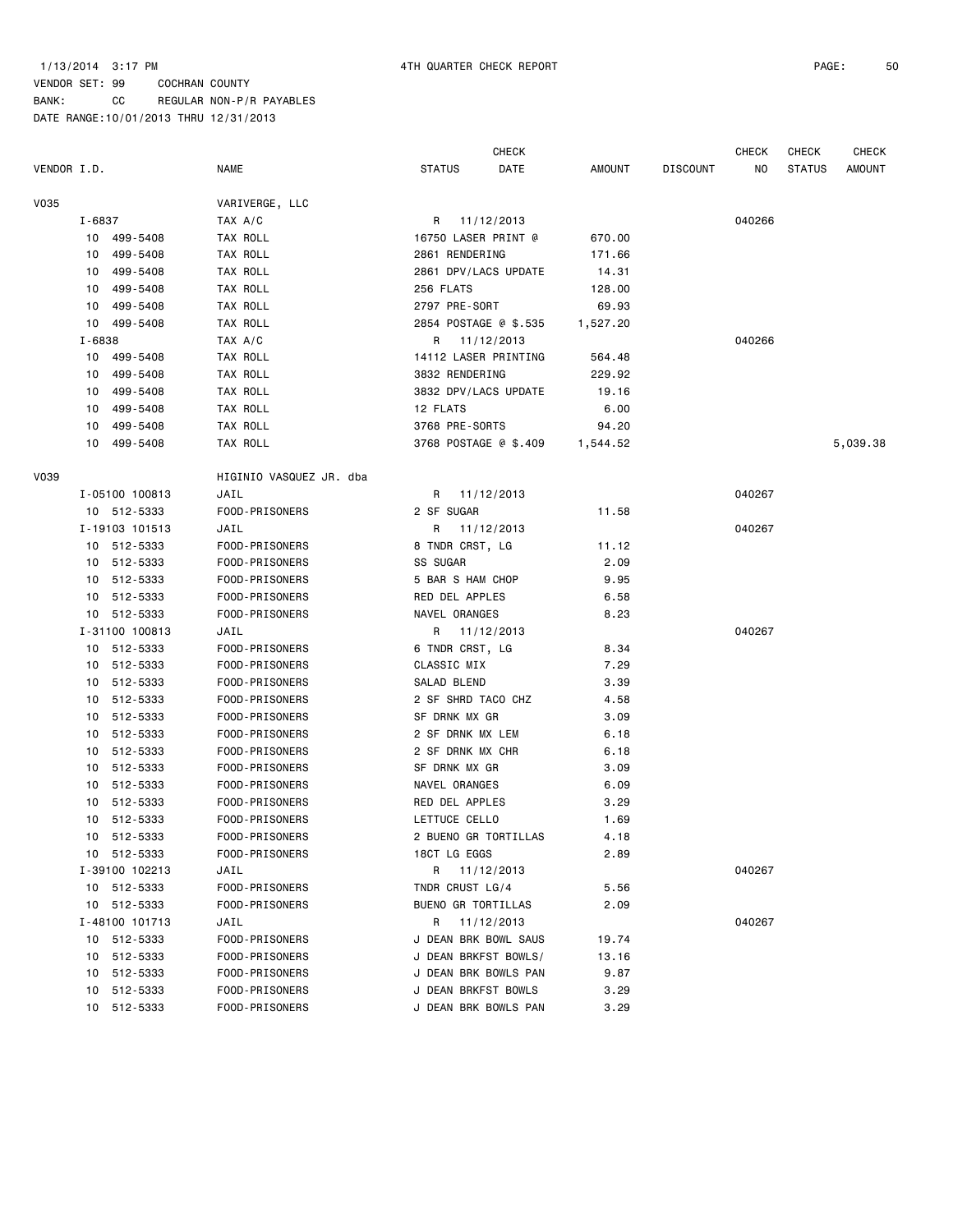|             |    |                     |                             | <b>CHECK</b>     |                      |          | <b>CHECK</b>    | <b>CHECK</b> | <b>CHECK</b>  |          |
|-------------|----|---------------------|-----------------------------|------------------|----------------------|----------|-----------------|--------------|---------------|----------|
| VENDOR I.D. |    |                     | <b>NAME</b>                 | <b>STATUS</b>    | DATE                 | AMOUNT   | <b>DISCOUNT</b> | NO           | <b>STATUS</b> | AMOUNT   |
| V039        |    |                     | HIGINIO VASQUEZ JR. dbCONT  |                  |                      |          |                 |              |               |          |
|             |    | I-48100 101713      | JAIL                        |                  | R 11/12/2013         |          |                 | 040267       |               |          |
|             |    | 10 512-5333         | FOOD-PRISONERS              |                  | J DEAN BRKFST BOWLS/ | 9.87     |                 |              |               |          |
|             |    | 10 512-5333         | FOOD-PRISONERS              | FROZEN FOODS     |                      | 3.19     |                 |              |               |          |
|             |    | 10 512-5333         | FOOD-PRISONERS              |                  | AJ SCR EGG/SAUS/HBRW | 14.34    |                 |              |               |          |
|             |    | 10 512-5333         | FOOD-PRISONERS              |                  | J DEAN SAU EG CHS CR | 6.49     |                 |              |               |          |
|             |    | 10 512-5333         | FOOD-PRISONERS              |                  | 7 DEAN SAUS EGG CH B | 6.49     |                 |              |               |          |
|             | 10 | 512-5333            | FOOD-PRISONERS              |                  | J DEAN SAU EGG CHS M | 12.98    |                 |              |               |          |
|             |    | 10 512-5333         | FOOD-PRISONERS              |                  | J DEAN SAU EGG CHS C | 6.49     |                 |              |               |          |
|             |    | 10 512-5333         | FOOD-PRISONERS              |                  | J DEAN SAUS EGG CH B | 6.49     |                 |              |               |          |
|             |    | 10 512-5333         | FOOD-PRISONERS              |                  | CASA RICA TORTILLA F | 2.09     |                 |              |               |          |
|             |    | 10 512-5333         | FOOD-PRISONERS              | 18CT LG EGGS     |                      | 2.89     |                 |              |               |          |
|             |    | 10 512-5333         | FOOD-PRISONERS              | PEYTON CHORIZO   |                      | 1.99     |                 |              |               | 240.14   |
| W038        |    |                     | WEST TEXAS JUSTICE OF PEACE |                  |                      |          |                 |              |               |          |
|             |    | I-'14 CONF/SCHMIDT  | JUSTICE OF PEACE            |                  | R 11/12/2013         |          |                 | 040268       |               |          |
|             |    | 10 455-5481         | DUES AND REGISTRATION       |                  | 2014 CONF; APRIL 22- | 40.00    |                 |              |               | 40.00    |
| <b>WO70</b> |    |                     | R D WALLACE OIL CO INC      |                  |                      |          |                 |              |               |          |
|             |    | $I - 1400$ 11/13    | PREC 4                      |                  | R 11/12/2013         |          |                 | 040269       |               |          |
|             |    | 15 624-5330         | FUEL AND OIL                |                  | 29GL SUP UNL 10/8/13 | 99.04    |                 |              |               |          |
|             |    | 15 624-5330         | FUEL AND OIL                |                  | 26GL UNL 10/15/13    | 78.39    |                 |              |               |          |
|             |    | 15 624-5330         | FUEL AND OIL                |                  | 25GL UNL 10/28/13    | 75.38    |                 |              |               |          |
|             |    | $I - 3440$ 11/13    | PREC 1                      |                  | R 11/12/2013         |          |                 | 040269       |               |          |
|             |    | 15 621-5330         | FUEL & OIL                  |                  | 26GL UNL 10/10/13    | 82.03    |                 |              |               |          |
|             |    | $I - 3540$ 11/13    | PREC 3                      |                  | R 11/12/2013         |          |                 | 040269       |               |          |
|             |    | 15 623-5330         | FUEL AND OIL                |                  | 321GL DYED DIESEL    | 1,068.93 |                 |              |               |          |
|             |    | 15 623-5330         | FUEL AND OIL                | 1 80-0Z PWR SVC  |                      | 11.86    |                 |              |               |          |
|             | 15 | 623-5330            | FUEL AND OIL                | 1 32-0Z PWR SVC  |                      | 5.95     |                 |              |               |          |
|             | 15 | 623-5330            | FUEL AND OIL                |                  | 493GL DYED DIESEL    | 1,641.69 |                 |              |               |          |
|             | 15 | 623-5330            | FUEL AND OIL                | 2 80-0Z PWR SVC  |                      | 23.72    |                 |              |               |          |
|             | 15 | 623-5330            | FUEL AND OIL                |                  | 148.3GL LS DIESEL    | 515.34   |                 |              |               |          |
|             | 15 | 623-5330            | FUEL AND OIL                | 119.2GL UNL      |                      | 371.31   |                 |              |               |          |
|             | 15 | 623-5330            | FUEL AND OIL                | 6GL UNL          |                      | 18.03    |                 |              |               |          |
|             |    | 15 623-5330         | FUEL AND OIL                |                  | 21.9GL LS DIESEL     | 76.10    |                 |              |               |          |
|             |    | $I - 3600$ 11/13    | <b>PARK</b>                 |                  | R 11/12/2013         |          |                 | 040269       |               |          |
|             |    | 10 660-5330         | FUEL AND OIL                | 49.7GL UNL       |                      | 153.16   |                 |              |               |          |
|             |    | I-3700 11/13        | SHERIFF                     |                  | R 11/12/2013         |          |                 | 040269       |               |          |
|             |    | 10 560-5330         | FUEL AND OIL                | 87.5GL UNL/#107  |                      | 272.99   |                 |              |               |          |
|             | 10 | 560-5330            | FUEL AND OIL                | 72.5GL UNL/#133  |                      | 224.69   |                 |              |               |          |
|             |    | 10 560-5330         | FUEL AND OIL                | 15.5GL UNL/#137  |                      | 46.73    |                 |              |               | 4,765.34 |
| W092        |    |                     | WTG FUELS, INC              |                  |                      |          |                 |              |               |          |
|             |    | I-15006-03496 NOV13 | SHERIFF                     | R                | 11/12/2013           |          |                 | 040270       |               |          |
|             |    | 10 560-5330         | FUEL AND OIL                | 18.5GL UNL/#111  |                      | 59.31    |                 |              |               |          |
|             | 10 | 560-5330            | FUEL AND OIL                | 38.64GL UNL/#107 |                      | 117.71   |                 |              |               |          |
|             | 10 | 560-5330            | FUEL AND OIL                | 66.1GL UNL/#133  |                      | 212.31   |                 |              |               |          |
|             | 10 | 560-5330            | FUEL AND OIL                | 11GL UNL/#133    |                      | 38.05    |                 |              |               |          |
|             |    |                     |                             |                  |                      |          |                 |              |               |          |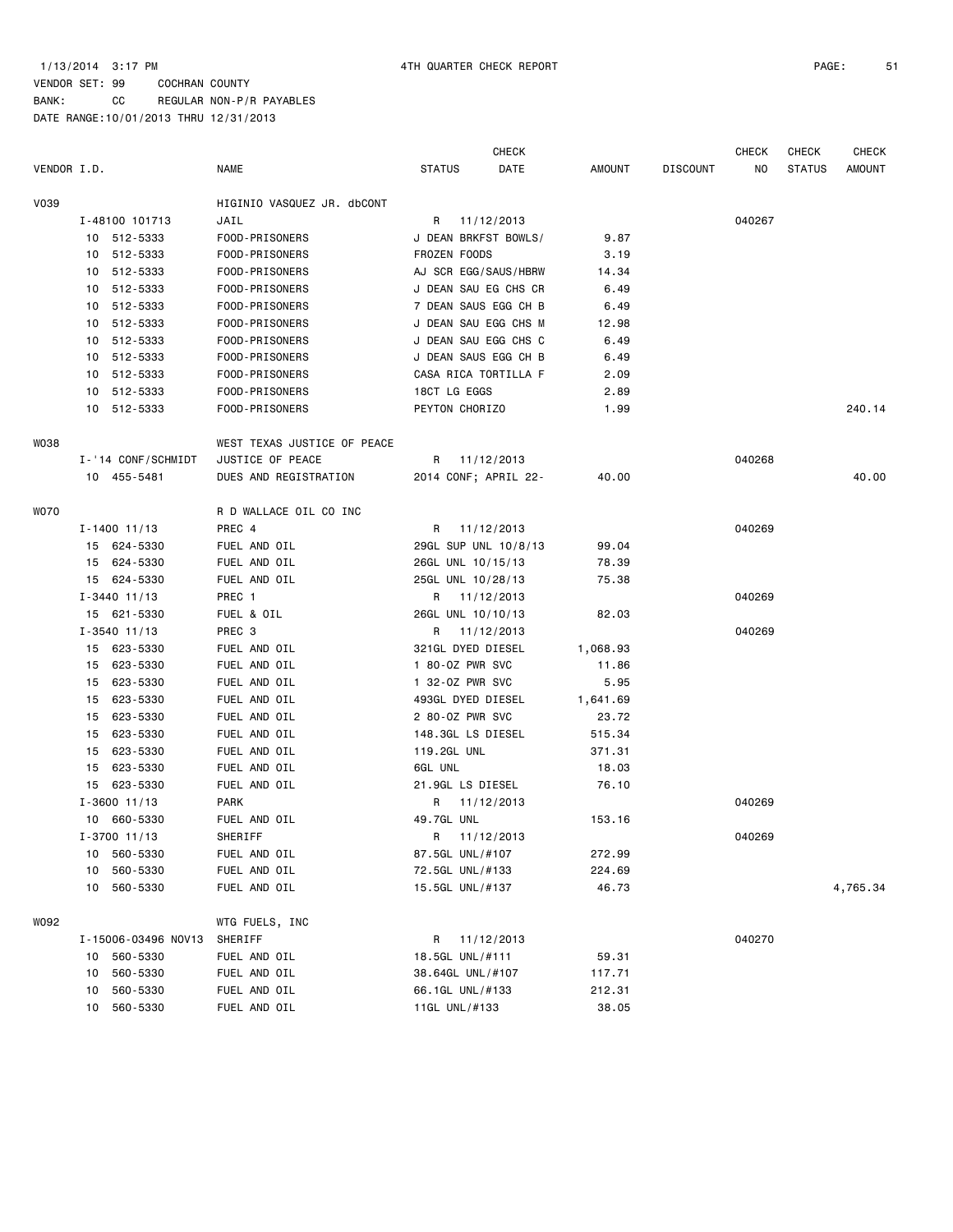BANK: CC REGULAR NON-P/R PAYABLES

|                  |                             |                                |                      | <b>CHECK</b> |               |                 | <b>CHECK</b> | <b>CHECK</b>  | <b>CHECK</b>  |
|------------------|-----------------------------|--------------------------------|----------------------|--------------|---------------|-----------------|--------------|---------------|---------------|
| VENDOR I.D.      |                             | <b>NAME</b>                    | <b>STATUS</b>        | DATE         | <b>AMOUNT</b> | <b>DISCOUNT</b> | NO.          | <b>STATUS</b> | <b>AMOUNT</b> |
| W092             |                             | CONT<br>WTG FUELS, INC         |                      |              |               |                 |              |               |               |
|                  | I-15006-03496 NOV13         | SHERIFF                        | R 11/12/2013         |              |               |                 | 040270       |               |               |
|                  | 10 560-5330                 | FUEL AND OIL                   | 20.5GL UNL/#137      |              | 65.83         |                 |              |               |               |
|                  | 560-5330<br>10              | FUEL AND OIL                   | 35.05GL UNL/#121     |              | 113.68        |                 |              |               |               |
|                  | 10<br>560-5330              | FUEL AND OIL                   | 17.54GL UNL/#135     |              | 57.29         |                 |              |               | 664.18        |
| W <sub>115</sub> |                             | RAYMOND D WEBER, SHERIFF       |                      |              |               |                 |              |               |               |
|                  | $I - 10/24/13$              | JAIL                           | R 11/12/2013         |              |               |                 | 040271       |               |               |
|                  | 10 512-5333                 | FOOD-PRISONERS                 | MILK/ALLSUP'S 10/20  |              | 3.99          |                 |              |               |               |
|                  | 10 512-5333                 | FOOD-PRISONERS                 | EGGS/ALLSUP'S 10/23  |              | 3.19          |                 |              |               |               |
|                  | 10 512-5333                 | FOOD-PRISONERS                 | MILK/ALLSUP'S 10/23  |              | 3.99          |                 |              |               |               |
|                  | $I - 11/6/13$               | SHERIFF                        | R 11/12/2013         |              |               |                 | 040271       |               |               |
|                  | 10<br>560-5499              | MISCELLANEOUS                  | DONUTS/SCHOOL        |              | 13.04         |                 |              |               |               |
|                  | 560-5499<br>10 <sup>1</sup> | MISCELLANEOUS                  | BRKFST PIZZA/SCHOOL  |              | 10.83         |                 |              |               |               |
|                  | 10 560-5499                 | MISCELLANEOUS                  | MEALS/TRNSPRT INMATE |              | 26.61         |                 |              |               | 61.65         |
| W164             |                             | WARREN CAT                     |                      |              |               |                 |              |               |               |
|                  | C-CS020028653               | PREC <sub>3</sub>              | R 11/12/2013         |              |               |                 | 040272       |               |               |
|                  | 15 623-5451                 | REPAIRS                        | CR 2 ELEM ACL #6693  |              | 124.50CR      |                 |              |               |               |
|                  | 15 623-5451                 | REPAIRS                        | CR 2 ELEM ACL #6694  |              | 99.86CR       |                 |              |               |               |
|                  | C-CS020028654               | PREC 3                         | R 11/12/2013         |              |               |                 | 040272       |               |               |
|                  | 15 623-5451                 | REPAIRS                        | CR 2 ELEMENT AS #186 |              | 93.42CR       |                 |              |               |               |
|                  | I-PS020264457               | PREC <sub>2</sub>              | R 11/12/2013         |              |               |                 | 040272       |               |               |
|                  | 15 622-5451                 | REPAIRS                        | 2 12V BATTERY/CAT#17 |              | 606.48        |                 |              |               |               |
|                  | 15 622-5451                 | REPAIRS                        | 2 BATT TAX           |              | 6.00          |                 |              |               | 294.70        |
| W193             |                             | WESTWARD AUTOMOTIVE REPAIR LLC |                      |              |               |                 |              |               |               |
|                  | $I - 2916$                  | <b>SHERIFF</b>                 | R                    | 11/12/2013   |               |                 | 040273       |               |               |
|                  | 10 560-5451                 | MACHINERY-NON-OFFICE REPAIR    | RPL COOLANT FAN ASSY |              | 60.00         |                 |              |               |               |
|                  | 10 560-5451                 | MACHINERY-NON-OFFICE REPAIR    | FAN ASSY 12MO WARR   |              | 415.76        |                 |              |               |               |
|                  | 10 560-5451                 | MACHINERY-NON-OFFICE REPAIR    | 1/2GL ANTIFREEZE     |              | 6.50          |                 |              |               |               |
|                  | $I - 2919$                  | CONSTABLE                      | R 11/12/2013         |              |               |                 | 040273       |               |               |
|                  | 10 550-5451                 | REPAIR                         | FR PASS DR, RMV/RPL  |              | 30.00         |                 |              |               |               |
|                  | 10 550-5451                 | REPAIR                         | WINDOW SWITCH        |              | 78.20         |                 |              |               | 590.46        |
| X001             |                             | <b>XCEL ENERGY</b>             |                      |              |               |                 |              |               |               |
|                  | I-STR LIGHTS 2013           | COURTHOUSE                     | R 11/12/2013         |              |               |                 | 040274       |               |               |
|                  | 10 510-5451                 | REPAIR                         | RE-ROUTE LIGHTS/NE,  |              | 3,170.00      |                 |              |               | 3,170.00      |
| Y001             |                             | YELLOWHOUSE MACHINERY CO.      |                      |              |               |                 |              |               |               |
|                  | I-106257                    | PREC 4                         | R 11/12/2013         |              |               |                 | 040275       |               |               |
|                  | 15 624-5451                 | REPAIRS                        | RPR SHORT IN BK-UP A |              | 404.00        |                 |              |               |               |
|                  | 15 624-5451                 | REPAIRS                        | MILEAGE TO-FR PIT S/ |              | 183.75        |                 |              |               |               |
|                  | 15 624-5451                 | REPAIRS                        | SVC FEE              |              | 5.05          |                 |              |               | 592.80        |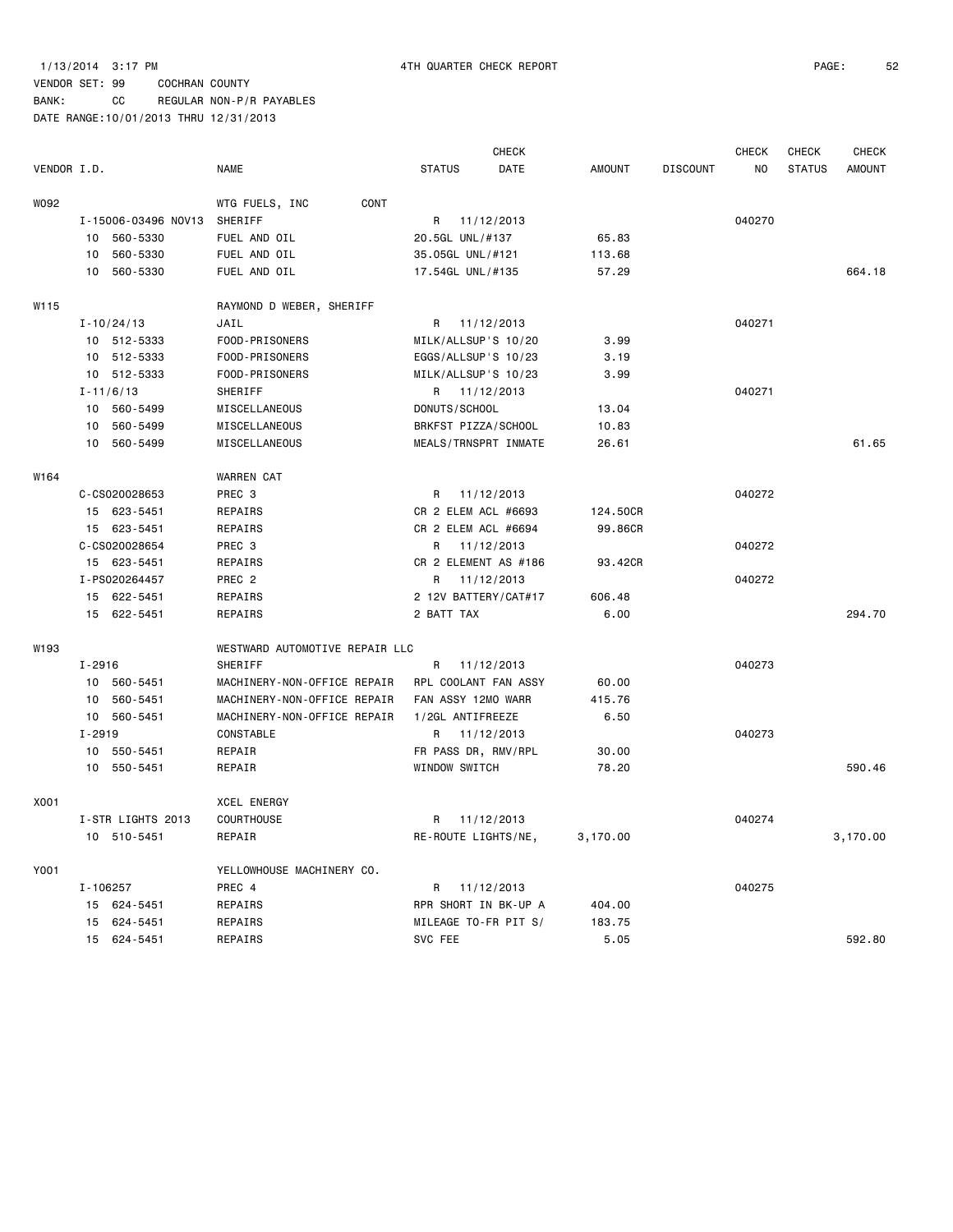BANK: CC REGULAR NON-P/R PAYABLES

| VENDOR I.D. |          |                      | <b>NAME</b>                                | <b>STATUS</b>                             | <b>CHECK</b><br>DATE | <b>AMOUNT</b> | <b>DISCOUNT</b> | CHECK<br>NO. | <b>CHECK</b><br><b>STATUS</b> | <b>CHECK</b><br><b>AMOUNT</b> |
|-------------|----------|----------------------|--------------------------------------------|-------------------------------------------|----------------------|---------------|-----------------|--------------|-------------------------------|-------------------------------|
|             |          |                      |                                            |                                           |                      |               |                 |              |                               |                               |
| Z027        | I-32832  |                      | ZEECRAFT TECH, LLC<br><b>EXTENSION SVC</b> | R 11/12/2013                              |                      |               |                 | 040276       |                               |                               |
|             |          | 10 665-5334          | OTHER SUPPLIES                             | CHALLENGER II WRLS B                      |                      | 795.00        |                 |              |                               |                               |
|             |          | 10 665-5334          | OTHER SUPPLIES                             | SM CARRYING CASE                          |                      | 63.00         |                 |              |                               |                               |
|             | 10       | 665-5334             | OTHER SUPPLIES                             | SHIPPING                                  |                      | 29.00         |                 |              |                               | 887.00                        |
| Z106        |          |                      | JESSICA ZAPATA                             |                                           |                      |               |                 |              |                               |                               |
|             |          | I-CONST ELEC 11/13   | <b>ELECTIONS</b>                           | R 11/12/2013                              |                      |               |                 | 040277       |                               |                               |
|             |          | 10 490-5102          | ELECTION SALARIES                          | 13HRS ELECTION DAY 1                      |                      | 130.00        |                 |              |                               |                               |
|             |          | 10 490-5102          | ELECTION SALARIES                          | DELIVERY FEE                              |                      | 25.00         |                 |              |                               | 155.00                        |
| A165        |          |                      | AFFILIATED COMPUTER SERVICES               |                                           |                      |               |                 |              |                               |                               |
|             | I-970184 |                      | COUNTY/DIST CLERK                          | R 11/26/2013                              |                      |               |                 | 040307       |                               |                               |
|             |          | 10 403-5310          | OFFICE SUPPLIES                            | 12 CASHIERING RIBBON                      |                      | 135.00        |                 |              |                               |                               |
|             |          | 10 403-5310          | OFFICE SUPPLIES                            | HP TONER CRTG 64A                         |                      | 257.60        |                 |              |                               |                               |
|             |          | 10 403-5310          | OFFICE SUPPLIES                            | FREIGHT                                   |                      | 25.81         |                 |              |                               | 418.41                        |
| A178        |          |                      | AMAZON                                     |                                           |                      |               |                 |              |                               |                               |
|             |          | C-169872871513       | LIBRARY                                    | R 11/26/2013                              |                      |               |                 | 040308       |                               |                               |
|             |          | 10 650-5590          | <b>BOOKS</b>                               | DISC/SYCAMORE ROW                         |                      | 0.28CR        |                 |              |                               |                               |
|             |          | C-169879440186       | LIBRARY                                    | R 11/26/2013                              |                      |               |                 | 040308       |                               |                               |
|             |          | 10 650-5590          | <b>BOOKS</b>                               | DISC/ALLEGIANT (DIVER                     |                      | 0.48CR        |                 |              |                               |                               |
|             |          | I-046466323450       | LIBRARY                                    | R 11/26/2013                              |                      |               |                 | 040308       |                               |                               |
|             |          | 10 650-5590          | <b>BOOKS</b>                               | DOING HARD TIME                           |                      | 17.67         |                 |              |                               |                               |
|             |          | 10 650-5590          | <b>BOOKS</b>                               | SPIRIT ANIMALS BK 1:                      |                      | 7.79          |                 |              |                               |                               |
|             |          | 10 650-5590          | <b>BOOKS</b>                               | THE SIGNATURE OF ALL                      |                      | 17.37         |                 |              |                               |                               |
|             | 10       | 650-5590             | <b>BOOKS</b>                               | THE HOUSE OF HADES                        |                      | 11.21         |                 |              |                               |                               |
|             | 10       | 650-5590             | <b>BOOKS</b>                               | INHERIT THE DEAD: A                       |                      | 15.59         |                 |              |                               |                               |
|             | 10       | 650-5590             | <b>BOOKS</b>                               | DARK DAYS                                 |                      | 8.33          |                 |              |                               |                               |
|             |          | 10 650-5590          | <b>BOOKS</b>                               | SURVIVAL LESSONS                          |                      | 8.37          |                 |              |                               |                               |
|             |          | I-058040136324       | LIBRARY                                    | R 11/26/2013                              |                      |               |                 | 040308       |                               |                               |
|             |          | 10 650-5590          | <b>BOOKS</b>                               | THE 3RD KINGDOM                           |                      | 14.00         |                 |              |                               |                               |
|             |          | 10 650-5590          | <b>BOOKS</b>                               | SHIPPING                                  |                      | 3.99          |                 |              |                               |                               |
|             |          | I-169870328249       | LIBRARY                                    | R 11/26/2013                              |                      |               |                 | 040308       |                               |                               |
|             |          | 10 650-5590          | <b>BOOKS</b>                               | FANCY NANCY: NANCY CL                     |                      | 8.78          |                 |              |                               |                               |
|             | 10       | 650-5590             | <b>BOOKS</b>                               | THE ABOMINABLE:A NOV                      |                      | 17.40         |                 |              |                               |                               |
|             |          | 10 650-5590          | <b>BOOKS</b>                               | SOMEONE: A NOVEL                          |                      | 15.00         |                 |              |                               |                               |
|             | 10       | 650-5590             | <b>BOOKS</b>                               | SYCAMORE ROW                              |                      | 16.36         |                 |              |                               |                               |
|             | 10       | 650-5590<br>650-5590 | <b>BOOKS</b><br><b>BOOKS</b>               | TEARDROP (TEARDROP T                      |                      | 10.98<br>8.78 |                 |              |                               |                               |
|             | 10       |                      |                                            | BIG NATE:I CAN'T TAK                      |                      |               |                 |              |                               |                               |
|             | 10       | 650-5590<br>650-5590 | <b>BOOKS</b><br><b>BOOKS</b>               | MANCHILD IN THE PROM<br><b>BLOODLINES</b> |                      | 12.39<br>8.78 |                 |              |                               |                               |
|             | 10       | I-169873329698       | LIBRARY                                    |                                           |                      |               |                 | 040308       |                               |                               |
|             | 10       | 650-5590             | <b>BOOKS</b>                               | R 11/26/2013<br>THE HUSBAND'S SECRET      |                      | 15.57         |                 |              |                               |                               |
|             | 10       | 650-5590             | <b>BOOKS</b>                               | THE DARKEST MINDS NE                      |                      | 10.79         |                 |              |                               |                               |
|             | 10       | 650-5590             | <b>BOOKS</b>                               | HALLOWEEN HUSTLE                          |                      | 9.00          |                 |              |                               |                               |
|             | 10       | 650-5590             | <b>BOOKS</b>                               | THE GOLDEN LILY: A B                      |                      | 8.99          |                 |              |                               |                               |
|             |          | I-169879693770       | LIBRARY                                    | R 11/26/2013                              |                      |               |                 | 040308       |                               |                               |
|             |          |                      |                                            |                                           |                      |               |                 |              |                               |                               |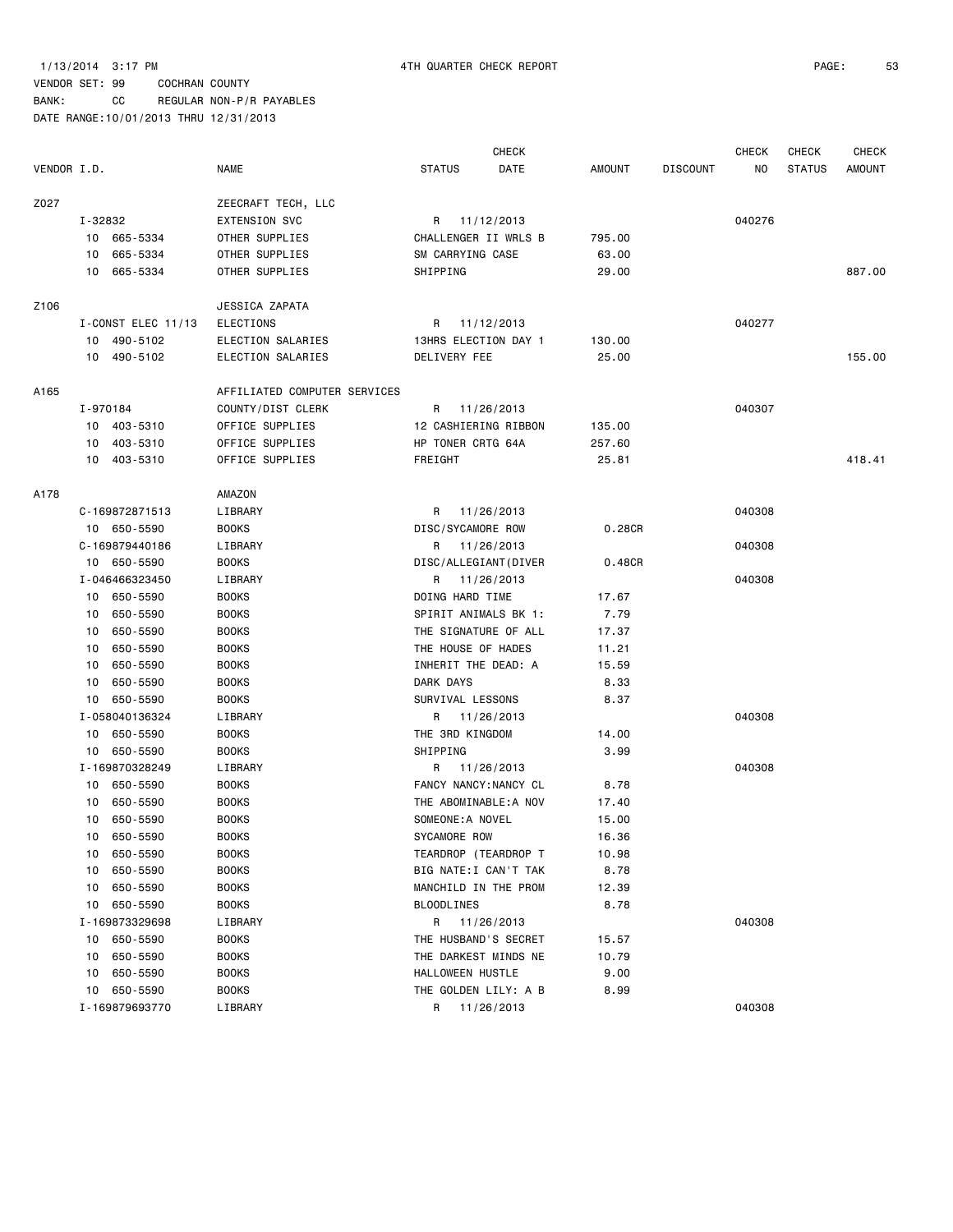BANK: CC REGULAR NON-P/R PAYABLES

|             |                     |                          |                       | <b>CHECK</b> |               |                 | <b>CHECK</b> | <b>CHECK</b>  | <b>CHECK</b>  |
|-------------|---------------------|--------------------------|-----------------------|--------------|---------------|-----------------|--------------|---------------|---------------|
| VENDOR I.D. |                     | <b>NAME</b>              | <b>STATUS</b>         | DATE         | <b>AMOUNT</b> | <b>DISCOUNT</b> | NO.          | <b>STATUS</b> | <b>AMOUNT</b> |
| A178        |                     | CONT<br>AMAZON           |                       |              |               |                 |              |               |               |
|             | I-169879693770      | LIBRARY                  | R                     | 11/26/2013   |               |                 | 040308       |               |               |
|             | 10 650-5590         | <b>BOOKS</b>             | WE ARE WATER: A NOVEL |              | 17.99         |                 |              |               |               |
|             | 650-5590<br>10      | <b>BOOKS</b>             | ALLEGIANT (DIVERGENT  |              | 11.99         |                 |              |               |               |
|             | 650-5590<br>10      | <b>BOOKS</b>             | REVEALED (HOUSE OF N  |              | 11.16         |                 |              |               |               |
|             | 650-5590<br>10      | <b>BOOKS</b>             | JUST ONE YEAR         |              | 11.42         |                 |              |               | 298.94        |
| B080        |                     | <b>DUSTIN T BROOKS</b>   |                       |              |               |                 |              |               |               |
|             | I-#1321/NAVARETTE   | DISTRICT COURT           | R 11/26/2013          |              |               |                 | 040309       |               |               |
|             | 10 435-5400         | ATTORNEY AD LITEM        | PLEA HRNG(F)/ELOY NA  |              | 350.00        |                 |              |               | 350.00        |
| B102        |                     | BEAR GRAPHICS INC.       |                       |              |               |                 |              |               |               |
|             | I-0670201           | CLERK                    | R                     | 11/26/2013   |               |                 | 040310       |               |               |
|             | 10 403-5310         | OFFICE SUPPLIES          | 200 OFFICER'S RETURN  |              | 272.00        |                 |              |               |               |
|             | 10 403-5310         | OFFICE SUPPLIES          | COMP CHG              |              | 15.00         |                 |              |               |               |
|             | 10 403-5310         | OFFICE SUPPLIES          | FREIGHT               |              | 13.37         |                 |              |               |               |
|             | I-0671303           | COUNTY/DIST CLERK        | R 11/26/2013          |              |               |                 | 040310       |               |               |
|             | 10 403-5310         | OFFICE SUPPLIES          | 100 MARRIAGE LICENSE  |              | 388.89        |                 |              |               |               |
|             | 10 403-5310         | OFFICE SUPPLIES          | COMPOSITION CHG       |              | 30.00         |                 |              |               |               |
|             | 10 403-5310         | OFFICE SUPPLIES          | FREIGHT               |              | 15.48         |                 |              |               | 734.74        |
| C015        |                     | COCHRAN COUNTY SENIOR    |                       |              |               |                 |              |               |               |
|             | I-NOV '13 INSTLMT   | SENIOR CITIZENS          | R.                    | 11/26/2013   |               |                 | 040311       |               |               |
|             | 10 663-5418         | SENIOR CITIZENS CONTRACT | NOV 2013              |              | 6,250.00      |                 |              |               | 6,250.00      |
| C253        |                     | COCHRAN COUNTY MONEY MKT |                       |              |               |                 |              |               |               |
|             | I-Addl Dep SAF 2013 | TCDRS ADD'L DEP TO SAF   | R                     | 11/26/2013   |               |                 | 040312       |               |               |
|             | 10 400-5203         | RETIREMENT               | Add'l dep to SAF-Cnt  |              | 11,554.87     |                 |              |               |               |
|             | 403-5203<br>10      | RETIREMENT               | Add'l dep to SAF-Cle  |              | 14,795.02     |                 |              |               |               |
|             | 405-5203<br>10      | RETIREMENT               | Add'l dep to SAF-Vet  |              |               |                 |              |               |               |
|             | 410-5203<br>10      | RETIREMENT               | Add'l dep to SAF-Vot  |              |               |                 |              |               |               |
|             | 435-5203<br>10      | RETIREMENT               | Add'l dep to SAF-Dis  |              | 2,399.80      |                 |              |               |               |
|             | 455-5203<br>10      | RETIREMENT               | Add'l dep to SAF-Jus  |              | 5,997.36      |                 |              |               |               |
|             | 475-5203<br>10      | RETIREMENT               | Add'l dep to SAF-Cnt  |              | 14,363.39     |                 |              |               |               |
|             | 476-5203<br>10      | RETIREMENT               | Add'l dep to SAF-Dis  |              | 2,445.38      |                 |              |               |               |
|             | 490-5203<br>10      | RETIREMENT               | Add'l dep to SAF-Ele  |              | 1,694.70      |                 |              |               |               |
|             | 495-5203<br>10      | RETIREMENT               | Add'l dep to SAF-Aud  |              | 10,267.72     |                 |              |               |               |
|             | 10 497-5203         | RETIREMENT               | Add'1 dep to SAF-Tre  |              | 5,728.82      |                 |              |               |               |
|             | 499-5203<br>10      | RETIREMENT               | Add'l dep to SAF-Tax  |              | 14,855.83     |                 |              |               |               |
|             | 510-5203<br>10      | RETIREMENT               | Add'l dep to SAF-Cou  |              | 3,989.26      |                 |              |               |               |
|             | 512-5203<br>10      | RETIREMENT               | Add'l dep to SAF-Jai  |              | 12,023.37     |                 |              |               |               |
|             | 516-5203<br>10      | RETIREMENT               | Add'1 dep to SAF-Cem  |              | 4,968.66      |                 |              |               |               |
|             | 550-5203<br>10      | RETIREMENT               | Add'l dep to SAF-Con  |              | 3,729.78      |                 |              |               |               |
|             | 560-5203<br>10      | RETIREMENT               | Add'l dep to SAF-She  |              | 53,614.63     |                 |              |               |               |
|             | 571-5203<br>10      | RETIREMENT               | Add'l dep to SAF-Juv  |              | 4,851.21      |                 |              |               |               |
|             | 650-5203<br>10      | RETIREMENT               | Add'l dep to SAF-Lib  |              | 4,905.27      |                 |              |               |               |
|             | 652-5203<br>10      | RETIREMENT               | Add'l dep to SAF-Mus  |              | 238.33        |                 |              |               |               |
|             | 660-5203<br>10      | RETIREMENT               | Add'l dep to SAF-Par  |              | 3,291.97      |                 |              |               |               |
|             |                     |                          |                       |              |               |                 |              |               |               |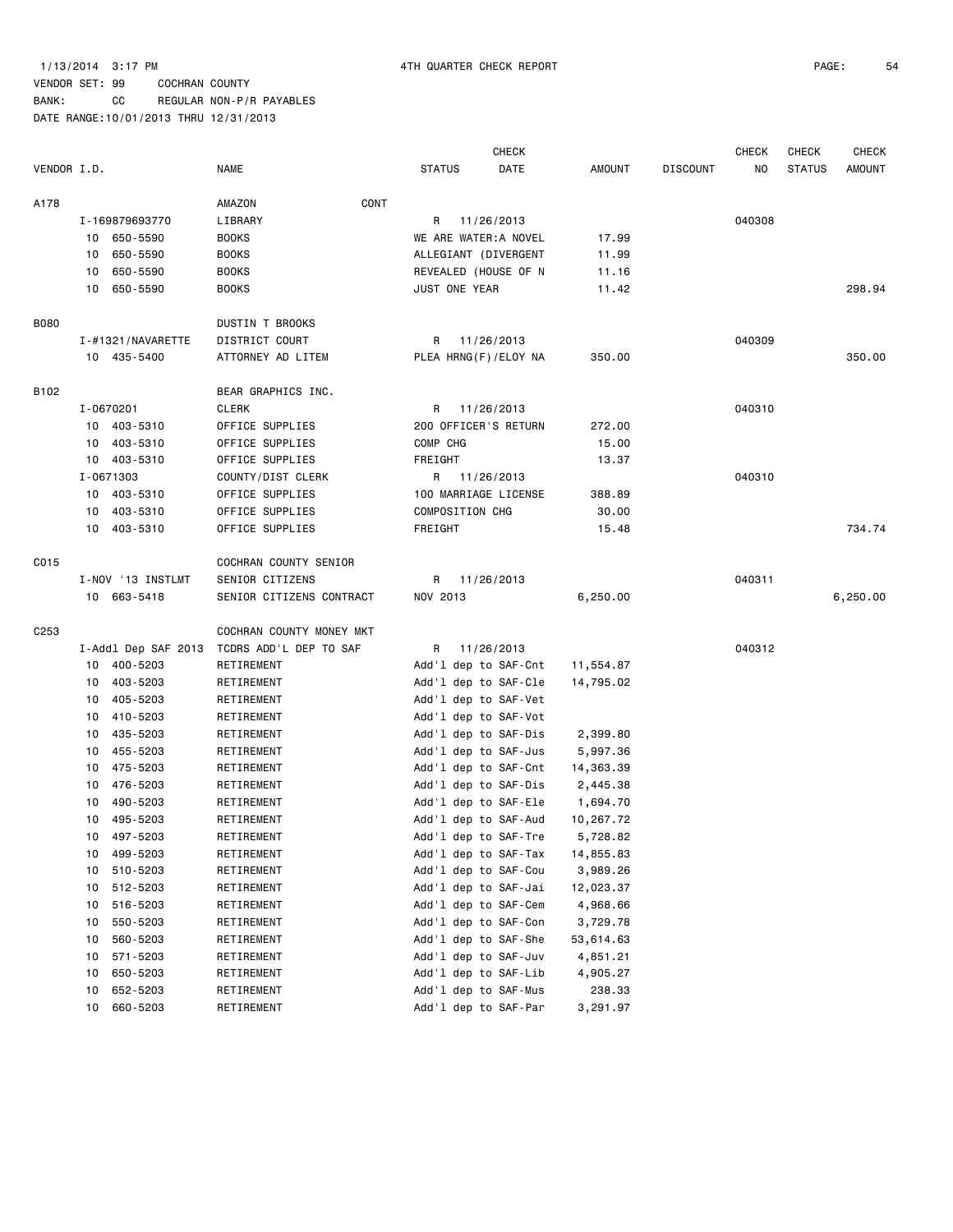BANK: CC REGULAR NON-P/R PAYABLES DATE RANGE:10/01/2013 THRU 12/31/2013

|                  |    |                     |                                |                    | <b>CHECK</b>         |           |                 | <b>CHECK</b> | <b>CHECK</b>  | <b>CHECK</b>  |
|------------------|----|---------------------|--------------------------------|--------------------|----------------------|-----------|-----------------|--------------|---------------|---------------|
| VENDOR I.D.      |    |                     | <b>NAME</b>                    | <b>STATUS</b>      | DATE                 | AMOUNT    | <b>DISCOUNT</b> | NO           | <b>STATUS</b> | <b>AMOUNT</b> |
| C <sub>253</sub> |    |                     | COCHRAN COUNTY MONEY MCONT     |                    |                      |           |                 |              |               |               |
|                  |    | I-Addl Dep SAF 2013 | TCDRS ADD'L DEP TO SAF         | R                  | 11/26/2013           |           |                 | 040312       |               |               |
|                  |    | 10 662-5203         | RETIREMENT                     |                    | Add'l dep to SAF-Act | 4,437.05  |                 |              |               |               |
|                  | 10 | 663-5203            | RETIREMENT                     |                    | Add'l dep to SAF-Sen |           |                 |              |               |               |
|                  | 10 | 665-5203            | RETIREMENT                     |                    | Add'l dep to SAF-Ext | 4,507.52  |                 |              |               |               |
|                  | 15 | 610-5203            | RETIREMENT                     |                    | Add'l dep to SAF-Com | 24,348.17 |                 |              |               |               |
|                  | 15 | 621-5203            | RETIREMENT                     |                    | Add'l dep to SAF-Pre | 9,664.91  |                 |              |               |               |
|                  |    | 15 622-5203         | RETIREMENT                     |                    | Add'l dep to SAF-Pre | 10,067.18 |                 |              |               |               |
|                  |    | 15 623-5203         | RETIREMENT                     |                    | Add'l dep to SAF-Pre | 10,019.72 |                 |              |               |               |
|                  |    | 15 624-5203         | RETIREMENT                     |                    | Add'l dep to SAF-Pre | 9,829.30  |                 |              |               |               |
|                  | 30 | 518-5203            | RETIREMENT                     |                    | Add'l dep to SAF-Air | 1,410.78  |                 |              |               | 250,000.00    |
| C <sub>260</sub> |    |                     | CITY BANK                      |                    |                      |           |                 |              |               |               |
|                  |    | I-CLERK CKS 11/13   | <b>CLERK</b>                   | R                  | 11/26/2013           |           |                 | 040313       |               |               |
|                  |    | 10 403-5310         | OFFICE SUPPLIES                | CHECKS/COUNTY      |                      | 209.47    |                 |              |               |               |
|                  |    | 10 403-5310         | OFFICE SUPPLIES                | CHECKS/DIST        |                      | 209.47    |                 |              |               | 418.94        |
| C340             |    |                     | COUNTY INFORMATION RESOURCE AG |                    |                      |           |                 |              |               |               |
|                  |    | I-S0P001406         | NON-DEPT'L                     | R                  | 11/26/2013           |           |                 | 040314       |               |               |
|                  |    | 10 409-5420         | TELECOMMUNICATIONS             |                    | 17 EMAIL ACCTS/OCT ' | 34.00     |                 |              |               | 34.00         |
| C353             |    |                     | BRANDY J CRISWELL              |                    |                      |           |                 |              |               |               |
|                  |    | I-CPS#4027          | DISTRICT COURT                 | R                  | 11/26/2013           |           |                 | 040315       |               |               |
|                  |    | 10 435-5400         | ATTORNEY AD LITEM              | PLCMT, CPS#4027/CH |                      | 250.00    |                 |              |               | 250.00        |
| D056             |    |                     | STACEY DUNN                    |                    |                      |           |                 |              |               |               |
|                  |    | I-WTRCA CONF 10/13  | COMMISSIONERS COURT            | R.                 | 11/26/2013           |           |                 | 040316       |               |               |
|                  |    | 15 610-5427         | COMM-CONTINUING EDUCATION      |                    | 412 MI TO/FR ABILENE | 232.78    |                 |              |               |               |
|                  |    | 15 610-5427         | COMM-CONTINUING EDUCATION      | 2 NIGHTS/ABILENE   |                      | 170.00    |                 |              |               |               |
|                  |    | 15 610-5427         | COMM-CONTINUING EDUCATION      | LODGING TAX        |                      | 25.50     |                 |              |               |               |
|                  |    | 15 610-5427         | COMM-CONTINUING EDUCATION      | CONF REGISTRATION  |                      | 170.00    |                 |              |               | 598.28        |
| E017             |    |                     | ELLIS AND SON INC              |                    |                      |           |                 |              |               |               |
|                  |    | I-A CERVANTEZ 11/13 | JUSTICE OF PEACE               | R                  | 11/26/2013           |           |                 | 040317       |               |               |
|                  |    | 10 455-5405         | <b>AUTOPSY</b>                 |                    | AUTOPSY/ARNULFO G CE | 65.00     |                 |              |               |               |
|                  |    | 10 455-5405         | <b>AUTOPSY</b>                 | TRNSPRT/LBK        |                      | 50.00     |                 |              |               | 115.00        |
| F033             |    |                     | FLEETPRIDE, INC                |                    |                      |           |                 |              |               |               |
|                  |    | I-56794522          | PREC 4                         |                    | R 11/26/2013         |           |                 | 040318       |               |               |
|                  |    | 15 624-5451         | REPAIRS                        |                    | GAS-MAG 60 SHOCK ABS | 64.21     |                 |              |               |               |
|                  |    | 15 624-5451         | REPAIRS                        | FREIGHT            |                      | 15.00     |                 |              |               | 79.21         |
| F215             |    |                     | 1ST CLASS PLUMBING HEATING & A |                    |                      |           |                 |              |               |               |
|                  |    | I-2050605           | ACTIVITY BLDG                  |                    | R 11/26/2013         |           |                 | 040319       |               |               |
|                  |    | 10 662-5451         | REPAIR                         |                    | 60in 3/8" YELLOW GAS | 52.79     |                 |              |               |               |
|                  |    | 10 662-5451         | REPAIR                         |                    | 2 3/8" COUPLING BRAS | 13.93     |                 |              |               |               |
|                  |    | 10 662-5451         | REPAIR                         |                    | 2 3/8" COMPR TEE BRA | 20.62     |                 |              |               |               |
|                  |    | 10 662-5451         | REPAIR                         |                    | 8 3/8" BRASS COMPR F | 1.44      |                 |              |               |               |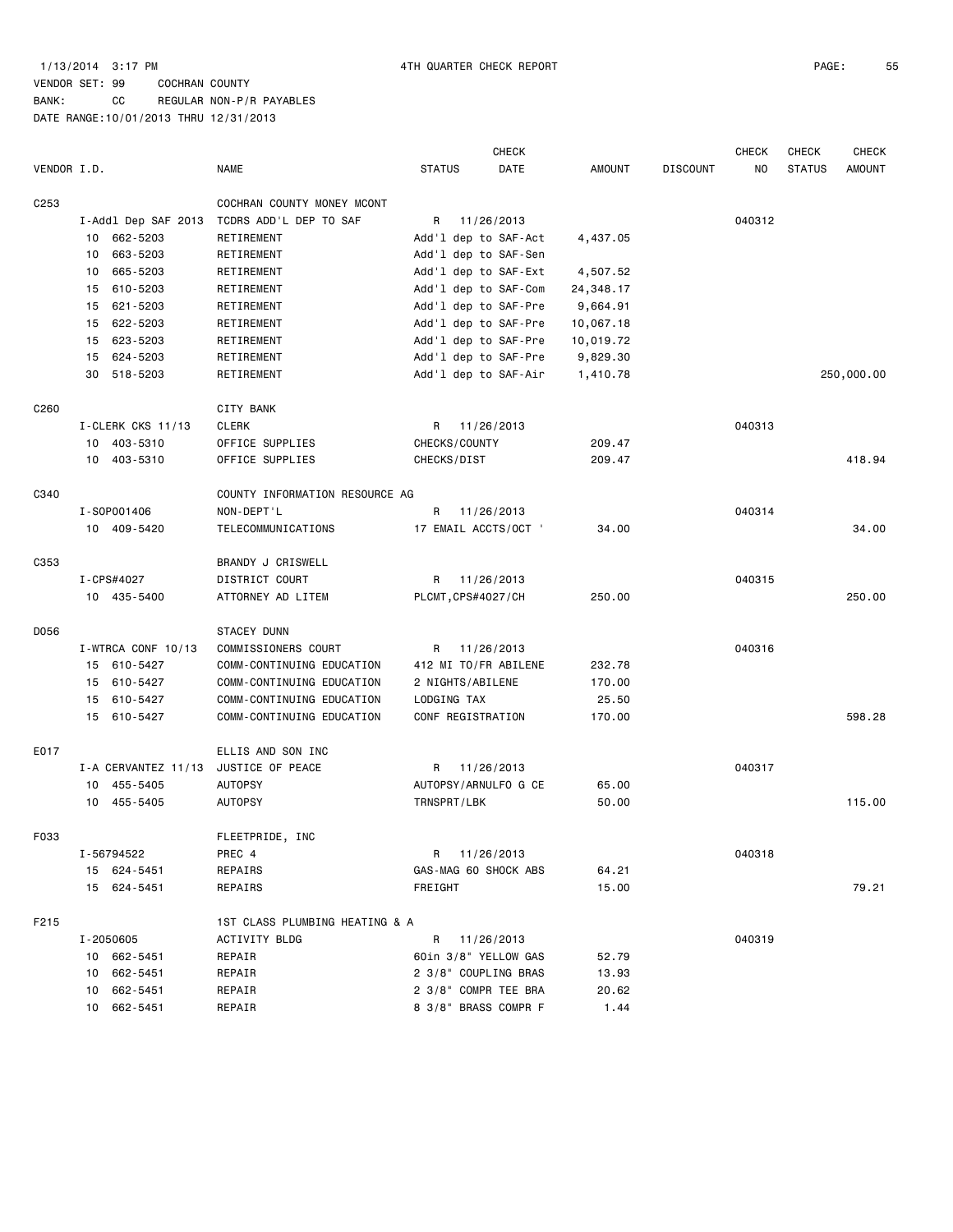BANK: CC REGULAR NON-P/R PAYABLES

|             |          |                  |                                |                        | <b>CHECK</b> |               |                 | <b>CHECK</b> | <b>CHECK</b>  | <b>CHECK</b>  |
|-------------|----------|------------------|--------------------------------|------------------------|--------------|---------------|-----------------|--------------|---------------|---------------|
| VENDOR I.D. |          |                  | <b>NAME</b>                    | <b>STATUS</b>          | DATE         | <b>AMOUNT</b> | <b>DISCOUNT</b> | NO.          | <b>STATUS</b> | <b>AMOUNT</b> |
| F215        |          |                  | 1ST CLASS PLUMBING HEACONT     |                        |              |               |                 |              |               |               |
|             |          | I-2050605        | <b>ACTIVITY BLDG</b>           | R                      | 11/26/2013   |               |                 | 040319       |               |               |
|             |          | 10 662-5451      | REPAIR                         | 3 3/8" JOHN QUEST      |              | 35.31         |                 |              |               |               |
|             |          | 10 662-5451      | REPAIR                         | 1 4" RECESSED PLUG     |              | 6.72          |                 |              |               |               |
|             | 10       | 662-5451         | REPAIR                         | 2 4" COUNTERSUNK PLU   |              | 34.90         |                 |              |               |               |
|             |          | 10 662-5451      | REPAIR                         | 5HRS COMM BASE RATE    |              | 400.00        |                 |              |               |               |
|             |          | 10 662-5451      | REPAIR                         | 5HRS APPR RATE         |              | 150.00        |                 |              |               | 715.71        |
| G031        |          |                  | GRAINGER                       |                        |              |               |                 |              |               |               |
|             |          | I-9287250584     | TAX A/C                        | R 11/26/2013           |              |               |                 | 040320       |               |               |
|             |          | 10 499-5310      | OFFICE SUPPLIES                | WRLS MOTION-ACT CHIM   |              | 57.46         |                 |              |               | 57.46         |
| G180        |          |                  | GUARDIAN SECURITY SOLUTIONS L. |                        |              |               |                 |              |               |               |
|             | I-9898   |                  | LIBRARY                        | R                      | 11/26/2013   |               |                 | 040321       |               |               |
|             |          | 10 650-5499      | MISCELLANEOUS                  | PANIC BUTTON           |              | 135.00        |                 |              |               |               |
|             |          | 10 650-5499      | MISCELLANEOUS                  | REPEATER               |              | 650.00        |                 |              |               |               |
|             | 10       | 650-5499         | MISCELLANEOUS                  | INSTALLATION           |              | 250.00        |                 |              |               |               |
|             |          | 10 650-5499      | MISCELLANEOUS                  | MILEAGE                |              | 100.00        |                 |              |               | 1,135.00      |
| H126        |          |                  | HOLLAND'S OFFICE TECHNOLOGIES  |                        |              |               |                 |              |               |               |
|             | I-3566   |                  | AUDITOR/TREASURER              | R 11/26/2013           |              |               |                 | 040322       |               |               |
|             |          | 10 497-5310      | OFFICE SUPPLIES                | 2 PK W-2, 4-PRT, LAS   |              | 54.76         |                 |              |               |               |
|             |          | 10 497-5310      | OFFICE SUPPLIES                | 2 PK W-2 ENV           |              | 35.32         |                 |              |               |               |
|             |          | 10 495-5310      | OFFICE SUPPLIES                | 2 PK 1099-MISC, LASE   |              | 41.98         |                 |              |               |               |
|             |          | 10 495-5310      | OFFICE SUPPLIES                | 4 PK 1099R ENV, 24/P   |              | 36.12         |                 |              |               | 168.18        |
| J057        |          |                  | MT LIBRARY SERVICES dba        |                        |              |               |                 |              |               |               |
|             | I-210942 |                  | LIBRARY                        | R 11/26/2013           |              |               |                 | 040323       |               |               |
|             |          | 10 650-5590      | <b>BOOKS</b>                   | INTERMEDIATE RDRS/2    |              | 42.75         |                 |              |               |               |
|             | 10       | 650-5590         | <b>BOOKS</b>                   | UPPR ELEM, JR HI       |              | 42.75         |                 |              |               |               |
|             | 10       | 650-5590         | <b>BOOKS</b>                   | ADV RDRS C             |              | 42.75         |                 |              |               |               |
|             | 10       | 650-5590         | <b>BOOKS</b>                   | EASY RDNG              |              | 42.75         |                 |              |               |               |
|             | 10       | 650-5590         | <b>BOOKS</b>                   | INDEP RDRS             |              | 42.75         |                 |              |               |               |
|             | 10       | 650-5590         | <b>BOOKS</b>                   | PRIMARY                |              | 42.75         |                 |              |               |               |
|             | 10       | 650-5590         | <b>BOOKS</b>                   | YOUNG ADULTS Y         |              | 42.75         |                 |              |               |               |
|             | 10       | 650-5590         | <b>BOOKS</b>                   | YOUNG ADULTS Y+        |              | 42.75         |                 |              |               |               |
|             | 10       | 650-5590         | <b>BOOKS</b>                   | MATURE YOUNG ADULTS    |              | 42.75         |                 |              |               | 384.75        |
| J074        |          |                  | TREVA JACKSON, TAX ASSESSOR/CO |                        |              |               |                 |              |               |               |
|             |          | I-TACA 10/16/13  | TAX A/C                        | R                      | 11/26/2013   |               |                 | 040324       |               |               |
|             |          | 10 499-5427      | CONTINUING EDUCATION           | TACA MTG, LBK TAX A/C  |              | 63.28         |                 |              |               |               |
|             |          | I-VG YOUNG 11/13 | TAX A/C                        | R                      | 11/26/2013   |               |                 | 040324       |               |               |
|             | 10       | 499-5427         | CONTINUING EDUCATION           | 3 NITES, COLG STA, 11/ |              | 202.50        |                 |              |               |               |
|             | 10       | 499-5427         | CONTINUING EDUCATION           | LODGING TAX            |              | 31.92         |                 |              |               |               |
|             | 10       | 499-5427         | CONTINUING EDUCATION           | GAS--RD W/BAILEY CO    |              | 29.08         |                 |              |               |               |
|             | 10       | 499-5427         | CONTINUING EDUCATION           | MEALS 11/17-20/13      |              | 66.10         |                 |              |               | 392.88        |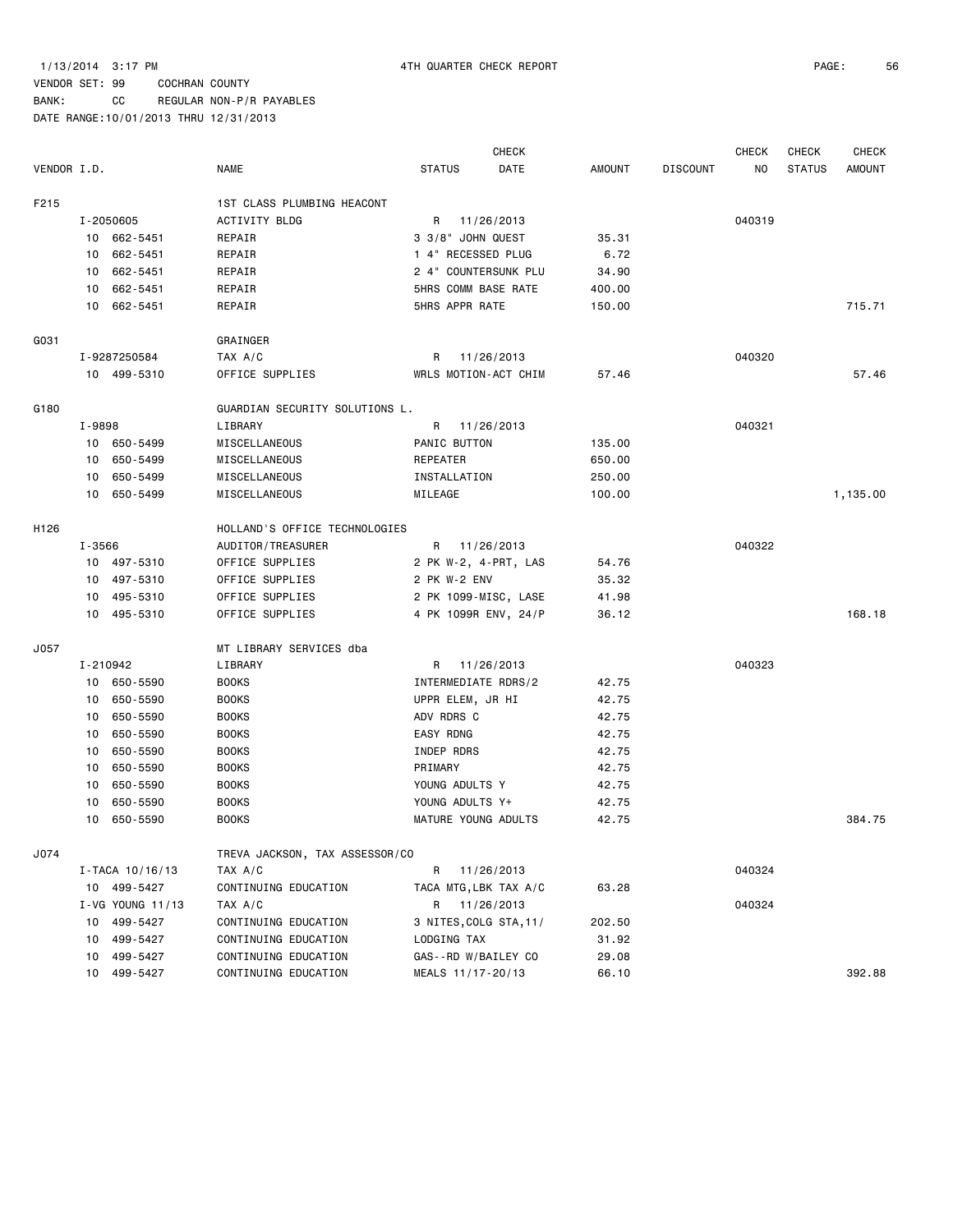BANK: CC REGULAR NON-P/R PAYABLES

|             |                              |                                |                      | <b>CHECK</b>         |               |                 | <b>CHECK</b> | <b>CHECK</b>  | <b>CHECK</b>  |
|-------------|------------------------------|--------------------------------|----------------------|----------------------|---------------|-----------------|--------------|---------------|---------------|
| VENDOR I.D. |                              | <b>NAME</b>                    | <b>STATUS</b>        | DATE                 | <b>AMOUNT</b> | <b>DISCOUNT</b> | NO.          | <b>STATUS</b> | <b>AMOUNT</b> |
| L015        |                              | LUBBOCK COUNTY, TEXAS          |                      |                      |               |                 |              |               |               |
|             | $I - #819/0CT 13$            | JUVENILE PROBATION             |                      | R 11/26/2013         |               |                 | 040325       |               |               |
|             | 10 571-5413                  | RESIDENTIAL SERVICES           | 2 DAYS/PRE/#819      |                      | 200.00        |                 |              |               | 200.00        |
| L204        |                              | DANIA LOPEZ                    |                      |                      |               |                 |              |               |               |
|             | I-DW#15578                   | ACTIVITY BLDG                  | R                    | 11/26/2013           |               |                 | 040326       |               |               |
|             | 10 000-4370.101              | RENT-ACTIVITY BUILDING         | REF DEP FOR 11/2/13  |                      | 150.00        |                 |              |               | 150.00        |
| M006        |                              | MARTIN'S FLAG COMPANY          |                      |                      |               |                 |              |               |               |
|             | I-70858                      | CEMETERY/CRTHSE                | R                    | 11/26/2013           |               |                 | 040327       |               |               |
|             | 10 516-5332                  | CUSTODIAL SUPPLIES             | 2 6x10' US FLAGS     |                      | 179.40        |                 |              |               |               |
|             | 10 510-5332                  | CUSTODIAL SUPPLIES             | 2 4x6' US FLAGS      |                      | 84.40         |                 |              |               |               |
|             | 10 516-5332                  | CUSTODIAL SUPPLIES             | SHIPPING             |                      | 9.82          |                 |              |               |               |
|             | 10 510-5332                  | CUSTODIAL SUPPLIES             | SHIPPING             |                      | 4.62          |                 |              |               | 278.24        |
| MO18        |                              | MORTON INSURANCE AGENCY        |                      |                      |               |                 |              |               |               |
|             | I-ALLEN/#3944                | COMMISSIONERS COURT            | R                    | 11/26/2013           |               |                 | 040328       |               |               |
|             | 15 610-5480                  | <b>BONDS &amp; NOTARY FEES</b> |                      | COMM'R BOND/ALLEN 20 | 50.00         |                 |              |               |               |
|             | I-BLANKET BD #1730           | NON-DEPT'L                     | R                    | 11/26/2013           |               |                 | 040328       |               |               |
|             | 10 409-5480                  | <b>BONDS &amp; NOTARY FEES</b> | BLANKET BOND 2014    |                      | 160.00        |                 |              |               |               |
|             | I-BUTLER/#8535               | <b>ELECTIONS</b>               | R                    | 11/26/2013           |               |                 | 040328       |               |               |
|             | 10 490-5480                  | <b>BONDS &amp; NOTARY FEES</b> | ELEC ADMIN BOND 1/1/ |                      | 50.00         |                 |              |               |               |
|             | I-JACKSON/#8440              | TAX A/C                        | R                    | 11/26/2013           |               |                 | 040328       |               |               |
|             | 10 499-5480                  | <b>BONDS &amp; NOTARY FEES</b> | COUNTY BOND/JACKSON  |                      | 500.00        |                 |              |               |               |
|             | I-JACKSON/#8445              | TAX A/C                        | R                    | 11/26/2013           |               |                 | 040328       |               |               |
|             | 10 499-5480                  | <b>BONDS &amp; NOTARY FEES</b> |                      | STATE BOND/JACKSON 2 | 75.00         |                 |              |               |               |
|             | I-SCHMIDT/#7946              | JUSTICE OF PEACE               | R                    | 11/26/2013           |               |                 | 040328       |               |               |
|             | 10 455-5480                  | <b>BONDS &amp; NOTARY FEES</b> | J.P. BOND/SCHMIDT 20 |                      | 50.00         |                 |              |               |               |
|             | I-TIMMONS/#5087              | COMMISSIONERS COURT            | R                    | 11/26/2013           |               |                 | 040328       |               |               |
|             | 15 610-5480                  | <b>BONDS &amp; NOTARY FEES</b> | COMM'R BOND/TIMMONS  |                      | 50.00         |                 |              |               | 935.00        |
| N066        |                              | NTS COMMUNICATIONS             |                      |                      |               |                 |              |               |               |
|             | I-8062660032 11/13           | COMM'R CT/CO JUDGE             | R.                   | 11/26/2013           |               |                 | 040329       |               |               |
|             | 15 610-5420                  | TELECOMMUNICATIONS             | WATS LINE            |                      | 1.00          |                 |              |               |               |
|             | 15 610-5420                  | TELECOMMUNICATIONS             | <b>FEES</b>          |                      | 6.65          |                 |              |               | 7.65          |
| 0013        |                              | OLD REPUBLIC SURETY COMPA      |                      |                      |               |                 |              |               |               |
|             | I-LP02126106                 | SHERIFF                        | R.                   | 11/26/2013           |               |                 | 040330       |               |               |
|             | 10 560-5480                  | <b>BONDS &amp; NOTARY FEES</b> |                      | PUBLIC OFF'L BOND RE | 50.00         |                 |              |               | 50.00         |
| P017        |                              | POSTMASTER                     |                      |                      |               |                 |              |               |               |
|             | I-'14 RENT, BOX 1081 TAX A/C |                                | R                    | 11/26/2013           |               |                 | 040331       |               |               |
|             | 10 499-5311                  | POSTAL EXPENSES                | 2014 BOX RENT        |                      | 78.00         |                 |              |               | 78.00         |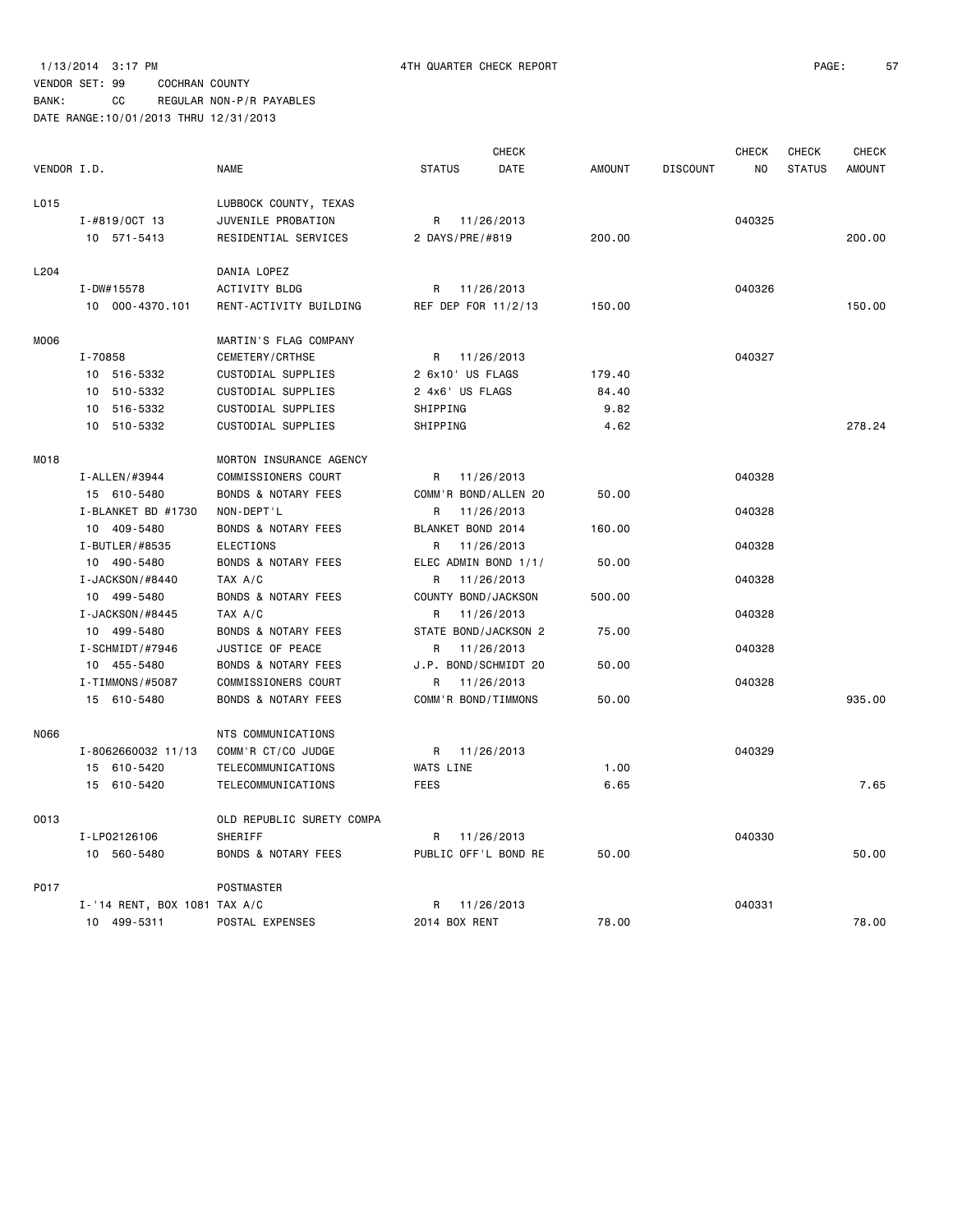BANK: CC REGULAR NON-P/R PAYABLES

|             |                                     |                                |                        | CHECK                |          |                 | <b>CHECK</b> | CHECK         | <b>CHECK</b>  |
|-------------|-------------------------------------|--------------------------------|------------------------|----------------------|----------|-----------------|--------------|---------------|---------------|
| VENDOR I.D. |                                     | NAME                           | <b>STATUS</b>          | DATE                 | AMOUNT   | <b>DISCOUNT</b> | NO           | <b>STATUS</b> | <b>AMOUNT</b> |
| P232        |                                     | THE POLICE AND SHERIFFS PRESS, |                        |                      |          |                 |              |               |               |
|             | I-52418                             | SHERIFF                        |                        | R 11/26/2013         |          |                 | 040332       |               |               |
|             | 10 560-5310                         | OFFICE SUPPLIES                | 1 SECURE ID CARD       |                      | 15.00    |                 |              |               |               |
|             | 10 560-5310                         | OFFICE SUPPLIES                | SHIPPING               |                      | 2.46     |                 |              |               | 17.46         |
| Q001        |                                     | QUILL CORPORATION              |                        |                      |          |                 |              |               |               |
|             | I-7276318                           | LIBRARY                        |                        | R 11/26/2013         |          |                 | 040333       |               |               |
|             | 10 650-5310                         | OFFICE SUPPLIES                | 2 BAGS LAFFY TAFFY     |                      | 17.98    |                 |              |               |               |
|             | 10 650-5499                         | MISCELLANEOUS                  | ASST PUFFS 240CT       |                      |          |                 |              |               |               |
|             | 10 650-5499                         | MISCELLANEOUS                  | BUBBLE GUM MIX 2LB     |                      |          |                 |              |               | 17.98         |
| R033        |                                     | <b>GERALD RAMSEY</b>           |                        |                      |          |                 |              |               |               |
|             | I-DEC '13 RENT                      | NON-DEPT'L/STORAGE BLDG        |                        | R 11/26/2013         |          |                 | 040334       |               |               |
|             | 10 409-5499                         | MISCELLANEOUS                  |                        | STORAGE BLDG RENT/DE | 300.00   |                 |              |               | 300.00        |
| R269        |                                     | REGIONAL PUBLIC DEFENDER       |                        |                      |          |                 |              |               |               |
|             | I-2014 AGRMT/PUB DEF DISTRICT COURT |                                |                        | R 11/26/2013         |          |                 | 040335       |               |               |
|             | 10 435-5400                         | ATTORNEY AD LITEM              |                        | CO SHARE 2014 REGION | 1,157.00 |                 |              |               | 1,157.00      |
| S017        |                                     | SOUTH PLAINS E. M. S. INC      |                        |                      |          |                 |              |               |               |
|             | I-13/14 SPEMS                       | PUBLIC SAFETY*OTHER            | R                      | 11/26/2013           |          |                 | 040336       |               |               |
|             | 10 580-5404                         | MEDICAL-E.M.S. SUBSIDIES       |                        | 2013/14 SPEMS ASSESS | 3,500.00 |                 |              |               | 3,500.00      |
| S071        |                                     | SCRIPT OFFICE PRODUCTS, INC.   |                        |                      |          |                 |              |               |               |
|             | I-44061                             | <b>CLERK</b>                   |                        | R 11/26/2013         |          |                 | 040337       |               |               |
|             | 10 403-5310                         | OFFICE SUPPLIES                |                        | 1 ENERGEL B177-C, BE | 3.35     |                 |              |               |               |
|             | 10 403-5310                         | OFFICE SUPPLIES                |                        | 1 ENERGEL B177-C, PR | 3.35     |                 |              |               |               |
|             | 10 403-5310                         | OFFICE SUPPLIES                | 1 SIGNATURE STAMP/S    |                      | 21.55    |                 |              |               |               |
|             | $I - 44109$                         | TAX A/C                        |                        | R 11/26/2013         |          |                 | 040337       |               |               |
|             | 10 499-5310                         | OFFICE SUPPLIES                |                        | 2BX COPY PAPER, 8.5x | 69.90    |                 |              |               |               |
|             | 10 499-5310                         | OFFICE SUPPLIES                | 4EA PEN, LRN7A, .7,    |                      | 5.16     |                 |              |               |               |
|             | 10 499-5310                         | OFFICE SUPPLIES                |                        | 1EA 36x24 ERASE/WALL | 26.95    |                 |              |               |               |
|             | I-44138                             | <b>CLERK</b>                   |                        | R 11/26/2013         |          |                 | 040337       |               |               |
|             | 10 403-5310                         | OFFICE SUPPLIES                | 1 STAMP/PAY TO         |                      | 27.46    |                 |              |               |               |
|             | 10 403-5310                         | OFFICE SUPPLIES                | <b>1BX RUBBERBANDS</b> |                      | 1.95     |                 |              |               | 159.67        |
| S315        |                                     | DARLON JAMES SOJAK             |                        |                      |          |                 |              |               |               |
|             | I-JUV #623 11/14/13 COUNTY COURT    |                                | R                      | 11/26/2013           |          |                 | 040338       |               |               |
|             | 10 426-5400                         | ATTORNEY AD LITEM              | HRNG/JUV #623          |                      | 300.00   |                 |              |               | 300.00        |
| S347        |                                     | SOUTHERN TIRE MART, LLC        |                        |                      |          |                 |              |               |               |
|             | I-70166304                          | PREC 4                         |                        | R 11/26/2013         |          |                 | 040339       |               |               |
|             | 15 624-5454                         | TIRES                          | 2 14.00-24 GRP G2      |                      | 1,190.70 |                 |              |               |               |
|             | I-70167005                          | PREC 2                         |                        | R 11/26/2013         |          |                 | 040339       |               |               |
|             | 15 622-5454                         | TIRES                          |                        | 5 V-STL ULTRA G2 14. | 5,408.55 |                 |              |               | 6,599.25      |
|             |                                     |                                |                        |                      |          |                 |              |               |               |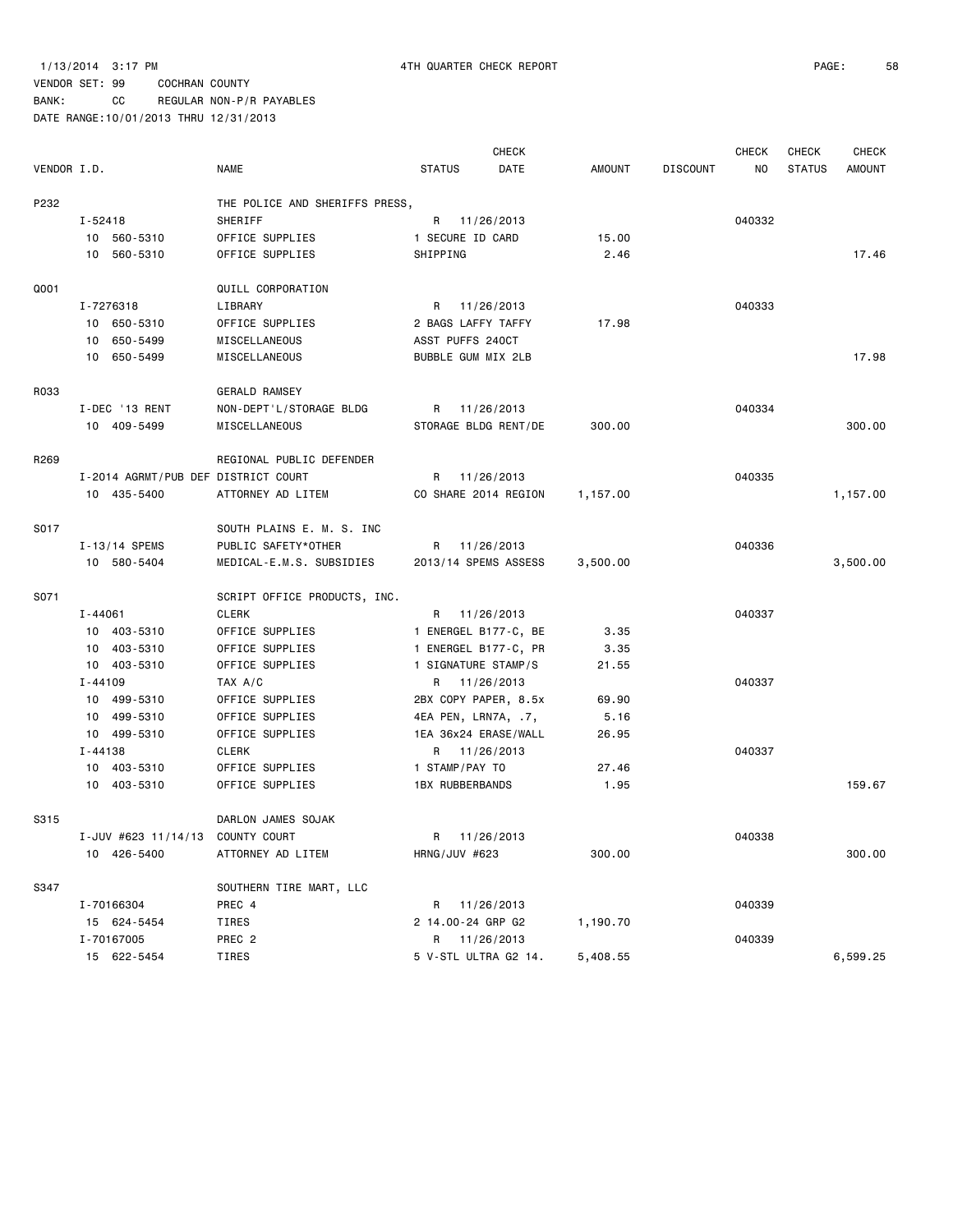### 1/13/2014 3:17 PM 4TH QUARTER CHECK REPORT PAGE: 59

### VENDOR SET: 99 COCHRAN COUNTY

|             |                    |                               |                       | <b>CHECK</b> |               |                 | <b>CHECK</b> | <b>CHECK</b>  | <b>CHECK</b>  |
|-------------|--------------------|-------------------------------|-----------------------|--------------|---------------|-----------------|--------------|---------------|---------------|
| VENDOR I.D. |                    | <b>NAME</b>                   | <b>STATUS</b>         | DATE         | <b>AMOUNT</b> | <b>DISCOUNT</b> | NO           | <b>STATUS</b> | <b>AMOUNT</b> |
| S395        |                    | SOUTH PLAINS TACA             |                       |              |               |                 |              |               |               |
|             | I-2014 DUES        | TAX A/C                       | R                     | 11/26/2013   |               |                 | 040340       |               |               |
|             | 10 499-5481        | DUES AND REGISTRATION         | 2014 MEMBERSHIP DUES  |              | 25.00         |                 |              |               | 25.00         |
| S397        |                    | <b>BRENT SCOGGINS</b>         |                       |              |               |                 |              |               |               |
|             | I-THANKSGIVING '13 | NON-DEPT'L                    | R                     | 11/26/2013   |               |                 | 040341       |               |               |
|             | 10 409-5499        | MISCELLANEOUS                 | 6 TURKEYS, 4 HAMS     |              | 390.00        |                 |              |               | 390,00        |
| S407        |                    | SHILO SEALY                   |                       |              |               |                 |              |               |               |
|             | $I - 101$          | COURTHOUSE                    | R                     | 11/26/2013   |               |                 | 040342       |               |               |
|             | 10 510-5451        | REPAIR                        | REPAIR EXHAUST FAN/R  |              | 50.00         |                 |              |               | 50.00         |
| T081        |                    | TAC RISK MANAGEMENT POOL      |                       |              |               |                 |              |               |               |
|             | I-128614           | NON-DEPT'L-LE & PO LIAB/AMEND | R                     | 11/26/2013   |               |                 | 040343       |               |               |
|             | 10 409-5497        | LIABILITY INSURANCE           | ADD DIST JUDGE TO LE  |              | 500.00        |                 |              |               |               |
|             | 10 409-5497        | LIABILITY INSURANCE           | ADD DIST JUDGE, DA TO |              | 1,000.00      |                 |              |               | 1,500.00      |
| T083        |                    | TYLER TECHNOLOGIES, INC       |                       |              |               |                 |              |               |               |
|             | I-025-83089        | NON-DEPT'L                    | R                     | 11/26/2013   |               |                 | 040344       |               |               |
|             | 10 409-5411        | MAINTENANCE CONTRACTS         | MONTHLY NETWORK FEE   |              | 210.00        |                 |              |               | 210.00        |
| T184        |                    | THYSSENKRUPP ELEVATOR COR     |                       |              |               |                 |              |               |               |
|             | I-5000132647       | <b>COURTHOUSE</b>             | R                     | 11/26/2013   |               |                 | 040345       |               |               |
|             | 10 510-5451        | REPAIR                        | LABOR CALLBK 1HR OT   |              | 241.50        |                 |              |               |               |
|             | 10 510-5451        | REPAIR                        | TRIP CHG              |              | 19.32         |                 |              |               |               |
|             | 10 510-5451        | REPAIR                        | TRAVEL 1HR OT         |              | 241.50        |                 |              |               | 502.32        |
| T187        |                    | TEXAS LIBRARY ASSOCIATION     |                       |              |               |                 |              |               |               |
|             | I-2014 DUES        | LIBRARY                       | R                     | 11/26/2013   |               |                 | 040346       |               |               |
|             | 10 650-5499        | MISCELLANEOUS                 | 2014 MEMBERSHIP/IREN  |              | 90.00         |                 |              |               | 90.00         |
| T277        |                    | JESUSITA TARANGO              |                       |              |               |                 |              |               |               |
|             | I-DW#15604         | ACTIVITY BLDG                 | R                     | 11/26/2013   |               |                 | 040347       |               |               |
|             | 10 000-4370.101    | RENT-ACTIVITY BUILDING        | REF DEP FOR 11/9/13   |              | 150.00        |                 |              |               | 150.00        |
| U019        |                    | UNITED SUPERMARKETS, INC      |                       |              |               |                 |              |               |               |
|             | I-788301509 111913 | JAIL                          | R.                    | 11/26/2013   |               |                 | 040348       |               |               |
|             | 10 512-5333        | FOOD-PRISONERS                | 32 BANQUET CHEESY P   |              | 32.00         |                 |              |               |               |
|             | 512-5333<br>10     | FOOD-PRISONERS                | 36 BANQUET DINNER     |              | 36.00         |                 |              |               |               |
|             | 512-5333<br>10     | FOOD-PRISONERS                | 10 BANQUET DINNER     |              | 17.90         |                 |              |               |               |
|             | 512-5333<br>10     | FOOD-PRISONERS                | 6 HM CHICKEN          |              | 18.00         |                 |              |               |               |
|             | 512-5333<br>10     | FOOD-PRISONERS                | 6 HM CHKN STEAK       |              | 18.00         |                 |              |               |               |
|             | 512-5333<br>10     | FOOD-PRISONERS                | 16 HNG MAN DINNER     |              | 48.00         |                 |              |               |               |
|             | 512-5333<br>10     | FOOD-PRISONERS                | 9 HUNGRY MAN          |              | 27.00         |                 |              |               |               |
|             | 512-5333<br>10     | FOOD-PRISONERS                | 17 SWANSON ENTREE     |              | 51.00         |                 |              |               |               |
|             | 512-5333<br>10     | FOOD-PRISONERS                | 34 SWN HM CHICKEN S   |              | 102.00        |                 |              |               | 349.90        |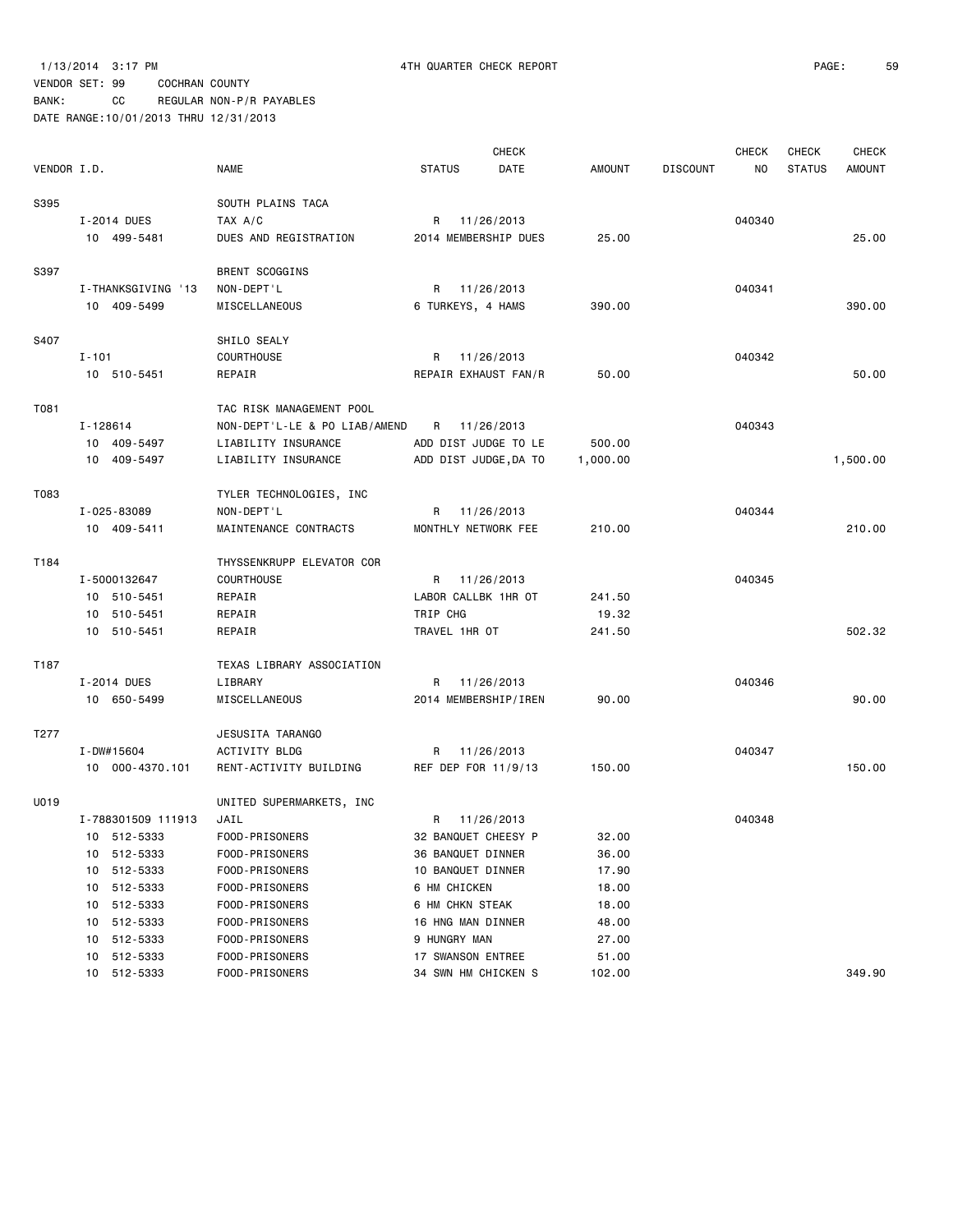|             |          |             |                                |                      | CHECK                |               |                 | CHECK  | <b>CHECK</b>  | <b>CHECK</b>  |
|-------------|----------|-------------|--------------------------------|----------------------|----------------------|---------------|-----------------|--------|---------------|---------------|
| VENDOR I.D. |          |             | <b>NAME</b>                    | <b>STATUS</b>        | DATE                 | <b>AMOUNT</b> | <b>DISCOUNT</b> | NO     | <b>STATUS</b> | <b>AMOUNT</b> |
| WO07        |          |             | WEST, A THOMSON REUTERS BUSINE |                      |                      |               |                 |        |               |               |
|             |          | I-828403461 | CO ATTY/LAW LIBRARY            | R                    | 11/26/2013           |               |                 | 040349 |               |               |
|             | 10       | 475-5590    | LAW LIBRARY MTRLS/UPDATES      | TX VERN STAT ALC BEV |                      | 33.00         |                 |        |               |               |
|             | 10       | 475-5590    | LAW LIBRARY MTRLS/UPDATES      | ALC BEV '13PP V2     |                      | 33.00         |                 |        |               |               |
|             | 10       | 475-5590    | LAW LIBRARY MTRLS/UPDATES      |                      | CIV PR & REM '13PP V | 264.00        |                 |        |               |               |
|             | 10       | 475-5590    | LAW LIBRARY MTRLS/UPDATES      |                      | EDUC '13PP V1 - V4 ( | 264.00        |                 |        |               |               |
|             | 10       | 475-5590    | LAW LIBRARY MTRLS/UPDATES      | ELECTION '13PP V1    |                      | 33.00         |                 |        |               |               |
|             | 10       | 475-5590    | LAW LIBRARY MTRLS/UPDATES      | ELECTION '13PP V1A   |                      | 33.00         |                 |        |               |               |
|             | 10       | 475-5590    | LAW LIBRARY MTRLS/UPDATES      | ELECTION '13PP V2    |                      | 33.00         |                 |        |               |               |
|             | 10       | 475-5590    | LAW LIBRARY MTRLS/UPDATES      |                      | FAMILY '13PP V1 - V6 | 231.00        |                 |        |               |               |
|             | 10       | 475-5590    | LAW LIBRARY MTRLS/UPDATES      |                      | FINANCE '13PP V1 - V | 165.00        |                 |        |               |               |
|             | 10       | 475-5590    | LAW LIBRARY MTRLS/UPDATES      | GOVT'13PP V1 - V12 ( |                      | 693.00        |                 |        |               |               |
|             | 10       | 475-5590    | LAW LIBRARY MTRLS/UPDATES      | HEALTH '13PP V1 - V1 |                      | 330.00        |                 |        |               |               |
|             | 10       | 475-5590    | LAW LIBRARY MTRLS/UPDATES      | HR '13PP V1 - V3 (3) |                      | 99.00         |                 |        |               |               |
|             | 10       | 475-5590    | LAW LIBRARY MTRLS/UPDATES      | LABOR '13PP V1 - V3  |                      | 99.00         |                 |        |               |               |
|             | 10       | 475-5590    | LAW LIBRARY MTRLS/UPDATES      | LOC GOVT '13PP V1 -  |                      | 264.00        |                 |        |               |               |
|             | 10       | 475-5590    | LAW LIBRARY MTRLS/UPDATES      | NAT RES '13PP V1 - V |                      | 132.00        |                 |        |               |               |
|             | 10       | 475-5590    | LAW LIBRARY MTRLS/UPDATES      | OCCUPATIONS '13PP V1 |                      | 330.00        |                 |        |               |               |
|             | 10       | 475-5590    | LAW LIBRARY MTRLS/UPDATES      | PARKS '13PP V1, V2   |                      | 66.00         |                 |        |               |               |
|             | 10       | 475-5590    | LAW LIBRARY MTRLS/UPDATES      | PENAL '13PP V1 - V6  |                      | 198.00        |                 |        |               |               |
|             | 10       | 475-5590    | LAW LIBRARY MTRLS/UPDATES      | TAX CODE '13PP V1 -  |                      | 165.00        |                 |        |               |               |
|             | 10       | 475-5590    | LAW LIBRARY MTRLS/UPDATES      | TRANS '13PP V1 - V7  |                      | 330.00        |                 |        |               |               |
|             | 10       | 475-5590    | LAW LIBRARY MTRLS/UPDATES      | UTILITIES '13PP V1 - |                      | 66.00         |                 |        |               |               |
|             | 10       | 475-5590    | LAW LIBRARY MTRLS/UPDATES      | CONST '13PP V1 - V3  |                      | 264.00        |                 |        |               |               |
|             |          | 10 475-5590 | LAW LIBRARY MTRLS/UPDATES      | STAT CRIM '13PP V1 - |                      | 561.00        |                 |        |               |               |
|             |          | I-828417183 | CO ATTY/LAW LIBRARY/SHERIFF    | R                    | 11/26/2013           |               |                 | 040349 |               |               |
|             | 10       | 475-5590    | LAW LIBRARY MTRLS/UPDATES      | TX CRIM PROC CODE/RU |                      | 57.00         |                 |        |               |               |
|             | 10       | 475-5310    | OFFICE SUPPLIES                | TX CRIM PROC CODE/RU |                      | 57.00         |                 |        |               |               |
|             | 10       | 560-5310    | OFFICE SUPPLIES                | 3                    | CRIM PROC CODE '1    | 171.00        |                 |        |               |               |
|             |          | 10 475-5590 | LAW LIBRARY MTRLS/UPDATES      | 3 COPIES RETURNED    |                      |               |                 |        |               |               |
|             |          | I-828419771 | CO ATTY/LAW LIBRARY            | R                    | 11/26/2013           |               |                 | 040349 |               |               |
|             | 10       | 475-5590    | LAW LIBRARY MTRLS/UPDATES      | TX VERN STAT LGC '13 |                      | 33.00         |                 |        |               |               |
|             | 10       | 475-5590    | LAW LIBRARY MTRLS/UPDATES      | TX LOCAL GOV CODE '1 |                      | 33.00         |                 |        |               |               |
|             |          | 10 475-5590 | LAW LIBRARY MTRLS/UPDATES      | TX LGC '13 PP V1B    |                      | 33.00         |                 |        |               |               |
|             | 10       | 475-5590    | LAW LIBRARY MTRLS/UPDATES      | TX LGC '13 PP V2     |                      | 33.00         |                 |        |               |               |
|             | 10       | 475-5590    | LAW LIBRARY MTRLS/UPDATES      | TX LGC '13 PP V3     |                      | 33.00         |                 |        |               |               |
|             | 10       | 475-5590    | LAW LIBRARY MTRLS/UPDATES      | TX LGC '13 PP V4     |                      | 33.00         |                 |        |               |               |
|             | 10       | 475-5590    | LAW LIBRARY MTRLS/UPDATES      | TX LGC '13 PP V5     |                      | 33.00         |                 |        |               |               |
|             | 10       | 475-5590    | LAW LIBRARY MTRLS/UPDATES      | TX LGC '13 PP V6     |                      | 33.00         |                 |        |               | 5,235.00      |
| WO08        |          |             | WEST TEXAS COUNTY JUDGES & COM |                      |                      |               |                 |        |               |               |
|             | $I - 20$ |             | COMMISSIONERS COURT            | R                    | 11/26/2013           |               |                 | 040350 |               |               |
|             |          | 15 610-5481 | DUES AND REGISTRATION          | ANNUAL MEMBERSHIP/20 |                      | 100.00        |                 |        |               | 100.00        |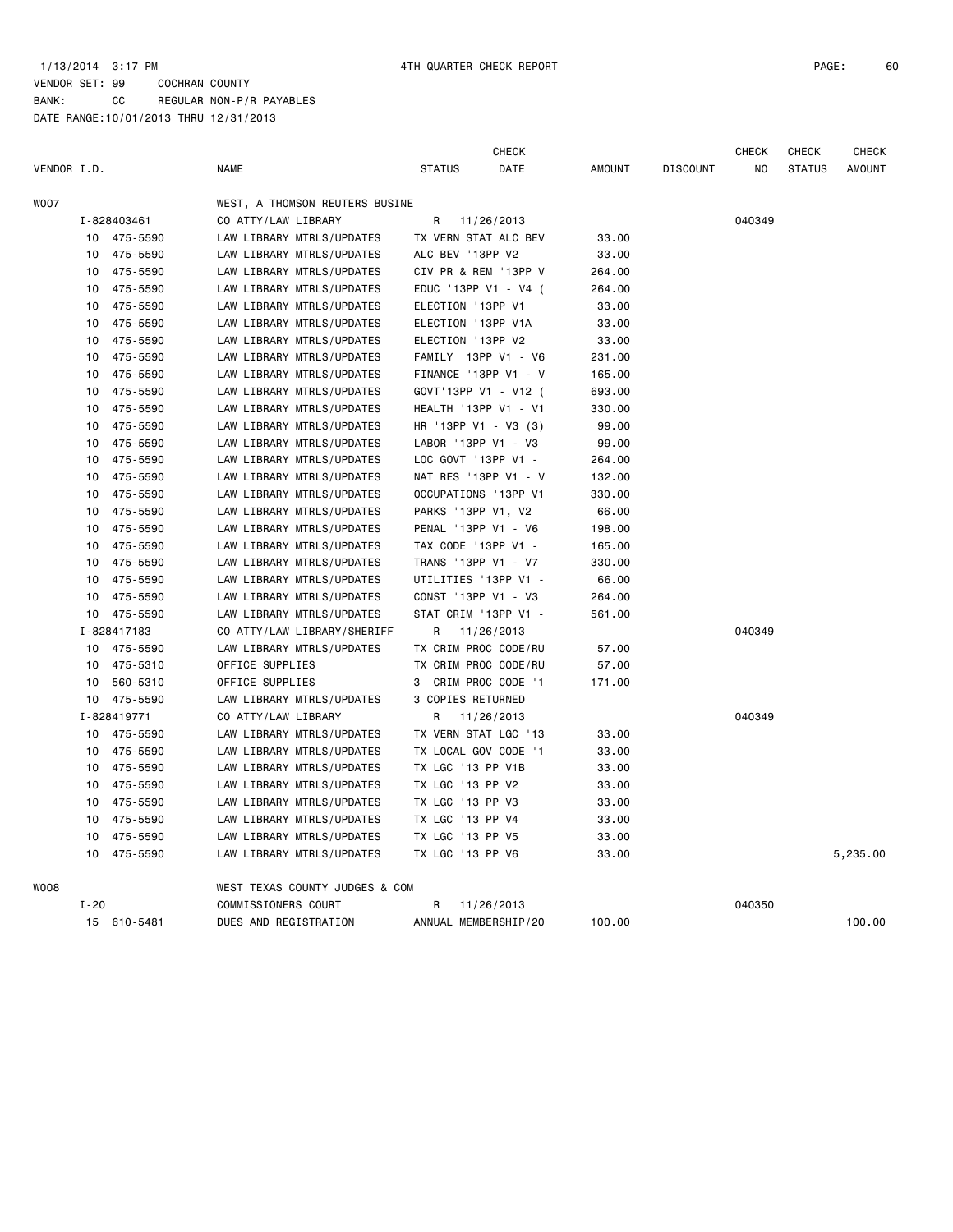### 1/13/2014 3:17 PM 4TH QUARTER CHECK REPORT PAGE: 61

### VENDOR SET: 99 COCHRAN COUNTY BANK: CC REGULAR NON-P/R PAYABLES

|                   |            |                                    |                           |                      | CHECK      |               |                 | <b>CHECK</b> | <b>CHECK</b>  | <b>CHECK</b>  |
|-------------------|------------|------------------------------------|---------------------------|----------------------|------------|---------------|-----------------|--------------|---------------|---------------|
| VENDOR I.D.       |            |                                    | NAME                      | <b>STATUS</b>        | DATE       | <b>AMOUNT</b> | <b>DISCOUNT</b> | NO.          | <b>STATUS</b> | <b>AMOUNT</b> |
| WO10              |            |                                    | WEST TEXAS GAS INC        |                      |            |               |                 |              |               |               |
|                   |            | I-004036001501 12/13 PARK/SHOP     |                           | R                    | 11/26/2013 |               |                 | 040351       |               |               |
|                   |            | 10 660-5440                        | UTILITIES & IRRIGATION    | GAS SVC 10/3-11/5/13 |            | 10.00         |                 |              |               |               |
|                   |            | I-004036002501 12/13 PARK/SHOWBARN |                           | R 11/26/2013         |            |               |                 | 040351       |               |               |
|                   |            | 10 660-5440                        | UTILITIES & IRRIGATION    | GAS SVC 10/3-11/5/13 |            | 10.00         |                 |              |               |               |
|                   |            | I-004049022001 12/13 PREC 3        |                           | R 11/26/2013         |            |               |                 | 040351       |               |               |
|                   |            | 15 623-5440                        | UTILITIES                 | GAS SVC 10/2-11/4/13 |            | 10.00         |                 |              |               | 30.00         |
| W052              |            |                                    | DANNY WISELEY             |                      |            |               |                 |              |               |               |
|                   |            | I-TELEPHONES                       | NON-DEPARTMENTAL          | R                    | 11/26/2013 |               |                 | 040352       |               |               |
|                   |            | 10 409-5420                        | TELECOMMUNICATIONS        | 5 Meridian 7310 phon |            | 75.00         |                 |              |               |               |
|                   |            | 10 409-5420                        | TELECOMMUNICATIONS        | shipping/handling ph |            | 24.00         |                 |              |               | 99.00         |
| W097              |            |                                    | WILDRED L. MATHENY dba    |                      |            |               |                 |              |               |               |
|                   | $I - 0455$ |                                    | CRTHSE/ACT BLDG/LIBRARY   | R                    | 11/26/2013 |               |                 | 040353       |               |               |
|                   |            | 10 510-5332                        | CUSTODIAL SUPPLIES        | SPRAY BUGS           |            | 70.00         |                 |              |               |               |
|                   | 10         | 662-5332                           | CUSTODIAL SUPPLIES        | SPRAY BUGS           |            | 45.00         |                 |              |               |               |
|                   | 10         | 650-5332                           | CUSTODIAL SUPPLIES        | SPRAY BUGS           |            | 35.00         |                 |              |               | 150.00        |
| W115              |            |                                    | RAYMOND D WEBER, SHERIFF  |                      |            |               |                 |              |               |               |
|                   |            | $I - 11/18/13$                     | JAIL/SHERIFF              | R                    | 11/26/2013 |               |                 | 040354       |               |               |
|                   |            | 10 512-5333                        | FOOD-PRISONERS            | 3 MILK/ALLSUP'S      |            | 11.97         |                 |              |               |               |
|                   |            | 10 560-5427                        | CONTINUING EDUCATION      | MEALS-SCHOOL/BEN, MI |            | 34.63         |                 |              |               | 46.60         |
| W <sub>2</sub> 14 |            |                                    | MICHELLE WILLIAMS         |                      |            |               |                 |              |               |               |
|                   |            | I-DW#15579                         | <b>ACTIVITY BLDG</b>      | R                    | 11/26/2013 |               |                 | 040355       |               |               |
|                   |            | 10 000-4370.101                    | RENT-ACTIVITY BUILDING    | REF DEP FOR 11/16/13 |            | 150.00        |                 |              |               | 150.00        |
| X001              |            |                                    | <b>XCEL ENERGY</b>        |                      |            |               |                 |              |               |               |
|                   |            | I-54+1829977-7 NOV13 PREC 2        |                           | R                    | 11/26/2013 |               |                 | 040356       |               |               |
|                   |            | 15 622-5440                        | UTILITIES                 | 8 KWH 10/10-11/8/13  |            | 12.57         |                 |              |               |               |
|                   |            | 15 622-5440                        | UTILITIES                 | AREA LIGHT           |            | 16.27         |                 |              |               | 28.84         |
| Y001              |            |                                    | YELLOWHOUSE MACHINERY CO. |                      |            |               |                 |              |               |               |
|                   |            | I-01 221796                        | PREC 4                    | R                    | 11/26/2013 |               |                 | 040357       |               |               |
|                   | 15         | 624-5451                           | REPAIRS                   | <b>BACK-UP ALARM</b> |            | 165.67        |                 |              |               |               |
|                   |            | 15 624-5451                        | REPAIRS                   | FREIGHT              |            | 8.87          |                 |              |               |               |
|                   |            | I-01 221858                        | PREC 1                    | R                    | 11/26/2013 |               |                 | 040357       |               |               |
|                   |            | 15 621-5451                        | REPAIRS                   | REAR VIEW MIRROR     |            | 132.40        |                 |              |               |               |
|                   |            | I-01 221869                        | PREC 1                    | R 11/26/2013         |            |               |                 | 040357       |               |               |
|                   |            | 15 621-5451                        | REPAIRS                   | 2 SHANK              |            | 108.94        |                 |              |               |               |
|                   | 15         | 621-5451                           | REPAIRS                   | 5 T00TH /#T6Y5230    |            | 88.55         |                 |              |               |               |
|                   |            | I-01 221870                        | PREC 4                    | R 11/26/2013         |            |               |                 | 040357       |               |               |
|                   | 15         | 624-5451                           | REPAIRS                   | 2 TOOTH              |            | 144.78        |                 |              |               |               |
|                   | 15         | 624-5451                           | REPAIRS                   | 3 GROOVE PIN         |            | 41.28         |                 |              |               |               |
|                   | 15         | 624-5451                           | REPAIRS                   | 6 BUSHINGS           |            | 41.16         |                 |              |               |               |
|                   | 15         | 624-5451                           | REPAIRS                   | FREIGHT              |            | 64.60         |                 |              |               |               |
|                   |            | I-01 221920                        | PREC 4                    | R 11/26/2013         |            |               |                 | 040357       |               |               |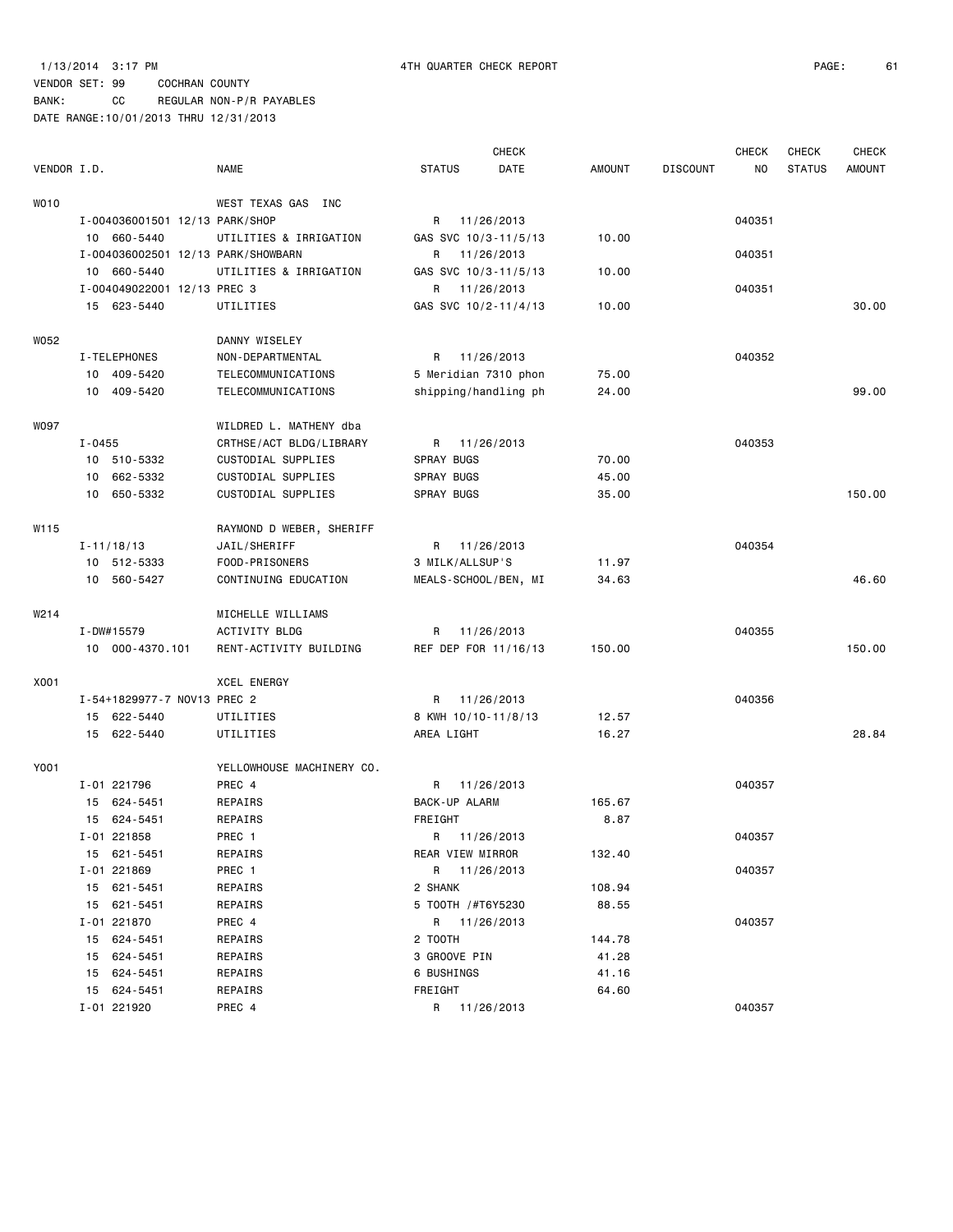BANK: CC REGULAR NON-P/R PAYABLES

|             |                       |                                                |               |                       | <b>CHECK</b> |               |                 | <b>CHECK</b>   | <b>CHECK</b>  | <b>CHECK</b>  |
|-------------|-----------------------|------------------------------------------------|---------------|-----------------------|--------------|---------------|-----------------|----------------|---------------|---------------|
| VENDOR I.D. |                       | <b>NAME</b>                                    | <b>STATUS</b> |                       | DATE         | <b>AMOUNT</b> | <b>DISCOUNT</b> | N <sub>O</sub> | <b>STATUS</b> | <b>AMOUNT</b> |
| Y001        |                       | YELLOWHOUSE MACHINERY CONT                     |               |                       |              |               |                 |                |               |               |
|             | I-01 221920           | PREC 4                                         |               | R 11/26/2013          |              |               |                 | 040357         |               |               |
|             | 15 624-5451           | REPAIRS                                        |               | TOOTH #EX25R12        |              | 72.39         |                 |                |               | 868.64        |
| A109        |                       | ALBUS FARM EQUIPMENT                           |               |                       |              |               |                 |                |               |               |
|             | I-49652               | PREC 4                                         | R             | 12/09/2013            |              |               |                 | 040361         |               |               |
|             | 15 624-5451           | REPAIRS                                        |               | 5FT 6" PURLING        |              | 12.50         |                 |                |               |               |
|             | $I - 49700$           | PREC 4                                         | R             | 12/09/2013            |              |               |                 | 040361         |               |               |
|             | 15 624-5356           | ROAD MATERIALS & SUPPLIES                      |               | 1LN HARDFACING RIPPE  |              | 50.00         |                 |                |               | 62.50         |
| A133        |                       | ALLIED COMPLIANCE SERVICE                      |               |                       |              |               |                 |                |               |               |
|             | $I - 28621$           | COMMISSIONERS COURT                            |               | R 12/09/2013          |              |               |                 | 040362         |               |               |
|             | 15 610-5499           | MISCELLANEOUS                                  |               | 4 RANDOM TESTS PRE-P  |              |               |                 |                |               |               |
|             | 15 610-5499           | MISCELLANEOUS                                  | ON-SITE FEE   |                       |              | 55.00         |                 |                |               | 55.00         |
| A165        |                       | AFFILIATED COMPUTER SERVICES                   |               |                       |              |               |                 |                |               |               |
|             | I-971157              | COUNTY/DIST CLERK                              | R             | 12/09/2013            |              |               |                 | 040363         |               |               |
|             | 10 403-5416           | FILMING & INDEXING                             |               | 20/20 LAND REC/#1620  |              | 1,250.00      |                 |                |               |               |
|             | 10 403-5416           | FILMING & INDEXING                             |               | 2 CO ARCHIVAL PRINTS  |              | 1.78          |                 |                |               |               |
|             | 10 403-5416           | FILMING & INDEXING                             | FREIGHT       |                       |              | 25.29         |                 |                |               | 1,277.07      |
| A206        |                       | DAVID LYNN ALEXANDER                           |               |                       |              |               |                 |                |               |               |
|             | $I - 12/3/13$ CALICHE | PREC 3                                         | R             | 12/09/2013            |              |               |                 | 040364         |               |               |
|             | 15 623-5356           | ROAD MATERIALS & SUPPLIES                      |               | 29 BELLY DUMPS @ \$2. |              | 1,450.00      |                 |                |               | 1,450.00      |
| A246        |                       | DAVID W ALLISON, M.Ed.                         |               |                       |              |               |                 |                |               |               |
|             | I-JUV#803 12/3/13     | JUVENILE PROBATION                             | R             | 12/09/2013            |              |               |                 | 040365         |               |               |
|             | 17 573-5413.002       | Mental Health External ContracASSESSMT/JUV#803 |               |                       |              | 150.00        |                 |                |               | 150.00        |
| <b>B001</b> |                       | BAILEY CO. ELECTRIC COOP                       |               |                       |              |               |                 |                |               |               |
|             | I-296827              | PREC 4                                         |               | R 12/09/2013          |              |               |                 | 040366         |               |               |
|             | 15 624-5440           | UTILITIES                                      |               | 230KWH 10/18-11/19/1  |              | 26.81         |                 |                |               |               |
|             | 15 624-5440           | UTILITIES                                      | AREA LIGHT    |                       |              | 7.08          |                 |                |               |               |
|             | I-296828              | PREC 3                                         |               | R 12/09/2013          |              |               |                 | 040366         |               |               |
|             | 15 623-5440           | UTILITIES                                      |               | 162KWH 10/15-11/14/1  |              | 22.49         |                 |                |               |               |
|             | 15 623-5440           | UTILITIES                                      |               | 2 AREA LIGHTS         |              | 16.90         |                 |                |               |               |
|             | I-296829              | NON-DEPT'L/SHERIFF POSSE                       |               | R 12/09/2013          |              |               |                 | 040366         |               |               |
|             | 10 409-5440           | UTILITIES                                      |               | ELEC SVC 10/7-11/7/1  |              | 20.93         |                 |                |               | 94.21         |
| B026        |                       | BLEDSOE WATER SUPPLY CORP                      |               |                       |              |               |                 |                |               |               |
|             | $I - 3004$ 12/13      | PREC 3                                         | R             | 12/09/2013            |              |               |                 | 040367         |               |               |
|             | 15 623-5440           | UTILITIES                                      |               | WATER BILL DATED 12/  |              | 20.10         |                 |                |               | 20.10         |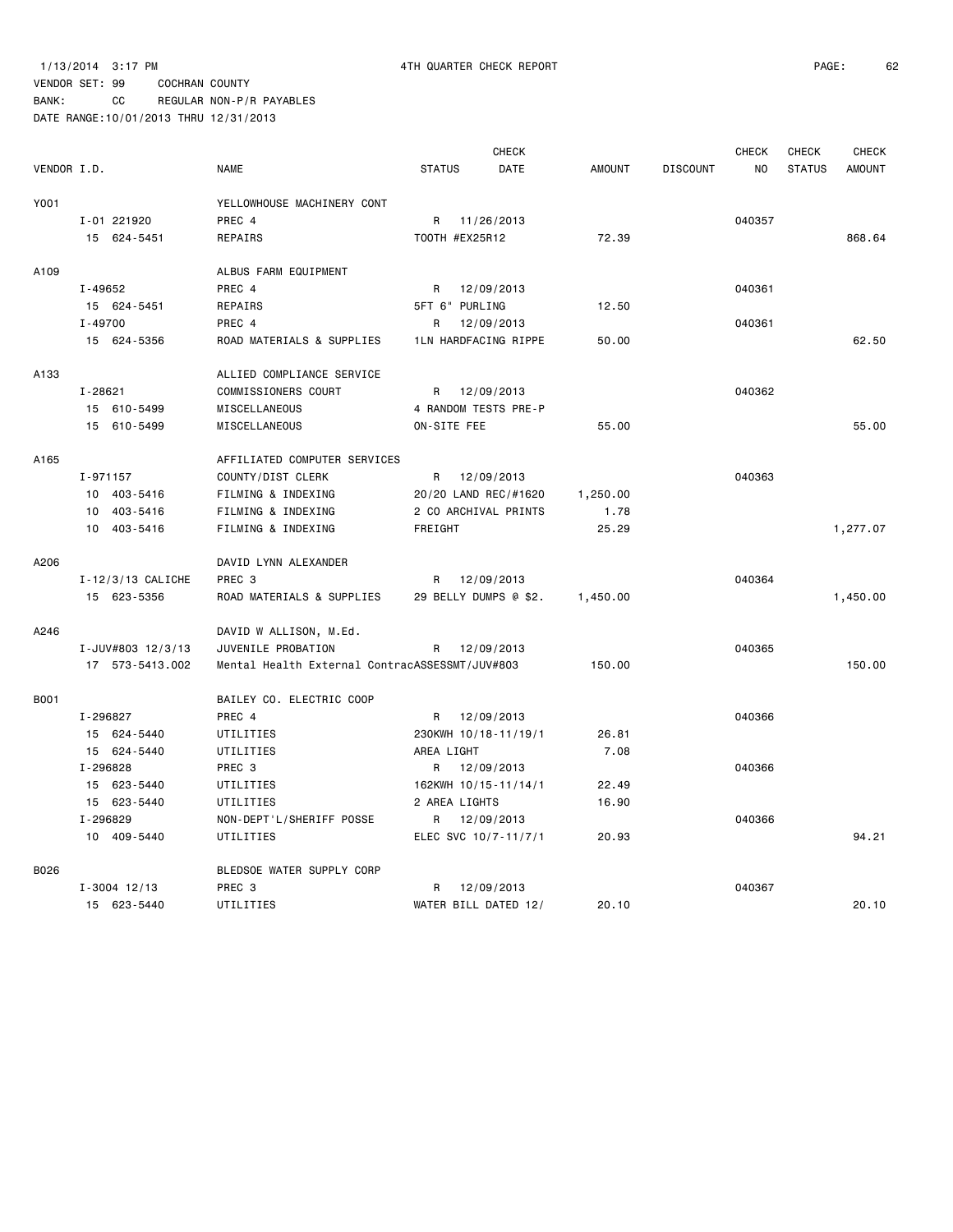BANK: CC REGULAR NON-P/R PAYABLES

|                  |                 |                                             |                         | <b>CHECK</b> |         |                 | <b>CHECK</b> | <b>CHECK</b>  | <b>CHECK</b>  |
|------------------|-----------------|---------------------------------------------|-------------------------|--------------|---------|-----------------|--------------|---------------|---------------|
| VENDOR I.D.      |                 | <b>NAME</b>                                 | <b>STATUS</b>           | DATE         | AMOUNT  | <b>DISCOUNT</b> | NO.          | <b>STATUS</b> | <b>AMOUNT</b> |
| C007             |                 | CITY OF MORTON                              |                         |              |         |                 |              |               |               |
|                  | I-11/29/2013    | LIB/MUS/ACT BLDG/CRTHSE/PREC 1 R 12/09/2013 |                         |              |         |                 | 040368       |               |               |
|                  | 10 650-5440     | UTILITIES                                   | LIBRARY GAS             |              | 115.72  |                 |              |               |               |
| 10               | 650-5440        | UTILITIES                                   | LIBRARY WATER           |              | 31.00   |                 |              |               |               |
| 10               | 650-5440        | UTILITIES                                   | LIBRARY GARBAGE         |              | 46.50   |                 |              |               |               |
| 10               | 650-5440        | UTILITIES                                   | LIBRARY SEWER           |              | 17.00   |                 |              |               |               |
| 10               | 652-5440        | UTILITIES                                   | <b>MUSEUM GAS</b>       |              | 19.00   |                 |              |               |               |
| 10               | 652-5440        | UTILITIES                                   | MUSEUM WATER            |              | 28.00   |                 |              |               |               |
| 10               | 652-5440        | UTILITIES                                   | MUSEUM GARBAGE          |              | 23.00   |                 |              |               |               |
| 10               | 652-5440        | UTILITIES                                   | <b>MUSEUM SEWER</b>     |              | 15.00   |                 |              |               |               |
| 10               | 662-5440        | UTILITIES                                   | ACTIVITY BLDG GAS       |              | 190.62  |                 |              |               |               |
| 10               | 662-5440        | UTILITIES                                   | ACT. BLDG WATER         |              | 28.00   |                 |              |               |               |
| 10               | 662-5440        | UTILITIES                                   | ACT. BLDG GARBAGE       |              | 72.00   |                 |              |               |               |
| 10               | 662-5440        | UTILITIES                                   | ACT. BLDG SEWER         |              | 45.00   |                 |              |               |               |
| 10               | 510-5440        | UTILITIES                                   | COURTHOUSE GAS          |              | 371.58  |                 |              |               |               |
| 10               | 510-5440        | UTILITIES                                   | <b>COURTHOUSE WATER</b> |              | 549.75  |                 |              |               |               |
| 10               | 510-5440        | UTILITIES                                   | CRTHSE GARBAGE          |              | 304.50  |                 |              |               |               |
| 10               | 510-5440        | UTILITIES                                   | <b>COURTHOUSE SEWER</b> |              | 51.00   |                 |              |               |               |
| 15               | 621-5440        | UTILITIES                                   | PREC 1 GAS              |              | 63.64   |                 |              |               |               |
| 15               | 621-5440        | UTILITIES                                   | PREC 1 WATER            |              | 28.00   |                 |              |               |               |
|                  | 15 621-5440     | UTILITIES                                   | PREC 1 GARBAGE          |              | 46.50   |                 |              |               | 2,045.81      |
| C <sub>008</sub> |                 | CITY OF WHITEFACE                           |                         |              |         |                 |              |               |               |
|                  | $I - 409$ 12/13 | PREC <sub>2</sub>                           | R                       | 12/09/2013   |         |                 | 040369       |               |               |
|                  | 15 622-5440     | UTILITIES                                   | 1.9 MCF GAS 10/17-11    |              | 16.25   |                 |              |               |               |
|                  | 15 622-5440     | UTILITIES                                   | WATER SVC               |              | 14.00   |                 |              |               |               |
|                  | 15 622-5440     | UTILITIES                                   | GARBAGE SVC             |              | 50.10   |                 |              |               |               |
|                  | 15 622-5440     | UTILITIES                                   | SEWER SVC               |              | 22.50   |                 |              |               | 102.85        |
| C035             |                 | COX AUTO SUPPLY CO                          |                         |              |         |                 |              |               |               |
|                  | $C - 254358$    | PREC <sub>2</sub>                           | R                       | 12/09/2013   |         |                 | 040370       |               |               |
|                  | 15 622-5356     | ROAD MATERIALS & SUPPLIES                   | CR PAINT PAN            |              | 3.69CR  |                 |              |               |               |
|                  | 15 622-5356     | ROAD MATERIALS & SUPPLIES                   | CR 2 BLUE SHOP TOWEL    |              | 6.38CR  |                 |              |               |               |
|                  | 15 622-5356     | ROAD MATERIALS & SUPPLIES                   | CR 2 PK BULBS           |              | 11.90CR |                 |              |               |               |
|                  | 15 622-5356     | ROAD MATERIALS & SUPPLIES                   | CR PLASTIC              |              | 7.49CR  |                 |              |               |               |
|                  | I-252882        | COURTHOUSE                                  | R                       | 12/09/2013   |         |                 | 040370       |               |               |
|                  | 10 510-5332     | CUSTODIAL SUPPLIES                          | <b>BASKET</b>           |              | 1.05    |                 |              |               |               |
|                  | I-253029        | PREC 4                                      | R 12/09/2013            |              |         |                 | 040370       |               |               |
|                  | 15 624-5451     | REPAIRS                                     | 72 FT 1/2" BRAD HOSE    |              | 25.20   |                 |              |               |               |
|                  | 15 624-5451     | REPAIRS                                     | HYD FITTING             |              | 6.84    |                 |              |               |               |
|                  | 15 624-5451     | REPAIRS                                     | HYD FITTING             |              | 6.29    |                 |              |               |               |
|                  | I-253052        | COURTHOUSE                                  | R 12/09/2013            |              |         |                 | 040370       |               |               |
|                  | 10 510-5332     | CUSTODIAL SUPPLIES                          | 2 PK HOOKS              |              | 2.78    |                 |              |               |               |
|                  | I-253284        | SHERIFF                                     | R 12/09/2013            |              |         |                 | 040370       |               |               |
|                  | 10 560-5334     | OTHER SUPPLIES                              | ARMOR-ALL               |              | 7.99    |                 |              |               |               |
|                  | 10 560-5334     | OTHER SUPPLIES                              | NOZZLE                  |              | 5.89    |                 |              |               |               |
|                  | 10 560-5334     | OTHER SUPPLIES                              | RAIN-X                  |              | 5.49    |                 |              |               |               |
|                  | 10 560-5334     | OTHER SUPPLIES                              | LIQ WAXY SUDS           |              | 9.99    |                 |              |               |               |
|                  | I-253549        | PREC 2                                      | R 12/09/2013            |              |         |                 | 040370       |               |               |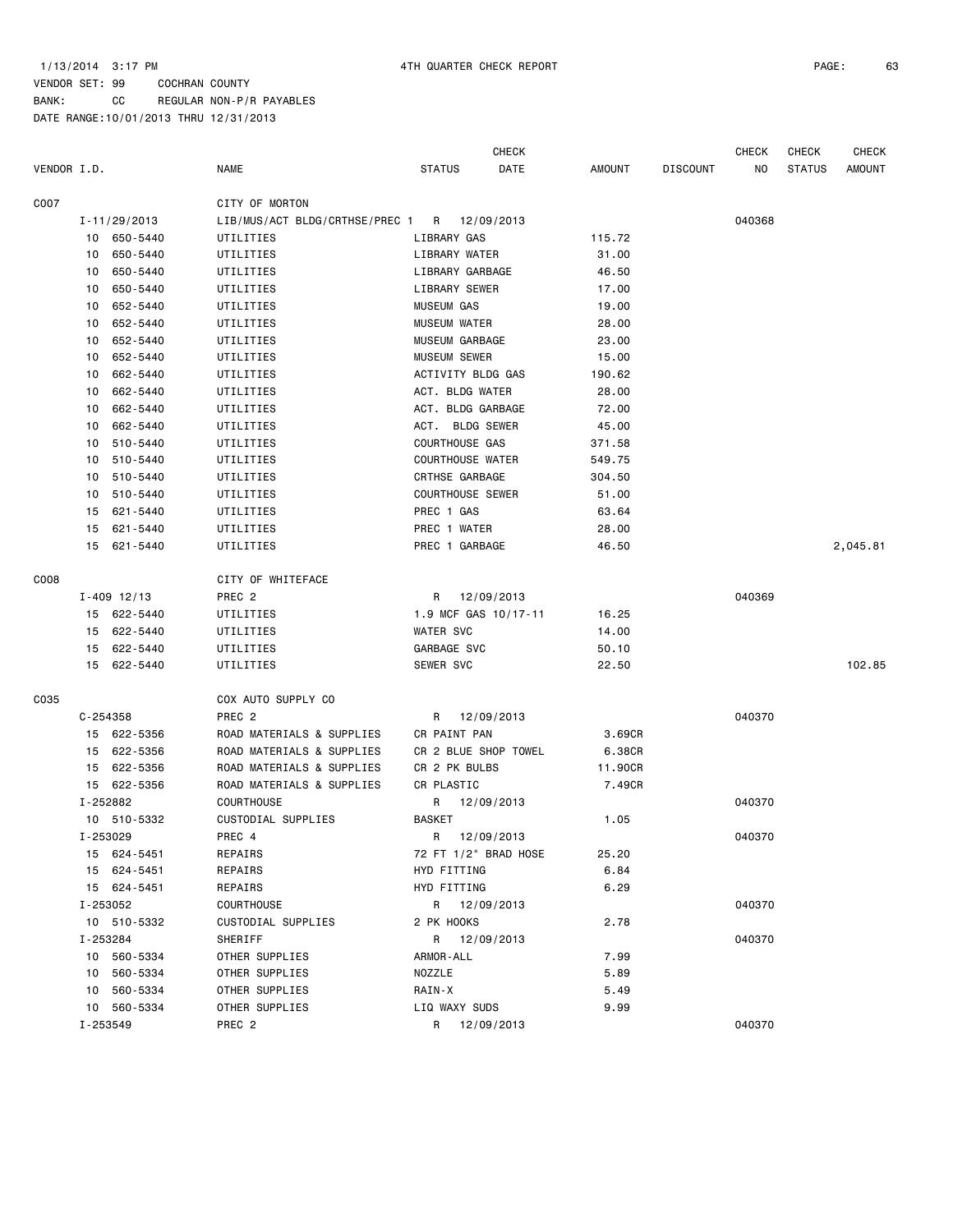|             |              |                            |                      | <b>CHECK</b> |        |                 | CHECK  | <b>CHECK</b>  | <b>CHECK</b>  |
|-------------|--------------|----------------------------|----------------------|--------------|--------|-----------------|--------|---------------|---------------|
| VENDOR I.D. |              | NAME                       | <b>STATUS</b>        | DATE         | AMOUNT | <b>DISCOUNT</b> | NO     | <b>STATUS</b> | <b>AMOUNT</b> |
| C035        |              | COX AUTO SUPPLY CO<br>CONT |                      |              |        |                 |        |               |               |
|             | I-253549     | PREC <sub>2</sub>          | R 12/09/2013         |              |        |                 | 040370 |               |               |
|             | 15 622-5356  | ROAD MATERIALS & SUPPLIES  | <b>GUN GREASE</b>    |              | 13.99  |                 |        |               |               |
|             | 15 622-5356  | ROAD MATERIALS & SUPPLIES  | 2 ANTI-FREEZE        |              | 29.98  |                 |        |               |               |
|             | 15 622-5356  | ROAD MATERIALS & SUPPLIES  | CARB CLNR            |              | 3.99   |                 |        |               |               |
|             | I-253558     | PREC 1                     | R                    | 12/09/2013   |        |                 | 040370 |               |               |
|             | 15 621-5451  | REPAIRS                    | MYS HI-T GREASE      |              | 34.79  |                 |        |               |               |
|             | I-253612     | PREC 3                     | R 12/09/2013         |              |        |                 | 040370 |               |               |
|             | 15 623-5356  | ROAD MATERIALS & SUPPLIES  | <b>3FT ROPE</b>      |              | 3.12   |                 |        |               |               |
|             | I-254191     | PREC 4                     | R 12/09/2013         |              |        |                 | 040370 |               |               |
|             | 15 624-5451  | REPAIRS                    | 12 5/16x1" BOLTS     |              | 1.56   |                 |        |               |               |
|             | 15 624-5451  | REPAIRS                    | 12 5/16" HEX NUTS    |              | 0.60   |                 |        |               |               |
|             | 15 624-5451  | REPAIRS                    | 2 3/8x3-1/2" BOLTS   |              | 0.82   |                 |        |               |               |
|             | 15 624-5451  | REPAIRS                    | 2 3/8" FLAT WSHR     |              | 0.12   |                 |        |               |               |
|             | 15 624-5451  | REPAIRS                    | 2 3/8" HEX NUTS      |              | 0.14   |                 |        |               |               |
|             | I-254358     | PREC <sub>2</sub>          | R 12/09/2013         |              |        |                 | 040370 |               |               |
|             | 15 622-5356  | ROAD MATERIALS & SUPPLIES  | PAINT PAN            |              | 3.69   |                 |        |               |               |
|             | 15 622-5356  | ROAD MATERIALS & SUPPLIES  | 2 BLUE SHOP TOWELS   |              | 6.38   |                 |        |               |               |
|             | 15 622-5356  | ROAD MATERIALS & SUPPLIES  | 2 BULBS              |              | 11.90  |                 |        |               |               |
|             | 15 622-5356  | ROAD MATERIALS & SUPPLIES  | PLASTIC              |              | 7.49   |                 |        |               |               |
|             | I-254363     | PREC 4                     | R 12/09/2013         |              |        |                 | 040370 |               |               |
|             | 15 624-5356  | ROAD MATERIALS & SUPPLIES  | 2 BARSLEAK           |              | 10.58  |                 |        |               |               |
|             | 15 624-5356  | ROAD MATERIALS & SUPPLIES  | 2 ANTIFREEZE         |              | 21.98  |                 |        |               |               |
|             | I-254365     | PREC 4                     | R 12/09/2013         |              |        |                 | 040370 |               |               |
|             | 15 624-5356  | ROAD MATERIALS & SUPPLIES  | <b>HAMMER</b>        |              | 19.99  |                 |        |               |               |
|             | I-254619     | SHERIFF                    | R 12/09/2013         |              |        |                 | 040370 |               |               |
|             | 10 560-5334  | OTHER SUPPLIES             | WASHER FLUID         |              | 2.89   |                 |        |               |               |
|             | I-254622     | PREC 1                     | R 12/09/2013         |              |        |                 | 040370 |               |               |
|             | 15 621-5356  | ROAD MATERIALS & SUPPLIES  | GLOVES/SOFTBALL PARK |              | 9.99   |                 |        |               |               |
|             | 15 621-5356  | ROAD MATERIALS & SUPPLIES  | DEERSKIN GLOVES      |              | 25.99  |                 |        |               |               |
|             | I-254623     | PREC 4                     | R 12/09/2013         |              |        |                 | 040370 |               |               |
|             | 15 624-5356  | ROAD MATERIALS & SUPPLIES  | 2PR GLOVES/SOFTBALL  |              | 33.98  |                 |        |               |               |
|             | I-254624     | PREC <sub>3</sub>          | R 12/09/2013         |              |        |                 | 040370 |               |               |
|             | 15 623-5356  | ROAD MATERIALS & SUPPLIES  | <b>GLOVES</b>        |              | 21.99  |                 |        |               |               |
|             | 15 623-5356  | ROAD MATERIALS & SUPPLIES  | <b>GLOVES</b>        |              | 13.99  |                 |        |               |               |
|             | $I - 254717$ | PREC <sub>2</sub>          | R 12/09/2013         |              |        |                 | 040370 |               |               |
|             | 15 622-5356  | ROAD MATERIALS & SUPPLIES  | GLOVES               |              | 13.99  |                 |        |               |               |
|             | $I - 254812$ | PREC <sub>3</sub>          | R                    | 12/09/2013   |        |                 | 040370 |               |               |
|             | 15 623-5451  | REPAIRS                    | CHEV BATT W/EXCH     |              | 158.99 |                 |        |               |               |
|             | 15 623-5451  | REPAIRS                    | 2 WSHR FLUID         |              | 5.78   |                 |        |               |               |
|             | 15 623-5451  | REPAIRS                    | STATE BATT FEE       |              | 3.00   |                 |        |               |               |
|             | I-254933     | PREC 2                     | R                    | 12/09/2013   |        |                 | 040370 |               |               |
|             | 15 622-5451  | REPAIRS                    | 2 WPR BLADE          |              | 14.38  |                 |        |               |               |
|             | I-255191     | SHERIFF                    | R 12/09/2013         |              |        |                 | 040370 |               |               |
|             | 10 560-5334  | OTHER SUPPLIES             | 12 DE-ICER           |              | 43.08  |                 |        |               |               |
|             | I-255213     | <b>PARK</b>                | R 12/09/2013         |              |        |                 | 040370 |               |               |
|             | 10 660-5332  | CUSTODIAL SUPPLIES         | 2 DE-ICER            |              | 7.18   |                 |        |               |               |
|             | I-255376     | JAIL                       | R                    | 12/09/2013   |        |                 | 040370 |               |               |
|             |              |                            |                      |              |        |                 |        |               |               |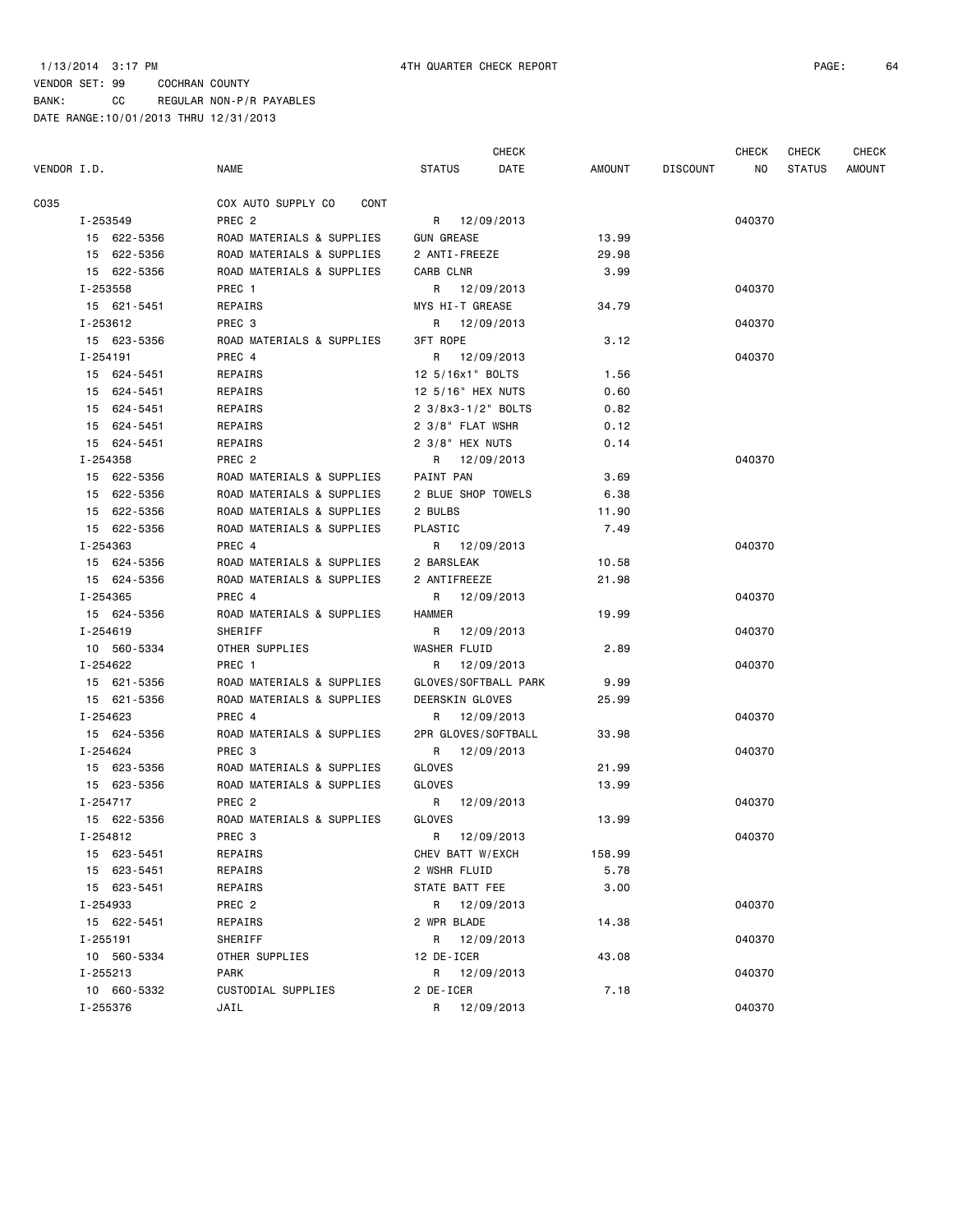BANK: CC REGULAR NON-P/R PAYABLES

|                  |                       |                                                     |                       | <b>CHECK</b> |                                  | <b>CHECK</b> | <b>CHECK</b>  | <b>CHECK</b>  |
|------------------|-----------------------|-----------------------------------------------------|-----------------------|--------------|----------------------------------|--------------|---------------|---------------|
| VENDOR I.D.      |                       | <b>NAME</b>                                         | <b>STATUS</b>         | DATE         | <b>AMOUNT</b><br><b>DISCOUNT</b> | NO           | <b>STATUS</b> | <b>AMOUNT</b> |
| C035             |                       | COX AUTO SUPPLY CO<br>CONT                          |                       |              |                                  |              |               |               |
|                  | I-255376              | JAIL                                                | 12/09/2013<br>R       |              |                                  | 040370       |               |               |
|                  | 10 512-5310           | OFFICE SUPPLIES                                     | 2PK BATT              |              | 6.38                             |              |               | 574.79        |
|                  |                       |                                                     |                       |              |                                  |              |               |               |
| C057             |                       | CITY BANK AS DEPOSITORY                             |                       |              |                                  |              |               |               |
|                  | I-1ST QTR 2014        | NON-DEPT'L--APPR DIST                               | 12/09/2013<br>R.      |              |                                  | 040373       |               |               |
|                  | 10 409-5406           | APPRAISAL DISTRICT                                  | 1ST QTR ASSESSMENT--  | 17,316.17    |                                  |              |               | 17,316.17     |
|                  |                       |                                                     |                       |              |                                  |              |               |               |
| C064             |                       | CITY OF MORTON F D                                  |                       |              |                                  |              |               |               |
|                  | I-AUGUST 2013         | PUBLIC SAFETY * OTHER                               | 12/09/2013<br>R       |              |                                  | 040374       |               |               |
|                  | 10 580-5414           | FIRE PROTECTION CONTRACTS                           | 08/21 400 BLK 1585 -  |              | 350.00                           |              |               |               |
|                  | I-NOVEMBER 2013       | PUBLIC SAFETY*OTHER                                 | 12/09/2013<br>R       |              |                                  | 040374       |               |               |
|                  | 10 580-5414           | FIRE PROTECTION CONTRACTS                           | 11/02 1 MI NofLEHMAN  |              | 350.00                           |              |               |               |
|                  | 10 580-5414           | FIRE PROTECTION CONTRACTS                           | 11/03 1100BLK 125-GR  |              | 350.00                           |              |               |               |
|                  | I-OCTOBER 2013        | PUBLIC SAFETY * OTHER                               | R<br>12/09/2013       |              |                                  | 040374       |               |               |
|                  | 10 580-5414           | FIRE PROTECTION CONTRACTS                           | 10/06 2600 BLK SH214  |              | 350.00                           |              |               |               |
|                  | 10 580-5414           | FIRE PROTECTION CONTRACTS                           | 10/14 SH214@CR1253(B  |              |                                  |              |               | 1,400.00      |
|                  |                       |                                                     |                       |              |                                  |              |               |               |
| C084             |                       | CLERK, SEVENTH COURT OF APPEAL                      |                       |              |                                  |              |               |               |
|                  | I-NOV 2013            | STATE FEES                                          | R<br>12/09/2013       |              |                                  | 040375       |               |               |
|                  | 90 000-2379.002       | 7th Crt of Appeal Gov't22.2081COUNTY COURT          |                       |              | 10.00                            |              |               | 10.00         |
|                  |                       |                                                     |                       |              |                                  |              |               |               |
| C096             |                       | C & R CAFE                                          |                       |              |                                  |              |               |               |
|                  | I-THANKSGIVING '13    | NON-DEPT'L                                          | R<br>12/09/2013       |              |                                  | 040376       |               |               |
|                  | 10 409-5499           | MISCELLANEOUS                                       | DRESSING, ROLLS       |              | 150.00                           |              |               | 150.00        |
|                  |                       |                                                     |                       |              |                                  |              |               |               |
| C <sub>138</sub> |                       | COUNTY JUDGES EDUCATION F                           |                       |              |                                  |              |               |               |
|                  | I-'14 ASST CONF       | CO JUDGE/COMM'R CT                                  | R<br>12/09/2013       |              |                                  | 040377       |               |               |
|                  | 15 610-5428           | CO. JUDGE-CONTINUING EDUCATIONCT ASST CONF, SAN MRC |                       |              | 100.00                           |              |               | 100.00        |
|                  |                       |                                                     |                       |              |                                  |              |               |               |
| C <sub>165</sub> |                       | CITY OF MORTON                                      |                       |              |                                  |              |               |               |
|                  | $I - 11/27/13$ W HILL | CEMETERY                                            | R<br>12/09/2013       |              |                                  | 040378       |               |               |
|                  | 10 516-5486           | CONTRACT LABOR-OPEN CLOSE                           | WOODY HILL 10/27/13   |              | 300.00                           |              |               | 300.00        |
|                  |                       |                                                     |                       |              |                                  |              |               |               |
| C321             |                       | CLEAR- VU                                           |                       |              |                                  |              |               |               |
|                  | I-43823               | SHERIFF                                             | 12/09/2013<br>R       |              |                                  | 040379       |               |               |
|                  | 10 560-5451           | MACHINERY-NON-OFFICE REPAIR                         | WNDSHLD/ '10 CVP #764 |              | 99.99                            |              |               |               |
|                  | 10 560-5451           | MACHINERY-NON-OFFICE REPAIR                         | LABOR TO RPL WINDSHI  |              | 100.00                           |              |               |               |
|                  | I-43825               | SHERIFF                                             | R<br>12/09/2013       |              |                                  | 040379       |               |               |
|                  | 10 560-5451           | MACHINERY-NON-OFFICE REPAIR                         | WNDSHLD/ '10 F150 #79 |              | 119.99                           |              |               |               |
|                  | 10 560-5451           | MACHINERY-NON-OFFICE REPAIR                         | LABOR TO RPL WINDSHI  |              | 100.00                           |              |               | 419.98        |
|                  |                       |                                                     |                       |              |                                  |              |               |               |
| D039             |                       | DUVALL TECHNOLOGY                                   |                       |              |                                  |              |               |               |
|                  | I-99                  | <b>CLERK</b>                                        | 12/09/2013<br>R       |              |                                  | 040380       |               |               |
|                  | 10 403-5451           | REPAIRS                                             | 2HR/TRBLSHT BIRTH CE  |              | 180.00                           |              |               | 180.00        |
|                  |                       |                                                     |                       |              |                                  |              |               |               |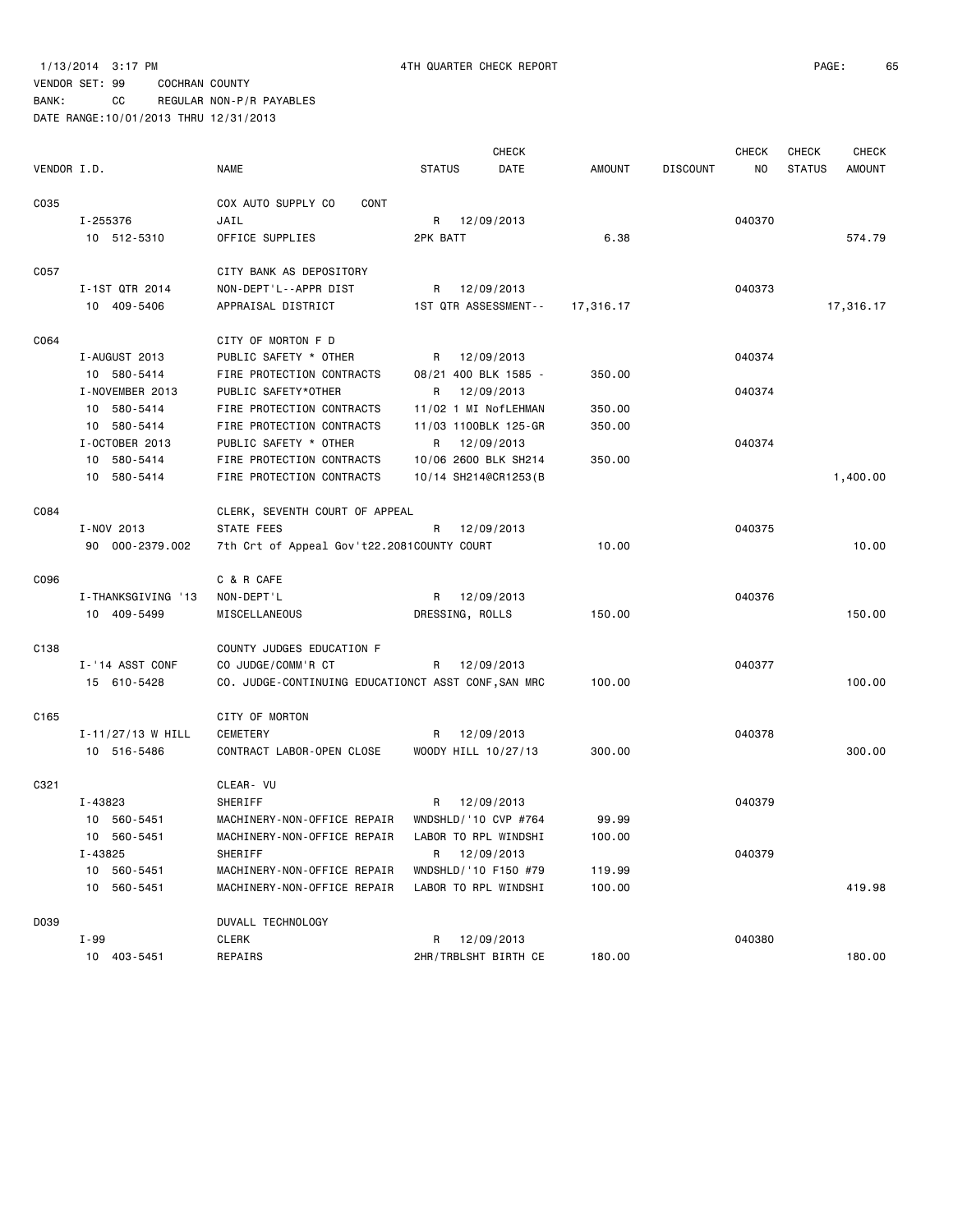BANK: CC REGULAR NON-P/R PAYABLES

|             |                    |                               | <b>CHECK</b>          |            |               |                 | <b>CHECK</b>   | <b>CHECK</b>  | <b>CHECK</b>  |
|-------------|--------------------|-------------------------------|-----------------------|------------|---------------|-----------------|----------------|---------------|---------------|
| VENDOR I.D. |                    | <b>NAME</b>                   | <b>STATUS</b>         | DATE       | <b>AMOUNT</b> | <b>DISCOUNT</b> | N <sub>O</sub> | <b>STATUS</b> | <b>AMOUNT</b> |
|             |                    |                               |                       |            |               |                 |                |               |               |
| D140        |                    | D & D FARM & RANCH            |                       |            |               |                 |                |               |               |
|             | I-EXT SVC 12/5/13  | <b>EXTENSION SVC</b>          | R                     | 12/09/2013 |               |                 | 040381         |               |               |
|             | 10 665-5334        | OTHER SUPPLIES                | SUNDOWNER STOCKBOX    |            | 2,045.00      |                 |                |               | 2,045.00      |
| E015        |                    | TEXAS SOCIAL SECURITY PROGRAM |                       |            |               |                 |                |               |               |
|             | I-'14 SS ADMIN FEE | NON-DEPT'L                    | R                     | 12/09/2013 |               |                 | 040382         |               |               |
|             | 10 409-5499        | MISCELLANEOUS                 | ANN FEE TO ADMIN SOC  |            | 35.00         |                 |                |               | 35.00         |
| E075        |                    | <b>WEX BANK</b>               |                       |            |               |                 |                |               |               |
|             | I-34988145         | SHERIFF/EXT SVC/JUV PROB      | R                     | 12/09/2013 |               |                 | 040383         |               |               |
|             | 10 560-5330        | FUEL AND OIL                  | 15.54GL UNL/#21 10/3  |            | 48.18         |                 |                |               |               |
|             | 560-5330<br>10     | FUEL AND OIL                  | 10.01GL UNL/#21 10/3  |            | 32.03         |                 |                |               |               |
|             | 560-5330<br>10     | FUEL AND OIL                  | 28.511GL UNL #11 11/  |            | 82.37         |                 |                |               |               |
|             | 560-5330<br>10     | FUEL AND OIL                  | 17.515GL UNL/#51 11/  |            | 56.03         |                 |                |               |               |
|             | 665-5330<br>10     | FUEL AND OIL                  | 17.493GL UNL 11/2, P  |            | 56.83         |                 |                |               |               |
|             | 665-5330<br>10     | FUEL AND OIL                  | 23.748GL UNL 11/3, LB |            | 68.85         |                 |                |               |               |
|             | 10<br>665-5330     | FUEL AND OIL                  | 21.044GL UNL 11/1, PA |            | 62.06         |                 |                |               |               |
|             | 665-5330<br>10     | FUEL AND OIL                  | 22.389GL UNL 11/8, SI |            | 71.62         |                 |                |               |               |
|             | 665-5330<br>10     | FUEL AND OIL                  | 22.875GL UNL 11/23,0  |            | 73.18         |                 |                |               |               |
|             | 571-5330<br>10     | <b>FUEL</b>                   | 19.523GL UNL 11/21,L  |            | 54.45         |                 |                |               |               |
|             | 10<br>571-5330     | <b>FUEL</b>                   | 18.345GL UNL 11/18,L  |            | 53.00         |                 |                |               | 658.60        |
| F010        |                    | FIVE-AREA TELEPHONE CO-OP     |                       |            |               |                 |                |               |               |
|             | I-927-5510 DEC13   | PREC 4                        | R                     | 12/09/2013 |               |                 | 040384         |               |               |
|             | 15 624-5420        | TELECOMMUNICATIONS            | BASIC LOCAL SVC       |            | 32.25         |                 |                |               |               |
|             | 15 624-5420        | TELECOMMUNICATIONS            | <b>FEES</b>           |            | 9.23          |                 |                |               | 41.48         |
|             |                    |                               |                       |            |               |                 |                |               |               |
| G005        |                    | <b>GENERAL FUND</b>           |                       |            |               |                 |                |               |               |
|             | I-VEH LEASE #8     | JUVENILE PROBATION            | R                     | 12/09/2013 |               |                 | 040385         |               |               |
|             | 10 571-5464        | VEHICLE LEASE                 | LEASE 11/25-12/25/13  |            | 400.00        |                 |                |               | 400.00        |
| G074        |                    | GRAVES, HUMPHRIES, STAHL, LTD |                       |            |               |                 |                |               |               |
|             | I-FEES 02-11/13    | JUSTICE OF PEACE              | R                     | 12/09/2013 |               |                 | 040386         |               |               |
|             | 000-2206.002<br>10 | COLLECTION AGENCY FEES        | COLLECTION FEES FEB   |            | 1,396.89      |                 |                |               |               |
|             | 000-2206.002<br>10 | COLLECTION AGENCY FEES        | COLLECTION FEES MAR   |            | 362.10        |                 |                |               |               |
|             | 10<br>000-2206.002 | COLLECTION AGENCY FEES        | COLLECTION FEES APR   |            | 259.20        |                 |                |               |               |
|             | 000-2206.002<br>10 | COLLECTION AGENCY FEES        | COLLECTION FEES MAY   |            | 112.80        |                 |                |               |               |
|             | 000-2206.002<br>10 | COLLECTION AGENCY FEES        | COLLECTION FEES JUN   |            | 174.94        |                 |                |               |               |
|             | 000-2206.002<br>10 | COLLECTION AGENCY FEES        | COLLECTION FEES JUL   |            | 98.43         |                 |                |               |               |
|             | 000-2206.002<br>10 | COLLECTION AGENCY FEES        | COLLECTION FEES AUG   |            | 290.90        |                 |                |               |               |
|             | 000-2206.002<br>10 | COLLECTION AGENCY FEES        | COLLECTION FEES SEP   |            | 531.88        |                 |                |               |               |
|             | 000-2206.002<br>10 | COLLECTION AGENCY FEES        | COLLECTION FEES OCT   |            | 125.95        |                 |                |               |               |
|             | 10<br>000-2206.002 | COLLECTION AGENCY FEES        | COLLECTION FEES NOV   |            | 79.87         |                 |                |               | 3,432.96      |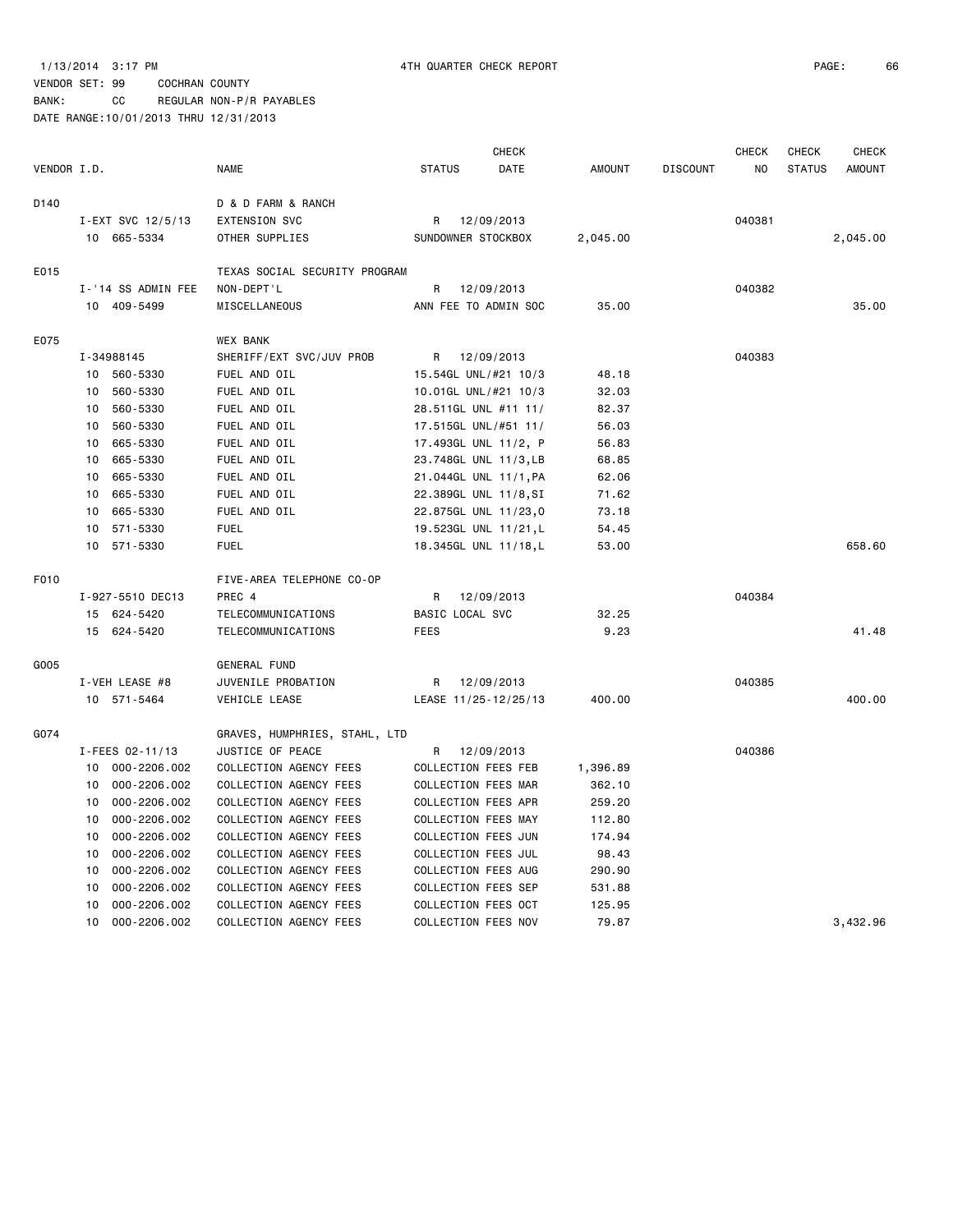### 1/13/2014 3:17 PM 4TH QUARTER CHECK REPORT PAGE: 67

# VENDOR SET: 99 COCHRAN COUNTY

BANK: CC REGULAR NON-P/R PAYABLES

|                  |                     |                              |                      | <b>CHECK</b>           |           |                 | <b>CHECK</b> | <b>CHECK</b>  | <b>CHECK</b>  |
|------------------|---------------------|------------------------------|----------------------|------------------------|-----------|-----------------|--------------|---------------|---------------|
| VENDOR I.D.      |                     | <b>NAME</b>                  | <b>STATUS</b>        | DATE                   | AMOUNT    | <b>DISCOUNT</b> | NO.          | <b>STATUS</b> | <b>AMOUNT</b> |
| H144             |                     | HIGH PLAINS CONTRACTORS &    |                      |                        |           |                 |              |               |               |
|                  | I-DRAW#3/D ORNELAS  | WELFARE                      | R                    | 12/09/2013             |           |                 | 040387       |               |               |
|                  | 10 640-5499         | MISCELLANEOUS                |                      | COSTS \$19,037.50; RET | 17,133.75 |                 |              |               | 17, 133.75    |
| H <sub>250</sub> |                     | HOST EQUIPMENT, LTD.         |                      |                        |           |                 |              |               |               |
|                  | I-40054             | JAIL                         | R 12/09/2013         |                        |           |                 | 040388       |               |               |
|                  | 10 512-5451         | REPAIR                       | CLN ICE MACHINE; CHG |                        | 245.00    |                 |              |               |               |
|                  | 10 512-5451         | REPAIR                       | SCALEAWAY            |                        | 24.00     |                 |              |               |               |
|                  | 10 512-5451         | REPAIR                       | SANITIZER            |                        | 5.00      |                 |              |               |               |
|                  | 10 512-5451         | REPAIR                       | COIL CLEANER         |                        | 12.00     |                 |              |               |               |
|                  | 10 512-5451         | REPAIR                       | SHOP SUPPLIES        |                        | 5.00      |                 |              |               |               |
|                  | 10 512-5451         | REPAIR                       |                      | CFS9112-S I-2000 RET   | 101.63    |                 |              |               | 392.63        |
| J040             |                     | JONES McCLURE PUBLISHING     |                      |                        |           |                 |              |               |               |
|                  | I-CAUSES, RULES '14 | DISTRICT COURT               | R 12/09/2013         |                        |           |                 | 040389       |               |               |
|                  | 10 435-5310         | OFFICE SUPPLIES              | PREPAY TX CAUSES OF  |                        | 195.75    |                 |              |               |               |
|                  | 10 435-5310         | OFFICE SUPPLIES              | PREPAY TX RLS OF EVI |                        | 94.00     |                 |              |               |               |
|                  | I-PROP CODE++ '14   | COUNTY COURT                 | R                    | 12/09/2013             |           |                 | 040389       |               |               |
|                  | 10 426-5310         | OFFICE SUPPLIES              | PREPAY PROP CODE++ ' |                        | 83.00     |                 |              |               |               |
|                  | I-RULES/EVID '14    | COUNTY COURT                 | R                    | 12/09/2013             |           |                 | 040389       |               |               |
|                  | 10 426-5310         | OFFICE SUPPLIES              | PREPAY RLS OF EVID H |                        | 94.00     |                 |              |               | 466.75        |
| J082             |                     | JOHN DEERE FINANCIAL         |                      |                        |           |                 |              |               |               |
|                  | I-138315            | PREC 1                       | R                    | 12/09/2013             |           |                 | 040390       |               |               |
|                  | 15 621-5356         | ROAD MATERIALS & SUPPLIES    | GREASE GUN           |                        | 279.39    |                 |              |               | 279.39        |
| L010             |                     | LEWIS FARM & RANCH STORE INC |                      |                        |           |                 |              |               |               |
|                  | I-79652             | PREC 1                       | R                    | 12/09/2013             |           |                 | 040391       |               |               |
|                  | 15 621-5356         | ROAD MATERIALS & SUPPLIES    | 2 DRILL BITS         |                        | 11.98     |                 |              |               |               |
|                  | I-79712             | PREC 1                       | R.                   | 12/09/2013             |           |                 | 040391       |               |               |
|                  | 15 621-5451         | REPAIRS                      | 2-3/4LB NUTS, BOLTS  |                        | 7.95      |                 |              |               |               |
|                  | I-79783             | PREC 4                       | R 12/09/2013         |                        |           |                 | 040391       |               |               |
|                  | 15 624-5356         | ROAD MATERIALS & SUPPLIES    | 4 SUGAR              |                        | 7.80      |                 |              |               |               |
|                  | 15 624-5356         | ROAD MATERIALS & SUPPLIES    | 2 BLEACH             |                        | 5.58      |                 |              |               |               |
|                  | I-80012             | <b>COURTHOUSE</b>            | R 12/09/2013         |                        |           |                 | 040391       |               |               |
|                  | 10 510-5332         | CUSTODIAL SUPPLIES           | 2 FABULOSO           |                        | 5.98      |                 |              |               |               |
|                  | $I - 80512$         | PREC <sub>3</sub>            | R                    | 12/09/2013             |           |                 | 040391       |               |               |
|                  | 15 623-5356         | ROAD MATERIALS & SUPPLIES    | COFFEE               |                        | 12.95     |                 |              |               |               |
|                  | 15 623-5356         | ROAD MATERIALS & SUPPLIES    | <b>FILTERS</b>       |                        | 1.99      |                 |              |               |               |
|                  | I-80526             | COURTHOUSE                   | R 12/09/2013         |                        |           |                 | 040391       |               |               |
|                  | 10 510-5332         | CUSTODIAL SUPPLIES           | GLOVES               |                        | 12.95     |                 |              |               |               |
|                  | 10 510-5332         | CUSTODIAL SUPPLIES           | HOSE RPR, FEMALE     |                        | 1.79      |                 |              |               |               |
|                  | 10 510-5332         | CUSTODIAL SUPPLIES           | DISC                 |                        | 1.47CR    |                 |              |               |               |
|                  | I-80697             | PREC 3                       | R 12/09/2013         |                        |           |                 | 040391       |               |               |
|                  | 15 623-5451         | REPAIRS                      | 3CS ROTELLA OIL      |                        | 143.85    |                 |              |               |               |
|                  | 15 623-5451         | REPAIRS                      | 2GL ROTELLA OIL      |                        | 31.90     |                 |              |               |               |
|                  | I-80890             | PREC 1                       | R 12/09/2013         |                        |           |                 | 040391       |               |               |
|                  | 15 621-5356         | ROAD MATERIALS & SUPPLIES    | PLIERS               |                        | 18.49     |                 |              |               |               |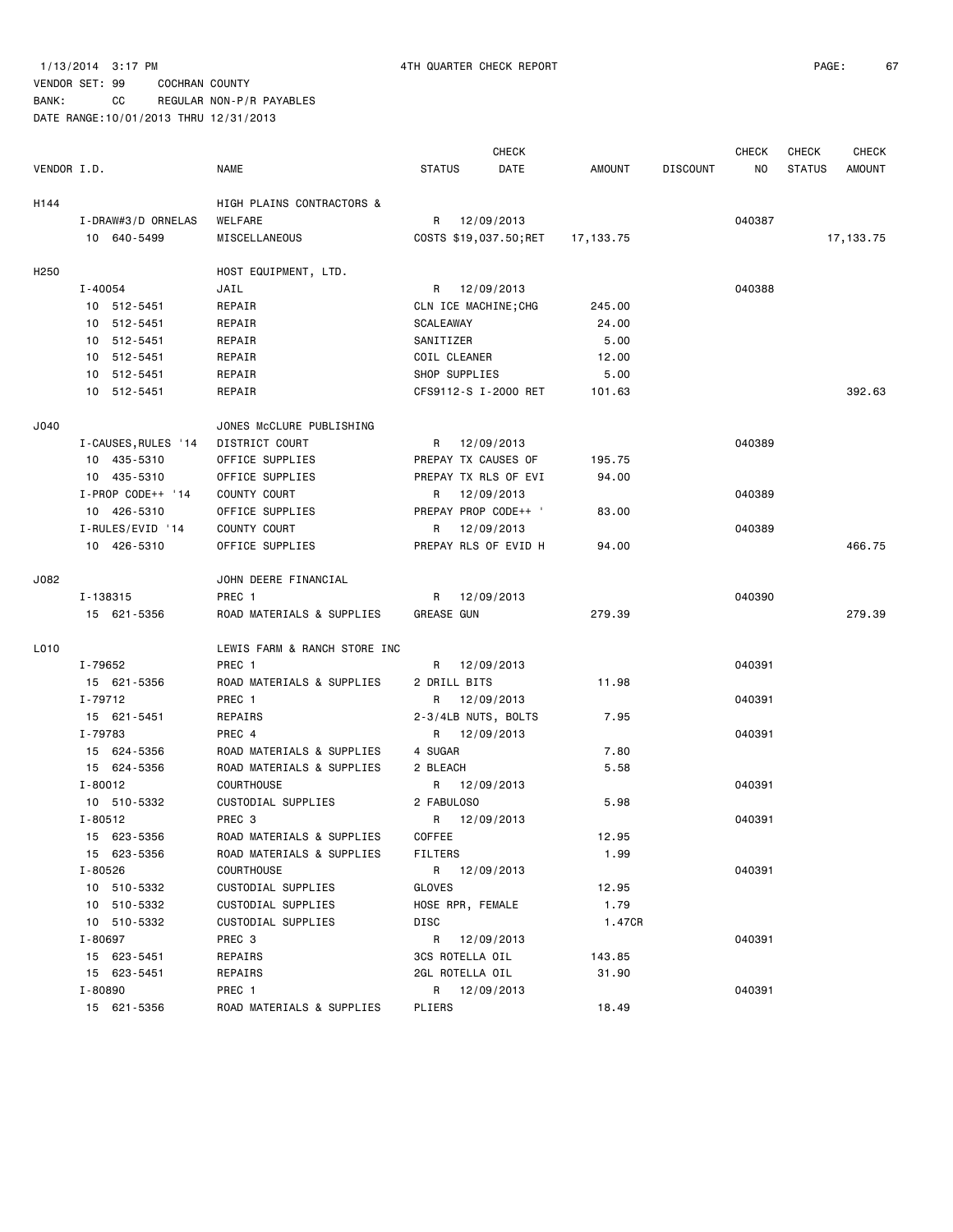CHECK CHECK CHECK CHECK

| VENDOR I.D. |                                    | <b>NAME</b>                 | <b>STATUS</b> | DATE                          | AMOUNT   | <b>DISCOUNT</b> | NO.    | STATUS | AMOUNT   |
|-------------|------------------------------------|-----------------------------|---------------|-------------------------------|----------|-----------------|--------|--------|----------|
| L010        |                                    | LEWIS FARM & RANCH STOCONT  |               |                               |          |                 |        |        |          |
|             | I-80890                            | PREC 1                      |               | R 12/09/2013                  |          |                 | 040391 |        |          |
|             | 15 621-5356                        | ROAD MATERIALS & SUPPLIES   | PLIERS        |                               | 17.99    |                 |        |        |          |
|             | 15 621-5356                        | ROAD MATERIALS & SUPPLIES   | DISC          |                               | 3.65CR   |                 |        |        |          |
|             | I-80944                            | <b>COURTHOUSE</b>           |               | R 12/09/2013                  |          |                 | 040391 |        |          |
|             | 10 510-5332                        | CUSTODIAL SUPPLIES          | 12 GLASS CLNR |                               | 35.88    |                 |        |        |          |
|             | 10 510-5332                        | CUSTODIAL SUPPLIES          | 8 BLEACH      |                               | 22.32    |                 |        |        |          |
|             | 10 510-5332                        | CUSTODIAL SUPPLIES          | DISC          |                               | 5.82CR   |                 |        |        |          |
|             | I-80948                            | PREC 1                      |               | R 12/09/2013                  |          |                 | 040391 |        |          |
|             | 15 621-5356                        | ROAD MATERIALS & SUPPLIES   |               | 20FT 5/16" HI-TST CH          | 79.80    |                 |        |        |          |
|             | 15 621-5356                        | ROAD MATERIALS & SUPPLIES   | 2 HOOKS       |                               | 12.98    |                 |        |        |          |
|             | 15 621-5356                        | ROAD MATERIALS & SUPPLIES   | DISC          |                               | 9.28CR   |                 |        |        |          |
|             | I-81045                            | PREC 4                      |               | R 12/09/2013                  |          |                 | 040391 |        |          |
|             | 15 624-5356                        | ROAD MATERIALS & SUPPLIES   |               | COFFEE, SUGAR, FILTE          | 18.84    |                 |        |        |          |
|             | I-81070                            | ACTIVITY BLDG               |               | R 12/09/2013                  |          |                 | 040391 |        |          |
|             | 10 662-5332                        | CUSTODIAL SUPPLIES          |               | 3 FAUCET COVERS               | 5.97     |                 |        |        |          |
|             | 10 662-5332                        | CUSTODIAL SUPPLIES          | DISC          |                               | 0.60CR   |                 |        |        |          |
|             | I-81137                            | COURTHOUSE                  |               | R 12/09/2013                  |          |                 | 040391 |        |          |
|             | 10 510-5332                        | CUSTODIAL SUPPLIES          | 3 ICE MELT    |                               | 25.47    |                 |        |        |          |
|             | 10 510-5332                        | CUSTODIAL SUPPLIES          | DISC          |                               | 2.55CR   |                 |        |        |          |
|             | I-81206                            | PREC 1                      |               | R 12/09/2013                  |          |                 | 040391 |        |          |
|             | 15 621-5451                        | REPAIRS                     | 2 VALVES      |                               | 21.98    |                 |        |        |          |
|             | 15 621-5451                        | REPAIRS                     | 2 FITTINGS    |                               | 0.78     |                 |        |        |          |
|             | 15 621-5451                        | REPAIRS                     | DISC          |                               | 2.28CR   |                 |        |        | 479.57   |
| L015        |                                    | LUBBOCK COUNTY, TEXAS       |               |                               |          |                 |        |        |          |
|             | I-NOV ADR FEES 2013 DISTRICT COURT |                             |               | R 12/09/2013                  |          |                 | 040393 |        |          |
|             | 19 435-5409                        | A.D.R. CONTRACT             | COUNTY COURT  |                               | 20.00    |                 |        |        | 20.00    |
| L018        |                                    | LUBBOCK GRADER BLADE, INC   |               |                               |          |                 |        |        |          |
|             | I-48974                            | PREC 3                      |               | R 12/09/2013                  |          |                 | 040394 |        |          |
|             | 15 623-5356                        | ROAD MATERIALS & SUPPLIES   |               | 2 24"x40FT 16GA SP C 1,680.00 |          |                 |        |        | 1,680.00 |
| MO18        |                                    | MORTON INSURANCE AGENCY     |               |                               |          |                 |        |        |          |
|             | I-NOTARY/BUTLER '14 ELECTIONS      |                             |               | R 12/09/2013                  |          |                 | 040395 |        |          |
|             | 10 490-5480                        | BONDS & NOTARY FEES         |               | NOTARY BOND & FILING          | 71.00    |                 |        |        | 71.00    |
| MO31        |                                    | MILLER PAPER & PACKAGING CO |               |                               |          |                 |        |        |          |
|             | C-S2573891.002                     | ACTIVITY BLDG               | R             | 12/09/2013                    |          |                 | 040396 |        |          |
|             | 10 662-5332                        | CUSTODIAL SUPPLIES          |               | RET 3ea RAYON MOPHEA          | 20.91CR  |                 |        |        |          |
|             | C-S2604525.003                     | ACTIVITY BLDG               | R             | 12/09/2013                    |          |                 | 040396 |        |          |
|             | 10 662-5332                        | CUSTODIAL SUPPLIES          |               | RET 1EA 24GL ROUND T          | 174.89CR |                 |        |        |          |
|             | C-S2651121.003                     | COURTHOUSE                  | R             | 12/09/2013                    |          |                 | 040396 |        |          |
|             | 10 510-5332                        | CUSTODIAL SUPPLIES          |               | RET 1 DZ RIM HANGER,          | 17.63CR  |                 |        |        |          |
|             | I-S2651121.002                     | COURTHOUSE                  | R             | 12/09/2013                    |          |                 | 040396 |        |          |
|             | 10 510-5332                        | CUSTODIAL SUPPLIES          |               | 1CS MR CLEAN RTU CLE          | 29.97    |                 |        |        |          |
|             | I-S2679337.001                     | ACTIVITY BLDG               | R             | 12/09/2013                    |          |                 | 040396 |        |          |
|             | 10 662-5332                        | CUSTODIAL SUPPLIES          |               | 2CS 20" RED SPRAY BU          | 55.13    |                 |        |        |          |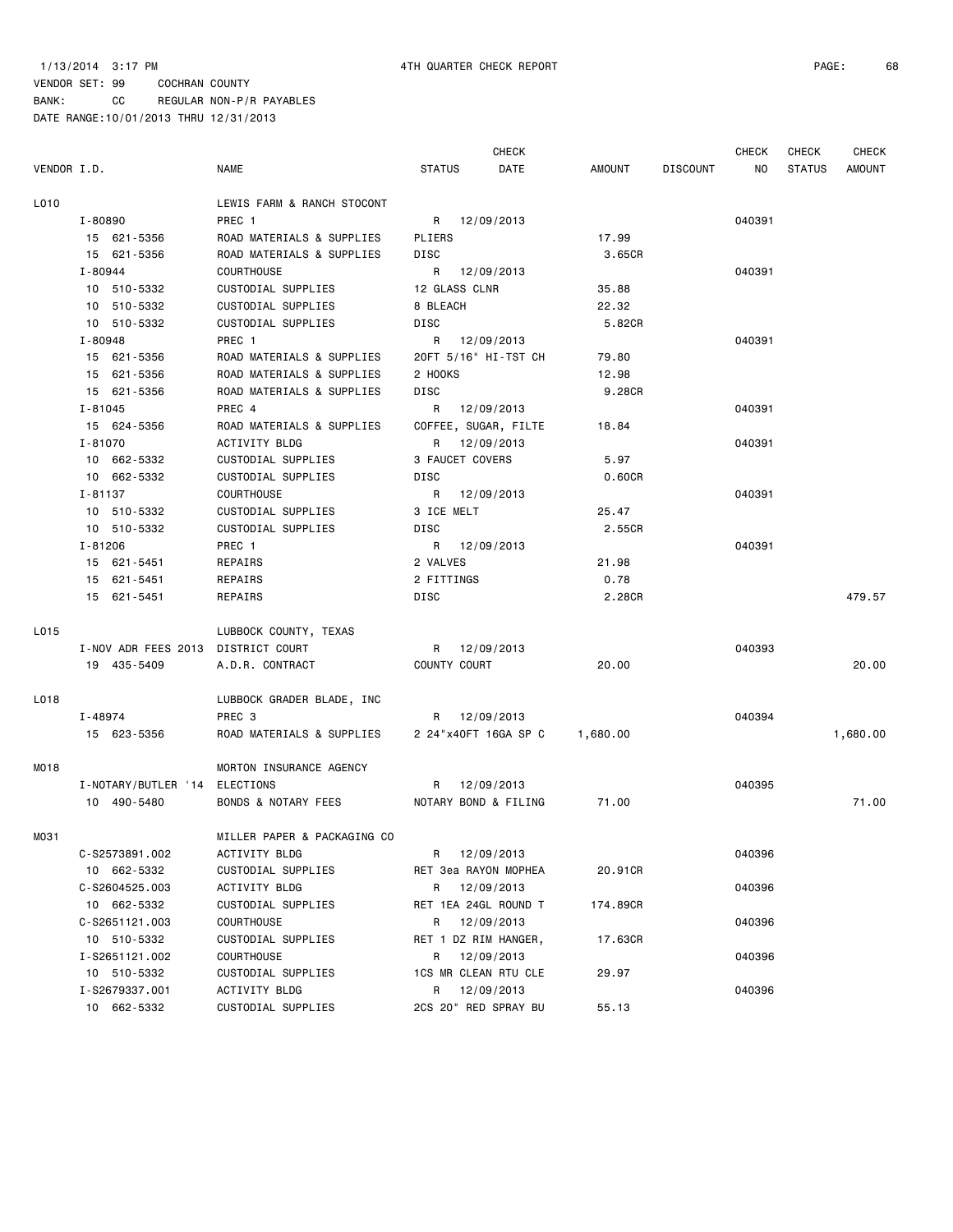### VENDOR SET: 99 COCHRAN COUNTY BANK: CC REGULAR NON-P/R PAYABLES

|             |                |                              |                          | <b>CHECK</b> |          |                 | <b>CHECK</b> | CHECK         | <b>CHECK</b>  |
|-------------|----------------|------------------------------|--------------------------|--------------|----------|-----------------|--------------|---------------|---------------|
| VENDOR I.D. |                | <b>NAME</b>                  | <b>STATUS</b>            | DATE         | AMOUNT   | <b>DISCOUNT</b> | NO.          | <b>STATUS</b> | <b>AMOUNT</b> |
| M031        |                | MILLER PAPER & PACKAGICONT   |                          |              |          |                 |              |               |               |
|             | I-S2679337.001 | <b>ACTIVITY BLDG</b>         | R 12/09/2013             |              |          |                 | 040396       |               |               |
|             | 10 662-5332    | CUSTODIAL SUPPLIES           | <b>3EA CTTN MOP HEAD</b> |              | 21.98    |                 |              |               |               |
|             | 10 662-5332    | CUSTODIAL SUPPLIES           | 1CS WHITE ROLL TOWEL     |              | 71.64    |                 |              |               |               |
|             | 10 662-5332    | CUSTODIAL SUPPLIES           | 1EA SCRUB & CLEAN BO     |              | 26.96    |                 |              |               |               |
|             | I-S2679883.001 | COURTHOUSE                   | R 12/09/2013             |              |          |                 | 040396       |               |               |
|             | 10 510-5332    | CUSTODIAL SUPPLIES           | 2DZ MELON RIM HANGER     |              | 55.93    |                 |              |               |               |
|             | 10 510-5332    | CUSTODIAL SUPPLIES           | 1CS MILL EMERALD FLO     |              | 30.26    |                 |              |               | 78.44         |
| <b>NO70</b> |                | NUNLEY BROTHERS              |                          |              |          |                 |              |               |               |
|             | I-PREC 2 12/13 | PREC <sub>2</sub>            | R                        | 12/09/2013   |          |                 | 040397       |               |               |
|             | 15 622-5356    | ROAD MATERIALS & SUPPLIES    | 6 BELLY DUMPS @ \$4/Y    |              | 480.00   |                 |              |               | 480.00        |
| N082        |                | <b>NETDATA</b>               |                          |              |          |                 |              |               |               |
|             | $I - 15140$    | JUSTICE OF PEACE             | R 12/09/2013             |              |          |                 | 040398       |               |               |
|             | 10 455-5499    | MISCELLANEOUS                | ITICKET OCT13            |              | 2.00     |                 |              |               | 2.00          |
| Q001        |                | QUILL CORPORATION            |                          |              |          |                 |              |               |               |
|             | I-7481046      | LIBRARY                      | R 12/09/2013             |              |          |                 | 040399       |               |               |
|             | 10 650-5310    | OFFICE SUPPLIES              | ASST PUFFS 240CT         |              | 9.74     |                 |              |               |               |
|             | 10 650-5310    | OFFICE SUPPLIES              | BUBBLE GUM MIX 2#        |              | 7.49     |                 |              |               | 17.23         |
|             |                |                              |                          |              |          |                 |              |               |               |
| R034        |                | ROBERTSON HEATING & AIR, INC |                          |              |          |                 |              |               |               |
|             | I-39528        | PREC <sub>2</sub>            | R 12/09/2013             |              |          |                 | 040400       |               |               |
|             | 15 622-5451    | REPAIRS                      | INSTL 250K BTU HTR S     |              | 3,100.00 |                 |              |               |               |
|             | 15 622-5451    | REPAIRS                      | SN#K1201820396000015     |              |          |                 |              |               | 3,100.00      |
| R099        |                | CYNDIA LEA GUAJARDO dba      |                          |              |          |                 |              |               |               |
|             | I-106506       | PREC 4                       | R 12/09/2013             |              |          |                 | 040401       |               |               |
|             | 15 624-5454    | TIRES                        | FLAT 1400-24, SP         |              | 65.00    |                 |              |               |               |
|             | I-106614       | PREC 1                       | R 12/09/2013             |              |          |                 | 040401       |               |               |
|             | 15 621-5454    | TIRES                        | 11R24.5FLAT LR 10/24     |              | 30.00    |                 |              |               |               |
|             | $I - 106635$   | PREC 1                       | R 12/09/2013             |              |          |                 | 040401       |               |               |
|             | 15 621-5454    | TIRES                        | FLAT 11R24.5 LR 10/2     |              | 30.00    |                 |              |               |               |
|             | I-106679       | SHERIFF                      | R 12/09/2013             |              |          |                 | 040401       |               |               |
|             | 10 560-5454    | TIRES                        | FLAT P235/75/17, RF      |              | 13.00    |                 |              |               |               |
|             | I-106684       | CEMETERY                     | R 12/09/2013             |              |          |                 | 040401       |               |               |
|             | 10 516-5454    | TIRES                        | 4 SHOTS TIRE SEALER      |              | 11.00    |                 |              |               |               |
|             | 10 516-5454    | TIRES                        | FLAT 11x4.00-5           |              |          |                 |              |               |               |
|             | I-106699       | EXTENSION SVC                | R 12/09/2013             |              |          |                 | 040401       |               |               |
|             | 10 665-5454    | <b>TIRES</b>                 | 4 TIRE CHG LT265/75/     |              | 24.00    |                 |              |               |               |
|             | $I - 106726$   | SHERIFF                      | R                        | 12/09/2013   |          |                 | 040401       |               |               |
|             | 10 560-5454    | <b>TIRES</b>                 | FLAT 255/17, RR          |              | 13.00    |                 |              |               | 186.00        |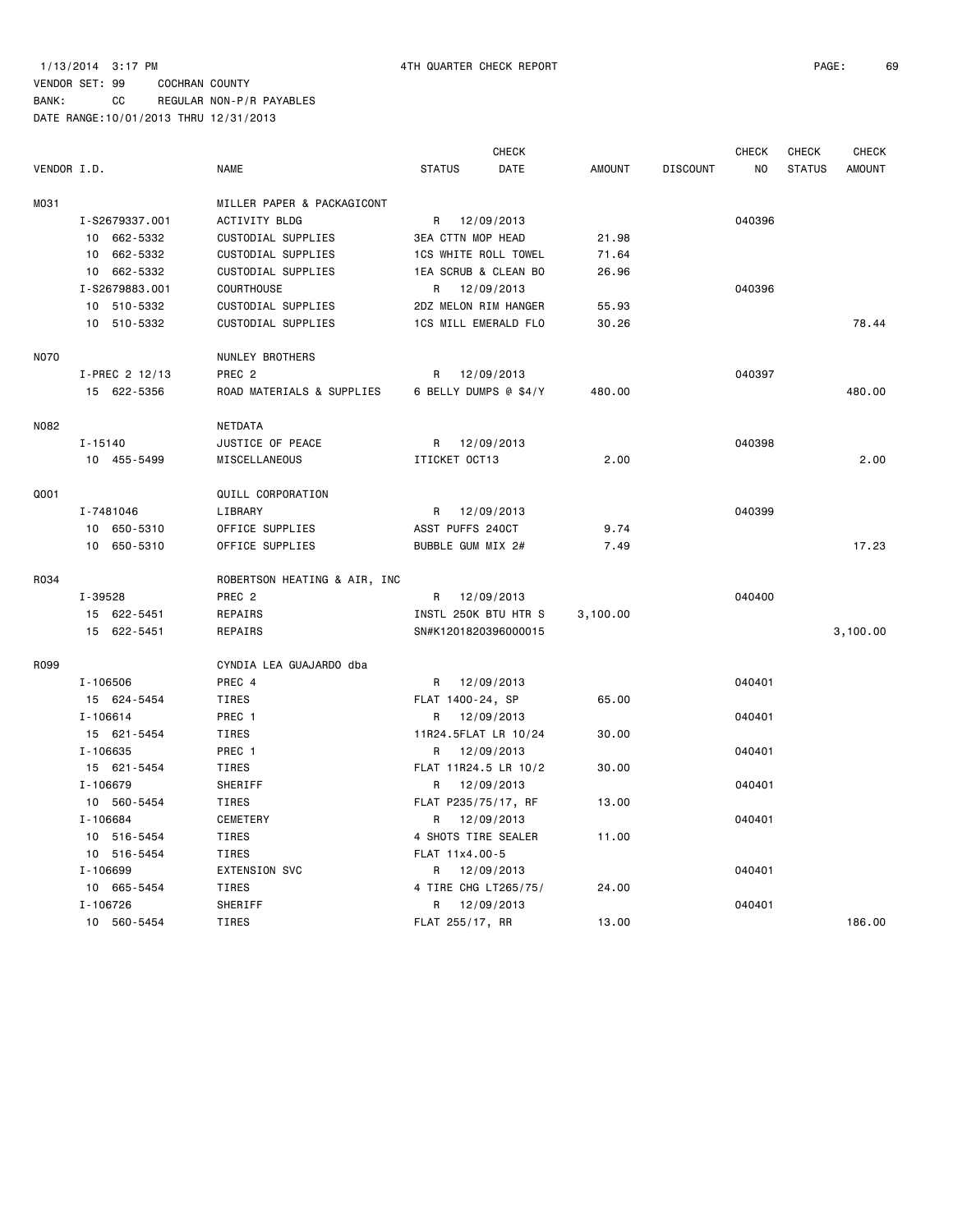### 1/13/2014 3:17 PM 4TH QUARTER CHECK REPORT PAGE: 70

| VENDOR I.D. |                    | <b>NAME</b>                 | <b>STATUS</b>        | <b>CHECK</b><br>DATE | AMOUNT   | <b>DISCOUNT</b> | <b>CHECK</b><br>ΝO | CHECK<br><b>STATUS</b> | <b>CHECK</b><br>AMOUNT |
|-------------|--------------------|-----------------------------|----------------------|----------------------|----------|-----------------|--------------------|------------------------|------------------------|
|             |                    |                             |                      |                      |          |                 |                    |                        |                        |
| S005        |                    | DORIS SEALY, COUNTY TREAS   |                      |                      |          |                 |                    |                        |                        |
|             | I-HEALTHY CO 11/13 | NON-DEPT'L                  | R 12/09/2013         |                      |          |                 | 040402             |                        |                        |
|             | 10 409-5300        | COUNTY-WIDE SUPPLIES        | SHEET OF 20 PED BATT |                      | 20.00    |                 |                    |                        |                        |
|             | 10 409-5300        | COUNTY-WIDE SUPPLIES        | SHIPPING             |                      | 5.00     |                 |                    |                        | 25.00                  |
| S010        |                    | SILVERS COMPANY             |                      |                      |          |                 |                    |                        |                        |
|             | I-EXT SVC 12/13    | <b>EXTENSION SVC</b>        | R 12/09/2013         |                      |          |                 | 040403             |                        |                        |
|             | 10 665-5330        | FUEL AND OIL                | 262.01GL UNL         |                      | 824.95   |                 |                    |                        |                        |
|             | 10 665-5330        | FUEL AND OIL                | CR FED TAX ON 262.01 |                      | 48.21CR  |                 |                    |                        |                        |
|             | I-JUV PROB 12/13   | JUVENILE PROBATION          | R 12/09/2013         |                      |          |                 | 040403             |                        |                        |
|             | 10 571-5330        | <b>FUEL</b>                 | 76.2GL UNL           |                      | 238.34   |                 |                    |                        |                        |
|             | 10 571-5330        | <b>FUEL</b>                 | CR FED TAX ON 76.2GL |                      | 14.02CR  |                 |                    |                        |                        |
|             | I-PARK 12/13       | PARK                        | R 12/09/2013         |                      |          |                 | 040403             |                        |                        |
|             | 10 660-5330        | FUEL AND OIL                | 28.21GL UNL 11/1     |                      | 90.24    |                 |                    |                        |                        |
|             | 10 660-5330        | FUEL AND OIL                | 13GL UNL 11/21       |                      | 40.29    |                 |                    |                        |                        |
|             | 10 660-5330        | FUEL AND OIL                | CR FED TAX ON 41.21G |                      | 7.58CR   |                 |                    |                        |                        |
|             | $I-PREC$ 1 12/13   | PREC 1                      | R 12/09/2013         |                      |          |                 | 040403             |                        |                        |
|             | 15 621-5330        | FUEL & OIL                  | 27.8GL UNL 11/12     |                      | 88.93    |                 |                    |                        |                        |
|             | 15 621-5451        | REPAIRS                     | STATE INSP 11/14/13  |                      | 14.50    |                 |                    |                        |                        |
|             | 15 621-5330        | FUEL & OIL                  | 733.9GL LS DIESEL    |                      | 2,542.96 |                 |                    |                        |                        |
|             | 621-5330<br>15     | FUEL & OIL                  | 485GL HS DIESEL      |                      | 1,600.50 |                 |                    |                        |                        |
|             | 621-5451<br>15     | REPAIRS                     | 12V PUMP FILTER ASSY |                      | 365.00   |                 |                    |                        |                        |
|             | 15 621-5330        | FUEL & OIL                  | 140GL HS DIESEL      |                      | 448.00   |                 |                    |                        |                        |
|             | 15 621-5330        | FUEL & OIL                  | CR FED TAX ON 27.8GL |                      | 5.12CR   |                 |                    |                        |                        |
|             | 15 621-5451        | REPAIRS                     | 110V 20GPM PUMP      |                      | 575.39   |                 |                    |                        |                        |
|             | 15 621-5451        | REPAIRS                     | FILTER ASSY          |                      | 47.95    |                 |                    |                        |                        |
|             | 621-5451<br>15     | REPAIRS                     | 20FT HOSE, NOZZLE    |                      | 103.75   |                 |                    |                        |                        |
|             | 621-5451<br>15     | REPAIRS                     | $1 - 1/4X1$ BUSHING  |                      | 4.35     |                 |                    |                        |                        |
|             | 15 621-5451        | REPAIRS                     | 1X3/4" BUSHING       |                      | 3.79     |                 |                    |                        |                        |
|             | 15 621-5451        | REPAIRS                     | 2 2" QK COUPLERS     |                      | 28.36    |                 |                    |                        |                        |
|             | 15 621-5451        | REPAIRS                     | 1X36" BLK PIPE       |                      | 6.25     |                 |                    |                        |                        |
|             | 15 621-5451        | REPAIRS                     | $3/4$ T VENT         |                      | 20.18    |                 |                    |                        |                        |
|             | I-PREC 2 12/13     | PREC 2                      | R 12/09/2013         |                      |          |                 | 040403             |                        |                        |
|             | 15 622-5330        | FUEL AND OIL                | 318GL LS DIESEL      |                      | 1,133.67 |                 |                    |                        |                        |
|             | 15 622-5330        | FUEL AND OIL                | 403GL HS DIESEL      |                      | 1,350.05 |                 |                    |                        |                        |
|             | 15 622-5330        | FUEL AND OIL                | 296GL UNL            |                      | 868.76   |                 |                    |                        |                        |
|             | I-PREC 4 12/13     | PREC 4                      | R 12/09/2013         |                      |          |                 | 040403             |                        |                        |
|             | 15 624-5330        | FUEL AND OIL                | 861.2GL HS DIESEL    |                      | 2,798.90 |                 |                    |                        |                        |
|             | 15 624-5356        | ROAD MATERIALS & SUPPLIES   | DIESEL ADDITIVE      |                      | 16.74    |                 |                    |                        |                        |
|             | 15 624-5451        | REPAIRS                     | REGULATOR            |                      | 85.00    |                 |                    |                        |                        |
|             | 15 624-5451        | REPAIRS                     | PIGTAIL              |                      | 9.60     |                 |                    |                        |                        |
|             | 15 624-5330        | FUEL AND OIL                | 19GL LS DIESEL       |                      | 61.09    |                 |                    |                        |                        |
|             | 15 624-5330        | FUEL AND OIL                | STATE TAX ON 19GL    |                      | 3.80     |                 |                    |                        |                        |
|             | 15 624-5440        | UTILITIES                   | 300GL LP GAS         |                      | 675.00   |                 |                    |                        |                        |
|             | I-SHERIFF 12/13    | SHERIFF                     | R 12/09/2013         |                      |          |                 | 040403             |                        |                        |
|             | 10 560-5451        | MACHINERY-NON-OFFICE REPAIR | STATE INSP/#122      |                      | 14.50    |                 |                    |                        |                        |
|             | 10 560-5330        | FUEL AND OIL                | 15.13GL UNL/#112     |                      | 47.34    |                 |                    |                        |                        |
|             | 10 560-5330        | FUEL AND OIL                | 25.46GL UNL/#107     |                      | 80.47    |                 |                    |                        |                        |
|             |                    |                             |                      |                      |          |                 |                    |                        |                        |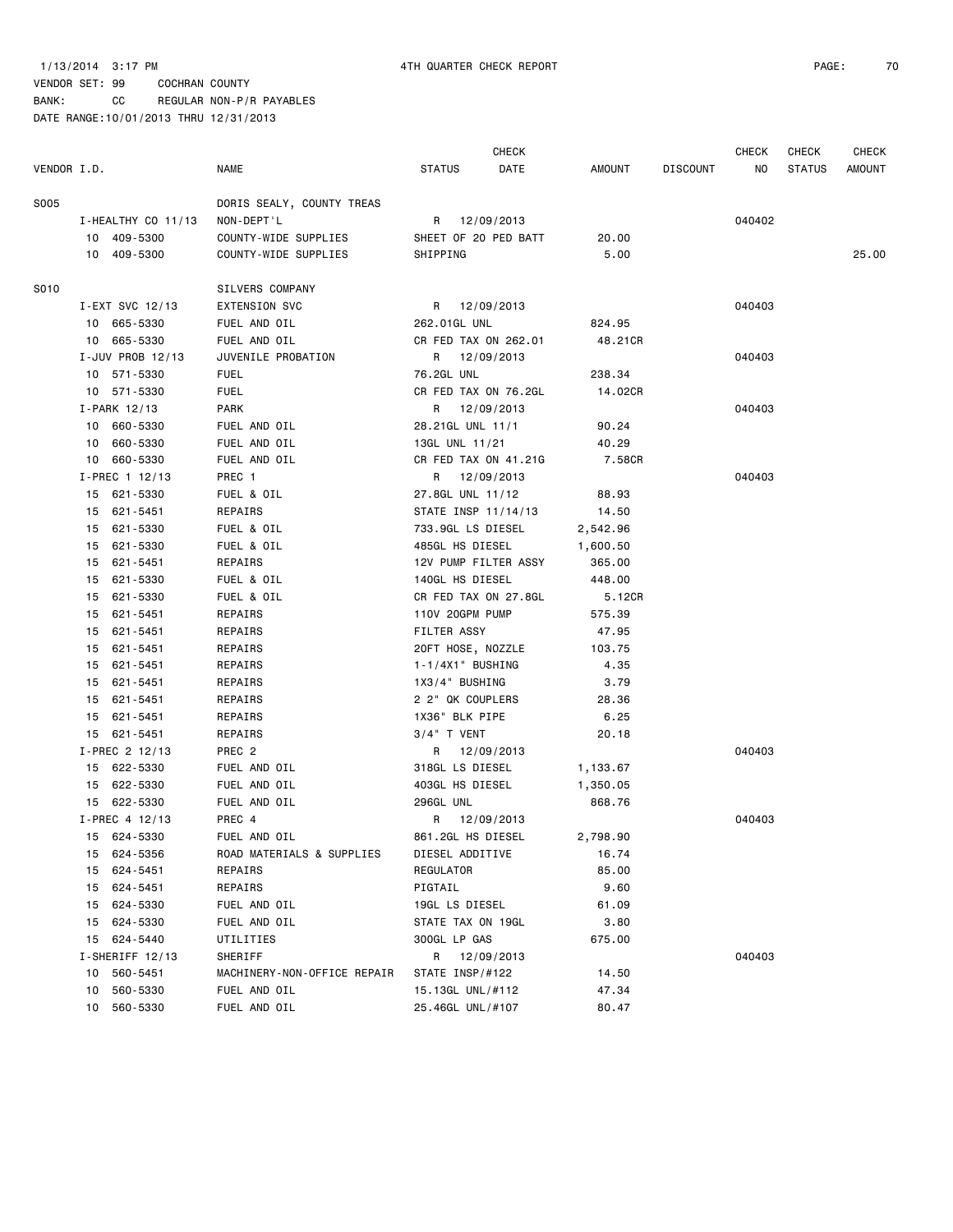### 1/13/2014 3:17 PM 4TH QUARTER CHECK REPORT PAGE: 71

### VENDOR SET: 99 COCHRAN COUNTY BANK: CC REGULAR NON-P/R PAYABLES

|             |                                         |                               | <b>CHECK</b>         |            |               |                 | <b>CHECK</b> | CHECK         | <b>CHECK</b>  |
|-------------|-----------------------------------------|-------------------------------|----------------------|------------|---------------|-----------------|--------------|---------------|---------------|
| VENDOR I.D. |                                         | <b>NAME</b>                   | <b>STATUS</b>        | DATE       | <b>AMOUNT</b> | <b>DISCOUNT</b> | NO           | <b>STATUS</b> | <b>AMOUNT</b> |
| S010        |                                         | CONT<br>SILVERS COMPANY       |                      |            |               |                 |              |               |               |
|             | I-SHERIFF 12/13                         | SHERIFF                       | R                    | 12/09/2013 |               |                 | 040403       |               |               |
|             | 10 560-5330                             | FUEL AND OIL                  | 111.88GL UNL/#134    |            | 350.83        |                 |              |               |               |
|             | 560-5330<br>10                          | FUEL AND OIL                  | 47GL UNL/#121        |            | 148.50        |                 |              |               |               |
|             | 560-5330<br>10                          | FUEL AND OIL                  | 58.49GL UNL/#135     |            | 183.86        |                 |              |               |               |
|             | 560-5330<br>10                          | FUEL AND OIL                  | 191.57GL UNL/#136    |            | 602.18        |                 |              |               |               |
|             | 10<br>560-5330                          | FUEL AND OIL                  | 77GL UNL/#122        |            | 243.77        |                 |              |               |               |
|             | 560-5330<br>10                          | FUEL AND OIL                  | 73.63GL UNL/#133     |            | 233.87        |                 |              |               |               |
|             | 10 560-5330                             | FUEL AND OIL                  | CR FED TAX 600.16GL  |            | 110.43CR      |                 |              |               | 15,766.30     |
| S071        |                                         | SCRIPT OFFICE PRODUCTS, INC.  |                      |            |               |                 |              |               |               |
|             | I-44156                                 | SHERIFF                       | R 12/09/2013         |            |               |                 | 040404       |               |               |
|             | 10 560-5310                             | OFFICE SUPPLIES               | 2BX COPY PAPER       |            | 79.00         |                 |              |               |               |
|             | 10 560-5310                             | OFFICE SUPPLIES               | 1 10-PK CD-R         |            | 7.20          |                 |              |               |               |
|             | $I - 44157$                             | CRTHSE/CO JUDGE-COMM'R CT     | R 12/09/2013         |            |               |                 | 040404       |               |               |
|             | 10 510-5332                             | CUSTODIAL SUPPLIES            | WALL CALENDAR 2014   |            | 16.95         |                 |              |               |               |
|             | 15 610-5310                             | OFFICE SUPPLIES               | STAPLE RMVR          |            | 0.95          |                 |              |               |               |
|             | 15 610-5310                             | OFFICE SUPPLIES               | 2EA MECHANICAL PENCI |            | 5.90          |                 |              |               | 110.00        |
| <b>S083</b> |                                         | SOUTH PLAINS COMMUNITY ACTION |                      |            |               |                 |              |               |               |
|             | I-37280.1 D ORNELAS                     | WELFARE                       | R 12/09/2013         |            |               |                 | 040405       |               |               |
|             | 10 640-5499                             | MISCELLANEOUS                 | PER INV/DOMINGA ORNE |            | 1,150.00      |                 |              |               | 1,150.00      |
| S315        |                                         | DARLON JAMES SOJAK            |                      |            |               |                 |              |               |               |
|             | I-6330/J NEW                            | COUNTY COURT                  | R                    | 12/09/2013 |               |                 | 040406       |               |               |
|             | 10 426-5400                             | ATTORNEY AD LITEM             | PLEA HRNG (M)/JONATH |            | 300.00        |                 |              |               |               |
|             | I-JUV#603                               | COUNTY COURT                  | R                    | 12/09/2013 |               |                 | 040406       |               |               |
|             | 10 426-5400                             | ATTORNEY AD LITEM             | MOD HRNG/JUV #603    |            | 300.00        |                 |              |               | 600.00        |
| S316        |                                         | BRYANT SEARS                  |                      |            |               |                 |              |               |               |
|             | I-12/03/13 JPO CLASS JUVENILE PROBATION |                               | R                    | 12/09/2013 |               |                 | 040407       |               |               |
|             | 10 571-5427                             | CONTINUING EDUCATION          | MEALS 11/29-21/13    |            | 51.69         |                 |              |               |               |
|             | 10 571-5427                             | CONTINUING EDUCATION          | 2 NITES, AMARILLO    |            | 166.00        |                 |              |               |               |
|             | 10 571-5427                             | CONTINUING EDUCATION          | LODGING TAX          |            | 24.90         |                 |              |               | 242.59        |
| S331        |                                         | STANDARD COFFEE SERVICE       |                      |            |               |                 |              |               |               |
|             | I-133236579015                          | NON-DEPT'L                    | R                    | 12/09/2013 |               |                 | 040408       |               |               |
|             | 10 409-5300                             | COUNTY-WIDE SUPPLIES          | 6 AAA REG            |            | 206.40        |                 |              |               |               |
|             | 10 409-5300                             | COUNTY-WIDE SUPPLIES          | 1BX TEA BAGS         |            | 27.71         |                 |              |               |               |
|             | 409-5300<br>10                          | COUNTY-WIDE SUPPLIES          | 8 FR VAN CREAMER     |            | 60.80         |                 |              |               |               |
|             | 409-5300<br>10                          | COUNTY-WIDE SUPPLIES          | 4 REG CREAMER        |            | 31.96         |                 |              |               |               |
|             | 409-5300<br>10                          | COUNTY-WIDE SUPPLIES          | 1 HOT SPICED CIDER   |            | 6.97          |                 |              |               |               |
|             | 409-5300<br>10                          | COUNTY-WIDE SUPPLIES          | 2 NESTLE COCOA W/MM  |            | 37.82         |                 |              |               |               |
|             | 409-5300<br>10                          | COUNTY-WIDE SUPPLIES          | <b>ENERGY SURCHG</b> |            | 3.14          |                 |              |               | 374.80        |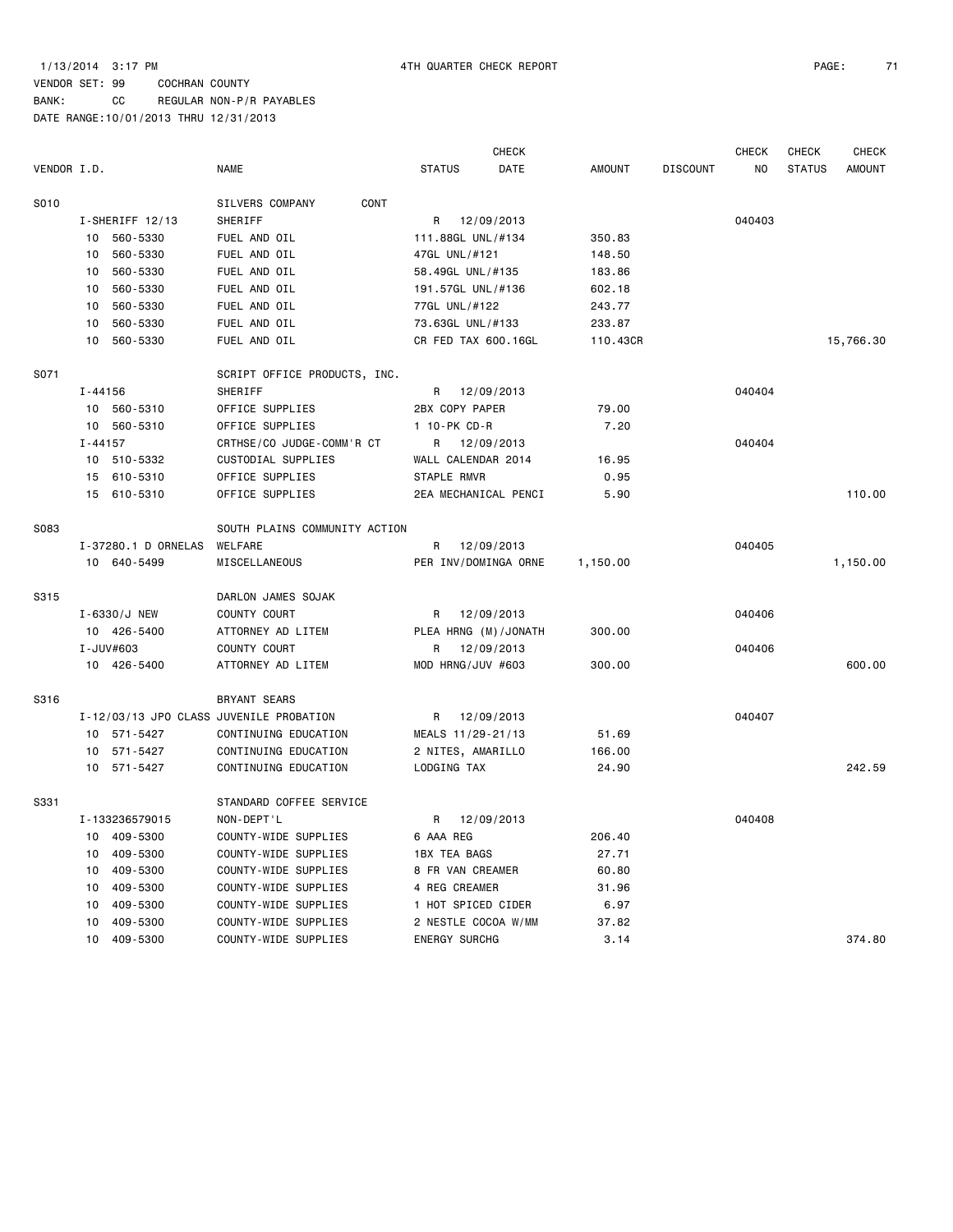BANK: CC REGULAR NON-P/R PAYABLES

| VENDOR I.D. |                  | <b>NAME</b>                  | <b>STATUS</b>        | <b>CHECK</b><br>DATE | AMOUNT | <b>DISCOUNT</b> | <b>CHECK</b><br>ΝO | <b>CHECK</b><br><b>STATUS</b> | CHECK<br><b>AMOUNT</b> |
|-------------|------------------|------------------------------|----------------------|----------------------|--------|-----------------|--------------------|-------------------------------|------------------------|
|             |                  |                              |                      |                      |        |                 |                    |                               |                        |
| T148        |                  | TASCOSA OFFICE MACHINES INC  |                      |                      |        |                 |                    |                               |                        |
|             | I-9CV020         | SHERIFF                      | R                    | 12/09/2013           |        |                 | 040409             |                               |                        |
|             | 10 560-5411      | MAINTENANCE CONTRACTS        |                      | COPIER MAINT 11/1-12 | 75.90  |                 |                    |                               |                        |
|             | I-9CV281         | <b>CLERK</b>                 | R                    | 12/09/2013           |        |                 | 040409             |                               |                        |
|             | 10 403-5411      | MAINTENANCE CONTRACTS        |                      | COPIER MAINT 11/11-1 | 47.80  |                 |                    |                               | 123.70                 |
| V045        |                  | VAUGHN STORAGE SYSTEMS CO.   |                      |                      |        |                 |                    |                               |                        |
|             | I-7538           | PREC <sub>2</sub>            | R                    | 12/09/2013           |        |                 | 040410             |                               |                        |
|             | 15 622-5356      | ROAD MATERIALS & SUPPLIES    | 6 SEC SHELVING 36"x1 |                      | 400.00 |                 |                    |                               |                        |
|             | 15 622-5356      | ROAD MATERIALS & SUPPLIES    |                      | SHOP DESK 72x32" W/2 | 400.00 |                 |                    |                               |                        |
|             | 15 622-5356      | ROAD MATERIALS & SUPPLIES    |                      | PALLET RACK 96x42x96 | 416.00 |                 |                    |                               |                        |
|             | 15 622-5356      | ROAD MATERIALS & SUPPLIES    | 16 AKRO BOLT BINS    |                      | 84.00  |                 |                    |                               | 1,300.00               |
| WO55        |                  | WINDSTREAM COMMUNICATIONS SW |                      |                      |        |                 |                    |                               |                        |
|             | I-266-0638 DEC13 | <b>MUSEUM</b>                | R.                   | 12/09/2013           |        |                 | 040411             |                               |                        |
|             | 10 652-5420      | TELECOMMUNICATIONS           | BASIC LOCAL SVC      |                      | 49.28  |                 |                    |                               |                        |
|             | 652-5420<br>10   | TELECOMMUNICATIONS           | OPTIONAL SVC         |                      | 3.00   |                 |                    |                               |                        |
|             | 10 652-5420      | TELECOMMUNICATIONS           | LONG DISTANCE SVC    |                      | 5.88   |                 |                    |                               |                        |
|             | I-266-5051 DEC13 | LIBRARY                      | R                    | 12/09/2013           |        |                 | 040411             |                               |                        |
|             | 10 650-5420      | TELECOMMUNICATIONS           | BASIC LOCAL SVC/2 L  |                      | 104.78 |                 |                    |                               |                        |
|             | 10 650-5420      | TELECOMMUNICATIONS           | HI-SPEED INTERNET    |                      | 49.99  |                 |                    |                               |                        |
|             | 10 650-5420      | TELECOMMUNICATIONS           | LONG DISTANCE SVC    |                      | 1.22   |                 |                    |                               |                        |
|             | I-266-5074 DEC13 | ADULT PROBATION              | R                    | 12/09/2013           |        |                 | 040411             |                               |                        |
|             | 10 570-5420      | TELECOMMUNICATIONS           | BASIC LOCAL SVC      |                      | 47.50  |                 |                    |                               |                        |
|             | 570-5420<br>10   | TELECOMMUNICATIONS           | OPTIONAL SVC         |                      | 11.97  |                 |                    |                               |                        |
|             | 570-5420<br>10   | TELECOMMUNICATIONS           | LONG DISTANCE SVC    |                      | 0.33   |                 |                    |                               |                        |
|             | I-266-5161 DEC13 | TREASURER                    | R                    | 12/09/2013           |        |                 | 040411             |                               |                        |
|             | 10 497-5420      | TELECOMMUNICATIONS           | BASIC LOCAL SVC      |                      | 47.50  |                 |                    |                               |                        |
|             | 10 497-5420      | TELECOMMUNICATIONS           | LONG DISTANCE SVC    |                      | 0.75   |                 |                    |                               |                        |
|             | I-266-5171 DEC13 | TAX A/C                      | R                    | 12/09/2013           |        |                 | 040411             |                               |                        |
|             | 10 499-5420      | TELECOMMUNICATIONS           | BASIC LOCAL SVC      |                      | 147.04 |                 |                    |                               |                        |
|             | 499-5420<br>10   | TELECOMMUNICATIONS           | HI-SPEED INTERNET    |                      | 59.99  |                 |                    |                               |                        |
|             | 10<br>499-5420   | TELECOMMUNICATIONS           | OPTIONAL SVC         |                      | 27.45  |                 |                    |                               |                        |
|             | 10 499-5420      | TELECOMMUNICATIONS           | LONG DISTANCE SVC    |                      | 11.04  |                 |                    |                               |                        |
|             | I-266-5181 DEC13 | <b>ELECTIONS</b>             | R.                   | 12/09/2013           |        |                 | 040411             |                               |                        |
|             | 10 490-5420      | TELECOMMUNICATIONS           | BASIC LOCAL SVC      |                      | 47.97  |                 |                    |                               |                        |
|             | 10 490-5420      | TELECOMMUNICATIONS           | OPTIONAL SVC         |                      | 3.00   |                 |                    |                               |                        |
|             | 10 490-5420      | TELECOMMUNICATIONS           | LONG DISTANCE SVC    |                      | 6.05   |                 |                    |                               |                        |
|             | I-266-5211 DEC13 | SHERIFF                      |                      | R 12/09/2013         |        |                 | 040411             |                               |                        |
|             | 10 560-5420      | TELECOMMUNICATIONS           | BASIC LOCAL SVC      |                      | 162.01 |                 |                    |                               |                        |
|             | 10 560-5420      | TELECOMMUNICATIONS           | LONG DISTANCE SVC    |                      | 8.64   |                 |                    |                               |                        |
|             | I-266-5215 DEC13 | <b>EXTENSION SVC</b>         |                      | R 12/09/2013         |        |                 | 040411             |                               |                        |
|             | 10 665-5420      | TELECOMMUNICATIONS           | BASIC LOCAL SVC      |                      | 162.87 |                 |                    |                               |                        |
|             | 10 665-5420      | TELECOMMUNICATIONS           | HI-SPEED INTERNET    |                      | 39.99  |                 |                    |                               |                        |
|             | 10 665-5420      | TELECOMMUNICATIONS           | LONG DISTANCE SVC    |                      | 0.37   |                 |                    |                               |                        |
|             | I-266-5302 DEC13 | JUSTICE OF PEACE             |                      | R 12/09/2013         |        |                 | 040411             |                               |                        |
|             | 10 455-5420      | TELECOMMUNICATIONS           | BASIC LOCAL SVC      |                      | 47.50  |                 |                    |                               |                        |
|             | 10 455-5420      | TELECOMMUNICATIONS           | LONG DISTANCE SVC    |                      | 0.71   |                 |                    |                               |                        |
|             | I-266-5411 DEC13 | JUVENILE PROBATION           | R                    | 12/09/2013           |        |                 | 040411             |                               |                        |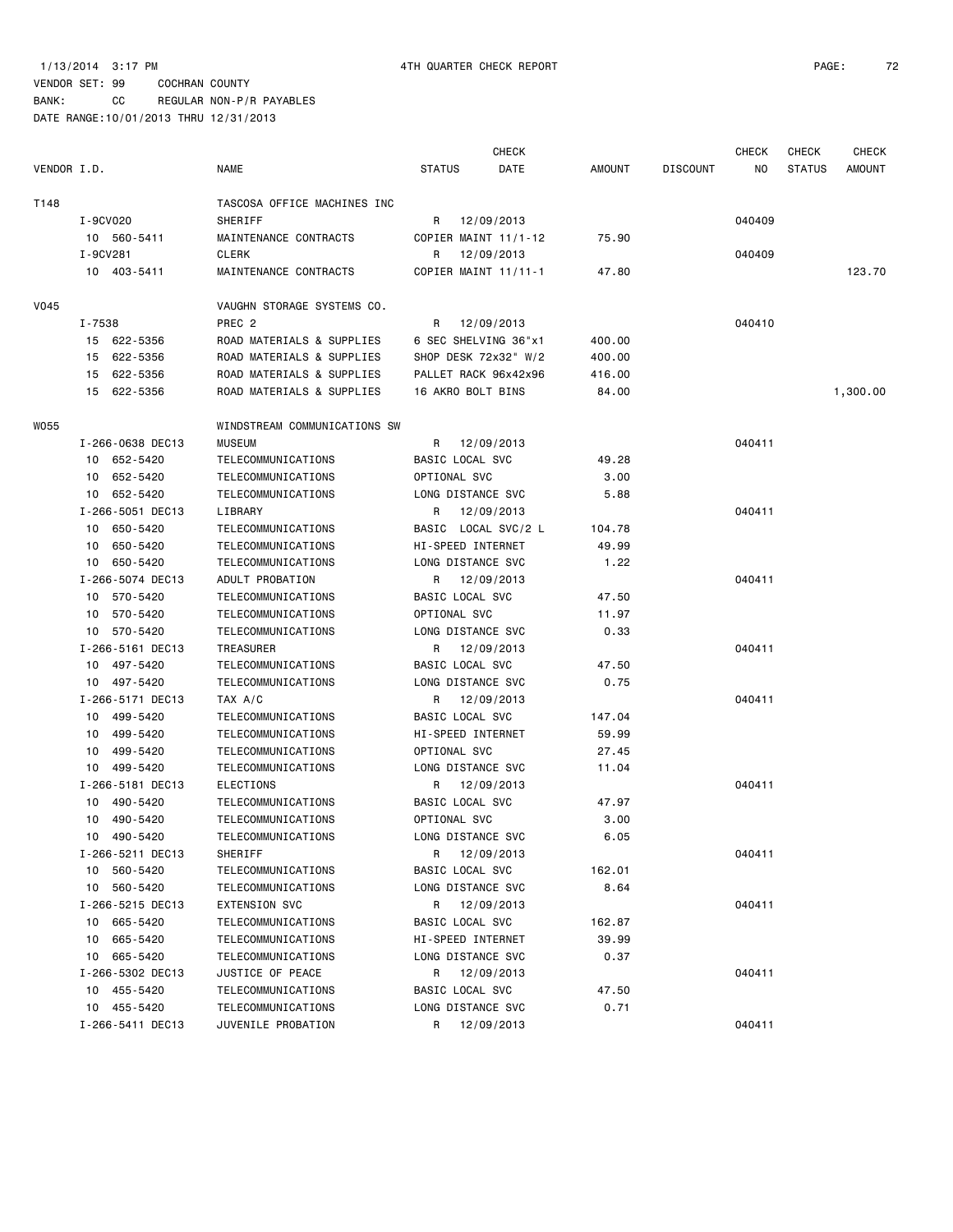# VENDOR SET: 99 COCHRAN COUNTY BANK: CC REGULAR NON-P/R PAYABLES DATE RANGE:10/01/2013 THRU 12/31/2013

|             |                  |                            |                      | CHECK                |          |                 | <b>CHECK</b> | CHECK         | <b>CHECK</b> |
|-------------|------------------|----------------------------|----------------------|----------------------|----------|-----------------|--------------|---------------|--------------|
| VENDOR I.D. |                  | NAME                       | <b>STATUS</b>        | DATE                 | AMOUNT   | <b>DISCOUNT</b> | NO           | <b>STATUS</b> | AMOUNT       |
| WO55        |                  | WINDSTREAM COMMUNICATICONT |                      |                      |          |                 |              |               |              |
|             | I-266-5411 DEC13 | JUVENILE PROBATION         | R                    | 12/09/2013           |          |                 | 040411       |               |              |
|             | 10 571-5420      | TELECOMMUNICATIONS         | BASIC LOCAL SVC      |                      | 47.50    |                 |              |               |              |
|             | 10 571-5420      | TELECOMMUNICATIONS         | LONG DISTANCE SVC    |                      | 0.35     |                 |              |               |              |
|             | I-266-5412 DEC13 | DISTRICT COURT             | R                    | 12/09/2013           |          |                 | 040411       |               |              |
|             | 10 435-5420      | TELECOMMUNICATIONS         |                      | BASIC LOCAL SVC/2 LI | 109.73   |                 |              |               |              |
|             | 10 435-5420      | TELECOMMUNICATIONS         | HI-SPEED INTERNET    |                      | 109.98   |                 |              |               |              |
|             | 10 435-5420      | TELECOMMUNICATIONS         | LONG DISTANCE SVC    |                      | 0.61     |                 |              |               |              |
|             | I-266-5450 DEC13 | CLERK                      | R                    | 12/09/2013           |          |                 | 040411       |               |              |
|             | 10 403-5420      | TELECOMMUNICATIONS         | BASIC LOCAL SVC/3 LI |                      | 162.06   |                 |              |               |              |
|             | 10 403-5420      | TELECOMMUNICATIONS         | OPTIONAL SVC         |                      | 3.00     |                 |              |               |              |
|             | 10 403-5420      | TELECOMMUNICATIONS         | LONG DISTANCE SVC    |                      | 10.82    |                 |              |               |              |
|             | I-266-5508 DEC13 | CO JUDGE/COMM'R CT         | R                    | 12/09/2013           |          |                 | 040411       |               |              |
|             | 15 610-5420      | TELECOMMUNICATIONS         | BASIC LOCAL SVC/2 LI |                      | 113.41   |                 |              |               |              |
|             | 15 610-5420      | TELECOMMUNICATIONS         | LONG DISTANCE SVC    |                      | 0.41     |                 |              |               |              |
|             | I-266-5700 DEC13 | SHERIFF                    | R                    | 12/09/2013           |          |                 | 040411       |               |              |
|             | 10 560-5420      | TELECOMMUNICATIONS         | BASIC LOCAL SVC      |                      | 55.86    |                 |              |               |              |
|             | 10 560-5420      | TELECOMMUNICATIONS         | LONG DISTANCE SVC    |                      | 6.69     |                 |              |               |              |
|             | I-266-5822 DEC13 | AUDITOR/NON-DEPT'L         | R                    | 12/09/2013           |          |                 | 040411       |               |              |
|             | 10 495-5420      | TELECOMMUNICATIONS         | BASIC LOCAL SVC      |                      | 48.64    |                 |              |               |              |
|             | 10 495-5420      | TELECOMMUNICATIONS         | <b>BUS BROADBAND</b> |                      | 24.99    |                 |              |               |              |
|             | 10 495-5420      | TELECOMMUNICATIONS         | LONG DISTANCE SVC    |                      | 0.06     |                 |              |               |              |
|             | 409-5420<br>10   | TELECOMMUNICATIONS         | FAX LINE 266-5629    |                      | 48.65    |                 |              |               |              |
|             | 409-5420<br>10   | TELECOMMUNICATIONS         | HI-SPEED INTERNET    |                      | 144.99   |                 |              |               |              |
|             | 10 409-5420      | TELECOMMUNICATIONS         | FAX LONG DISTANCE    |                      | 0.66     |                 |              |               |              |
|             | I-266-8661 DEC13 | ATTORNEY                   | R                    | 12/09/2013           |          |                 | 040411       |               |              |
|             | 10 475-5420      | TELECOMMUNICATIONS         |                      | BASIC LOCAL SVC/2 LI | 108.86   |                 |              |               |              |
|             | 10 475-5420      | TELECOMMUNICATIONS         | HI-SPEED INTERNET    |                      | 59.99    |                 |              |               |              |
|             | 10 475-5420      | TELECOMMUNICATIONS         | LONG DISTANCE SVC    |                      | 0.37     |                 |              |               |              |
|             | I-266-8888 DEC13 | SHERIFF                    | R                    | 12/09/2013           |          |                 | 040411       |               |              |
|             | 10 560-5420      | TELECOMMUNICATIONS         | FAX LINE & CRIME CON |                      | 44.84    |                 |              |               |              |
|             | 10 560-5420      | TELECOMMUNICATIONS         | FAX LONG DISTANCE    |                      | 1.12     |                 |              |               | 2,150.42     |
| WO70        |                  | R D WALLACE OIL CO INC     |                      |                      |          |                 |              |               |              |
|             | $I - 1400$ 12/13 | PREC 4                     | R                    | 12/09/2013           |          |                 | 040413       |               |              |
|             | 15 624-5330      | FUEL AND OIL               | 119GL LS DIESEL      |                      | 442.56   |                 |              |               |              |
|             | 15 624-5330      | FUEL AND OIL               | 55GL UNL             |                      | 156.27   |                 |              |               |              |
|             | $I - 3540$ 12/13 | PREC 3                     | R                    | 12/09/2013           |          |                 | 040413       |               |              |
|             | 623-5330<br>15   | FUEL AND OIL               | 501GL DYED DIESEL    |                      | 1,598.19 |                 |              |               |              |
|             | 623-5330<br>15   | FUEL AND OIL               | 3 32-0Z PWR SVC      |                      | 17.85    |                 |              |               |              |
|             | 623-5330<br>15   | FUEL AND OIL               | 16.7GL UNL 11/7/13   |                      | 50.35    |                 |              |               |              |
|             | 623-5330<br>15   | FUEL AND OIL               | 41.4GL LS DIESEL 11/ |                      | 143.87   |                 |              |               |              |
|             | 623-5330<br>15   | FUEL AND OIL               | 107.1GL UNL 11/29/13 |                      | 312.20   |                 |              |               |              |
|             | $I - 3600$ 12/13 | PARK                       | R                    | 12/09/2013           |          |                 | 040413       |               |              |
|             | 10 660-5330      | FUEL AND OIL               | 23.5GL UNL 11/13/13  |                      | 68.50    |                 |              |               |              |
|             | I-3700 12/13     | SHERIFF                    | R                    | 12/09/2013           |          |                 | 040413       |               |              |
|             | 560-5330<br>10   | FUEL AND OIL               | 67.9GL UNL/#107      |                      | 191.57   |                 |              |               |              |
|             | 560-5330<br>10   | FUEL AND OIL               | 32GL UNL/#133        |                      | 90.14    |                 |              |               |              |
|             |                  |                            |                      |                      |          |                 |              |               |              |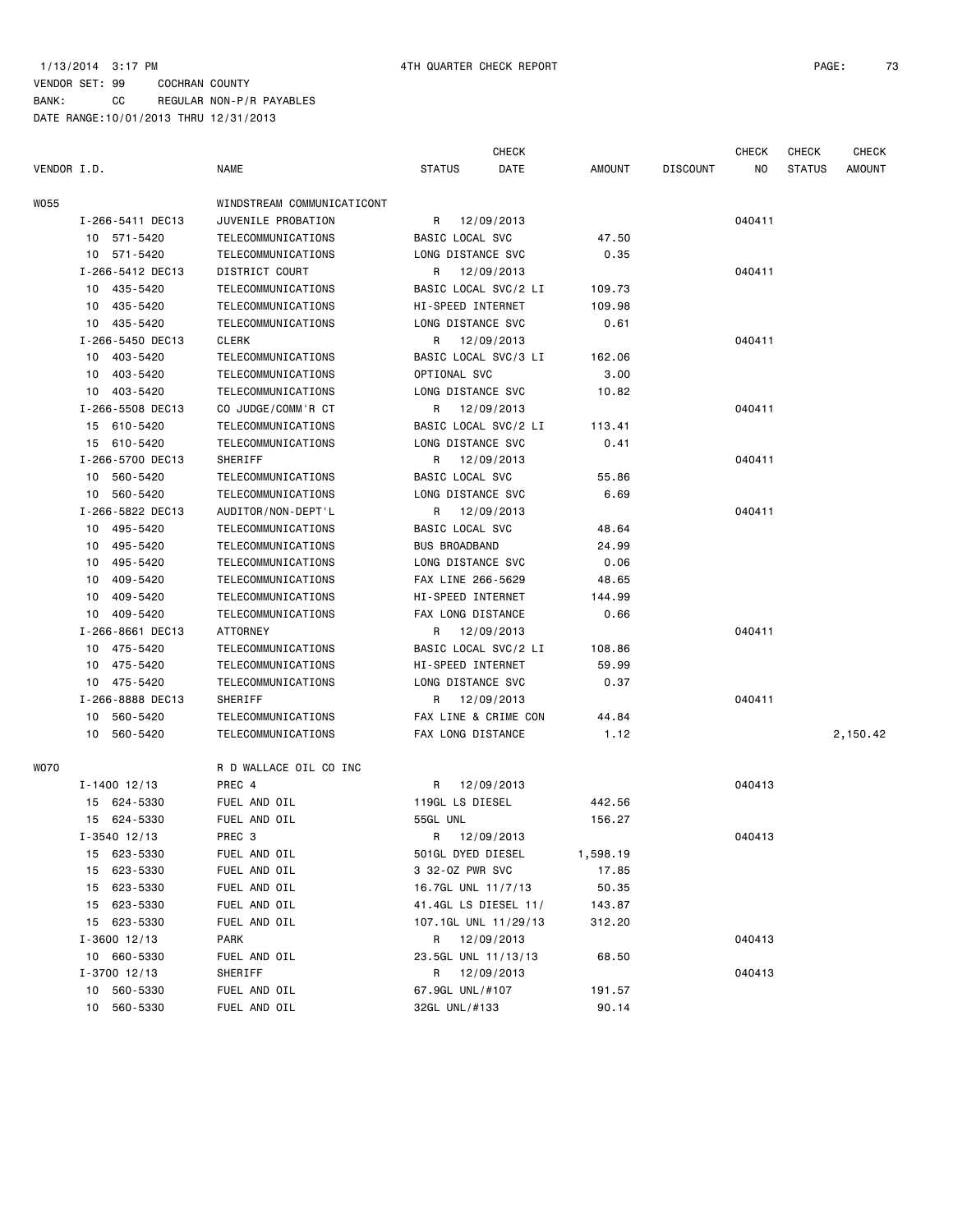# VENDOR SET: 99 COCHRAN COUNTY

BANK: CC REGULAR NON-P/R PAYABLES

|             |    |                     |                                       |                      | <b>CHECK</b> |          |                 | <b>CHECK</b> | <b>CHECK</b>  | <b>CHECK</b>  |
|-------------|----|---------------------|---------------------------------------|----------------------|--------------|----------|-----------------|--------------|---------------|---------------|
| VENDOR I.D. |    |                     | <b>NAME</b>                           | <b>STATUS</b>        | DATE         | AMOUNT   | <b>DISCOUNT</b> | NO.          | <b>STATUS</b> | <b>AMOUNT</b> |
| WO70        |    |                     | R D WALLACE OIL CO INCCONT            |                      |              |          |                 |              |               |               |
|             |    | $I - 3700$ 12/13    | SHERIFF                               | R 12/09/2013         |              |          |                 | 040413       |               |               |
|             |    | 10 560-5330         | FUEL AND OIL                          | 15GL UNL/#135        |              | 43.73    |                 |              |               |               |
|             |    | 10 560-5330         | FUEL AND OIL                          | 17.7GL SUPER UNL/#13 |              | 52.66    |                 |              |               | 3,167.89      |
| WO92        |    |                     | WTG FUELS, INC                        |                      |              |          |                 |              |               |               |
|             |    | I-15006-03496 DEC13 | SHERIFF                               | R                    | 12/09/2013   |          |                 | 040414       |               |               |
|             |    | 10 560-5330         | FUEL AND OIL                          | 13.5GL UNL/#111      |              | 40.72    |                 |              |               |               |
|             | 10 | 560-5330            | FUEL AND OIL                          | 70GL UNL/#107        |              | 208.27   |                 |              |               |               |
|             | 10 | 560-5330            | FUEL AND OIL                          | 29.03GL UNL/#133     |              | 88.76    |                 |              |               |               |
|             | 10 | 560-5330            | FUEL AND OIL                          | 26GL UNL/#137        |              | 79.70    |                 |              |               |               |
|             | 10 | 560-5330            | FUEL AND OIL                          | 61.54GL UNL/#121     |              | 182.68   |                 |              |               | 600.13        |
| W115        |    |                     | RAYMOND D WEBER, SHERIFF              |                      |              |          |                 |              |               |               |
|             |    | $I - 12/04/13$      | JAIL                                  | R                    | 12/09/2013   |          |                 | 040415       |               |               |
|             |    | 10 512-5392         | MISCELLANEOUS SUPPLIES                | FLEX STRAWS/FAM DOLL |              | 1.25     |                 |              |               |               |
|             |    | 10 512-5333         | FOOD-PRISONERS                        | 2 DZ LG EGGS/ALLSUP' |              | 4.78     |                 |              |               |               |
|             |    | 10 512-5333         | FOOD-PRISONERS                        | 2 BAR-S BACON/ALLSUP |              | 7.18     |                 |              |               |               |
|             | 10 | 512-5333            | FOOD-PRISONERS                        | FLOUR TORTILLAS/ALLS |              | 5.67     |                 |              |               |               |
|             |    | 10 512-5333         | FOOD-PRISONERS                        | GAL MILK/ALLSUP'S    |              | 3.99     |                 |              |               | 22.87         |
| X001        |    |                     | <b>XCEL ENERGY</b>                    |                      |              |          |                 |              |               |               |
|             |    |                     | I-54-1324315-7 DEC13 ALMOST ALL DEPTS | R                    | 12/09/2013   |          |                 | 040416       |               |               |
|             |    | 30 518-5440         | UTILITIES                             | 300210167 RUNWAY LIG |              | 80.26    |                 |              |               |               |
|             |    | 10 510-5440         | UTILITIES                             | 300240736 COURTHOUSE |              | 1,375.25 |                 |              |               |               |
|             | 10 | 660-5440            | UTILITIES & IRRIGATION                | 300265059 SOFTBALL P |              | 24.62    |                 |              |               |               |
|             |    | 10 580-5440         | UTILITIES [TOWER]                     | 300282806 TOWER      |              | 64.05    |                 |              |               |               |
|             |    | 15 621-5440         | UTILITIES                             | 300294119 PREC 1 SHO |              | 62.40    |                 |              |               |               |
|             | 10 | 650-5440            | UTILITIES                             | 300338546 LIBRARY    |              | 182.91   |                 |              |               |               |
|             | 10 | 652-5440            | UTILITIES                             | 300342232 MUSEUM     |              | 13.04    |                 |              |               |               |
|             | 10 | 662-5440            | UTILITIES                             | 300390484 ACTIVITY B |              | 361.91   |                 |              |               |               |
|             | 10 | 660-5440            | UTILITIES & IRRIGATION                | 300410370 PARK       |              | 312.58   |                 |              |               |               |
|             | 10 | 660-5440            | UTILITIES & IRRIGATION                | 300457515 PARK/SHOP  |              | 11.83    |                 |              |               |               |
|             | 10 | 516-5440            | UTILITIES                             | 300555198 CEMETERY   |              | 24.62    |                 |              |               |               |
|             | 10 | 409-5440            | UTILITIES                             | 300577364 102 N MAIN |              | 11.95    |                 |              |               |               |
|             | 10 | 660-5440            | UTILITIES & IRRIGATION                | 300587052 SHOWBARN   |              | 24.34    |                 |              |               |               |
|             | 10 | 660-5440            | UTILITIES & IRRIGATION                | 300587753 RODEO GROU |              | 24.62    |                 |              |               |               |
|             | 10 | 516-5440            | UTILITIES                             | 300603417 CEMETERY   |              | 29.70    |                 |              |               |               |
|             | 10 | 516-5440            | UTILITIES                             | 300637038 CEMETERY S |              | 24.62    |                 |              |               |               |
|             | 10 | 650-5440            | UTILITIES                             | AREA LIGHT LIBRARY   |              | 15.50    |                 |              |               |               |
|             | 10 | 662-5440            | UTILITIES                             | 2 AREA LIGHTS ACT BL |              | 46.52    |                 |              |               |               |
|             | 10 | 660-5440            | UTILITIES & IRRIGATION                | AREA LIGHT PARK SHOP |              | 15.05    |                 |              |               | 2,705.77      |
|             |    |                     |                                       |                      |              |          |                 |              |               |               |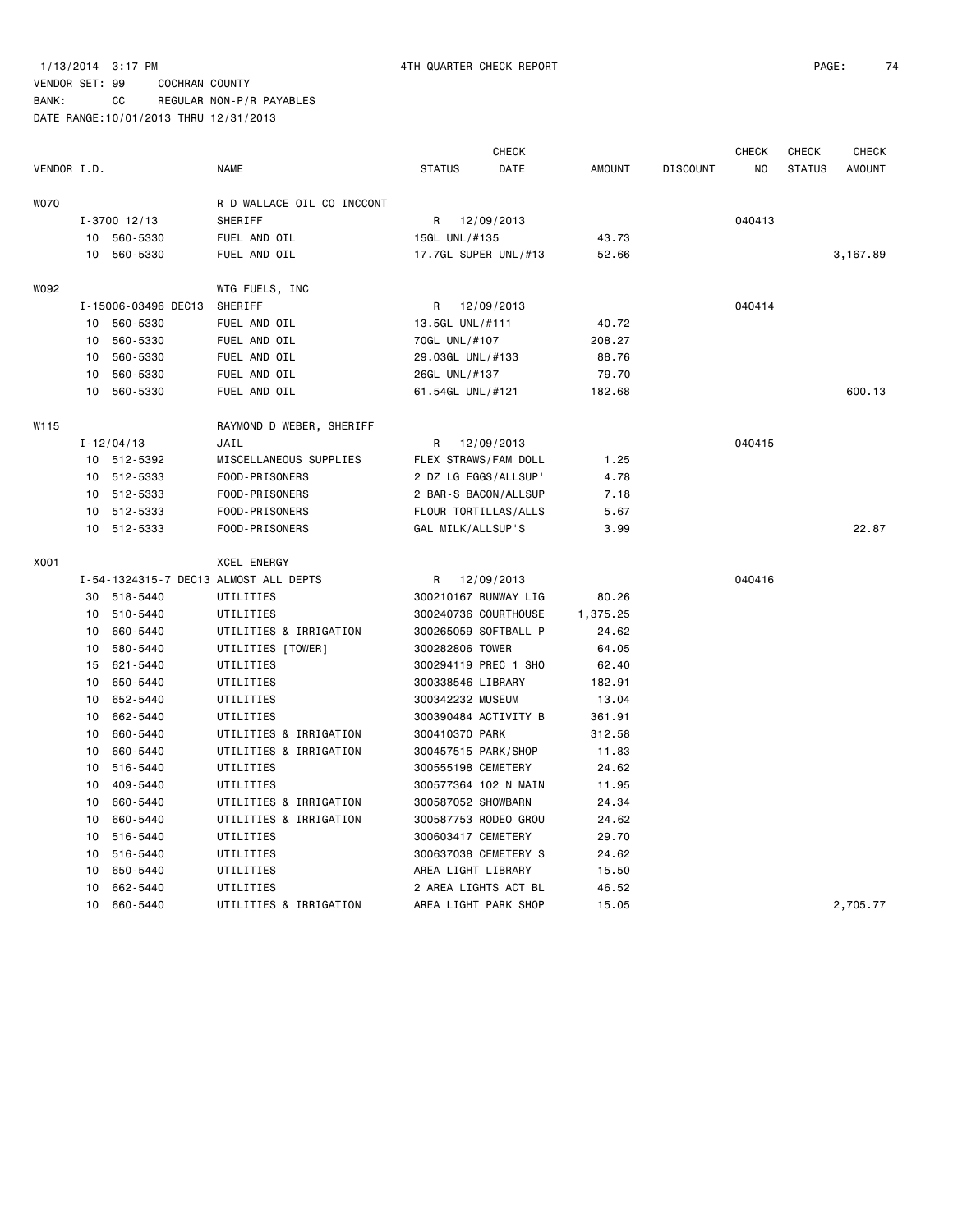# VENDOR SET: 99 COCHRAN COUNTY BANK: CC REGULAR NON-P/R PAYABLES

|             |            |                               |                        |                       | <b>CHECK</b> |          |                 | <b>CHECK</b> | <b>CHECK</b>  | <b>CHECK</b> |
|-------------|------------|-------------------------------|------------------------|-----------------------|--------------|----------|-----------------|--------------|---------------|--------------|
| VENDOR I.D. |            |                               | NAME                   | <b>STATUS</b>         | DATE         | AMOUNT   | <b>DISCOUNT</b> | ΝO           | <b>STATUS</b> | AMOUNT       |
| A042        |            |                               | ADAMS JR<br>J C        |                       |              |          |                 |              |               |              |
|             |            | I-'13 ELEC PROS CONF ATTORNEY |                        | R                     | 12/30/2013   |          |                 | 040449       |               |              |
|             |            | 10 475-5427                   | CONTINUING EDUCATION   | 3 NITES/SAN ANTONIO   |              | 342.00   |                 |              |               |              |
|             | 10         | 475-5427                      | CONTINUING EDUCATION   | LODGING TAX           |              | 57.30    |                 |              |               |              |
|             | 10         | 475-5427                      | CONTINUING EDUCATION   | LESS R/B TDCAA        |              | 170.00CR |                 |              |               |              |
|             | 10         | 475-5427                      | CONTINUING EDUCATION   | REGIS/ELCTD PROSECUT  |              | 350.00   |                 |              |               |              |
|             |            | 10 475-5427                   | CONTINUING EDUCATION   | 818 MI TO/FR SAN ANT  |              | 462.17   |                 |              |               | 1,041.47     |
| A178        |            |                               | AMAZON                 |                       |              |          |                 |              |               |              |
|             |            | I-098830792269                | LIBRARY                | R                     | 12/30/2013   |          |                 | 040450       |               |              |
|             |            | 10 650-5590                   | <b>BOOKS</b>           | XENOCIDE (THE ENDER Q |              | 13.10    |                 |              |               |              |
|             |            | I-098839603124                | LIBRARY                | R                     | 12/30/2013   |          |                 | 040450       |               |              |
|             | 10         | 650-5590                      | <b>BOOKS</b>           | SPEAKER FOR THE DEAD  |              | 11.57    |                 |              |               |              |
|             | 10         | 650-5590                      | <b>BOOKS</b>           | TAKEDOWN TWENTY: A S  |              | 15.55    |                 |              |               |              |
|             | 10         | 650-5590                      | <b>BOOKS</b>           | WINNERS: A NOVEL      |              | 17.52    |                 |              |               |              |
|             | 10         | 650-5590                      | <b>BOOKS</b>           | CHAMPION (LEGEND)     |              | 11.39    |                 |              |               |              |
|             | 10         | 650-5590                      | <b>BOOKS</b>           | CHILDREN OF THE MIND  |              | 13.07    |                 |              |               |              |
|             | 10         | 650-5590                      | <b>BOOKS</b>           | ENDER'S GAME          |              | 9.74     |                 |              |               |              |
|             | 10         | 650-5590                      | <b>BOOKS</b>           | ENDER IN EXILE        |              | 10.46    |                 |              |               |              |
|             | 10         | 650-5590                      | <b>BOOKS</b>           | HORDE (ENCLAVE)       |              | 11.44    |                 |              |               |              |
|             | 10         | 650-5590                      | <b>BOOKS</b>           | DIARY OF A WIMPY KID  |              | 7.86     |                 |              |               |              |
|             | 10         | 650-5590                      | <b>BOOKS</b>           | UNBREAKABLE: MY STORY |              | 12.20    |                 |              |               |              |
|             | 10         | 650-5590                      | <b>BOOKS</b>           | MISS KAY'S DUCK       |              | 13.49    |                 |              |               |              |
|             | 10         | 650-5590                      | <b>BOOKS</b>           | THE FIERY HEART       |              | 11.39    |                 |              |               |              |
|             | 10         | 650-5590                      | <b>BOOKS</b>           | THE INDIGO SPELL:A B  |              | 8.48     |                 |              |               | 167.26       |
| A235        |            |                               | R&D DANIEL, INC dba    |                       |              |          |                 |              |               |              |
|             | $I - 4641$ |                               | <b>COURTHOUSE</b>      | R                     | 12/30/2013   |          |                 | 040451       |               |              |
|             |            | 10 510-5451                   | REPAIR                 | FITTING               |              | 8.98     |                 |              |               |              |
|             |            | 10 510-5451                   | REPAIR                 | RPR AIR DRYR; VLV/CHL |              | 212.50   |                 |              |               |              |
|             | 10         | 510-5451                      | REPAIR                 | TRAVEL                |              | 90.00    |                 |              |               |              |
|             |            | 10 510-5451                   | REPAIR                 | MILEAGE               |              | 54.00    |                 |              |               | 365.48       |
| A247        |            |                               | JESSE ALVARADO         |                       |              |          |                 |              |               |              |
|             |            | I-DW#15630                    | ACTIVITY BLDG          | R.                    | 12/30/2013   |          |                 | 040452       |               |              |
|             |            | 10 000-4370.101               | RENT-ACTIVITY BUILDING | REF DEP FOR 12/1/13   |              | 150.00   |                 |              |               | 150.00       |
| B190        |            |                               | DYRL BUSH, dba         |                       |              |          |                 |              |               |              |
|             | I-12190    |                               | PREC 2                 | R 12/30/2013          |              |          |                 | 040453       |               |              |
|             |            | 15 622-5451                   | REPAIRS                | STATE INSP '02 MACK   |              | 62.00    |                 |              |               |              |
|             |            | 15 622-5451                   | REPAIRS                | STATE INSP '08 TROXE  |              | 62.00    |                 |              |               | 124.00       |
| B258        |            |                               | BUSINESS INK, CO.      |                       |              |          |                 |              |               |              |
|             | I-148443   |                               | ELECTIONS              | R 12/30/2013          |              |          |                 | 040454       |               |              |
|             |            | 10 490-5335                   | ELECTION SUPPLIES      | TX ELECTION LAW       |              | 165.00   |                 |              |               |              |
|             |            | 10 490-5335                   | ELECTION SUPPLIES      | SHIPPING              |              | 12.00    |                 |              |               | 177.00       |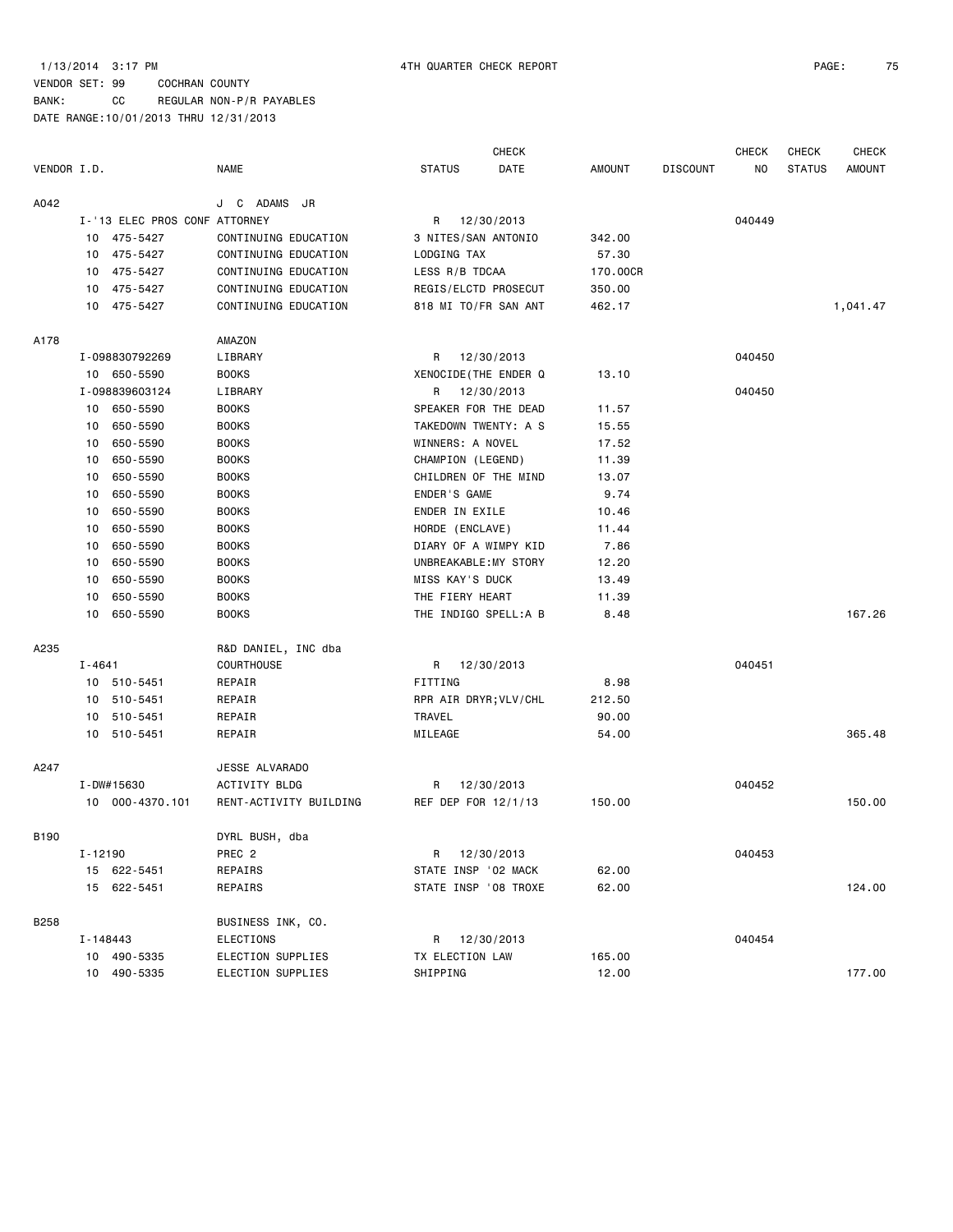BANK: CC REGULAR NON-P/R PAYABLES

|             |                   |                             |                       | <b>CHECK</b> |               |                 | <b>CHECK</b> | <b>CHECK</b>  | <b>CHECK</b>  |
|-------------|-------------------|-----------------------------|-----------------------|--------------|---------------|-----------------|--------------|---------------|---------------|
| VENDOR I.D. |                   | <b>NAME</b>                 | <b>STATUS</b>         | <b>DATE</b>  | <b>AMOUNT</b> | <b>DISCOUNT</b> | NO           | <b>STATUS</b> | <b>AMOUNT</b> |
| C015        |                   | COCHRAN COUNTY SENIOR       |                       |              |               |                 |              |               |               |
|             | I-DEC '13 INSTLMT | SENIOR CITIZENS             | R                     | 12/30/2013   |               |                 | 040455       |               |               |
|             | 10 663-5418       | SENIOR CITIZENS CONTRACT    | DEC 2013              |              | 6,250.00      |                 |              |               | 6,250.00      |
| C069        |                   | COUNTRY DUMPSTERS, INC.     |                       |              |               |                 |              |               |               |
|             | $I - 36107$       | PREC 3/PREC 4               | R 12/30/2013          |              |               |                 | 040456       |               |               |
|             | 15 623-5440       | UTILITIES                   | DEC DUMPSTER SVC      |              | 53.25         |                 |              |               |               |
|             | 15 624-5440       | UTILITIES                   | DEC DUMPSTER SVC      |              | 53.25         |                 |              |               |               |
|             | I-36135           | PREC 3/PREC 4               | R                     | 12/30/2013   |               |                 | 040456       |               |               |
|             | 15 623-5440       | UTILITIES                   | NOV DUMPSTER SVC      |              | 53.25         |                 |              |               |               |
|             | 15 624-5440       | UTILITIES                   | NOV DUMPSTER SVC      |              | 53.25         |                 |              |               | 213.00        |
| C128        |                   | <b>COUNTY PROGRESS</b>      |                       |              |               |                 |              |               |               |
|             | I-TX CO DIR 2014  | CO/DIST CLERK               | R                     | 12/30/2013   |               |                 | 040457       |               |               |
|             | 10 403-5310       | OFFICE SUPPLIES             | 3 TX COUNTY DIR 2014  |              | 105.00        |                 |              |               | 105,00        |
| C218        |                   | COUNCIL FOR LAW EDUCATION   |                       |              |               |                 |              |               |               |
|             | $I - 13 - 0720$   | SHERIFF                     | R                     | 12/30/2013   |               |                 | 040458       |               |               |
|             | 10 560-5310       | OFFICE SUPPLIES             | '14-'15 ELEM OF CRIM  |              | 129.00        |                 |              |               |               |
|             | 10<br>560-5310    | OFFICE SUPPLIES             | SHIPPING              |              | 15.00         |                 |              |               | 144.00        |
| C321        |                   | CLEAR- VU                   |                       |              |               |                 |              |               |               |
|             | I-43824           | SHERIFF                     | R                     | 12/30/2013   |               |                 | 040459       |               |               |
|             | 10 560-5451       | MACHINERY-NON-OFFICE REPAIR | WINDSHIELD '09 F150#  |              | 99.99         |                 |              |               |               |
|             | 10 560-5451       | MACHINERY-NON-OFFICE REPAIR | LABOR/INSTL WNDSHLD   |              | 100.00        |                 |              |               | 199.99        |
| D039        |                   | DUVALL TECHNOLOGY           |                       |              |               |                 |              |               |               |
|             | $I - 110$         | <b>CLERK</b>                | R                     | 12/30/2013   |               |                 | 040460       |               |               |
|             | 10 403-5451       | REPAIRS                     | REINSTL ADOBE, UPDATE |              | 90.00         |                 |              |               | 90.00         |
| D048        |                   | DATA-LINE OFFICE SYSTEMS    |                       |              |               |                 |              |               |               |
|             | I-IN3752          | LIBRARY                     | R                     | 12/30/2013   |               |                 | 040461       |               |               |
|             | 10 650-5411       | MAINTENANCE CONTRACTS       | 323 COLOR COPIES 11/  |              | 32.30         |                 |              |               |               |
|             | 650-5411<br>10    | MAINTENANCE CONTRACTS       | COPIER MAINT 12/8/13  |              | 37.50         |                 |              |               | 69.80         |
| G031        |                   | GRAINGER                    |                       |              |               |                 |              |               |               |
|             | I-9310879813      | COURTHOUSE                  | R                     | 12/30/2013   |               |                 | 040462       |               |               |
|             | 10 510-5332       | CUSTODIAL SUPPLIES          | 1DZ 13W NON-DIM CFL,  |              | 26.88         |                 |              |               |               |
|             | I-9311711585      | COURTHOUSE                  | R                     | 12/30/2013   |               |                 | 040462       |               |               |
|             | 10 510-5451       | REPAIR                      | WTR PRSR REDUC VALVE  |              | 50.35         |                 |              |               |               |
|             | I-9312633259      | <b>COURTHOUSE</b>           | R                     | 12/30/2013   |               |                 | 040462       |               |               |
|             | 10 510-5332       | CUSTODIAL SUPPLIES          | 5BX ICE MELT, 50#     |              | 69.90         |                 |              |               | 147.13        |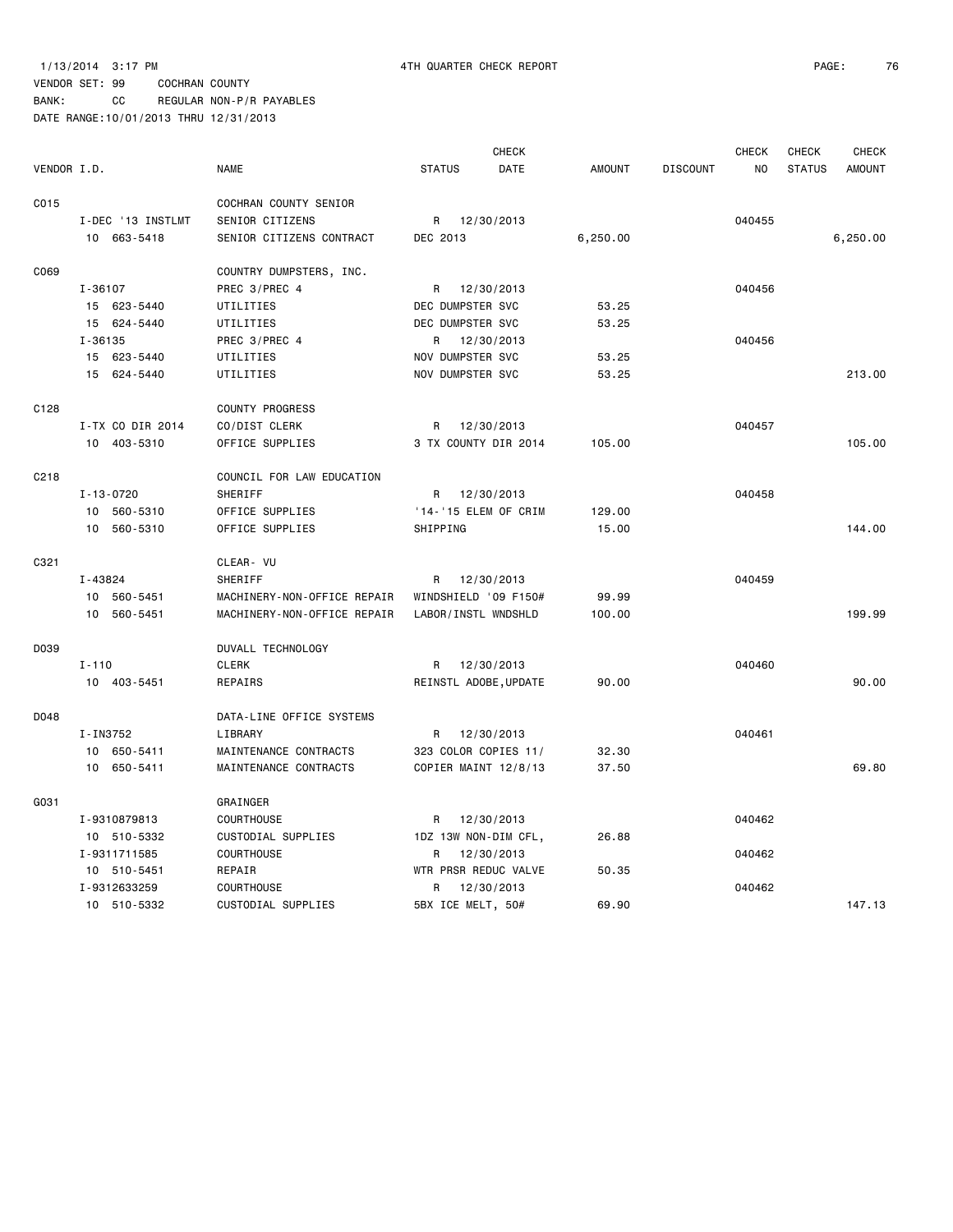BANK: CC REGULAR NON-P/R PAYABLES

|             |                    |                               |                       | <b>CHECK</b> |               |                 | <b>CHECK</b> | <b>CHECK</b>  | <b>CHECK</b>  |
|-------------|--------------------|-------------------------------|-----------------------|--------------|---------------|-----------------|--------------|---------------|---------------|
| VENDOR I.D. |                    | <b>NAME</b>                   | <b>STATUS</b>         | DATE         | <b>AMOUNT</b> | <b>DISCOUNT</b> | <b>NO</b>    | <b>STATUS</b> | <b>AMOUNT</b> |
| G145        |                    | GT DISTRIBUTORS, INC.         |                       |              |               |                 |              |               |               |
|             | I-INV0475402       | SHERIFF                       | R 12/30/2013          |              |               |                 | 040463       |               |               |
|             | 10 560-5334        | OTHER SUPPLIES                | 1M CCI 45 230 GR GOL  |              | 513.55        |                 |              |               | 513.55        |
|             |                    |                               |                       |              |               |                 |              |               |               |
| H126        |                    | HOLLAND'S OFFICE TECHNOLOGIES |                       |              |               |                 |              |               |               |
|             | I-103983           | TAX A/C                       | R 12/30/2013          |              |               |                 | 040464       |               |               |
|             | 10 499-5310        | OFFICE SUPPLIES               | "TAX OFFICE" STAMP    |              | 17.80         |                 |              |               |               |
|             | 10 499-5310        | OFFICE SUPPLIES               | 2BX STAPLES           |              | 7.46          |                 |              |               |               |
|             | I-104036           | TAX A/C                       | R 12/30/2013          |              |               |                 | 040464       |               |               |
|             | 10 499-5310        | OFFICE SUPPLIES               | HP TONER CE278A, DUAL |              | 153.99        |                 |              |               |               |
|             | 10 499-5310        | OFFICE SUPPLIES               | FREIGHT               |              | 10.53         |                 |              |               | 189.78        |
| H250        |                    | HOST EQUIPMENT, LTD.          |                       |              |               |                 |              |               |               |
|             | I-40062            | JAIL                          | R 12/30/2013          |              |               |                 | 040465       |               |               |
|             | 10 512-5451        | REPAIR                        | RPL SUMP PUMP/ICE MA  |              | 210.00        |                 |              |               |               |
|             | 10 512-5451        | REPAIR                        | CONDENSATE PUMP       |              | 83.26         |                 |              |               |               |
|             | 10 512-5451        | REPAIR                        | SHOP SUPPLIES         |              | 5.00          |                 |              |               |               |
|             | $I - 40077$        | JAIL                          | R 12/30/2013          |              |               |                 | 040465       |               |               |
|             | 10 512-5451        | REPAIR                        | CK/LEAK; RPL FILTER/3 |              | 315.00        |                 |              |               | 613.26        |
|             |                    |                               |                       |              |               |                 |              |               |               |
| I019        |                    | LARRY IVINS                   |                       |              |               |                 |              |               |               |
|             | I-PREC 1 12/18/13  | PREC 1                        | R                     | 12/30/2013   |               |                 | 040466       |               |               |
|             | 15 621-5356        | ROAD MATERIALS & SUPPLIES     | 125 BELLY DUMPS CALI  |              | 5,000.00      |                 |              |               |               |
|             | I-PREC 4 12/17/13  | PREC 4                        | R                     | 12/30/2013   |               |                 | 040466       |               |               |
|             | 15 624-5356        | ROAD MATERIALS & SUPPLIES     | 51 BELLY DUMPS CALIC  |              | 2,040.00      |                 |              |               | 7,040.00      |
| J044        |                    | JAMES PUBLISHING INC.         |                       |              |               |                 |              |               |               |
|             | I-3032467          | ATTORNEY/LAW LIBRARY          | R 12/30/2013          |              |               |                 | 040467       |               |               |
|             | 10 475-5590        | LAW LIBRARY MTRLS/UPDATES     | '14 REV TX CRIM JURY  |              | 79.99         |                 |              |               |               |
|             | 10 475-5590        | LAW LIBRARY MTRLS/UPDATES     | SHIPPING              |              | 7.95          |                 |              |               | 87.94         |
| J088        |                    | J. R. ELECTRONICS             |                       |              |               |                 |              |               |               |
|             | I-7040             | ACTIVITY BLDG                 | R 12/30/2013          |              |               |                 | 040468       |               |               |
|             | 10 662-5451        | REPAIR                        | LABOR/RPR CIRCT BRD,  |              | 51.77         |                 |              |               |               |
|             | 10 662-5451        | REPAIR                        | <b>PARTS</b>          |              | 2.81          |                 |              |               |               |
|             | 10 662-5451        | REPAIR                        | SHIPPING              |              | 11.28         |                 |              |               |               |
|             | 10 662-5451        | REPAIR                        | GST                   |              | 3.29          |                 |              |               | 69.15         |
| L015        |                    | LUBBOCK COUNTY, TEXAS         |                       |              |               |                 |              |               |               |
|             | I-#819,#803 NOV 13 | JUVENILE PROBATION            | R 12/30/2013          |              |               |                 | 040469       |               |               |
|             | 10 571-5413        | RESIDENTIAL SERVICES          | 12 DAYS/PRE/#819      |              | 1,200.00      |                 |              |               |               |
|             | 10 571-5413        | RESIDENTIAL SERVICES          | 14 DAYS/PRE/#803      |              | 1,400.00      |                 |              |               | 2.600.00      |
|             |                    |                               |                       |              |               |                 |              |               |               |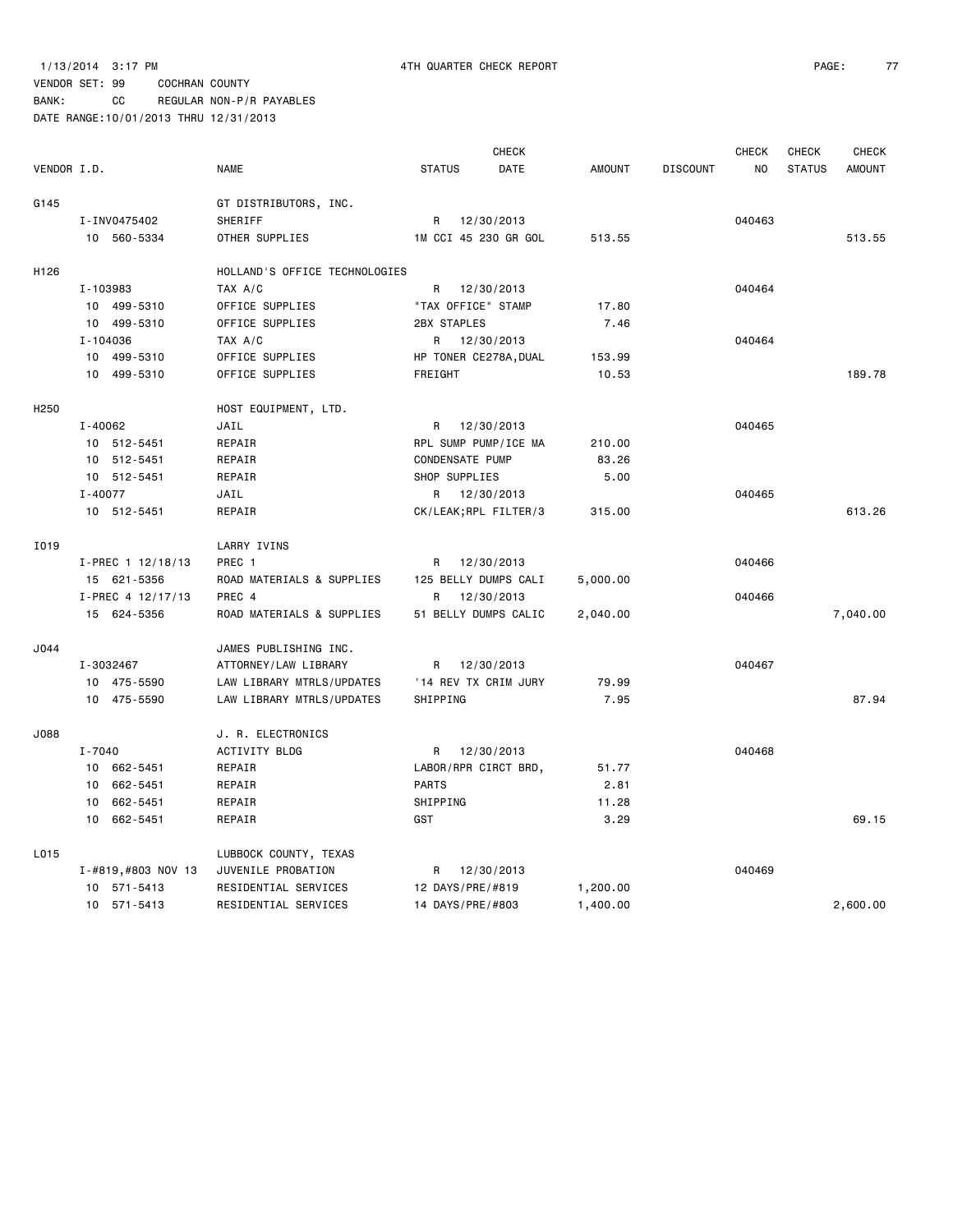|                  |                     |                                |                       | CHECK      |               |                 | <b>CHECK</b>   | CHECK         | CHECK         |
|------------------|---------------------|--------------------------------|-----------------------|------------|---------------|-----------------|----------------|---------------|---------------|
| VENDOR I.D.      |                     | <b>NAME</b>                    | <b>STATUS</b>         | DATE       | <b>AMOUNT</b> | <b>DISCOUNT</b> | N <sub>O</sub> | <b>STATUS</b> | <b>AMOUNT</b> |
| L <sub>161</sub> |                     | LUBBOCK TRUCK SALES, INC.      |                       |            |               |                 |                |               |               |
|                  | I-P233018           | PREC 1                         | R                     | 12/30/2013 |               |                 | 040470         |               |               |
|                  | 15 621-5451         | REPAIRS                        | 6 INJ CELECT 94N14    |            | 1,994.22      |                 |                |               |               |
|                  | 15 621-5451         | REPAIRS                        | 6 CONNECT             |            | 126.90        |                 |                |               |               |
|                  | 15 621-5451         | REPAIRS                        | 6 O-RING              |            | 13.80         |                 |                |               |               |
|                  | 15 621-5451         | REPAIRS                        | FREIGHT               |            | 28.60         |                 |                |               |               |
|                  | I-P233019           | PREC 1                         | R                     | 12/30/2013 |               |                 | 040470         |               |               |
|                  | 15 621-5451         | REPAIRS                        | 6 CORE CHG@ \$487.50  |            | 2,925.00      |                 |                |               | 5,088.52      |
| L <sub>182</sub> |                     | LUBBOCK COUNTY SHERIFF'S OFC   |                       |            |               |                 |                |               |               |
|                  | I-201311            | JAIL                           | R                     | 12/30/2013 |               |                 | 040471         |               |               |
|                  | 10 512-5499         | MISCELLANEOUS                  | 3 DAS/JONATHON NEW    |            | 150.00        |                 |                |               | 150.00        |
| L203             |                     | PAULA LANEHART                 |                       |            |               |                 |                |               |               |
|                  | I-MILEAGE 12/19/13  | DISTRICT COURT                 | R                     | 12/30/2013 |               |                 | 040472         |               |               |
|                  | 10 435-5499         | MISCELLANEOUS                  | 112.6 MILES ASSIGNED  |            | 63.62         |                 |                |               | 63.62         |
| M002             |                     | <b>MANTEK</b>                  |                       |            |               |                 |                |               |               |
|                  | I-1338973           | <b>COURTHOUSE</b>              | R                     | 12/30/2013 |               |                 | 040473         |               |               |
|                  | 10 510-5332         | CUSTODIAL SUPPLIES             | 1DZ CREME CLNSR       |            | 143.78        |                 |                |               |               |
|                  | I-1339040           | <b>COURTHOUSE</b>              | R                     | 12/30/2013 |               |                 | 040473         |               |               |
|                  | 10 510-5332         | CUSTODIAL SUPPLIES             | 1CS URINAL MAT, GR AP |            | 76.75         |                 |                |               |               |
|                  | 10 510-5332         | CUSTODIAL SUPPLIES             | 1CS TOILET MAT, GR AP |            | 79.95         |                 |                |               |               |
|                  | 10 510-5332         | CUSTODIAL SUPPLIES             | SHIPPING              |            | 26.06         |                 |                |               | 326.54        |
| MO18             |                     | MORTON INSURANCE AGENCY        |                       |            |               |                 |                |               |               |
|                  | I-D SEALY BOND#5611 | TREASURER                      | R                     | 12/30/2013 |               |                 | 040474         |               |               |
|                  | 10 497-5480         | <b>BONDS &amp; NOTARY FEES</b> | PUBLIC OFFICIAL BOND  |            | 250.00        |                 |                |               |               |
|                  | I-J ADAMS BOND#2532 | ATTORNEY                       | R.                    | 12/30/2013 |               |                 | 040474         |               |               |
|                  | 10 475-5480         | <b>BONDS &amp; NOTARY FEES</b> | PUBLIC OFFICIAL BOND  |            | 50.00         |                 |                |               |               |
|                  | I-WISELEY BOND#2579 | TAX A/C                        | R                     | 12/30/2013 |               |                 | 040474         |               |               |
|                  | 10 499-5480         | <b>BONDS &amp; NOTARY FEES</b> | DEPUTY TAX A/C BOND/  |            | 50.00         |                 |                |               | 350.00        |
| M031             |                     | MILLER PAPER & PACKAGING CO    |                       |            |               |                 |                |               |               |
|                  | I-S2679883.002      | COURTHOUSE                     | R                     | 12/30/2013 |               |                 | 040475         |               |               |
|                  | 10 510-5332         | CUSTODIAL SUPPLIES             | 2CS MR CLEAN RTU CLN  |            | 59.94         |                 |                |               |               |
|                  | 10 510-5332         | CUSTODIAL SUPPLIES             | 1CS SCOTT DISINF WIP  |            | 30.28         |                 |                |               |               |
|                  | 10 510-5332         | CUSTODIAL SUPPLIES             | 1CS 20" WHITE POLISH  |            | 27.62         |                 |                |               |               |
|                  | I-S2692146.001      | <b>COURTHOUSE</b>              | R                     | 12/30/2013 |               |                 | 040475         |               |               |
|                  | 10 510-5332         | CUSTODIAL SUPPLIES             | 1BX ICE MELT 50#      |            | 21.56         |                 |                |               | 139.40        |
| M034             |                     | MATTHEW BENDER & CO, INC       |                       |            |               |                 |                |               |               |
|                  | I-TRAFFIC LAW 13-14 | JUSTICE OF PEACE               | R                     | 12/30/2013 |               |                 | 040476         |               |               |
|                  | 10 455-5310         | OFFICE SUPPLIES                | PRE-PAY TX CRIM/TRAF  |            | 58.44         |                 |                |               | 58.44         |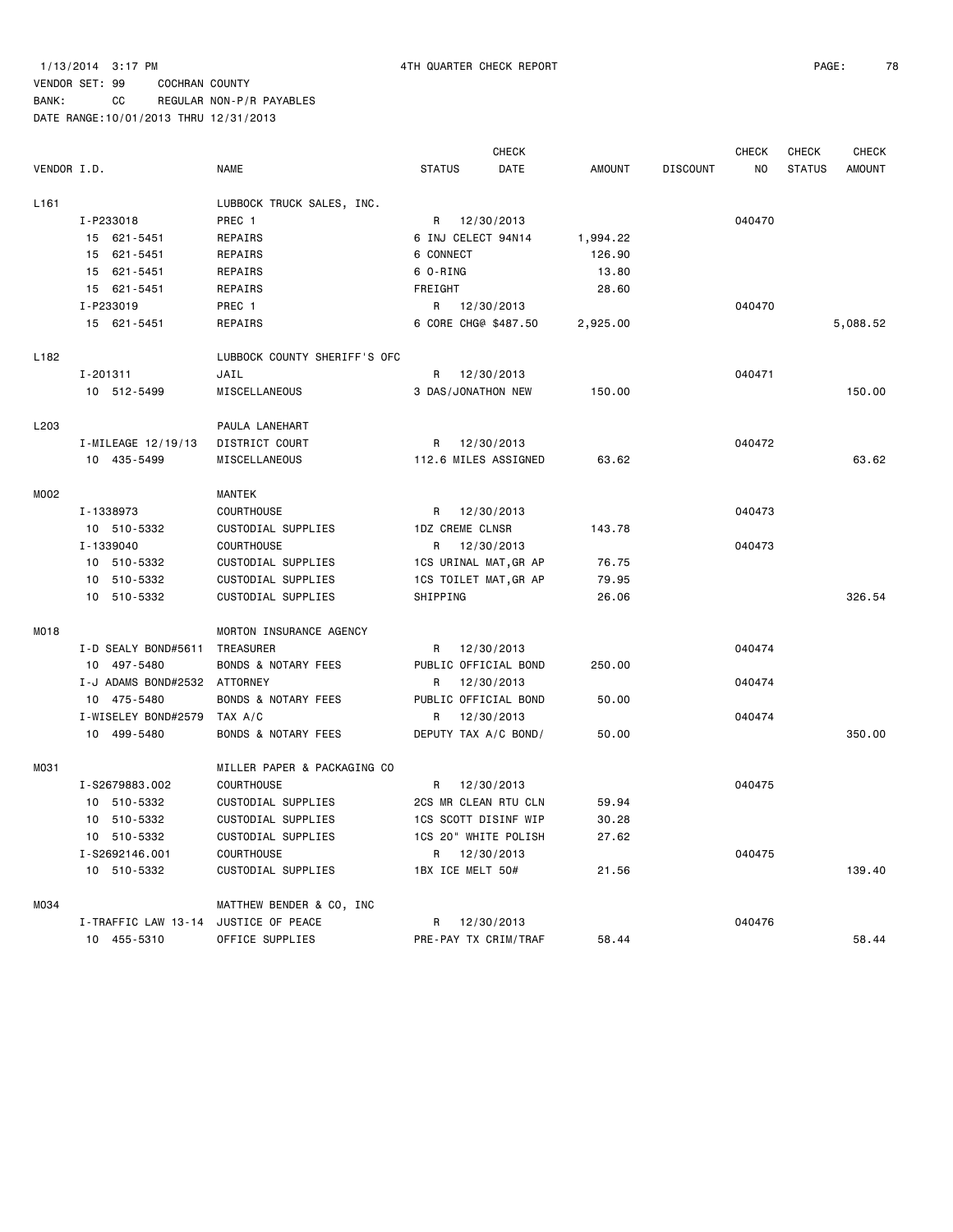# VENDOR SET: 99 COCHRAN COUNTY

BANK: CC REGULAR NON-P/R PAYABLES DATE RANGE:10/01/2013 THRU 12/31/2013

|             |                                    |                                                |               | <b>CHECK</b>                                 |                 |                 | CHECK  | CHECK         | <b>CHECK</b> |
|-------------|------------------------------------|------------------------------------------------|---------------|----------------------------------------------|-----------------|-----------------|--------|---------------|--------------|
| VENDOR I.D. |                                    | NAME                                           | <b>STATUS</b> | DATE                                         | AMOUNT          | <b>DISCOUNT</b> | NO     | <b>STATUS</b> | AMOUNT       |
| M297        |                                    | KANDI MARTINEZ                                 |               |                                              |                 |                 |        |               |              |
|             | $I - DW#15648$                     | <b>ACTIVITY BLDG</b>                           |               | R 12/30/2013                                 |                 |                 | 040477 |               |              |
|             | 10 000-4370.101                    | RENT-ACTIVITY BUILDING                         |               | REF DEP FOR 12/7/13                          | 150.00          |                 |        |               | 150.00       |
|             |                                    |                                                |               |                                              |                 |                 |        |               |              |
| N066        |                                    | NTS COMMUNICATIONS                             |               |                                              |                 |                 |        |               |              |
|             | I-8062660032 12/13                 | COMM'R CT/CO JUDGE                             | R             | 12/30/2013                                   |                 |                 | 040478 |               |              |
|             | 15 610-5420                        | TELECOMMUNICATIONS                             | WATS LINE     |                                              | 1.00            |                 |        |               |              |
|             | 15 610-5420                        | TELECOMMUNICATIONS                             | <b>FEES</b>   |                                              | 6.65            |                 |        |               | 7.65         |
| N082        |                                    | NETDATA                                        |               |                                              |                 |                 |        |               |              |
|             | I-15174                            | JUSTICE OF PEACE                               | R             | 12/30/2013                                   |                 |                 | 040479 |               |              |
|             | 10 455-5499                        | MISCELLANEOUS                                  | ITICKET NOV13 |                                              | 70.00           |                 |        |               | 70.00        |
| 0037        |                                    | ANGELA OVERMAN, ATTY AT LAW                    |               |                                              |                 |                 |        |               |              |
|             | I-CPS#4316 12/13/13 DISTRICT COURT |                                                |               | R 12/30/2013                                 |                 |                 | 040480 |               |              |
|             | 10 435-5400                        | ATTORNEY AD LITEM                              |               | CPS VISIT/CPS#4316,C                         | 168.75          |                 |        |               |              |
|             | I-CPS#4316 12/16/13 DISTRICT COURT |                                                |               | R 12/30/2013                                 |                 |                 | 040480 |               |              |
|             | 10 435-5400                        | ATTORNEY AD LITEM                              |               | MED HRNG/CPS#4316, CH                        | 185.00          |                 |        |               | 353.75       |
|             |                                    |                                                |               |                                              |                 |                 |        |               |              |
| P007        |                                    | PAYROLL CLEARING ACCT                          |               |                                              |                 |                 |        |               |              |
|             | I-4TH QTR 2013                     | WORKER'S COMP--ALL DEPTS                       | R             | 12/30/2013                                   |                 |                 | 040481 |               |              |
|             | 10 400-5204                        | WORKERS' COMPENSATION                          |               | W/C QTRLY DEPOSIT-CN                         | 80.65           |                 |        |               |              |
|             | 10 403-5204                        | WORKERS' COMPENSATION                          |               | W/C QTRLY DEPOSIT-CL                         | 84.53           |                 |        |               |              |
|             | 435-5204<br>10                     | WORKERS' COMPENSATION                          |               | W/C QTRLY DEPOSIT-DI                         | 15.85           |                 |        |               |              |
|             | 455-5204<br>10                     | WORKERS' COMPENSATION                          |               | W/C QTRLY DEPOSIT-J.                         | 42.37           |                 |        |               |              |
|             | 475-5204<br>10                     | WORKERS' COMPENSATION                          |               | W/C QTRLY DEPOSIT-CN                         | 12.04           |                 |        |               |              |
|             | 476-5204<br>10                     | <b>WORKERS'</b><br>COMPENSATION                |               | W/C QTRLY DEPOSIT-DI                         | 35.12           |                 |        |               |              |
|             | 490-5204<br>10                     | WORKERS' COMPENSATION                          |               | W/C QTRLY DEPOSIT-EL                         | 13.90           |                 |        |               |              |
|             | 495-5204<br>10                     | WORKERS'<br>COMPENSATION                       |               | W/C QTRLY DEPOSIT-AU                         | 69.93           |                 |        |               |              |
|             | 497-5204<br>10                     | <b>WORKERS'</b><br>COMPENSATION                |               | W/C QTRLY DEPOSIT-TR                         | 38.01           |                 |        |               |              |
|             | 499-5204<br>10                     | WORKERS' COMPENSATION                          |               | W/C QTRLY DEPOSIT-TA                         | 100.36          |                 |        |               |              |
|             | 510-5204<br>10                     | WORKERS'<br>COMPENSATION                       |               | W/C QTRLY DEPOSIT-CO                         | 177.84          |                 |        |               |              |
|             | 512-5204<br>10                     | <b>WORKERS'</b><br>COMPENSATION                |               | W/C QTRLY DEPOSIT-JA                         | 320.67          |                 |        |               |              |
|             | 516-5204<br>10                     | WORKERS'<br>COMPENSATION                       |               | W/C QTRLY DEPOSIT-CE                         | 266.16          |                 |        |               |              |
|             | 550-5204<br>10                     | <b>WORKERS'</b><br>COMPENSATION                |               | W/C QTRLY DEPOSIT-CO                         | 125.07          |                 |        |               |              |
|             | 560-5204<br>10                     | WORKERS'<br>COMPENSATION                       |               | W/C QTRLY DEPOSIT-SH                         | 1,629.91        |                 |        |               |              |
|             | 571-5204<br>10                     | WORKERS'<br>COMPENSATION                       |               | W/C QTRLY DEPOSIT-JU                         | 10.84           |                 |        |               |              |
|             | 10 650-5204                        | WORKERS' COMPENSATION                          |               | W/C QTRLY DEPOSIT-LI                         | 37.90           |                 |        |               |              |
|             | 652-5204<br>10                     | WORKERS' COMPENSATION                          |               | W/C QTRLY DEPOSIT-MU                         | 10.62           |                 |        |               |              |
|             | 660-5204<br>10                     | WORKERS' COMPENSATION                          |               | W/C QTRLY DEPOSIT-PA                         | 175.29          |                 |        |               |              |
|             | 662-5204<br>10                     | <b>WORKERS'</b><br>COMPENSATION                |               | W/C QTRLY DEPOSIT-AC                         | 197.81          |                 |        |               |              |
|             | 665-5204<br>10                     | WORKERS'<br>COMPENSATION                       |               | W/C QTRLY DEPOSIT-EX                         | 30.72           |                 |        |               |              |
|             | 610-5204<br>15                     | WORKERS' COMPENSATION                          |               | W/C QTRLY DEPOSIT-CO                         | 166.54          |                 |        |               |              |
|             | 621-5204<br>15                     | WORKERS'<br>COMPENSATION                       |               | W/C QTRLY DEPOSIT-PR                         | 594.48          |                 |        |               |              |
|             | 622-5204<br>15                     | WORKERS'<br>COMPENSATION                       |               | W/C QTRLY DEPOSIT-PR                         | 606.23          |                 |        |               |              |
|             | 623-5204<br>15<br>624-5204         | WORKERS' COMPENSATION<br>WORKERS' COMPENSATION |               | W/C QTRLY DEPOSIT-PR<br>W/C QTRLY DEPOSIT-PR | 612.76          |                 |        |               |              |
|             | 15<br>30<br>518-5204               | WORKERS COMPENSATION                           |               | W/C QTRLY DEPOSIT-AI                         | 608.19<br>75.13 |                 |        |               | 6,138.92     |
|             |                                    |                                                |               |                                              |                 |                 |        |               |              |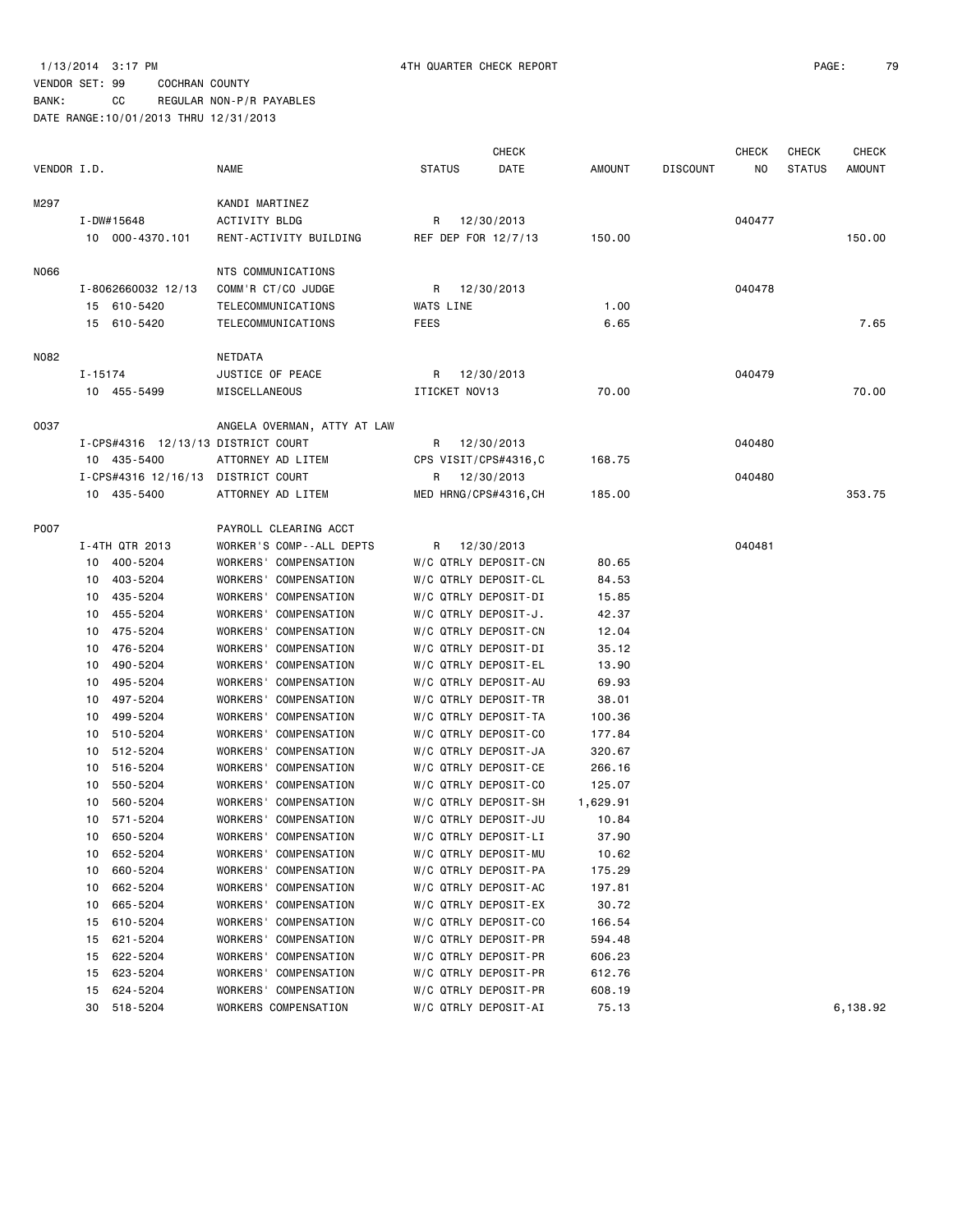| VENDOR I.D. |                   | <b>NAME</b>                   | <b>CHECK</b><br>DATE<br><b>STATUS</b>  | <b>AMOUNT</b> | <b>CHECK</b><br><b>DISCOUNT</b><br>NO | <b>CHECK</b><br><b>CHECK</b><br><b>STATUS</b><br><b>AMOUNT</b> |
|-------------|-------------------|-------------------------------|----------------------------------------|---------------|---------------------------------------|----------------------------------------------------------------|
|             |                   |                               |                                        |               |                                       |                                                                |
| P017        |                   | POSTMASTER                    |                                        |               |                                       |                                                                |
|             | I-CLERK 12/23/13  | CLERK                         | 12/30/2013<br>R                        |               | 040482                                |                                                                |
|             | 10 403-5311       | POSTAL EXPENSES               | <b>1RL FOREVER STMPS @</b>             | 46.00         |                                       |                                                                |
|             | $I-J.P. 11/25/13$ | JUSTICE OF PEACE              | R<br>12/30/2013                        |               | 040482                                |                                                                |
|             | 10 455-5311       | POSTAL EXPENSES               | 1 RL FOREVER STAMPS                    | 46.00         |                                       | 92.00                                                          |
| P088        |                   | PITNEY BOWES GLOBAL FINANCIAL |                                        |               |                                       |                                                                |
|             | I-9571324-DC13    | NON-DEPT'L/CLERK              | 12/30/2013<br>R                        |               | 040483                                |                                                                |
|             | 10 409-5311       | POSTAL EXPENSES               | 4TH QTR PSTGE MACH L                   | 834.00        |                                       | 834.00                                                         |
| R033        |                   | <b>GERALD RAMSEY</b>          |                                        |               |                                       |                                                                |
|             | I-JAN '14 RENT    | NON-DEPT'L/STORAGE BLDG       | R 12/30/2013                           |               | 040484                                |                                                                |
|             | 10 409-5499       | MISCELLANEOUS                 | STORAGE BLDG RENT/JA                   | 300.00        |                                       | 300.00                                                         |
| R099        |                   | CYNDIA LEA GUAJARDO dba       |                                        |               |                                       |                                                                |
|             | I-106886          | SHERIFF                       | R 12/30/2013                           |               | 040485                                |                                                                |
|             | 10 560-5454       | TIRES                         |                                        | 13.00         |                                       |                                                                |
|             | I-106923          | PREC 1                        | P235.75.17 FLAT, RR<br>12/30/2013<br>R |               | 040485                                |                                                                |
|             | 15 621-5454       | TIRES                         | 11.245 FLAT, RR, ISD                   | 30.00         |                                       |                                                                |
|             | I-106930          | PREC 1                        | R 12/30/2013                           |               | 040485                                |                                                                |
|             | 15 621-5454       | TIRES                         | 11.245 FLAT;LR ISD                     | 30.00         |                                       |                                                                |
|             | I-106942          | PREC 4                        | R 12/30/2013                           |               | 040485                                |                                                                |
|             | 15 624-5454       | TIRES                         | 1400X24 TIRE CHG, SP                   | 65.00         |                                       |                                                                |
|             | 15 624-5454       | TIRES                         | 24" 0-RING                             | 9.95          |                                       |                                                                |
|             | 15 624-5454       | TIRES                         | <b>TDF</b>                             | 30.00         |                                       | 177.95                                                         |
|             |                   |                               |                                        |               |                                       |                                                                |
| S010        |                   | SILVERS COMPANY               |                                        |               |                                       |                                                                |
|             | I-PREC 1 12/20/13 | PREC 1                        | R 12/30/2013                           |               | 040486                                |                                                                |
|             | 15 621-5451       | REPAIRS                       | 12V PUMP 12/2/13                       | 365.00        |                                       |                                                                |
|             | 15 621-5451       | REPAIRS                       | PUMP 12/4/13                           | 575.39        |                                       |                                                                |
|             | 15<br>621 - 5451  | REPAIRS                       | FILTER & ASSY                          | 47.95         |                                       |                                                                |
|             | 621-5451<br>15    | REPAIRS                       | HOSE, NOZZLE                           | 103.75        |                                       |                                                                |
|             | 15 621-5451       | REPAIRS                       | <b>BUSHING</b>                         | 4.35          |                                       |                                                                |
|             | 621-5451<br>15    | REPAIRS                       | <b>BUSHING</b>                         | 3.79          |                                       |                                                                |
|             | 15 621-5451       | REPAIRS                       | COUPLERS                               | 28.36         |                                       |                                                                |
|             | 621-5451<br>15    | REPAIRS                       | BLK PIPE                               | 6.25          |                                       |                                                                |
|             | 621-5451<br>15    | REPAIRS                       | T VENT                                 | 20.18         |                                       |                                                                |
|             | 621-5330<br>15    | FUEL & OIL                    | 133.1GL LS DIESEL 12                   | 434.57        |                                       |                                                                |
|             | 621-5330<br>15    | FUEL & OIL                    | STATE TAX ON 133.1GL                   | 26.62         |                                       |                                                                |
|             | 621-5330<br>15    | FUEL & OIL                    | 57GL HS DIESEL 12/13                   | 190.95        |                                       |                                                                |
|             | 621-5330<br>15    | FUEL & OIL                    | 146.7GL LS DIESEL 12                   | 479.22        |                                       |                                                                |
|             | 15<br>621-5330    | FUEL & OIL                    | STATE TAX ON 146.7GL                   | 29.34         |                                       | 2,315.72                                                       |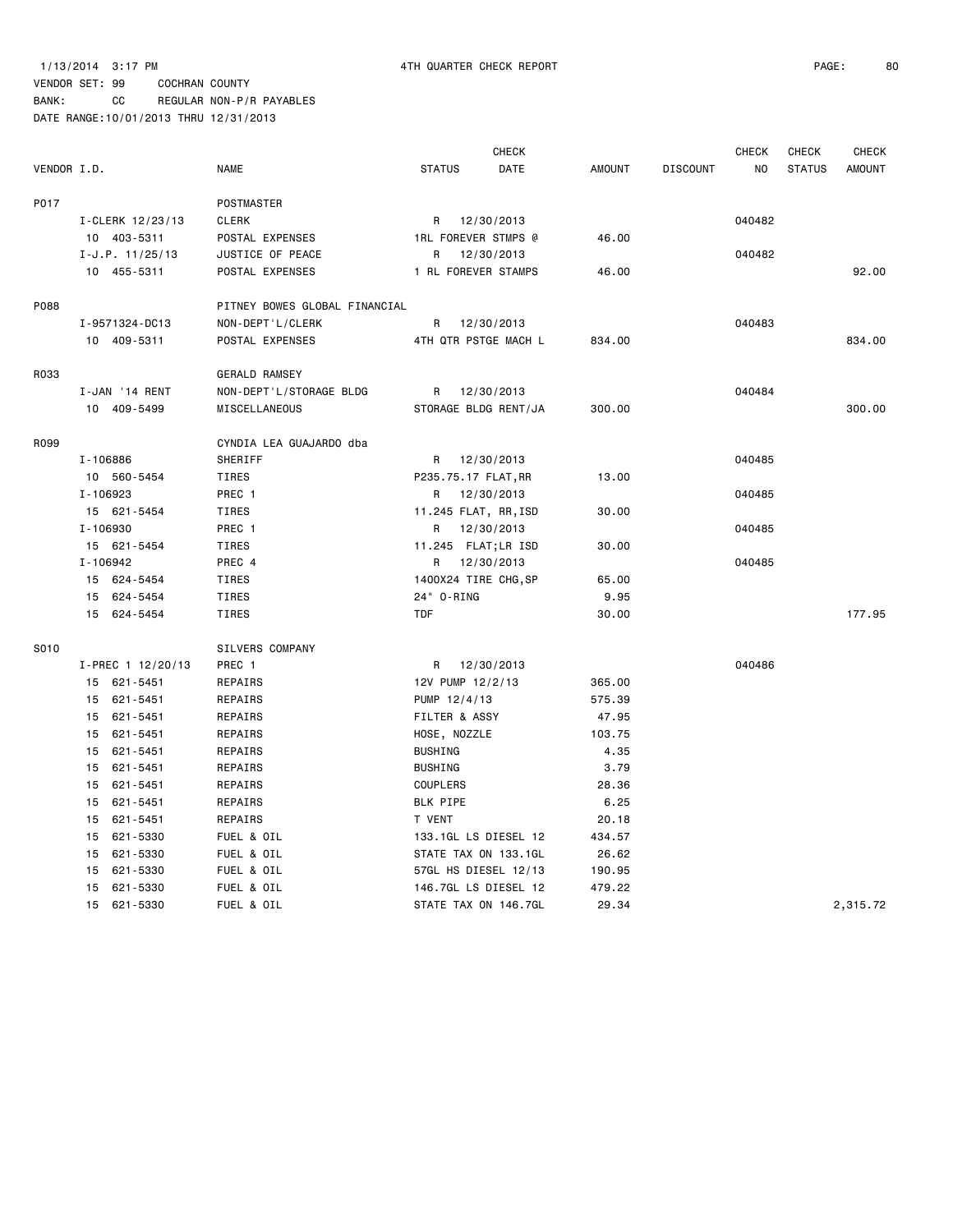## VENDOR SET: 99 COCHRAN COUNTY BANK: CC REGULAR NON-P/R PAYABLES DATE RANGE:10/01/2013 THRU 12/31/2013

|             |             |                    |                              |                       | <b>CHECK</b>         |        |                 | <b>CHECK</b> | <b>CHECK</b>  | <b>CHECK</b>  |
|-------------|-------------|--------------------|------------------------------|-----------------------|----------------------|--------|-----------------|--------------|---------------|---------------|
| VENDOR I.D. |             |                    | NAME                         | <b>STATUS</b>         | DATE                 | AMOUNT | <b>DISCOUNT</b> | NO.          | <b>STATUS</b> | <b>AMOUNT</b> |
| S071        |             |                    | SCRIPT OFFICE PRODUCTS, INC. |                       |                      |        |                 |              |               |               |
|             | I-44210     |                    | JAIL/SHERIFF                 |                       | R 12/30/2013         |        |                 | 040487       |               |               |
|             |             | 10 512-5310        | OFFICE SUPPLIES              |                       | 12x17" CALENDAR 2014 | 11.95  |                 |              |               |               |
|             |             | 10 560-5310        | OFFICE SUPPLIES              |                       | 2014 CALENDAR 15.5x2 | 16.95  |                 |              |               |               |
|             |             | 10 560-5310        | OFFICE SUPPLIES              |                       | NOTARY STAMP/J MOORE | 21.52  |                 |              |               |               |
|             | $I - 44305$ |                    | TAX A/C                      |                       | R 12/30/2013         |        |                 | 040487       |               |               |
|             |             | 10 499-5310        | OFFICE SUPPLIES              |                       | 6 MONROE RIBBON P65M | 23.70  |                 |              |               |               |
|             | I-44306     |                    | AUDITOR                      | R                     | 12/30/2013           |        |                 | 040487       |               |               |
|             |             | 10 495-5310        | OFFICE SUPPLIES              |                       | 1BX SMD FOLDERS #119 | 45.68  |                 |              |               |               |
|             |             | 10 495-5310        | OFFICE SUPPLIES              | 1.5CS COPY PAPER      |                      | 59.25  |                 |              |               |               |
|             |             | 10 426-5310        | OFFICE SUPPLIES              | .5CS COPY PAPER       |                      | 19.75  |                 |              |               |               |
|             | $I - 44307$ |                    | SHERIFF                      |                       | R 12/30/2013         |        |                 | 040487       |               |               |
|             |             | 10 560-5310        | OFFICE SUPPLIES              |                       | HON3501NT10T SWVL CH | 608.95 |                 |              |               |               |
|             | I-44324     |                    | TREASURER                    | R                     | 12/30/2013           |        |                 | 040487       |               |               |
|             |             | 10 497-5310        | OFFICE SUPPLIES              |                       | 1EA HP10A CRTG, BK   | 157.95 |                 |              |               | 965.70        |
| S084        |             |                    | STATE LINE TRUCKING, INC.    |                       |                      |        |                 |              |               |               |
|             | $I - 13551$ |                    | PREC 3                       | R                     | 12/30/2013           |        |                 | 040488       |               |               |
|             |             | 15 623-5356        | ROAD MATERIALS & SUPPLIES    |                       | 650 BARRELS FRSH WTR | 650.00 |                 |              |               | 650.00        |
| S242        |             |                    | SAM'S CLUB                   |                       |                      |        |                 |              |               |               |
|             |             | I-1124 12/06/13    | JAIL/SHERIFF                 |                       | R 12/30/2013         |        |                 | 040489       |               |               |
|             |             | 10 512-5333        | FOOD-PRISONERS               | CHEERIOS              |                      | 5.69   |                 |              |               |               |
|             |             | 10 512-5392        | MISCELLANEOUS SUPPLIES       | BATH TISSUE           |                      | 16.48  |                 |              |               |               |
|             |             | 10 512-5392        | MISCELLANEOUS SUPPLIES       | MM TOWEL              |                      | 14.98  |                 |              |               |               |
|             |             | 10 512-5333        | FOOD-PRISONERS               | <b>FROSTED FLAKES</b> |                      | 6.25   |                 |              |               |               |
|             |             | 10 512-5333        | FOOD-PRISONERS               | QKR QK OATS           |                      | 7.98   |                 |              |               |               |
|             |             | 10 512-5333        | FOOD-PRISONERS               | RAISIN BRAN           |                      | 7.48   |                 |              |               |               |
|             |             | 10 512-5333        | FOOD-PRISONERS               | ALMOND FL             |                      | 6.79   |                 |              |               |               |
|             |             | 10 512-5333        | FOOD-PRISONERS               | VARIETY PACK          |                      | 10.89  |                 |              |               |               |
|             |             | 10 512-5392        | MISCELLANEOUS SUPPLIES       | 20 OZ CUPS            |                      | 20.57  |                 |              |               |               |
|             | 10          | 560-5334           | OTHER SUPPLIES               |                       | 2 PR EAR MUFFS/SHOOT | 119.76 |                 |              |               |               |
|             |             | 10 512-5392        | MISCELLANEOUS SUPPLIES       | 8 OZ FOAM CUPS        |                      | 16.42  |                 |              |               |               |
|             |             | 10 512-5392        | MISCELLANEOUS SUPPLIES       | 2 LYSOL 3PK           |                      | 25.40  |                 |              |               |               |
|             |             | 10 512-5391        | MEDICAL CARE-PRISONERS       | ALKA SELTZER          |                      | 9.98   |                 |              |               |               |
|             |             | 10 512-5333        | FOOD-PRISONERS               | <b>GRAPE JUICE</b>    |                      | 6.48   |                 |              |               |               |
|             |             | 10 512-5333        | FOOD-PRISONERS               | WELCH'S 2/6F          |                      | 6.48   |                 |              |               |               |
|             |             | 10 512-5333        | FOOD-PRISONERS               | TROP 100% OJ          |                      | 8.42   |                 |              |               |               |
|             |             | 10 512-5333        | FOOD-PRISONERS               | MM APPLE              |                      | 3.98   |                 |              |               |               |
|             |             | 10 512-5392        | MISCELLANEOUS SUPPLIES       | 2 DISINFECTANT        |                      | 12.72  |                 |              |               | 306.75        |
| S281        |             |                    | <b>STAPLES</b>               |                       |                      |        |                 |              |               |               |
|             |             | C-4226509011 11/13 | SHERIFF                      |                       | R 12/30/2013         |        |                 | 040490       |               |               |
|             |             | 10 560-5310        | OFFICE SUPPLIES              |                       | DIFF IN TONER NOV13  | 0.90CR |                 |              |               |               |
|             |             | I-9702778136       | JAIL/SHERIFF                 | R                     | 12/30/2013           |        |                 | 040490       |               |               |
|             |             | 10 512-5310        | OFFICE SUPPLIES              |                       | 50 5MM SLIM CASES (. | 9.99   |                 |              |               |               |
|             |             | 10 560-5310        | OFFICE SUPPLIES              |                       | 50 5MM SLIM CASES (. | 10.00  |                 |              |               |               |
|             |             | 10 512-5310        | OFFICE SUPPLIES              |                       | 50 SONY 700MB CDR (. | 13.50  |                 |              |               |               |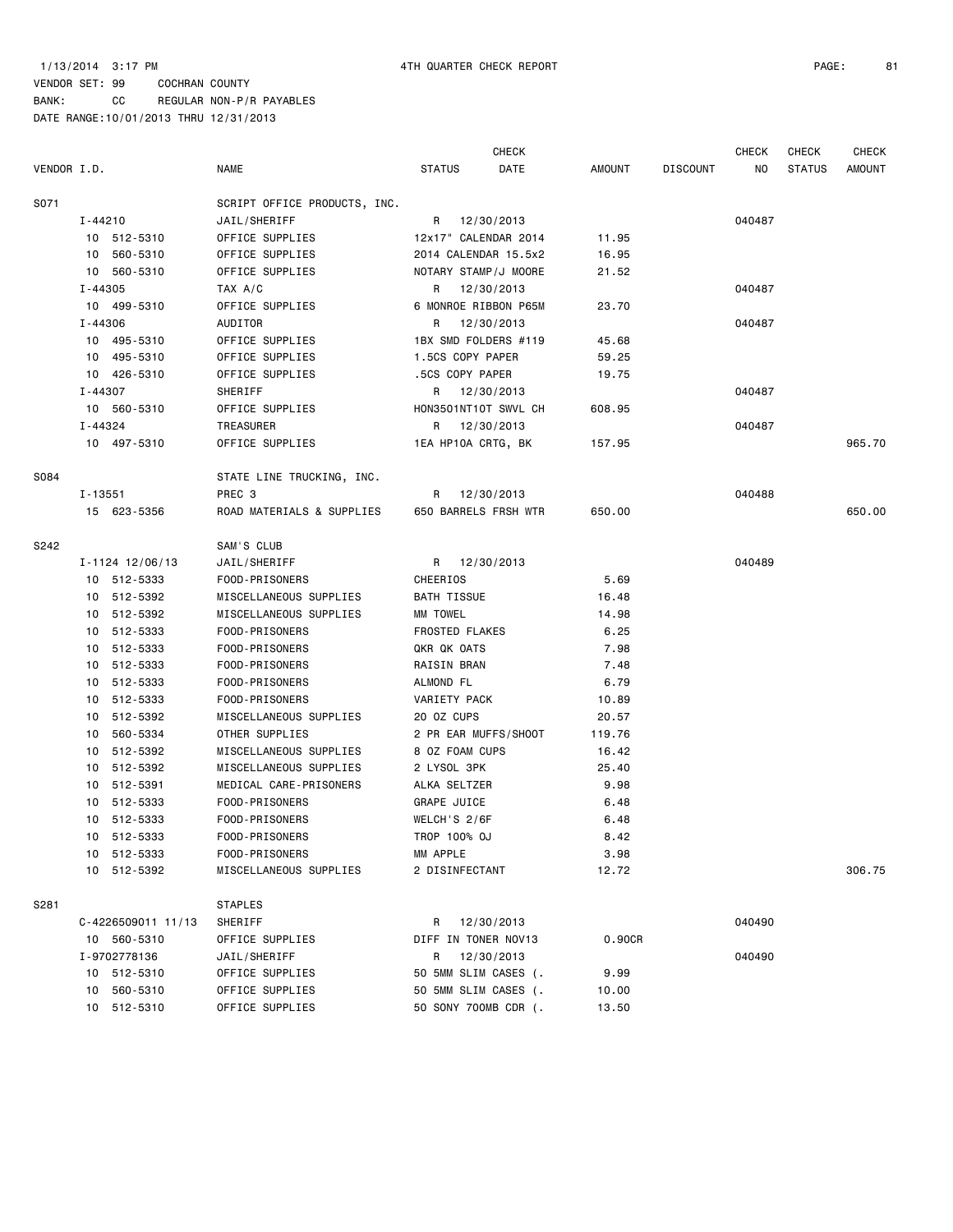## VENDOR SET: 99 COCHRAN COUNTY BANK: CC REGULAR NON-P/R PAYABLES DATE RANGE:10/01/2013 THRU 12/31/2013

|             |                 |                       |                                |      |                      | CHECK                |               |                 | <b>CHECK</b> | <b>CHECK</b>  | CHECK         |
|-------------|-----------------|-----------------------|--------------------------------|------|----------------------|----------------------|---------------|-----------------|--------------|---------------|---------------|
| VENDOR I.D. |                 |                       | <b>NAME</b>                    |      | <b>STATUS</b>        | DATE                 | <b>AMOUNT</b> | <b>DISCOUNT</b> | NO           | <b>STATUS</b> | <b>AMOUNT</b> |
| S281        |                 |                       | <b>STAPLES</b>                 | CONT |                      |                      |               |                 |              |               |               |
|             |                 | I-9702778136          | JAIL/SHERIFF                   |      | R                    | 12/30/2013           |               |                 | 040490       |               |               |
|             | 10              | 560-5310              | OFFICE SUPPLIES                |      |                      | 50 SONY 700MB CDR (. | 13.49         |                 |              |               |               |
|             | 10              | 512-5310              | OFFICE SUPPLIES                |      |                      | 1.5 PK 2PC PRNG FSTN | 7.48          |                 |              |               |               |
|             | 10              | 560-5310              | OFFICE SUPPLIES                |      |                      | 1.5 PK 2PC PRNG FSTN | 7.49          |                 |              |               |               |
|             | 10              | 512-5310              | OFFICE SUPPLIES                |      | 1PK POST-IT 3x3 YLW  |                      | 15.09         |                 |              |               |               |
|             | 10              | 560-5310              | OFFICE SUPPLIES                |      | 1PK POST-IT 3x3 YLW  |                      | 15.09         |                 |              |               |               |
|             | 10              | 512-5310              | OFFICE SUPPLIES                |      |                      | 4PK SMD ENDTAB FOLDE | 183.96        |                 |              |               |               |
|             | 10              | 512-5310              | OFFICE SUPPLIES                |      | 50 SONY 47GB DVDR (. |                      | 15.00         |                 |              |               |               |
|             | 10              | 560-5310              | OFFICE SUPPLIES                |      | 50 SONY 47GB DVDR (. |                      | 14.99         |                 |              |               |               |
|             | 10              | 512-5310              | OFFICE SUPPLIES                |      |                      | HP 128A TONER CRTG M | 61.19         |                 |              |               |               |
|             | 10              | 512-5310              | OFFICE SUPPLIES                |      |                      | HP 128A TONER CRTG Y | 61.19         |                 |              |               |               |
|             |                 | 10 512-5310           | OFFICE SUPPLIES                |      |                      | HP 128A TONER CRTG C | 61.19         |                 |              |               |               |
|             | 10              | 512-5310              | OFFICE SUPPLIES                |      |                      | HP 128A TONER CRTG B | 125.98        |                 |              |               |               |
|             | 10              | 512-5310              | OFFICE SUPPLIES                |      |                      | 1.5PK JR LEGAL PAD W | 18.73         |                 |              |               |               |
|             | 10              | 560-5310              | OFFICE SUPPLIES                |      |                      | 1.5PK JR LEGAL PAD W | 18.74         |                 |              |               | 652.20        |
| S299        |                 |                       | SAMMIE SIMPSON                 |      |                      |                      |               |                 |              |               |               |
|             |                 | <b>I-PARKER ARROW</b> | MUSEUM/HISTORICAL COMM         |      | R                    | 12/30/2013           |               |                 | 040491       |               |               |
|             |                 | 31 652-5499           | MISCELLANEOUS                  |      |                      | GIANT ARROW/Q PARKER | 235.00        |                 |              |               | 235.00        |
| S331        |                 |                       | STANDARD COFFEE SERVICE        |      |                      |                      |               |                 |              |               |               |
|             |                 | I-133516579013        | NON-DEPT'L                     |      | R                    | 12/30/2013           |               |                 | 040492       |               |               |
|             | 10              | 409-5300              | COUNTY-WIDE SUPPLIES           |      | 6 AAA REG            |                      | 206.40        |                 |              |               |               |
|             | 10 <sup>1</sup> | 409-5300              | COUNTY-WIDE SUPPLIES           |      | AAA DECAF            |                      | 47.55         |                 |              |               |               |
|             | 10              | 409-5300              | COUNTY-WIDE SUPPLIES           |      | 8 FR VAN CREAMER     |                      | 60.80         |                 |              |               |               |
|             | 10              | 409-5300              | COUNTY-WIDE SUPPLIES           |      | 4 COFFEE-MATE CRMR   |                      | 31.96         |                 |              |               |               |
|             | 10              | 409-5300              | COUNTY-WIDE SUPPLIES           |      | HOT SPICED CIDER     |                      | 6.97          |                 |              |               |               |
|             | 10              | 409-5300              | COUNTY-WIDE SUPPLIES           |      | 2 NESTLE COCOA W/MM  |                      | 37.82         |                 |              |               |               |
|             | 10              | 409-5300              | COUNTY-WIDE SUPPLIES           |      | <b>ENERGY SURCHG</b> |                      | 3.08          |                 |              |               | 394.58        |
| S387        |                 |                       | IRENE SEALY                    |      |                      |                      |               |                 |              |               |               |
|             |                 | I-12/03/13 DVDs       | LIBRARY                        |      | R                    | 12/30/2013           |               |                 | 040493       |               |               |
|             |                 | 10 650-5590           | <b>BOOKS</b>                   |      | R/B 3 DVDs/WAL-MART  |                      | 15.00         |                 |              |               |               |
|             |                 | 10 650-5590           | <b>BOOKS</b>                   |      | R/B SALES TAX        |                      | 1.24          |                 |              |               |               |
|             |                 | I-COLOR CNTST 12/13   | LIBRARY                        |      | R                    | 12/30/2013           |               |                 | 040493       |               |               |
|             |                 | 10 650-5310           | OFFICE SUPPLIES                |      |                      | JUMBO CANES/SAM'S;CO | 8.98          |                 |              |               |               |
|             | 10              | 650-5310              | OFFICE SUPPLIES                |      |                      | 4PK MUG SET/SAM'S;CO | 19.98         |                 |              |               |               |
|             | 10              | 650-5310              | OFFICE SUPPLIES                |      | R/B SALES TAX        |                      | 2.39          |                 |              |               | 47.59         |
| T012        |                 |                       | TEXAS ASSN. OF COUNTY AUDITORS |      |                      |                      |               |                 |              |               |               |
|             |                 | I-2014 DUES           | <b>AUDITOR</b>                 |      | R                    | 12/30/2013           |               |                 | 040494       |               |               |
|             | 10              | 495-5481              | DUES AND REGISTRATION          |      | '14 DUES AUDITOR     |                      | 175.00        |                 |              |               |               |
|             |                 | 10 495-5481           | DUES AND REGISTRATION          |      | '14 DUES ASSISTANT   |                      | 45.00         |                 |              |               | 220.00        |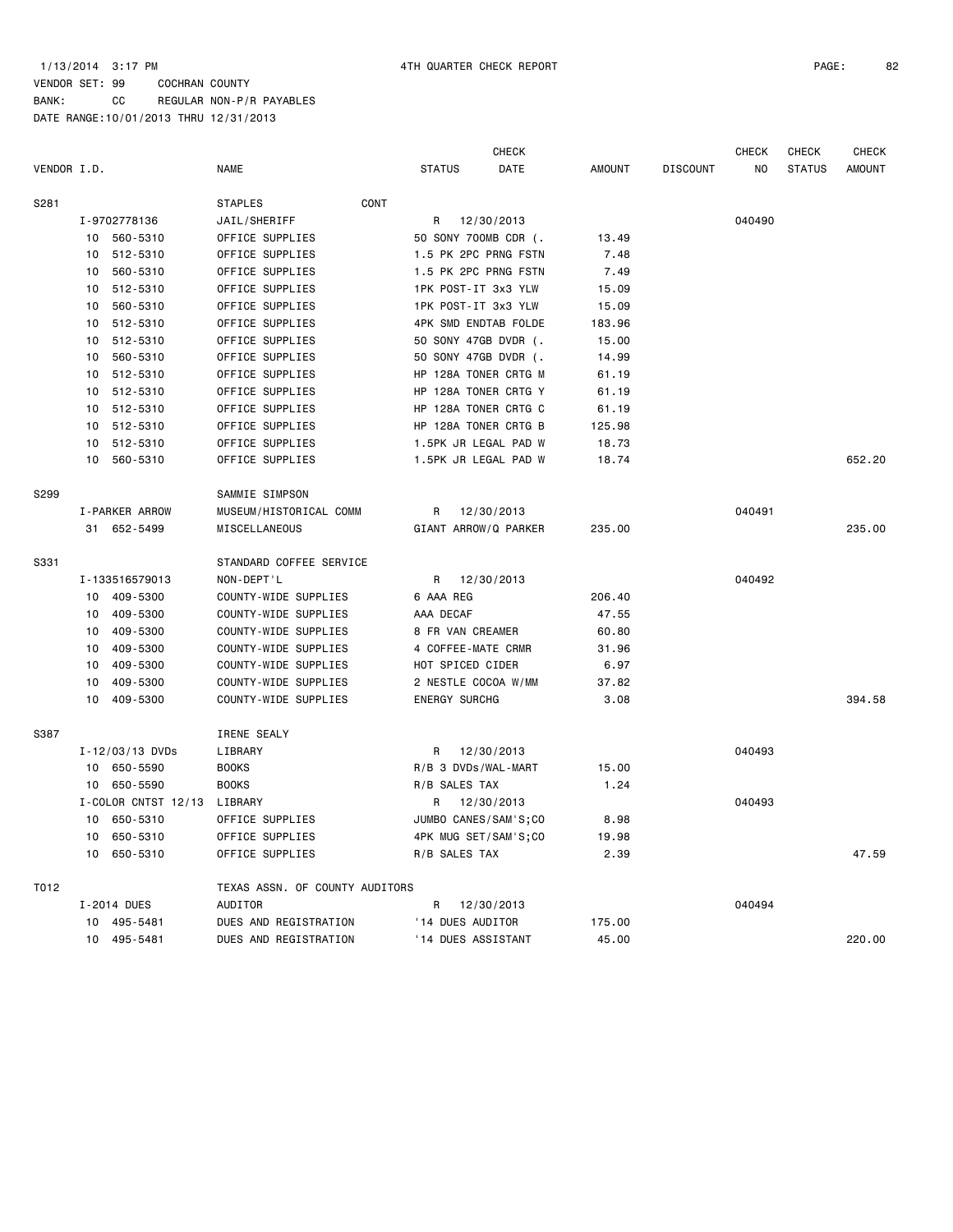BANK: CC REGULAR NON-P/R PAYABLES

|             |    |                        |                                |                      | CHECK                |               |                 | <b>CHECK</b> | <b>CHECK</b>  | <b>CHECK</b>  |
|-------------|----|------------------------|--------------------------------|----------------------|----------------------|---------------|-----------------|--------------|---------------|---------------|
| VENDOR I.D. |    |                        | <b>NAME</b>                    | <b>STATUS</b>        | DATE                 | <b>AMOUNT</b> | <b>DISCOUNT</b> | NO.          | <b>STATUS</b> | <b>AMOUNT</b> |
| T012        |    |                        | TEXAS ASSN. OF COUNTY AUDITORS |                      |                      |               |                 |              |               |               |
|             |    | $I - OTRAT$ 1/16-17/14 | AUDITOR                        | R                    | 12/30/2013           |               |                 | 040495       |               |               |
|             |    | 10 495-5427            | CONTINUING EDUCATION           | OTRAT REGIS/B MCCLEL |                      | 100.00        |                 |              |               | 100.00        |
| T036        |    |                        | TARPLEY MUSIC COMPANY          |                      |                      |               |                 |              |               |               |
|             |    | I-1742087              | ACTIVITY BLDG                  | R                    | 12/30/2013           |               |                 | 040496       |               |               |
|             |    | 10 662-5571            | CAPITAL OUTLAY                 |                      | LABOR/INSTL VIDEO SY | 2,000.00      |                 |              |               |               |
|             | 10 | 662-5571               | CAPITAL OUTLAY                 | KRAMER RECEIVER TP57 |                      | 875.00        |                 |              |               |               |
|             | 10 | 662-5571               | CAPITAL OUTLAY                 | PROJECTOR MOUNT      |                      | 229.00        |                 |              |               |               |
|             | 10 | 662-5571               | CAPITAL OUTLAY                 | ADJ MOUNTING POLE 4' |                      | 185.00        |                 |              |               |               |
|             | 10 | 662-5571               | CAPITAL OUTLAY                 | CEILING PLATE        |                      | 29.00         |                 |              |               |               |
|             | 10 | 662-5571               | CAPITAL OUTLAY                 | HITACHI PROJECTOR CP |                      | 4,999.00      |                 |              |               |               |
|             | 10 | 662-5571               | CAPITAL OUTLAY                 | KRAMER PT572+ TP REC |                      | 265.00        |                 |              |               |               |
|             | 10 | 662-5571               | CAPITAL OUTLAY                 | DRAPER ROLLER15 VID  |                      | 1,200.00      |                 |              |               |               |
|             | 10 | 662-5571               | CAPITAL OUTLAY                 | ATLAS M1A IR REPEATE |                      | 75.00         |                 |              |               |               |
|             | 10 | 662-5571               | CAPITAL OUTLAY                 | ATLAS F-1 IR FLASHER |                      | 18.00         |                 |              |               |               |
|             | 10 | 662-5571               | CAPITAL OUTLAY                 | ATLAS #PSM12         |                      | 23.00         |                 |              |               |               |
|             | 10 | 662-5571               | CAPITAL OUTLAY                 | 150' KRAMER CAT6 AWG |                      | 127.50        |                 |              |               |               |
|             | 10 | 662-5571               | CAPITAL OUTLAY                 | 2 HI-SPEED SLIM HDMI |                      | 35.00         |                 |              |               |               |
|             | 10 | 662-5571               | CAPITAL OUTLAY                 | 2 HI-SPEED SLIM HDMI |                      | 44.00         |                 |              |               |               |
|             | 10 | 662-5571               | CAPITAL OUTLAY                 | MISC HRDWR           |                      | 100.00        |                 |              |               |               |
|             | 10 | 662-5571               | CAPITAL OUTLAY                 | ASUS 21" MONITOR:D8L |                      | 175.99        |                 |              |               |               |
|             |    | 10 662-5571            | CAPITAL OUTLAY                 |                      | KRAMER VP436N DIGITA | 999.00        |                 |              |               | 11,379.49     |
| T050        |    |                        | TAC UNEMPLOYMENT FUND          |                      |                      |               |                 |              |               |               |
|             |    | I-4TH QTR 2013         | UNEMPLOYMENT-ALL DEPTS         | R                    | 12/30/2013           |               |                 | 040497       |               |               |
|             |    | 10 400-5206            | UNEMPLOYMENT                   | QTRLY UNEMPLYMNT-CO  |                      | 21.37         |                 |              |               |               |
|             | 10 | 403-5206               | UNEMPLOYMENT                   | QTRLY UNEMPLYMNT-CLE |                      | 27.72         |                 |              |               |               |
|             | 10 | 435-5206               | UNEMPLOYMENT                   | QTRLY UNEMPLYMNT-DIS |                      | 7.95          |                 |              |               |               |
|             | 10 | 455-5206               | UNEMPLOYMENT                   | QTRLY UNEMPLYMNT-JP  |                      | 1.48          |                 |              |               |               |
|             | 10 | 475-5206               | UNEMPLOYMENT                   | QTRLY UNEMPLYMNT-CO  |                      | 22.67         |                 |              |               |               |
|             | 10 | 476-5206               | UNEMPLOYMENT                   | QTRLY UNEMPLYMNT-DIS |                      | 8.16          |                 |              |               |               |
|             | 10 | 490-5206               | UNEMPLOYMENT                   | QTRLY UNEMPLYMNT-ELE |                      | 9.55          |                 |              |               |               |
|             | 10 | 495-5206               | UNEMPLOYMENT                   | QTRLY UNEMPLYMNT-CO  |                      | 47.92         |                 |              |               |               |
|             | 10 | 497-5206               | UNEMPLOYMENT                   | QTRLY UNEMPLYMNT-TRE |                      | 0.19          |                 |              |               |               |
|             | 10 | 499-5206               | UNEMPLOYMENT                   |                      | QTRLY UNEMPLYMNT-TAX | 43.84         |                 |              |               |               |
|             | 10 | 510-5206               | <b>UNEMPLOYMENT</b>            | QTRLY UNEMPLYMNT-CRT |                      | 18.63         |                 |              |               |               |
|             |    | 10 512-5206            | UNEMPLOYMENT                   | QTRLY UNEMPLYMNT-JAI |                      | 47.33         |                 |              |               |               |
|             | 10 | 516-5206               | UNEMPLOYMENT                   | QTRLY UNEMPLYMNT-CEM |                      | 23.12         |                 |              |               |               |
|             | 10 | 560-5206               | UNEMPLOYMENT                   | QTRLY UNEMPLYMNT-SHE |                      | 257.30        |                 |              |               |               |
|             | 10 | 571-5206               | UNEMPLOYMENT                   | QTRLY UNEMPLYMNT-JUV |                      | 21.01         |                 |              |               |               |
|             | 10 | 650-5206               | UNEMPLOYMENT                   | QTRLY UNEMPLYMNT-LIB |                      | 22.84         |                 |              |               |               |
|             | 10 | 660-5206               | UNEMPLOYMENT                   | QTRLY UNEMPLYMNT-PAR |                      | 21.50         |                 |              |               |               |
|             | 10 | 662-5206               | UNEMPLOYMENT                   | QTRLY UNEMPLYMNT-ACT |                      | 22.95         |                 |              |               |               |
|             | 10 | 665-5206               | UNEMPLOYMENT                   | QTRLY UNEMPLYMNT-EXT |                      | 27.72         |                 |              |               |               |
|             | 15 | 621-5206               | UNEMPLOYMENT                   | QTRLY UNEMPLYMNT-PRE |                      | 44.86         |                 |              |               |               |
|             | 15 | 622-5206               | UNEMPLOYMENT                   | QTRLY UNEMPLYMNT-PRE |                      | 45.84         |                 |              |               |               |
|             | 15 | 623-5206               | UNEMPLOYMENT                   |                      | QTRLY UNEMPLYMNT-PRE | 46.24         |                 |              |               |               |
|             |    |                        |                                |                      |                      |               |                 |              |               |               |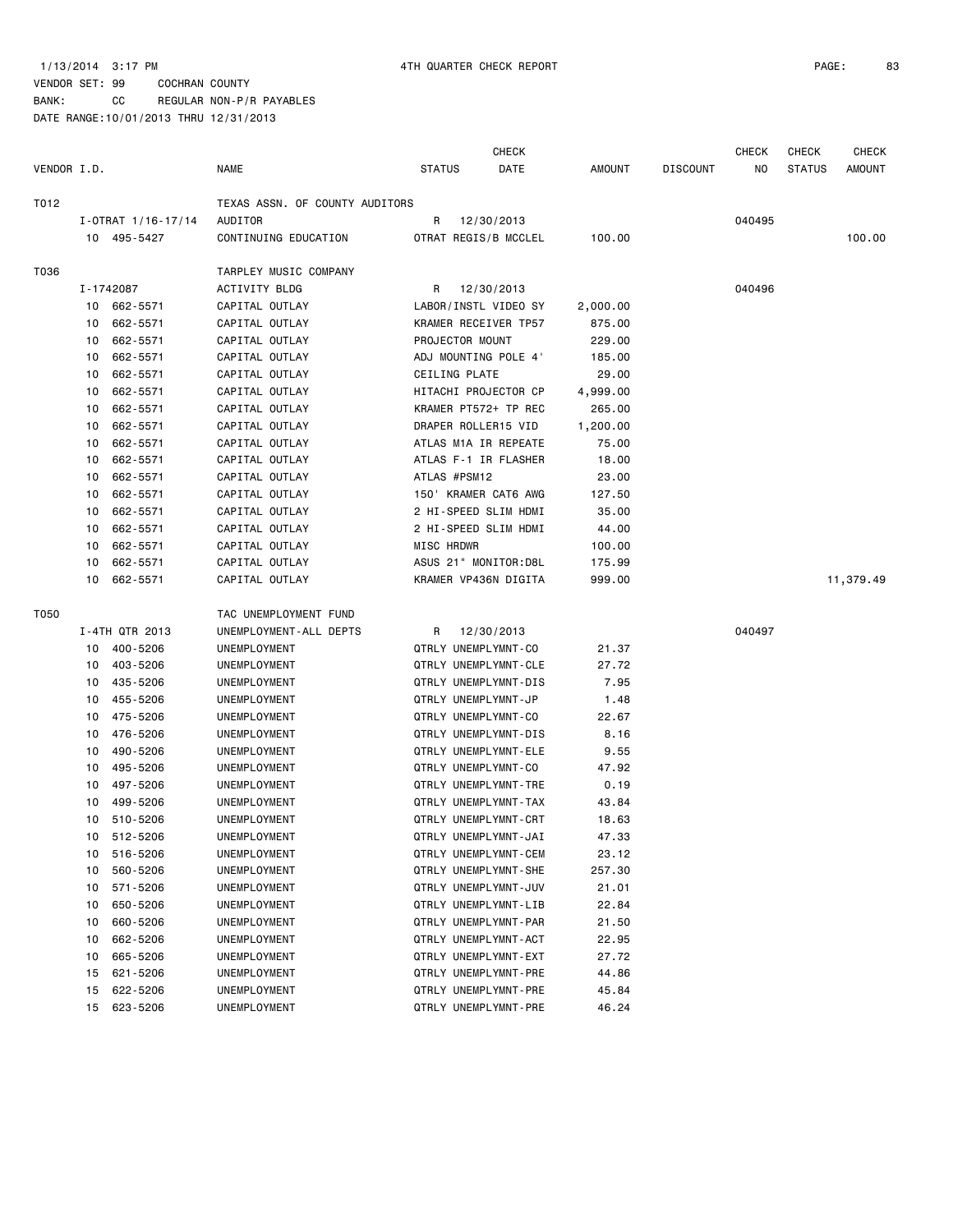|             |                   |                                                    |                      | <b>CHECK</b> |        |                 | <b>CHECK</b> | <b>CHECK</b>  | CHECK  |
|-------------|-------------------|----------------------------------------------------|----------------------|--------------|--------|-----------------|--------------|---------------|--------|
| VENDOR I.D. |                   | <b>NAME</b>                                        | <b>STATUS</b>        | DATE         | AMOUNT | <b>DISCOUNT</b> | NO.          | <b>STATUS</b> | AMOUNT |
| T050        |                   | TAC UNEMPLOYMENT FUND CONT                         |                      |              |        |                 |              |               |        |
|             | I-4TH QTR 2013    | UNEMPLOYMENT-ALL DEPTS                             | R 12/30/2013         |              |        |                 | 040497       |               |        |
|             | 15 624-5206       | UNEMPLOYMENT                                       | QTRLY UNEMPLYMNT-PRE |              | 45.89  |                 |              |               | 836,08 |
|             |                   |                                                    |                      |              |        |                 |              |               |        |
| T087        | I-19881           | TEXAS DEPARTMENT OF HEALTH<br><b>CLERK</b>         | R 12/30/2013         |              |        |                 | 040498       |               |        |
|             | 10 403-5310       | OFFICE SUPPLIES                                    | 15 REMOTE BIRTH ACCE |              | 27.45  |                 |              |               | 27.45  |
|             |                   |                                                    |                      |              |        |                 |              |               |        |
| T130        |                   | TEXAS DEPT OF LICENSING                            |                      |              |        |                 |              |               |        |
|             | I-10002271        | <b>COURTHOUSE</b>                                  | R 12/30/2013         |              |        |                 | 040499       |               |        |
|             | 10 510-5451       | REPAIR                                             | BOILER INSP/CERT #TX |              | 70.00  |                 |              |               | 70.00  |
| T175        |                   | TEXAS JAIL ASSOCIATION                             |                      |              |        |                 |              |               |        |
|             | I-'14 RENEW/WEBER | SHERIFF                                            | R                    | 12/30/2013   |        |                 | 040500       |               |        |
|             | 10 560-5481       | DUES AND REGISTRATION                              | 2014 MEMBERSHIP/R WE |              | 30.00  |                 |              |               | 30.00  |
| T242        |                   | TEXAS AGRILIFE EXTENSION                           |                      |              |        |                 |              |               |        |
|             | I-A401045         | COMMISSIONERS CT/CO JUDGE                          | R 12/30/2013         |              |        |                 | 040501       |               |        |
|             | 15 610-5428       | CO. JUDGE-CONTINUING EDUCATIONCO COMM'R CT SCH 2/4 |                      |              | 195.00 |                 |              |               | 195.00 |
| V039        |                   | HIGINIO VASQUEZ JR. dba                            |                      |              |        |                 |              |               |        |
|             | I-116100 112213   | JAIL                                               | R 12/30/2013         |              |        |                 | 040502       |               |        |
|             | 10 512-5333       | FOOD-PRISONERS                                     | GAL MILK             |              | 4.39   |                 |              |               |        |
|             | I-40103 103113    | JAIL                                               | R 12/30/2013         |              |        |                 | 040502       |               |        |
|             | 10 512-5333       | FOOD-PRISONERS                                     | GAL MILK             |              | 4.29   |                 |              |               |        |
|             | 10 512-5333       | FOOD-PRISONERS                                     | LETTUCE CELLO        |              | 1.99   |                 |              |               |        |
|             | I-42103 110413    | JAIL                                               | R 12/30/2013         |              |        |                 | 040502       |               |        |
|             | 10 512-5333       | FOOD-PRISONERS                                     | C&H SUGAR            |              | 7.39   |                 |              |               |        |
|             | 10 512-5333       | FOOD-PRISONERS                                     | SF SUGAR             |              | 5.79   |                 |              |               |        |
|             | 10 512-5333       | FOOD-PRISONERS                                     | 2 SF DRNK MX LEM     |              | 6.18   |                 |              |               |        |
|             | 10 512-5333       | FOOD-PRISONERS                                     | 2 SF DRNK MX CHR     |              | 6.18   |                 |              |               |        |
|             | 10 512-5333       | FOOD-PRISONERS                                     | C&H SUGAR CUBES      |              | 1.69   |                 |              |               |        |
|             | 10 512-5333       | FOOD-PRISONERS                                     | 2 J DEAN BRK BOWL SA |              | 5.98   |                 |              |               |        |
|             | 10 512-5333       | FOOD-PRISONERS                                     | 2 SF DRNK MX GR      |              | 6.18   |                 |              |               |        |
|             | 10 512-5333       | FOOD-PRISONERS                                     | 2 PRODUCE            |              | 6.58   |                 |              |               |        |
|             | 10 512-5333       | FOOD-PRISONERS                                     | 2 J DEAN BRKFST BOWL |              | 5.98   |                 |              |               |        |
|             | 10 512-5333       | FOOD-PRISONERS                                     | 2 J DEAN BRKFST BOWL |              | 5.98   |                 |              |               |        |
|             | 10 512-5333       | FOOD-PRISONERS                                     | 6 AJ SCR EGG/SAUS/HB |              | 14.34  |                 |              |               |        |
|             | 10 512-5333       | FOOD-PRISONERS                                     | 3 BIMBO SFT WHITE    |              | 7.17   |                 |              |               |        |
|             | I-50100 112713    | JAIL                                               | R                    | 12/30/2013   |        |                 | 040502       |               |        |
|             | 10 512-5333       | FOOD-PRISONERS                                     | J DEAN BRKFST BOWLS/ |              | 11.96  |                 |              |               |        |
|             | 10 512-5333       | FOOD-PRISONERS                                     | J DEAN BRK BOWLS PAN |              | 11.96  |                 |              |               |        |
|             | 10 512-5333       | FOOD-PRISONERS                                     | 4 TENDER CRUST LG    |              | 5.56   |                 |              |               |        |
|             | 10 512-5333       | FOOD-PRISONERS                                     | GAL MILK             |              | 4.39   |                 |              |               |        |
|             | I-61100 111713    | JAIL                                               | R 12/30/2013         |              |        |                 | 040502       |               |        |
|             | 10 512-5333       | FOOD-PRISONERS                                     | 2 SF APPLE JCE       |              | 4.58   |                 |              |               |        |
|             | 10 512-5333       | FOOD-PRISONERS                                     | 2 SF GRAPE JCE       |              | 7.58   |                 |              |               |        |
|             | 10 512-5333       | FOOD-PRISONERS                                     | 2 SF 0J 100%         |              | 7.38   |                 |              |               |        |
|             | I-65100 111413    | JAIL                                               | R 12/30/2013         |              |        |                 | 040502       |               |        |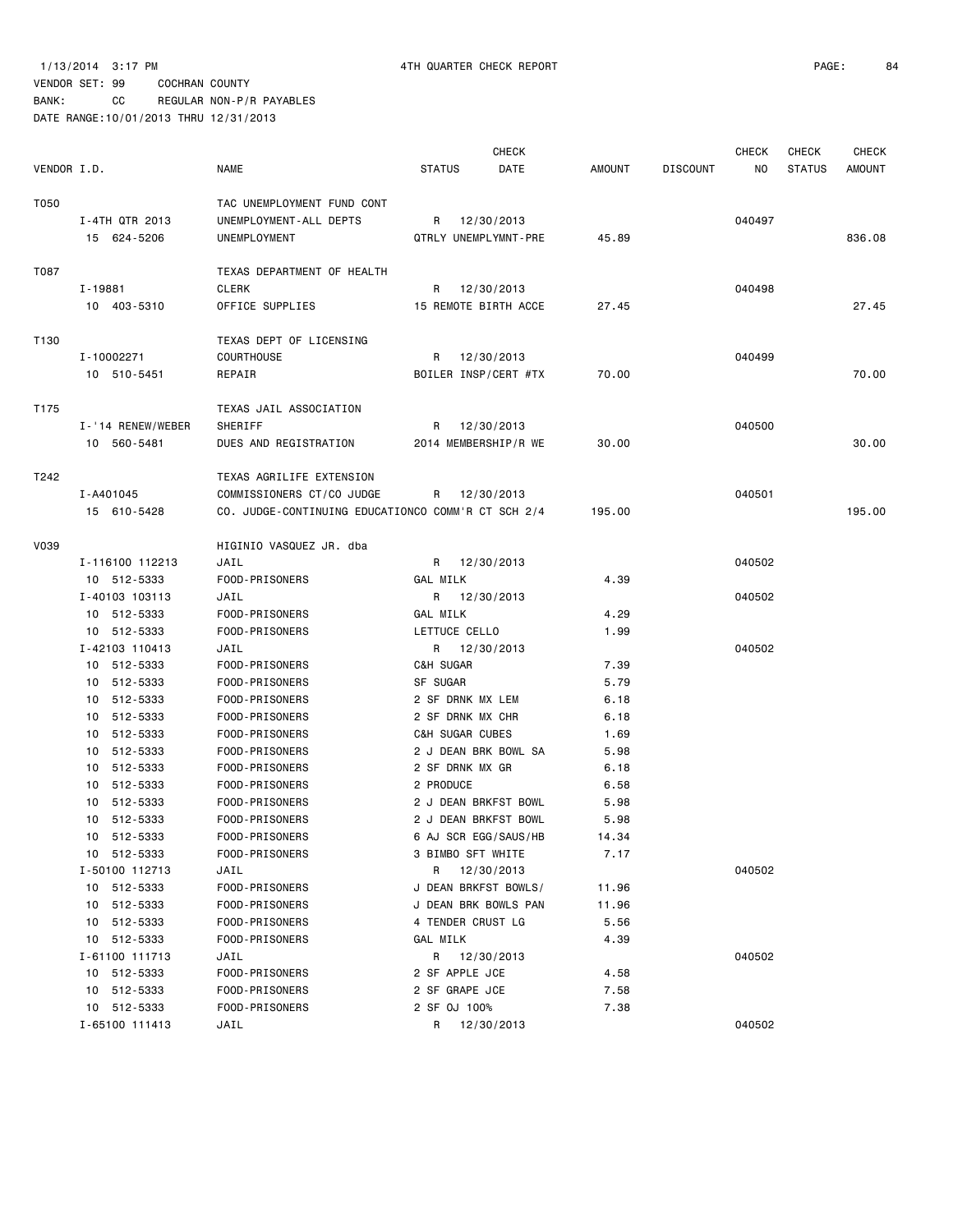# BANK: CC REGULAR NON-P/R PAYABLES DATE RANGE:10/01/2013 THRU 12/31/2013

|             |                                    |                                |                      | CHECK      |               |                 | <b>CHECK</b> | <b>CHECK</b>  | <b>CHECK</b> |
|-------------|------------------------------------|--------------------------------|----------------------|------------|---------------|-----------------|--------------|---------------|--------------|
| VENDOR I.D. |                                    | <b>NAME</b>                    | <b>STATUS</b>        | DATE       | <b>AMOUNT</b> | <b>DISCOUNT</b> | NO.          | <b>STATUS</b> | AMOUNT       |
| V039        |                                    | HIGINIO VASQUEZ JR. dbCONT     |                      |            |               |                 |              |               |              |
|             | I-65100 111413                     | JAIL                           | R                    | 12/30/2013 |               |                 | 040502       |               |              |
|             | 10 512-5333                        | FOOD-PRISONERS                 | 3 BIMBO SFT WHITE    |            | 7.17          |                 |              |               |              |
|             | 10 512-5333                        | FOOD-PRISONERS                 | 3 TENDER CRST LG     |            | 4.17          |                 |              |               |              |
|             | 10 512-5333                        | FOOD-PRISONERS                 | 8 J DEAN BRK BOWL SA |            | 23.92         |                 |              |               |              |
|             | 10 512-5333                        | FOOD-PRISONERS                 | 8 J DEAN BRKFST BOWL |            | 23.92         |                 |              |               |              |
|             | 10 512-5333                        | FOOD-PRISONERS                 | 4 J DEAN BRK BOWLS P |            | 11.96         |                 |              |               |              |
|             | 10 512-5333                        | FOOD-PRISONERS                 | 2 J DEAN SAU EG CHS  |            | 11.38         |                 |              |               |              |
|             | 10 512-5333                        | FOOD-PRISONERS                 | 8 J DEAN BRKFST BOWL |            | 23.92         |                 |              |               |              |
|             | 10 512-5333                        | FOOD-PRISONERS                 | 5 AJ SCR EGG/SAUS/HB |            | 11.95         |                 |              |               |              |
|             | 10 512-5333                        | FOOD-PRISONERS                 | 2 BAG ORANGES        |            | 4.18          |                 |              |               |              |
|             | 10 512-5333                        | FOOD-PRISONERS                 | SALAD BLEND          |            | 3.39          |                 |              |               |              |
|             | I-69100 112213                     | JAIL                           | R                    | 12/30/2013 |               |                 | 040502       |               |              |
|             | 10 512-5333                        | FOOD-PRISONERS                 | SF INSTANT POTATOES  |            | 1.79          |                 |              |               |              |
|             | 10 512-5333                        | FOOD-PRISONERS                 | 2 SF WK CORN GLDN NO |            | 1.58          |                 |              |               |              |
|             | 10 512-5333                        | FOOD-PRISONERS                 | 2 SF FANCY CUT GRN B |            | 1.58          |                 |              |               |              |
|             | I-69103 110613                     | JAIL                           | R 12/30/2013         |            |               |                 | 040502       |               |              |
|             | 10 512-5333                        | FOOD-PRISONERS                 | GAL MILK             |            | 4.39          |                 |              |               |              |
|             | I-87100 112713                     | JAIL                           | R                    | 12/30/2013 |               |                 | 040502       |               |              |
|             | 10 512-5333                        | FOOD-PRISONERS                 | 2 C&H SUGAR          |            | 14.78         |                 |              |               | 293.60       |
| WO07        |                                    | WEST, A THOMSON REUTERS BUSINE |                      |            |               |                 |              |               |              |
|             | I-828592454                        | SHERIFF                        | R                    | 12/30/2013 |               |                 | 040503       |               |              |
|             | 10 560-5310                        | OFFICE SUPPLIES                | TX FAMILY CODE 2014  |            | 51.00         |                 |              |               |              |
|             | I-828592674                        | TREASURER                      | R                    | 12/30/2013 |               |                 | 040503       |               |              |
|             | 10 497-5310                        | OFFICE SUPPLIES                | LOC GOV CODE '14 PMP |            | 57.00         |                 |              |               |              |
|             | I-828599496                        | ATTY/LAW LIBRARY               | R                    | 12/30/2013 |               |                 | 040503       |               |              |
|             | 10 475-5590                        | LAW LIBRARY MTRLS/UPDATES      | V6 CRIM LAW 2D '13-' |            | 71.00         |                 |              |               |              |
|             | I-828614486                        | ATTY/LAW LIBRARY/SHERIFF       | R                    | 12/30/2013 |               |                 | 040503       |               |              |
|             | 10 475-5590                        | LAW LIBRARY MTRLS/UPDATES      | TX CIV PRAC/REMED '1 |            | 51.00         |                 |              |               |              |
|             | 10 475-5590                        | LAW LIBRARY MTRLS/UPDATES      | TX PROP CODE '14 PMP |            | 51.00         |                 |              |               |              |
|             | 10 475-5590                        | LAW LIBRARY MTRLS/UPDATES      | TX FAM CODE '14 PMPH |            | 51.00         |                 |              |               |              |
|             | 10 475-5310                        | OFFICE SUPPLIES                | TX FAM CODE '14 PMPH |            | 51.00         |                 |              |               |              |
|             | 10 560-5310                        | OFFICE SUPPLIES                | 2 TX FAM CODE '14 PM |            | 102.00        |                 |              |               |              |
|             | I-828617557                        | CLERK                          | R                    | 12/30/2013 |               |                 | 040503       |               |              |
|             | 10 403-5310                        | OFFICE SUPPLIES                | 2 LOC GOV CODE 2014  |            | 114.00        |                 |              |               | 599.00       |
| WO10        |                                    | WEST TEXAS GAS INC             |                      |            |               |                 |              |               |              |
|             | I-004036001501 13/13 PARK/SHOP     |                                | R                    | 12/30/2013 |               |                 | 040504       |               |              |
|             | 10 660-5440                        | UTILITIES & IRRIGATION         | GAS SVC 11/5-12/9-13 |            | 10.00         |                 |              |               |              |
|             | I-004036002501 13/13 PARK/SHOWBARN |                                | R                    | 12/30/2013 |               |                 | 040504       |               |              |
|             | 10 660-5440                        | UTILITIES & IRRIGATION         | GAS SVC 11/5-12/9/13 |            | 10.00         |                 |              |               |              |
|             | I-004049022001 13/13 PREC 3        |                                | R                    | 12/30/2013 |               |                 | 040504       |               |              |
|             | 15 623-5440                        | UTILITIES                      | 11.8MCF 11/4-12/3/13 |            | 44.37         |                 |              |               |              |
|             | 15 623-5440                        | UTILITIES                      | COST OF GAS (3.2860) |            | 38.77         |                 |              |               |              |
|             | 15 623-5440                        | UTILITIES                      | <b>CUSTOMER CHG</b>  |            | 10.00         |                 |              |               |              |
|             | 15 623-5440                        | UTILITIES                      | RATE CASE SURCHG     |            | 1.16          |                 |              |               | 114.30       |
|             |                                    |                                |                      |            |               |                 |              |               |              |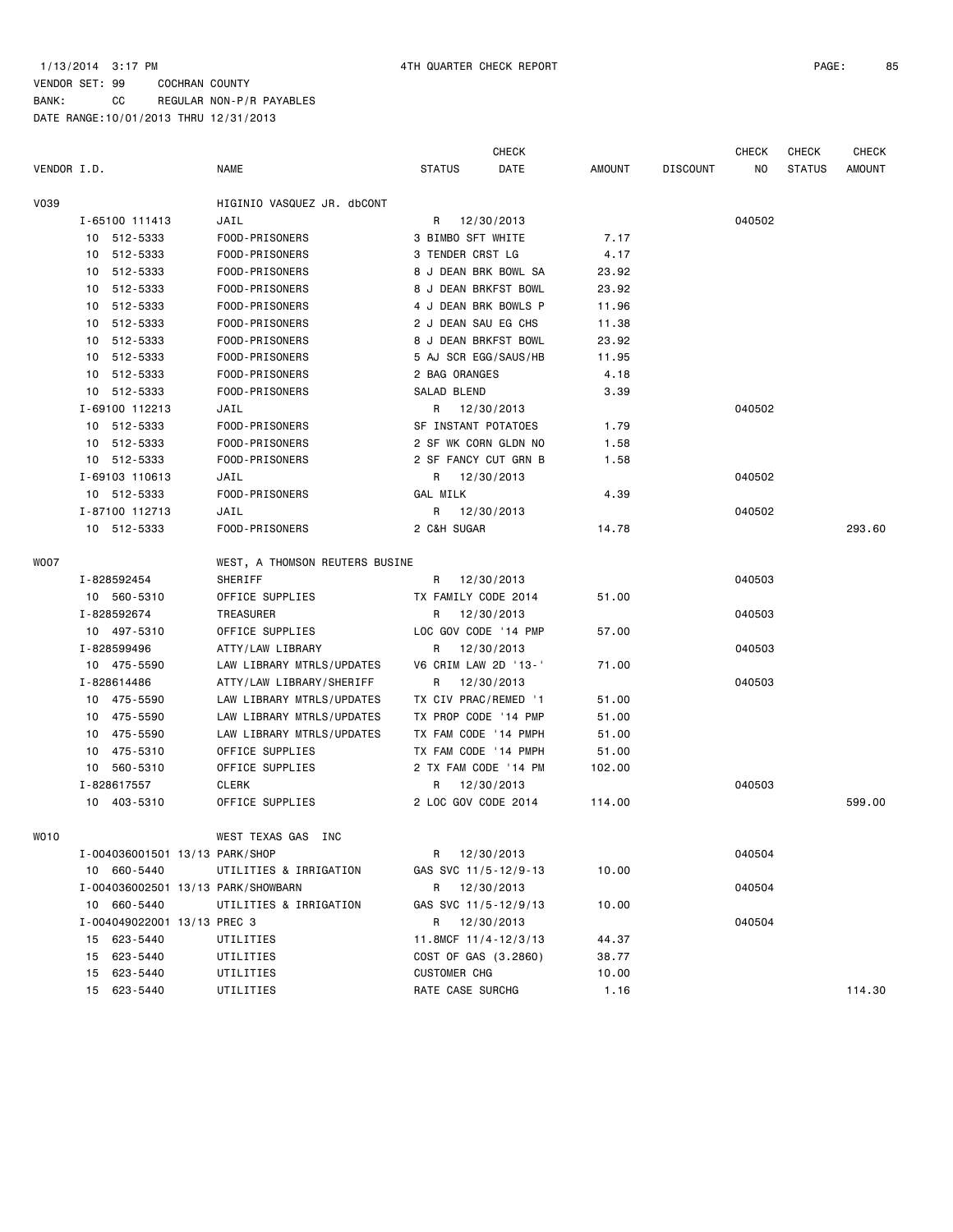# VENDOR SET: 99 COCHRAN COUNTY BANK: CC REGULAR NON-P/R PAYABLES

DATE RANGE:10/01/2013 THRU 12/31/2013

|             |            |                             |                         |                   | <b>CHECK</b>         |        |                 | <b>CHECK</b> | <b>CHECK</b>  | <b>CHECK</b> |
|-------------|------------|-----------------------------|-------------------------|-------------------|----------------------|--------|-----------------|--------------|---------------|--------------|
| VENDOR I.D. |            |                             | <b>NAME</b>             | <b>STATUS</b>     | <b>DATE</b>          | AMOUNT | <b>DISCOUNT</b> | NO.          | <b>STATUS</b> | AMOUNT       |
| <b>WO97</b> |            |                             | WILDRED L. MATHENY dba  |                   |                      |        |                 |              |               |              |
|             | $I - 0477$ |                             | CRTHSE/ACT BLDG/LIBRARY | R                 | 12/30/2013           |        |                 | 040505       |               |              |
|             |            | 10 510-5332                 | CUSTODIAL SUPPLIES      | <b>SPRAY BUGS</b> |                      | 70.00  |                 |              |               |              |
|             | 10         | 662-5332                    | CUSTODIAL SUPPLIES      | <b>SPRAY BUGS</b> |                      | 45.00  |                 |              |               |              |
|             | 10         | 650-5332                    | CUSTODIAL SUPPLIES      | <b>SPRAY BUGS</b> |                      | 35.00  |                 |              |               | 150.00       |
| X001        |            |                             | <b>XCEL ENERGY</b>      |                   |                      |        |                 |              |               |              |
|             |            | I-54-1829977-7 DEC13 PREC 2 |                         | $\mathsf{R}$      | 12/30/2013           |        |                 | 040506       |               |              |
|             |            | 15 622-5440                 | UTILITIES               |                   | 352KWH 11/8-12/11/13 | 39.28  |                 |              |               |              |
|             |            | 15 622-5440                 | UTILITIES               |                   | AREA LIGHT 11/8-12/1 | 16.60  |                 |              |               | 55.88        |
|             |            |                             |                         |                   |                      |        |                 |              |               |              |

| ** TOTALS **           | NO  |                     |        | INVOICE AMOUNT | <b>DISCOUNTS</b> | CHECK AMOUNT |
|------------------------|-----|---------------------|--------|----------------|------------------|--------------|
| <b>REGULAR CHECKS:</b> | 406 |                     |        | 684,872.49     | 0.00             | 684, 622.49  |
| HAND CHECKS:           | 0   |                     |        | 0.00           | 0.00             | 0.00         |
| DRAFTS:                | 0   |                     |        | 0.00           | 0.00             | 0.00         |
| EFT:                   | 0   |                     |        | 0.00           | 0.00             | 0.00         |
| NON CHECKS:            | 0   |                     |        | 0.00           | 0.00             | 0.00         |
| <b>VOID CHECKS:</b>    |     | 1 VOID DEBITS       | 0.00   |                |                  |              |
|                        |     | <b>VOID CREDITS</b> | 250.00 | 250,00         | 0.00             |              |

### TOTAL ERRORS: 0

| $\mathbf{A}$ | <b>NAME</b> |  |
|--------------|-------------|--|
|              |             |  |

| 3,432.96  | COLLECTION AGENCY FEES | 000-2206.002 | 10 |
|-----------|------------------------|--------------|----|
| 48.00     | Omni Collection Fee    | 000-2206.003 | 10 |
| 1,650.00  | RENT-ACTIVITY BUILDING | 000-4370.101 | 10 |
| 11,554.87 | RETIREMENT             | 400-5203     | 10 |
| 80.65     | WORKERS' COMPENSATION  | 400-5204     | 10 |
| 21.37     | UNEMPLOYMENT           | 400-5206     | 10 |
| 14,795.02 | RETIREMENT             | 403-5203     | 10 |
| 84.53     | WORKERS' COMPENSATION  | 403-5204     | 10 |
| 27.72     | UNEMPLOYMENT           | 403-5206     | 10 |
| 5,073.55  | OFFICE SUPPLIES        | 403-5310     | 10 |
| 2,046.00  | POSTAL EXPENSES        | 403-5311     | 10 |
| 145.74    | MAINTENANCE CONTRACTS  | 403-5411     | 10 |
| 2,595.95  | FILMING & INDEXING     | 403-5416     | 10 |
| 535.38    | TELECOMMUNICATIONS     | 403-5420     | 10 |
| 1,251.62  | CONTINUING EDUCATION   | 403-5427     | 10 |
| 546.74    | REPAIRS                | 403-5451     | 10 |
| 1,212.58  | COUNTY-WIDE SUPPLIES   | 409-5300     | 10 |
| 834,00    | POSTAL EXPENSES        | 409-5311     | 10 |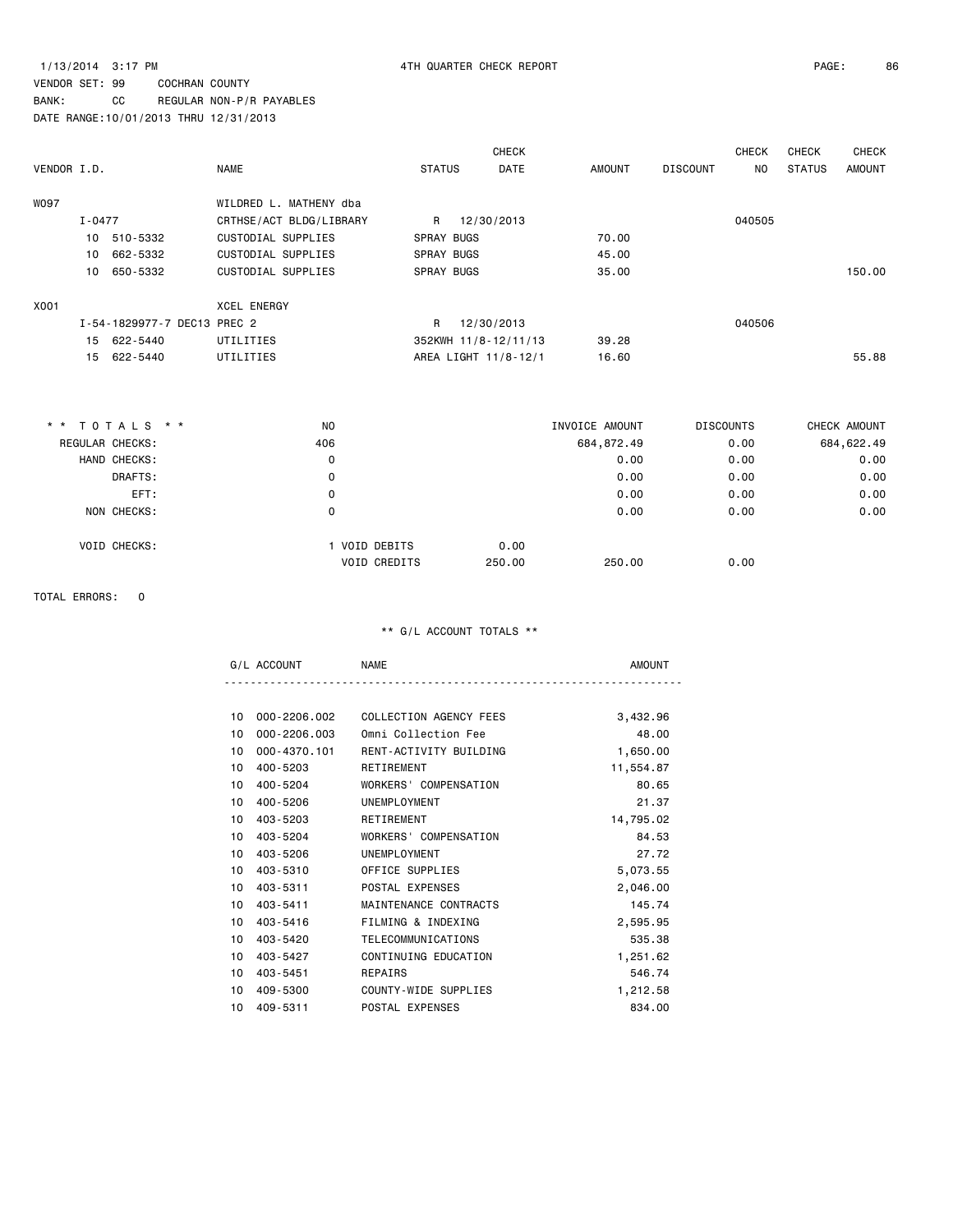DATE RANGE:10/01/2013 THRU 12/31/2013

|    | G/L ACCOUNT | <b>NAME</b>                    | <b>AMOUNT</b> |
|----|-------------|--------------------------------|---------------|
|    |             |                                |               |
| 10 | 409-5406    | APPRAISAL DISTRICT             | 33, 117.56    |
| 10 | 409-5411    | MAINTENANCE CONTRACTS          | 630.00        |
| 10 | 409-5420    | TELECOMMUNICATIONS             | 753.23        |
| 10 | 409-5440    | UTILITIES                      | 98.64         |
| 10 | 409-5480    | <b>BONDS &amp; NOTARY FEES</b> | 160.00        |
| 10 | 409-5497    | LIABILITY INSURANCE            | 1,500.00      |
| 10 | 409-5499    | MISCELLANEOUS                  | 3,825.80      |
| 10 | 426-5310    | OFFICE SUPPLIES                | 279.75        |
| 10 | 426-5400    | ATTORNEY AD LITEM              | 1,200.00      |
| 10 | 426-5481    | DUES AND REGISTRATION          | 200.00        |
| 10 | 435-5203    | RETIREMENT                     | 2,399.80      |
| 10 | 435-5204    | WORKERS' COMPENSATION          | 15.85         |
| 10 | 435-5206    | UNEMPLOYMENT                   | 7.95          |
| 10 | 435-5310    | OFFICE SUPPLIES                | 289.75        |
| 10 | 435-5400    | ATTORNEY AD LITEM              | 2,460.75      |
| 10 | 435-5420    | TELECOMMUNICATIONS             | 660.27        |
| 10 | 435-5492    | PETIT JURY                     | 1,290.00      |
| 10 | 435-5499    | MISCELLANEOUS                  | 171.23        |
| 10 | 455-5203    | RETIREMENT                     | 5,997.36      |
| 10 | 455-5204    | WORKERS' COMPENSATION          | 42.37         |
| 10 | 455-5206    | UNEMPLOYMENT                   | 1.48          |
| 10 | 455-5310    | OFFICE SUPPLIES                | 162.79        |
| 10 | 455-5311    | POSTAL EXPENSES                | 91.00         |
| 10 | 455-5405    | <b>AUTOPSY</b>                 | 2,115.00      |
| 10 | 455-5420    | TELECOMMUNICATIONS             | 150.09        |
| 10 | 455-5480    | <b>BONDS &amp; NOTARY FEES</b> | 50.00         |
| 10 | 455-5481    | DUES AND REGISTRATION          | 40.00         |
| 10 | 455-5499    | MISCELLANEOUS                  | 108.00        |
| 10 | 475-5203    | RETIREMENT                     | 14,363.39     |
| 10 | 475-5204    | WORKERS' COMPENSATION          | 12.04         |
| 10 | 475-5206    | UNEMPLOYMENT                   | 22.67         |
| 10 | 475-5310    | OFFICE SUPPLIES                | 190.50        |
| 10 | 475-5420    | TELECOMMUNICATIONS             | 507.04        |
| 10 | 475-5427    | CONTINUING EDUCATION           | 1,041.47      |
| 10 | 475-5480    | <b>BONDS &amp; NOTARY FEES</b> | 50.00         |
| 10 | 475-5590    | LAW LIBRARY MTRLS/UPDATES      | 6,013.44      |
| 10 | 476-5203    | RETIREMENT                     | 2,445.38      |
|    | 10 476-5204 | WORKERS' COMPENSATION          | 35.12         |
| 10 | 476-5206    | UNEMPLOYMENT                   | 8.16          |
| 10 | 490-5102    | ELECTION SALARIES              | 2,467.50      |
| 10 | 490-5203    | RETIREMENT                     | 1,694.70      |
| 10 | 490-5204    | WORKERS' COMPENSATION          | 13.90         |
| 10 | 490-5206    | UNEMPLOYMENT                   | 9.55          |
| 10 | 490-5310    | OFFICE SUPPLIES                | 1,122.19      |
| 10 | 490-5311    | POSTAL EXPENSES                | 1,000.00      |
| 10 | 490-5335    | ELECTION SUPPLIES              | 3,936.42      |
|    |             |                                |               |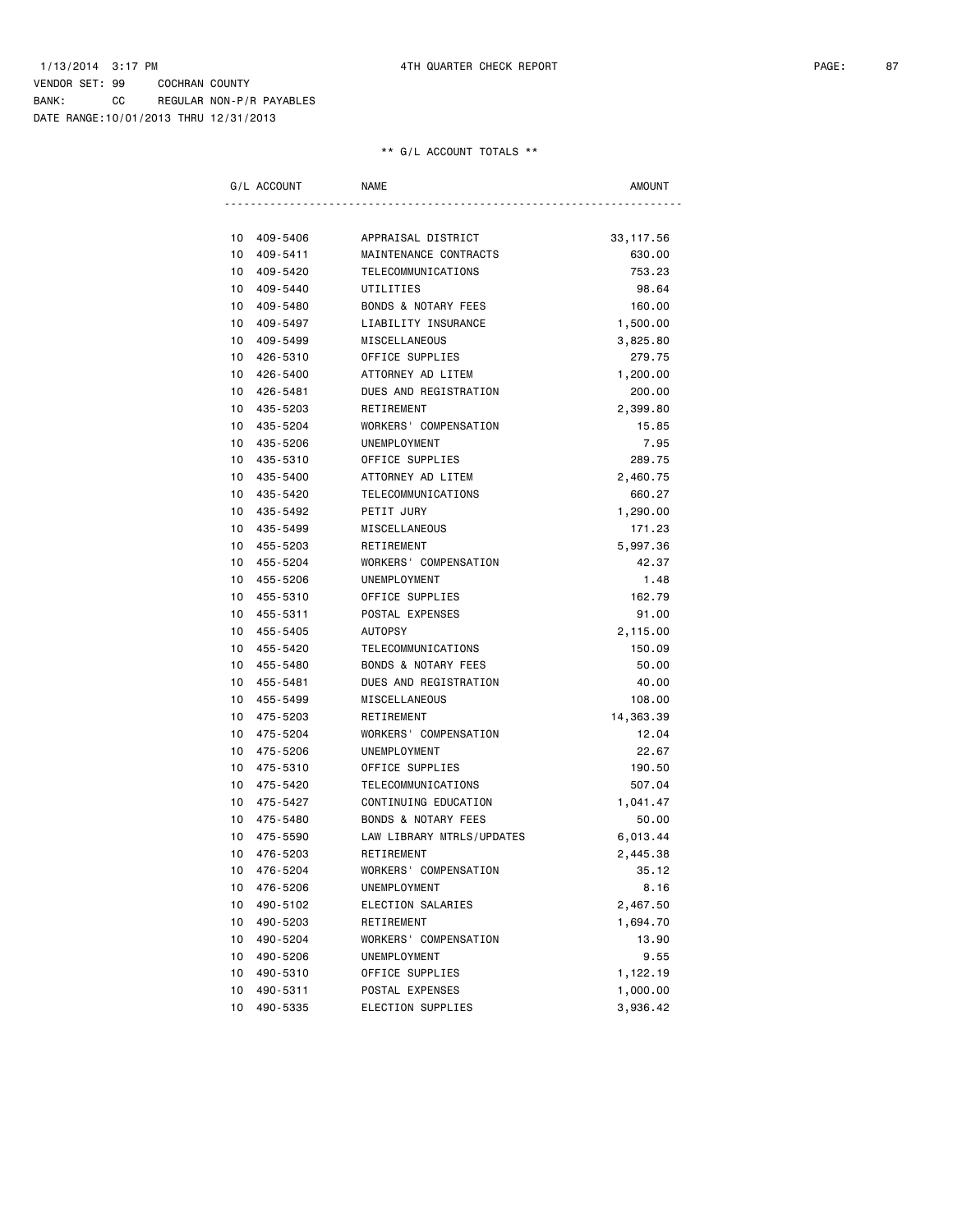DATE RANGE:10/01/2013 THRU 12/31/2013

| G/L ACCOUNT                      | NAME                                                   | <b>AMOUNT</b>  |
|----------------------------------|--------------------------------------------------------|----------------|
|                                  |                                                        |                |
| 10<br>490-5411                   | MAINTENANCE CONTRACTS                                  | 4,381.16       |
| 490-5420<br>10                   | TELECOMMUNICATIONS                                     | 173.60         |
| 490-5427<br>10<br>490-5480       | CONTINUING EDUCATION<br><b>BONDS &amp; NOTARY FEES</b> | 248.95         |
| 10                               |                                                        | 121.00         |
| 10<br>495-5203                   | RETIREMENT                                             | 10,267.72      |
| 495-5204<br>10<br>495-5206<br>10 | WORKERS' COMPENSATION<br>UNEMPLOYMENT                  | 69.93<br>47.92 |
| 495-5310<br>10                   | OFFICE SUPPLIES                                        | 968.34         |
| 495-5420<br>10                   | <b>TELECOMMUNICATIONS</b>                              | 221.24         |
| 495-5427<br>10                   | CONTINUING EDUCATION                                   | 100.00         |
| 10<br>495-5480                   | BONDS & NOTARY FEES                                    | 50.00          |
| 10 495-5481                      | DUES AND REGISTRATION                                  | 220.00         |
| 10<br>497-5203                   | RETIREMENT                                             | 5,728.82       |
| 10<br>497-5204                   | WORKERS' COMPENSATION                                  | 38.01          |
| 497-5206<br>10                   | UNEMPLOYMENT                                           | 0.19           |
| 10<br>497-5310                   | OFFICE SUPPLIES                                        | 504.58         |
| 10<br>497-5311                   | POSTAL EXPENSES                                        | 11.76          |
| 497-5420<br>10                   | TELECOMMUNICATIONS                                     | 143.66         |
| 10<br>497-5480                   | <b>BONDS &amp; NOTARY FEES</b>                         | 250.00         |
| 10<br>499-5203                   | RETIREMENT                                             | 14,855.83      |
| 499-5204<br>10                   | WORKERS' COMPENSATION                                  | 100.36         |
| 499-5206<br>10                   | <b>UNEMPLOYMENT</b>                                    | 43.84          |
| 10<br>499-5310                   | OFFICE SUPPLIES                                        | 875.40         |
| 499-5311<br>10                   | POSTAL EXPENSES                                        | 78.00          |
| 10<br>499-5408                   | TAX ROLL                                               | 5,683.31       |
| 10<br>499-5420                   | TELECOMMUNICATIONS                                     | 738.91         |
| 499-5427<br>10                   | CONTINUING EDUCATION                                   | 411.21         |
| 499-5480<br>10                   | <b>BONDS &amp; NOTARY FEES</b>                         | 625.00         |
| 10<br>499-5481                   | DUES AND REGISTRATION                                  | 25.00          |
| 10<br>510-5203                   | RETIREMENT                                             | 3,989.26       |
| 10<br>510-5204                   | WORKERS' COMPENSATION                                  | 177.84         |
| 10<br>510-5206                   | UNEMPLOYMENT                                           | 18.63          |
| 510-5332<br>10                   | CUSTODIAL SUPPLIES                                     | 2,661.42       |
| 510-5411<br>10                   | MAINTENANCE CONTRACTS                                  | 1,764.24       |
| 10<br>510-5440                   | UTILITIES                                              | 7,253.46       |
| 10<br>510-5451                   | REPAIR                                                 | 9,048.37       |
| 10<br>510-5571                   | CAPITAL OUTLAY                                         | 36,090.98      |
| 10<br>512-5203                   | RETIREMENT                                             | 12,023.37      |
| 512-5204<br>10                   | WORKERS' COMPENSATION                                  | 320.67         |
| 512-5206<br>10                   | UNEMPLOYMENT                                           | 47.33          |
| 512-5310<br>10                   | OFFICE SUPPLIES                                        | 657.88         |
| 512-5333<br>10                   | FOOD-PRISONERS                                         | 1,373.41       |
| 512-5391<br>10                   | MEDICAL CARE-PRISONERS                                 | 31.42          |
| 512-5392<br>10                   | MISCELLANEOUS SUPPLIES                                 | 600.55         |
| 10<br>512-5451                   | REPAIR                                                 | 1,005.89       |
| 512-5499<br>10                   | MISCELLANEOUS                                          | 150.00         |
|                                  |                                                        |                |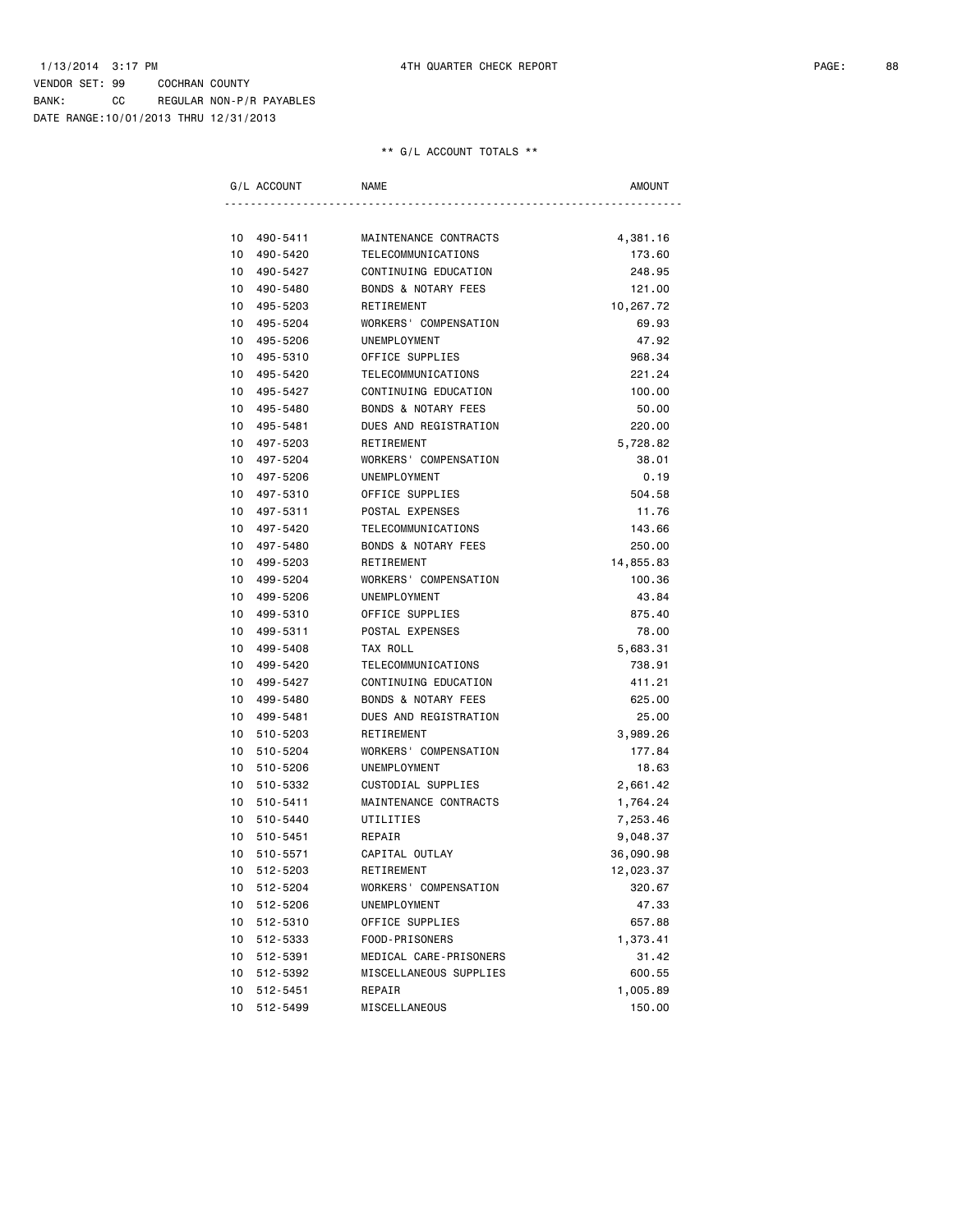DATE RANGE:10/01/2013 THRU 12/31/2013

|    | G/L ACCOUNT | NAME                           | AMOUNT    |
|----|-------------|--------------------------------|-----------|
|    |             |                                |           |
| 10 | 516-5203    | RETIREMENT                     | 4,968.66  |
| 10 | 516-5204    | WORKERS' COMPENSATION          | 266.16    |
| 10 | 516-5206    | <b>UNEMPLOYMENT</b>            | 23.12     |
| 10 | 516-5330    | FUEL & OIL                     | 1,106.67  |
| 10 | 516-5332    | CUSTODIAL SUPPLIES             | 306.37    |
| 10 | 516-5440    | UTILITIES                      | 1,430.02  |
| 10 | 516-5451    | REPAIR                         | 1,967.14  |
| 10 | 516-5454    | TIRES                          | 11.00     |
| 10 | 516-5486    | CONTRACT LABOR-OPEN CLOSE      | 900.00    |
| 10 | 550-5203    | RETIREMENT                     | 3,729.78  |
| 10 | 550-5204    | WORKERS' COMPENSATION          | 125.07    |
| 10 | 550-5330    | FUEL & OIL                     | 114.65    |
| 10 | 550-5451    | REPAIR                         | 108.20    |
| 10 | 560-5203    | RETIREMENT                     | 53,614.63 |
| 10 | 560-5204    | WORKERS' COMPENSATION          | 1,629.91  |
| 10 | 560-5205    | UNIFORMS                       | 528.35    |
| 10 | 560-5206    | UNEMPLOYMENT                   | 257.30    |
| 10 | 560-5310    | OFFICE SUPPLIES                | 2,208.34  |
| 10 | 560-5311    | POSTAL EXPENSES                | 182.00    |
| 10 | 560-5330    | FUEL AND OIL                   | 9,117.93  |
| 10 | 560-5334    | OTHER SUPPLIES                 | 4,185.71  |
| 10 | 560-5411    | MAINTENANCE CONTRACTS          | 227.70    |
| 10 | 560-5420    | TELECOMMUNICATIONS             | 828.40    |
| 10 | 560-5427    | CONTINUING EDUCATION           | 104.49    |
| 10 | 560-5451    | MACHINERY-NON-OFFICE REPAIR    | 1,423.17  |
| 10 | 560-5454    | <b>TIRES</b>                   | 39.00     |
| 10 | 560-5480    | <b>BONDS &amp; NOTARY FEES</b> | 121.00    |
| 10 | 560-5481    | DUES AND REGISTRATION          | 420.00    |
| 10 | 560-5499    | MISCELLANEOUS                  | 355.48    |
| 10 | 570-5420    | TELECOMMUNICATIONS             | 178.80    |
| 10 | 571-5203    | RETIREMENT                     | 4,851.21  |
| 10 | 571-5204    | WORKERS' COMPENSATION          | 10.84     |
| 10 | 571-5206    | UNEMPLOYMENT                   | 21.01     |
| 10 | 571-5310    | OFFICE SUPPLIES                | 127.99    |
| 10 | 571-5330    | <b>FUEL</b>                    | 834.04    |
| 10 | 571-5413    | RESIDENTIAL SERVICES           | 4,452.00  |
| 10 | 571-5420    | TELECOMMUNICATIONS             | 145.23    |
| 10 | 571-5427    | CONTINUING EDUCATION           | 242.59    |
| 10 | 571-5451    | REPAIR                         | 99.58     |
| 10 | 571-5464    | VEHICLE LEASE                  | 1,200.00  |
| 10 | 580-5404    | MEDICAL-E.M.S. SUBSIDIES       | 3,500.00  |
| 10 | 580-5414    | FIRE PROTECTION CONTRACTS      | 1,400.00  |
| 10 | 580-5440    | UTILITIES [TOWER]              | 245.20    |
| 10 | 580-5499    | MISCELLANEOUS                  | 1,152.59  |
| 10 | 580-5571    | CAPITAL OUTLAY                 | 6,018.24  |
| 10 | 640-5499    |                                |           |
|    |             | MISCELLANEOUS                  | 46,915.14 |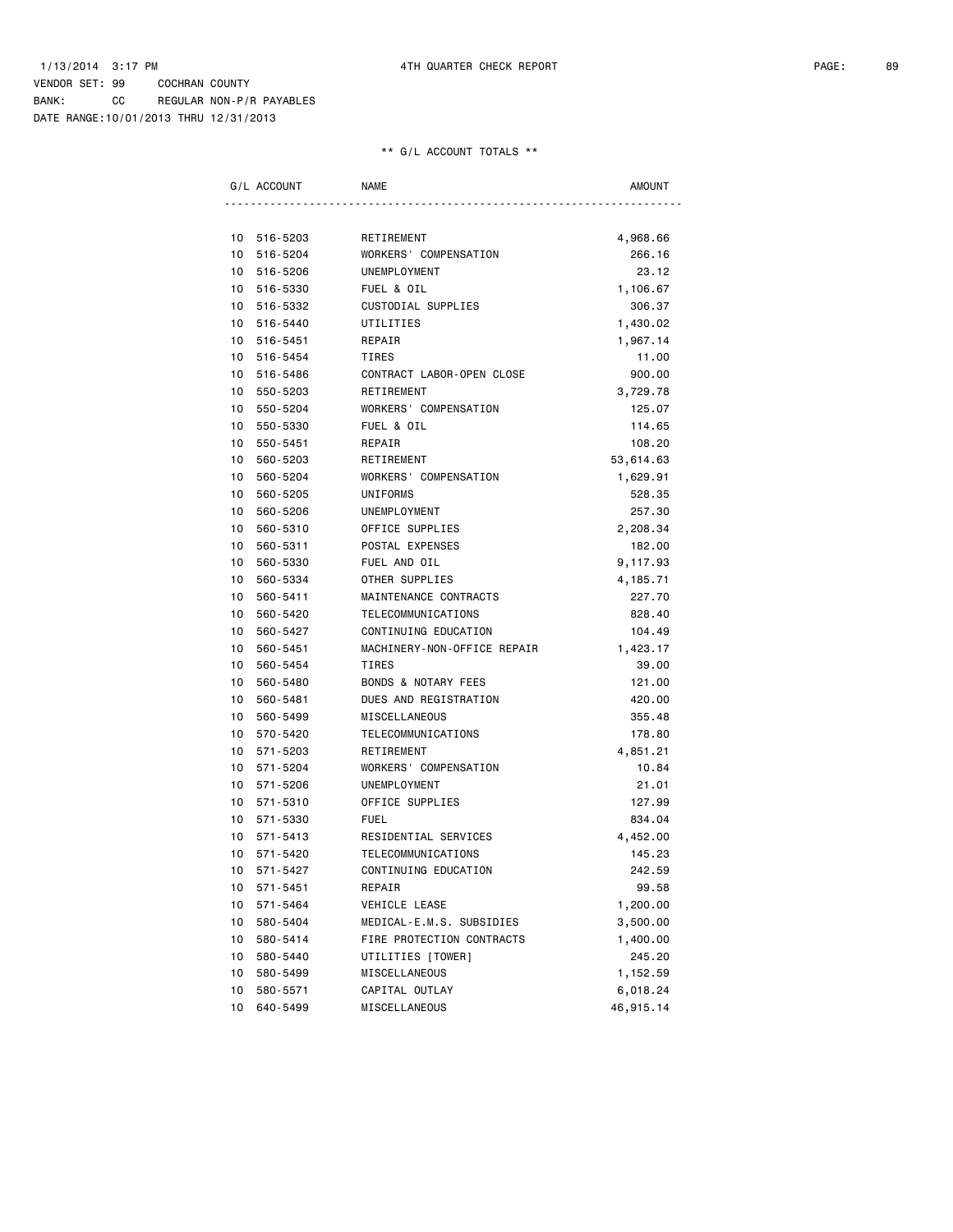BANK: CC REGULAR NON-P/R PAYABLES DATE RANGE:10/01/2013 THRU 12/31/2013

|    | G/L ACCOUNT | NAME                           | AMOUNT     |
|----|-------------|--------------------------------|------------|
|    |             |                                |            |
|    | 10 650-5203 | RETIREMENT                     | 4,905.27   |
| 10 | 650-5204    | WORKERS' COMPENSATION          | 37.90      |
| 10 | 650-5206    | UNEMPLOYMENT                   | 22.84      |
| 10 | 650-5310    | OFFICE SUPPLIES                | 432.18     |
| 10 | 650-5311    | POSTAL EXPENSES                | 15.92      |
| 10 | 650-5332    | CUSTODIAL SUPPLIES             | 105.00     |
| 10 | 650-5411    | MAINTENANCE CONTRACTS          | 299.30     |
| 10 | 650-5420    | TELECOMMUNICATIONS             | 467.87     |
| 10 | 650-5440    | UTILITIES                      | 1,260.23   |
| 10 | 650-5499    | MISCELLANEOUS                  | 1,295.10   |
| 10 | 650-5590    | <b>BOOKS</b>                   | 1,517.29   |
| 10 | 652-5203    | RETIREMENT                     | 238.33     |
| 10 | 652-5204    | WORKERS' COMPENSATION          | 10.62      |
|    | 10 652-5420 | TELECOMMUNICATIONS             | 294.29     |
| 10 | 652-5440    | UTILITIES                      | 280.66     |
| 10 | 660-5203    | RETIREMENT                     | 3,291.97   |
| 10 | 660-5204    | WORKERS' COMPENSATION          | 175.29     |
| 10 | 660-5206    | UNEMPLOYMENT                   | 21.50      |
| 10 | 660-5330    | FUEL AND OIL                   | 434.26     |
| 10 | 660-5332    | CUSTODIAL SUPPLIES             | 951.53     |
| 10 | 660-5440    | UTILITIES & IRRIGATION         | 2,389.70   |
| 10 | 660-5451    | REPAIR                         | 8.54       |
| 10 | 662-5203    | RETIREMENT                     | 4,437.05   |
| 10 | 662-5204    | WORKERS' COMPENSATION          | 197.81     |
| 10 | 662-5206    | UNEMPLOYMENT                   | 22.95      |
|    | 10 662-5332 | CUSTODIAL SUPPLIES             | 781.25     |
| 10 | 662-5440    | UTILITIES                      | 2,398.19   |
| 10 | 662-5451    | REPAIR                         | 784.86     |
| 10 | 662-5571    | CAPITAL OUTLAY                 | 11,379.49  |
| 10 | 663-5418    | SENIOR CITIZENS CONTRACT       | 18,750.00  |
| 10 | 665-5203    | RETIREMENT                     | 4,507.52   |
| 10 | 665-5204    | WORKERS' COMPENSATION          | 30.72      |
| 10 | 665-5206    | UNEMPLOYMENT                   | 27.72      |
| 10 | 665-5330    | FUEL AND OIL                   | 3,572.05   |
| 10 | 665-5334    | OTHER SUPPLIES                 | 2,966.00   |
| 10 | 665-5420    | TELECOMMUNICATIONS             | 622.17     |
| 10 | 665-5427    | CO AGENT-TRAVEL-OUT OF COUNTY  | 455.73     |
|    | 10 665-5454 | <b>TIRES</b>                   | 740.64     |
|    |             | *** FUND TOTAL ***             | 494,711.73 |
|    | 15 610-5203 | RETIREMENT                     | 24,348.17  |
|    | 15 610-5204 | WORKERS' COMPENSATION          | 166.54     |
|    | 15 610-5310 | OFFICE SUPPLIES                | 982.48     |
|    | 15 610-5420 | TELECOMMUNICATIONS             | 365.11     |
| 15 | 610-5427    | COMM-CONTINUING EDUCATION      | 2,492.14   |
| 15 | 610-5428    | CO. JUDGE-CONTINUING EDUCATION | 295.00     |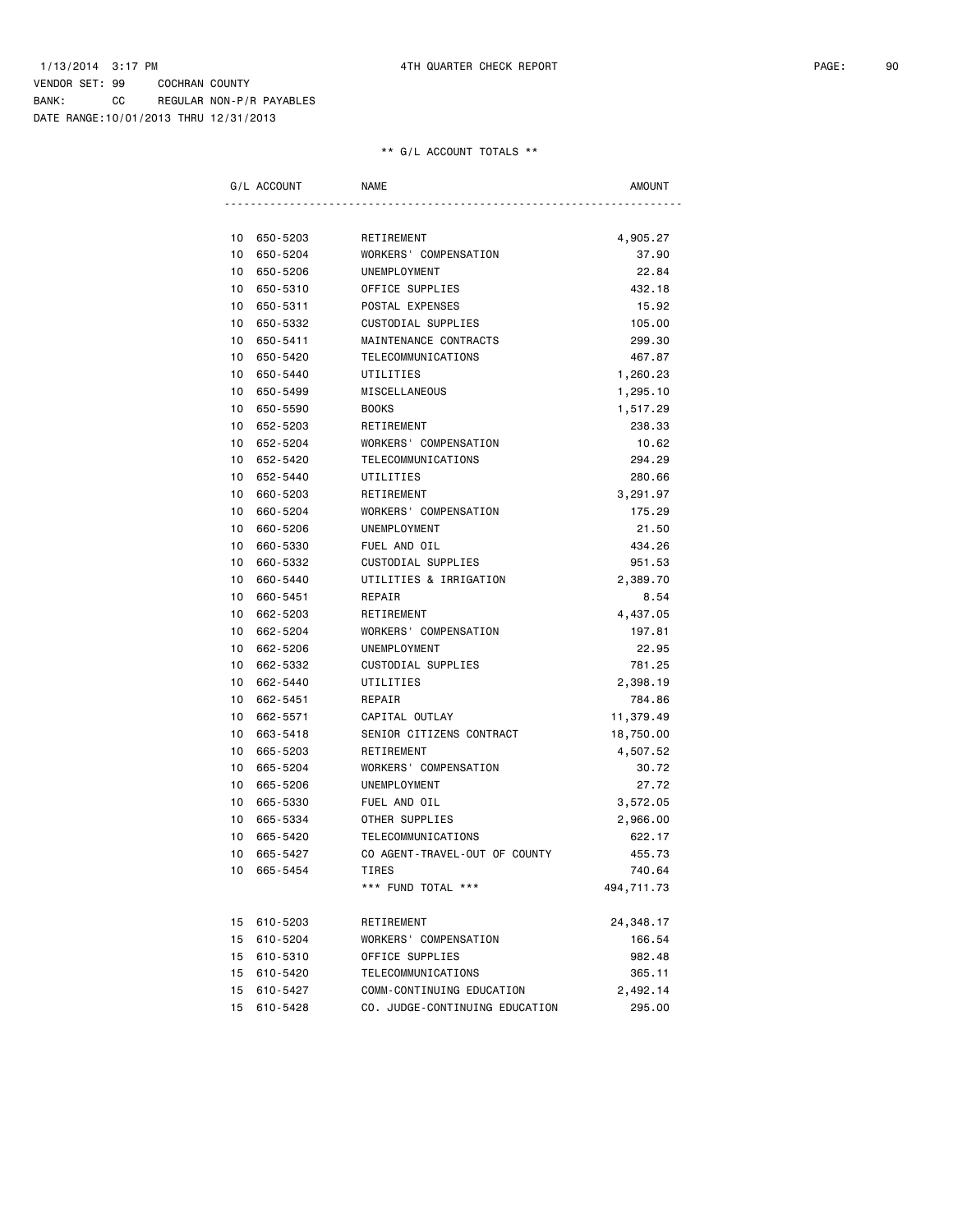BANK: CC REGULAR NON-P/R PAYABLES DATE RANGE:10/01/2013 THRU 12/31/2013

| G/L ACCOUNT     | NAME                           | AMOUNT      |
|-----------------|--------------------------------|-------------|
|                 |                                |             |
| 15 610-5430     | LEGAL NOTICES                  | 794.25      |
| 15 610-5480     | <b>BONDS &amp; NOTARY FEES</b> | 100.00      |
| 15 610-5481     | DUES AND REGISTRATION          | 784.53      |
| 15 610-5499     | MISCELLANEOUS                  | 220.00      |
| 15 621-5203     | RETIREMENT                     | 9,664.91    |
| 15 621-5204     | WORKERS' COMPENSATION          | 594.48      |
| 15 621-5206     | UNEMPLOYMENT                   | 44.86       |
| 15 621-5330     | FUEL & OIL                     | 8,189.89    |
| 15 621-5356     | ROAD MATERIALS & SUPPLIES      | 5,857.21    |
| 15 621-5440     | UTILITIES                      | 477.49      |
| 15 621-5451     | REPAIRS                        | 8,233.91    |
| 15 621-5454     | TIRES                          | 150.00      |
| 15 622-5203     | RETIREMENT                     | 10,067.18   |
| 15 622-5204     | WORKERS' COMPENSATION          | 606.23      |
| 15 622-5206     | UNEMPLOYMENT                   | 45.84       |
| 15 622-5330     | FUEL AND OIL                   | 9,321.04    |
| 15 622-5356     | ROAD MATERIALS & SUPPLIES      | 2,771.01    |
| 15 622-5440     | UTILITIES                      | 422.30      |
| 15 622-5451     | REPAIRS                        | 4,904.07    |
| 15 622-5454     | TIRES                          | 6,695.26    |
| 15 622-5571     | CAPITAL OUTLAY                 | 8,600.00    |
| 15 623-5203     | RETIREMENT                     | 10,019.72   |
| 15 623-5204     | WORKERS' COMPENSATION          | 612.76      |
| 15 623-5206     | UNEMPLOYMENT                   | 46.24       |
| 15 623-5330     | FUEL AND OIL                   | 9,552.96    |
| 15 623-5356     | ROAD MATERIALS & SUPPLIES      | 12,999.85   |
| 15 623-5440     | UTILITIES                      | 391.17      |
| 15 623-5451     | REPAIRS                        | 1,805.52    |
| 15 623-5454     | TIRES                          | 3,495.12    |
| 15 624-5203     | RETIREMENT                     | 9,829.30    |
| 15 624-5204     | WORKERS' COMPENSATION          | 608.19      |
| 15 624-5206     | UNEMPLOYMENT                   | 45.89       |
| 15 624-5330     | FUEL AND OIL                   | 10,951.17   |
| 15 624-5356     | ROAD MATERIALS & SUPPLIES      | 4,536.03    |
| 15 624-5420     | TELECOMMUNICATIONS             | 124.44      |
| 15 624-5440     | UTILITIES                      | 888.30      |
| 15 624-5451     | REPAIRS                        | 3,551.29    |
| 15 624-5454     | TIRES                          | 1,492.62    |
|                 | *** FUND TOTAL ***             | 178, 144.47 |
| 17 573-5413.002 | Mental Health External Contrac | 150.00      |
|                 | *** FUND TOTAL ***             | 150.00      |
| 19 000-4340.400 | A.D.R. SYSTEM FEES             | 3.28        |
| 19 435-5409     | A.D.R. CONTRACT                | 80.00       |
|                 | *** FUND TOTAL ***             | 83.28       |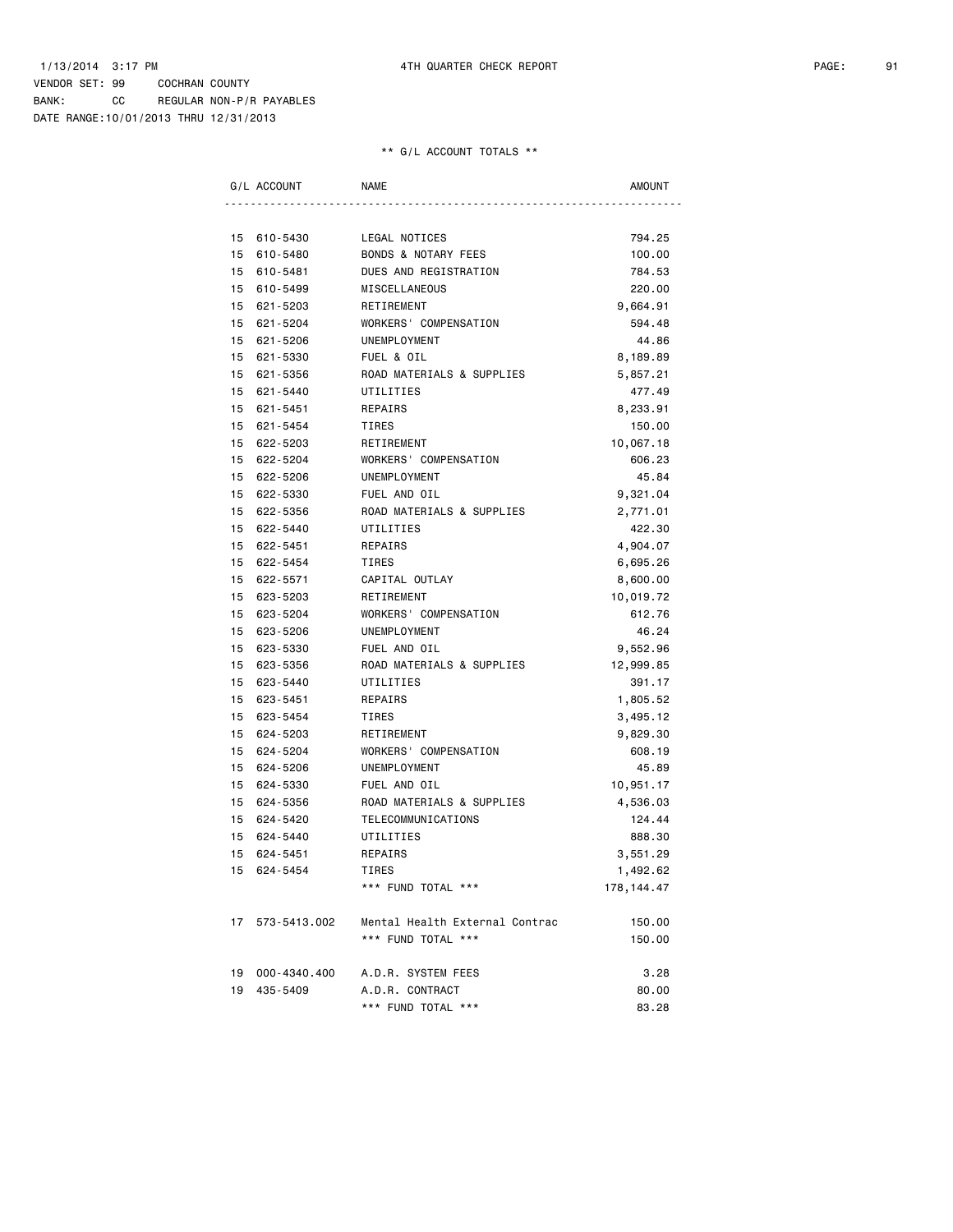DATE RANGE:10/01/2013 THRU 12/31/2013

### \*\* G/L ACCOUNT TOTALS \*\*

|                         | G/L ACCOUNT        | <b>NAME</b>                    | <b>AMOUNT</b>  |                  |              |
|-------------------------|--------------------|--------------------------------|----------------|------------------|--------------|
|                         |                    |                                |                |                  |              |
|                         | 30 518-5203        | RETIREMENT                     | 1,410.78       |                  |              |
|                         | 30 518-5204        | WORKERS COMPENSATION           | 75.13          |                  |              |
|                         | 30 518-5440        | UTILITIES                      | 237.05         |                  |              |
|                         |                    | *** FUND TOTAL ***             | 1,722.96       |                  |              |
|                         | 31 652-5451        | REPAIRS                        | 50.00          |                  |              |
|                         | 31 652-5481        | DUES AND REGISTRATION          | 500.00         |                  |              |
|                         | 31 652-5499        | MISCELLANEOUS                  | 235.00         |                  |              |
|                         |                    | *** FUND TOTAL ***             | 785.00         |                  |              |
|                         | 90 000-2342        | Arrest Fees - State Officers   | 45.55          |                  |              |
|                         | 90 000-2342.001    | Omni FTA                       | 100.00         |                  |              |
|                         | 000-2355<br>90     | MVF CCP 102.002                | 4.31           |                  |              |
|                         | 000-2357<br>90     | 50% Overweight Fine            | 365.00         |                  |              |
|                         | 000-2358.001<br>90 | State CCC Date 010104 Forward  | 3,753.13       |                  |              |
|                         | $000 - 2361$<br>90 | 50% of Time Payment to State   | 223.17         |                  |              |
|                         | 000-2363.001<br>90 | Divorce & Family Gov't 133.151 | 180.00         |                  |              |
|                         | 000-2363.002<br>90 | Other Than Divorce/Family 10B  | 436.00         |                  |              |
|                         | 000-2363.003<br>90 | Indigent Defense Fee           | 220.38         |                  |              |
|                         | 000-2363.004<br>90 | Co Filing Fee Ind Lgl Serv.    | 130.00         |                  |              |
|                         | 000-2367<br>90     | STF-Sub 95% C(Trans CD542.40   | 1,300.94       |                  |              |
|                         | 000-2368<br>90     | BB Bond Fee (Gov CD 41.258)    | 300.00         |                  |              |
|                         | 000-2369<br>90     | EMS Trauma Sec49.02 SB1131     | 16.49          |                  |              |
|                         | 000-2370<br>90     | DNA Test Gov CD 411.147        | 4.15           |                  |              |
|                         | 000-2372<br>90     | Birth Cert. Gov118.015         | 46.80          |                  |              |
|                         | 000-2373<br>90     | Marriage License Gov 118.011   | 180.00         |                  |              |
|                         | 000-2376<br>90     | Co. CrtCriminal Judicial Fund  | 120.00         |                  |              |
|                         | 000-2378<br>90     | JRF Jury Reimb Fee CCP102.0045 | 376.80         |                  |              |
|                         | 90<br>000-2379     | Judicial Support Fee/L133.105  | 1,171.67       |                  |              |
|                         | 000-2379.001<br>90 | Drug Court Fee CCP102.0178     | 10.66          |                  |              |
|                         | 000-2379.002<br>90 | 7th Crt of Appeal Gov't22.2081 | 40.00          |                  |              |
|                         |                    | *** FUND TOTAL ***             | 9,025.05       |                  |              |
|                         |                    | NO.                            | INVOICE AMOUNT | <b>DISCOUNTS</b> | CHECK AMOUNT |
| VENDOR SET: 99 BANK: CC | TOTALS:            | 407                            | 684, 622.49    | 0.00             | 684, 622.49  |

BANK: CC TOTALS: 407 684,622.49 0.00 684,622.49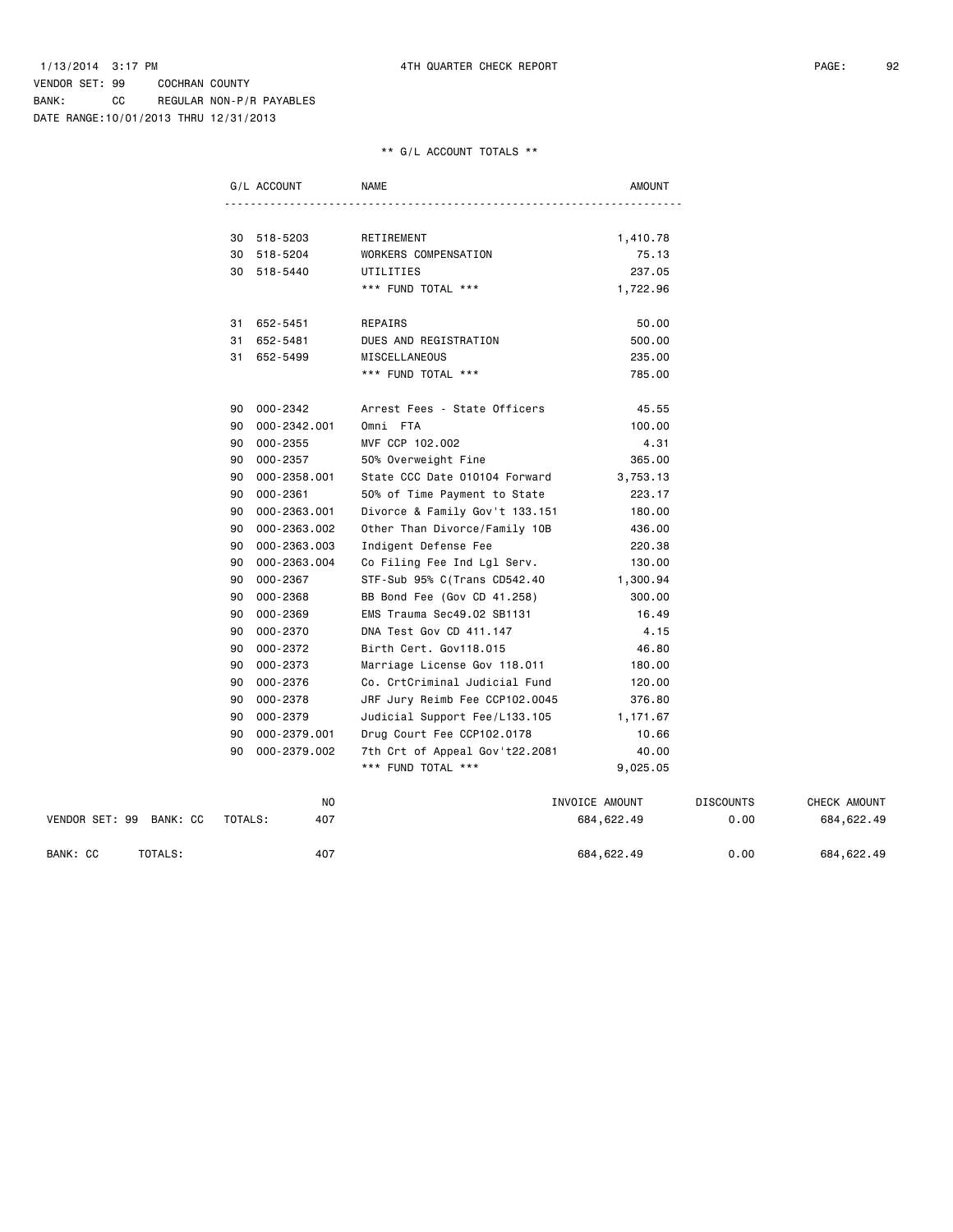|             |    |                   |                                |                      | <b>CHECK</b> |          |                 | <b>CHECK</b> | <b>CHECK</b>  | <b>CHECK</b> |
|-------------|----|-------------------|--------------------------------|----------------------|--------------|----------|-----------------|--------------|---------------|--------------|
| VENDOR I.D. |    |                   | <b>NAME</b>                    | <b>STATUS</b>        | DATE         | AMOUNT   | <b>DISCOUNT</b> | NO           | <b>STATUS</b> | AMOUNT       |
| A067        |    |                   | AMERICAN FAMILY LIFE ASSURANCE |                      |              |          |                 |              |               |              |
|             |    | I-08 201310230526 | MONTHLY PREMIUM                | R                    | 10/31/2013   |          |                 | 040122       |               |              |
|             |    | 10 000-2500.4     | INSURANCE PAYABLE              | MONTHLY PREMIUM      |              | 648.81   |                 |              |               |              |
|             |    | 15 000-2500.4     | INSURANCE PAYABLE              | MONTHLY PREMIUM      |              | 158.95   |                 |              |               |              |
|             |    | 30 000-2500.4     | AFLAC                          | MONTHLY PREMIUM      |              | 5.03     |                 |              |               |              |
|             |    | I-08A201310230526 | MONTHLY PREMIUM                | R                    | 10/31/2013   |          |                 | 040122       |               |              |
|             |    | 10 000-2500.4     | INSURANCE PAYABLE              | MONTHLY PREMIUM      |              | 200.46   |                 |              |               | 1,013.25     |
| C091        |    |                   | <b>COMPBENEFITS</b>            |                      |              |          |                 |              |               |              |
|             |    | I-17A201310230526 | VISION MONTHLY PREMIUM         | R                    | 10/31/2013   |          |                 | 040123       |               |              |
|             |    | 10 000-2500.4     | INSURANCE PAYABLE              | VISION MONTHLY PREMI |              | 49.52    |                 |              |               | 49.52        |
| C253        |    |                   | COCHRAN COUNTY MONEY MKT       |                      |              |          |                 |              |               |              |
|             |    | I-01 201310230526 | RETIREMENT CONTRIBUTIONS       | R                    | 10/31/2013   |          |                 | 040124       |               |              |
|             | 10 | 000-2500.3        | <b>TCDRS PAYABLE</b>           | RETIREMENT CONTRIBUT |              | 8,627.32 |                 |              |               |              |
|             | 10 | 400-5203          | RETIREMENT                     | RETIREMENT CONTRIBUT |              | 1,027.46 |                 |              |               |              |
|             | 10 | 403-5203          | RETIREMENT                     | RETIREMENT CONTRIBUT |              | 1,165.33 |                 |              |               |              |
|             | 10 | 435-5203          | RETIREMENT                     | RETIREMENT CONTRIBUT |              | 211.15   |                 |              |               |              |
|             | 10 | 455-5203          | RETIREMENT                     | RETIREMENT CONTRIBUT |              | 529.27   |                 |              |               |              |
|             | 10 | 475-5203          | RETIREMENT                     | RETIREMENT CONTRIBUT |              | 1,290.46 |                 |              |               |              |
|             | 10 | 476-5203          | RETIREMENT                     | RETIREMENT CONTRIBUT |              | 215.16   |                 |              |               |              |
|             | 10 | 490-5203.001      | RETIREMENT                     | RETIREMENT CONTRIBUT |              | 135.53   |                 |              |               |              |
|             | 10 | 495-5203          | RETIREMENT                     | RETIREMENT CONTRIBUT |              | 903.37   |                 |              |               |              |
|             | 10 | 497-5203          | RETIREMENT                     | RETIREMENT CONTRIBUT |              | 487.39   |                 |              |               |              |
|             | 10 | 499-5203          | RETIREMENT                     | RETIREMENT CONTRIBUT |              | 1,314.76 |                 |              |               |              |
|             | 10 | 510-5203          | RETIREMENT                     | RETIREMENT CONTRIBUT |              | 351.00   |                 |              |               |              |
|             | 10 | 512-5203          | RETIREMENT                     | RETIREMENT CONTRIBUT |              | 1,138.60 |                 |              |               |              |
|             | 10 | 516-5203          | RETIREMENT                     | RETIREMENT CONTRIBUT |              | 440.85   |                 |              |               |              |
|             |    |                   |                                |                      |              |          |                 |              |               |              |
|             | 10 | 550-5203          | RETIREMENT                     | RETIREMENT CONTRIBUT |              | 328.17   |                 |              |               |              |
|             | 10 | 560-5203          | RETIREMENT                     | RETIREMENT CONTRIBUT |              | 4,928.29 |                 |              |               |              |
|             | 10 | 571-5203          | RETIREMENT                     | RETIREMENT CONTRIBUT |              | 5.20     |                 |              |               |              |
|             | 10 | 650-5203          | RETIREMENT                     | RETIREMENT CONTRIBUT |              | 453.62   |                 |              |               |              |
|             | 10 | 652-5203          | RETIREMENT                     | RETIREMENT CONTRIBUT |              | 20.97    |                 |              |               |              |
|             | 10 | 660-5203          | RETIREMENT                     | RETIREMENT CONTRIBUT |              | 288.58   |                 |              |               |              |
|             | 10 | 662-5203          | RETIREMENT                     | RETIREMENT CONTRIBUT |              | 390.40   |                 |              |               |              |
|             | 10 | 665-5203          | RETIREMENT                     | RETIREMENT CONTRIBUT |              | 396.60   |                 |              |               |              |
|             | 15 | $000 - 2500.3$    | <b>TCDRS PAYABLE</b>           | RETIREMENT CONTRIBUT |              | 3,027.94 |                 |              |               |              |
|             | 15 | 610-5203          | RETIREMENT                     | RETIREMENT CONTRIBUT |              | 2,143.01 |                 |              |               |              |
|             | 15 | 621-5203          | RETIREMENT                     | RETIREMENT CONTRIBUT |              | 850.38   |                 |              |               |              |
|             | 15 | 622-5203          | RETIREMENT                     | RETIREMENT CONTRIBUT |              | 883.46   |                 |              |               |              |
|             | 15 | 623-5203          | RETIREMENT                     | RETIREMENT CONTRIBUT |              | 881.60   |                 |              |               |              |
|             | 15 | 624-5203          | RETIREMENT                     | RETIREMENT CONTRIBUT |              | 864.86   |                 |              |               |              |
|             | 17 | $000 - 2500.3$    | <b>TCDRS PAYABLE</b>           | RETIREMENT CONTRIBUT |              | 213.14   |                 |              |               |              |
|             | 17 | 573-5203          | RETIREMENT                     | RETIREMENT CONTRIBUT |              | 395.82   |                 |              |               |              |
|             | 30 | $000 - 2500.3$    | TCDRS                          | RETIREMENT CONTRIBUT |              | 66.60    |                 |              |               |              |
|             | 30 | 518-5203          | RETIREMENT                     | RETIREMENT CONTRIBUT |              | 123.68   |                 |              |               | 34,099.97    |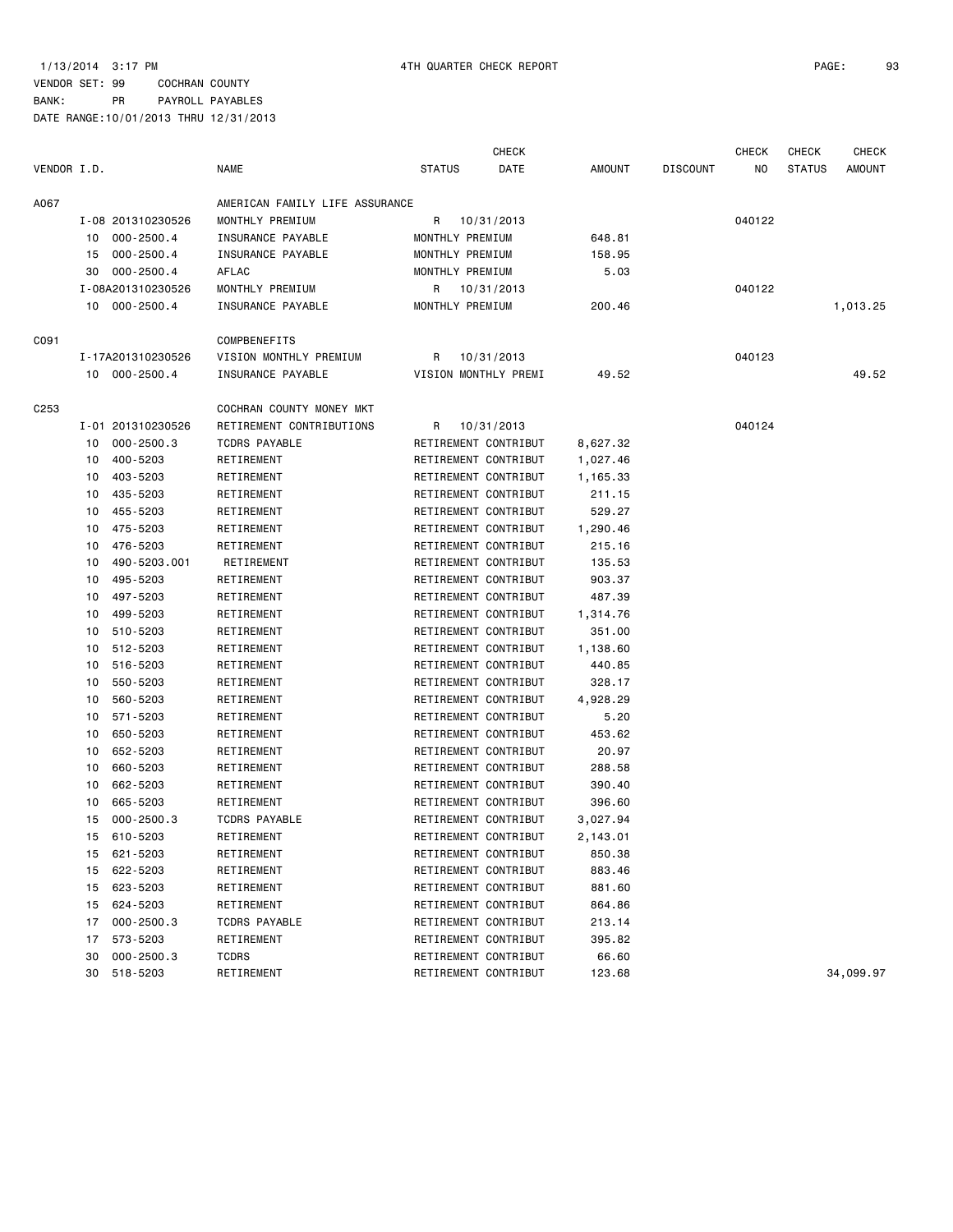|             |    |                   |                                |                 | <b>CHECK</b>         |           |                 | <b>CHECK</b> | CHECK         | <b>CHECK</b>  |
|-------------|----|-------------------|--------------------------------|-----------------|----------------------|-----------|-----------------|--------------|---------------|---------------|
| VENDOR I.D. |    |                   | NAME                           | <b>STATUS</b>   | DATE                 | AMOUNT    | <b>DISCOUNT</b> | NO.          | <b>STATUS</b> | <b>AMOUNT</b> |
| C300        |    |                   | COCHRAN COUNTY SCHOOLS FEDERAL |                 |                      |           |                 |              |               |               |
|             |    | I-18A201310230526 | MONTHLY PREMUIM                | R               | 10/31/2013           |           |                 | 040125       |               |               |
|             | 10 | 000-2500.4        | INSURANCE PAYABLE              | MONTHLY PREMUIM |                      | 8,214.67  |                 |              |               |               |
|             | 15 | $000 - 2500.4$    | INSURANCE PAYABLE              | MONTHLY PREMUIM |                      | 2,217.19  |                 |              |               |               |
|             | 30 | $000 - 2500.4$    | AFLAC                          | MONTHLY PREMUIM |                      | 180.83    |                 |              |               | 10,612.69     |
| <b>NO17</b> |    |                   | NATIONAL FARM LIFE             |                 |                      |           |                 |              |               |               |
|             |    | I-05 201310230526 | NFL PREMIUM                    |                 | R 10/31/2013         |           |                 | 040126       |               |               |
|             |    | 10 000-2500.4     | INSURANCE PAYABLE              | NFL PREMIUM     |                      | 243.13    |                 |              |               |               |
|             |    | 15 000-2500.4     | INSURANCE PAYABLE              | NFL PREMIUM     |                      | 34.33     |                 |              |               |               |
|             |    | I-05A201310230526 | AFTER TAX PREM                 |                 | R 10/31/2013         |           |                 | 040126       |               |               |
|             |    | 10 000-2500.4     | INSURANCE PAYABLE              | AFTER TAX PREM  |                      | 114.21    |                 |              |               |               |
|             |    | 15 000-2500.4     | INSURANCE PAYABLE              | AFTER TAX PREM  |                      | 40.94     |                 |              |               | 432.61        |
| N060        |    |                   | NATIONWIDE RETIREMENT SOL      |                 |                      |           |                 |              |               |               |
|             |    | I-04 201310230526 | DEFERRED COMP WITHHELD         | R               | 10/31/2013           |           |                 | 040127       |               |               |
|             |    | 10 000-2500.7     | PEBSCO DEF COMP PAYABLE        |                 | DEFERRED COMP WITHHE | 2,226.00  |                 |              |               |               |
|             |    | 15 000-2500.7     | PEBSCO DEF COMP PAYABLE        |                 | DEFERRED COMP WITHHE | 1,325.00  |                 |              |               | 3,551.00      |
| N081        |    |                   | NATIONAL FAMILY CARE LIFE INSU |                 |                      |           |                 |              |               |               |
|             |    | I-21 201310230526 | NATIONAL FAMILY CARE           | R               | 10/31/2013           |           |                 | 040128       |               |               |
|             |    | 10 000-2500.4     | INSURANCE PAYABLE              |                 | NATIONAL FAMILY CARE | 167.40    |                 |              |               | 167.40        |
| P187        |    |                   | COCHRAN COUNTY PAYROLL TA      |                 |                      |           |                 |              |               |               |
|             |    | I-T1 201310230526 | FEDERAL INCOME TAX W/H         | R               | 10/31/2013           |           |                 | 040129       |               |               |
|             | 10 | $000 - 2500.1$    | WITHHOLDING TAX PAYABLE        |                 | FEDERAL INCOME TAX W | 12,930.82 |                 |              |               |               |
|             | 15 | $000 - 2500.1$    | WITHHOLDING TAX PAYABLE        |                 | FEDERAL INCOME TAX W | 3,845.46  |                 |              |               |               |
|             | 17 | $000 - 2500.1$    | WITHHOLDING TAX PAYABLE        |                 | FEDERAL INCOME TAX W | 259.79    |                 |              |               |               |
|             | 30 | $000 - 2500.1$    | FEDERAL WITHOLDING             |                 | FEDERAL INCOME TAX W | 114.50    |                 |              |               |               |
|             |    | I-T3 201310230526 | FICA TAX                       | R               | 10/31/2013           |           |                 | 040129       |               |               |
|             | 10 | $000 - 2500.2$    | FICA PAYABLE                   | FICA TAX        |                      | 7,724.53  |                 |              |               |               |
|             | 10 | 400-5201          | SOCIAL SECURITY                | FICA TAX        |                      | 490.02    |                 |              |               |               |
|             | 10 | 403-5201          | SOCIAL SECURITY                | FICA TAX        |                      | 589.44    |                 |              |               |               |
|             | 10 | 435-5201          | SOCIAL SECURITY                | FICA TAX        |                      | 100.71    |                 |              |               |               |
|             | 10 | 455-5201          | SOCIAL SECURITY                | FICA TAX        |                      | 282.34    |                 |              |               |               |
|             | 10 | 475-5201          | SOCIAL SECURITY                | FICA TAX        |                      | 615.45    |                 |              |               |               |
|             | 10 | 476-5201          | SOCIAL SECURITY                | FICA TAX        |                      | 102.61    |                 |              |               |               |
|             | 10 | 490-5201.001      | SOCIAL SECURITY FICA           | FICA TAX        |                      | 64.64     |                 |              |               |               |
|             | 10 | 495-5201          | SOCIAL SECURITY                | FICA TAX        |                      | 430.84    |                 |              |               |               |
|             | 10 | 497-5201          | SOCIAL SECURITY                | FICA TAX        |                      | 232.45    |                 |              |               |               |
|             | 10 | 499-5201          | SOCIAL SECURITY                | FICA TAX        |                      | 620.26    |                 |              |               |               |
|             | 10 | 510-5201          | SOCIAL SECURITY                | FICA TAX        |                      | 165.23    |                 |              |               |               |
|             | 10 | 512-5201          | SOCIAL SECURITY                | FICA TAX        |                      | 527.71    |                 |              |               |               |
|             | 10 | 516-5201          | SOCIAL SECURITY                | FICA TAX        |                      | 211.06    |                 |              |               |               |
|             | 10 | 550-5201          | SOCIAL SECURITY                | FICA TAX        |                      | 156.51    |                 |              |               |               |
|             | 10 | 560-5201          | SOCIAL SECURITY                | FICA TAX        |                      | 2,332.90  |                 |              |               |               |
|             | 10 | 571-5201          | SOCIAL SECURITY                | FICA TAX        |                      | 2.53      |                 |              |               |               |
|             | 10 | 650-5201          | SOCIAL SECURITY                | FICA TAX        |                      | 216.35    |                 |              |               |               |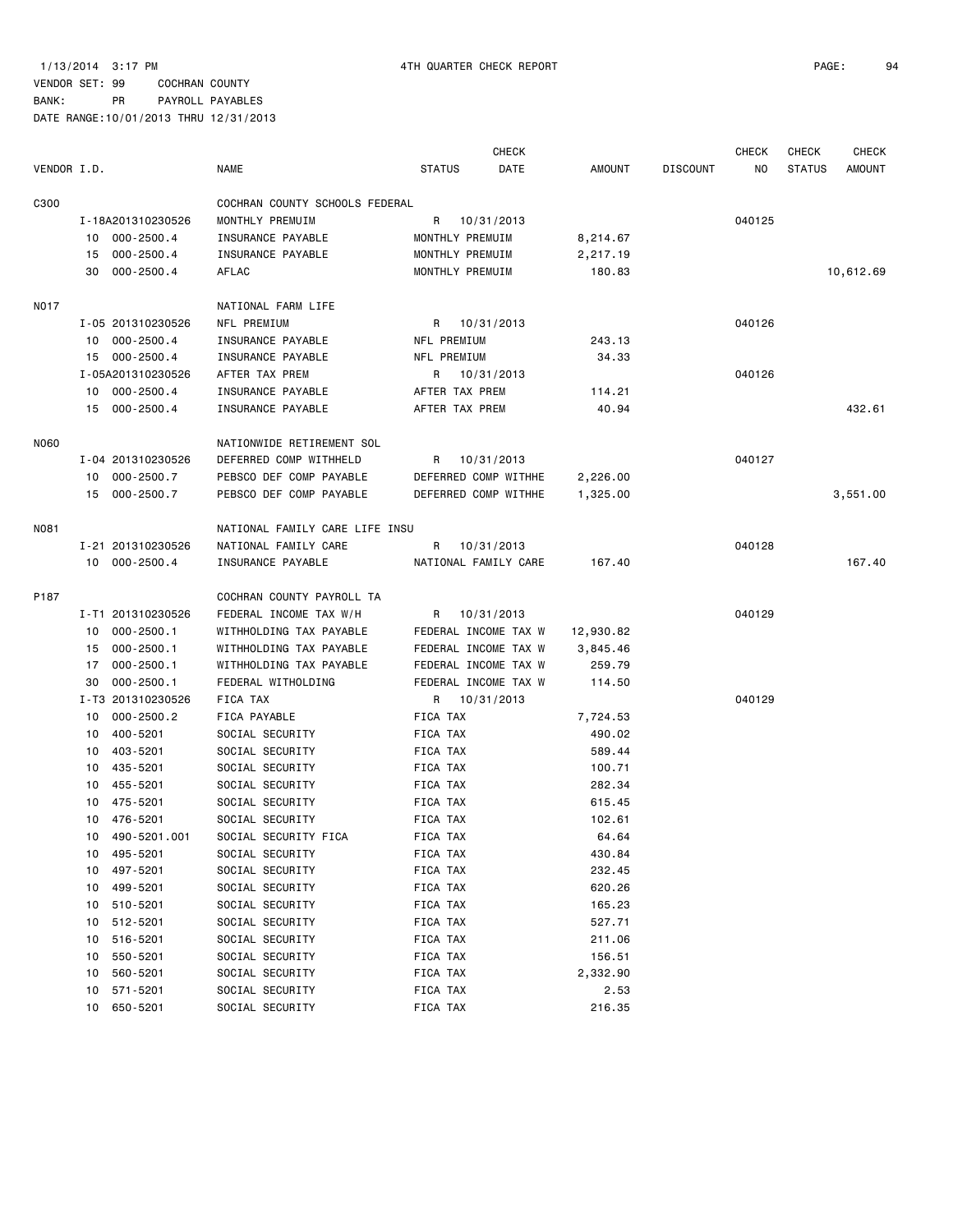CHECK CHECK CHECK CHECK

| VENDOR I.D. |    |                   | <b>NAME</b>                | <b>STATUS</b> | DATE         | AMOUNT   | <b>DISCOUNT</b> | NO.    | <b>STATUS</b> | <b>AMOUNT</b> |
|-------------|----|-------------------|----------------------------|---------------|--------------|----------|-----------------|--------|---------------|---------------|
| P187        |    |                   | COCHRAN COUNTY PAYROLLCONT |               |              |          |                 |        |               |               |
|             |    | I-T3 201310230526 | FICA TAX                   |               | R 10/31/2013 |          |                 | 040129 |               |               |
|             |    | 10 652-5201       | SOCIAL SECURITY            | FICA TAX      |              | 10.00    |                 |        |               |               |
|             | 10 | 660-5201          | SOCIAL SECURITY            | FICA TAX      |              | 138.15   |                 |        |               |               |
|             | 10 | 662-5201          | SOCIAL SECURITY            | FICA TAX      |              | 186.19   |                 |        |               |               |
|             | 10 | 665-5201          | SOCIAL SECURITY            | FICA TAX      |              | 249.14   |                 |        |               |               |
|             | 15 | $000 - 2500.2$    | FICA PAYABLE               | FICA TAX      |              | 2,615.26 |                 |        |               |               |
|             | 15 | 610-5201          | SOCIAL SECURITY            | FICA TAX      |              | 1,020.39 |                 |        |               |               |
|             | 15 | 621-5201          | SOCIAL SECURITY            | FICA TAX      |              | 405.56   |                 |        |               |               |
|             | 15 | 622-5201          | SOCIAL SECURITY            | FICA TAX      |              | 416.22   |                 |        |               |               |
|             | 15 | 623-5201          | SOCIAL SECURITY            | FICA TAX      |              | 417.07   |                 |        |               |               |
|             | 15 | 624-5201          | SOCIAL SECURITY            | FICA TAX      |              | 356.02   |                 |        |               |               |
|             | 17 | $000 - 2500.2$    | FICA PAYABLE               | FICA TAX      |              | 192.45   |                 |        |               |               |
|             | 17 | 573-5201          | SOCIAL SECURITY            | FICA TAX      |              | 192.45   |                 |        |               |               |
|             | 30 | $000 - 2500.2$    | FICA                       | FICA TAX      |              | 59.21    |                 |        |               |               |
|             | 30 | 518-5201          | SOCIAL SECURITY            | FICA TAX      |              | 59.21    |                 |        |               |               |
|             |    | I-T4 201310230526 | MEDICARE TAX               |               | R 10/31/2013 |          |                 | 040129 |               |               |
|             | 10 | $000 - 2500.2$    | FICA PAYABLE               | MEDICARE TAX  |              | 1,806.51 |                 |        |               |               |
|             | 10 | 400-5201          | SOCIAL SECURITY            | MEDICARE TAX  |              | 114.60   |                 |        |               |               |
|             | 10 | 403-5201          | SOCIAL SECURITY            | MEDICARE TAX  |              | 137.86   |                 |        |               |               |
|             | 10 | 435-5201          | SOCIAL SECURITY            | MEDICARE TAX  |              | 23.55    |                 |        |               |               |
|             | 10 | 455-5201          | SOCIAL SECURITY            | MEDICARE TAX  |              | 66.04    |                 |        |               |               |
|             | 10 | 475-5201          | SOCIAL SECURITY            | MEDICARE TAX  |              | 143.93   |                 |        |               |               |
|             | 10 | 476-5201          | SOCIAL SECURITY            | MEDICARE TAX  |              | 23.99    |                 |        |               |               |
|             | 10 | 490-5201.001      | SOCIAL SECURITY FICA       | MEDICARE TAX  |              | 15.12    |                 |        |               |               |
|             | 10 | 495-5201          | SOCIAL SECURITY            | MEDICARE TAX  |              | 100.76   |                 |        |               |               |
|             | 10 | 497-5201          | SOCIAL SECURITY            | MEDICARE TAX  |              | 54.36    |                 |        |               |               |
|             | 10 | 499-5201          | SOCIAL SECURITY            | MEDICARE TAX  |              | 145.05   |                 |        |               |               |
|             | 10 | 510-5201          | SOCIAL SECURITY            | MEDICARE TAX  |              | 38.64    |                 |        |               |               |
|             | 10 | 512-5201          | SOCIAL SECURITY            | MEDICARE TAX  |              | 123.41   |                 |        |               |               |
|             | 10 | 516-5201          | SOCIAL SECURITY            | MEDICARE TAX  |              | 49.36    |                 |        |               |               |
|             | 10 | 550-5201          | SOCIAL SECURITY            | MEDICARE TAX  |              | 36.60    |                 |        |               |               |
|             | 10 | 560-5201          | SOCIAL SECURITY            | MEDICARE TAX  |              | 545.59   |                 |        |               |               |
|             | 10 | 571-5201          | SOCIAL SECURITY            | MEDICARE TAX  |              | 0.59     |                 |        |               |               |
|             | 10 | 650-5201          | SOCIAL SECURITY            | MEDICARE TAX  |              | 50.60    |                 |        |               |               |
|             | 10 | 652-5201          | SOCIAL SECURITY            | MEDICARE TAX  |              | 2.34     |                 |        |               |               |
|             | 10 | 660-5201          | SOCIAL SECURITY            | MEDICARE TAX  |              | 32.31    |                 |        |               |               |
|             | 10 | 662-5201          | SOCIAL SECURITY            | MEDICARE TAX  |              | 43.54    |                 |        |               |               |
|             | 10 | 665-5201          | SOCIAL SECURITY            | MEDICARE TAX  |              | 58.27    |                 |        |               |               |
|             | 15 | $000 - 2500.2$    | FICA PAYABLE               | MEDICARE TAX  |              | 611.63   |                 |        |               |               |
|             | 15 | 610-5201          | SOCIAL SECURITY            | MEDICARE TAX  |              | 238.64   |                 |        |               |               |
|             | 15 | 621-5201          | SOCIAL SECURITY            | MEDICARE TAX  |              | 94.85    |                 |        |               |               |
|             | 15 | 622-5201          | SOCIAL SECURITY            | MEDICARE TAX  |              | 97.34    |                 |        |               |               |
|             | 15 | 623-5201          | SOCIAL SECURITY            | MEDICARE TAX  |              | 97.54    |                 |        |               |               |
|             | 15 | 624-5201          | SOCIAL SECURITY            | MEDICARE TAX  |              | 83.26    |                 |        |               |               |
|             | 17 | $000 - 2500.2$    | FICA PAYABLE               | MEDICARE TAX  |              | 45.01    |                 |        |               |               |
|             | 17 | 573-5201          | SOCIAL SECURITY            | MEDICARE TAX  |              | 45.01    |                 |        |               |               |
|             | 30 | $000 - 2500.2$    | FICA                       | MEDICARE TAX  |              | 13.85    |                 |        |               |               |
|             |    |                   |                            |               |              |          |                 |        |               |               |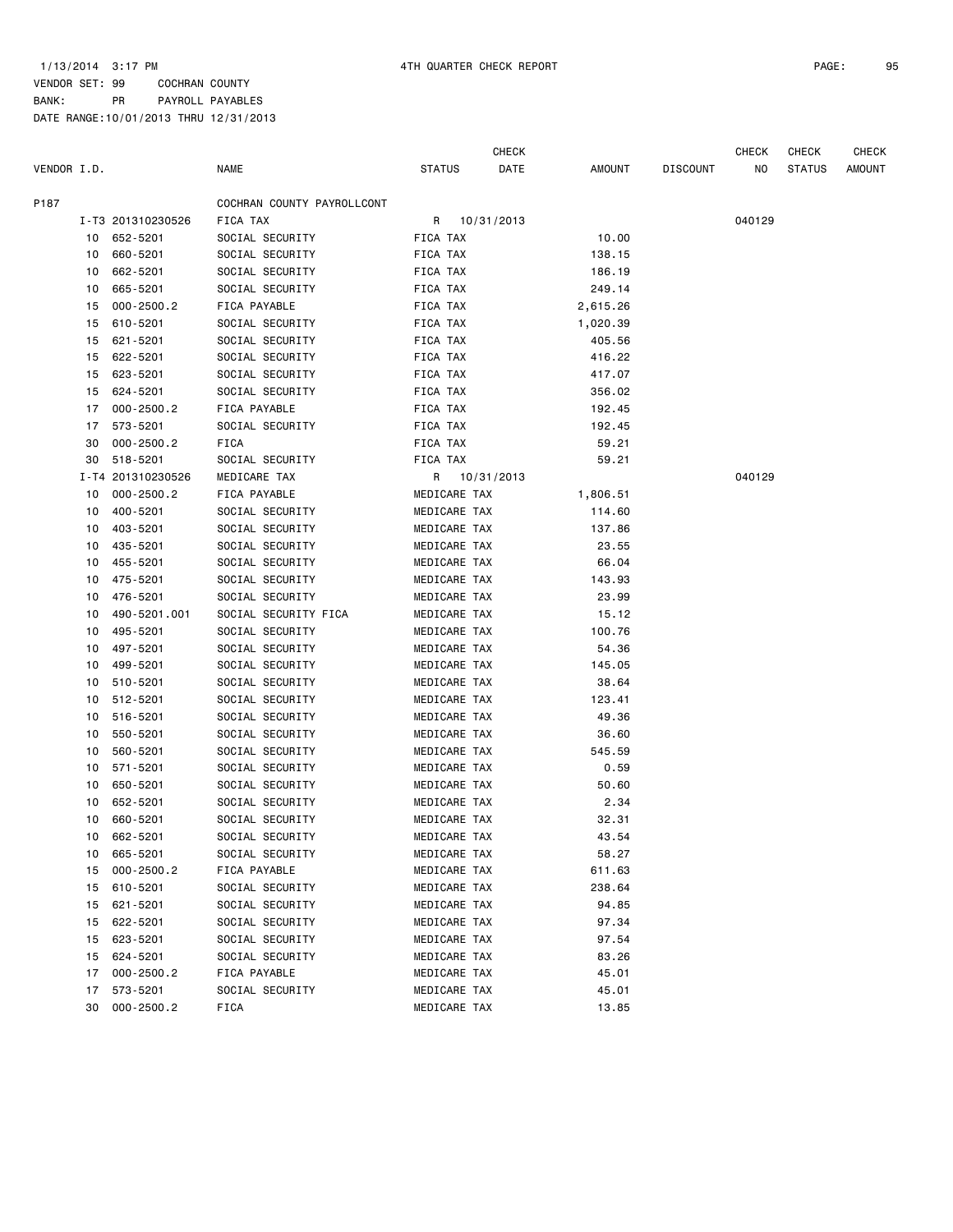# VENDOR SET: 99 COCHRAN COUNTY BANK: PR PAYROLL PAYABLES

|             |    |                   |                            |               | CHECK                |          |                 | CHECK  | <b>CHECK</b>  | <b>CHECK</b> |
|-------------|----|-------------------|----------------------------|---------------|----------------------|----------|-----------------|--------|---------------|--------------|
| VENDOR I.D. |    |                   | <b>NAME</b>                | <b>STATUS</b> | DATE                 | AMOUNT   | <b>DISCOUNT</b> | NO     | <b>STATUS</b> | AMOUNT       |
| P187        |    |                   | COCHRAN COUNTY PAYROLLCONT |               |                      |          |                 |        |               |              |
|             |    | I-T4 201310230526 | MEDICARE TAX               | R.            | 10/31/2013           |          |                 | 040129 |               |              |
|             |    | 30 518-5201       | SOCIAL SECURITY            | MEDICARE TAX  |                      | 13.85    |                 |        |               | 43,287.47    |
| T218        |    |                   | TEXAS ASS'N OF COUNTIES    |               |                      |          |                 |        |               |              |
|             |    | I-11 201310230526 | EMPLOYEE PREMIUMS          | R.            | 10/31/2013           |          |                 | 040130 |               |              |
|             | 10 | 400-5202          | GROUP INSURANCE            |               | EMPLOYEE PREMIUMS    | 1,488.99 |                 |        |               |              |
|             | 10 | 403-5202          | GROUP INSURANCE            |               | EMPLOYEE PREMIUMS    | 1,601.76 |                 |        |               |              |
|             | 10 | 455-5202          | GROUP INSURANCE            |               | EMPLOYEE PREMIUMS    | 800.88   |                 |        |               |              |
|             | 10 | 475-5202          | GROUP INSURANCE            |               | EMPLOYEE PREMIUMS    | 1,601.76 |                 |        |               |              |
|             | 10 | 495 - 5202        | GROUP INSURANCE            |               | EMPLOYEE PREMIUMS    | 1,601.76 |                 |        |               |              |
|             | 10 | 497-5202          | GROUP INSURANCE            |               | EMPLOYEE PREMIUMS    | 800.88   |                 |        |               |              |
|             | 10 | 499-5202          | GROUP INSURANCE            |               | EMPLOYEE PREMIUMS    | 2,402.64 |                 |        |               |              |
|             | 10 | 510-5202          | GROUP INSURANCE            |               | EMPLOYEE PREMIUMS    | 800.88   |                 |        |               |              |
|             | 10 | 512-5202          | GROUP INSURANCE            |               | EMPLOYEE PREMIUMS    | 1,601.76 |                 |        |               |              |
|             | 10 | 516-5202          | GROUP INSURANCE [50%]      |               | EMPLOYEE PREMIUMS    | 827.56   |                 |        |               |              |
|             | 10 | 550-5202          | GROUP INSURANCE            |               | EMPLOYEE PREMIUMS    | 800.88   |                 |        |               |              |
|             | 10 | 560-5202          | GROUP INSURANCE            |               | EMPLOYEE PREMIUMS    | 8,809.68 |                 |        |               |              |
|             | 10 | 571-5202          | GROUP INSURANCE            |               | EMPLOYEE PREMIUMS    | 10.39    |                 |        |               |              |
|             | 10 | 650-5202          | GROUP INSURANCE            |               | EMPLOYEE PREMIUMS    | 839.72   |                 |        |               |              |
|             | 10 | 652-5202          | GROUP INSURANCE            |               | EMPLOYEE PREMIUMS    | 38.84    |                 |        |               |              |
|             | 10 | 660-5202          | GROUP INSURANCE [35%]      |               | EMPLOYEE PREMIUMS    | 541.94   |                 |        |               |              |
|             | 10 | 662-5202          | GROUP INSURANCE            |               | EMPLOYEE PREMIUMS    | 723.20   |                 |        |               |              |
|             | 10 | 665-5202          | GROUP INSURANCE            |               | EMPLOYEE PREMIUMS    | 800.88   |                 |        |               |              |
|             | 15 | 610-5202          | GROUP INSURANCE            |               | EMPLOYEE PREMIUMS    | 3,316.29 |                 |        |               |              |
|             | 15 | 621-5202          | GROUP INSURANCE            |               | EMPLOYEE PREMIUMS    | 1,601.76 |                 |        |               |              |
|             | 15 | 622-5202          | GROUP INSURANCE            |               | EMPLOYEE PREMIUMS    | 1,601.76 |                 |        |               |              |
|             | 15 | 623-5202          | GROUP INSURANCE            |               | EMPLOYEE PREMIUMS    | 1,601.76 |                 |        |               |              |
|             | 15 | 624-5202          | GROUP INSURANCE            |               | EMPLOYEE PREMIUMS    | 1,601.76 |                 |        |               |              |
|             | 17 | 573-5202          | GROUP HEALTH INSURANCE     |               | EMPLOYEE PREMIUMS    | 790.49   |                 |        |               |              |
|             | 30 | 518-5202          | GROUP INSURANCE [15%]      |               | EMPLOYEE PREMIUMS    | 232.26   |                 |        |               |              |
|             |    | I-12 201310230526 | GROUP LIFE INSURANCE       | R             | 10/31/2013           |          |                 | 040130 |               |              |
|             | 10 | 400-5202          | GROUP INSURANCE            |               | GROUP LIFE INSURANCE | 5.31     |                 |        |               |              |
|             | 10 | 403-5202          | GROUP INSURANCE            |               | GROUP LIFE INSURANCE | 7.90     |                 |        |               |              |
|             | 10 | 455-5202          | GROUP INSURANCE            |               | GROUP LIFE INSURANCE | 3.95     |                 |        |               |              |
|             | 10 | 475-5202          | GROUP INSURANCE            |               | GROUP LIFE INSURANCE | 7.90     |                 |        |               |              |
|             | 10 | 495-5202          | GROUP INSURANCE            |               | GROUP LIFE INSURANCE | 7.90     |                 |        |               |              |
|             | 10 | 497-5202          | GROUP INSURANCE            |               | GROUP LIFE INSURANCE | 3.95     |                 |        |               |              |
|             | 10 | 499-5202          | GROUP INSURANCE            |               | GROUP LIFE INSURANCE | 11.85    |                 |        |               |              |
|             | 10 | 510-5202          | GROUP INSURANCE            |               | GROUP LIFE INSURANCE | 3.95     |                 |        |               |              |
|             | 10 | 512-5202          | GROUP INSURANCE            |               | GROUP LIFE INSURANCE | 7.90     |                 |        |               |              |
|             | 10 | 516-5202          | GROUP INSURANCE [50%]      |               | GROUP LIFE INSURANCE | 4.08     |                 |        |               |              |
|             | 10 | 550-5202          | GROUP INSURANCE            |               | GROUP LIFE INSURANCE | 3.95     |                 |        |               |              |
|             | 10 | 560-5202          | GROUP INSURANCE            |               | GROUP LIFE INSURANCE | 43.45    |                 |        |               |              |
|             | 10 | 571-5202          | GROUP INSURANCE            |               | GROUP LIFE INSURANCE | 0.05     |                 |        |               |              |
|             | 10 | 650-5202          | GROUP INSURANCE            |               | GROUP LIFE INSURANCE | 4.14     |                 |        |               |              |
|             | 10 | 652-5202          | GROUP INSURANCE            |               | GROUP LIFE INSURANCE | 0.19     |                 |        |               |              |
|             | 10 | 660-5202          | GROUP INSURANCE [35%]      |               | GROUP LIFE INSURANCE | 2.67     |                 |        |               |              |
|             |    |                   |                            |               |                      |          |                 |        |               |              |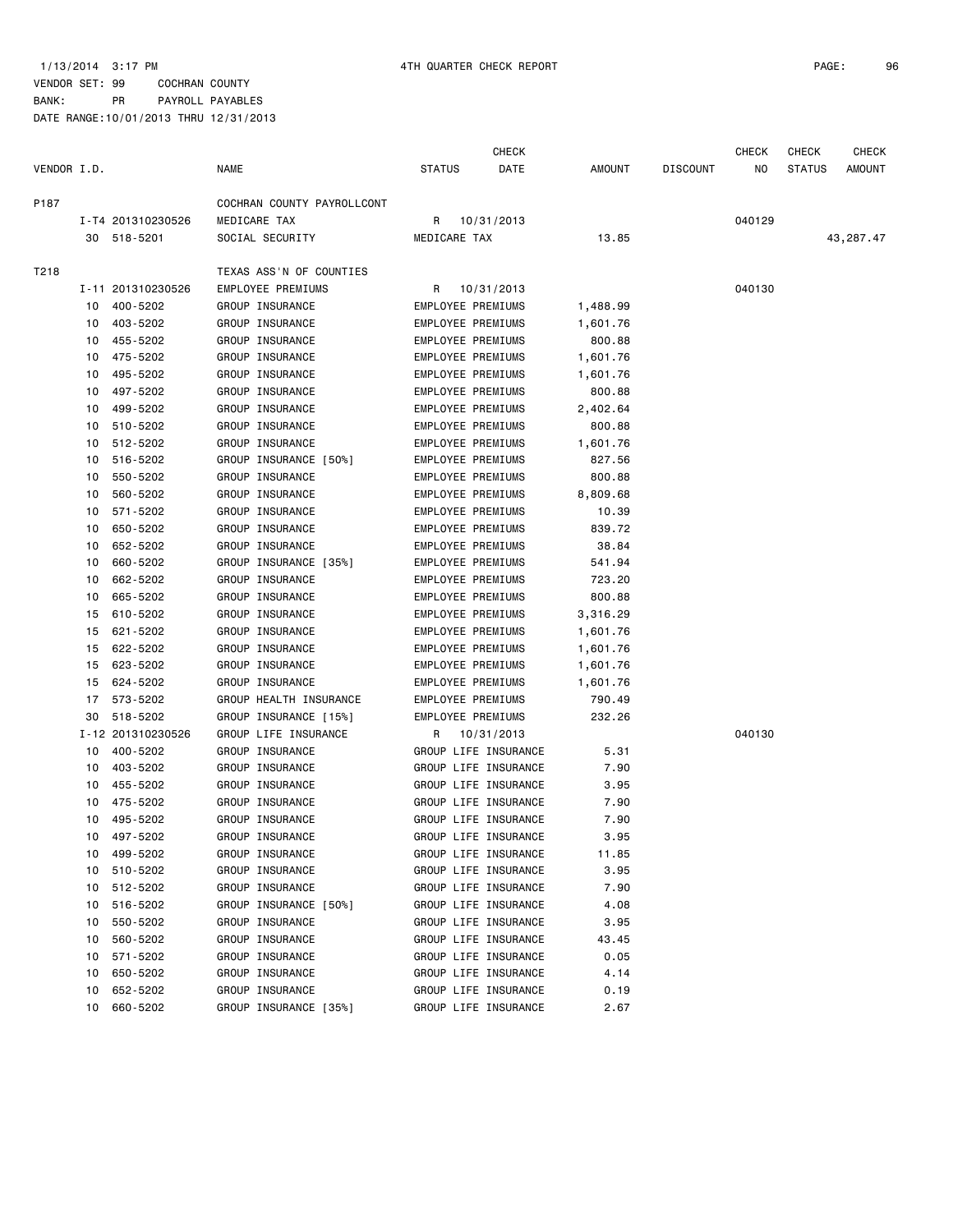|                  |                   |                |                                |                 | <b>CHECK</b>         |               |                 | <b>CHECK</b> | <b>CHECK</b>  | <b>CHECK</b>  |
|------------------|-------------------|----------------|--------------------------------|-----------------|----------------------|---------------|-----------------|--------------|---------------|---------------|
| VENDOR I.D.      |                   |                | <b>NAME</b>                    | <b>STATUS</b>   | DATE                 | <b>AMOUNT</b> | <b>DISCOUNT</b> | NO.          | <b>STATUS</b> | <b>AMOUNT</b> |
| T218             |                   |                | TEXAS ASS'N OF COUNTIECONT     |                 |                      |               |                 |              |               |               |
|                  | I-12 201310230526 |                | GROUP LIFE INSURANCE           | R               | 10/31/2013           |               |                 | 040130       |               |               |
|                  | 10 662-5202       |                | GROUP INSURANCE                |                 | GROUP LIFE INSURANCE | 3.57          |                 |              |               |               |
|                  | 665-5202<br>10    |                | GROUP INSURANCE                |                 | GROUP LIFE INSURANCE | 3.95          |                 |              |               |               |
|                  | 610-5202<br>15    |                | GROUP INSURANCE                |                 | GROUP LIFE INSURANCE | 12.27         |                 |              |               |               |
|                  | 621-5202<br>15    |                | GROUP INSURANCE                |                 | GROUP LIFE INSURANCE | 7.90          |                 |              |               |               |
|                  | 15 622-5202       |                | GROUP INSURANCE                |                 | GROUP LIFE INSURANCE | 7.90          |                 |              |               |               |
|                  | 15 623-5202       |                | GROUP INSURANCE                |                 | GROUP LIFE INSURANCE | 7.90          |                 |              |               |               |
|                  | 15 624-5202       |                | GROUP INSURANCE                |                 | GROUP LIFE INSURANCE | 7.90          |                 |              |               |               |
|                  | 17 573-5202       |                | GROUP HEALTH INSURANCE         |                 | GROUP LIFE INSURANCE | 3.90          |                 |              |               |               |
|                  | 518-5202<br>30    |                | GROUP INSURANCE [15%]          |                 | GROUP LIFE INSURANCE | 1.15          |                 |              |               |               |
|                  | I-15 201310230526 |                | DEPENDENT HEALTH PREM WITHHELD | R               | 10/31/2013           |               |                 | 040130       |               |               |
|                  | 15 000-2500.4     |                | INSURANCE PAYABLE              |                 | DEPENDENT HEALTH PRE | 880.96        |                 |              |               | 37,897.02     |
| T266             |                   |                | TREASURER OF VIRGINIA          |                 |                      |               |                 |              |               |               |
|                  | I-CJS201310230526 |                | CASE ID#0003452040             | R               | 10/31/2013           |               |                 | 040131       |               |               |
|                  | 10 000-2500.8     |                | CHILD SUPPORT PAYABLE          |                 | CASE ID#0003452040   | 453.10        |                 |              |               | 453.10        |
|                  |                   |                |                                |                 |                      |               |                 |              |               |               |
| C <sub>253</sub> |                   |                | COCHRAN COUNTY MONEY MKT       |                 |                      |               |                 |              |               |               |
|                  | I-201310230527    |                | NON-DEPT SUPP DEATH            |                 | R 10/31/2013         |               |                 | 040132       |               |               |
|                  | 10 409-5207       |                | SUPPLEMENTAL DEATH BENEFITS    |                 | OCT 2013 SUPP DEATH  | 1,415.15      |                 |              |               | 1,415.15      |
| A067             |                   |                | AMERICAN FAMILY LIFE ASSURANCE |                 |                      |               |                 |              |               |               |
|                  | I-08 201311200528 |                | MONTHLY PREMIUM                |                 | R 11/30/2013         |               |                 | 040296       |               |               |
|                  | 10 000-2500.4     |                | INSURANCE PAYABLE              | MONTHLY PREMIUM |                      | 606.91        |                 |              |               |               |
|                  | 15                | $000 - 2500.4$ | INSURANCE PAYABLE              | MONTHLY PREMIUM |                      | 158.95        |                 |              |               |               |
|                  | 30                | $000 - 2500.4$ | AFLAC                          | MONTHLY PREMIUM |                      | 5.03          |                 |              |               |               |
|                  | I-08A201311200528 |                | MONTHLY PREMIUM                | R               | 11/30/2013           |               |                 | 040296       |               |               |
|                  | 10 000-2500.4     |                | INSURANCE PAYABLE              | MONTHLY PREMIUM |                      | 200.46        |                 |              |               | 971.35        |
| C091             |                   |                | <b>COMPBENEFITS</b>            |                 |                      |               |                 |              |               |               |
|                  | I-17A201311200528 |                | VISION MONTHLY PREMIUM         | R               | 11/30/2013           |               |                 | 040297       |               |               |
|                  | 10 000-2500.4     |                | INSURANCE PAYABLE              |                 | VISION MONTHLY PREMI | 49.52         |                 |              |               | 49.52         |
| C <sub>253</sub> |                   |                | COCHRAN COUNTY MONEY MKT       |                 |                      |               |                 |              |               |               |
|                  | I-01 201311200528 |                | RETIREMENT CONTRIBUTIONS       |                 | R 11/30/2013         |               |                 | 040298       |               |               |
|                  | 10 000-2500.3     |                | TCDRS PAYABLE                  |                 | RETIREMENT CONTRIBUT | 8,068.76      |                 |              |               |               |
|                  | 10 400-5203       |                | RETIREMENT                     |                 | RETIREMENT CONTRIBUT | 1,027.46      |                 |              |               |               |
|                  | 10 403-5203       |                | RETIREMENT                     |                 | RETIREMENT CONTRIBUT | 828.56        |                 |              |               |               |
|                  | 435-5203<br>10    |                | RETIREMENT                     |                 | RETIREMENT CONTRIBUT | 211.15        |                 |              |               |               |
|                  | 455-5203<br>10    |                | RETIREMENT                     |                 | RETIREMENT CONTRIBUT | 529.27        |                 |              |               |               |
|                  | 475-5203<br>10    |                | RETIREMENT                     |                 | RETIREMENT CONTRIBUT | 1,298.18      |                 |              |               |               |
|                  | 476-5203<br>10    |                | RETIREMENT                     |                 | RETIREMENT CONTRIBUT | 215.16        |                 |              |               |               |
|                  | 10                | 490-5203.001   | RETIREMENT                     |                 | RETIREMENT CONTRIBUT | 277.39        |                 |              |               |               |
|                  | 495-5203<br>10    |                | RETIREMENT                     |                 | RETIREMENT CONTRIBUT | 903.37        |                 |              |               |               |
|                  | 497-5203<br>10    |                | RETIREMENT                     |                 | RETIREMENT CONTRIBUT | 487.39        |                 |              |               |               |
|                  | 499-5203<br>10    |                | RETIREMENT                     |                 | RETIREMENT CONTRIBUT | 1,296.43      |                 |              |               |               |
|                  | 510-5203<br>10    |                | RETIREMENT                     |                 | RETIREMENT CONTRIBUT | 351.00        |                 |              |               |               |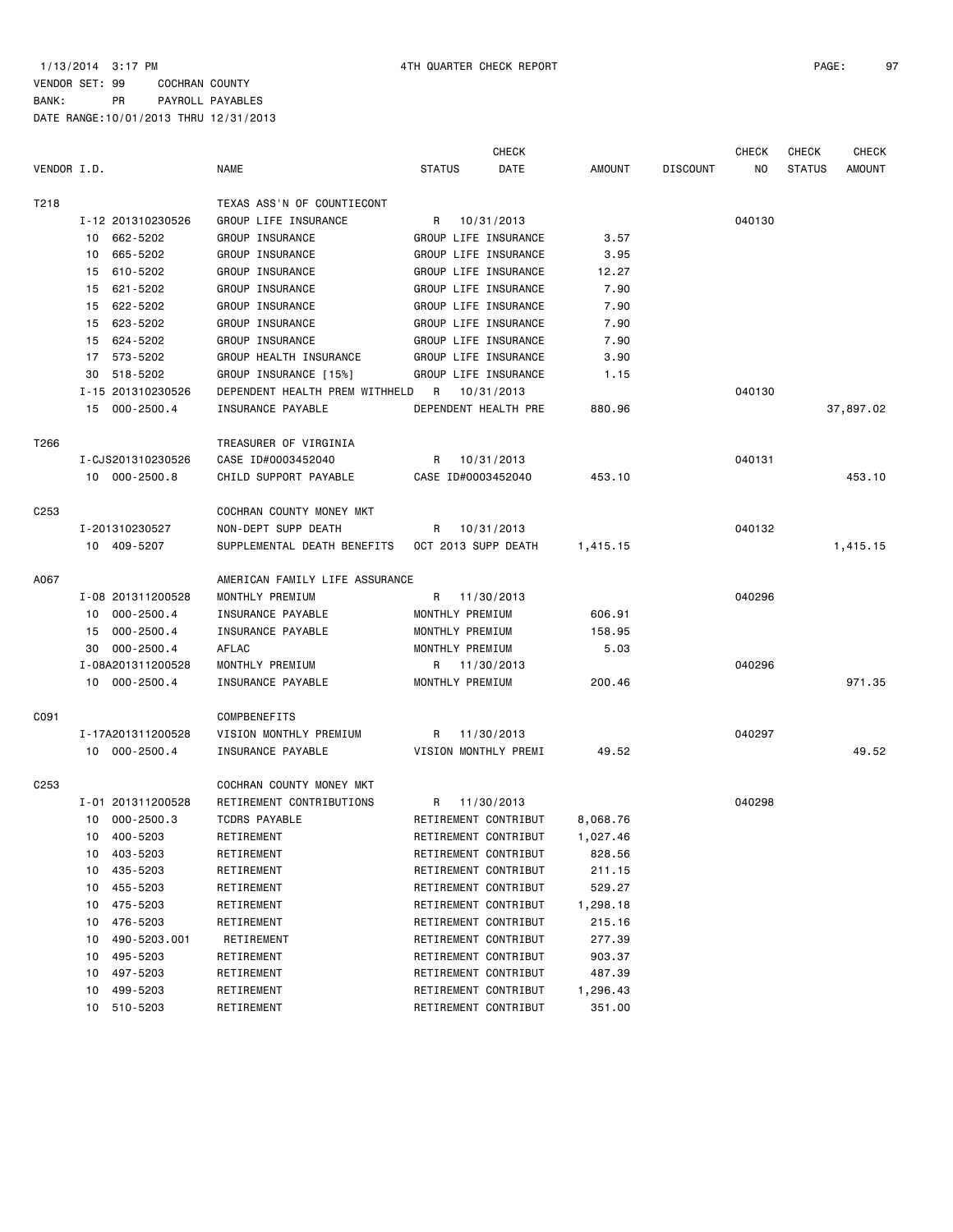1/13/2014 3:17 PM 4TH QUARTER CHECK REPORT PAGE: 98 VENDOR SET: 99 COCHRAN COUNTY BANK: PR PAYROLL PAYABLES

|                  |    |                   |                                |                      | <b>CHECK</b> |               |                 | <b>CHECK</b> | <b>CHECK</b>  | <b>CHECK</b>  |
|------------------|----|-------------------|--------------------------------|----------------------|--------------|---------------|-----------------|--------------|---------------|---------------|
| VENDOR I.D.      |    |                   | <b>NAME</b>                    | <b>STATUS</b>        | DATE         | <b>AMOUNT</b> | <b>DISCOUNT</b> | NO.          | <b>STATUS</b> | <b>AMOUNT</b> |
| C <sub>253</sub> |    |                   | COCHRAN COUNTY MONEY MCONT     |                      |              |               |                 |              |               |               |
|                  |    | I-01 201311200528 | RETIREMENT CONTRIBUTIONS       | R                    | 11/30/2013   |               |                 | 040298       |               |               |
|                  | 10 | 512-5203          | RETIREMENT                     | RETIREMENT CONTRIBUT |              | 719.50        |                 |              |               |               |
|                  | 10 | 516-5203          | RETIREMENT                     | RETIREMENT CONTRIBUT |              | 435.65        |                 |              |               |               |
|                  | 10 | 550-5203          | RETIREMENT                     | RETIREMENT CONTRIBUT |              | 328.17        |                 |              |               |               |
|                  | 10 | 560-5203          | RETIREMENT                     | RETIREMENT CONTRIBUT |              | 4,505.26      |                 |              |               |               |
|                  | 10 | 571-5203          | RETIREMENT                     | RETIREMENT CONTRIBUT |              | 5.20          |                 |              |               |               |
|                  | 10 | 650-5203          | RETIREMENT                     | RETIREMENT CONTRIBUT |              | 469.18        |                 |              |               |               |
|                  | 10 | 652-5203          | RETIREMENT                     | RETIREMENT CONTRIBUT |              | 20.97         |                 |              |               |               |
|                  | 10 | 660-5203          | RETIREMENT                     | RETIREMENT CONTRIBUT |              | 288.58        |                 |              |               |               |
|                  | 10 | 662-5203          | RETIREMENT                     | RETIREMENT CONTRIBUT |              | 390.40        |                 |              |               |               |
|                  | 10 | 665-5203          | RETIREMENT                     | RETIREMENT CONTRIBUT |              | 396.60        |                 |              |               |               |
|                  | 15 | $000 - 2500.3$    | TCDRS PAYABLE                  | RETIREMENT CONTRIBUT |              | 3,017.65      |                 |              |               |               |
|                  | 15 | 610-5203          | RETIREMENT                     | RETIREMENT CONTRIBUT |              | 2,137.81      |                 |              |               |               |
|                  | 15 | 621-5203          | RETIREMENT                     | RETIREMENT CONTRIBUT |              | 850.38        |                 |              |               |               |
|                  | 15 | 622-5203          | RETIREMENT                     | RETIREMENT CONTRIBUT |              | 869.55        |                 |              |               |               |
|                  | 15 | 623-5203          | RETIREMENT                     | RETIREMENT CONTRIBUT |              | 881.60        |                 |              |               |               |
|                  | 15 | 624-5203          | RETIREMENT                     | RETIREMENT CONTRIBUT |              | 864.86        |                 |              |               |               |
|                  | 17 | $000 - 2500.3$    | TCDRS PAYABLE                  | RETIREMENT CONTRIBUT |              | 213.14        |                 |              |               |               |
|                  | 17 | 573-5203          | RETIREMENT                     | RETIREMENT CONTRIBUT |              | 395.82        |                 |              |               |               |
|                  | 30 | $000 - 2500.3$    | <b>TCDRS</b>                   | RETIREMENT CONTRIBUT |              | 66.60         |                 |              |               |               |
|                  | 30 | 518-5203          | RETIREMENT                     | RETIREMENT CONTRIBUT |              | 123.68        |                 |              |               | 32, 474. 72   |
| C300             |    |                   | COCHRAN COUNTY SCHOOLS FEDERAL |                      |              |               |                 |              |               |               |
|                  |    | I-18A201311200528 | MONTHLY PREMUIM                | R                    | 11/30/2013   |               |                 | 040299       |               |               |
|                  | 10 | 000-2500.4        | INSURANCE PAYABLE              | MONTHLY PREMUIM      |              | 8,463.18      |                 |              |               |               |
|                  | 15 | $000 - 2500.4$    | INSURANCE PAYABLE              | MONTHLY PREMUIM      |              | 1,986.71      |                 |              |               |               |
|                  | 30 | $000 - 2500.4$    | AFLAC                          | MONTHLY PREMUIM      |              | 182.32        |                 |              |               | 10,632.21     |
| N017             |    |                   | NATIONAL FARM LIFE             |                      |              |               |                 |              |               |               |
|                  |    | I-05 201311200528 | NFL PREMIUM                    | R                    | 11/30/2013   |               |                 | 040300       |               |               |
|                  | 10 | 000-2500.4        | INSURANCE PAYABLE              | NFL PREMIUM          |              | 243.13        |                 |              |               |               |
|                  |    | 15 000-2500.4     | INSURANCE PAYABLE              | NFL PREMIUM          |              | 34.33         |                 |              |               |               |
|                  |    | I-05A201311200528 | AFTER TAX PREM                 | R                    | 11/30/2013   |               |                 | 040300       |               |               |
|                  | 10 | $000 - 2500.4$    | INSURANCE PAYABLE              | AFTER TAX PREM       |              | 114.21        |                 |              |               |               |
|                  | 15 | $000 - 2500.4$    | INSURANCE PAYABLE              | AFTER TAX PREM       |              | 40.94         |                 |              |               | 432.61        |
| N060             |    |                   | NATIONWIDE RETIREMENT SOL      |                      |              |               |                 |              |               |               |
|                  |    | I-04 201311200528 | DEFERRED COMP WITHHELD         | R 11/30/2013         |              |               |                 | 040301       |               |               |
|                  |    | 10 000-2500.7     | PEBSCO DEF COMP PAYABLE        | DEFERRED COMP WITHHE |              | 2,226.00      |                 |              |               |               |
|                  |    | 15 000-2500.7     | PEBSCO DEF COMP PAYABLE        | DEFERRED COMP WITHHE |              | 1,325.00      |                 |              |               | 3,551.00      |
| N081             |    |                   | NATIONAL FAMILY CARE LIFE INSU |                      |              |               |                 |              |               |               |
|                  |    | I-21 201311200528 | NATIONAL FAMILY CARE           | R                    | 11/30/2013   |               |                 | 040302       |               |               |
|                  |    | 10 000-2500.4     | INSURANCE PAYABLE              | NATIONAL FAMILY CARE |              | 139.10        |                 |              |               | 139.10        |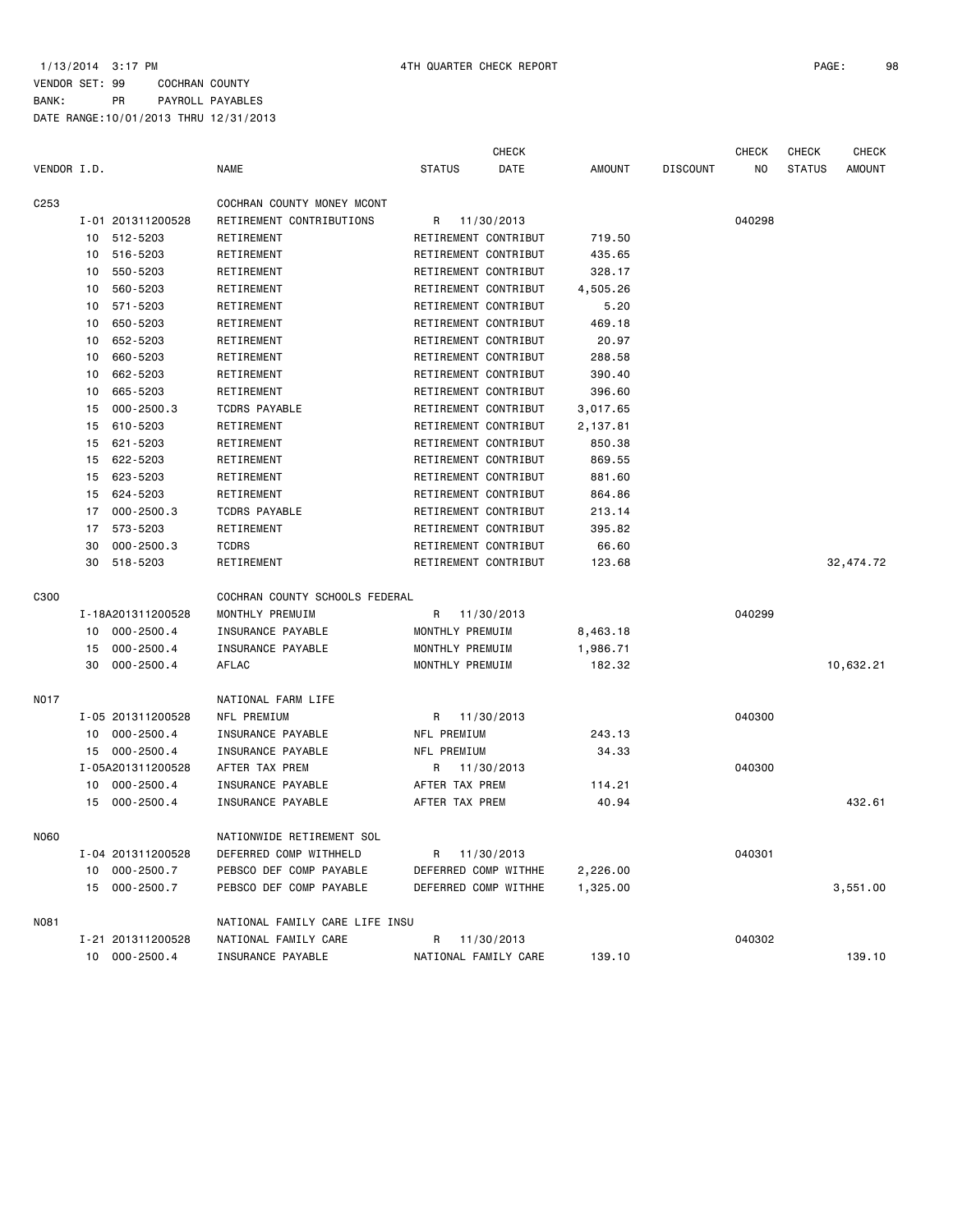1/13/2014 3:17 PM 4TH QUARTER CHECK REPORT PAGE: 99 VENDOR SET: 99 COCHRAN COUNTY BANK: PR PAYROLL PAYABLES DATE RANGE:10/01/2013 THRU 12/31/2013

CHECK CHECK CHECK CHECK

| VENDOR I.D. |    |                   | <b>NAME</b>               | <b>STATUS</b> | DATE                 | AMOUNT    | <b>DISCOUNT</b> | NO.    | <b>STATUS</b> | <b>AMOUNT</b> |
|-------------|----|-------------------|---------------------------|---------------|----------------------|-----------|-----------------|--------|---------------|---------------|
| P187        |    |                   | COCHRAN COUNTY PAYROLL TA |               |                      |           |                 |        |               |               |
|             |    | I-T1 201311200528 | FEDERAL INCOME TAX W/H    |               | R 11/30/2013         |           |                 | 040303 |               |               |
|             | 10 | $000 - 2500.1$    | WITHHOLDING TAX PAYABLE   |               | FEDERAL INCOME TAX W | 11,673.95 |                 |        |               |               |
|             | 15 | $000 - 2500.1$    | WITHHOLDING TAX PAYABLE   |               | FEDERAL INCOME TAX W | 3,824.96  |                 |        |               |               |
|             | 17 | $000 - 2500.1$    | WITHHOLDING TAX PAYABLE   |               | FEDERAL INCOME TAX W | 260.67    |                 |        |               |               |
|             | 30 | $000 - 2500.1$    | FEDERAL WITHOLDING        |               | FEDERAL INCOME TAX W | 115.98    |                 |        |               |               |
|             |    | I-T3 201311200528 | FICA TAX                  |               | R 11/30/2013         |           |                 | 040303 |               |               |
|             | 10 | $000 - 2500.2$    | FICA PAYABLE              | FICA TAX      |                      | 7,225.53  |                 |        |               |               |
|             | 10 | 400-5201          | SOCIAL SECURITY           | FICA TAX      |                      | 490.02    |                 |        |               |               |
|             | 10 | 403-5201          | SOCIAL SECURITY           | FICA TAX      |                      | 440.00    |                 |        |               |               |
|             | 10 | 435-5201          | SOCIAL SECURITY           | FICA TAX      |                      | 100.71    |                 |        |               |               |
|             | 10 | 455-5201          | SOCIAL SECURITY           | FICA TAX      |                      | 262.50    |                 |        |               |               |
|             | 10 | 475-5201          | SOCIAL SECURITY           | FICA TAX      |                      | 619.13    |                 |        |               |               |
|             | 10 | 476-5201          | SOCIAL SECURITY           | FICA TAX      |                      | 102.61    |                 |        |               |               |
|             | 10 | 490-5201.001      | SOCIAL SECURITY FICA      | FICA TAX      |                      | 132.29    |                 |        |               |               |
|             | 10 | 495-5201          | SOCIAL SECURITY           | FICA TAX      |                      | 430.84    |                 |        |               |               |
|             | 10 | 497-5201          | SOCIAL SECURITY           | FICA TAX      |                      | 232.45    |                 |        |               |               |
|             | 10 | 499-5201          | SOCIAL SECURITY           | FICA TAX      |                      | 611.53    |                 |        |               |               |
|             | 10 | 510-5201          | SOCIAL SECURITY           | FICA TAX      |                      | 165.23    |                 |        |               |               |
|             | 10 | 512-5201          | SOCIAL SECURITY           | FICA TAX      |                      | 327.83    |                 |        |               |               |
|             | 10 | 516-5201          | SOCIAL SECURITY           | FICA TAX      |                      | 210.85    |                 |        |               |               |
|             | 10 | 550-5201          | SOCIAL SECURITY           | FICA TAX      |                      | 156.51    |                 |        |               |               |
|             | 10 | 560-5201          | SOCIAL SECURITY           | FICA TAX      |                      | 2,131.15  |                 |        |               |               |
|             | 10 | 571-5201          | SOCIAL SECURITY           | FICA TAX      |                      | 2.53      |                 |        |               |               |
|             | 10 | 650-5201          | SOCIAL SECURITY           | FICA TAX      |                      | 223.77    |                 |        |               |               |
|             | 10 | 652-5201          | SOCIAL SECURITY           | FICA TAX      |                      | 10.00     |                 |        |               |               |
|             | 10 | 660-5201          | SOCIAL SECURITY           | FICA TAX      |                      | 139.69    |                 |        |               |               |
|             | 10 | 662-5201          | SOCIAL SECURITY           | FICA TAX      |                      | 186.19    |                 |        |               |               |
|             | 10 | 665-5201          | SOCIAL SECURITY           | FICA TAX      |                      | 249.70    |                 |        |               |               |
|             | 15 | $000 - 2500.2$    | FICA PAYABLE              | FICA TAX      |                      | 2,606.15  |                 |        |               |               |
|             | 15 | 610-5201          | SOCIAL SECURITY           | FICA TAX      |                      | 1,017.91  |                 |        |               |               |
|             | 15 | 621-5201          | SOCIAL SECURITY           | FICA TAX      |                      | 405.56    |                 |        |               |               |
|             | 15 | 622-5201          | SOCIAL SECURITY           | FICA TAX      |                      | 409.59    |                 |        |               |               |
|             | 15 | 623-5201          | SOCIAL SECURITY           | FICA TAX      |                      | 417.07    |                 |        |               |               |
|             |    |                   |                           |               |                      |           |                 |        |               |               |
|             | 15 | 624-5201          | SOCIAL SECURITY           | FICA TAX      |                      | 356.02    |                 |        |               |               |
|             | 17 | $000 - 2500.2$    | FICA PAYABLE              | FICA TAX      |                      | 192.82    |                 |        |               |               |
|             | 17 | 573-5201          | SOCIAL SECURITY           | FICA TAX      |                      | 192.82    |                 |        |               |               |
|             | 30 | $000 - 2500.2$    | <b>FICA</b>               | FICA TAX      |                      | 59.87     |                 |        |               |               |
|             | 30 | 518-5201          | SOCIAL SECURITY           | FICA TAX      |                      | 59.87     |                 |        |               |               |
|             |    | I-T4 201311200528 | MEDICARE TAX              |               | R 11/30/2013         |           |                 | 040303 |               |               |
|             | 10 | $000 - 2500.2$    | FICA PAYABLE              | MEDICARE TAX  |                      | 1,689.82  |                 |        |               |               |
|             | 10 | 400-5201          | SOCIAL SECURITY           | MEDICARE TAX  |                      | 114.60    |                 |        |               |               |
|             | 10 | 403-5201          | SOCIAL SECURITY           | MEDICARE TAX  |                      | 102.91    |                 |        |               |               |
|             | 10 | 435-5201          | SOCIAL SECURITY           | MEDICARE TAX  |                      | 23.55     |                 |        |               |               |
|             | 10 | 455-5201          | SOCIAL SECURITY           | MEDICARE TAX  |                      | 61.40     |                 |        |               |               |
|             | 10 | 475-5201          | SOCIAL SECURITY           | MEDICARE TAX  |                      | 144.79    |                 |        |               |               |
|             | 10 | 476-5201          | SOCIAL SECURITY           | MEDICARE TAX  |                      | 23.99     |                 |        |               |               |
|             | 10 | 490-5201.001      | SOCIAL SECURITY FICA      | MEDICARE TAX  |                      | 30.94     |                 |        |               |               |
|             |    |                   |                           |               |                      |           |                 |        |               |               |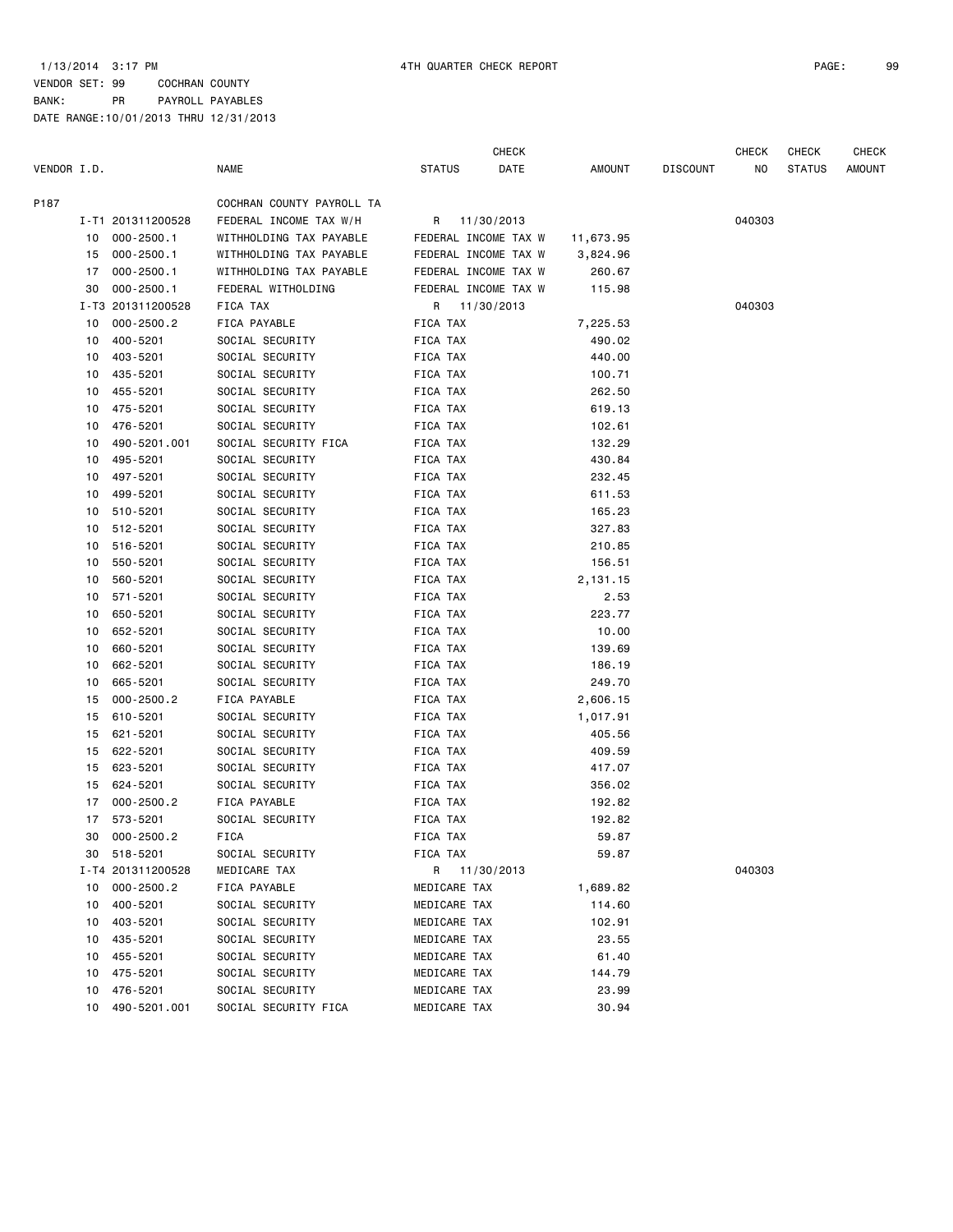|             |    |                   |                            |               | <b>CHECK</b>             |               |                 | <b>CHECK</b> | <b>CHECK</b>  | <b>CHECK</b> |
|-------------|----|-------------------|----------------------------|---------------|--------------------------|---------------|-----------------|--------------|---------------|--------------|
| VENDOR I.D. |    |                   | <b>NAME</b>                | <b>STATUS</b> | DATE                     | <b>AMOUNT</b> | <b>DISCOUNT</b> | NO           | <b>STATUS</b> | AMOUNT       |
| P187        |    |                   | COCHRAN COUNTY PAYROLLCONT |               |                          |               |                 |              |               |              |
|             |    | I-T4 201311200528 | MEDICARE TAX               | R             | 11/30/2013               |               |                 | 040303       |               |              |
|             | 10 | 495-5201          | SOCIAL SECURITY            | MEDICARE TAX  |                          | 100.76        |                 |              |               |              |
|             | 10 | 497-5201          | SOCIAL SECURITY            | MEDICARE TAX  |                          | 54.36         |                 |              |               |              |
|             | 10 | 499-5201          | SOCIAL SECURITY            | MEDICARE TAX  |                          | 143.01        |                 |              |               |              |
|             | 10 | 510-5201          | SOCIAL SECURITY            | MEDICARE TAX  |                          | 38.64         |                 |              |               |              |
|             | 10 | 512-5201          | SOCIAL SECURITY            | MEDICARE TAX  |                          | 76.67         |                 |              |               |              |
|             | 10 | 516-5201          | SOCIAL SECURITY            | MEDICARE TAX  |                          | 49.32         |                 |              |               |              |
|             | 10 | 550-5201          | SOCIAL SECURITY            | MEDICARE TAX  |                          | 36.60         |                 |              |               |              |
|             | 10 | 560-5201          | SOCIAL SECURITY            | MEDICARE TAX  |                          | 498.41        |                 |              |               |              |
|             | 10 | 571-5201          | SOCIAL SECURITY            | MEDICARE TAX  |                          | 0.59          |                 |              |               |              |
|             | 10 | 650-5201          | SOCIAL SECURITY            | MEDICARE TAX  |                          | 52.33         |                 |              |               |              |
|             | 10 | 652-5201          | SOCIAL SECURITY            | MEDICARE TAX  |                          | 2.34          |                 |              |               |              |
|             | 10 | 660-5201          | SOCIAL SECURITY            | MEDICARE TAX  |                          | 32.67         |                 |              |               |              |
|             | 10 | 662-5201          | SOCIAL SECURITY            | MEDICARE TAX  |                          | 43.54         |                 |              |               |              |
|             | 10 | 665-5201          | SOCIAL SECURITY            | MEDICARE TAX  |                          | 58.40         |                 |              |               |              |
|             | 15 | $000 - 2500.2$    | FICA PAYABLE               | MEDICARE TAX  |                          | 609.50        |                 |              |               |              |
|             | 15 | 610-5201          | SOCIAL SECURITY            | MEDICARE TAX  |                          | 238.06        |                 |              |               |              |
|             | 15 | 621-5201          | SOCIAL SECURITY            | MEDICARE TAX  |                          | 94.85         |                 |              |               |              |
|             | 15 | 622-5201          | SOCIAL SECURITY            | MEDICARE TAX  |                          | 95.79         |                 |              |               |              |
|             | 15 | 623-5201          | SOCIAL SECURITY            | MEDICARE TAX  |                          | 97.54         |                 |              |               |              |
|             | 15 | 624-5201          | SOCIAL SECURITY            | MEDICARE TAX  |                          | 83.26         |                 |              |               |              |
|             | 17 | $000 - 2500.2$    | FICA PAYABLE               | MEDICARE TAX  |                          | 45.10         |                 |              |               |              |
|             | 17 | 573-5201          | SOCIAL SECURITY            | MEDICARE TAX  |                          | 45.10         |                 |              |               |              |
|             | 30 | $000 - 2500.2$    | <b>FICA</b>                | MEDICARE TAX  |                          | 14.00         |                 |              |               |              |
|             | 30 | 518-5201          | SOCIAL SECURITY            | MEDICARE TAX  |                          | 14.00         |                 |              |               | 40,761.14    |
| T218        |    |                   | TEXAS ASS'N OF COUNTIES    |               |                          |               |                 |              |               |              |
|             |    | I-11 201311200528 | EMPLOYEE PREMIUMS          | R             | 11/30/2013               |               |                 | 040304       |               |              |
|             | 10 | 400-5202          | GROUP INSURANCE            |               | EMPLOYEE PREMIUMS        | 1,488.99      |                 |              |               |              |
|             | 10 | 403-5202          | GROUP INSURANCE            |               | EMPLOYEE PREMIUMS        | 1,601.76      |                 |              |               |              |
|             | 10 | 455-5202          | GROUP INSURANCE            |               | EMPLOYEE PREMIUMS        | 800.88        |                 |              |               |              |
|             | 10 | 475-5202          | GROUP INSURANCE            |               | EMPLOYEE PREMIUMS        | 1,601.76      |                 |              |               |              |
|             | 10 | 495 - 5202        | GROUP INSURANCE            |               | EMPLOYEE PREMIUMS        | 1,601.76      |                 |              |               |              |
|             | 10 | 497-5202          | GROUP INSURANCE            |               | EMPLOYEE PREMIUMS        | 800.88        |                 |              |               |              |
|             | 10 | 499-5202          | GROUP INSURANCE            |               | EMPLOYEE PREMIUMS        | 2,402.64      |                 |              |               |              |
|             | 10 | 510-5202          | GROUP INSURANCE            |               | EMPLOYEE PREMIUMS        | 800.88        |                 |              |               |              |
|             | 10 | 512-5202          | GROUP INSURANCE            |               | EMPLOYEE PREMIUMS        | 1,601.76      |                 |              |               |              |
|             | 10 | 516-5202          | GROUP INSURANCE [50%]      |               | <b>EMPLOYEE PREMIUMS</b> | 822.62        |                 |              |               |              |
|             | 10 | 550-5202          | GROUP INSURANCE            |               | EMPLOYEE PREMIUMS        | 800.88        |                 |              |               |              |
|             | 10 | 560-5202          | GROUP INSURANCE            |               | EMPLOYEE PREMIUMS        | 8,809.68      |                 |              |               |              |
|             | 10 | 571-5202          | GROUP INSURANCE            |               | EMPLOYEE PREMIUMS        | 10.39         |                 |              |               |              |
|             | 10 | 650-5202          | GROUP INSURANCE            |               | EMPLOYEE PREMIUMS        | 839.72        |                 |              |               |              |
|             | 10 | 652-5202          | GROUP INSURANCE            |               | EMPLOYEE PREMIUMS        | 38.84         |                 |              |               |              |
|             | 10 | 660-5202          | GROUP INSURANCE [35%]      |               | EMPLOYEE PREMIUMS        | 545.40        |                 |              |               |              |
|             | 10 | 662-5202          | GROUP INSURANCE            |               | EMPLOYEE PREMIUMS        | 723.20        |                 |              |               |              |
|             | 10 | 665-5202          | GROUP INSURANCE            |               | EMPLOYEE PREMIUMS        | 800.88        |                 |              |               |              |
|             | 15 | 610-5202          | GROUP INSURANCE            |               | <b>EMPLOYEE PREMIUMS</b> | 3,316.29      |                 |              |               |              |
|             |    |                   |                            |               |                          |               |                 |              |               |              |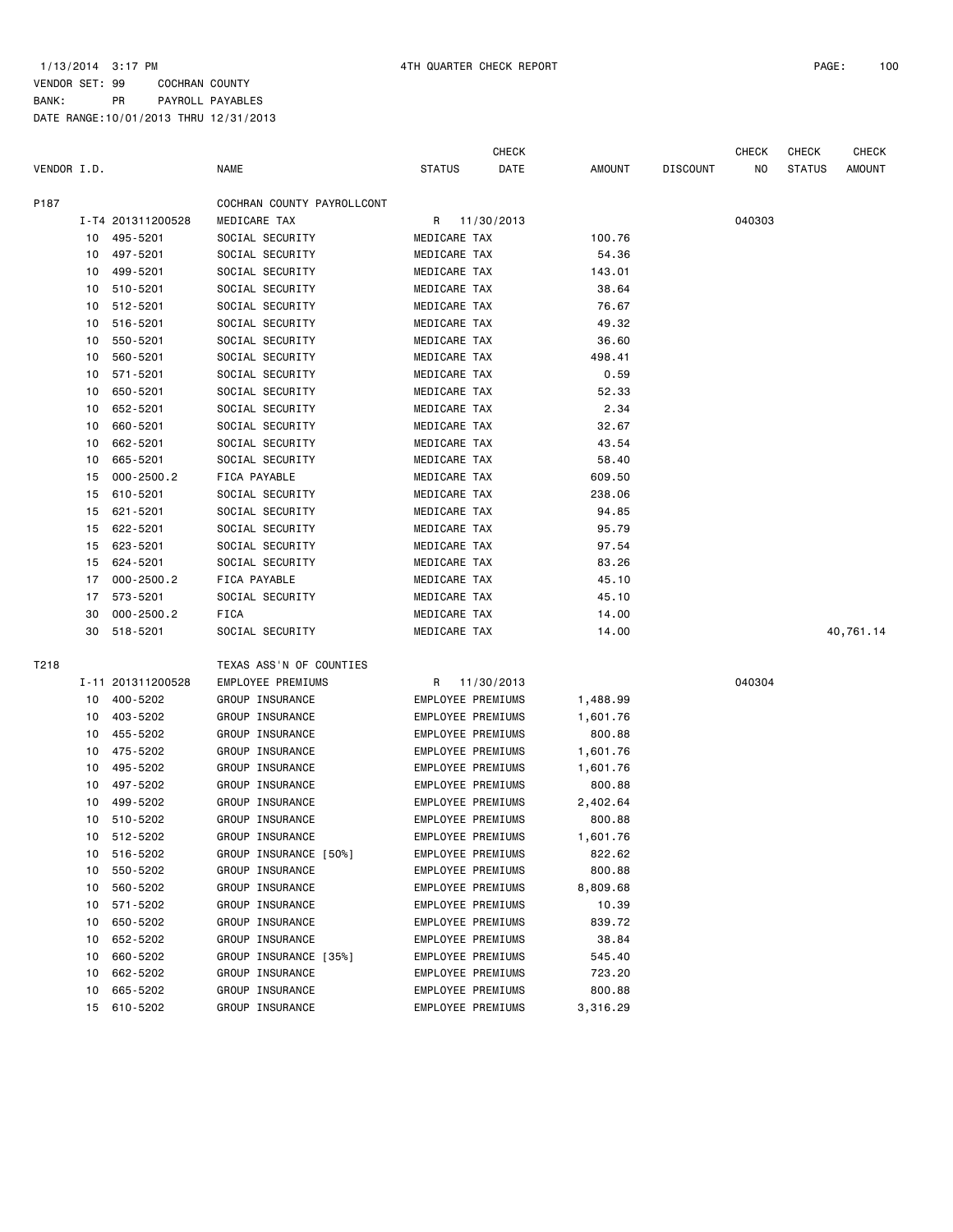|             |    |                   |                                |                          | CHECK      |               |                 | CHECK  | <b>CHECK</b>  | CHECK     |
|-------------|----|-------------------|--------------------------------|--------------------------|------------|---------------|-----------------|--------|---------------|-----------|
| VENDOR I.D. |    |                   | <b>NAME</b>                    | <b>STATUS</b>            | DATE       | <b>AMOUNT</b> | <b>DISCOUNT</b> | NO     | <b>STATUS</b> | AMOUNT    |
| T218        |    |                   | TEXAS ASS'N OF COUNTIECONT     |                          |            |               |                 |        |               |           |
|             |    | I-11 201311200528 | EMPLOYEE PREMIUMS              | R                        | 11/30/2013 |               |                 | 040304 |               |           |
|             | 15 | 621-5202          | GROUP INSURANCE                | <b>EMPLOYEE PREMIUMS</b> |            | 1,601.76      |                 |        |               |           |
|             | 15 | 622-5202          | GROUP INSURANCE                | EMPLOYEE PREMIUMS        |            | 1,601.76      |                 |        |               |           |
|             | 15 | 623-5202          | GROUP INSURANCE                | <b>EMPLOYEE PREMIUMS</b> |            | 1,601.76      |                 |        |               |           |
|             | 15 | 624-5202          | GROUP INSURANCE                | EMPLOYEE PREMIUMS        |            | 1,601.76      |                 |        |               |           |
|             | 17 | 573-5202          | GROUP HEALTH INSURANCE         | EMPLOYEE PREMIUMS        |            | 790.49        |                 |        |               |           |
|             | 30 | 518-5202          | GROUP INSURANCE [15%]          | EMPLOYEE PREMIUMS        |            | 233.74        |                 |        |               |           |
|             |    | I-12 201311200528 | GROUP LIFE INSURANCE           | R                        | 11/30/2013 |               |                 | 040304 |               |           |
|             | 10 | 400-5202          | GROUP INSURANCE                | GROUP LIFE INSURANCE     |            | 5.31          |                 |        |               |           |
|             | 10 | 403-5202          | GROUP INSURANCE                | GROUP LIFE INSURANCE     |            | 7.90          |                 |        |               |           |
|             | 10 | 455-5202          | GROUP INSURANCE                | GROUP LIFE INSURANCE     |            | 3.95          |                 |        |               |           |
|             | 10 | 475-5202          | GROUP INSURANCE                | GROUP LIFE INSURANCE     |            | 7.90          |                 |        |               |           |
|             | 10 | 495-5202          | GROUP INSURANCE                | GROUP LIFE INSURANCE     |            | 7.90          |                 |        |               |           |
|             | 10 | 497-5202          | GROUP INSURANCE                | GROUP LIFE INSURANCE     |            | 3.95          |                 |        |               |           |
|             | 10 | 499-5202          | GROUP INSURANCE                | GROUP LIFE INSURANCE     |            | 11.85         |                 |        |               |           |
|             | 10 | 510-5202          | GROUP INSURANCE                | GROUP LIFE INSURANCE     |            | 3.95          |                 |        |               |           |
|             | 10 | 512-5202          | GROUP INSURANCE                | GROUP LIFE INSURANCE     |            | 7.90          |                 |        |               |           |
|             | 10 | 516-5202          | GROUP INSURANCE [50%]          | GROUP LIFE INSURANCE     |            | 4.07          |                 |        |               |           |
|             | 10 | 550-5202          | GROUP INSURANCE                | GROUP LIFE INSURANCE     |            | 3.95          |                 |        |               |           |
|             | 10 | 560-5202          | GROUP INSURANCE                | GROUP LIFE INSURANCE     |            | 43.45         |                 |        |               |           |
|             | 10 | 571-5202          | GROUP INSURANCE                | GROUP LIFE INSURANCE     |            | 0.05          |                 |        |               |           |
|             | 10 | 650-5202          | GROUP INSURANCE                | GROUP LIFE INSURANCE     |            | 4.14          |                 |        |               |           |
|             | 10 | 652-5202          | GROUP INSURANCE                | GROUP LIFE INSURANCE     |            | 0.19          |                 |        |               |           |
|             | 10 | 660-5202          | GROUP INSURANCE [35%]          | GROUP LIFE INSURANCE     |            | 2.68          |                 |        |               |           |
|             | 10 | 662-5202          | GROUP INSURANCE                | GROUP LIFE INSURANCE     |            | 3.57          |                 |        |               |           |
|             | 10 | 665-5202          | GROUP INSURANCE                | GROUP LIFE INSURANCE     |            | 3.95          |                 |        |               |           |
|             | 15 | 610-5202          | GROUP INSURANCE                | GROUP LIFE INSURANCE     |            | 12.27         |                 |        |               |           |
|             | 15 | 621-5202          | GROUP INSURANCE                | GROUP LIFE INSURANCE     |            | 7.90          |                 |        |               |           |
|             | 15 | 622-5202          | GROUP INSURANCE                | GROUP LIFE INSURANCE     |            | 7.90          |                 |        |               |           |
|             | 15 | 623-5202          | GROUP INSURANCE                | GROUP LIFE INSURANCE     |            | 7.90          |                 |        |               |           |
|             | 15 | 624-5202          | GROUP INSURANCE                | GROUP LIFE INSURANCE     |            | 7.90          |                 |        |               |           |
|             | 17 | 573-5202          | GROUP HEALTH INSURANCE         | GROUP LIFE INSURANCE     |            | 3.90          |                 |        |               |           |
|             | 30 | 518-5202          | GROUP INSURANCE [15%]          | GROUP LIFE INSURANCE     |            | 1.15          |                 |        |               |           |
|             |    | I-15 201311200528 | DEPENDENT HEALTH PREM WITHHELD | R                        | 11/30/2013 |               |                 | 040304 |               |           |
|             | 15 | $000 - 2500.4$    | INSURANCE PAYABLE              | DEPENDENT HEALTH PRE     |            | 880.96        |                 |        |               | 37,897.02 |
| T266        |    |                   | TREASURER OF VIRGINIA          |                          |            |               |                 |        |               |           |
|             |    | I-CJS201311200528 | CASE ID#0003452040             | R.                       | 11/30/2013 |               |                 | 040305 |               |           |
|             |    | 10 000-2500.8     | CHILD SUPPORT PAYABLE          | CASE ID#0003452040       |            | 453.10        |                 |        |               | 453.10    |
| C253        |    |                   | COCHRAN COUNTY MONEY MKT       |                          |            |               |                 |        |               |           |
|             |    | I-201311200529    | NON-DEPT SUPP DEATH            | R                        | 11/30/2013 |               |                 | 040306 |               |           |
|             |    | 10 409-5207       | SUPPLEMENTAL DEATH BENEFITS    | NOV 2013 SUPP DEATH      |            | 1,347.70      |                 |        |               | 1,347.70  |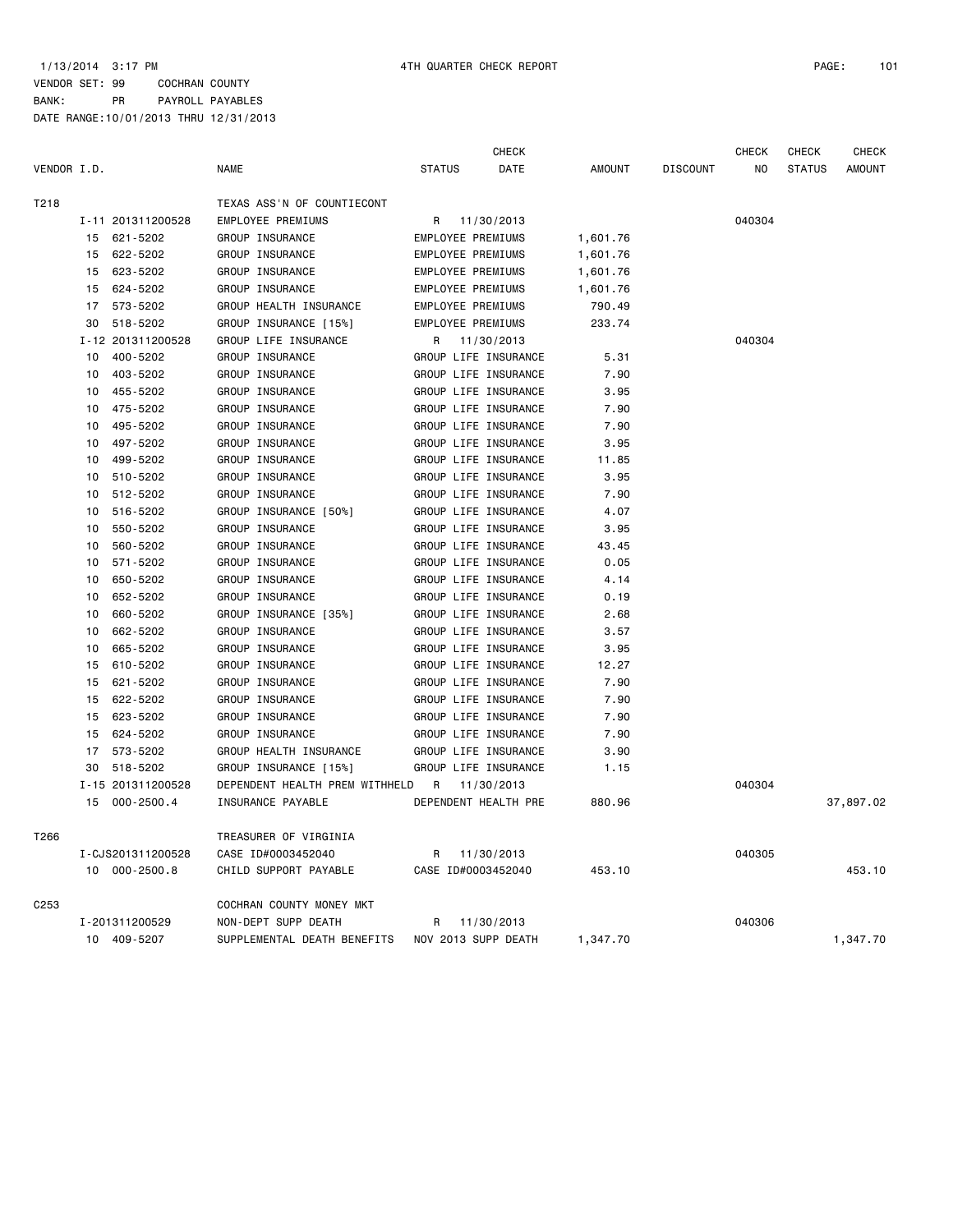|                  |    |                   |                                |                      | <b>CHECK</b>         |               |                 | <b>CHECK</b> | <b>CHECK</b>  | <b>CHECK</b> |
|------------------|----|-------------------|--------------------------------|----------------------|----------------------|---------------|-----------------|--------------|---------------|--------------|
| VENDOR I.D.      |    |                   | <b>NAME</b>                    | <b>STATUS</b>        | DATE                 | <b>AMOUNT</b> | <b>DISCOUNT</b> | NO.          | <b>STATUS</b> | AMOUNT       |
| C <sub>253</sub> |    |                   | COCHRAN COUNTY MONEY MKT       |                      |                      |               |                 |              |               |              |
|                  |    | I-01 201311260530 | RETIREMENT CONTRIBUTIONS       | R 11/30/2013         |                      |               |                 | 040359       |               |              |
|                  |    | 10 000-2500.3     | <b>TCDRS PAYABLE</b>           | RETIREMENT CONTRIBUT |                      | 34.97         |                 |              |               |              |
|                  |    | 10 403-5203       | RETIREMENT                     | RETIREMENT CONTRIBUT |                      | 64.94         |                 |              |               | 99.91        |
| P187             |    |                   | COCHRAN COUNTY PAYROLL TA      |                      |                      |               |                 |              |               |              |
|                  |    | I-T3 201311260530 | FICA TAX                       | R 11/30/2013         |                      |               |                 | 040360       |               |              |
|                  | 10 | $000 - 2500.2$    | <b>FICA PAYABLE</b>            | FICA TAX             |                      | 30.97         |                 |              |               |              |
|                  | 10 | 403-5201          | SOCIAL SECURITY                | FICA TAX             |                      | 30.97         |                 |              |               |              |
|                  |    | I-T4 201311260530 | MEDICARE TAX                   | R 11/30/2013         |                      |               |                 | 040360       |               |              |
|                  | 10 | $000 - 2500.2$    | FICA PAYABLE                   | MEDICARE TAX         |                      | 7.24          |                 |              |               |              |
|                  |    | 10 403-5201       | SOCIAL SECURITY                | MEDICARE TAX         |                      | 7.24          |                 |              |               | 76.42        |
| A067             |    |                   | AMERICAN FAMILY LIFE ASSURANCE |                      |                      |               |                 |              |               |              |
|                  |    | I-08 201312190531 | MONTHLY PREMIUM                | R 12/31/2013         |                      |               |                 | 040438       |               |              |
|                  | 10 | $000 - 2500.4$    | INSURANCE PAYABLE              | MONTHLY PREMIUM      |                      | 606.91        |                 |              |               |              |
|                  | 15 | $000 - 2500.4$    | INSURANCE PAYABLE              | MONTHLY PREMIUM      |                      | 158.95        |                 |              |               |              |
|                  | 30 | $000 - 2500.4$    | AFLAC                          | MONTHLY PREMIUM      |                      | 5.03          |                 |              |               |              |
|                  |    | I-08A201312190531 | MONTHLY PREMIUM                | R 12/31/2013         |                      |               |                 | 040438       |               |              |
|                  |    | 10 000-2500.4     | INSURANCE PAYABLE              | MONTHLY PREMIUM      |                      | 200.46        |                 |              |               | 971.35       |
| C091             |    |                   | COMPBENEFITS                   |                      |                      |               |                 |              |               |              |
|                  |    | I-17A201312190531 | VISION MONTHLY PREMIUM         | R 12/31/2013         |                      |               |                 | 040439       |               |              |
|                  |    | 10 000-2500.4     | INSURANCE PAYABLE              | VISION MONTHLY PREMI |                      | 49.52         |                 |              |               | 49.52        |
| C <sub>253</sub> |    |                   | COCHRAN COUNTY MONEY MKT       |                      |                      |               |                 |              |               |              |
|                  |    | I-01 201312190531 | RETIREMENT CONTRIBUTIONS       | R 12/31/2013         |                      |               |                 | 040440       |               |              |
|                  | 10 | $000 - 2500.3$    | <b>TCDRS PAYABLE</b>           | RETIREMENT CONTRIBUT |                      | 8,412.54      |                 |              |               |              |
|                  | 10 | 400-5203          | RETIREMENT                     | RETIREMENT CONTRIBUT |                      | 1,027.46      |                 |              |               |              |
|                  | 10 | 403-5203          | RETIREMENT                     | RETIREMENT CONTRIBUT |                      | 892.03        |                 |              |               |              |
|                  | 10 | 435-5203          | RETIREMENT                     | RETIREMENT CONTRIBUT |                      | 211.15        |                 |              |               |              |
|                  | 10 | 455-5203          | RETIREMENT                     | RETIREMENT CONTRIBUT |                      | 513.90        |                 |              |               |              |
|                  | 10 | 475-5203          | RETIREMENT                     | RETIREMENT CONTRIBUT |                      | 1,300.75      |                 |              |               |              |
|                  | 10 | 476-5203          | RETIREMENT                     | RETIREMENT CONTRIBUT |                      | 215.16        |                 |              |               |              |
|                  | 10 | 490-5203.001      | RETIREMENT                     | RETIREMENT CONTRIBUT |                      | 126.75        |                 |              |               |              |
|                  | 10 | 495-5203          | RETIREMENT                     | RETIREMENT CONTRIBUT |                      | 903.37        |                 |              |               |              |
|                  | 10 | 497-5203          | RETIREMENT                     | RETIREMENT CONTRIBUT |                      | 498.31        |                 |              |               |              |
|                  |    | 10 499-5203       | RETIREMENT                     |                      | RETIREMENT CONTRIBUT | 1,289.72      |                 |              |               |              |
|                  |    | 10 510-5203       | RETIREMENT                     | RETIREMENT CONTRIBUT |                      | 351.00        |                 |              |               |              |
|                  | 10 | 512-5203          | RETIREMENT                     | RETIREMENT CONTRIBUT |                      | 816.89        |                 |              |               |              |
|                  | 10 | 516-5203          | RETIREMENT                     | RETIREMENT CONTRIBUT |                      | 440.60        |                 |              |               |              |
|                  | 10 | 550-5203          | RETIREMENT                     | RETIREMENT CONTRIBUT |                      | 328.17        |                 |              |               |              |
|                  | 10 | 560-5203          | RETIREMENT                     | RETIREMENT CONTRIBUT |                      | 5,171.76      |                 |              |               |              |
|                  | 10 | 571-5203          | RETIREMENT                     | RETIREMENT CONTRIBUT |                      | 5.20          |                 |              |               |              |
|                  | 10 | 650-5203          | RETIREMENT                     | RETIREMENT CONTRIBUT |                      | 431.11        |                 |              |               |              |
|                  | 10 | 652-5203          | RETIREMENT                     | RETIREMENT CONTRIBUT |                      | 20.97         |                 |              |               |              |
|                  | 10 | 660-5203          | RETIREMENT                     | RETIREMENT CONTRIBUT |                      | 292.04        |                 |              |               |              |
|                  | 10 | 662-5203          | RETIREMENT                     | RETIREMENT CONTRIBUT |                      | 390.40        |                 |              |               |              |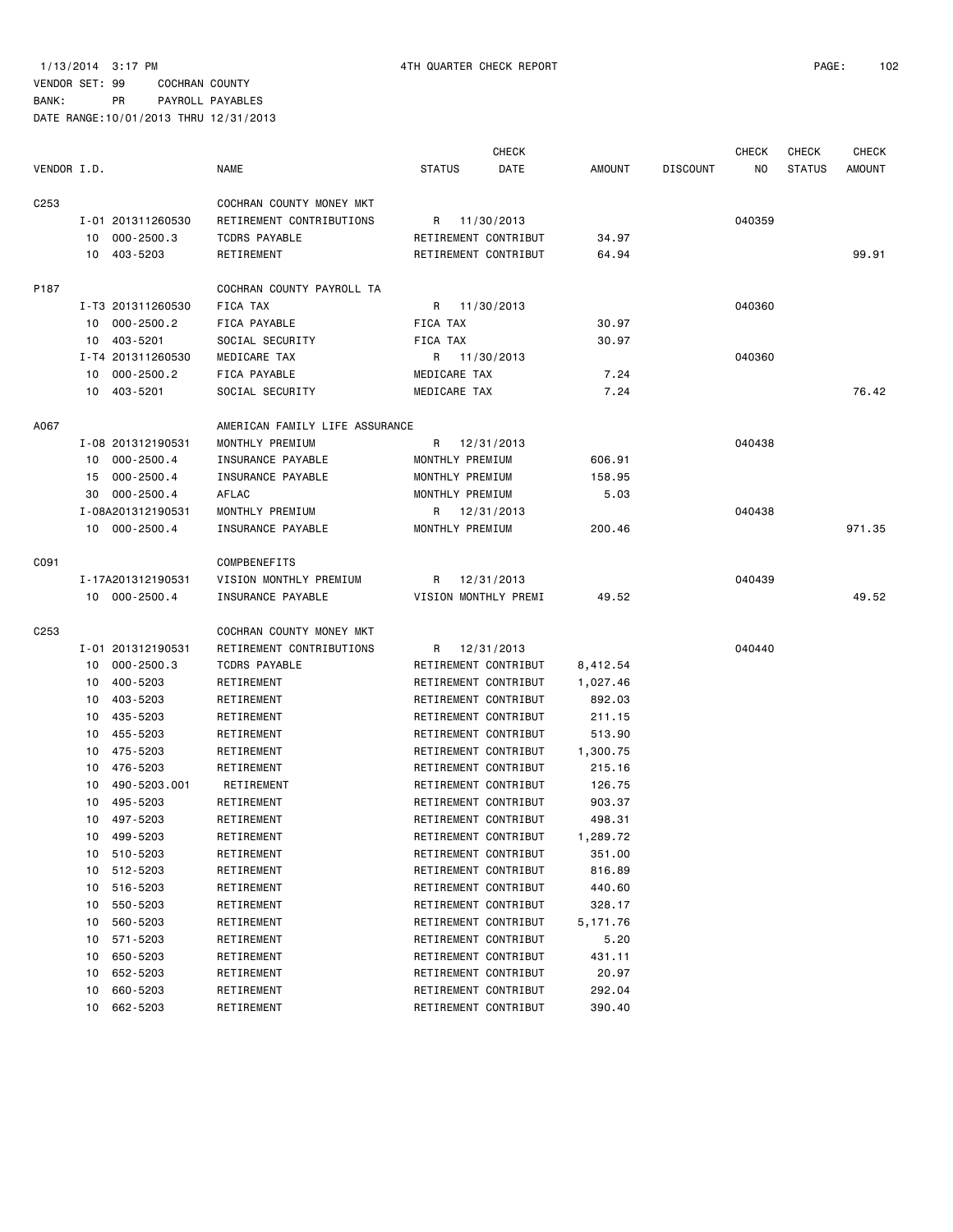|                  |    |                   |                                |                      | <b>CHECK</b> |               |                 | <b>CHECK</b> | <b>CHECK</b>  | <b>CHECK</b>  |
|------------------|----|-------------------|--------------------------------|----------------------|--------------|---------------|-----------------|--------------|---------------|---------------|
| VENDOR I.D.      |    |                   | <b>NAME</b>                    | <b>STATUS</b>        | DATE         | <b>AMOUNT</b> | <b>DISCOUNT</b> | NO           | <b>STATUS</b> | <b>AMOUNT</b> |
| C <sub>253</sub> |    |                   | COCHRAN COUNTY MONEY MCONT     |                      |              |               |                 |              |               |               |
|                  |    | I-01 201312190531 | RETIREMENT CONTRIBUTIONS       | R                    | 12/31/2013   |               |                 | 040440       |               |               |
|                  | 10 | 665-5203          | RETIREMENT                     | RETIREMENT CONTRIBUT |              | 396.60        |                 |              |               |               |
|                  | 15 | $000 - 2500.3$    | <b>TCDRS PAYABLE</b>           | RETIREMENT CONTRIBUT |              | 3,023.07      |                 |              |               |               |
|                  | 15 | 610-5203          | RETIREMENT                     | RETIREMENT CONTRIBUT |              | 2,148.21      |                 |              |               |               |
|                  | 15 | 621-5203          | RETIREMENT                     | RETIREMENT CONTRIBUT |              | 850.38        |                 |              |               |               |
|                  | 15 | 622-5203          | RETIREMENT                     | RETIREMENT CONTRIBUT |              | 869.21        |                 |              |               |               |
|                  | 15 | 623-5203          | RETIREMENT                     | RETIREMENT CONTRIBUT |              | 881.60        |                 |              |               |               |
|                  | 15 | 624-5203          | RETIREMENT                     | RETIREMENT CONTRIBUT |              | 864.86        |                 |              |               |               |
|                  | 17 | $000 - 2500.3$    | <b>TCDRS PAYABLE</b>           | RETIREMENT CONTRIBUT |              | 213.14        |                 |              |               |               |
|                  | 17 | 573-5203          | RETIREMENT                     | RETIREMENT CONTRIBUT |              | 395.82        |                 |              |               |               |
|                  | 30 | $000 - 2500.3$    | <b>TCDRS</b>                   | RETIREMENT CONTRIBUT |              | 67.40         |                 |              |               |               |
|                  | 30 | 518-5203          | RETIREMENT                     | RETIREMENT CONTRIBUT |              | 125.17        |                 |              |               | 33, 474.74    |
| C300             |    |                   | COCHRAN COUNTY SCHOOLS FEDERAL |                      |              |               |                 |              |               |               |
|                  |    | I-18A201312190531 | MONTHLY PREMUIM                | R                    | 12/31/2013   |               |                 | 040441       |               |               |
|                  | 10 | $000 - 2500.4$    | INSURANCE PAYABLE              | MONTHLY PREMUIM      |              | 8,587.87      |                 |              |               |               |
|                  | 15 | $000 - 2500.4$    | INSURANCE PAYABLE              | MONTHLY PREMUIM      |              | 2,015.33      |                 |              |               |               |
|                  | 30 | $000 - 2500.4$    | AFLAC                          | MONTHLY PREMUIM      |              | 185.38        |                 |              |               | 10,788.58     |
| <b>NO17</b>      |    |                   | NATIONAL FARM LIFE             |                      |              |               |                 |              |               |               |
|                  |    | I-05 201312190531 | NFL PREMIUM                    | R 12/31/2013         |              |               |                 | 040442       |               |               |
|                  | 10 | $000 - 2500.4$    | INSURANCE PAYABLE              | NFL PREMIUM          |              | 243.13        |                 |              |               |               |
|                  | 15 | $000 - 2500.4$    | INSURANCE PAYABLE              | NFL PREMIUM          |              | 34.33         |                 |              |               |               |
|                  |    | I-05A201312190531 | AFTER TAX PREM                 | R 12/31/2013         |              |               |                 | 040442       |               |               |
|                  | 10 | $000 - 2500.4$    | INSURANCE PAYABLE              | AFTER TAX PREM       |              | 114.21        |                 |              |               |               |
|                  | 15 | $000 - 2500.4$    | INSURANCE PAYABLE              | AFTER TAX PREM       |              | 40.94         |                 |              |               | 432.61        |
| N060             |    |                   | NATIONWIDE RETIREMENT SOL      |                      |              |               |                 |              |               |               |
|                  |    | I-04 201312190531 | DEFERRED COMP WITHHELD         | R.                   | 12/31/2013   |               |                 | 040443       |               |               |
|                  | 10 | $000 - 2500.7$    | PEBSCO DEF COMP PAYABLE        | DEFERRED COMP WITHHE |              | 2,226.00      |                 |              |               |               |
|                  | 15 | $000 - 2500.7$    | PEBSCO DEF COMP PAYABLE        | DEFERRED COMP WITHHE |              | 1,325.00      |                 |              |               | 3,551.00      |
| N081             |    |                   | NATIONAL FAMILY CARE LIFE INSU |                      |              |               |                 |              |               |               |
|                  |    | I-21 201312190531 | NATIONAL FAMILY CARE           | R                    | 12/31/2013   |               |                 | 040444       |               |               |
|                  |    | 10 000-2500.4     | INSURANCE PAYABLE              | NATIONAL FAMILY CARE |              | 139.10        |                 |              |               | 139.10        |
| P187             |    |                   | COCHRAN COUNTY PAYROLL TA      |                      |              |               |                 |              |               |               |
|                  |    | I-T1 201312190531 | FEDERAL INCOME TAX W/H         | R 12/31/2013         |              |               |                 | 040445       |               |               |
|                  | 10 | $000 - 2500.1$    | WITHHOLDING TAX PAYABLE        | FEDERAL INCOME TAX W |              | 12,336.40     |                 |              |               |               |
|                  | 15 | $000 - 2500.1$    | WITHHOLDING TAX PAYABLE        | FEDERAL INCOME TAX W |              | 3,835.75      |                 |              |               |               |
|                  | 17 | $000 - 2500.1$    | WITHHOLDING TAX PAYABLE        | FEDERAL INCOME TAX W |              | 257.12        |                 |              |               |               |
|                  | 30 | $000 - 2500.1$    | FEDERAL WITHOLDING             | FEDERAL INCOME TAX W |              | 117.26        |                 |              |               |               |
|                  |    | I-T3 201312190531 | FICA TAX                       | R 12/31/2013         |              |               |                 | 040445       |               |               |
|                  | 10 | $000 - 2500.2$    | FICA PAYABLE                   | FICA TAX             |              | 7,454.29      |                 |              |               |               |
|                  | 10 | 400-5201          | SOCIAL SECURITY                | FICA TAX             |              | 490.02        |                 |              |               |               |
|                  | 10 | 403-5201          | SOCIAL SECURITY                | FICA TAX             |              | 406.82        |                 |              |               |               |
|                  | 10 | 435-5201          | SOCIAL SECURITY                | FICA TAX             |              | 100.71        |                 |              |               |               |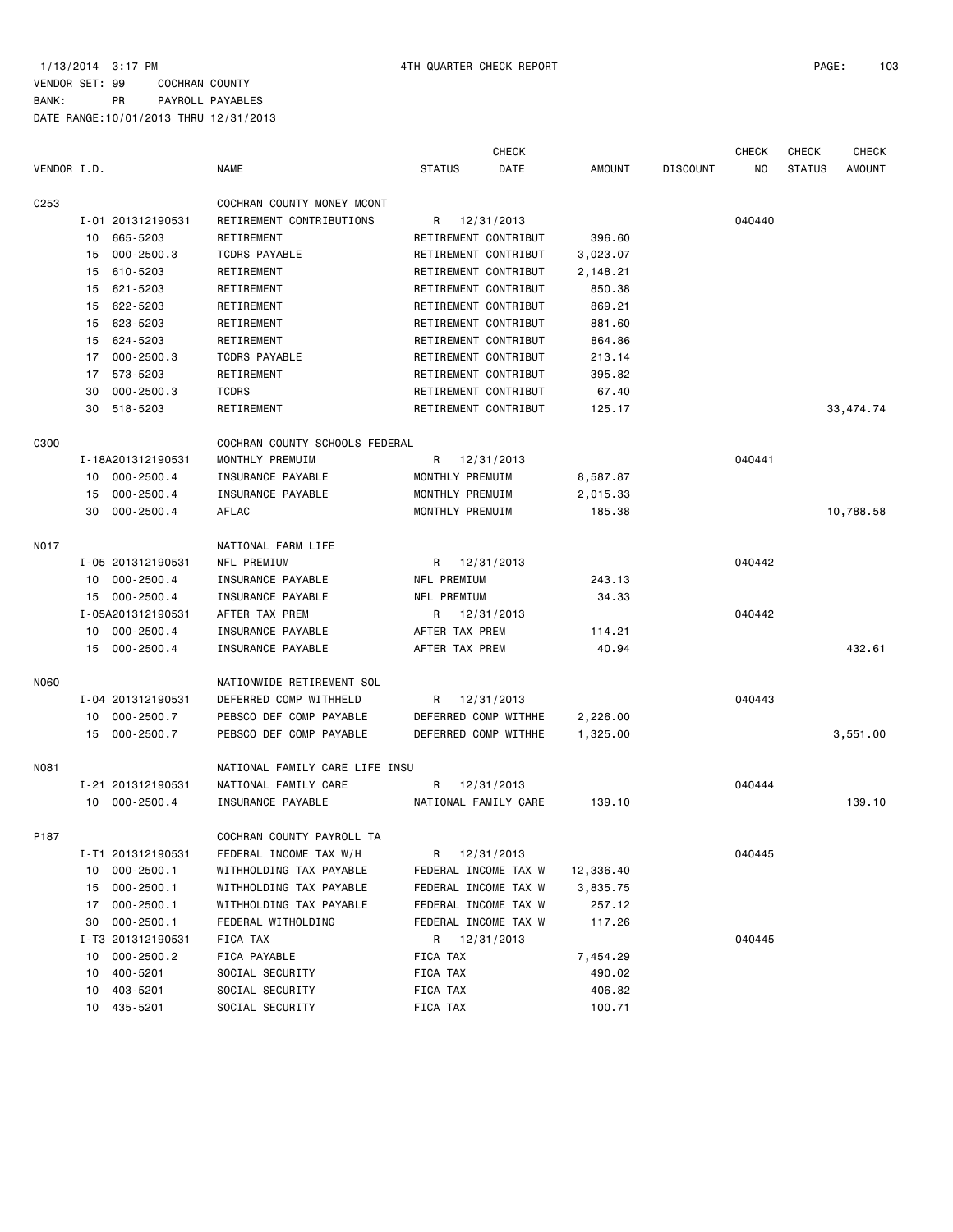CHECK CHECK CHECK CHECK

| VENDOR I.D. |    |                   | <b>NAME</b>                | <b>STATUS</b> |              | DATE         | AMOUNT   | <b>DISCOUNT</b> | NO.    | <b>STATUS</b> | <b>AMOUNT</b> |
|-------------|----|-------------------|----------------------------|---------------|--------------|--------------|----------|-----------------|--------|---------------|---------------|
| P187        |    |                   | COCHRAN COUNTY PAYROLLCONT |               |              |              |          |                 |        |               |               |
|             |    | I-T3 201312190531 | FICA TAX                   |               |              | R 12/31/2013 |          |                 | 040445 |               |               |
|             |    | 10 455-5201       | SOCIAL SECURITY            | FICA TAX      |              |              | 245.09   |                 |        |               |               |
|             |    | 10 475-5201       | SOCIAL SECURITY            | FICA TAX      |              |              | 620.35   |                 |        |               |               |
|             | 10 | 476-5201          | SOCIAL SECURITY            | FICA TAX      |              |              | 102.61   |                 |        |               |               |
|             | 10 | 490-5201.001      | SOCIAL SECURITY FICA       | FICA TAX      |              |              | 60.45    |                 |        |               |               |
|             | 10 | 495-5201          | SOCIAL SECURITY            | FICA TAX      |              |              | 430.84   |                 |        |               |               |
|             | 10 | 497-5201          | SOCIAL SECURITY            | FICA TAX      |              |              | 237.66   |                 |        |               |               |
|             | 10 | 499-5201          | SOCIAL SECURITY            | FICA TAX      |              |              | 608.32   |                 |        |               |               |
|             | 10 | 510-5201          | SOCIAL SECURITY            | FICA TAX      |              |              | 165.23   |                 |        |               |               |
|             | 10 | 512-5201          | SOCIAL SECURITY            | FICA TAX      |              |              | 374.28   |                 |        |               |               |
|             | 10 | 516-5201          | SOCIAL SECURITY            | FICA TAX      |              |              | 212.44   |                 |        |               |               |
|             | 10 | 550-5201          | SOCIAL SECURITY            | FICA TAX      |              |              | 156.51   |                 |        |               |               |
|             | 10 | 560-5201          | SOCIAL SECURITY            | FICA TAX      |              |              | 2,449.04 |                 |        |               |               |
|             | 10 | 571-5201          | SOCIAL SECURITY            | FICA TAX      |              |              | 2.51     |                 |        |               |               |
|             | 10 | 650-5201          | SOCIAL SECURITY            | FICA TAX      |              |              | 205.61   |                 |        |               |               |
|             | 10 | 652-5201          | SOCIAL SECURITY            | FICA TAX      |              |              | 10.00    |                 |        |               |               |
|             | 10 | 660-5201          | SOCIAL SECURITY            | FICA TAX      |              |              | 140.84   |                 |        |               |               |
|             | 10 | 662-5201          | SOCIAL SECURITY            | FICA TAX      |              |              | 186.19   |                 |        |               |               |
|             | 10 | 665-5201          | SOCIAL SECURITY            | FICA TAX      |              |              | 248.77   |                 |        |               |               |
|             | 15 | $000 - 2500.2$    | FICA PAYABLE               | FICA TAX      |              |              | 2,610.94 |                 |        |               |               |
|             | 15 | 610-5201          | SOCIAL SECURITY            | FICA TAX      |              |              | 1,022.87 |                 |        |               |               |
|             | 15 | 621-5201          | SOCIAL SECURITY            | FICA TAX      |              |              | 405.56   |                 |        |               |               |
|             | 15 | 622-5201          | SOCIAL SECURITY            | FICA TAX      |              |              | 409.42   |                 |        |               |               |
|             | 15 | 623-5201          | SOCIAL SECURITY            | FICA TAX      |              |              | 417.07   |                 |        |               |               |
|             | 15 | 624-5201          | SOCIAL SECURITY            | FICA TAX      |              |              | 356.02   |                 |        |               |               |
|             | 17 | $000 - 2500.2$    | FICA PAYABLE               | FICA TAX      |              |              | 191.35   |                 |        |               |               |
|             | 17 | 573-5201          | SOCIAL SECURITY            | FICA TAX      |              |              | 191.35   |                 |        |               |               |
|             | 30 | $000 - 2500.2$    | FICA                       | FICA TAX      |              |              | 60.36    |                 |        |               |               |
|             | 30 | 518-5201          | SOCIAL SECURITY            | FICA TAX      |              |              | 60.36    |                 |        |               |               |
|             |    | I-T4 201312190531 | MEDICARE TAX               |               |              | R 12/31/2013 |          |                 | 040445 |               |               |
|             | 10 | $000 - 2500.2$    | FICA PAYABLE               |               | MEDICARE TAX |              | 1,743.32 |                 |        |               |               |
|             | 10 | 400-5201          | SOCIAL SECURITY            |               | MEDICARE TAX |              | 114.60   |                 |        |               |               |
|             | 10 | 403-5201          | SOCIAL SECURITY            |               | MEDICARE TAX |              | 95.14    |                 |        |               |               |
|             | 10 | 435-5201          | SOCIAL SECURITY            |               | MEDICARE TAX |              | 23.55    |                 |        |               |               |
|             | 10 | 455-5201          | SOCIAL SECURITY            |               | MEDICARE TAX |              | 57.32    |                 |        |               |               |
|             | 10 | 475-5201          | SOCIAL SECURITY            |               | MEDICARE TAX |              | 145.08   |                 |        |               |               |
|             | 10 | 476-5201          | SOCIAL SECURITY            |               | MEDICARE TAX |              | 23.99    |                 |        |               |               |
|             | 10 | 490-5201.001      | SOCIAL SECURITY FICA       |               | MEDICARE TAX |              | 14.14    |                 |        |               |               |
|             | 10 | 495-5201          | SOCIAL SECURITY            |               | MEDICARE TAX |              | 100.76   |                 |        |               |               |
|             | 10 | 497-5201          | SOCIAL SECURITY            |               | MEDICARE TAX |              | 55.58    |                 |        |               |               |
|             | 10 | 499-5201          | SOCIAL SECURITY            |               | MEDICARE TAX |              | 142.27   |                 |        |               |               |
|             | 10 | 510-5201          | SOCIAL SECURITY            |               | MEDICARE TAX |              | 38.64    |                 |        |               |               |
|             | 10 | 512-5201          | SOCIAL SECURITY            |               | MEDICARE TAX |              | 87.54    |                 |        |               |               |
|             | 10 | 516-5201          | SOCIAL SECURITY            |               | MEDICARE TAX |              | 49.68    |                 |        |               |               |
|             | 10 | 550-5201          | SOCIAL SECURITY            |               | MEDICARE TAX |              | 36.60    |                 |        |               |               |
|             | 10 | 560-5201          | SOCIAL SECURITY            |               | MEDICARE TAX |              | 572.75   |                 |        |               |               |
|             | 10 | 571-5201          | SOCIAL SECURITY            |               | MEDICARE TAX |              | 0.59     |                 |        |               |               |
|             |    |                   |                            |               |              |              |          |                 |        |               |               |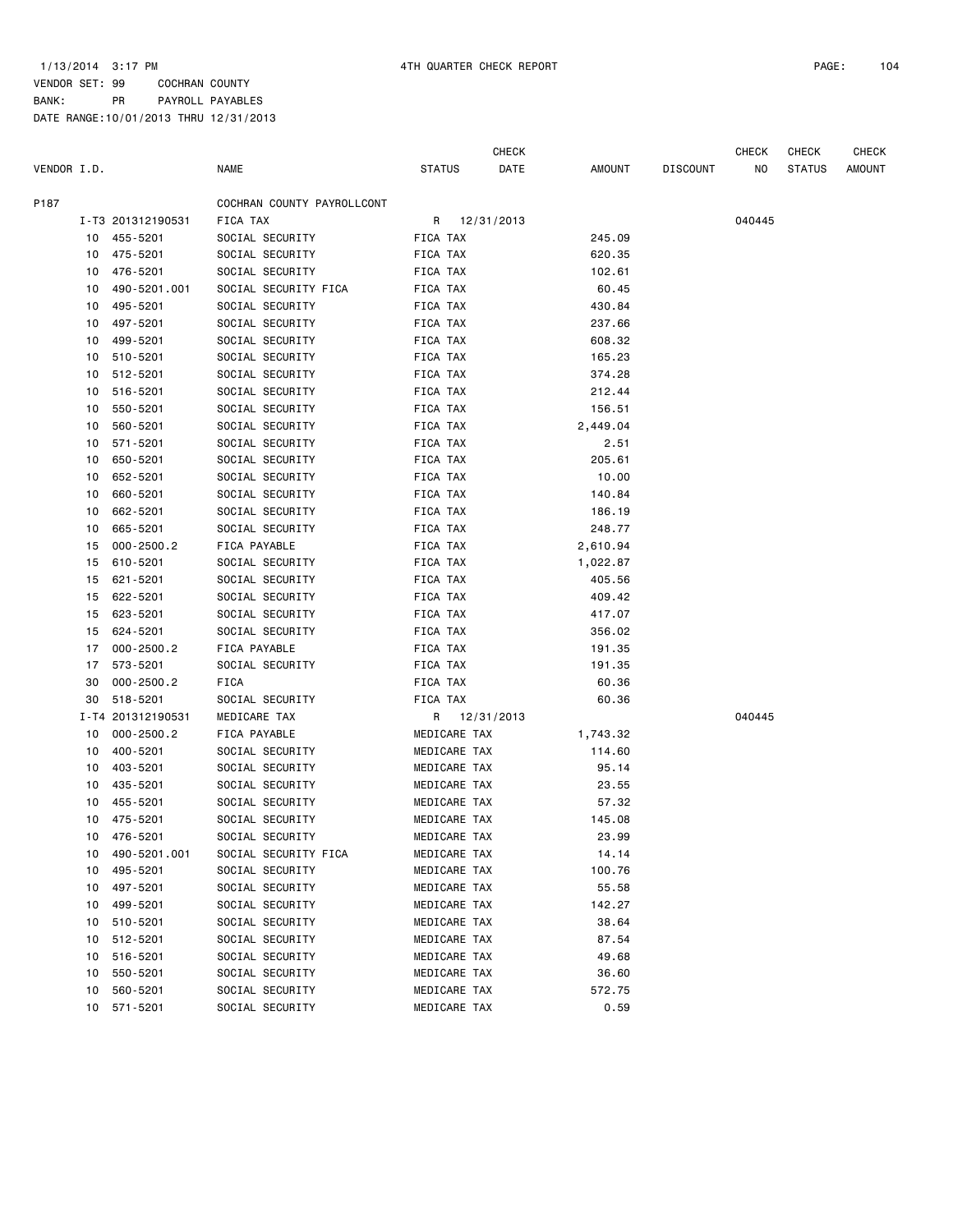|             |    |                   |                            |                   | CHECK                    |               |                 | <b>CHECK</b> | <b>CHECK</b>  | <b>CHECK</b> |
|-------------|----|-------------------|----------------------------|-------------------|--------------------------|---------------|-----------------|--------------|---------------|--------------|
| VENDOR I.D. |    |                   | <b>NAME</b>                | <b>STATUS</b>     | DATE                     | <b>AMOUNT</b> | <b>DISCOUNT</b> | NO           | <b>STATUS</b> | AMOUNT       |
| P187        |    |                   | COCHRAN COUNTY PAYROLLCONT |                   |                          |               |                 |              |               |              |
|             |    | I-T4 201312190531 | MEDICARE TAX               | R                 | 12/31/2013               |               |                 | 040445       |               |              |
|             | 10 | 650-5201          | SOCIAL SECURITY            | MEDICARE TAX      |                          | 48.09         |                 |              |               |              |
|             | 10 | 652-5201          | SOCIAL SECURITY            | MEDICARE TAX      |                          | 2.34          |                 |              |               |              |
|             | 10 | 660-5201          | SOCIAL SECURITY            | MEDICARE TAX      |                          | 32.94         |                 |              |               |              |
|             | 10 | 662-5201          | SOCIAL SECURITY            | MEDICARE TAX      |                          | 43.54         |                 |              |               |              |
|             | 10 | 665-5201          | SOCIAL SECURITY            | MEDICARE TAX      |                          | 58.18         |                 |              |               |              |
|             | 15 | $000 - 2500.2$    | FICA PAYABLE               | MEDICARE TAX      |                          | 610.62        |                 |              |               |              |
|             | 15 | 610-5201          | SOCIAL SECURITY            | MEDICARE TAX      |                          | 239.22        |                 |              |               |              |
|             | 15 | 621-5201          | SOCIAL SECURITY            | MEDICARE TAX      |                          | 94.85         |                 |              |               |              |
|             | 15 | 622-5201          | SOCIAL SECURITY            | MEDICARE TAX      |                          | 95.75         |                 |              |               |              |
|             | 15 | 623-5201          | SOCIAL SECURITY            | MEDICARE TAX      |                          | 97.54         |                 |              |               |              |
|             | 15 | 624-5201          | SOCIAL SECURITY            | MEDICARE TAX      |                          | 83.26         |                 |              |               |              |
|             | 17 | $000 - 2500.2$    | FICA PAYABLE               | MEDICARE TAX      |                          | 44.75         |                 |              |               |              |
|             | 17 | 573-5201          | SOCIAL SECURITY            | MEDICARE TAX      |                          | 44.75         |                 |              |               |              |
|             | 30 | $000 - 2500.2$    | FICA                       | MEDICARE TAX      |                          | 14.11         |                 |              |               |              |
|             | 30 | 518-5201          | SOCIAL SECURITY            | MEDICARE TAX      |                          | 14.11         |                 |              |               | 42,006.01    |
| T218        |    |                   | TEXAS ASS'N OF COUNTIES    |                   |                          |               |                 |              |               |              |
|             |    | I-11 201312190531 | EMPLOYEE PREMIUMS          |                   | R 12/31/2013             |               |                 | 040446       |               |              |
|             | 10 | 400-5202          | GROUP INSURANCE            |                   | EMPLOYEE PREMIUMS        | 1,488.99      |                 |              |               |              |
|             | 10 | 403-5202          | GROUP INSURANCE            |                   | EMPLOYEE PREMIUMS        | 1,601.76      |                 |              |               |              |
|             | 10 | 455-5202          | GROUP INSURANCE            |                   | EMPLOYEE PREMIUMS        | 800.88        |                 |              |               |              |
|             | 10 | 475-5202          | GROUP INSURANCE            |                   | EMPLOYEE PREMIUMS        | 1,601.76      |                 |              |               |              |
|             | 10 | 495-5202          | GROUP INSURANCE            |                   | EMPLOYEE PREMIUMS        | 1,601.76      |                 |              |               |              |
|             | 10 | 497-5202          | GROUP INSURANCE            |                   | EMPLOYEE PREMIUMS        | 800.88        |                 |              |               |              |
|             | 10 | 499-5202          | GROUP INSURANCE            |                   | EMPLOYEE PREMIUMS        | 2,402.64      |                 |              |               |              |
|             | 10 | 510-5202          | GROUP INSURANCE            |                   | EMPLOYEE PREMIUMS        | 800.88        |                 |              |               |              |
|             | 10 | 512-5202          | GROUP INSURANCE            |                   | EMPLOYEE PREMIUMS        | 1,601.76      |                 |              |               |              |
|             | 10 | 516-5202          | GROUP INSURANCE [50%]      |                   | EMPLOYEE PREMIUMS        | 822.24        |                 |              |               |              |
|             | 10 | 550-5202          | GROUP INSURANCE            |                   | EMPLOYEE PREMIUMS        | 800.88        |                 |              |               |              |
|             | 10 | 560-5202          | GROUP INSURANCE            |                   | EMPLOYEE PREMIUMS        | 8,809.68      |                 |              |               |              |
|             | 10 | 571-5202          | GROUP INSURANCE            |                   | EMPLOYEE PREMIUMS        | 10.39         |                 |              |               |              |
|             | 10 | 650-5202          | GROUP INSURANCE            |                   | <b>EMPLOYEE PREMIUMS</b> | 839.72        |                 |              |               |              |
|             | 10 | 652-5202          | GROUP INSURANCE            |                   | EMPLOYEE PREMIUMS        | 38.84         |                 |              |               |              |
|             | 10 | 660-5202          | GROUP INSURANCE [35%]      |                   | EMPLOYEE PREMIUMS        | 545.65        |                 |              |               |              |
|             | 10 | 662-5202          | GROUP INSURANCE            |                   | EMPLOYEE PREMIUMS        | 723.20        |                 |              |               |              |
|             | 10 | 665-5202          | GROUP INSURANCE            | EMPLOYEE PREMIUMS |                          | 800.88        |                 |              |               |              |
|             | 15 | 610-5202          | GROUP INSURANCE            |                   | EMPLOYEE PREMIUMS        | 3,316.29      |                 |              |               |              |
|             | 15 | 621-5202          | GROUP INSURANCE            |                   | EMPLOYEE PREMIUMS        | 1,601.76      |                 |              |               |              |
|             | 15 | 622-5202          | GROUP INSURANCE            |                   | EMPLOYEE PREMIUMS        | 1,601.76      |                 |              |               |              |
|             | 15 | 623-5202          | GROUP INSURANCE            |                   | EMPLOYEE PREMIUMS        | 1,601.76      |                 |              |               |              |
|             | 15 | 624-5202          | GROUP INSURANCE            |                   | EMPLOYEE PREMIUMS        | 1,601.76      |                 |              |               |              |
|             | 17 | 573-5202          | GROUP HEALTH INSURANCE     |                   | EMPLOYEE PREMIUMS        | 790.49        |                 |              |               |              |
|             | 30 | 518-5202          | GROUP INSURANCE [15%]      |                   | EMPLOYEE PREMIUMS        | 233.87        |                 |              |               |              |
|             |    | I-12 201312190531 | GROUP LIFE INSURANCE       | R                 | 12/31/2013               |               |                 | 040446       |               |              |
|             | 10 | 400-5202          | GROUP INSURANCE            |                   | GROUP LIFE INSURANCE     | 5.30          |                 |              |               |              |
|             | 10 | 403-5202          | GROUP INSURANCE            |                   | GROUP LIFE INSURANCE     | 7.90          |                 |              |               |              |
|             |    |                   |                            |                   |                          |               |                 |              |               |              |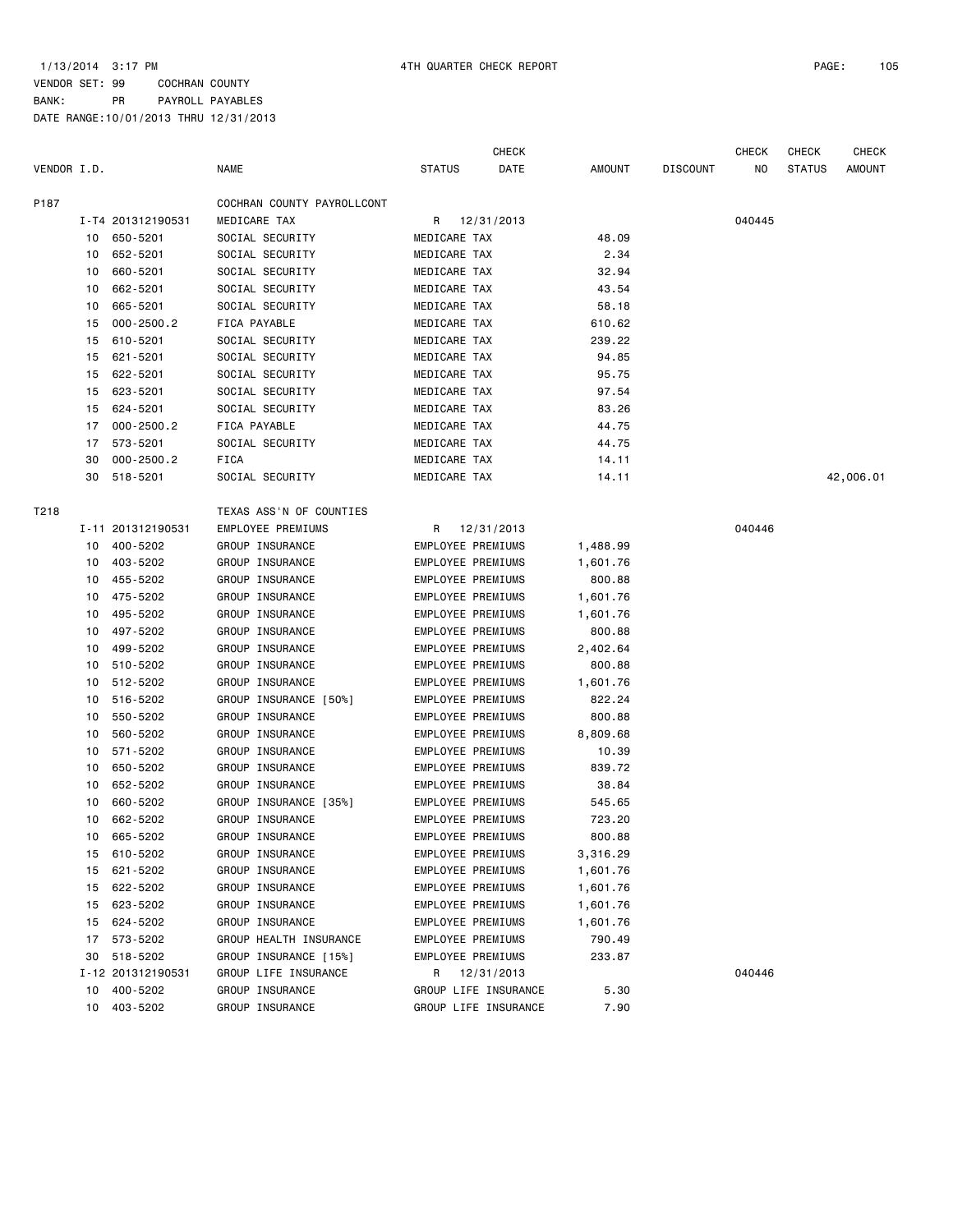|                  |                      |                                | <b>CHECK</b>          |               |                 | <b>CHECK</b> | <b>CHECK</b>  | <b>CHECK</b>  |
|------------------|----------------------|--------------------------------|-----------------------|---------------|-----------------|--------------|---------------|---------------|
| VENDOR I.D.      |                      | <b>NAME</b>                    | <b>STATUS</b><br>DATE | <b>AMOUNT</b> | <b>DISCOUNT</b> | NO.          | <b>STATUS</b> | <b>AMOUNT</b> |
| T218             |                      | TEXAS ASS'N OF COUNTIECONT     |                       |               |                 |              |               |               |
|                  | I-12 201312190531    | GROUP LIFE INSURANCE           | 12/31/2013<br>R       |               |                 | 040446       |               |               |
|                  | 10 455-5202          | GROUP INSURANCE                | GROUP LIFE INSURANCE  | 3.95          |                 |              |               |               |
|                  | 475-5202<br>10       | GROUP INSURANCE                | GROUP LIFE INSURANCE  | 7.90          |                 |              |               |               |
|                  | 495-5202<br>10       | GROUP INSURANCE                | GROUP LIFE INSURANCE  | 7.90          |                 |              |               |               |
|                  | 497-5202<br>10       | GROUP INSURANCE                | GROUP LIFE INSURANCE  | 3.95          |                 |              |               |               |
|                  | 499-5202<br>10       | GROUP INSURANCE                | GROUP LIFE INSURANCE  | 11.85         |                 |              |               |               |
|                  | 510-5202<br>10       | GROUP INSURANCE                | GROUP LIFE INSURANCE  | 3.95          |                 |              |               |               |
|                  | 512-5202<br>10       | GROUP INSURANCE                | GROUP LIFE INSURANCE  | 7.90          |                 |              |               |               |
|                  | 516-5202<br>10       | GROUP INSURANCE [50%]          | GROUP LIFE INSURANCE  | 4.05          |                 |              |               |               |
|                  | 550-5202<br>10       | GROUP INSURANCE                | GROUP LIFE INSURANCE  | 3.95          |                 |              |               |               |
|                  | 560-5202<br>10       | GROUP INSURANCE                | GROUP LIFE INSURANCE  | 43.45         |                 |              |               |               |
|                  | 571-5202<br>10       | GROUP INSURANCE                | GROUP LIFE INSURANCE  | 0.05          |                 |              |               |               |
|                  | 650-5202<br>10       | GROUP INSURANCE                | GROUP LIFE INSURANCE  | 4.14          |                 |              |               |               |
|                  | 652-5202<br>10       | GROUP INSURANCE                | GROUP LIFE INSURANCE  | 0.19          |                 |              |               |               |
|                  | 660-5202<br>10       | GROUP INSURANCE [35%]          | GROUP LIFE INSURANCE  | 2.69          |                 |              |               |               |
|                  | 662-5202<br>10       | GROUP INSURANCE                | GROUP LIFE INSURANCE  | 3.57          |                 |              |               |               |
|                  | 665-5202<br>10       | GROUP INSURANCE                | GROUP LIFE INSURANCE  | 3.95          |                 |              |               |               |
|                  | 610-5202<br>15       | GROUP INSURANCE                | GROUP LIFE INSURANCE  | 12.28         |                 |              |               |               |
|                  | 621-5202<br>15       | GROUP INSURANCE                | GROUP LIFE INSURANCE  | 7.90          |                 |              |               |               |
|                  | 622-5202<br>15       | GROUP INSURANCE                | GROUP LIFE INSURANCE  | 7.90          |                 |              |               |               |
|                  | 623-5202<br>15       | GROUP INSURANCE                | GROUP LIFE INSURANCE  | 7.90          |                 |              |               |               |
|                  | 624-5202<br>15       | GROUP INSURANCE                | GROUP LIFE INSURANCE  | 7.90          |                 |              |               |               |
|                  | 573-5202<br>17       | GROUP HEALTH INSURANCE         | GROUP LIFE INSURANCE  | 3.90          |                 |              |               |               |
|                  | 518-5202<br>30       | GROUP INSURANCE [15%]          | GROUP LIFE INSURANCE  | 1.16          |                 |              |               |               |
|                  | I-15 201312190531    | DEPENDENT HEALTH PREM WITHHELD | R<br>12/31/2013       |               |                 | 040446       |               |               |
|                  | $000 - 2500.4$<br>10 | INSURANCE PAYABLE              | DEPENDENT HEALTH PRE  | 880.96        |                 |              |               |               |
|                  | 15<br>000-2500.4     | INSURANCE PAYABLE              | DEPENDENT HEALTH PRE  | 880.96        |                 |              |               | 38,777.98     |
| T266             |                      | TREASURER OF VIRGINIA          |                       |               |                 |              |               |               |
|                  | I-CJS201312190531    | CASE ID#0003452040             | R<br>12/31/2013       |               |                 | 040447       |               |               |
|                  | 10 000-2500.8        | CHILD SUPPORT PAYABLE          | CASE ID#0003452040    | 453.10        |                 |              |               | 453.10        |
| C <sub>253</sub> |                      | COCHRAN COUNTY MONEY MKT       |                       |               |                 |              |               |               |
|                  | I-201312190532       | NON-DEPT SUPP DEATH            | 12/31/2013<br>R       |               |                 | 040448       |               |               |
|                  | 10 409-5207          | SUPPLEMENTAL DEATH BENEFITS    | DEC 2013 SUPP DEATH   | 1,389.20      |                 |              |               | 1,389.20      |
| C <sub>253</sub> |                      | COCHRAN COUNTY MONEY MKT       |                       |               |                 |              |               |               |
|                  | I-NOV13 CORR/DEWBRE  | CLERK/SUPP DEATH DEWBRE        | 12/31/2013<br>R       |               |                 | 040507       |               |               |
|                  | 10 409-5207          | SUPPLEMENTAL DEATH BENEFITS    | NOV13 SUPPL DEATH/DE  | 4.15          |                 |              |               | 4.15          |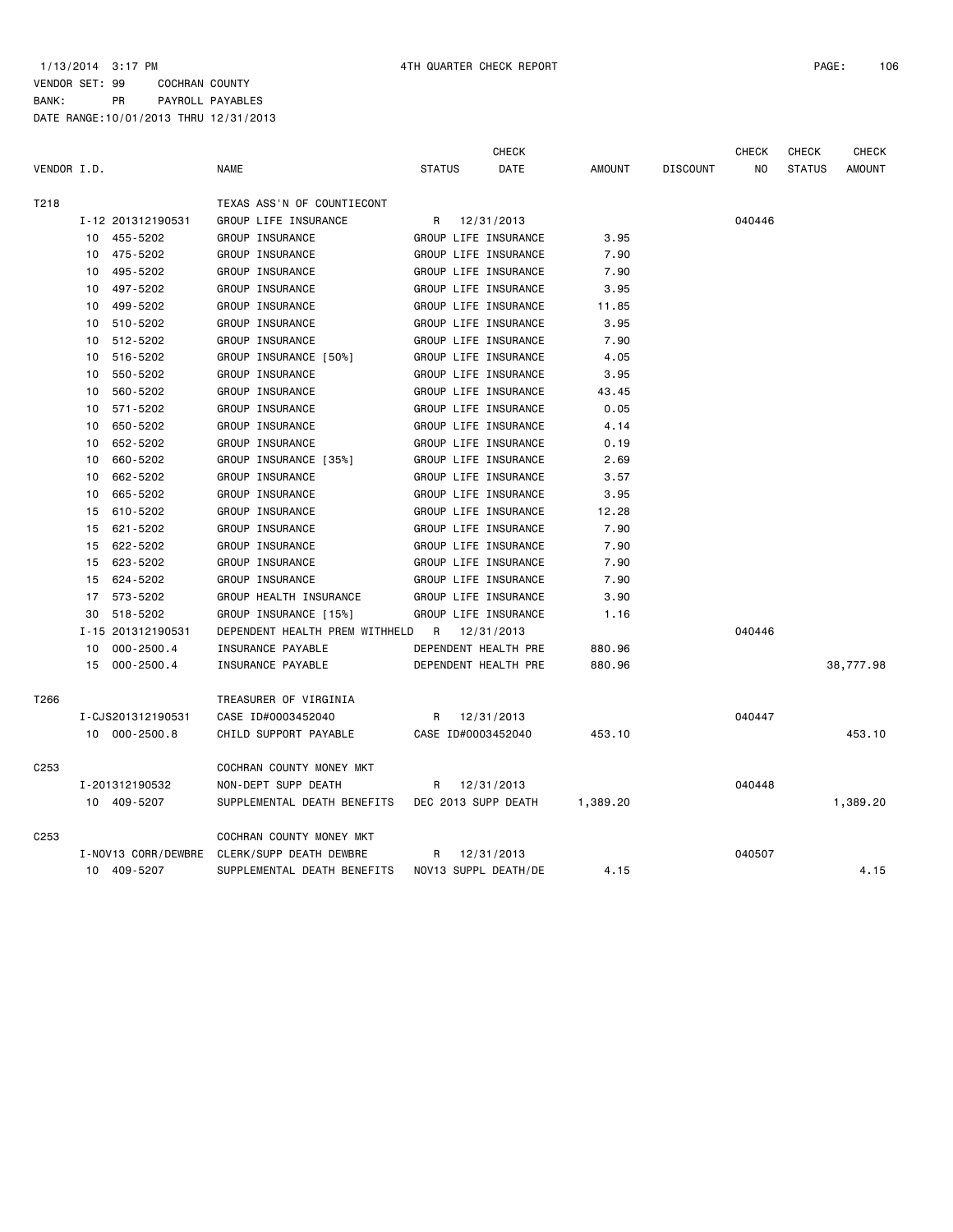|                        |      |                      | <b>CHECK</b> |                | CHECK                  | CHECK         | CHECK        |
|------------------------|------|----------------------|--------------|----------------|------------------------|---------------|--------------|
| VENDOR I.D.            | NAME | <b>STATUS</b>        | <b>DATE</b>  | AMOUNT         | <b>DISCOUNT</b><br>NO. | <b>STATUS</b> | AMOUNT       |
|                        |      |                      |              |                |                        |               |              |
| * * TOTALS * *         | NO.  |                      |              | INVOICE AMOUNT | <b>DISCOUNTS</b>       |               | CHECK AMOUNT |
| <b>REGULAR CHECKS:</b> | 36   |                      |              | 393,902.32     | 0.00                   |               | 393,902.32   |
| HAND CHECKS:           | 0    |                      |              | 0.00           | 0.00                   |               | 0.00         |
| DRAFTS:                | 0    |                      |              | 0.00           | 0.00                   |               | 0.00         |
| EFT:                   | 0    |                      |              | 0.00           | 0.00                   |               | 0.00         |
| NON CHECKS:            | 0    |                      |              | 0.00           | 0.00                   |               | 0.00         |
| VOID CHECKS:           |      | <b>0 VOID DEBITS</b> | 0.00         |                |                        |               |              |
|                        |      | <b>VOID CREDITS</b>  | 0.00         | 0.00           | 0.00                   |               |              |

TOTAL ERRORS: 0

| G/L ACCOUNT          | <b>NAME</b>                 | <b>AMOUNT</b> |
|----------------------|-----------------------------|---------------|
|                      |                             |               |
| 000-2500.1<br>10     | WITHHOLDING TAX PAYABLE     | 36,941.17     |
| $000 - 2500.2$<br>10 | FICA PAYABLE                | 27,682.21     |
| 10<br>$000 - 2500.3$ | <b>TCDRS PAYABLE</b>        | 25, 143.59    |
| $000 - 2500.4$<br>10 | INSURANCE PAYABLE           | 30,276.87     |
| $000 - 2500.7$<br>10 | PEBSCO DEF COMP PAYABLE     | 6,678.00      |
| $000 - 2500.8$<br>10 | CHILD SUPPORT PAYABLE       | 1,359.30      |
| 400-5201<br>10       | SOCIAL SECURITY             | 1,813.86      |
| 10<br>400-5202       | GROUP INSURANCE             | 4,482.89      |
| 400-5203<br>10       | RETIREMENT                  | 3,082.38      |
| 403-5201<br>10       | SOCIAL SECURITY             | 1,810.38      |
| 403-5202<br>10       | GROUP INSURANCE             | 4,828.98      |
| 403-5203<br>10       | RETIREMENT                  | 2,950.86      |
| 409-5207<br>10       | SUPPLEMENTAL DEATH BENEFITS | 4,156.20      |
| 435-5201<br>10       | SOCIAL SECURITY             | 372.78        |
| 10<br>435-5203       | RETIREMENT                  | 633.45        |
| 455-5201<br>10       | SOCIAL SECURITY             | 974.69        |
| 455-5202<br>10       | <b>GROUP INSURANCE</b>      | 2,414.49      |
| 455-5203<br>10       | RETIREMENT                  | 1,572.44      |
| 475-5201<br>10       | SOCIAL SECURITY             | 2,288.73      |
| 10<br>475-5202       | GROUP INSURANCE             | 4,828.98      |
| 475-5203<br>10       | RETIREMENT                  | 3,889.39      |
| 476-5201<br>10       | SOCIAL SECURITY             | 379.80        |
| 10<br>476-5203       | RETIREMENT                  | 645.48        |
| 490-5201.001<br>10   | SOCIAL SECURITY FICA        | 317.58        |
| 490-5203.001<br>10   | RETIREMENT                  | 539.67        |
| 495-5201<br>10       | SOCIAL SECURITY             | 1,594.80      |
| 10<br>495-5202       | GROUP INSURANCE             | 4,828.98      |
| 495-5203<br>10       | RETIREMENT                  | 2,710.11      |
| 10<br>497-5201       | SOCIAL SECURITY             | 866.86        |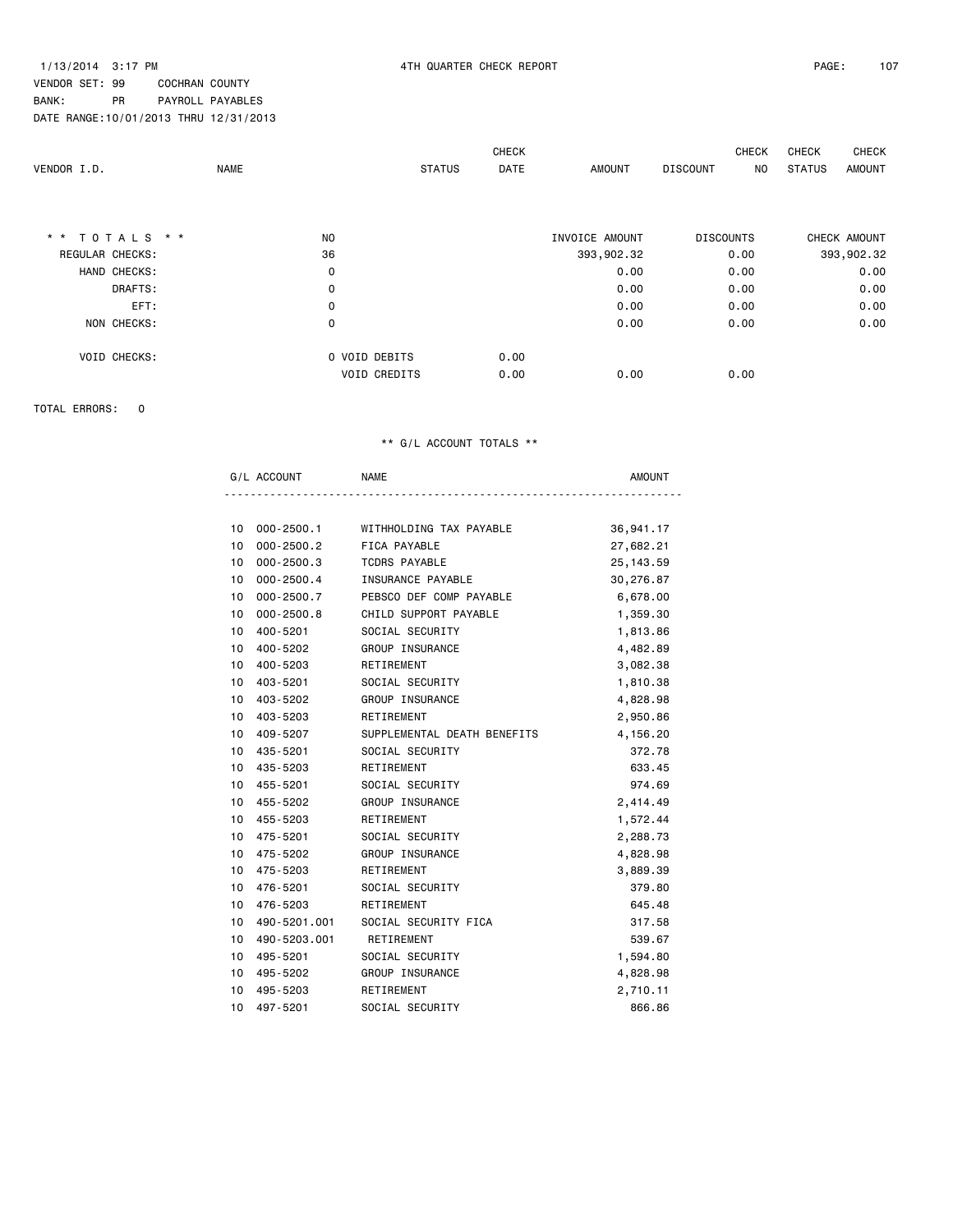| G/L ACCOUNT          | NAME                    | AMOUNT      |
|----------------------|-------------------------|-------------|
|                      |                         |             |
| 497-5202<br>10       | GROUP INSURANCE         | 2,414.49    |
| 497-5203<br>10       | RETIREMENT              | 1,473.09    |
| 499-5201<br>10       | SOCIAL SECURITY         | 2,270.44    |
| 499-5202<br>10       | GROUP INSURANCE         | 7,243.47    |
| 10<br>499-5203       | RETIREMENT              | 3,900.91    |
| 10<br>510-5201       | SOCIAL SECURITY         | 611.61      |
| 10<br>510-5202       | GROUP INSURANCE         | 2,414.49    |
| 10<br>510-5203       | RETIREMENT              | 1,053.00    |
| 512-5201<br>10       | SOCIAL SECURITY         | 1,517.44    |
| 512-5202<br>10       | GROUP INSURANCE         | 4,828.98    |
| 10<br>512-5203       | RETIREMENT              | 2,674.99    |
| 516-5201<br>10       | SOCIAL SECURITY         | 782.71      |
| 10<br>516-5202       | GROUP INSURANCE [50%]   | 2,484.62    |
| 10<br>516-5203       | RETIREMENT              | 1,317.10    |
| 550-5201<br>10       | SOCIAL SECURITY         | 579.33      |
| 550-5202<br>10       | GROUP INSURANCE         | 2,414.49    |
| 10<br>550-5203       | RETIREMENT              | 984.51      |
| 560-5201<br>10       | SOCIAL SECURITY         | 8,529.84    |
| 10<br>560-5202       | GROUP INSURANCE         | 26,559.39   |
| 10<br>560-5203       | RETIREMENT              | 14,605.31   |
| 571-5201<br>10       | SOCIAL SECURITY         | 9.34        |
| 571-5202<br>10       | GROUP INSURANCE         | 31.32       |
| 10<br>571-5203       | RETIREMENT              | 15.60       |
| 650-5201<br>10       | SOCIAL SECURITY         | 796.75      |
| 10<br>650-5202       | GROUP INSURANCE         | 2,531.58    |
| 10<br>650-5203       | RETIREMENT              | 1,353.91    |
| 652-5201<br>10       | SOCIAL SECURITY         | 37.02       |
| 652-5202<br>10       | GROUP INSURANCE         | 117.09      |
| 10<br>652-5203       | RETIREMENT              | 62.91       |
| 660-5201<br>10       | SOCIAL SECURITY         | 516.60      |
| 10<br>660-5202       | GROUP INSURANCE [35%]   | 1,641.03    |
| 10<br>660-5203       | RETIREMENT              | 869.20      |
| 662-5201<br>10       | SOCIAL SECURITY         | 689.19      |
| 10<br>662-5202       | GROUP INSURANCE         | 2,180.31    |
| 10<br>662-5203       | RETIREMENT              | 1,171.20    |
| 10<br>665-5201       | SOCIAL SECURITY         | 922.46      |
| 10<br>665-5202       | GROUP INSURANCE         | 2,414.49    |
| 10 665-5203          | RETIREMENT              | 1,189.80    |
|                      | *** FUND TOTAL ***      | 285, 274.93 |
|                      |                         |             |
| $000 - 2500.1$<br>15 | WITHHOLDING TAX PAYABLE | 11,506.17   |
| $000 - 2500.2$<br>15 | FICA PAYABLE            | 9,664.10    |
| $000 - 2500.3$<br>15 | TCDRS PAYABLE           | 9,068.66    |
| 15<br>$000 - 2500.4$ | INSURANCE PAYABLE       | 9,564.77    |
| $000 - 2500.7$<br>15 | PEBSCO DEF COMP PAYABLE | 3,975.00    |
| 610-5201<br>15       | SOCIAL SECURITY         | 3,777.09    |
|                      |                         |             |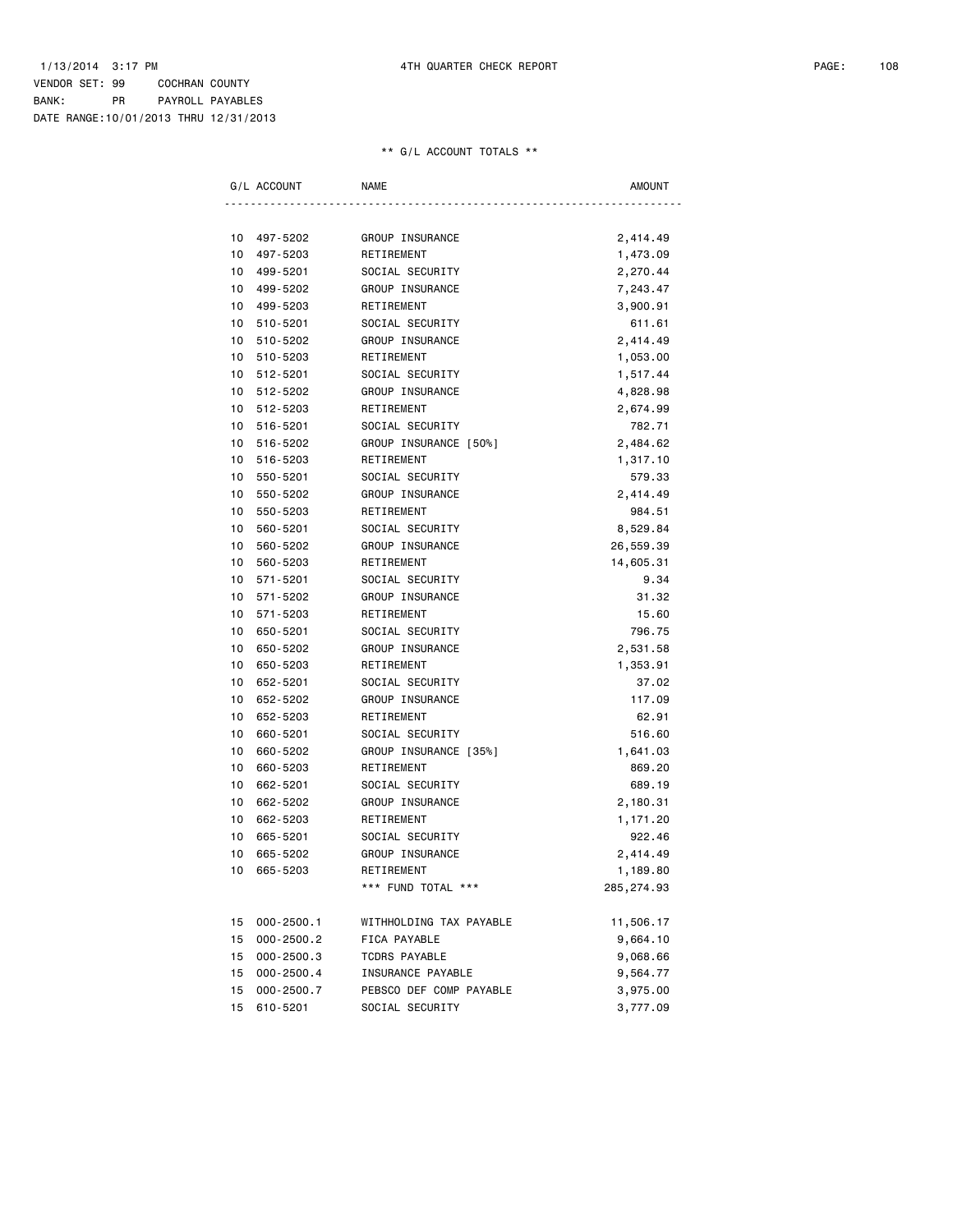## VENDOR SET: 99 COCHRAN COUNTY BANK: PR PAYROLL PAYABLES DATE RANGE:10/01/2013 THRU 12/31/2013

## \*\* G/L ACCOUNT TOTALS \*\*

|                |          |    | G/L ACCOUNT    | <b>NAME</b>             | <b>AMOUNT</b>  |                  |              |
|----------------|----------|----|----------------|-------------------------|----------------|------------------|--------------|
|                |          |    |                |                         |                |                  |              |
|                |          | 15 | 610-5202       | GROUP INSURANCE         | 9,985.69       |                  |              |
|                |          |    | 15 610-5203    | RETIREMENT              | 6,429.03       |                  |              |
|                |          |    | 15 621-5201    | SOCIAL SECURITY         | 1,501.23       |                  |              |
|                |          | 15 | 621-5202       | GROUP INSURANCE         | 4,828.98       |                  |              |
|                |          | 15 | 621-5203       | RETIREMENT              | 2,551.14       |                  |              |
|                |          | 15 | 622-5201       | SOCIAL SECURITY         | 1,524.11       |                  |              |
|                |          | 15 | 622-5202       | GROUP INSURANCE         | 4,828.98       |                  |              |
|                |          | 15 | 622-5203       | RETIREMENT              | 2,622.22       |                  |              |
|                |          | 15 | 623-5201       | SOCIAL SECURITY         | 1,543.83       |                  |              |
|                |          |    | 15 623-5202    | GROUP INSURANCE         | 4,828.98       |                  |              |
|                |          |    | 15 623-5203    | RETIREMENT              | 2,644.80       |                  |              |
|                |          |    | 15 624-5201    | SOCIAL SECURITY         | 1,317.84       |                  |              |
|                |          |    | 15 624-5202    | GROUP INSURANCE         | 4,828.98       |                  |              |
|                |          |    | 15 624-5203    | RETIREMENT              | 2,594.58       |                  |              |
|                |          |    |                | *** FUND TOTAL ***      | 99,586.18      |                  |              |
|                |          | 17 | 000-2500.1     | WITHHOLDING TAX PAYABLE | 777.58         |                  |              |
|                |          |    | 17 000-2500.2  | FICA PAYABLE            | 711.48         |                  |              |
|                |          | 17 | $000 - 2500.3$ | TCDRS PAYABLE           | 639.42         |                  |              |
|                |          | 17 | 573-5201       | SOCIAL SECURITY         | 711.48         |                  |              |
|                |          |    | 17 573-5202    | GROUP HEALTH INSURANCE  | 2,383.17       |                  |              |
|                |          |    | 17 573-5203    | RETIREMENT              | 1,187.46       |                  |              |
|                |          |    |                | *** FUND TOTAL ***      | 6,410.59       |                  |              |
|                |          |    | 30 000-2500.1  | FEDERAL WITHOLDING      | 347.74         |                  |              |
|                |          | 30 | $000 - 2500.2$ | <b>FICA</b>             | 221.40         |                  |              |
|                |          | 30 | $000 - 2500.3$ | <b>TCDRS</b>            | 200.60         |                  |              |
|                |          | 30 | 000-2500.4     | AFLAC                   | 563.62         |                  |              |
|                |          | 30 | 518-5201       | SOCIAL SECURITY         | 221.40         |                  |              |
|                |          | 30 | 518-5202       | GROUP INSURANCE [15%]   | 703.33         |                  |              |
|                |          | 30 | 518-5203       | RETIREMENT              | 372.53         |                  |              |
|                |          |    |                | *** FUND TOTAL ***      | 2,630.62       |                  |              |
|                |          |    | NO             |                         | INVOICE AMOUNT | <b>DISCOUNTS</b> | CHECK AMOUNT |
| VENDOR SET: 99 | BANK: PR |    | TOTALS:<br>36  |                         | 393,902.32     | 0.00             | 393,902.32   |
| BANK: PR       | TOTALS:  |    | 36             |                         | 393,902.32     | 0.00             | 393,902.32   |

REPORT TOTALS: 457 1,078,524.81 0.00 1,078,524.81